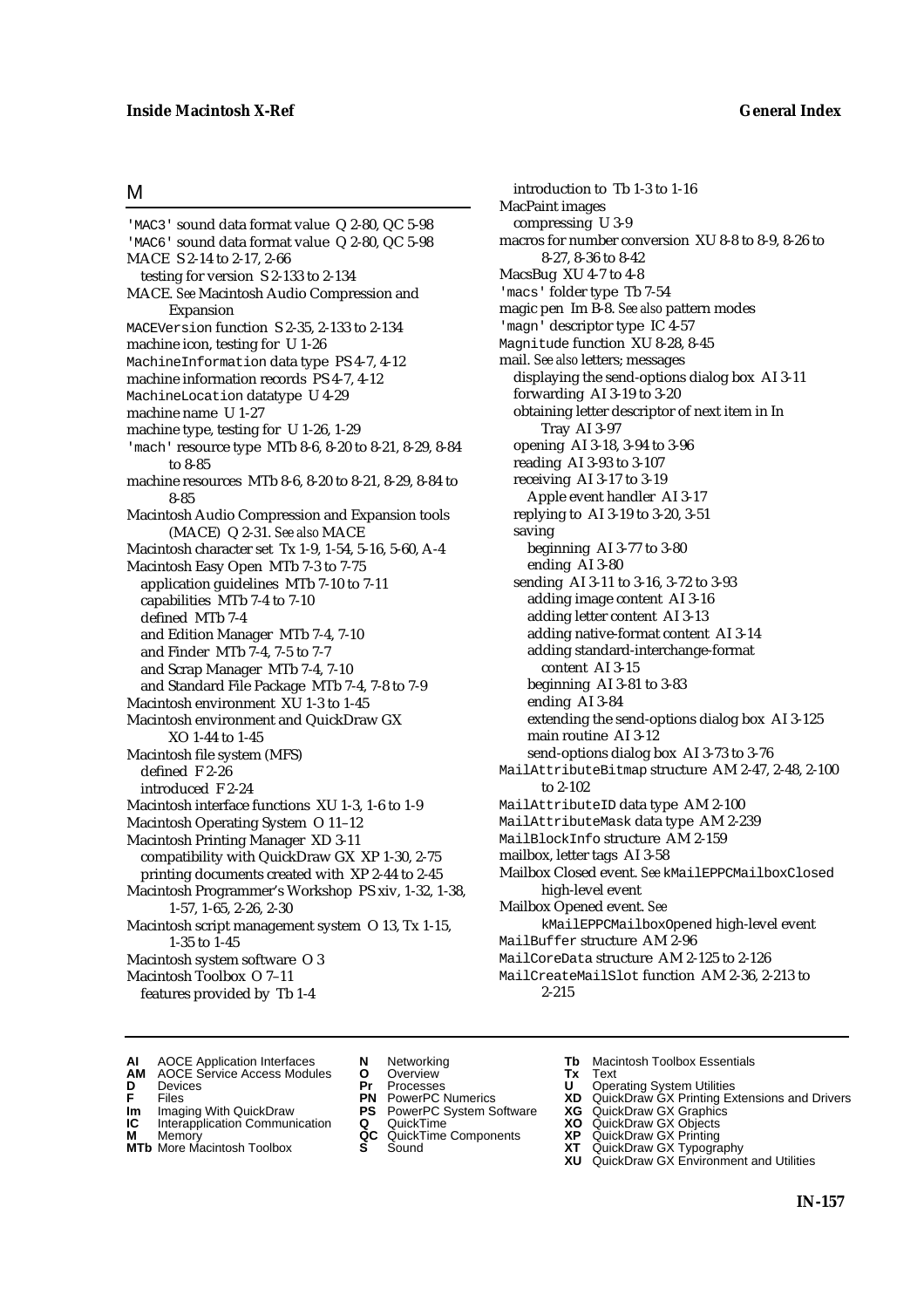## **Inside Macintosh X-Ref General Index**

MailEnclosureInfo structure AM 2-111 to 2-112 MailEPPCMsg structure AM 2-34, 2-113 to 2-114 mailer Catalog Browser. *See* Catalog-Browsing panel in the mailer mailer Find Panel. *See* Find panel in the mailer MailErrorLogEntryInfo structure AM 2-128 to 2-129 mailers adding to a window AI 3-9 to 3-11, 3-46 Balloon Help AI 3-66 basic support AI 3-7 closing AI 3-59 to 3-63 close-options dialog box AI 3-60 deallocating the mailer AI 3-61 determining if possible AI 3-59 cursor AI 3-66 defined AI 3-4 determining if a mailer can be forwarded AI 3-31, 3-50 determining if a mailer is the target AI 3-31 determining whether the mailer has been changed AI 3-31 disposing AI 3-61 drawing AI 3-72 drawing cover pages AI 3-108 drawing-preparation function AI 3-122 Edit menu determining which commands to enable AI 3-69 handling commands AI 3-25, 3-67 Undo command AI 3-70 event handling AI 3-63 to 3-67 expanding and contracting AI 3-56, 3-66 forwarding AI 3-49 full support AI 3-7 functions AI 3-45 to 3-122 getting and setting contents AI 3-110 to 3-122 getting information determining buffer size AI 3-110 From, Subject, and Sent fields AI 3-111 Recipients and Enclosure fields AI 3-113 to 3-115 handling mailer events AI 3-21 to 3-25, 3-63 to 3-72 mouse clicks AI 3-24 processing events AI 3-22 initializing mailer functions AI 3-46 initially expanded or contracted AI 3-47, 3-52 introduction AI 3-4 to 3-6 moving AI 3-57 position AI 3-47 preparing cover pages AI 3-107

printing and imaging AI 3-107 to 3-109 replying to AI 3-51 sample AI 3-9 to 3-11 setting information Enclosures field AI 3-120 to 3-122 Enclosures field of a mailer AI 3-119 From field AI 3-117 Recipients field AI 3-118 Subject field AI 3-116 specifying target of key-down events AI 3-54 standard dimensions AI 3-48 target components AI 3-32 updating AI 3-72 using Tab key to move among fields AI 3-53 to 3-56 mailer set AI 3-4 mailer-state structure AI 3-30 to 3-34 MailIndications structure AM 2-102 to 2-106 MailLetterFlags structure AM 2-123 MailLetterSystemFlags data type AM 2-122 MailLetterUserFlags data type AM 2-122 to 2-123 MailLocationFlags data type AM 2-115 to 2-116 MailLocationInfo structure AM 2-116 MailLogErrorCode data type AM 2-128 MailLogErrorType data type AM 2-128 MailMaskedLetterFlags structure AM 2-124 MailMasterData structure AM 2-124 to 2-125 Mail menu adding a mailer AI 3-47 adding a tag to a letter AI 3-58 closing and deleting a letter AI 3-60, 3-62 forwarding a letter AI 3-50 removing a mailer AI 3-62 replying to a letter AI 3-52 when to enable and disable items for mailers AI 3-31 'mail' message family type AI 7-35 MailModifyMailSlot function AM 2-36, 2-215 to 2-217 MailOriginalRecipient structure AM 2-108 MailParamBlockHeader parameter block header AM 2-94 MailRecipient structure. *See* OCERecipient structure MailReply structure AM 2-97 MailResolvedRecipient structure AM 2-108 to 2-109 MailSegmentMask data type AM 2-110 to 2-111 MailSegmentType data type AI 3-86, AM 2-109 to 2-110 mail service. *See also* MSAMs adding a mail service only AM 4-22 to 4-28

- **AI** AOCE Application Interfaces **N** Networking **Tb** Macintosh Toolbox Essentials<br> **AM** AOCE Service Access Modules **O** Overview **Tx** Text<br> **D** Devices **Pr** Processes **U** Operating System Utilities
- **AM** AOCE Service Access Modules **O** Overview **Tx** Text
- 
- 
- **IM** Files<br> **Im** Imaging With QuickDraw **PS** PowerPC System Software **XG**<br> **IC** Interapplication Communication **Q** QuickTime **XO**
- **Interapplication Communication <b>Q** QuickTime **XO** Memory **XO** Objects **XP** OC QuickTime Components **XP**
- **M** Memory **District Acc** QuickTime Components **XP**<br> **MTb** More Macintosh Toolbox **S** Sound **XT MTb** More Macintosh Toolbox **S** Sound **XT** QuickDraw GX Typography
- 
- **D** Devices **Pr** Processes **U** Operating System Utilities
	-
	-
	-
	-
	-
- 
- 
- **F** Files **PN** PowerPC Numerics **XD** QuickDraw GX Printing Extensions and Drivers
	-
	-
	-
	-
	- **XU** QuickDraw GX Environment and Utilities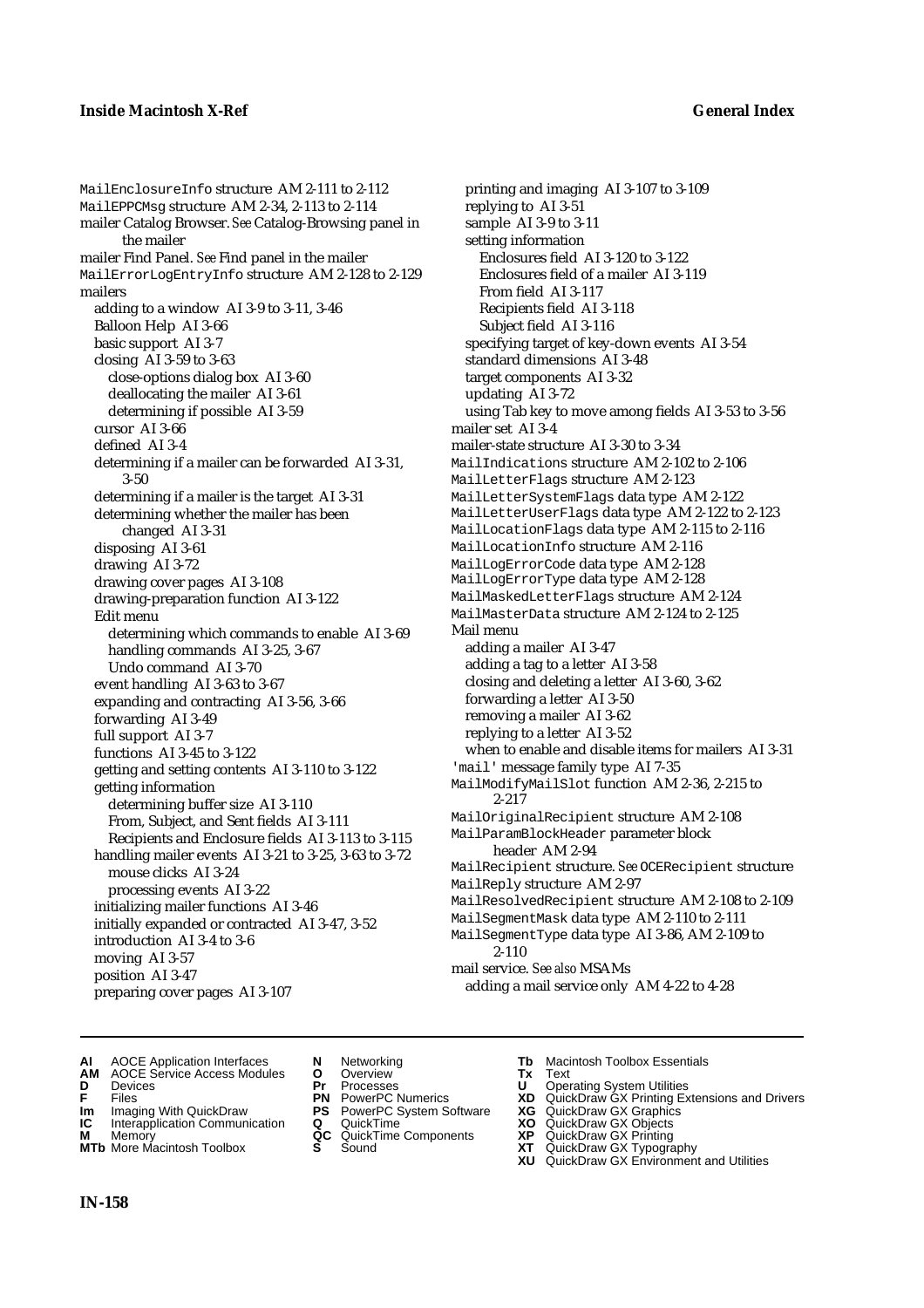setting up the associated catalog service AM 4-27 to 4-28 adding as part of combined service AM 4-12 to 4-22 modifying AM 4-30 mail service attribute AM 2-38, 4-21, 4-65 Mail Service record AM 4-66 to 4-67 AOCE version attribute AM 4-67 associated catalog attribute AM 4-67 initializing a personal MSAM and AM 2-38 parent MSAM attribute AM 4-67 slot ID attribute AM 4-67 standard slot information attribute AM 4-67 mail slots. *See also* messaging slots; slots, mail and messaging creating a new AM 4-22 defined AM 2-9 personal MSAM queues and AM 2-10 MailStandardSlotInfoAttribute structure AM 2-121 MailTime data type AI 3-112 MailTimer data type AM 2-119 MailTimerKind data type AM 2-119 MailTimers structure AM 2-120 to 2-121 MailTime structure AM 2-99 MailWakeupPMSAM function AM 2-217 to 2-218 main aspects defined AI 5-18 for attributes AI 5-20 for records AI 5-19 main aspect templates AI 5-88 to 5-98 attribute sample code AI 5-52 to 5-58 custom information page sample code AI 5-58 to 5-65 for attributes AI 5-22 for records AI 5-21 help balloons AI 5-93, 5-94 record sample code AI 5-30 to 5-33 resources used by AI 5-89 to 5-98 specifying attribute category AI 5-91 specifying attribute external category AI 5-92 specifying attribute kind AI 5-91 specifying record category AI 5-91 specifying record external category AI 5-92 specifying record kind AI 5-91 MainDevice global variable Im 5-27 main dictionary Tx 1-39, 8-3 main enclosures

adding to a letter AI 3-90

main enclosures. *See* content enclosures main event loop, in the main segment Pr 7-4 main routines PS 3-27 and accelerated resources PS 1-38 defined PS 1-30 main screen defined Im 1-21 determining Im 5-27 mainScreen flag Im 5-17, 5-23, 5-31, 5-36 main segment Pr 7-4 main symbols PS 3-19, 3-21, 3-22 and accelerated resources PS 1-38 defined PS 1-30 main view aspect AI 5-20, 5-136 MajorBaseOS entries D 2-54 major error Im B-13 to B-14 major glyphs Im B-12 to B-14 major switches O 167, Pr 1-7, Tb 2-16 MakeCallback function D 4-59 to 4-60 Make Changes privileges F 2-18 MakeFilePreview function Q 2-302 MakeIconCache function MTb 5-53 to 5-54 MakePEF tool PS 1-26, 1-38 MakeRGBPat procedure Im 4-90 to 4-91 MakeThumbnailFromPictureFile function Q 3-104 to 3-105 MakeThumbnailFromPicture function Q 3-103 to 3-104 MakeThumbnailFromPixMap function Q 3-105 to 3-106 MakeVoiceSpec function S 4-64 managers O 6. *See also* system software manipulating text Tx 1-94 to 1-99, 5-3 to 5-115 analyzing characters. *See* characters, character type converting text. *See* tokenization, transliteration dates and times. *See* formatting dates and times inserting and deleting Tx 2-43 modifying text. *See* case conversion; diacritical marks; searching text; replacing text; truncating strings numbers and currency. *See* formatting numbers and currency sorting. *See* sorting word boundaries. *See* word selection; line breaking manual-feed information as job collection item XP 3-11

defined AI 3-7 getting AI 3-103

- 
- **AI** AOCE Application Interfaces **N** Networking **Tb** Macintosh Toolbox Essentials<br> **AM** AOCE Service Access Modules **O** Overview **Tx** Text<br> **D** Devices **Pr** Processes **U** Operating System Utilities AOCE Service Access Modules **O** Overview **Tx** Text<br>Devices **Devices Devices Devices**
- 
- 
- **IM** FILES<br> **Im** Imaging With QuickDraw **PS** PowerPC System Software **XG**<br> **IC** Interapplication Communication **Q** QuickTime **XO**
- **IC** Interapplication Communication **Q** QuickTime **XO M** Memory **XP QC** QuickTime Components **XP M** Memory **CONSISTENT MEMORY AND MEMORY MEMORY AND MEMORY AND MEMORY AND <b>CONSISTENT CONSISTENT** WAS A VIOLENCE CONSISTENT OF A VIOLENCE CONSISTENT OF A VIOLENCE CONSISTENT OF A VIOLENCE CONSISTENT OF A VIOLENCE CONSISTEN
- 
- 
- **D** Devices **Pr** Processes **U** Operating System Utilities
	-
	-
	-
	-
- 
- 

defined XP 3-86

- **F** Files **PN** PowerPC Numerics **XD** QuickDraw GX Printing Extensions and Drivers
	-
	-
	-
- **MTb** More Macintosh Toolbox **S** Sound **XT** QuickDraw GX Typography
	- **XU** QuickDraw GX Environment and Utilities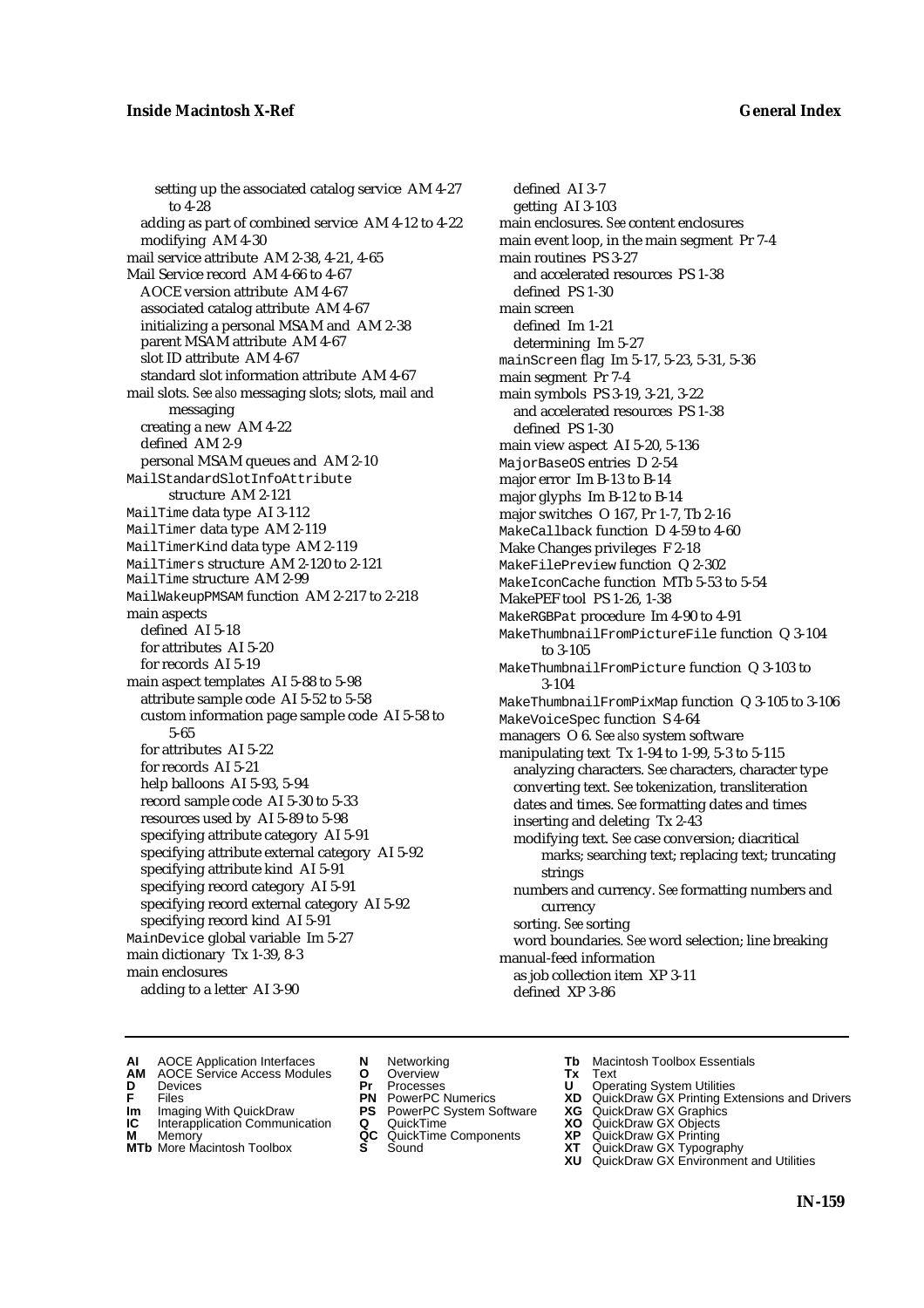manual feed structure XD 4-40 manufacturer code for components MTb 6-4, 6-39, 6-53 Map control panel U 4-7 MapMapping function XU 8-65 MapMatrix function Q 2-352 to 2-353 map nodes, B\*-tree F 2-69 mappings XO 1-24 to 1-25, 6-10 to 6-11, XU 8-12 to 8-26, 8-62 to 8-72 and drawing XO 7-30 to 7-39 and format objects XP 3-18 to 3-19, 3-57, 3-109 as format object property XP 2-8 as transform object property. *See* transform mapping changing perspective with XO 6-10, XU 8-13, 8-26 concatenating XO 6-26, 7-30, 7-45, XU 8-13, 8-65 defined XU 8-12 identity XO 1-32, 6-10, XU 8-16 inverse of XU 8-17, 8-65 normalized XU 8-16, 8-64 rotation with XO 6-10 postmultiplication of XU 8-13, 8-66 reflection with XU 8-22 resetting to identity XU 8-34, 8-64 rotation with XU 8-13, 8-22 to 8-23, 8-70 scaling with XO 6-10, XU 8-13, 8-20 to 8-22, 8-69 setting origin with XU 8-18 to 8-19, 8-68 skewing with XO 6-10, XU 8-13, 8-24 to 8-25, 8-71 translation with XO 6-10, XU 8-13, 8-17 to 8-19, 8-67 to 8-69 as view device property. *See* view device mapping as view port property. *See* view port mapping mapPix flag Im 6-13, 6-15, 6-25 MapPoints function XU 8-66 MapPoly procedure Im 3-108 MapPt procedure Im 3-106 map records F 2-68, 2-69 MapRect procedure Im 3-106 to 3-107 MapRgn procedure Im 3-107 map-transform shape attribute XG 4-49 effect on bitmaps XG 5-11, 5-40 map-transform shape attribute. *See* gxMapTransformShape attribute margins XT 1-17. *See also* alignment mark-adjusting function IC 6-54 Marker Chunks S 2-82 marking callback functions IC 6-53 to 6-54 marking character in a menu item Tb 3-12 marks. *See* file marks mark token function IC 6-53

masking out bytes U 3-17 mask planes QC 8-5 mask regions Q 3-31, 3-33, 3-115, 3-132 masks in ASDSP N 5-35 event. *See* event masks icon Tb 7-13, 7-15 master clock. *See* clock components master directory block records F 2-60 master directory blocks (MDB) F 2-59 to 2-62 master name AI 8-8 master pointer blocks M 1-18, O 40 master pointer flag bits M 4-7 master pointers O 40 allocating manually M 1-51 to 1-52, 2-28 to 2-29 comparing M 4-22 defined M 1-18 determining how many to preallocate M 1-41 to 1-42 number per block in application zone M 1-41 running out of M 1-41 master time bases Q 2-320 to 2-321 MatchAlias function F 4-11, 4-20, 4-25, Q 2-64 match functions MTb 4-99 to 4-100 matching criteria types AI 8-37 MatchRec data type Im 4-57 math baselines XT 9-5 Mathematical and Logical Utilities U 3-3 to 3-52 calculating angle from slope U 3-12 to 3-14 calculating slope from angle U 3-12 to 3-14 clearing bits U 3-15 data structures in U 3-27 logical operations on bits U 3-16 to 3-18 obtaining pseudorandom numbers U 3-22 to 3-24 routines in U 3-27 to 3-47 setting bits U 3-15 shifting bits U 3-17 to 3-18 working with Fixed numbers U 3-11 to 3-12 mathematical extras XT 8-38 mathematical functions XU 8-9 to 8-12, 8-27 to 8-34, 8-42 to 8-62. *See also* mathematics bit analysis XU 8-12, 8-32, 8-33 to 8-34, 8-62 bit-shifting of wide numbers XU 8-31 to 8-32 fixed-point operations XU 8-9 to 8-10, 8-27 to 8-28, 8-42 to 8-54 linear and quadratic roots XU 8-12, 8-60 to 8-61 operations on wide numbers XU 8-10, 8-31 to 8-32, 8-32, 8-49 to 8-54

- **AI** AOCE Application Interfaces **N** Networking **Tb** Macintosh Toolbox Essentials<br> **AM** AOCE Service Access Modules **O** Overview **Tx** Text<br> **D** Devices **Pr** Processes **U** Operating System Utilities
- **AM** AOCE Service Access Modules **O** Overview **Tx** Text
- 
- 
- **Im** Imaging With QuickDraw **PS** PowerPC System Software **XG IC** Interapplication Communication **Q** QuickTime **COVIC**
- **IC** Interapplication Communication **Q** QuickTime **XO M** Memory **XP C** QuickTime Components **XP M** Memory **CC** QuickTime Components **XP**<br> **MTb** More Macintosh Toolbox **S** Sound **XT**
- **MTb** More Macintosh Toolbox **S** Sound **XT** QuickDraw GX Typography
- 
- 
- 
- 
- 
- 
- 
- 
- 
- 
- 
- **D** Devices **Pr** Processes **U** Operating System Utilities
- **FRICAG CONSISTS IN THE PROCESSES CONSISTS AND CONSIST CONSISTENT CONSISTS CONSISTS PRINTIPLE PROCESSES CONSISTS CON<br>
<b>F**FRICES **PN** POWERPC Numerics **XD** QuickDraw GX Printing Extensions and Drivers<br> **Im** Imaging With Qui
	-
	-
	-
	-
	- **XU** QuickDraw GX Environment and Utilities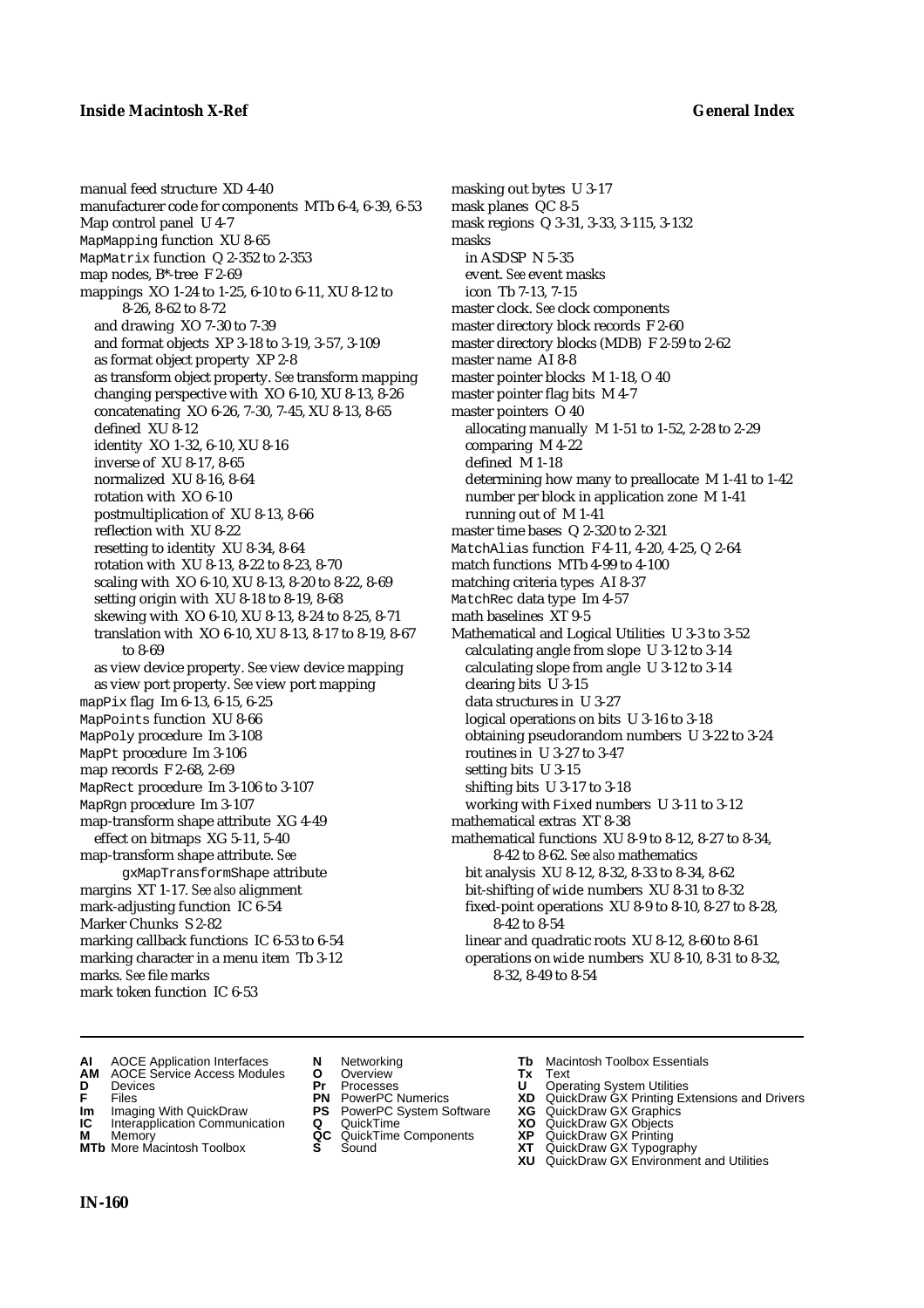polar and Cartesian coordinates XU 8-10 to 8-11, 8-29, 8-56 to 8-57 random-number generation XU 8-11 to 8-12, 8-33, 8-58 to 8-60 vector operations XU 8-10, 8-29 to 8-30, 8-45, 8-54 to 8-55 mathematics XU 8-5 to 8-76 constants and data types for XU 8-35 to 8-36 mapping operations. *See* mappings mathematical functions. *See* mathematical functions number-conversion macros XU 8-8 to 8-9, 8-26 to 8-27, 8-36 to 8-42 number formats XU 8-5 to 8-7 MathLib PN 1-12 to 1-13 conversions PN 9-3 to 9-25 data types, new PN 7-3 to 7-8 environmental controls PN 8-3 to 8-15 expression evaluation extensions PN D-8, D-8 to D-9 porting to PN A-4 to A-8 transcendental functions PN 10-3 to 10-63 matrices Q 2-26 to 2-28, 3-138. *See also* mappings channel, adjusting QC 6-17 display transformation for video channels QC 6-17 doubling operations and QC 8-16 image decompressor components and QC 4-38, 4-52 one-quarter reduction operations and QC 8-17 quadrupling operations and QC 8-16 vertical flip operations and QC 8-17 video digitizer component uses of QC 8-4 comparing Q 2-343 concatenating Q 2-344 copying Q 2-343 creating inverse matrices Q 2-346 for decompressing images Q 3-80, 3-132 determining for a movie Q 2-170 to 2-171 determining scaling operations Q 2-342 functions for Q 2-341 to 2-353 movies and Q 2-16, 2-24, 2-25 multiplication and Q 2-28 rotating Q 2-28, 2-342 scaling Q 2-27, 2-28, 2-344, 2-351 shearing Q 2-342, 2-345 skewing Q 2-342, 2-345 specifying scaling operations Q 2-344 specifying translation operations Q 2-351 testing for equality Q 2-343 transforming points Q 2-348 transforming rectangles Q 2-349 to 2-350

transforming regions Q 2-350 translating Q 2-27, 2-28, 2-342 types Q 2-26 to 2-28, 2-342 matrices for transfer modes XO 5-33 to 5-34, 5-47 to 5-48 matrix structures for movies in movie atoms Q 4-12 in track atoms Q 4-15 'matt' atom type Q 4-6, 4-23 in track atoms Q 4-13 matte atoms Q 4-23 to 4-24 matte data in compressed matte atom Q 4-24 mattes Q 3-31, 3-33, QC 8-18 blending images with QC 4-31, 4-38 location of pixel map containing QC 4-52 media handler components and QC 10-17 preparing for simple decompression QC 4-19 disposing of Q 2-181 tracks and Q 2-22, 2-179 to 2-180 using in decompressing images Q 3-81 using with decompressing sequences Q 3-133 using with StdPix Q 3-139 MaxApplZone procedure M 1-51, 2-27 and ApplLimit global variable M 1-8, O 33 automatic execution of M 1-40, 2-16 and heap fragmentation M 1-40 MaxBlock function M 2-67 to 2-68 MaxBlockSys function M 2-68 maximizing heap zone space M 2-74 to 2-76 maximum function PN 10-5 to 10-6 maximum key length (in a dictionary) Tx 8-13, 8-14, 8-21, 8-25 maximum mode XO 5-14, 5-45, 5-46 MaximumProcessorSpeed function D 6-60 maximum source rectangles QC 8-27 maximum y-value Tx 4-10 MaxMem function M 2-74 to 2-75 MaxMemSys function M 2-75 to 2-76 maxSize constant M 2-72 MaxSizeRsrc function. *See* GetMaxResourceSize function MBarEnable global variable Tb 3-121 'MBAR' resource type O 154, Tb 3-50, 3-155 'MBDF' resource type Tb 3-9, 3-87, 3-104 MC680x0 microprocessor data cache M 4-9 instruction cache M 4-8, 4-9 size of memory blocks with M 2-22

- **AI** AOCE Application Interfaces **N** Networking **Tb** Macintosh Toolbox Essentials
- **AM** AOCE Service Access Modules **O** Overview **Tx** Text
- 
- 
- **Im** Files<br> **Im** Imaging With QuickDraw **PS** PowerPC System Software **XG**<br> **IC** Interapplication Communication **Q** QuickTime **XO**
- **IC** Interapplication Communication **Q** QuickTime **XO M** Memory **XO QC** QuickTime Components **XP M** Memory **District Acc** QuickTime Components **XP**<br> **MTb** More Macintosh Toolbox **S** Sound **XT**
- **MTb** More Macintosh Toolbox **S** Sound **XT** QuickDraw GX Typography
- 
- **D** Devices **Pr** Processes **U** Operating System Utilities
	-
	-
	-
	-
- 
- 
- **F** Files **PN** PowerPC Numerics **XD** QuickDraw GX Printing Extensions and Drivers
	-
	-
	-
	- **XU** QuickDraw GX Environment and Utilities
		- **IN-161**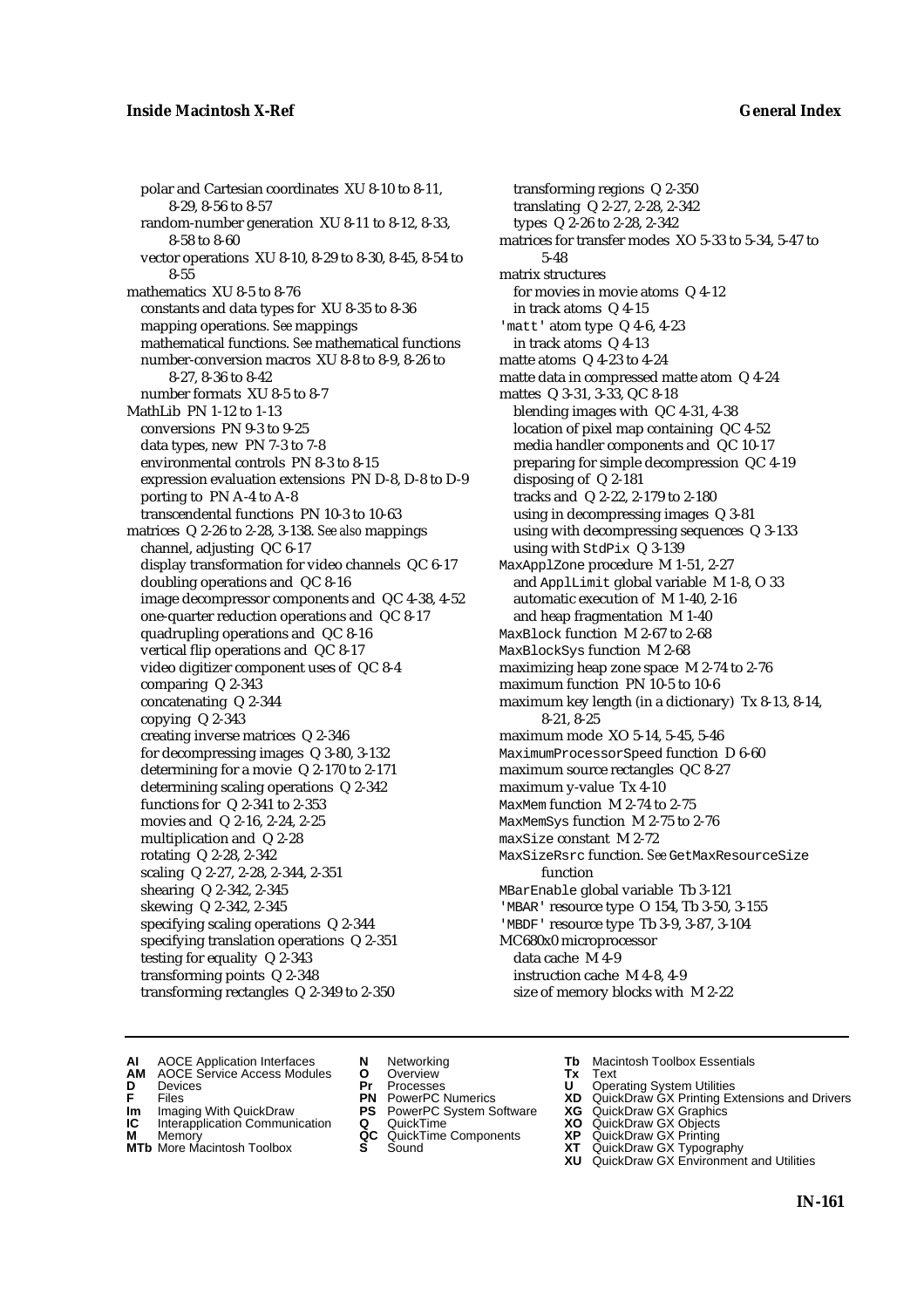testing for type U 1-29 MC68881 coprocessor PN B-3 mcAction data type QC 2-15 MCActivate function QC 2-58 MCClear function QC 2-54 MCClick function QC 2-59 MCCopy function QC 2-52 to 2-53 MCCut function QC 2-52 MCDoAction function QC 2-12, 2-47 MCDrawBadge function QC 2-38 MCDraw function QC 2-59 to 2-60 MCEnableEditing function QC 2-50 to 2-51 MCEntry data type Tb 3-99 MCGetClip function QC 2-43 MCGetControllerBoundsRect function QC 2-12, 2-39 to 2-40 MCGetControllerBoundsRgn function QC 2-40 to 2-41 MCGetControllerInfo function QC 2-48 to 2-49 MCGetControllerPort function QC 2-44 MCGetCurrentTime function QC 2-57 MCGetMenuString function QC 2-55 to 2-56 MCGetMovie function QC 2-32 MCGetVisible function QC 2-37 MCGetWindowRgn function QC 2-41 to 2-42 MCIdle function QC 2-60 MCIsControllerAttached function QC 2-35 MCIsEditingEnabled function QC 2-51 MCIsPlayerEvent function QC 2-45 MCKey function QC 2-61 MCMovieChanged function QC 2-49 MCNewAttachedController function QC 2-30 MCPaste function QC 2-53 MCPositionController function QC 2-33 to 2-34 mcrfs assembler instruction PN 12-9, 12-12 MCSetActionFilterWithRefCon function QC 2-13, 2-47 to 2-48 MCSetClip function QC 2-42 to 2-43 MCSetControllerAttached function QC 2-35 MCSetControllerBoundsRect function QC 2-38 to 2-39 MCSetControllerPort function QC 2-44 MCSetDuration function QC 2-57 MCSetMovie function QC 2-31 MCSetUpEditMenu function QC 2-55 MCSetVisible function QC 2-36 to 2-37 MCTable data type Tb 3-99 MCTableHandle data type Tb 3-99

'mctb' resource type Tb 3-52, 3-99, 3-143, 3-155 to 3-157 MCUndo function QC 2-54 'mdat' atom type Q 4-5 MDB. *See* master directory blocks MDB data type F 2-60 'MDEF' resource type O 52, Tb 3-87, 3-157, PS 1-36 'mdhd' atom type Q 4-6, 4-17 in media atoms Q 4-16, 4-17 'mdia' atom type Q 4-6, 4-13, 4-16 in media atoms Q 4-16 MeasureJustified procedure Tx 3-85 to 3-87, A-26, A-37 MeasureJust routine Tx D-5 measurement systems determining U 4-21 English system U 4-8 metric system U 4-8 MeasureText procedure Tx 3-84 to 3-85, A-27 measuring fonts Tx 4-8 to 4-12 measuring performance. *See* AEP Echoer measuring text Tx 3-27 to 3-47, 3-81 to 3-87. *See also* display of text media assigning to a track Q 2-265 determining duration Q 2-194 finding data Q 2-277, 2-279 getting data handler descriptions Q 2-284 getting media handler descriptions Q 2-282 getting media handlers Q 2-283. *See also* media structures media atoms Q 4-6, 4-16 to 4-18 layout of Q 4-16 in track atoms Q 4-14 media atom type. *See* 'mdia' atom type media characteristics QC 10-28 media data structures media handlers Q 2-282, 2-284 quality of Q 2-214 region codes Q 2-212 sample descriptions Q 2-226 tracks, determining Q 2-206 Media data type Q 2-77 MediaGetMediaInfo function QC 10-24 MediaGetNextBoundsChange function QC 10-36 MediaGetSrcRgn function QC 10-37 MediaGetTrackOpaque function QC 10-35 to 10-36 MediaGGetStatus function QC 10-22

- **AI** AOCE Application Interfaces **N** Networking **Tb** Macintosh Toolbox Essentials
- **AM** AOCE Service Access Modules **O** Overview **Tx** Text
- 
- 
- **IM IMAGE CONSTRANT PRESENT PRESENT PRESENT PRESENT PRESENT PRESENT PRESENT PRESENT PRESENT PRESENT PRESENT PRESEN<br>
<b>IM** Imaging With QuickDraw **PS** PowerPC System Software **XG**<br> **IC** Interapplication Communication **Q** Qui
- **Interapplication Communication <b>Q** QuickTime **XO** Memory **XO** Memory **XP QC** QuickTime Components **XP**
- **M** Memory **District Acc** QuickTime Components **XP**<br> **MTb** More Macintosh Toolbox **S** Sound **XT MTb** More Macintosh Toolbox **S** Sound **XT** QuickDraw GX Typography
- 
- **D** Devices **Pr** Processes **U** Operating System Utilities
	-
	-
	-
	-
- 
- 
- **F** Files **PN** PowerPC Numerics **XD** QuickDraw GX Printing Extensions and Drivers
	-
	-
	-
	-
	- **XU** QuickDraw GX Environment and Utilities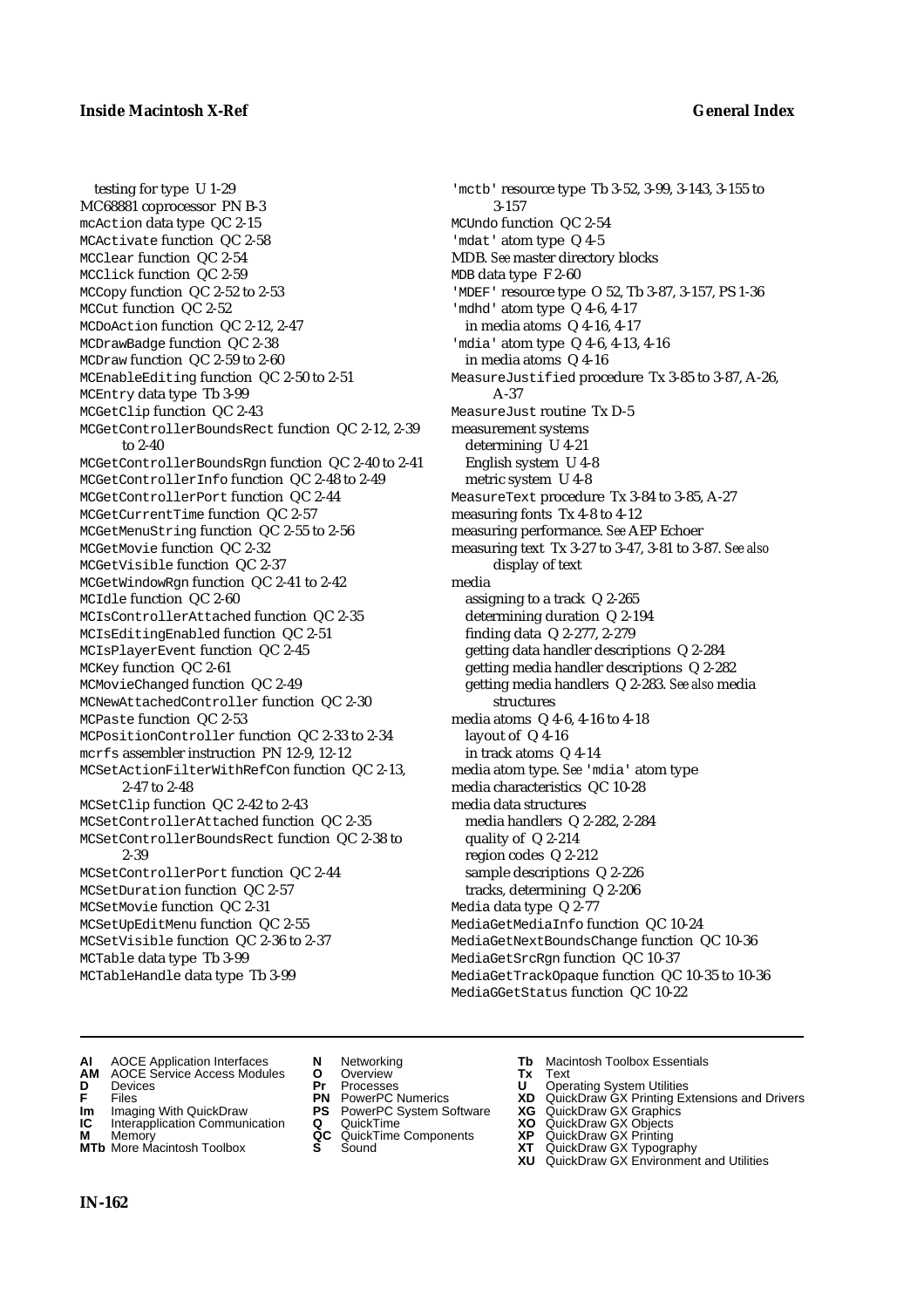MediaGSetVolume function QC 10-38 media handlers Q 2-19. *See also* base media handler components; derived media handler components component types Q 4-19 defined Q 2-13, QC 1-4 functions Q 2-281 to 2-289 getting Q 2-283 getting descriptions of Q 2-282 in media atoms Q 4-17. *See also* handler reference atoms selecting Q 2-282 to 2-287 setting Q 2-284 using sound Q 2-288 to 2-289 using video Q 2-287 to 2-288 MediaHasCharacteristic function QC 10-28 to 10-29 media header atoms Q 4-6, 4-16 to 4-18 MediaIdle function QC 10-13, 10-20 to 10-22 media information Q 2-19 media information atoms Q 4-6, 4-17, 4-26 to 4-30 MediaInformationHandle data type Q 2-407 MediaInitialize function QC 10-12, 10-18 to 10-19 MediaPreroll function QC 10-26 MediaPutMediaInfo function QC 10-23 media rate, in edit list tables Q 4-25 MediaSampleDescriptionChanged function QC 10-28 MediaSetActive function QC 10-25 MediaSetClip function QC 10-34 MediaSetDimensions function QC 10-32 to 10-33 MediaSetGWorld function QC 10-31 to 10-32 MediaSetHandlerCapabilities function QC 10-12, 10-38 MediaSetMatrix function QC 10-33 to 10-34 MediaSetMediaTimeScale function QC 10-29 to 10-30 MediaSetMovieTimeScale function QC 10-30 MediaSetRate function QC 10-26 media structures Q 2-18 to 2-19 accuracy Q 2-214 adding samples to Q 2-274, 2-276 and blend color Q 2-288 and data handlers Q 2-275 to 2-277 and data references adding Q 2-216 and time scales Q 2-195 and tracks. *See also* tracks assigning to tracks Q 2-265 converting track time to media time Q 2-193 to 2-194 creating Q 2-153 to 2-154

creation time Q 2-19, 2-219, 2-221 to 2-222 and data Q 2-13 and data handlers Q 2-284, 2-287 and data information atoms Q 4-30 to 4-32 and data references counting Q 2-219 getting a copy of Q 2-217, 2-218 and data structures Q 2-15 defined Q 2-5 displaying key frames Q 2-139 duration Q 2-12, 2-19, 2-191 to 2-192, 4-15 and edit atoms Q 4-8, 4-24 to 4-25 editing session, ending Q 2-272 graphics mode Q 2-287 to 2-288 groups of Q 2-197, 2-199, 2-201 identifiers Q 2-77 key frames, finding Q 2-279, 2-281, 4-46 languages and Q 2-19, 2-212 to 2-213, 4-15 loading into memory Q 2-143 media atoms Q 4-16 to 4-18 media handlers Q 2-13, 2-283 media sample descriptions counting Q 2-225 to 2-226 finding Q 2-226 to 2-227 media sample descriptions. *See* media structures, sample descriptions media samples Q 2-197 to 2-199 counting Q 2-225 to 2-226 size of Q 2-224 modification time Q 2-19, 2-219, 2-222 quality of Q 2-19, 2-207 to 2-208, 2-213 to 2-215, 4-15 region codes Q 2-238 removing from a track Q 2-154 sample descriptions Q 2-225, 2-273 to 2-274, 2-276, 2-280 sample references Q 2-273 to 2-281 samples Q 2-196 to 2-202, 2-273 to 2-281 adding Q 2-271 to 2-275 counting Q 2-225 to 2-226 editing Q 2-275 to 2-277 getting Q 2-277 to 2-279, 4-46 searching for Q 2-196 to 2-197, 2-199, 2-201, 2-277 sample size atoms Q 4-41 to 4-42 segment Q 2-18 size of Q 2-224 sound balance Q 2-289 sync samples, searching for Q 2-197, 2-200, 2-201, 2-279, 2-281

- **AI** AOCE Application Interfaces **N** Networking **Tb** Macintosh Toolbox Essentials<br> **AM** AOCE Service Access Modules **O** Overview **Tx** Text<br> **D** Devices **Pr** Processes **U** Operating System Utilities
- AOCE Service Access Modules **O** Overview **Tx** Text<br>Devices **Devices Devices Devices**
- 
- 
- 
- **IM** FILES<br> **Im** Imaging With QuickDraw **PS** PowerPC System Software **XG**<br> **IC** Interapplication Communication **Q** QuickTime **XO IC** Interapplication Communication **Q** QuickTime **XO M** Memory **XO QC** QuickTime Components **XP**
- **M** Memory **District Acc** QuickTime Components **XP**<br> **MTb** More Macintosh Toolbox **S** Sound **XT**
- **MTb** More Macintosh Toolbox **S** Sound **XT** QuickDraw GX Typography
- 
- **D** Devices **Pr** Processes **U** Operating System Utilities
	-
	-
	-
	-
- 
- 
- **F** Files **PN** PowerPC Numerics **XD** QuickDraw GX Printing Extensions and Drivers
	-
	-
	-
	- **XU** QuickDraw GX Environment and Utilities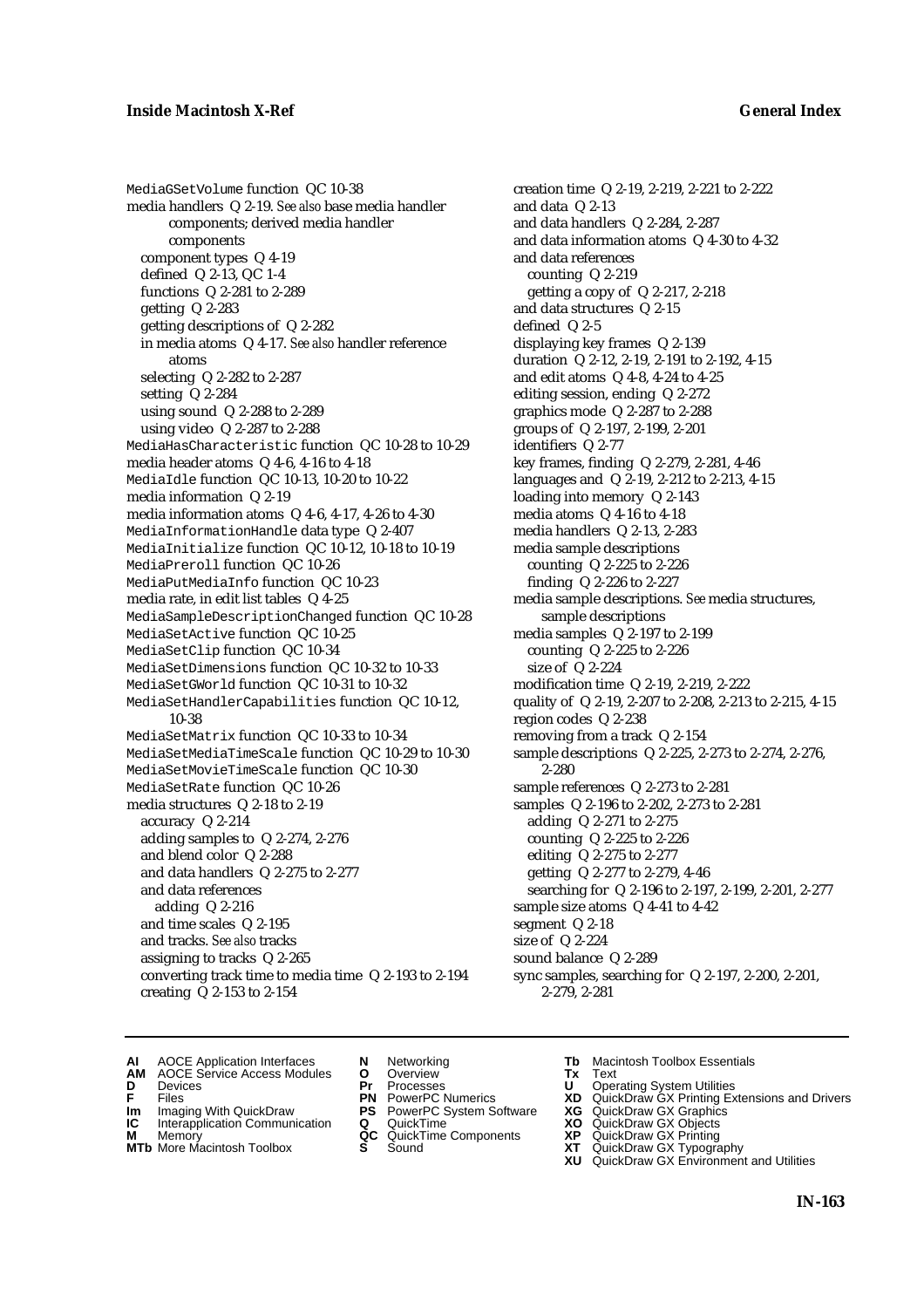time coordinate systems for Q 2-13, 2-19 and time scales Q 2-19 and tracks Q 2-18, 2-202 to 2-205 tracks, inserting into Q 2-252 to 2-254 type values Q 2-153 user data adding items to Q 2-235, 2-236 to 2-237 determining number of Q 2-234 finding item Q 2-235, 2-237 removing item Q 2-238 type values Q 4-21 using movie time base Q 2-19 media time converting from track time Q 2-191, 2-193 to 2-194 in edit list tables Q 4-25 MediaTimeToSampleNum function Q 2-228 to 2-229 MediaTrackEdited function QC 10-27 MemErr global variable M 1-50, 1-76, 2-26, 2-71 MemError function M 1-50, 1-76, 2-26, 2-70 to 2-71, O 177 MemFragment data type PS 3-17 memory. *See also* temporary memory; virtual memory allocating O 35, 38, 40, 42, Tb 1-15 allocating and releasing M 1-54 to 1-60, 2-29 to 2-39 allocating during startup M 2-13 to 2-14 application heap XO 1-18 assessing M 2-66 to 2-83 changing sizes of blocks M 2-39 to 2-43 direct vs. remote (accelerator) XO 2-16 freeing M 2-71 to 2-76 graphics client heap XO 1-18 holding M 3-13, 3-14 loading a media into Q 2-143 loading a movie into Q 2-140 loading a track into Q 2-142 locking O 42–43 low XU 2-10 to 2-12 and objects XO 1-18 to 1-23 organization of M 1-4 to 1-13, 2-19 to 2-24, O 29–38, PS 1-52 to 1-65 purging O 43–44 releasing M 3-15 memory addresses comparing M 4-8, 4-22 converting to 32-bit mode M 4-7, 4-21 to 4-24, 4-26 to 4-27 mapping logical to physical M 3-16 to 3-20 stripping flag bits from M 4-7, 4-21 to 4-23, 4-27

translating M 4-23 to 4-24, 4-28 MemoryBlock data structure M 3-17, 3-24 memory-block record M 3-17 memory blocks. *See also* blocks, memory allocating XU 2-4, 2-5, 2-8, 2-11 to 2-12, 2-22 deallocating XU 2-4, 2-9 to 2-10, 2-21, 2-23 disposing of PS 1-69 memory configuration, obtaining information about M 3-14 Memory control panel M 3-4, 3-5, 4-3 to 4-5, PS 1-68 addressing mode controls M 4-5 disk cache controls M 4-4 illustrated M 4-4 introduced M 4-3 RAM disk controls M 4-5 virtual memory controls M 4-5 memory cushions defined M 1-37 determining optimal size of M 1-43 maintaining M 1-43 to 1-44 \_MemoryDispatchA0Result trap macro M 3-45 \_MemoryDispatch trap macro M 3-20, 3-44 MemoryExceptionInformation data type PS 4-15 memory exception records PS 4-15 memory location records PS 3-17 memory management XO 1-18 to 1-19, 1-38, XU 2-3 to 2-39 data structures for XU 2-18 functions for XU 2-18 to 2-37 loading objects XU 2-4, 2-13 low-memory conditions, handling XU 2-10 to 2-11 unloading objects XU 2-4, 2-11, 2-13 unloading picture shape objects XU 2-11 using shape attributes XU 2-10 memory management unit (MMU) M 3-5 testing for type U 1-20 Memory Manager M 2-3 to 2-105, O 11, PS 1-5, 1-68 to 1-70, XU 2-4 24-bit M 1-15 32-bit M 1-15 allocating master pointers M 1-41 and application heap M 1-10 to 1-11, O 35–36 application-defined routines M 2-89 to 2-92 calling grow-zone function M 1-48 capabilities of M 2-4 compacting heap M 1-23 to 1-24 data types M 1-17 to 1-18, 2-24 to 2-26, O 39–40 defined M 2-3

- **AI** AOCE Application Interfaces **N** Networking **Tb** Macintosh Toolbox Essentials<br> **AM** AOCE Service Access Modules **O** Overview **Tx** Text<br> **D** Devices **Pr** Processes **U** Operating System Utilities
- **AM** AOCE Service Access Modules **O** Overview **Tx** Text
- 
- 
- 
- **Interapplication Communication <b>Q** QuickTime **XO** Memory **XO** Memory **XP QC** QuickTime Components **XP**
- **M** Memory **District Acc** QuickTime Components **XP**<br> **MTb** More Macintosh Toolbox **S** Sound **XT**
- 
- **D** Devices **Pr** Processes **U** Operating System Utilities
	-
- **Im** Imaging With QuickDraw **PS** PowerPC System Software **XG IC** Interapplication Communication **Q** QuickTime **COVIC** 
	-
	-
	-
- 
- 
- **FRICAG CONSISTS IN THE PROCESSES CONSISTS AND CONSIST CONSISTENT CONSISTS CONSISTS PRINTIPLE PROCESSES CONSISTS CON<br>
<b>F**FRICES **PN** POWERPC Numerics **XD** QuickDraw GX Printing Extensions and Drivers<br> **Im** Imaging With Qui
	-
	-
	-
- **MTb** More Macintosh Toolbox **S** Sound **XT** QuickDraw GX Typography
	- **XU** QuickDraw GX Environment and Utilities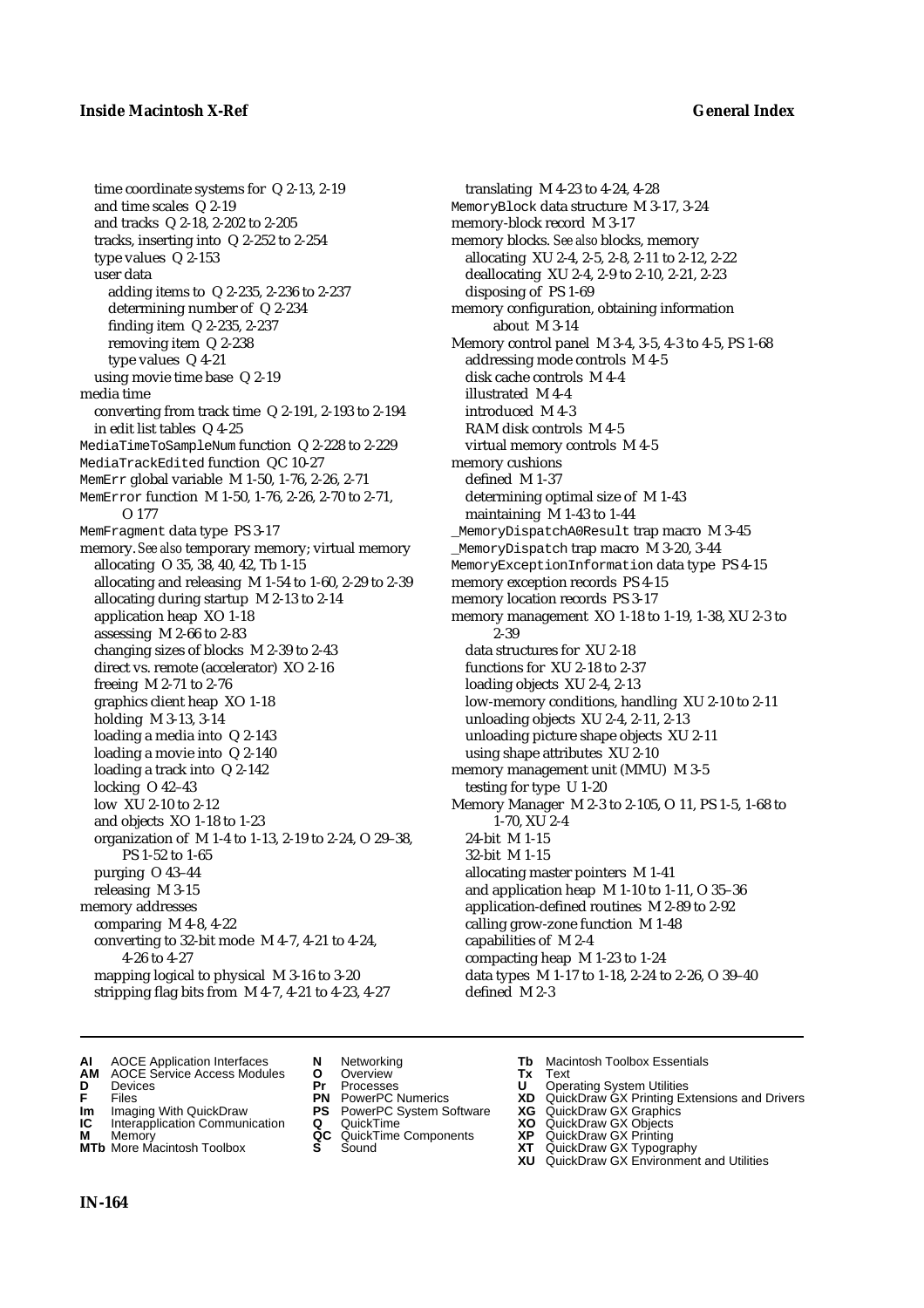disposing of blocks PS 1-69 at interrupt time PS 1-70 movement of blocks by M 1-24 private data structures PS 1-69 purging heap M 1-23 to 1-24 reserving memory M 1-22 to 1-23, 2-55 to 2-56 returning result codes M 1-50, 1-76, 2-26, 2-70 to 2-71 routines M 2-26 to 2-89 testing for features M 2-11 to 2-12 memory operations, types of PS 4-11 memory reference codes PS 4-11 memory reservation. *See* reserving memory memory reserves benefits of M 1-37 defined M 1-37 maintaining M 1-46 to 1-48 MemTop global variable M 2-14, 2-86 menu bar blinking icon in Pr 5-4, 5-7 blinking of S 2-41 creating O 74 specifying O 154 menu bar hook routines, specifying calling conventions of PS 2-32 menu bars accessing from alert and dialog boxes Tb 6-68 to 6-73 creating Tb 3-49 to 3-50 defined Tb 3-6, 3-10 handling mouse-down events in Tb 3-72 installing Tb 3-41 menu bar definition function Tb 3-9, 3-87, 3-104 menu blinking and parameter RAM U 7-6 setting in parameter RAM U 7-3 MenuChoice function Tb 3-118 to 3-119 menu color information table Tb 3-52, 3-98 to 3-102 menu bar entry Tb 3-100 menu item entry Tb 3-101 menu title entry Tb 3-101 resources Tb 3-155 to 3-157 menu commands. *See also* menu items About (Apple menu) Tb 3-21 Add Mailer (Mail menu) AI 3-47 Can't Undo (Edit menu) Tb 3-25 for changing colors in the Finder Tb 7-16 Clear (Edit menu) MTb 2-6, Tb 3-25, 6-68 to 6-69 Close and Delete (File menu) AI 3-60, 3-62 Close (File menu) F 1-12 to 1-14, 1-32 to 1-34, Tb 3-23

Copy (Edit menu) MTb 2-6, Tb 3-25, 6-68 to 6-69 handling MTb 2-19 Create Publisher (Edit menu) IC 2-10, Tb 3-25 Cut (Edit menu) MTb 2-6, 2-10 to 2-11, Tb 3-25, 6-68 to 6-69 handling MTb 2-15 to 2-19 Erase Disk (Special menu) F 5-7 Forward (Mail menu) AI 3-50 Hide Balloons (Help menu) MTb 3-7, Tb 6-68 Hide Clipboard (Edit menu) MTb 2-10, 2-25, Tb 3-25 Hide Others (Application menu) Tb 3-33 Lock Key Chain (Special menu) AI 9-35 keyboard equivalents for O 119, 152, 157, Tb 3-16 to 3-19, 3-154 New (Catalogs menu) AI 5-94 New (File menu) F 1-12 to 1-14, 1-16 to 1-18, IC 9-9 to 9-12, Tb 3-23 None (Color menu) Tb 7-16 Open (File menu) AI 3-95, F 1-12 to 1-14, 1-18 to 1-22, Tb 3-23 Open Query (file menu) 12-14 Other (Size menu) Tb 3-28 Page Setup (File menu) Tb 3-23 Paste (Edit menu) MTb 2-6, 2-10 to 2-11, Tb 3-25, 6-68 to 6-69, 7-17 handling MTb 2-20 to 2-25, 2-28 to 2-31 Print (File menu) Tb 3-23 Publisher Options (Edit menu) Tb 3-25 Publisher/Subscriber Options (Edit menu) IC 2-10, 2-43 to 2-44 Quit (File menu) IC 4-14, 4-20, 9-6 to 9-9, Tb 3-23 Remove Mailer (Mail menu) AI 3-62 Reply (Mail menu) AI 3-52 Reply to All (Mail menu) AI 3-52 Revert to Saved (File menu) F 1-12 to 1-14, 1-30 to 1-32 Save (File menu) AI 3-80, F 1-12 to 1-14, 1-26 to 1-30, Tb 3-23 Save As (File menu) F 1-12 to 1-14, 1-26 to 1-30, Tb 3-23 Select All (Edit menu) Tb 3-25 Show Balloons (Help menu) MTb 3-7, Tb 3-30, 6-68 Show Clipboard (Edit menu) MTb 2-10, 2-25, Tb 3-25 Show/Hide Borders (Edit menu) IC 2-10 Stop All Editions (Edit menu) IC 2-10 Subscriber Options (Edit menu) Tb 3-25 Subscribe To (Edit menu) IC 2-10, Tb 3-25 Tag (Mail menu) AI 3-58

**AI** AOCE Application Interfaces **N** Networking **The Macintosh Toolbox Essentials**<br> **AM** AOCE Service Access Modules **O** Overview **Tx** Text<br> **D** Devices **Pr** Processes **U** Operating System Utilities

- **D** Devices **Pr** Processes **U** Operating System Utilities
- 
- **IM** FILES<br> **Im** Imaging With QuickDraw **PS** PowerPC System Software **XG**<br> **IC** Interapplication Communication **Q** QuickTime **XO**
- **IC** Interapplication Communication **Q** QuickTime **XO M** Memory **XO QC** QuickTime Components **XP**
- **M** Memory **QC** QuickTime Components **XP**<br>**MTb** More Macintosh Toolbox **S** Sound **XT**
- AOCE Service Access Modules **O** Overview **Tx** Text<br>Devices **Devices Devices Devices** 
	- -
		-
		-
		-
- 
- 
- **F** Files **PN** PowerPC Numerics **XD** QuickDraw GX Printing Extensions and Drivers
	-
	-
	-
- **MTb** More Macintosh Toolbox **S** Sound **XT** QuickDraw GX Typography **XU** QuickDraw GX Environment and Utilities
	- **IN-165**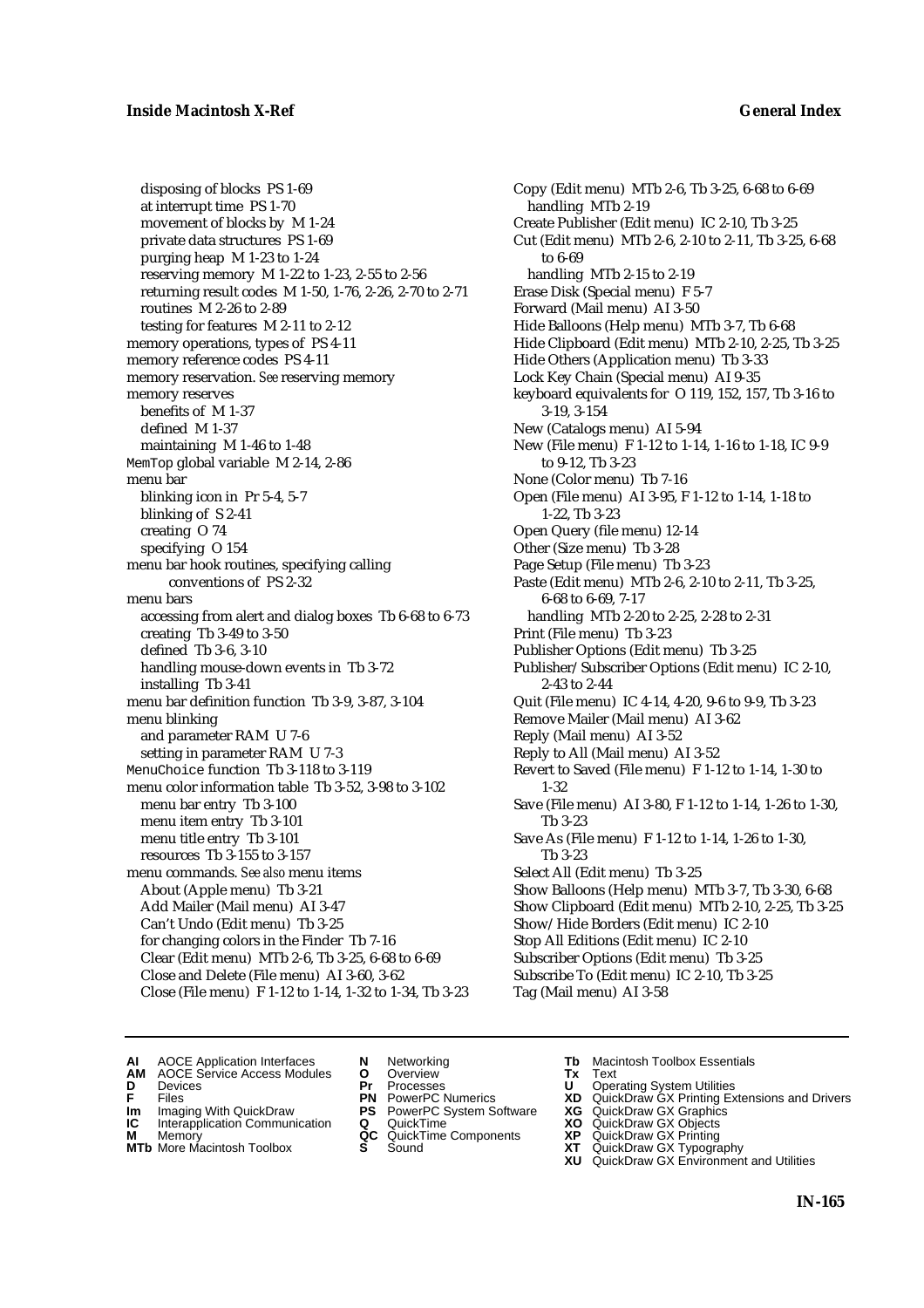Undo (Edit menu) AI 3-33, 3-70, Tb 3-25, 6-68 to 6-69 Unlock Key Chain (Special menu) AI 9-37 menu commands for fonts Larger (point sizes) Tx 4-32 Smaller (point sizes) Tx 4-32 menu definition procedures Tb 3-148 to 3-151, PS 1-36 and the A5 register M 4-15, Tb 3-150 defined Tb 3-9 drawing color menus Tb 3-91 handling scrolling in menus Tb 3-91, 3-93 standard Tb 3-148 writing Tb 3-87 to 3-95 menu handle Tb 3-95, 3-122 MenuHandle data type Tb 3-95 menu help resources. *See* 'hmnu' resource type menu ID Tb 3-40, 3-152 MenuInfo data type Tb 3-96 to 3-97 menu item numbers O 156 menu items O 151, Tb 3-12 to 3-16. *See also* menu commands in an accumulating group Tb 3-15 adding to Apple menu Tb 3-68 to 3-69 adding to Help menu Tb 3-67 to 3-68, MTb 3-90 to 3-9 adding to menus Tb 3-64 to 3-70 appearance of Tb 3-12 to 3-14 changing font style of Tb 3-60 icon of Tb 3-62 to 3-64 mark of Tb 3-61 to 3-62 script code of Tb 3-62 text of Tb 3-59 to 3-60 characteristics of Tb 3-12 to 3-14 disabling O 162, Tb 3-8, 3-58 to 3-59, 3-74 to 3-77 divider Tb 3-12 enabling O 162, Tb 3-8, 3-58 to 3-59, 3-74 to 3-77 font style of Tb 3-47, 3-154 grouping Tb 3-14 to 3-16 handling user selection of Tb 3-70 to 3-78 help balloons for MTb 3-39 to 3-51 icon of Tb 3-154 item numbers Tb 3-40 keyboard equivalents for Tb 3-16 to 3-19, 3-154 marking character of Tb 3-154 metacharacters in Tb 3-65 in a mutually exclusive group Tb 3-14 providing help balloons for Tb 3-7 script code of Tb 3-47, 3-62, 3-154

script of Tb 3-12 specifying the characteristics of Tb 3-45 to 3-47 submenu for Tb 3-47, 3-154 terms to use in help balloons and user documentation Tb 3-8 text of Tb 3-12 to 3-13 MenuKey function O 160, 161, Tb 3-71, 3-77 to 3-78, 3-117 to 3-118 menu lists Tb 3-40, 3-97 to 3-98 Menu Manager O 10, 151–162, Tb 3-5 to 3-167 application-defined routines for Tb 3-148 to 3-151 data structures in Tb 3-95 to 3-102 data structures maintained by Tb 3-40 to 3-41 and Dialog Manager Tb 6-68 to 6-73 initializing Tb 3-103 to 3-104 localization guidelines for Tb 3-10, 3-16 to 3-18, 3-43 introduced O 6 routine names, mapping of Tb 3-102 routines in Tb 3-102 to 3-147 testing for availability Tb 3-42 user interface guidelines for Tb 3-5 to 3-38 menu numbers O 156 menu purged errors U 2-11 menu records Tb 3-40, 3-95 to 3-97 menu resource Tb 3-151 to 3-154 'MENU' resource type O 152–154, Tb 3-42 to 3-48, 3-152 to 3-154 menus O 151–162*. See also* Apple menu; Application menu; Edit menu; File menu; Font menu; Help menu; Keyboard menu; menu commands; Size menu; Style menu accessing from alert and dialog boxes Tb 3-84 to 3-86, 6-68 to 6-73 adding items to Tb 3-64 to 3-70 adjusting O 161–162 adjusting items in Tb 3-73 to 3-77 Apple. *See* Apple menu Application. *See* Application menu Catalogs menu. *See* Catalogs menu color Tb 3-11 creating O 74, 152–156, Tb 3-42 to 3-57, 3-105 to 3-108 hierarchical Tb 3-53 to 3-56 pop-up Tb 3-56 to 3-57, 5-25 to 5-28, 6-42 to 6-44 pull-down Tb 3-42 to 3-56 defined O 151 disabling O 162 disabling for alert and dialog boxes Tb 6-68 to 6-73 disposing of Tb 3-112, 3-140

- **AI** AOCE Application Interfaces **N** Networking **Tb** Macintosh Toolbox Essentials<br> **AM** AOCE Service Access Modules **O** Overview **Tx** Text<br> **D** Devices **Pr** Processes **U** Operating System Utilities
- **AM** AOCE Service Access Modules **O** Overview **Tx** Text
- 
- 
- **Im** Imaging With QuickDraw **PS** PowerPC System Software **XG IC** Interapplication Communication **Q** QuickTime **COVIC**
- **Interapplication Communication <b>Q** QuickTime **X XO** Memory **XO XP XP QC** QuickTime Components **XP M** Memory **QC** QuickTime Components **XP** QuickDraw GX Printing
- **MTb** More Macintosh Toolbox **S** Sound **XT** QuickDraw GX Typography
- 
- 
- 
- 
- 
- 
- 
- **D** Devices **Pr** Processes **U** Operating System Utilities
- **F** Files **PN** PowerPC Numerics **XD** QuickDraw GX Printing Extensions and Drivers
	-
	-
	-
	-
	- **XU** QuickDraw GX Environment and Utilities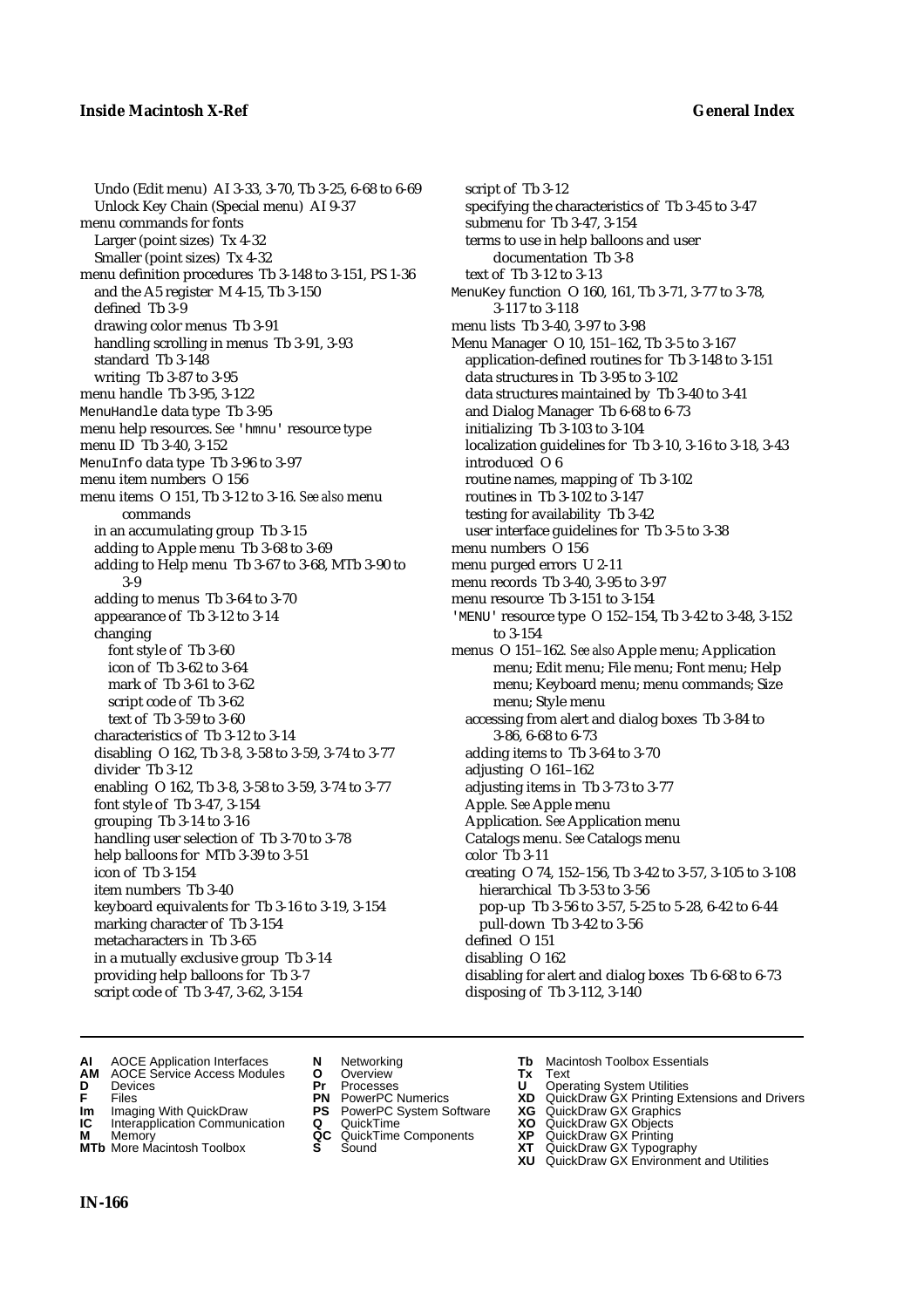dividers in O 152, 157 Edit. *See* Edit menu enabling O 162 File. *See* File menu Font. *See* Font menu grouping items in Tb 3-14 to 3-16 handling selections O 156–159 Help. *See* Help menu help balloons for MTb 3-14 to 3-16, 3-27 to 3-51, 3-103 to 3-105, Tb 3-31 hierarchical Tb 3-6, 3-38, 3-53 to 3-56 implementing for the Find panel AI 4-79 items in. *See* menu items Keyboard. *See* Keyboard menu keyboard equivalents for Tb 3-16 to 3-19, 3-154 localizing Tb 3-10 Mail menu. *See* Mail menu menu ID Tb 3-152 pop-up. *See* pop-up menus pull-down Tb 3-6, 3-42 required O 152 resource ID Tb 3-44, 3-153 Size. *See* Size menu Special. *See* Special menu Style. *See* Style menu submenus Tb 3-6, 3-53 to 3-56 system-handled Tb 3-19 titles of Tb 3-7, 3-10 types of Tb 3-6 View menu. *See* View menu MenuSelect function O 156, 161, Tb 3-8, 3-70, 3-72, 3-73, 3-78 to 3-79, 3-115 to 3-117 menu titles O 151 help balloons for MTb 3-36 to 3-38 Menu view type AI 5-129, 5-162 message addressing structures AI 7-24 to 7-26 attribute extension type AI 7-26 converting a recipient structure to a byte stream AI 7-111, 7-115 determining size for packed recipient structure AI 7-108 entity name extension AI 7-26 packed recipient structure AI 7-25 packing a recipient structure AI 7-109 queue name extension type AI 7-26 recipient structure AI 7-24 unpacking a packed recipient structure AI 7-110 utility functions AI 7-107 to 7-114

message blocks current AI 7-62 defined IC 11-5 enumerating AM 2-157 to 2-159 getting type and index AI 7-96 nested message AI 7-59 to 7-61 nesting AI 7-56 to 7-59 overview AM 2-16 to 2-17 reading AM 2-159 to 2-162 reading data AI 7-98 to 7-101 reading data using IC 11-40 to 11-41 starting AI 7-53 to 7-55 TOC in message header AI 7-7 writing AM 2-193 to 2-196 writing data to AI 7-61 to 7-65 writing data using IC 11-42 to 11-43 message chain XP 1-13 message class XU 6-7 message cleanup functions XD 5-10 message creators AM 2-16 to 2-17, 2-51, 2-64 message families defined AM 2-17 determining AM 2-47 relationship to letters AM 2-22 message family AI 7-7, 7-35 message field of event record Tx C-9 MessageGlobalsInitProc type XU 6-16 message handlers XP 1-13, 2-71 default defined XU 6-6 defined XU 6-6 instance of a single XU 6-10 to 6-12 instances of multiple XU 6-12 to 6-15 flow of control XD 1-14 message headers defined AM 2-16 reading AM 2-148 to 2-150 writing AM 2-183 to 2-185 message ID structure AI 7-32 message information structure AI 7-36 to 7-37 Message Manager XU 6-3 to 6-6 application-defined functions for XU 6-26 constants and data types for XU 6-16 defined XU 6-4 functions for XU 6-17 to 6-25 message sending and forwarding XU 6-7 message terminology XU 6-6 to 6-7 message mark AI 7-63, 7-100 message object XU 6-6

- **AI** AOCE Application Interfaces **N** Networking **Tb** Macintosh Toolbox Essentials
- **AM** AOCE Service Access Modules **O** Overview **Tx** Text
- 
- 
- **Im** Imaging With QuickDraw **PS** PowerPC System Software **XG IC** Interapplication Communication **Q** QuickTime **XO**
- **IC** Interapplication Communication **Q** QuickTime **XO M** Memory **XP QC** QuickTime Components **XP M** Memory **CONSISTENT CONSISTENT QC** QuickTime Components **XP**<br> **MTb** More Macintosh Toolbox **S** Sound **XT**
- **MTb** More Macintosh Toolbox **S** Sound **XT** QuickDraw GX Typography
- 
- **D** Devices **Pr** Processes **U** Operating System Utilities
	-
	-
	-
	-
- 
- 
- **F** Files **PN** PowerPC Numerics **XD** QuickDraw GX Printing Extensions and Drivers
	-
	-
	-
	-
	- **XU** QuickDraw GX Environment and Utilities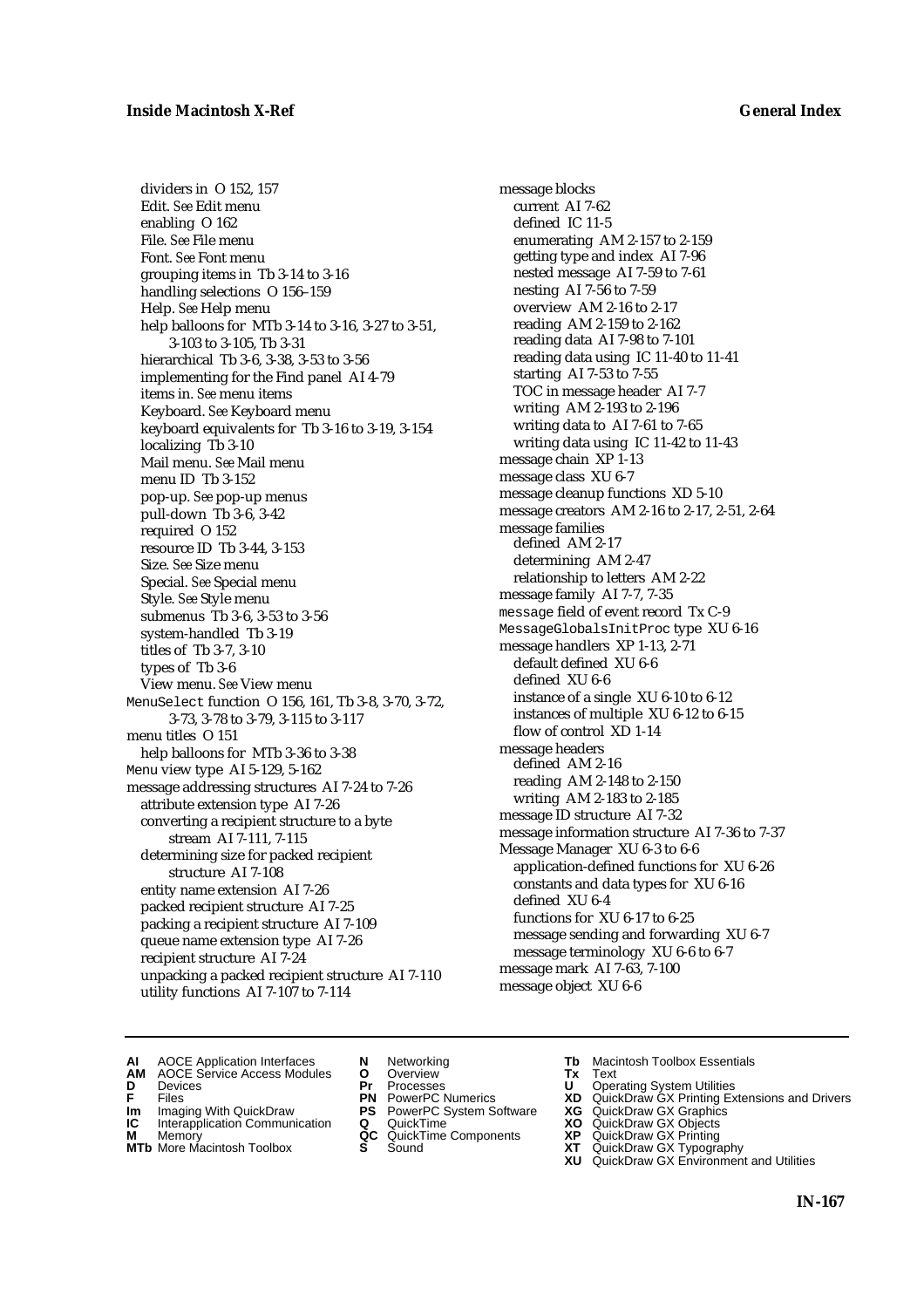Message Opened event. *See* kMailEPPCMsgOpened high-level event message overrides choosing XD 3-18 described XD 2-11 for drivers XD 3-18 in background picture printing extension XD 2-9 in extensions XD 2-9 in printer drivers XD 3-13 partial XD 2-12 prefixes XD 4-43 specifying in resources XD 2-37 to 2-38, 3-56 to 3-58 Message Pending event. *See* kMailEPPCMsgPending high-level event message queues closing AI 7-22 context closing AI 7-22, 7-77 creating AI 7-70 defined AI 7-9 creating AI 7-20 defined AI 1-15 deleting messages AI 7-105 to 7-107 described AI 7-8 to 7-9 enumerating AI 7-80 to 7-82 filters changing AI 7-74 filter structure AI 7-35 general description AI 7-8 single filter structure AI 7-34 specifying AI 7-21 filter structures AI 7-34 to 7-35 managing AI 7-20 to 7-22, 7-68 to 7-80 opening AI 7-20, 7-72 to 7-74 physical creating AI 7-69 to 7-70 defined AI 7-8 deleting AI 7-78 enumerating AI 7-21 reference number AI 7-8 virtual closing AI 7-76 creating AI 7-21, 7-72 to 7-74 defined AI 7-8 messages XP 1-13 to 1-15. *See also* incoming messages; letters; mail; outgoing messages adding a nested message AI 7-59 to 7-61 adding a recipient AI 7-50 to 7-51

adding a reply queue AI 7-52 application XD 4-52 to 4-60 block index AI 7-96 block type AI 7-96 canceling AI 7-67 closing AI 7-104 to 7-105 closing all messages in a context AI 7-77 choosing XD 2-13 color profile XD 4-62 to 4-67 compatibility XD 4-147 to 4-162 creating AI 7-18 to 7-20, 7-43 to 7-68 adding information AI 7-19 initiating AI 7-18 default implementations XD 1-14 defined AM 2-16, XU 6-6 deleting AI 7-105 to 7-107, AM 2-81 to 2-82, 2-202 to 2-203, 2-231 described AI 7-4 to 7-7 despooling XD 4-74 to 4-81 device communications XD 4-131 to 4-147 dialog box XD 4-81 to 4-87 digital signature adding AI 7-67 header field AI 7-7 verifying AI 7-102 to 7-103 duplicate AI 7-18 ending AI 7-20, 7-65 to 7-68 enumerating in queues AM 2-44 to 2-46, 2-97 to 2-99, 2-138 to 2-140 family types AI 7-35 Finder dialog box XD 4-163 to 4-169 Finder menu XD 4-169 to 4-171 flow of control XD 1-14 forwarding XD 1-14, 2-13, 3-18, XP 3-23 header authentication field AI 7-7 contents of AI 7-6 delivery notification field AI 7-6 digital signature field AI 7-7 fixed header information AI 7-38 information about AI 7-37 to 7-39, 7-89 to 7-96 message family field AI 7-7 priority field AI 7-6 process hint field AI 7-7 recipient location information AI 7-7 recipients field AI 7-92 to 7-94 reply queue field AI 7-7, 7-95 to 7-96 sender field AI 7-7

- 
- **AI** AOCE Application Interfaces **N** Networking **Tb** Macintosh Toolbox Essentials<br> **AM** AOCE Service Access Modules **O** Overview **Tx** Text<br> **D** Devices **Pr** Processes **U** Operating System Utilities **AM** AOCE Service Access Modules **O** Overview **Tx** Text
- 
- 
- **Im** Imaging With QuickDraw **PS** PowerPC System Software **XG IC** Interapplication Communication **Q** QuickTime **COVIC**
- **Interapplication Communication <b>Q** QuickTime **XO** Memory **XO** Objects **XP QC** QuickTime Components **XP**
- **MTb** More Macintosh Toolbox **S** Sound **XT** QuickDraw GX Typography
- 
- **D** Devices **Pr** Processes **U** Operating System Utilities
	-
	-
	-
	-
- 
- 
- **F** Files **PN** PowerPC Numerics **XD** QuickDraw GX Printing Extensions and Drivers
	-
	-
- **M** Memory **QC** QuickTime Components **XP** QuickDraw GX Printing
	-
	- **XU** QuickDraw GX Environment and Utilities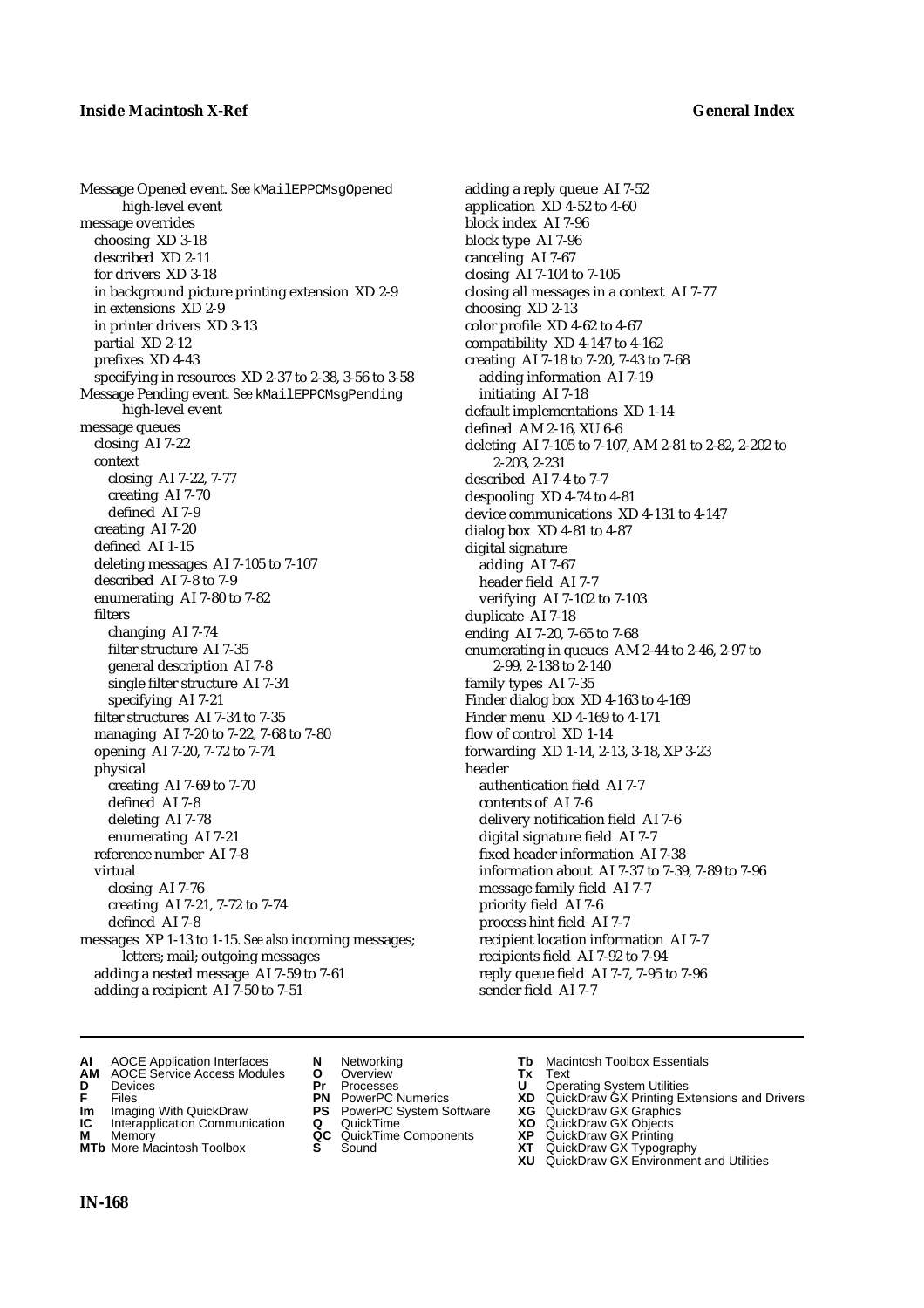table of contents AI 7-7 TOC information structure AI 7-37 information about AI 7-36 to 7-40, 7-87 to 7-98 header fields AI 7-89 to 7-96 message in queue AI 7-87 recipients AI 7-92 to 7-94 reply queue AI 7-95 to 7-96 installing handlers for XP 2-71 listing AI 7-80 to 7-82 modes for reading AI 7-100 modes for writing AI 7-63 nested defined AI 7-5 number of levels AI 7-19 structure of AI 7-5 object XD 4-47 to 4-51 opening HFS file AI 7-84 in a message queue AI 7-82 to 7-84 nested message AI 7-86 to 7-87 originator of AI 7-7 overrides XD 2-11 paper-handling XD 4-61 PostScript imaging XD 3-7, 4-101 to 4-127 printing messages XP 1-13 priority AI 7-6, 7-34 process hint AI 7-37 queues. *See* message queues QuickDraw GX XU 6-4 to 6-6 raster imaging XD 3-7, 4-97 to 4-101 reading AI 7-22 to 7-23, 7-80 to 7-105 block type and index AI 7-96 closing AI 7-104 to 7-105 data AI 7-98 to 7-101 digital signatures AI 7-102 to 7-103 header fields AI 7-89 to 7-96 opening a nested message AI 7-86 to 7-87 opening an HFS file AI 7-84 opening the message AI 7-82 to 7-84 recipients AI 7-92 to 7-94 reply queue AI 7-95 to 7-96 recipients AI 7-92 to 7-94 reply queue AI 7-95 to 7-96 report AI 7-9 to 7-10 contents AI 7-10 options AI 7-9 retrieving resources for handler XP 3-116 saving AI 7-47 to 7-68

segmenting code for XD 5-12 sender structure AI 7-40 sending AI 7-43 to 7-47, 7-50 to 7-68, XD 2-14, 3-20 sending and forwarding XU 6-15 spooling XD 4-67 to 4-73 starting a block AI 7-53 to 7-55 starting a message to be saved AI 7-47 to 7-50 starting a message to be sent AI 7-43 to 7-47 starting a nested message block AI 7-56 to 7-59 storage XD 4-43 to 4-46 structure of AI 7-4 to 7-5 types of AM 2-16 to 2-23 universal imaging XD 3-7, 4-87 to 4-97 vector imaging XD 3-7, 4-127 to 4-131 writing data AI 7-61 to 7-65 message string resources Tb 7-27 to 7-30 message summaries creating AM 2-64 to 2-70, 2-169 to 2-171 defined AM 2-14 to 2-15 modifying AM 2-173 to 2-175 reading AM 2-171 to 2-173 structures for AM 2-124 to 2-128 message types AM 2-16 to 2-17, 2-51, 2-64, XD 2-12 message type structure AI 7-28 message type values AI 7-27 messaging service access modules. *See* MSAMs messaging slots. *See also* mail slots; slots, mail and messaging defined AM 2-9 personal MSAM queues and 2-10 messaging systems 2-6 metaproperties AI 5-86 to 5-87 metric system Tx 1-97, B-27 measurement system U 4-8 mffs assembler instruction PN 12-14 MFS. *See* Macintosh file system MFS volumes, signature words for F 2-60 'mhlr' component subtype QC 10-8 'micr' component subtype QC 11-6 Microseconds procedure U 4-49 MIDI (Musical Instrument Digital Interface) S 1-6 MIDI Data Chunks S 2-82 MIDI Manager S 1-6 MIDI note values S 4-7 converting to hertz values S 2-43 defined S 2-7 introduced S 2-42 table of S 2-43

- **AI** AOCE Application Interfaces **N** Networking **Tb** Macintosh Toolbox Essentials
- **AM** AOCE Service Access Modules **O** Overview **Tx** Text
- 
- **Im** Imaging With QuickDraw **PS** PowerPC System Software **XG IC** Interapplication Communication **Q** QuickTime **XO**
- **IC** Interapplication Communication **Q** QuickTime **XO M** Memory **XP QC** QuickTime Components **XP**
- **M** Memory **CONSISTENT CONSISTENT QC** QuickTime Components **XP**<br> **MTb** More Macintosh Toolbox **S** Sound **XT**
- **MTb** More Macintosh Toolbox **S** Sound **XT** QuickDraw GX Typography
- 
- **D** Devices **Pr** Processes **U** Operating System Utilities
	-
	-
	-
	-
	-
- 
- 
- **F** Files **PN** PowerPC Numerics **XD** QuickDraw GX Printing Extensions and Drivers
	-
	-
	-
	-
	- **XU** QuickDraw GX Environment and Utilities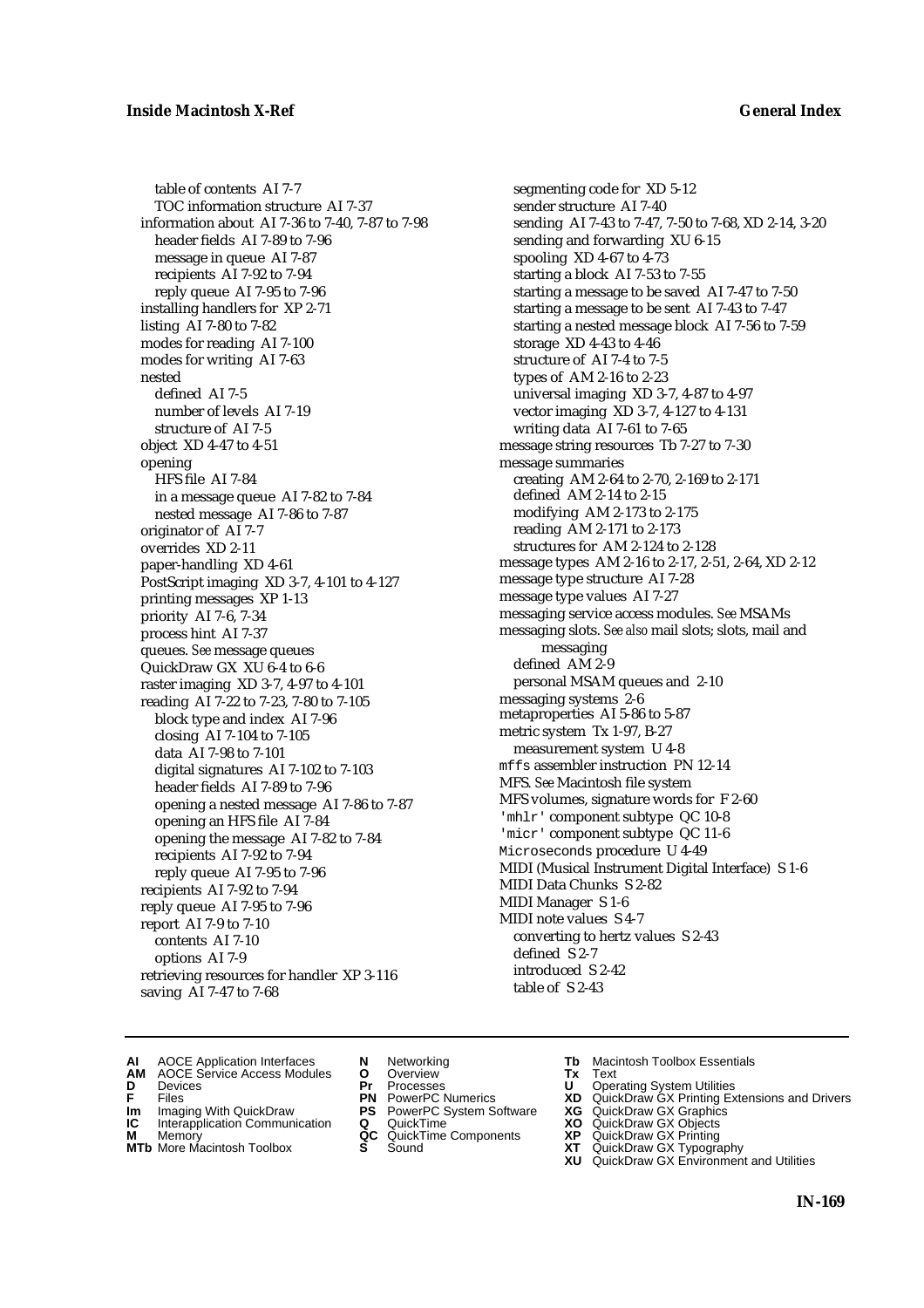migrate mode XO 5-14, 5-44, 5-48 'mill' component subtype value QC 11-6 millisecond recording values, converting to bytes S 3-51 to 3-52 MIN\_EVAL\_FORMAT macro PN D-8 'minf' atom type Q 4-6, 4-16, 4-26, 4-27, 4-29 mini 4-bit color icon resources MTb 5-7 mini 8-bit color icon resources MTb 5-7 mini-A5 world PS 1-60 mini icon list resources MTb 5-7 mini icons, defined MTb 5-7 minimum evaluation format PN 3-3 to 3-5 compared to widest-need evaluation PN 3-8 to 3-11 compiler recommendations PN D-4 examples PN 3-8 to 3-11 minimum function PN 10-6 to 10-7 minimum mode XO 5-14, 5-45, 5-46 minimum partition size O 168 MinorBaseOS entries D 2-54 minor error Im B-13 to B-14 minor glyphs Im B-12 to B-14 minor slot spaces D 2-5 minor switches O 167, Pr 1-8, Tb 2-16 – (minus) operator PN 6-6 to 6-7 –128..127 data type Im A-4 miscellaneous exception errors U 2-9 missing-application name string resources Tb 7-27 to 7-30, 7-68 missing-character glyphs Tx 4-6 missing items, help balloons for in 'hdlg' resources MTb 3-54 to 3-56 in 'hmnu' resources MTb 3-33 to 3-36 in 'hovr' resources MTb 3-88 'miss' keyword IC 3-15, 5-10 miter of joins XG 3-27, 3-65 to 3-66, 3-102 mixed-directional text defined Tx 2-8 mixed environment PS 1-3, 1-4 mixed formats PN B-2 Mixed Mode Manager PS 1-4, 1-13 to 1-19, 2-3 to 2-50*. See also* mixed environment; mode switches; routine descriptors; 68LC040 Emulator constants in PS 2-27 to 2-36 data structures in PS 2-36 to 2-38 defined PS 1-13, 2-3 introduced PS 2-4 limitations of PS 2-21 routines in PS 2-38 to 2-44

MMU (memory management unit) M 3-5 'mntr' resource type MTb 8-11, 8-56, 8-88 modal dialog boxes O 133–134, 144–148 accessing menus from Tb 6-68 to 6-73 closing Tb 6-100 to 6-101 creating O 145–146, Tb 6-23 to 6-26, 6-113 to 6-119 defined Tb 6-10 to 6-11 displaying Tb 6-61, 6-62 to 6-75 event filter function for Tb 6-86 to 6-89, 6-145 to 6-147 events in Tb 6-82 to 6-86, 6-135 to 6-137 window types for Tb 4-9 modal dialog filter functions O 146–148 expandable IC 2-97, 2-98 for Standard File Package dialog boxes F 3-23, 3-28 to 3-30, 3-57 to 3-59 ModalDialog procedure O 144, 146, 167, Tb 6-84, 6-135 to 6-137 and disk-inserted events Tb 2-56 and menus Tb 3-86 Mode data type Im A-4 modeless dialog boxes O 134–135, 137–144 accessing menus from Tb 6-68 to 6-73 closing Tb 6-100 to 6-101 creating O 137–138, Tb 6-23 to 6-26, 6-113 to 6-119 defined Tb 6-12 displaying Tb 6-61 to 6-67 events in Tb 6-89 to 6-100, 6-138 to 6-141 handling events in O 141–144 titles for Tb 6-25 window types for Tb 4-10 modem, portable Macintosh computers controlling power to D 6-25, 6-34 to 6-36 reading status of D 6-36 to 6-38, 6-58 to 6-59 ring-detect feature D 6-38 ring-wakeup feature D 6-38 setting state of D 6-59 modem port communications settings of U 7-5 ModemStatus function D 6-36 to 6-38 modes. *See* access modes; deny modes mode switches PS 2-7 to 2-14 defined PS 1-13 overhead PS 1-66 in patches PS 1-66 modf function PN 10-28 to 10-29 modification dates, handled by FSpExchangeFiles F 1-26

- **AI** AOCE Application Interfaces **N** Networking **Tb** Macintosh Toolbox Essentials
- **AM** AOCE Service Access Modules **O** Overview **Tx** Text
- 
- 
- **IM** Files<br> **Im** Imaging With QuickDraw **PS** PowerPC System Software **XG**<br> **IC** Interapplication Communication **Q** QuickTime **XO XO**
- **Interapplication Communication <b>Q** QuickTime **XO** Memory **XO** Memory **XP QC** QuickTime Components **XP**
- **M** Memory **CONSISTENT CONSIDER**<br> **MTb** More Macintosh Toolbox **S** Sound **S S** State **XP MTb** More Macintosh Toolbox **S** Sound **XT** QuickDraw GX Typography
- 
- **D** Devices **Pr** Processes **U** Operating System Utilities
	-
	-
	-
	-
- 
- 
- **F** Files **PN** PowerPC Numerics **XD** QuickDraw GX Printing Extensions and Drivers
	-
	-
	-
	-
	- **XU** QuickDraw GX Environment and Utilities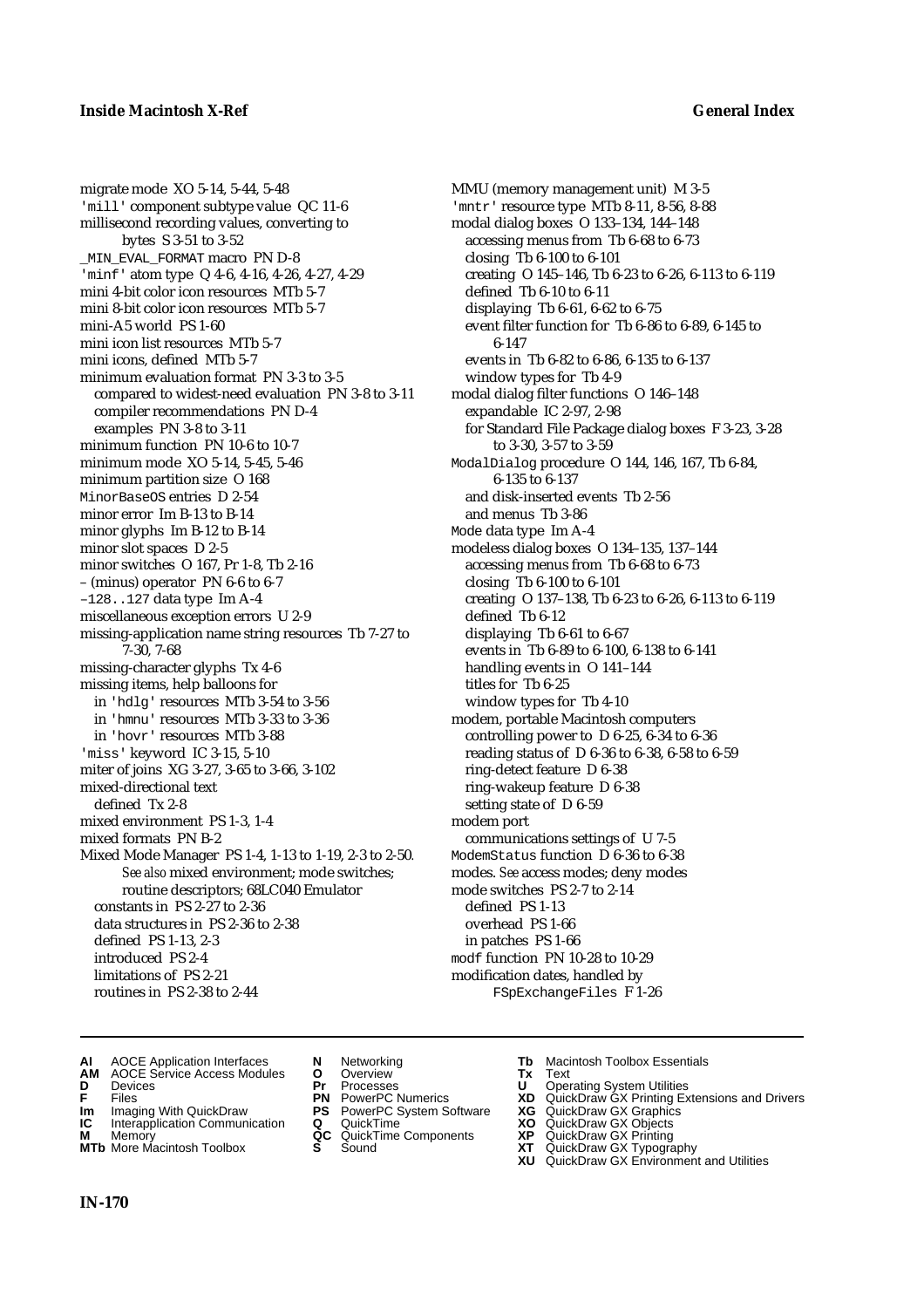## **Inside Macintosh X-Ref General Index**

modification time for tracks Q 2-18 for media atoms Q 4-18 for media structures Q 2-19, 2-219, 2-220, 2-222 for movie atoms Q 4-12 for movies Q 2-16, 2-220 for track atoms Q 4-15 for tracks Q 2-221 modifier keys Tx 1-11, C-4, C-6, Tb 2-20 to 2-21, 2-81, 3-77 modifiers S 2-149 to 2-151 modifiers field of event record Tx C-6, C-9 modifying pages during spooling XD 2-6 in the imaging phase XD 2-6 modifying script systems Tx 1-103 to 1-104 modifying text. *See* manipulating text Modify Slot event. *See* kMailEPPCModifySlot high-level event 'modi' script information selector IC 10-42 modulation of speech. *See* pitch modulation modulo function PN 6-12 monaural sound Q 2-31 monitor code resources MTb 8-11, 8-56 Monitors control panel MTb 8-3, 8-9 features MTb 8-10 and the Options dialog box MTb 8-10, 8-52 monitors extension functions MTb 8-61 to 8-73, 8-78 to 8-82 allocating memory for MTb 8-66 error handling MTb 8-63, 8-82 and keyboard-related events MTb 8-73 modifying the rectangle resource for MTb 8-66 and mouse-related events MTb 8-71 performing initialization MTb 8-68 monitors extensions MTb 8-9 to 8-12 optional resources MTb 8-11, 8-56 required resources MTb 8-11, 8-51 to 8-56, 8-83 user interface guidelines for MTb 8-49 to 8-51, 8-52 to 8-56 monospaced fonts. *See* fixed-width fonts monostyled edit records Tx 2-16 monostyled text (TextEdit) Tx 2-7 month field U 4-23 month names Tx B-29, B-34 moods, syllogistic O 23 'moov' atom type Q 4-6 'MooV' file type Q 2-61, 2-100, 4-3

MoreMasters procedure M 1-41 to 1-42, 1-51 to 1-52, 2-28 to 2-29, O 41 most significant bit U 3-4 mounted folder, alias type for Tb 7-40 mounting volumes. *See* volumes, mounting programmatically F 2-219 to 2-222 mouse. *See also* cursor determining location of Tb 2-108 getting information about Tb 2-108 mouse devices device handler for D 5-4 mouse-down events in alert boxes Tb 6-78, 6-81 to 6-82 in controls Tb 5-11 to 5-13, 5-30 to 5-70 in desk accessories Tb 2-87, 2-95 in dialog boxes Tb 6-78 to 6-80, 6-82 to 6-94 handling Tb 2-33 to 2-38 in information page custom view AI 5-194 in lists MTb 4-33 in mailers AI 3-24 in the menu bar O 120, 156, Tb 3-72 to 3-73 posting of Pr 4-5 in windows O 119–123, Tb 4-42 to 4-45 mouse-down region Tx 1-83 mouse driver Tb 2-62 mouse events handling with movie controller components QC 2-59 sending to movie controller components QC 2-17 mouse-moved events Tb 2-23, 2-62 to 2-67, 2-86 mouse region Im 8-9 to 8-12, Tb 2-23, 2-64 to 2-67 mouse scaling and parameter RAM U 7-6 mouse-tracking area in a layout shape XT 10-30 mouse-up events O 79–81, Tb 2-33 in alert boxes Tb 6-78, 6-81 to 6-82 in controls Tb 5-11 to 5-13, 5-30 to 5-70 in dialog boxes Tb 6-78 to 6-80, 6-82 to 6-94 posting of Pr 4-5 movableDBoxProc window type Tb 3-85, 4-9, 6-25 movable modal dialog boxes O 144 accessing menus from Tb 6-68 to 6-73 closing Tb 6-100 to 6-101 creating Tb 6-23 to 6-26, 6-113 to 6-119 defined Tb 6-11 to 6-12 displaying Tb 6-61, 6-62 events in Tb 6-89 to 6-100, 6-138 to 6-141 saving last window position for QC 3-25 titles for Tb 6-25

- **AI** AOCE Application Interfaces **N** Networking **The Macintosh Toolbox Essentials**<br> **AM** AOCE Service Access Modules **O** Overview **Tx** Text<br> **D** Devices **Pr** Processes **U** Operating System Utilities
	- AOCE Service Access Modules **O** Overview **Tx** Text<br>Devices **Devices Devices Devices**
- 
- 
- **Im** Files<br> **Im** Imaging With QuickDraw **PS** PowerPC System Software **XG**<br> **IC** Interapplication Communication **Q** QuickTime **XO**
- **IC** Interapplication Communication **Q** QuickTime **XO M** Memory **XP QC** QuickTime Components **XP M** Memory **QC** QuickTime Components **XP**<br>**MTb** More Macintosh Toolbox **S** Sound **XT**
- **MTb** More Macintosh Toolbox **S** Sound **XT** QuickDraw GX Typography
- 
- **D** Devices **Pr** Processes **U** Operating System Utilities
	-
	-
	-
	-
- 
- 
- **F** Files **PN** PowerPC Numerics **XD** QuickDraw GX Printing Extensions and Drivers
	-
	-
	-
	-
	- **XU** QuickDraw GX Environment and Utilities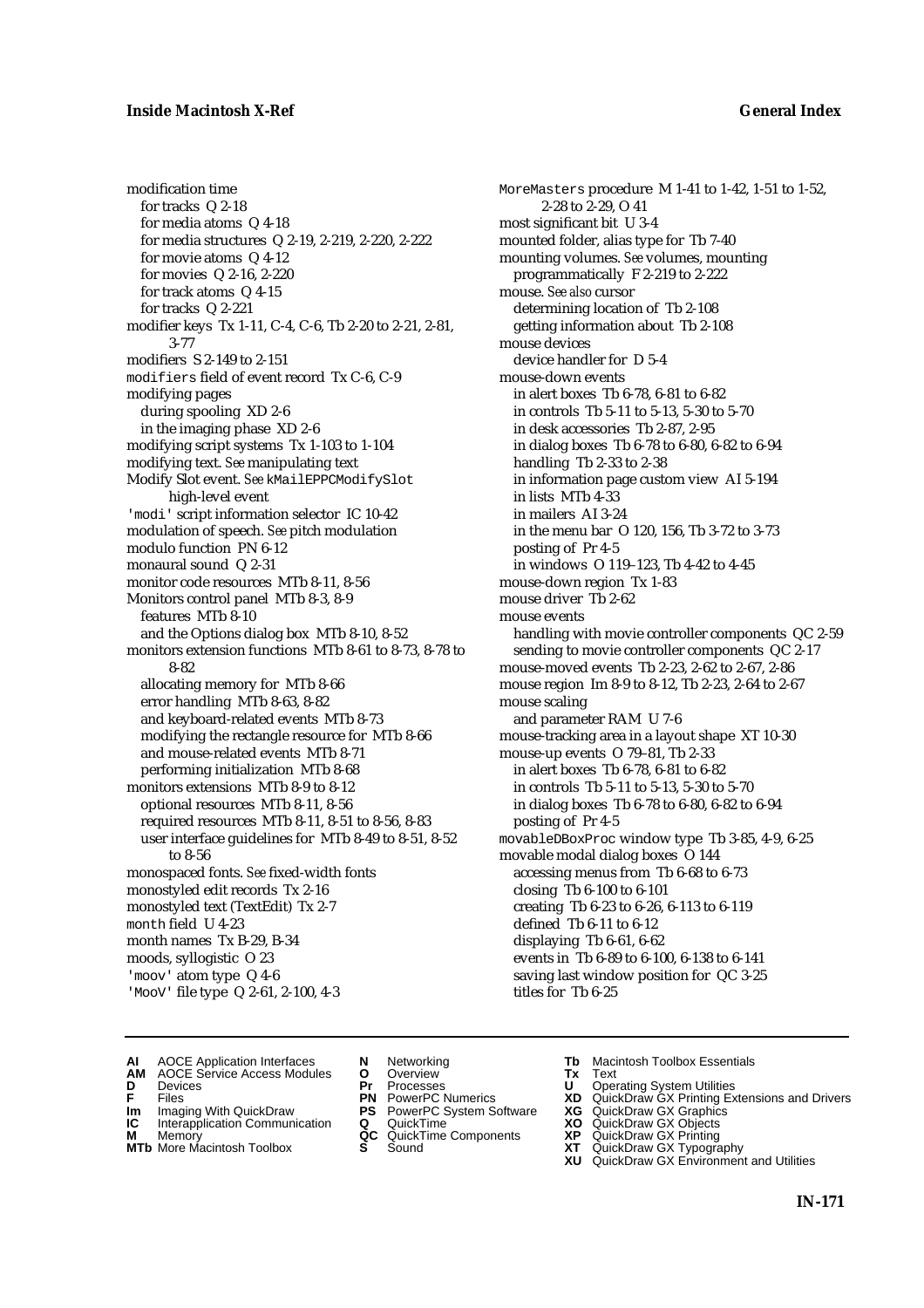### **Inside Macintosh X-Ref General Index**

window types for Tb 4-9 movable resources Tb 7-36 to 7-38 move assembler instructions PN 14-7 MoveControl procedure Tb 5-67 to 5-70, 5-97 to 5-98 Move event, handled by script context IC 7-25 to 7-28 MoveHHi procedure M 1-26 to 1-27, 1-71 to 1-72, 2-56 to 2-58 MOVE instruction PS 1-12 MoveMapping function XU 8-18, 8-67 MoveMappingTo function XU 8-19, 8-68 MovePortTo procedure Im 2-46 to 2-47 Move procedure Im 3-18 to 3-19, 3-50 to 3-51 MoveTo procedure Im 3-17 to 3-18, 3-50, O 5, Tx 3-42 MoveWindow procedure O 121, Tb 4-95 to 4-96 movie atoms Q 4-6, 4-10 to 4-12 layout of Q 4-10 movie boundary regions Q 2-24, 2-158, 2-163 to 2-164, 2-171 to 2-172 movie boxes Q 2-20, 2-25, 2-161 to 2-162 movie clipping regions Q 2-24 to 2-25, 2-166, 2-172 to 2-174 movie clips, in movie atoms Q 4-10 movie controller components QC 2-3 to 2-75 action filter functions QC 2-13, 2-61 actions, specifying to QC 2-47 activating a controller QC 2-17 advantages of using QC 2-4 Apple-supplied component QC 2-4 application-defined functions in QC 2-61 to 2-62 assigning a movie to a controller QC 2-30, 2-31 assigning attached controller to a movie QC 2-29 attached controllers QC 2-35 badges QC 2-6, 2-20, 2-38 Balloon Help, controlling QC 2-27 beginning of current selection, setting QC 2-19 boundary rectangles QC 2-38, 2-39 boundary regions QC 2-40 clear operations and QC 2-54 clipping regions QC 2-42, 2-43 closing connection for QC 2-32 component type value QC 2-4 control flags QC 2-20, 2-26 controlling the play of every frame QC 2-21 controls for QC 2-5 copy operations and QC 2-52 current time, getting QC 2-57 customizing QC 2-15 to 2-27 cut operations and QC 2-52

deactivating a controller QC 2-17 defined QC 1-3 detached controllers QC 2-35 display size for, determining QC 2-41 disposing of QC 2-32 duration of current selection QC 2-19 duration of movie controller components QC 2-57 editing QC 2-50, 2-51 establishing a component instance for QC 2-29 establishing a connection for a movie QC 2-29 event handling activate events QC 2-58 click events QC 2-59 deactivate events QC 2-58 idle events QC 2-17, 2-22, 2-60 keyboard events QC 2-17, 2-61 mouse events QC 2-58, 2-59 movie events QC 2-44 resume events QC 2-58 suspend events QC 2-58 update events QC 2-17, 2-22, 2-59 frame-by-frame playback QC 2-18, 2-24 frame display QC 2-20, 2-26 frames around QC 2-30 functions in QC 2-28 to 2-61 associating movies with controllers QC 2-28 to 2-32 editing movies QC 2-50 to 2-56 event handling QC 2-58 to 2-61 handling movie events QC 2-44 to 2-50 managing display attributes QC 2-33 to 2-44 working with time QC 2-56 to 2-58 graphics port for QC 2-44 looping QC 2-18 movie rate QC 2-17, 2-22, 2-23 palindrome looping QC 2-18 paste operations and QC 2-53 play in current selections QC 2-19 playing a movie QC 2-17, 2-21, 2-23 positioning movie and controller QC 2-31, 2-33 for attached controllers QC 2-30 boundary rectangles and QC 2-38 to 2-40 computer display and QC 2-34 creation of controllers and QC 2-29 removing a movie from a controller QC 2-31 request code values QC 2-14 to 2-15 resizing controller QC 2-24 resizing the movie QC 2-27

- **AI** AOCE Application Interfaces **N** Networking **Tb** Macintosh Toolbox Essentials
- **AM** AOCE Service Access Modules **O** Overview **Tx** Text
- 
- 
- **Im** Imaging With QuickDraw **PS** PowerPC System Software **XG IC** Interapplication Communication **Q** QuickTime **COVIC**
- **Interapplication Communication <b>Q** QuickTime **XO** Memory **XO** Memory **XP XP QC** QuickTime Components **XP**
- **M** Memory **DRITIC CONTENTIER MANUS AND MEMORY MEMORY AND MEMORY AND <b>ALC** QuickTime Components **XP XT MTb** More Macintosh Toolbox **S** Sound **XT** QuickDraw GX Typography
- 
- **D** Devices **Pr** Processes **U** Operating System Utilities
	-
	-
	-
	-
- 
- 
- **FRICAG CONSISTS IN THE PROCESSES CONSISTS AND CONSIST CONSISTENT CONSISTS CONSISTS PRINTIPLE PROCESSES CONSISTS CON<br>
<b>F**FRICES **PN** POWERPC Numerics **XD** QuickDraw GX Printing Extensions and Drivers<br> **Im** Imaging With Qui
	-
	-
	-
	-
	- **XU** QuickDraw GX Environment and Utilities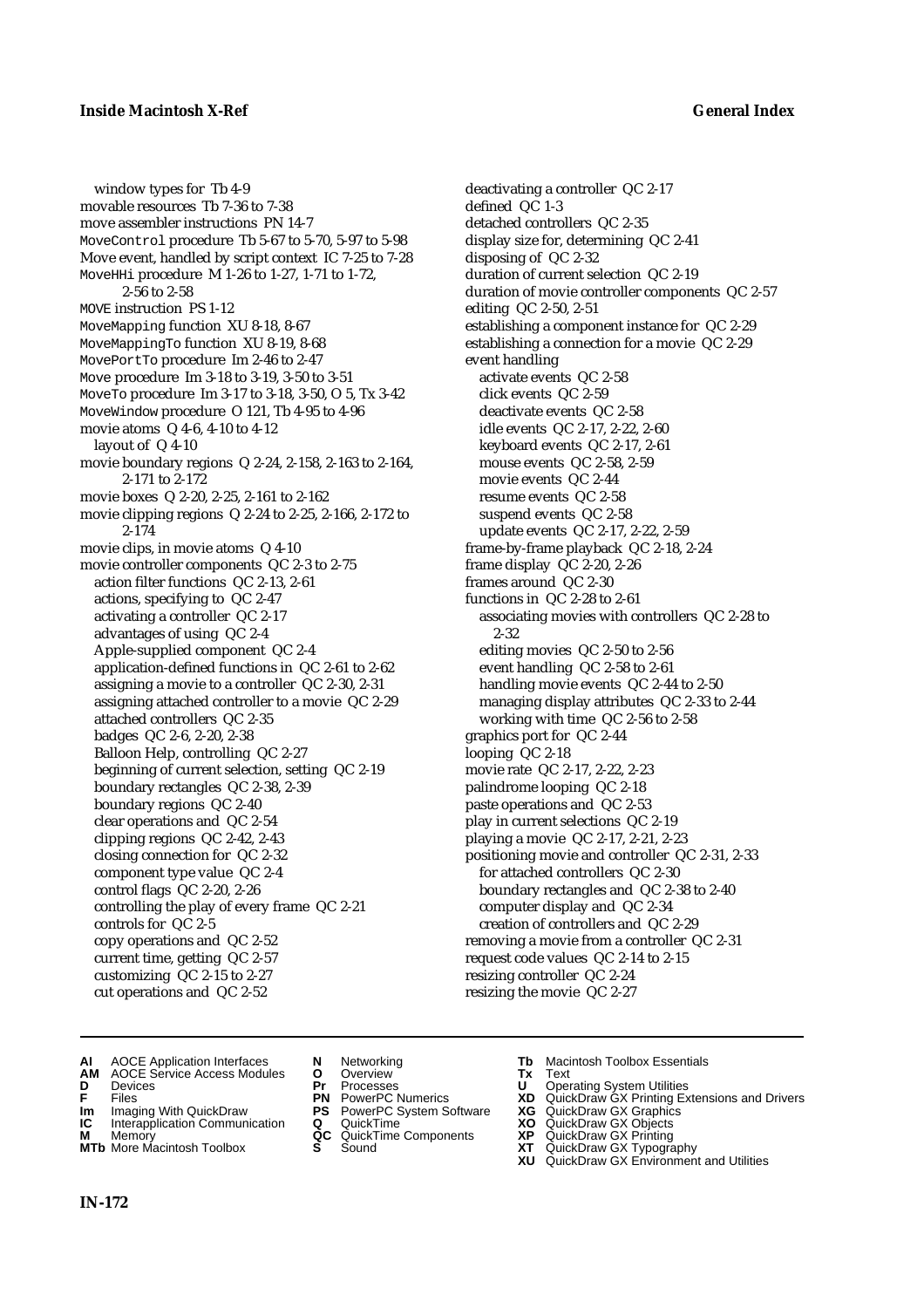scaling movies QC 2-29, 2-34 single-step playback QC 2-18, 2-24 size of controller QC 2-38 to 2-40 sound volume QC 2-18 spatial properties of QC 2-6 speaker buttons QC 2-20, 2-26 status, retrieving QC 2-48 step buttons QC 2-20 stopping a movie from playing QC 2-17, 2-23 undo operations and QC 2-54 update events QC 2-17 visibility of QC 2-30, 2-37 window for display, identifying QC 2-30 window region in use QC 2-41 playing movies with Q 2-38 and QuickTime Q 1-7 movie data exchange components QC 9-3 to 9-47 auxiliary data QC 9-32, 9-39 chunk size, setting QC 9-31 component flags QC 9-7 component subtype values QC 9-7 component type values QC 9-7, 9-8 configuring QC 9-6 creating QC 9-8 to 9-19 creating tracks for imported data QC 9-22, 9-25 defined QC 1-11 duration of data, setting QC 9-27 exporting data to a file QC 9-36 to 9-37 to a handle QC 9-35 to 9-36 to a PICS file QC 9-18 to 9-19 function selector values QC 9-8 functions in QC 9-20 to 9-40 configuring movie export components QC 9-37 to 9-40 configuring movie import components QC 9-26 to 9-34 exporting movie data QC 9-34 to 9-37 importing movie data QC 9-20 to 9-26 importing data QC 9-21, 9-24 data to paste or insert QC 9-22, 9-25 into existing tracks QC 9-22, 9-25 from scrap QC 9-33 a Scrapbook file QC 9-12 to 9-15 invoking via Movie Toolbox functions QC 9-6 manufacturer values QC 9-7 media files and QC 9-29

output file, setting QC 9-29 progress functions, setting QC 9-31, 9-38 required component functions for export, implementing QC 9-16 to 9-17 required component functions for import, implementing QC 9-10 to 9-12 sample descriptions and QC 9-28 sample duration, setting QC 9-28 spatial dimensions of new track, setting QC 9-30 tracks and QC 9-22, 9-24, 9-30 user dialog boxes QC 9-34, 9-40 Movie data type Q 2-77 movie display boundary regions Q 2-24 movie display clipping regions Q 2-25, 2-165 to 2-166 MovieEditState data type Q 2-77 movie edit state identifiers Q 2-77 movie edit state. *See* undo for movies MovieExportComponent data type QC 9-42 MovieExportDoUserDialog function QC 9-40 MovieExportGetAuxiliaryData function QC 9-39 MovieExportSetProgressProc function QC 9-38 MovieExportToFile function QC 9-18, 9-36 to 9-37 MovieExportToHandle function QC 9-35 to 9-36 movie files Q 2-32, 2-34, 2-35 to 2-36, 4-4 to 4-5 closing Q 2-61, 2-99 creating Q 2-46 to 2-48, 2-61, 2-96 to 2-98, 2-107 deleting Q 2-100 loading a movie from Q 2-35, 2-61, 2-88 to 2-92 opening Q 2-47 to 2-48, 2-61, 2-98 to 2-99 resources Q 2-103 to 2-104 saving movies in Q 2-32, 2-61 to 2-62 single-fork Q 2-32, 2-99, 2-100, 2-110 to 2-111, 4-4 to 4-5 movie header atoms Q 4-6, 4-11 to 4-12 movie identifiers Q 2-77 MovieImportComponent data type QC 9-42 MovieImportDoUserDialog function QC 9-34 MovieImportFile function QC 9-12, 9-24 to 9-26 MovieImportHandle function QC 9-21 to 9-23 MovieImportSetAuxiliaryData function QC 9-32 to 9-33 MovieImportSetChunkSize function QC 9-31 MovieImportSetDimensions function QC 9-30 MovieImportSetDuration function QC 9-27 MovieImportSetFromScrap function QC 9-33 MovieImportSetMediaFile function QC 9-29 to 9-30 MovieImportSetProgressProc function QC 9-31 to 9-32

- **AI** AOCE Application Interfaces **N** Networking **Tb** Macintosh Toolbox Essentials<br> **AM** AOCE Service Access Modules **O** Overview **Tx** Text<br> **D** Devices **Pr** Processes **U** Operating System Utilities
- AOCE Service Access Modules **O** Overview **Tx** Text<br>Devices **Devices Devices Devices**
- -
- **IM** FILES<br> **Im** Imaging With QuickDraw **PS** PowerPC System Software **XG**<br> **IC** Interapplication Communication **Q** QuickTime **XO**
- **IC** Interapplication Communication **Q** QuickTime **XO M** Memory **XO QC** QuickTime Components **XP M** Memory **QC** QuickTime Components **XP**<br>**MTb** More Macintosh Toolbox **S** Sound **XT**
- **MTb** More Macintosh Toolbox **S** Sound **XT** QuickDraw GX Typography
- 
- **D** Devices **Pr** Processes **U** Operating System Utilities
	-
	-
	-
	-
- 
- 
- **F** Files **PN** PowerPC Numerics **XD** QuickDraw GX Printing Extensions and Drivers
	-
	-
	-
	-
	- **XU** QuickDraw GX Environment and Utilities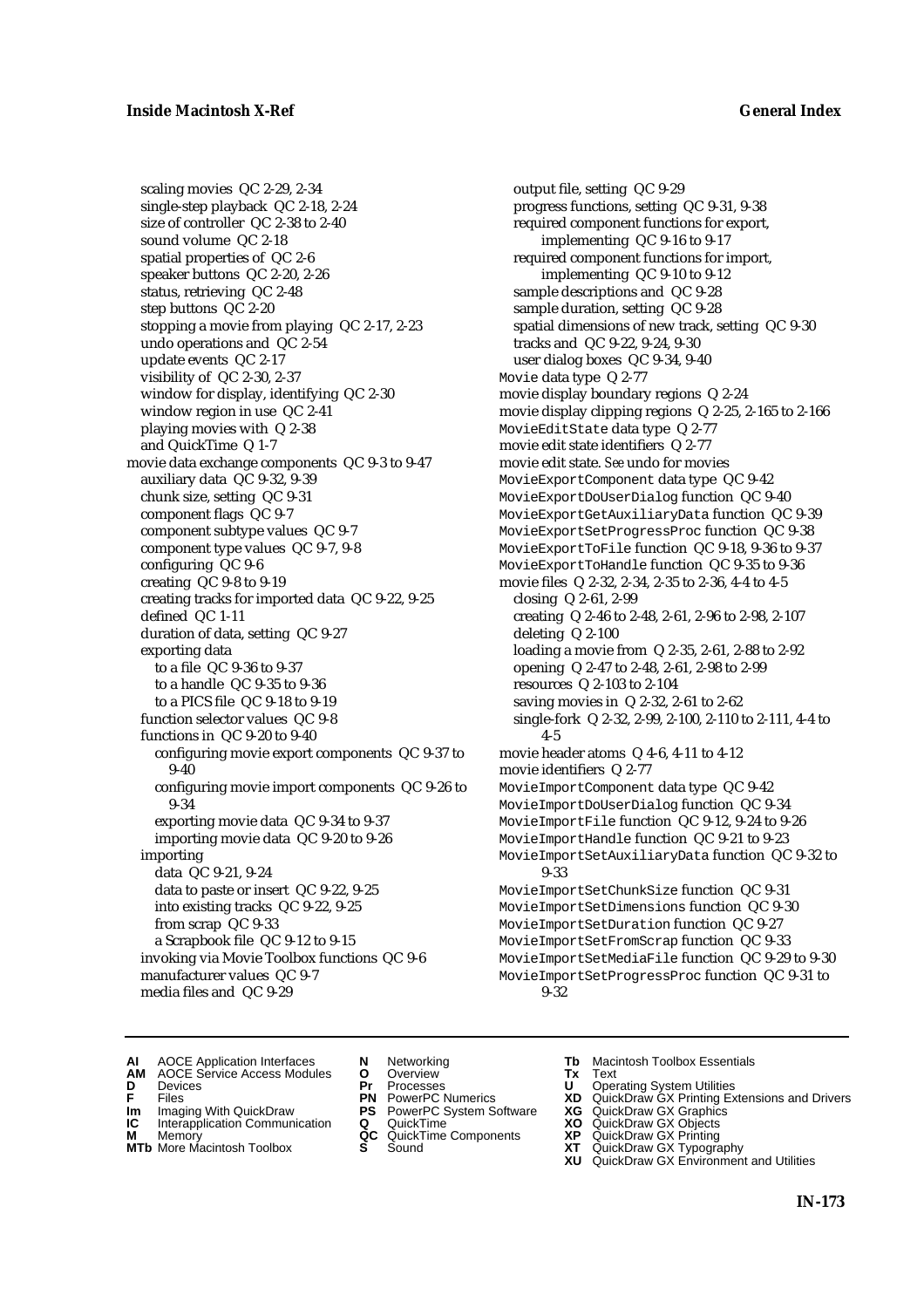MovieImportSetSampleDescription function QC 9-28, 9-28 to 9-29 MovieImportSetSampleDuration function QC 9-12, 9-28 movie parameter structures, saving values from QC 10-19 movie posters. *See* posters, movie movie previews. *See* previews, movie movie resource atoms. *See* 'moov' atom type movie resources Q 4-3 changing Q 2-103 to 2-104 clipping atoms Q 4-22 edit atoms Q 4-24 to 4-25 exchanging Q 4-3 introduced Q 4-3 media atoms Q 4-16 to 4-18 movie atoms Q 4-10 to 4-12 removing Q 2-104 saving movies in Q 2-32 track atoms Q 4-13 to 4-16 updating Q 2-103 to 2-104 user-defined data atoms Q 4-19 movies O 17, QC 9-3 adding data to QC 6-85, 6-86 adding frames to QC 5-107, 5-116, 6-36 adding recorded data to QC 6-43 badges QC 2-6, 2-20, 2-38 beginning of current selection, setting QC 2-19 changing characteristics of QC 2-49 creating QC 6-41 current time, setting QC 2-18 duration of QC 10-16 exporting data to a PICS file QC 9-18 to 9-19 getting QC 5-45 graphics device for QC 10-17 graphics port for QC 10-17 identifier of movie containing current media's track QC 10-15 importing a Scrapbook file QC 9-12 to 9-15 obtaining last resource ID for QC 5-45 opening QC 2-10 playback, providing QC 1-3 to 1-4 playing with movie controller components QC 2-10 to 2-13 previews for, displaying QC 12-10 references for, obtaining QC 2-32. *See also* movie controller components; Movie Toolbox selection duration, setting QC 2-19

sound volume QC 2-18 time scale for QC 10-16 activating Q 2-89, 2-90, 2-92, 2-97, 2-109, 2-145 to 2-146 atoms Q 4-10 to 4-12 audio properties Q 2-30 to 2-31 changed flag Q 2-61, 2-101 to 2-102 characteristics Q 2-15 to 2-17 and the Clipboard Q 2-32 clipping regions of Q 2-25, 2-166, 2-172 to 2-174 and clock components Q 2-317 converting track time to media time Q 2-194 copying settings Q 2-261 creating Q 1-10, 2-45 to 2-61, 2-90, 2-92, 2-109, 2-146, 2-245 by copying from original Q 2-248 to 2-249 by cutting from original Q 2-247 to 2-248 empty Q 2-96 to 2-98 from a handle Q 2-90 to 2-92 pictures Q 2-148, 2-149 from a resource Q 2-90 to 2-92 from scrap Q 2-245 to 2-246 tracks Q 2-52 to 2-54, 2-151 to 2-152 creation dates, user data type for Q 4-21 creation time Q 2-16, 2-220 credits in, user data type for Q 4-21 current position in Q 2-16 current selections Q 2-16, 2-247 to 2-251 data references, resolving Q 2-89, 2-109, 2-245 data structures in Q 2-15 to 2-17, 2-76 to 2-81 defined Q 2-5, 2-9 to 2-11 deleting Q 2-61, 2-108, 2-260 director names, user data type for Q 4-21 display boundary regions Q 2-24, 2-163 display clipping regions of Q 2-24, 2-166 display coordinate systems of Q 2-159 to 2-160 displaying Q 2-42 disposing of Q 2-96 duration of Q 2-16, 2-185 edit atoms Q 4-24 to 4-25 edit dates and descriptions, user data type for Q 4-21 editing Q 1-10 edit states Q 2-254 to 2-256 and event loops Q 2-124 to 2-129 files. *See* movie files formats, user data type for Q 4-21 graphics world for Q 2-93, 2-159 to 2-161 hardware requirements, user data type for Q 4-21

- **AI** AOCE Application Interfaces **N** Networking **Tb** Macintosh Toolbox Essentials<br> **AM** AOCE Service Access Modules **O** Overview **Tx** Text<br> **D** Devices **Pr** Processes **U** Operating System Utilities
- **AM** AOCE Service Access Modules **O** Overview **Tx** Text
- 
- 
- **Im** Imaging With QuickDraw **PS** PowerPC System Software **XG IC** Interapplication Communication **Q** QuickTime **COVIC**
- **Interapplication Communication <b>Q** QuickTime **XO** Memory **XO** Memory **XP XP QC** QuickTime Components **XP**
- **M** Memory **DRITIC CONTENTIER MANUS AND MEMORY MEMORY AND MEMORY AND <b>ALC** QuickTime Components **XP XT MTb** More Macintosh Toolbox **S** Sound **XT** QuickDraw GX Typography
- 
- 
- 
- 
- -
	-
- 
- **D** Devices **Pr** Processes **U** Operating System Utilities
- **FRICAG CONSISTS IN THE PROCESSES CONSISTS AND CONSIST CONSISTENT CONSISTS CONSISTS PRINTIPLE PROCESSES CONSISTS CON<br>
<b>F**FRICES **PN** POWERPC Numerics **XD** QuickDraw GX Printing Extensions and Drivers<br> **Im** Imaging With Qui
	-
	-
	-
	-
	- **XU** QuickDraw GX Environment and Utilities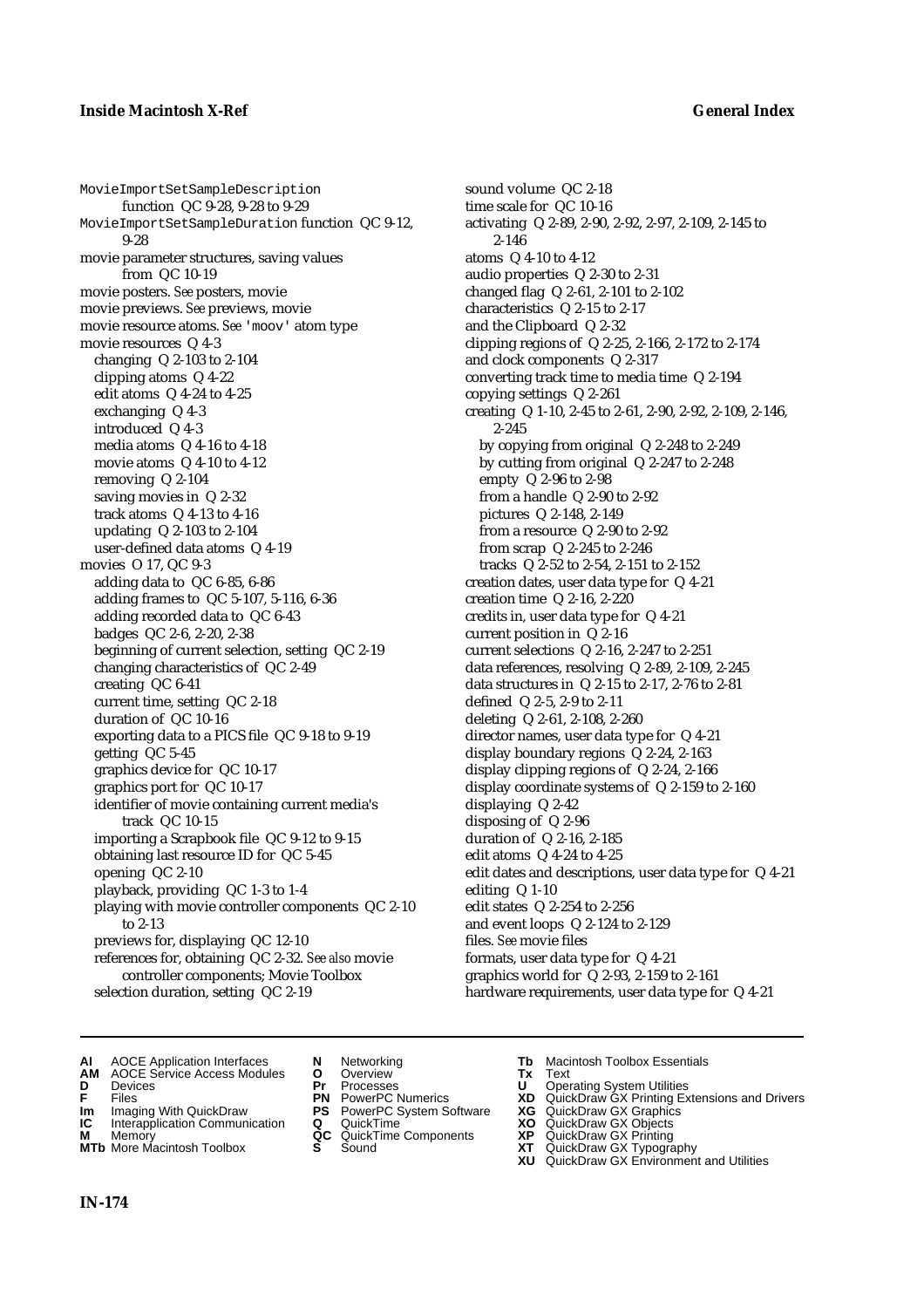identifiers Q 2-77 including in messages AM 2-19, 2-110 information about, user data type for Q 4-21 interesting times, finding Q 2-196 to 2-202 key frames Q 2-138 layers in Q 2-10, 2-24, 2-169 loading Q 2-35, 2-61, 2-88 to 2-90 loading into memory Q 2-140 locating a specified point Q 2-127 and master time bases Q 2-318 and matrices Q 2-24 to 2-28 determining Q 2-158, 2-170 to 2-171 getting Q 2-170 to 2-171 introduced Q 2-16, 2-26 to 2-28 setting Q 2-161 to 2-162, 2-170 media handlers Q 2-284 media sample descriptions counting Q 2-225 media sample references Q 2-275 to 2-277, 2-279 to 2-281 media samples Q 2-222. *See also* media structures, samples modification time Q 2-16, 2-220 performers, user data type for Q 4-21 playing Q 1-8 to 1-9, 2-41 to 2-45, 2-111 to 2-112 playing with a movie controller Q 2-38 to 2-41 prerolling Q 2-134, 2-135 preview time Q 2-123 producer, user data type for Q 4-21 putting on the scrap Q 2-45, 2-244 quality of Q 2-18, 2-207 to 2-215, 4-15 rate Q 2-130 to 2-131, 2-188, 4-12 region codes Q 2-208 removing resources from Q 2-104 tracks from Q 2-152 removing segment from Q 2-251 repositioning at beginning Q 2-113 resolving data references Q 2-91 resource ID values Q 2-88, 2-103 resources. *See* movie resources saving Q 2-100 to 2-103 and the scrap Q 2-32, 2-45, 2-61. *See also* Movie Toolbox segments changing duration of Q 2-260 to 2-261 clearing Q 2-251 combining Q 2-257 to 2-259

copying Q 2-243, 2-248 to 2-249 cutting Q 2-247 to 2-248 deleting Q 2-247 to 2-248, 2-260 inserting Q 2-257 to 2-259 pasting Q 2-243, 2-249 to 2-250 scaling Q 2-260 to 2-261 settings of copying Q 2-261 to 2-262 preferred Q 2-111 to 2-112, 2-130 to 2-133 preferred volume Q 2-16, 2-29 software requirements, user data type for Q 4-21 sound Q 2-29 to 2-31 sound volume Q 2-132 to 2-133, 4-12 determining Q 2-182 to 2-183 setting Q 2-182 spatial properties Q 2-20 to 2-25, 2-158 to 2-181 specifying Q 2-87, 2-93 to 2-95 starting Q 2-111 to 2-112 status of Q 2-128 to 2-129 stopping Q 2-112 storing Q 2-32, 4-4 to 4-5 and time Q 2-9 to 2-12 time bases Q 2-8, 2-16, 2-185, 2-190 to 2-191 time coordinate systems Q 2-6 to 2-8, 2-191 to 2-194 time scales Q 2-189 to 2-190, 4-10, 4-12, 4-18 track atoms Q 4-13 to 4-16 undo for Q 2-254 to 2-257 update events Q 2-62 to 2-63 updating display Q 2-42, 2-62, 2-126 to 2-127 user data type values Q 4-21 video and sound Q 2-30 to 2-31, 2-42 writers of, user data type for Q 4-21 movies, playback rates. *See* playback rates, movie movies, segments, active. *See* active movie segments MoviesTask function Q 2-42, 2-62, 2-124 to 2-125 Movie Toolbox O 17, Q 2-5 to 2-428 and Alias Manager Q 2-36, 2-63 to 2-64 application-defined functions Q 2-71 to 2-73, 2-354 to 2-365 clock components and QC 11-4 clock component support functions QC 11-18 to 11-21 and Component Manager Q 2-317, 2-319 current error values Q 2-85 data conversion operations and QC 9-20, 9-34 derived media handler components and QC 10-13 displaying previews Q 2-304 to 2-314

- **AI** AOCE Application Interfaces **N** Networking **Tb** Macintosh Toolbox Essentials<br> **AM** AOCE Service Access Modules **O** Overview **Tx** Text<br> **D** Devices **Pr** Processes **U** Operating System Utilities
	- AOCE Service Access Modules **O** Overview **Tx** Text<br>Devices **Devices Devices Devices**
- 
- 
- **IM** FILES<br> **Im** Imaging With QuickDraw **PS** PowerPC System Software **XG**<br> **IC** Interapplication Communication **Q** QuickTime **XO**
- **IC** Interapplication Communication **Q** QuickTime **XO M** Memory **XO QC** QuickTime Components **XP**
- **M** Memory **District Acc** QuickTime Components **XP**<br> **MTb** More Macintosh Toolbox **S** Sound **XT**
- 
- **D** Devices **Pr** Processes **U** Operating System Utilities
	-
	-
	-
	-
- 
- 
- **F** Files **PN** PowerPC Numerics **XD** QuickDraw GX Printing Extensions and Drivers
	-
	-
	-
- **MTb** More Macintosh Toolbox **S** Sound **XT** QuickDraw GX Typography
	- **XU** QuickDraw GX Environment and Utilities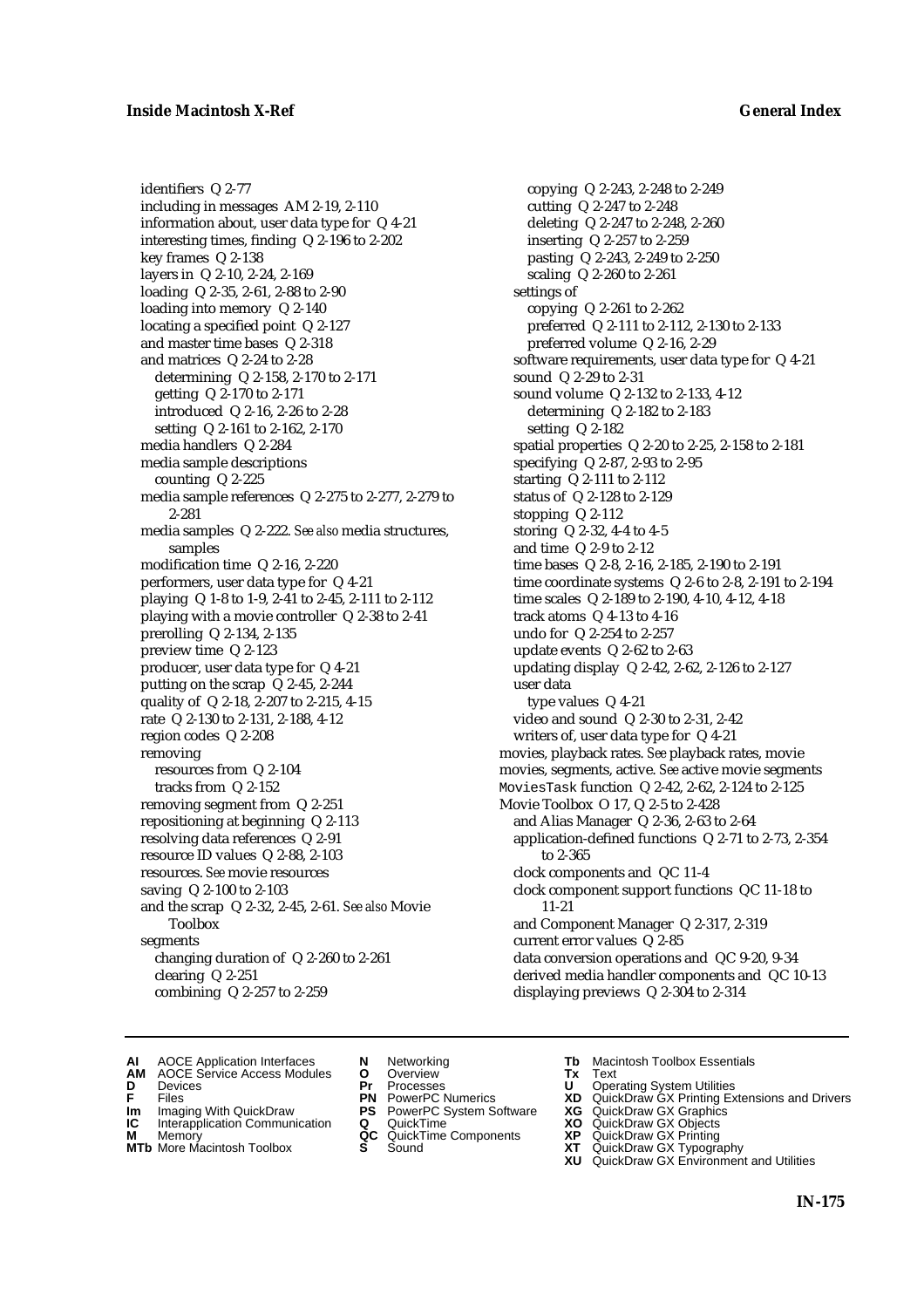### **Inside Macintosh X-Ref General Index**

editing movies Q 2-242 to 2-281 exiting Q 2-35 File Manager support Q 2-64 function for assigning movie to a controller QC 2-29 functions in Q 2-87 to 2-353 adding samples to media structures Q 2-271 to 2-281 alternate track functions Q 2-207 to 2-215 callback functions for time bases Q 2-335 to 2-341 characteristics for display Q 2-158 to 2-181 cover functions Q 2-71 to 2-73, 2-155 to 2-157, 2-357 to 2-358 creating and loading movies Q 2-87 to 2-100 creating file previews Q 2-301 to 2-315 creating tracks and media Q 2-150 to 2-154 for creation and modification time Q 2-219 to 2-222 for custom error-processing Q 2-358 data reference functions Q 2-215 to 2-219 data structures in Q 2-76 to 2-81 disabling movies and tracks Q 2-145 to 2-147 editing movies Q 2-242 to 2-262 editing tracks Q 2-262 to 2-268 enhancing movie playback performance Q 2-134 to 2-143 error-processing Q 2-84 to 2-87, 2-358 to 2-359 event loop functions Q 2-124 to 2-130 finding interesting times Q 2-196 to 2-202 generating pictures from movies Q 2-148 to 2-150 getting and playing movies Q 2-81 to 2-157 locating a movie's tracks and media Q 2-202 to 2-206 matrix functions Q 2-116 to 2-117, 2-341 to 2-353 for media handlers Q 2-281 to 2-301 for media samples Q 2-222 to 2-230 for media time Q 2-194 to 2-196 modifying movie properties Q 2-157 to 2-242 for movie time Q 2-184 to 2-191 playing movies Q 2-111 to 2-114 posters and previews Q 2-114 to 2-123 preferred movie settings Q 2-130 to 2-134 saving movies Q 2-100 to 2-111 sound volume functions Q 2-181 to 2-184 time base functions Q 2-315 to 2-341 track time functions Q 2-191 to 2-194 undo for movies Q 2-254 to 2-257 undo for tracks Q 2-268 to 2-271 user data functions Q 2-230 to 2-242

initializing Q 2-35, 2-82 to 2-83 low-level movie editing Q 2-257 to 2-268 movie controller components and QC 2-3 movie data export components and QC 9-5 movie data import components and QC 9-4 and QuickTime Q 1-6 sound media handlers Q 2-288 to 2-289 sticky error values Q 2-84, 2-85, 2-86 and System 6 Q 2-63 to 2-68 testing for availability Q 2-33 to 2-34 and time bases Q 2-315 to 2-341 undo for tracks Q 2-268 to 2-271 user data items for sequence grabber configuration settings QC 7-25 user data lists for sequence grabber settings QC 6-31 version number Q 2-33 video media handlers Q 2-287 to 2-288 movie user data atoms Q 4-21 moving a shape. *See* translation operations .MPP driver, determining version number U 1-15 moving caret Tx 1-78, 2-11 moving QuickTime movies to other computer systems Q 2-32, 2-107 moving relocatable blocks high M 1-26 to 1-27, 1-71 to 1-73, 2-56 to 2-59 'movr' creator type S 1-19 'movv' scrap format type MTb 2-33 MPPClose function N 2-20, 10-14 to 10-15 .MPP driver closing N 2-20, 10-14, 10-16 configuration flags N 2-12 to 2-13 denying permission to close N 10-14, 10-17 getting information about N 2-5, 2-11 to 2-15 implementing protocols N 1-17 maximum capacities of N 2-5, 2-14 opening N 2-19, 2-20, 10-13 port number of N 2-12 and registers for DDP N 7-13 to 7-14 status changes N 10-7. *See also* AppleTalk Transition Queue MPPOpen function N 2-19 MPP parameter blocks for AppleTalk Utilities N 2-9 to 2-11 for DDP N 7-36 to 7-37 for NBP N 3-22 MPW O 57. *See also* Macintosh Programmer's Workshop MPW equates, for socket listeners N 7-16

- **AI** AOCE Application Interfaces **N** Networking **Tb** Macintosh Toolbox Essentials<br> **AM** AOCE Service Access Modules **O** Overview **Tx** Text<br> **D** Devices **Pr** Processes **U** Operating System Utilities
- **AM** AOCE Service Access Modules **O** Overview **Tx** Text
- 
- 
- **Im** Imaging With QuickDraw **PS** PowerPC System Software **XG IC** Interapplication Communication **Q** QuickTime **COVIC**
- **Interapplication Communication <b>Q** QuickTime **XO** Memory **XO** Memory **XP XP QC** QuickTime Components **XP M** Memory **DRITIC CONTENTIER MANUS AND MEMORY MEMORY AND MEMORY AND <b>ALC** QuickTime Components **XP XT**
- **MTb** More Macintosh Toolbox **S** Sound **XT** QuickDraw GX Typography
- 
- 
- 
- 
- 
- -
- 
- **D** Devices **Pr** Processes **U** Operating System Utilities
- **FRICAG CONSISTS IN THE PROCESSES CONSISTS AND CONSIST CONSISTENT CONSISTS CONSISTS PRINTIPLE PROCESSES CONSISTS CON<br>
<b>F**FRICES **PN** POWERPC Numerics **XD** QuickDraw GX Printing Extensions and Drivers<br> **Im** Imaging With Qui
	-
	-
	-
	-
	- **XU** QuickDraw GX Environment and Utilities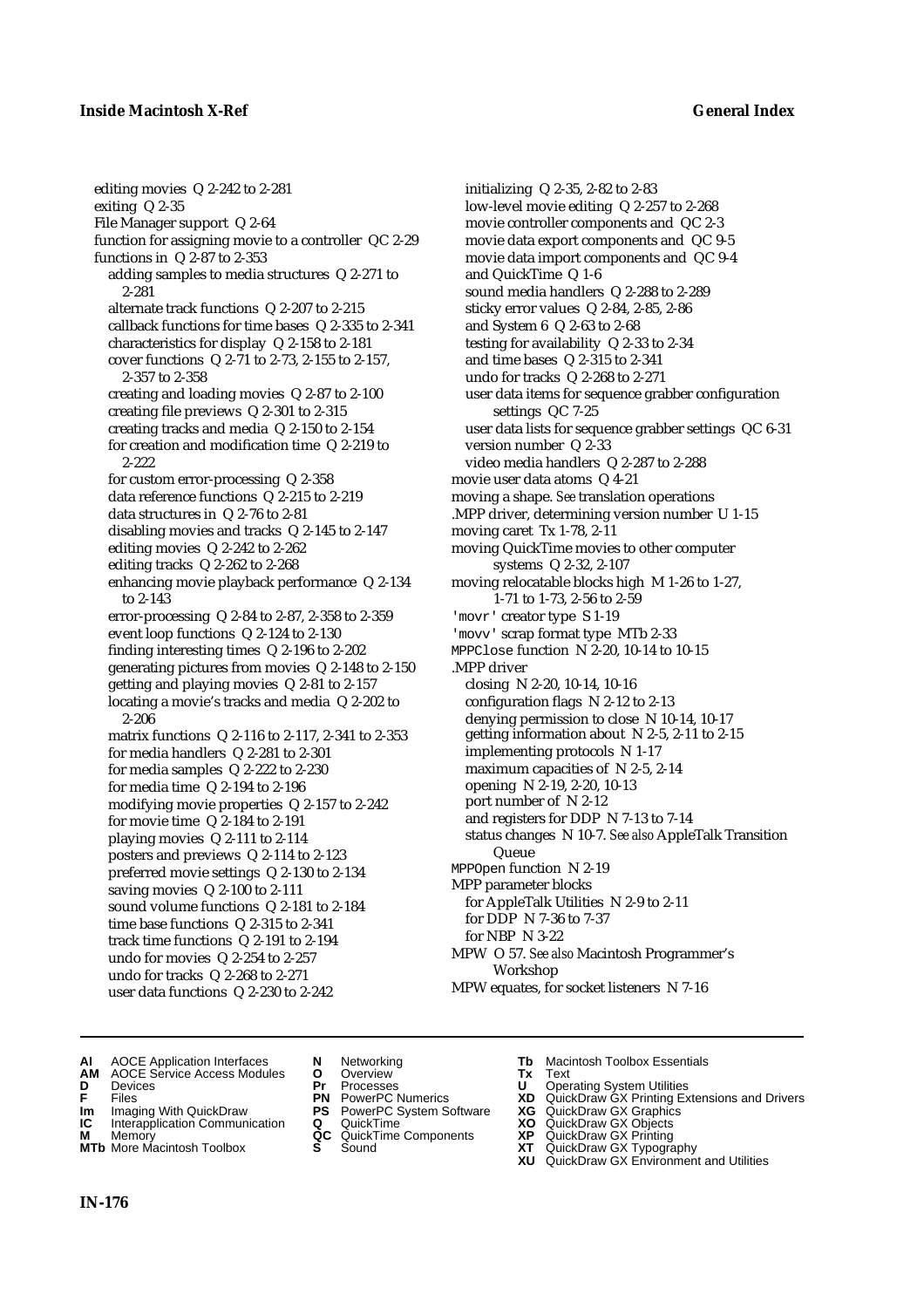MSAMBeginNested function AM 2-196 to 2-198 MSAMClose function AM 2-47, 2-167 to 2-168 MSAMCreate function AM 2-176 to 2-178 MSAMCreateReport function AM 2-206 to 2-207 MSAMDelete function AM 2-202 to 2-203 MSAMEndNested function AM 2-198 to 2-199 MSAMEnumerateBlocks function AM 2-47, 2-157 to 2-159 MSAMEnumerate function AM 2-44, 2-138 to 2-140 MSAMEnumerateInQReply structure AM 2-98 to 2-99 MSAMEnumerateOutQReply structure AM 2-47, 2-97 to 2-98 'msam' file type AI 5-73, AM 2-9, 4-4 MSAMGetAttributes function AM 2-47, 2-142 to 2-144 MSAMGetBlock function AM 2-47, 2-159 to 2-162 MSAMGetContent function AM 2-47, 2-57 to 2-58, 2-150 to 2-155 MSAMGetEnclosure function AM 2-47, 2-155 to 2-157 MSAMGetMsgHeader function AM 2-50, 2-148 to 2-150 MSAMGetRecipients function AM 2-47, 2-51 to 2-52, 2-144 to 2-148 MSAMMarkRecipients function AM 2-166 to 2-167 MSAMMsgSummary structure AM 2-127 to 2-128 MSAMnMarkRecipients function AM 2-52, 2-163 to 2-165 MSAMOpen function AM 2-46, 2-140 to 2-141 MSAMOpenNested function AM 2-47, 2-162 to 2-163 MSAMParam parameter block AM 2-95 to 2-96 MSAMPutAttribute function AM 2-179 to 2-180 MSAMPutBlock function AM 2-193 to 2-196 MSAMPutContent function AM 2-76, 2-186 to 2-189 MSAMPutEnclosure function AM 2-190 to 2-193 MSAMPutMsgHeader function AM 2-183 to 2-185 MSAMPutRecipient function AM 2-180 to 2-183 MSAMPutRecipientReport function AM 2-207 to 2-210 MSAM record AM 4-64 to 4-65 AOCE version attribute AM 4-65 creating AM 4-12 to 4-21 gateway file ID attribute AM 4-65 initializing a personal MSAM and AM 2-37 mail service attribute AM 4-65 MSAMs (messaging service access modules) AM 2-5 to 2-295. *See also* personal MSAMs; server MSAMs application-defined completion routine AM 2-219 to 2-220 basic services provided by AM 2-6 data types for AM 2-94 to 2-129

Direct Dialup AI 7-3 functions for AM 2-130 to 2-218 calling from assembly language AM 2-130 introduced AM 1-4 to 1-5 modes of operation AM 2-12 to 2-16 overview of AM 2-6 to 2-8 packaged with CSAM AM 3-5, 3-32 relationship to IPM Manager AM 2-7 to 2-8 MSAMSubmit function AM 2-200 to 2-201 'mst#' resource type, use with Quit command Pr 8-5, 8-7 'mstr' resource type, use with Quit command Pr 8-5, 8-7 mtfsb0 assembler instruction PN 12-11, 12-12 mtfsb1 assembler instruction PN 12-11, 12-12 mtfsf assembler instruction PN 12-14 mtfsfi assembler instruction PN 12-10, 12-12 multibit fonts and QuickDraw Tx 3-27 multicast addresses N 11-7 for Ethernet N 11-20, 11-40 to 11-42 for FDDI N 11-7, 11-23 multichannel sound. *See* stereo sound multicolumn lists, containing fewer items than columns MTb 4-7 MultiFinder Pr 1-4, 8-9, O 165, Tb 2-7 MultiFinder events, and movie controller components QC 2-46 multilingual speech S 1-22, 4-9 multinode application N 12-3 multinode architecture N 2-16 defined N 1-16, 12-3 requirements for using N 12-3, 12-8 multinode parameter blocks N 12-9, 12-19 to 12-20 multinodes N 1-16, 1-27 adding one N 12-8 to 12-10, 12-22 to 12-24 addresses N 12-4 and cable-range-change transition N 10-24, 12-10 data structures for N 12-18 to 12-20 defined N 1-27 and intranode delivery N 2-7, 2-15 limit per machine N 12-6 removing one N 12-10, 12-24 to 12-25 routines for N 12-20 to 12-27 sending data from N 12-14, 12-25 to 12-27 multiple aspects and information pages AI 5-18 multiple graphics devices Im 1-21 to 1-23 multiple heap zones implementing M 2-14 to 2-16

- **AI** AOCE Application Interfaces **N** Networking **Tb** Macintosh Toolbox Essentials<br> **AM** AOCE Service Access Modules **O** Overview **Tx** Text<br> **D** Devices **Pr** Processes **U** Operating System Utilities
- AOCE Service Access Modules **O** Overview **Tx** Text<br>Devices **Devices Devices Devices**
- 
- 
- **IM** FILES<br> **Im** Imaging With QuickDraw **PS** PowerPC System Software **XG**<br> **IC** Interapplication Communication **Q** QuickTime **XO IC** Interapplication Communication **Q** QuickTime **XO M** Memory **XO QC** QuickTime Components **XP**
- **M** Memory **QC** QuickTime Components **XP**<br>**MTb** More Macintosh Toolbox **S** Sound **XT**
- **MTb** More Macintosh Toolbox **S** Sound **XT** QuickDraw GX Typography
- 
- **D** Devices **Pr** Processes **U** Operating System Utilities
	-
	-
	-
	-
- 
- 
- **F** Files **PN** PowerPC Numerics **XD** QuickDraw GX Printing Extensions and Drivers
	-
	-
	-
	-
	- **XU** QuickDraw GX Environment and Utilities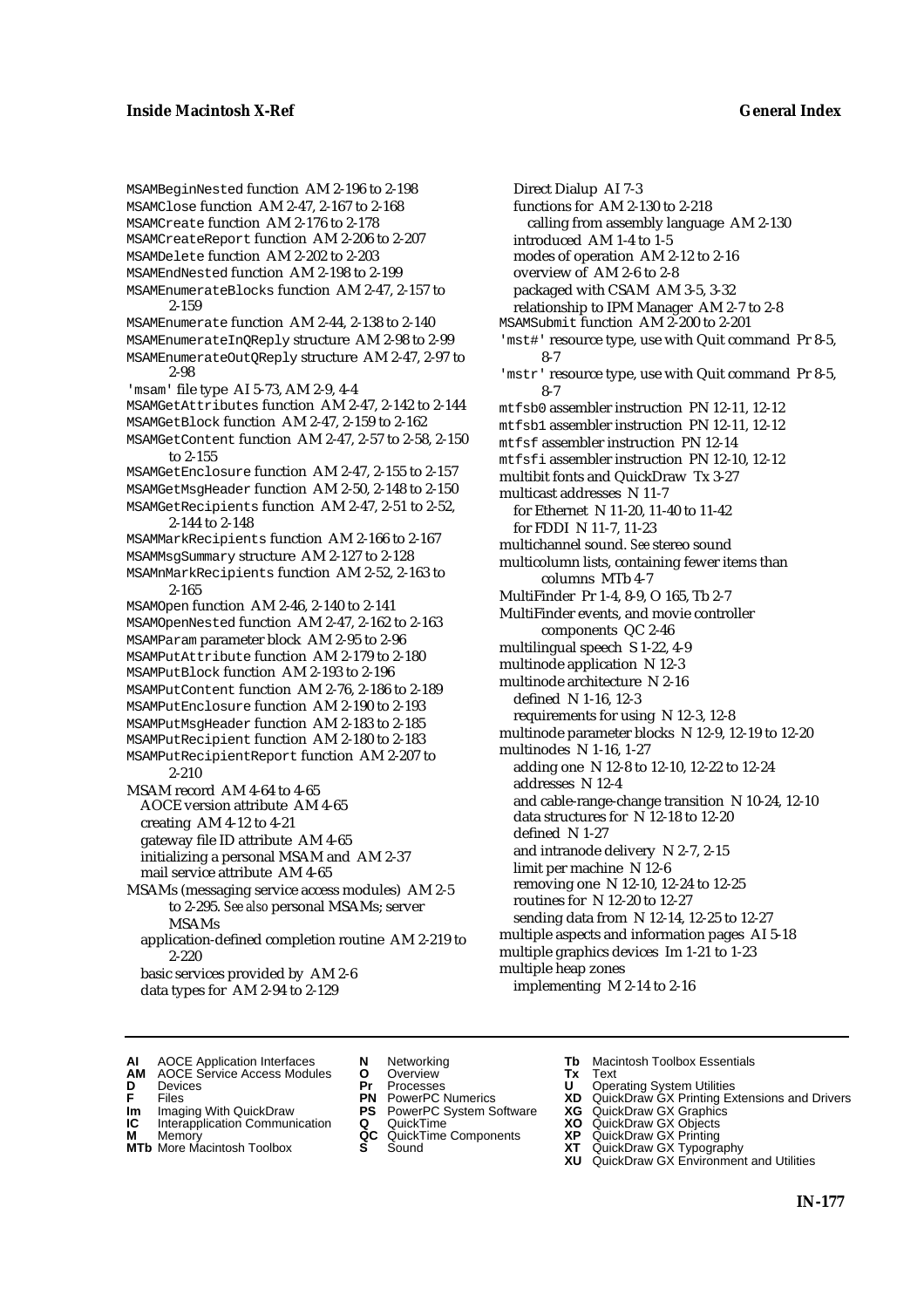uses for M 2-6 multiple references in picture shapes XG 6-10 to 6-15, 6-40 to 6-44 multiplication PN 6-8 assembler PN 14-4 invalid exception, generating PN 4-5 \* (multiply) operator PN 6-8 multiply-add assembler instructions PN 14-6 to 14-7 enabling and disabling PN D-2 to D-3 format PN 14-6 MultiplyDivide function XU 8-28, 8-44 multistyled edit records Tx 2-16 multistyled text (TextEdit) checking the attributes Tx 2-102 continuous attributes Tx 2-44 defined Tx 2-7 modifying the attributes of Tx 2-44 setting the attributes of Tx 2-54, 2-99 multitasking environment O 165–167, Pr 1-3 to 1-5 multi-valued attributes, CSAM support of AM 3-23 multivendor architecture N 1-16, 11-5 to 11-7 Munger function Tx 5-21, 5-75 to 5-77 Musical Instrument Digital Interface. *See* MIDI muting a movie Q 2-29 'mvhd' atom type directive Q 4-6 in movie atoms Q 4-10 MyAction procedure Tb 5-116 to 5-117 MyActivateProc function Q 2-363 MyAddFrameFunction function QC 5-116 MyAlertSound procedure Tb 6-144 to 6-145 MyAlignmentProc function Q 3-156 MyCalcColorTable function Im 7-65 to 7-66 MyCallBack function Q 2-364 MyCallOutProc function Q 2-359 MyColorSearch function Im 4-101 to 4-102 MyCompletion function AI 9-68 MyCompletionProc function Q 3-154 MyCompletionRoutine function AI 7-114, 8-150 to 8-151, AM 2-219 to 2-220 MyCompressCompleteFunction function QC 5-115 MyCompressFunction function QC 5-114 MyControl function Tb 5-110 to 5-115 MyCoverProc function Q 2-358 MyDataFunction function QC 5-120 to 5-121 MyDataLoadingProc function Q 3-149 MyDataUnloadingProc function Q 3-151 to 3-152

MyDisplayCompressFunction function QC 5-119 to 5-120 MyDisplayFunction function QC 5-113 to 5-114 MyDisposeColorPickMethod function Im 7-67 MyDlgHook function Q 2-361 MyDocumentRec structure XP 2-10 MyDoPrintIdle procedure Im 9-85 MyDrawImage function AI 3-123 MyDrawImageProc function AI 3-16 MyDrawingProc procedure Im 5-36 to 5-37 MyDSAMDirParseProc function AM 3-14, 3-38 to 3-39 MyDSAMDirProc function AM 3-11, 3-37 to 3-38 MyDSSpecStreamer function AI 2-106 MyErrProc function Q 2-359 MyEventFilter function Tb 6-145 to 6-147 MyFileFilter function Q 2-360 MyFindPanelBusyProc function AI 4-95 MyFlattenFunction application-defined function XP 2-27, 2-77 MyForEachADAPDirectory function AI 8-160 MyForEachAttributeAccessControl function AI 8-163 MyForEachAttrType function AI 8-152 MyForEachAttrTypeLookup function AI 8-155 to 8-156 MyForEachAttrValue function AI 8-156 to 8-157 MyForEachDirectory function AI 8-153 MyForEachDirEnumSpec function AI 8-157 to 8-158 MyForEachDNodeAccessControl function AI 8-161 MyForEachLookupRecordID function AI 8-154 MyForEachRecordAccessControl function AI 8-162 MyForEachRecordID function AI 8-151 to 8-152 MyFormatFunction application-defined function XP 3-60, 3-126 MyFrontWindowCB function AI 3-124 MyGrabCompleteFunction function QC 5-112 to 5-113 MyGrabCompressCompleteFunction function QC 5-118 to 5-119 MyGrabFunction function QC 5-112 MyHook function QC 3-46 MyIndicatorAction procedure Tb 5-117 MyInitPickMethod function Im 7-62 to 7-64 MyInitProc application-defined function XU 6-26 MyInterruptProc function QC 8-96, 8-98 MyItem procedure Tb 6-143 to 6-144 MyModalFilter function Q 2-362, QC 5-122 MyNotificationProc function AI 9-69 MyPanelBusyProc function AI 4-94

- -
- **AI** AOCE Application Interfaces **N** Networking **Tb** Macintosh Toolbox Essentials<br> **AM** AOCE Service Access Modules **O** Overview **Tx** Text<br> **D** Devices **Pr** Processes **U** Operating System Utilities
- AOCE Service Access Modules **O** Overview **Tx** Text<br> **Devices Devices D** Oper **D** Devices **Pr** Processes **U** Operating System Utilities
- 
- 
- **IM IMAGE CONSTRANT PRESENT PRESENT PRESENT PRESENT PRESENT PRESENT PRESENT PRESENT PRESENT PRESENT PRESENT PRESEN<br>
<b>IM** Imaging With QuickDraw **PS** PowerPC System Software **XG**<br> **IC** Interapplication Communication **Q** Qui **IC** Interapplication Communication **Q** QuickTime **XO M** Memory **XO QC** QuickTime Components **XP**
- **M** Memory **CC** QuickTime Components **XP**<br>**MTb** More Macintosh Toolbox **S** Sound **COX AT**
- 
- 
- 
- 
- 
- 
- 
- 
- 
- **F** Files **PN** PowerPC Numerics **XD** QuickDraw GX Printing Extensions and Drivers
	-
	-
	-
- **MTb** More Macintosh Toolbox **S** Sound **XT** QuickDraw GX Typography
	- **XU** QuickDraw GX Environment and Utilities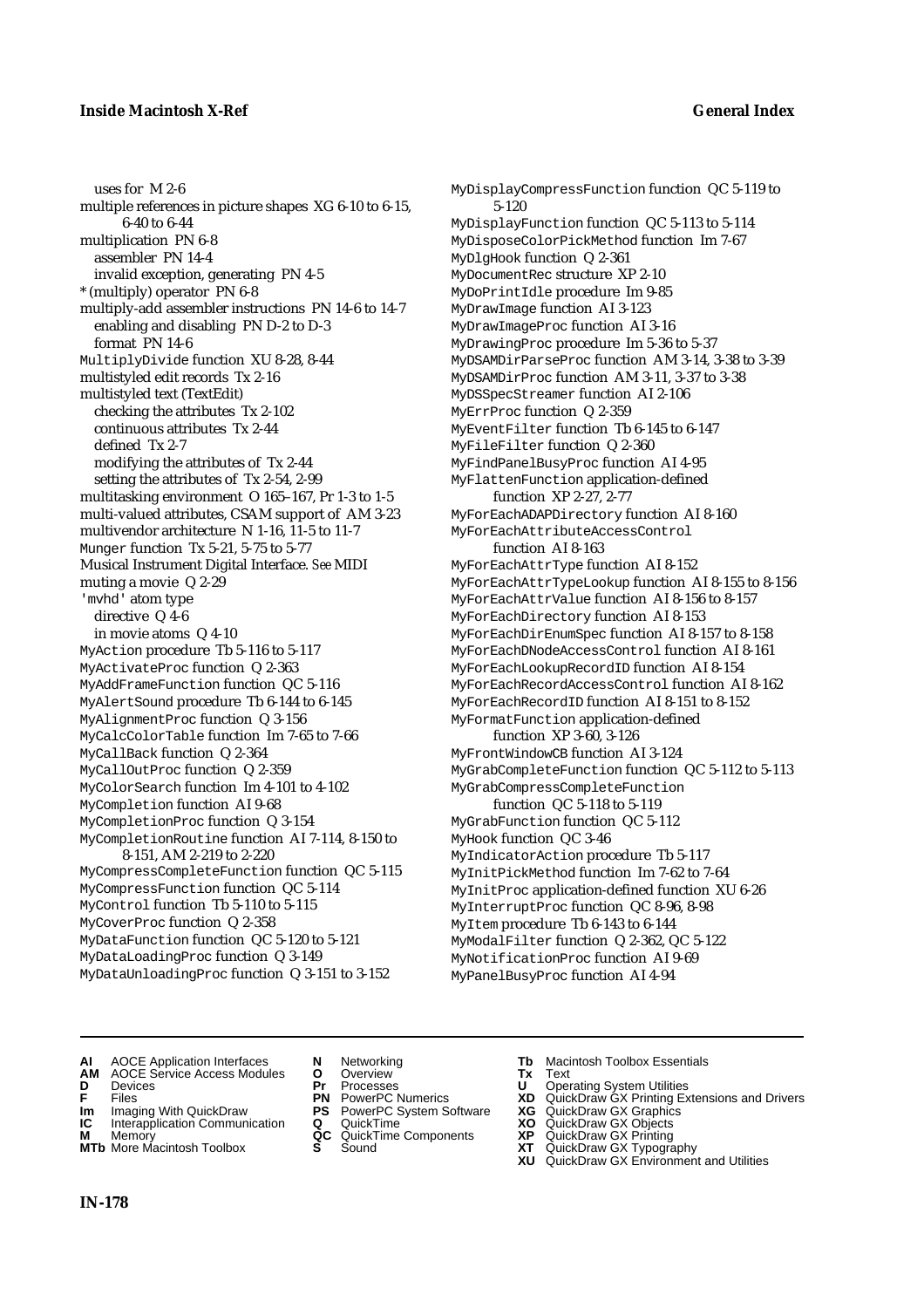MyPaperTypeFunction application-defined function XP 4-34, 4-92 MyPanelEvent function U 5-26 to 5-27 MyPanelGetDITL function U 5-21 to 5-22 MyPanelGetSettings function U 5-29 MyPanelGetTitle function U 5-23 to 5-24 MyPanelInstall function U 5-22 to 5-23 MyPanelItem function U 5-25 to 5-26 MyPanelRemove function U 5-24 to 5-25 MyPanelSetSettings function U 5-30 MyPanelValidateInput function U 5-28 MyPlayerFilterWithRefCon function QC 2-61 to 2-62 MyPrDialogAppend function Im 9-86 MyPrepareMailerForDrawing function AI 3-122 MyProgressProc function Q 2-355 to 2-357, 3-153 to 3-154 MyRecipientStreamer function AI 7-115 MyRecordColors function Im 7-64 to 7-65 MyResumeProc procedure U 2-15 MySelectorFunction function U 1-37 MySendOptionsFilterProc function AI 3-125 MyShapeSpooler application-defined function XU 1-41 MySpoolProc application-defined function XO 2-91 MyStatusCallBack function AI 6-54 to 6-55 MyTextProc function Q 2-364 MyTransferFrameFunction function QC 5-117 to 5-118 MyUnflattenFunction application-defined function XP 2-32, 2-78 MyUserGraphicsError application-defined function XU 3-72 MyUserGraphicsNotice application-defined function XU 3-74 MyUserGraphicsWarning application defined function XU 3-73 MyValidatePackedPathName function AI 2-11 MyViewDeviceFunction application-defined function XP 4-92 MyViewPortFilter application-defined function XU 1-40

## N

name of alias AI 5-86

of attribute AI 5-86, 5-95 of record AI 5-86 name (of owner or issuer of a certificate) AI 6-9 to 6-11 name attribute information structure AI 6-26 to 6-27 name attributes (distinguished) AI 6-9 to 6-11 Name-Binding Protocol (NBP) N 3-3 to 3-48 buffers for N 3-8, 3-12, 3-13, 3-16 data structures for N 3-20 to 3-23 driver for N 1-17, 3-3 introduced N 1-7, 1-14, 1-21 and IPM addresses AI 7-12 requests, number of N 2-14 routines for N 3-23 to 3-39 uses of N 1-23, 3-3 to 3-6 Name Chunks S 2-82 nameLocked flag Tb 7-18, 7-34 name resource for AOCE templates AI 5-75 names table entries N 3-5, 3-21 NamesTableEntry record N 3-8, 3-21 names table entry records N 3-8, 3-21 names tables adding entries to N 3-8 to 3-11, 3-24 to 3-28 defined N 3-5 removing entries from N 3-18 to 3-19, 3-36 to 3-37 name string resources for applications Tb 7-27 to 7-30 NameTable data type Tx 4-49, 4-102 naming disks F 5-6 NAN constant PN 7-5 nan function PowerPC Numerics PN 7-5 SANE PN A-6 nanokernel PS 1-4 NaNs PN 2-8 to 2-10 as alternative to stopping PN 1-7, 1-8 comparisons PN 6-3 converting to decimal PN 9-18 converting to floating-point PN 9-17 converting to integer PN 5-4 converting to string PN 9-20 creating PN 7-5 double-double format PN 2-15 porting programs PN B-3 quiet PN 2-8 to 2-10, 4-5 SANE PN A-2 signaling PN 2-8 to 2-10, 4-5, 6-4 National Television System Committee (NTSC) QC 8-14 native characters

- **AI** AOCE Application Interfaces **N** Networking **Tb** Macintosh Toolbox Essentials<br> **AM** AOCE Service Access Modules **O** Overview **Tx** Text<br> **D** Devices **Pr** Processes **U** Operating System Utilities
- 
- 
- **IM** FILES<br> **Im** Imaging With QuickDraw **PS** PowerPC System Software **XG**<br> **IC** Interapplication Communication **Q** QuickTime **XO**
- **IC** Interapplication Communication **Q** QuickTime **XO M** Memory **XO QC** QuickTime Components **XP**
- **M** Memory **QC** QuickTime Components **XP**<br>**MTb** More Macintosh Toolbox **S** Sound **XT**
- AOCE Service Access Modules **O** Overview **Tx** Text<br>Devices **Devices Devices Devices**
- **D** Devices **Pr** Processes **U** Operating System Utilities
	-
	-
	-
	-
- 
- 
- **F** Files **PN** PowerPC Numerics **XD** QuickDraw GX Printing Extensions and Drivers
	-
	-
	-
- **MTb** More Macintosh Toolbox **S** Sound **XT** QuickDraw GX Typography
	- **XU** QuickDraw GX Environment and Utilities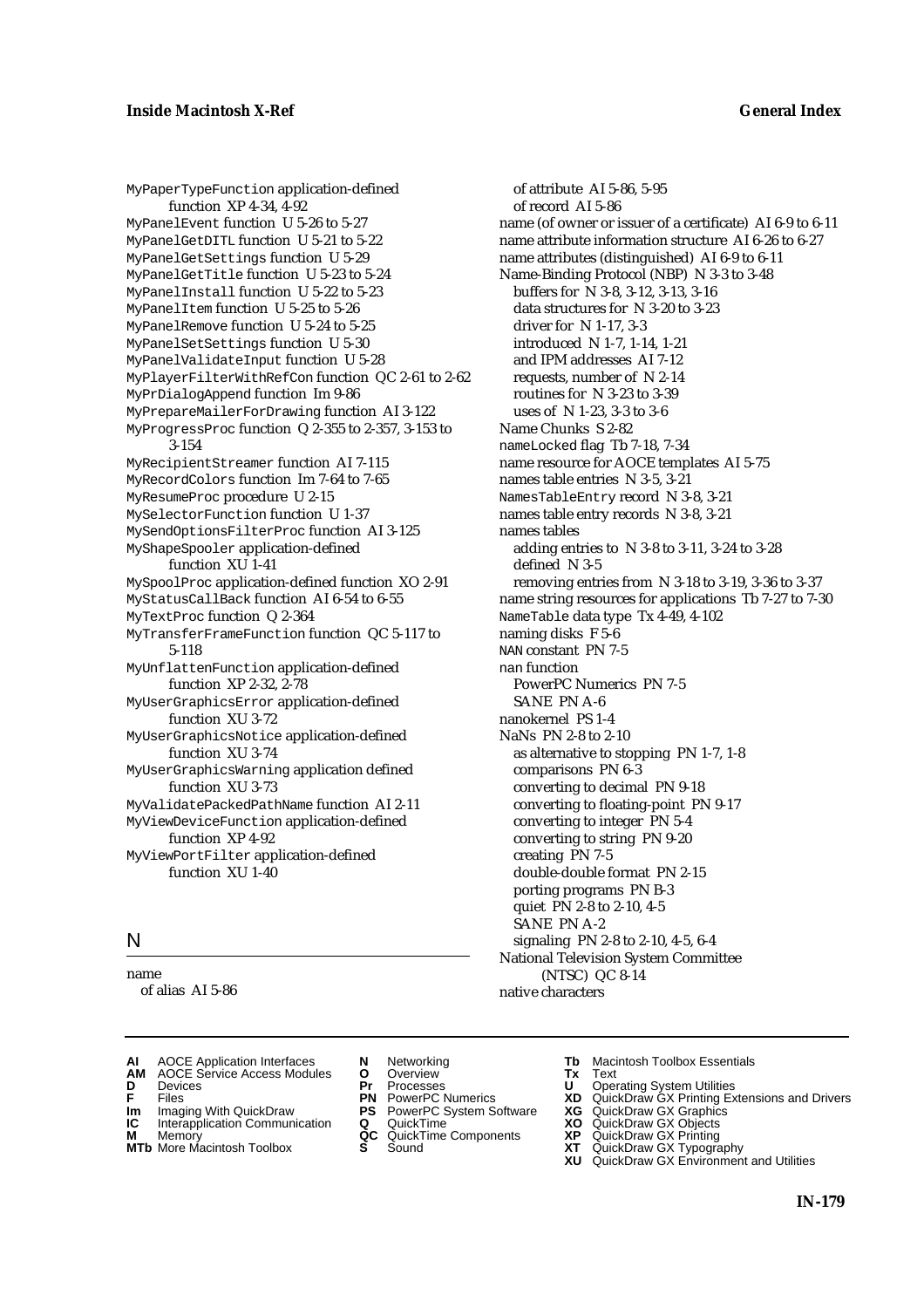defined Tx 1-53 finding, in a script run Tx 5-28, 5-81 native content adding to a letter as a main enclosure AI 3-90 adding to a letter as blocks AI 3-91 to 3-93 getting information about blocks in a letter AI 3-104 getting the main enclosure of letter AI 3-103 reading blocks in a letter AI 3-106 native format AI 3-104 native name AI 9-62 native name attribute AM 4-11, 4-28, 4-69, 4-72 natural exponential PN 10-12 to 10-13 natural exponential minus 1 PN 10-14 to 10-15 natural logarithm PN 10-22 to 10-23, 10-24 to 10-25 NBP. *See* Name-Binding Protocol NBP entity names. *See* entity names NBPExtract function N 3-16 to 3-17, 3-33 NBP names directory N 3-6 NBP requests, maximum number of N 3-7 NBPSetEntity procedure N 3-12, 3-28 NBPSetNTE procedure N 3-7, 3-24 to 3-25 NBreakTable data type Tx B-44 to B-46 NCEG PN 1-12 to 1-13 NChar2Pixel routine Tx D-5 NDrawJust routine Tx D-5 nearbyint function PN 9-9 to 9-10 negative Infinity. *See* Infinities negative slop value Tx 3-39 negative zcbFree value errors U 2-11 negative zero. *See* zero neighborhood base font Tx 4-34 nested letters AI 3-8, 7-5 nested messages adding a message as a nested message block AI 7-59 to 7-61 defined AI 7-5 nested letters AM 2-20 to 2-21 number allowed AI 7-19 opening AM 2-162 to 2-163 reading AM 2-59 to 2-60 starting a new block AI 7-56 to 7-59 writing AM 2-196 to 2-199 nesting levels AM 2-20 to 2-21. *See also* direction levels network addresses N 2-3, 2-13 network architecture N 1-19 network-connection-change transition N 10-17 Network control panel MTb 4-7 network interface controllers (NIC) N 11-5 to 11-7

network numbers N 2-17, 4-3, 12-22 defined N 1-6 determining range of N 2-5, 2-13 value of N 2-13 networks extracting information about PowerShare catalogs on AI 8-78 to 8-79 finding PowerShare catalogs on AI 8-74 to 8-76 getting information about PowerShare catalogs on AI 8-76 to 8-77 locating AI 8-51 to 8-52 using shared Trash directories on Tb 7-44 NetworkSpec data type AI 2-23 network-visible entities N 1-23, 3-5, 3-27 NetWrite routine N 12-14, 12-25 to 12-27 neutral type of glyph directionality XT 9-15 NewAlias function F 4-9, 4-15, Q 2-64 NewAliasMinimalFromFullPath function F 4-10, 4-17, Q 2-64 NewAliasMinimal function F 4-10, 4-16 new-attribute dialog box AI 5-94 NewCallBack function Q 2-336 to 2-337 NewCDialog function. *See* NewColorDialog function NewCollection function XU 5-54, 5-54 NewColorDialog function Tb 6-115 to 6-118 New command (File menu) F 1-12 to 1-14, 1-16 to 1-18, Tb 3-23 NewControlActionProc function PS 1-18 NewControl function Tb 5-82 to 5-85 NewCWindow function Tb 4-79 to 4-82 newDepth flag Im 6-13, 6-15, 6-25 NewDialog function Tb 6-118 to 6-119 NewEmptyHandle function M 2-33 NewEmptyHandleSys function M 2-34 NewFatRoutineDescriptor function PS 2-21, 2-40 to 2-41 New Folder dialog box F 1-29, 1-40, 3-7, 3-42 NewGDevice function Im 5-20 to 5-21 NewGestalt function U 1-11, 1-12, 1-34 to 1-35 NewGWorld function Im 6-5 to 6-7, 6-16 to 6-21 NewHandleClear function M 1-45, 1-56, 2-31 to 2-32, O 21, 118 NewHandle function M 1-44, 1-55 to 1-56, 2-29 to 2-31, O 20, 42, 43, XD 4-44 NewHandleSysClear function M 2-32 NewHandleSys function M 2-31 NewIconSuite function MTb 5-32 to 5-33 NewImageGWorld function Q 3-147 to 3-148

- **AI** AOCE Application Interfaces **N** Networking **Tb** Macintosh Toolbox Essentials
- **AM** AOCE Service Access Modules **O** Overview **Tx** Text
- 
- 
- **Im** Imaging With QuickDraw **PS** PowerPC System Software **XG IC** Interapplication Communication **Q** QuickTime **COVIC**
- **IC** Interapplication Communication **Q** QuickTime **XO M** Memory **XP C** QuickTime Components **XP**
- **M** Memory **District Acc** QuickTime Components **XP**<br> **MTb** More Macintosh Toolbox **S** Sound **XT MTb** More Macintosh Toolbox **S** Sound **XT** QuickDraw GX Typography
- 
- 
- 
- 
- -
- 
- **D** Devices **Pr** Processes **U** Operating System Utilities
- **FILENCE CONSIGNATION**<br> **F** Files **PN** PowerPC Numerics **XD** QuickDraw GX Printing Extensions and Drivers<br> **F** Files **PN** PowerPC System Software **XG** QuickDraw GX Graphics<br> **Im** Imaging With QuickDraw **PS** PowerPC System
	-
	-
	-
	-
	- **XU** QuickDraw GX Environment and Utilities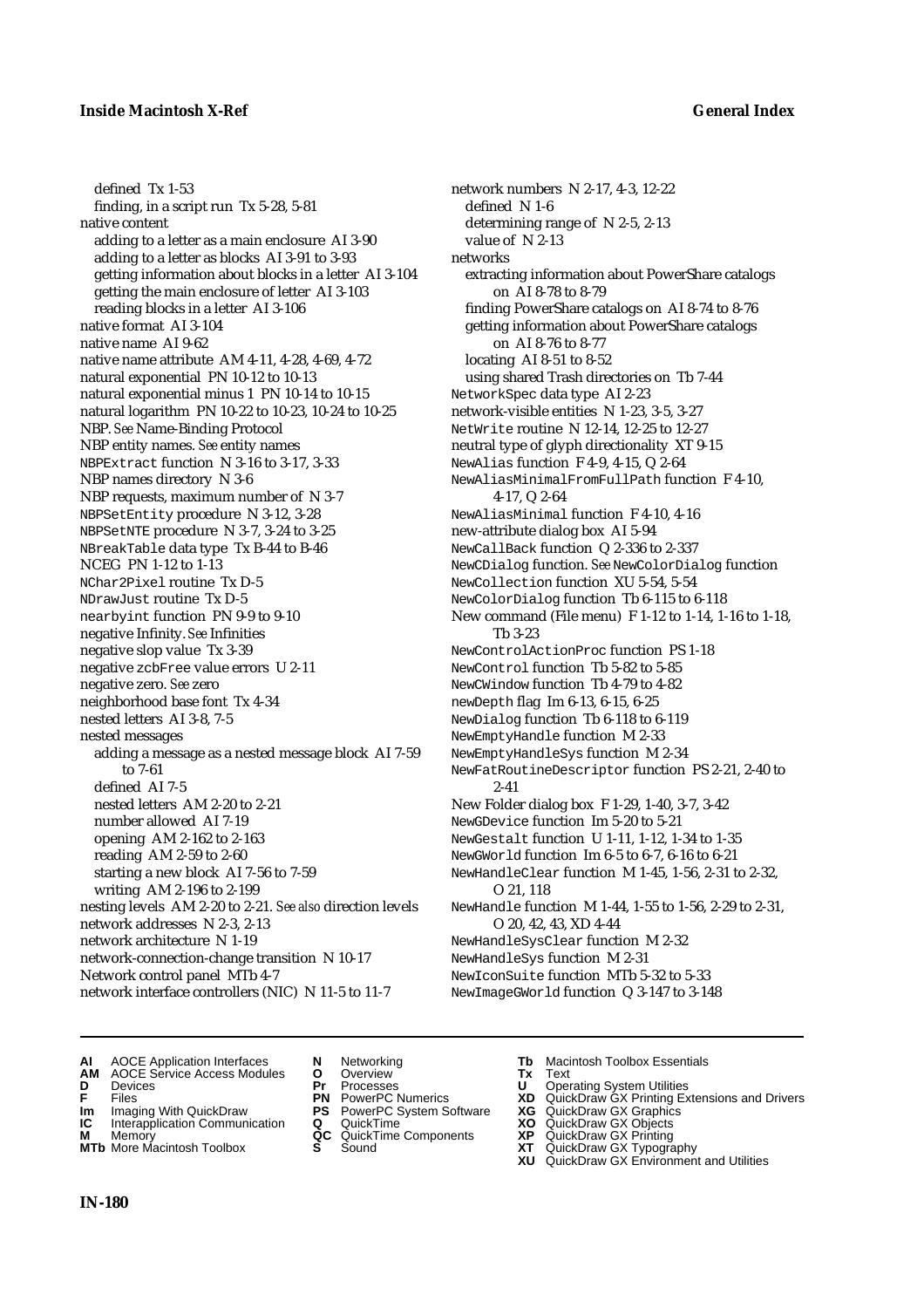newline character F 1-9, 2-90, 2-95, 2-122 newline mode F 1-9, 2-90, 2-95, 2-113, 2-122 NewMenu function Tb 3-105 to 3-106 NewMessageGlobals function XD 4-44, XU 6-8 to 6-10, 6-17 NewMessageGlobals message XD 2-16 NewMovieController function QC 2-11, 2-29 to 2-30 NewMovieEditState function Q 2-255 NewMovieFromDataFork function Q 2-109 to 2-110 NewMovieFromFile function Q 2-35, 2-61, 2-88 to 2-90 NewMovieFromHandle function Q 2-61, 2-90 to 2-92 NewMovieFromScrap function Q 2-45, 2-245 to 2-246 NewMovie function Q 2-92 to 2-93 NewMovieTrack function Q 2-48, 2-52, 2-151 to 2-152 NewOldCall function D 4-63 NewPictInfo function Im 7-53 to 7-55 NewPixMap function Im 4-85 to 4-86 NewPixPat function Im 4-88 to 4-89 NewPtrClear function M 1-59, 2-37 to 2-38 NewPtr function M 1-44, 1-58 to 1-59, 2-36 to 2-37, PS 1-67, O 40, 118 NewPtrSysClear function M 2-38 NewPtrSys function M 2-37 NewPublisherDialog function IC 2-29, 2-31, 2-93 to 2-94 NewPublisherExpDialog function IC 2-60 to 2-61, 2-96 to 2-98 NewPublisherReply data type IC 2-30 to 2-31 new publisher reply records IC 2-30, 2-80, 2-93 to 2-94 NewRgn function Im 3-28, 3-87, O 96 NewRoutineDescriptor function PS 2-15, 2-21, 2-39 to 2-40 newRowBytes flag Im 6-13, 6-15, 6-25 NewScreenBuffer function Im 6-21 to 6-22 NewSection function IC 2-18, 2-75 NewServiceWindow function Tx 7-48, 7-80 to 7-81 NewSpeechChannel function S 4-69 to 4-70 NewString function Tx 5-8, 5-47 NewSubscriberDialog function IC 2-37 to 2-39, 2-91 to 2-92 NewSubscriberExpDialog function IC 2-60, 2-96 to 2-98 NewSubscriberReply data type IC 2-38 new subscriber reply records IC 2-38 to 2-39, 2-91 NewTempScreenBuffer function Im 6-22 to 6-23 NewTimeBase function Q 2-316 NewTrackEditState function Q 2-269 NewTrackMedia function Q 2-48, 2-52, 2-153 to 2-154

NewTSMDocument function Tx 7-18 to 7-19, 7-50 NewUserDataFromHandle function Q 2-242 NewUserData function Q 2-240 to 2-241 NewWindow function O 45, 42, 112, Tb 4-82 to 4-85 nextafter functions PowerPC Numerics PN 10-56 to 10-58 SANE PN A-6 NFindWord routine Tx D-5 'NFNT' resource type. *See* bitmapped font ('NFNT') resources NGetTrapAddress function U 8-27 to 8-28 NGetTrap function D 5-22 NICs. *See* network interface controllers NTL handle in a resource map MTb 1-18 returned by Resource Manager routines MTb 1-14, 1-51 NItl4Rec data type Tx B-51 to B-52 nmbr embedded speech command selector S 4-27 NMeasureJust routine Tx D-5 NMInstall function Pr 5-9, 5-10 to 5-11 NMRec data type Pr 5-7 to 5-8 NMRemove function Pr 5-10, 5-11 to 5-12 NodeDescriptor data type F 2-64 node descriptors, B\*-tree F 2-64 node IDs N 2-5 to 2-7, 2-17 assignment N 3-4, 3-5 defined N 1-6 of the user node N 2-3, 2-17 node records F 2-66 nodes N 1-4 B\*-tree F 2-64 to 2-65 noDraftBitsOp opcode Im 9-52, 9-55 noDriver flag Im 5-17, 5-23, 5-31, 5-36 'nods' resource type AI 6-22 no-fill shape fill XG 2-13, XO 2-13 noGrowDocProc window type Tb 4-10, 6-25 no-match character Tx A-19, C-20 no mode defined XO 5-14 examples of using XO 5-47, 5-49 for calculating alpha-channel values XO 5-24 non-debugging environment XU 4-3 non-debugging version XU 3-5 to 3-6 non-debugging version of QuickDraw GX XO 1-39 non-delivery indications AM 2-23. *See also* reports (AOCE)

- **AI** AOCE Application Interfaces **N** Networking **The Macintosh Toolbox Essentials**<br> **AM** AOCE Service Access Modules **O** Overview **Tx** Text<br> **D** Devices **Pr** Processes **U** Operating System Utilities
	- AOCE Service Access Modules **O** Overview **Tx** Text<br>Devices **Devices Devices Devices**
- 
- 
- **IM** FILES<br> **Im** Imaging With QuickDraw **PS** PowerPC System Software **XG**<br> **IC** Interapplication Communication **Q** QuickTime **XO**
- **IC** Interapplication Communication **Q** QuickTime **XO M** Memory **XO QC** QuickTime Components **XP M** Memory **QC** QuickTime Components **XP**<br>**MTb** More Macintosh Toolbox **S** Sound **XT**
- 
- 
- **D** Devices **Pr** Processes **U** Operating System Utilities
	-
	-
	-
	-
- 
- 
- **F** Files **PN** PowerPC Numerics **XD** QuickDraw GX Printing Extensions and Drivers
	-
	-
	-
- **MTb** More Macintosh Toolbox **S** Sound **XT** QuickDraw GX Typography
	- **XU** QuickDraw GX Environment and Utilities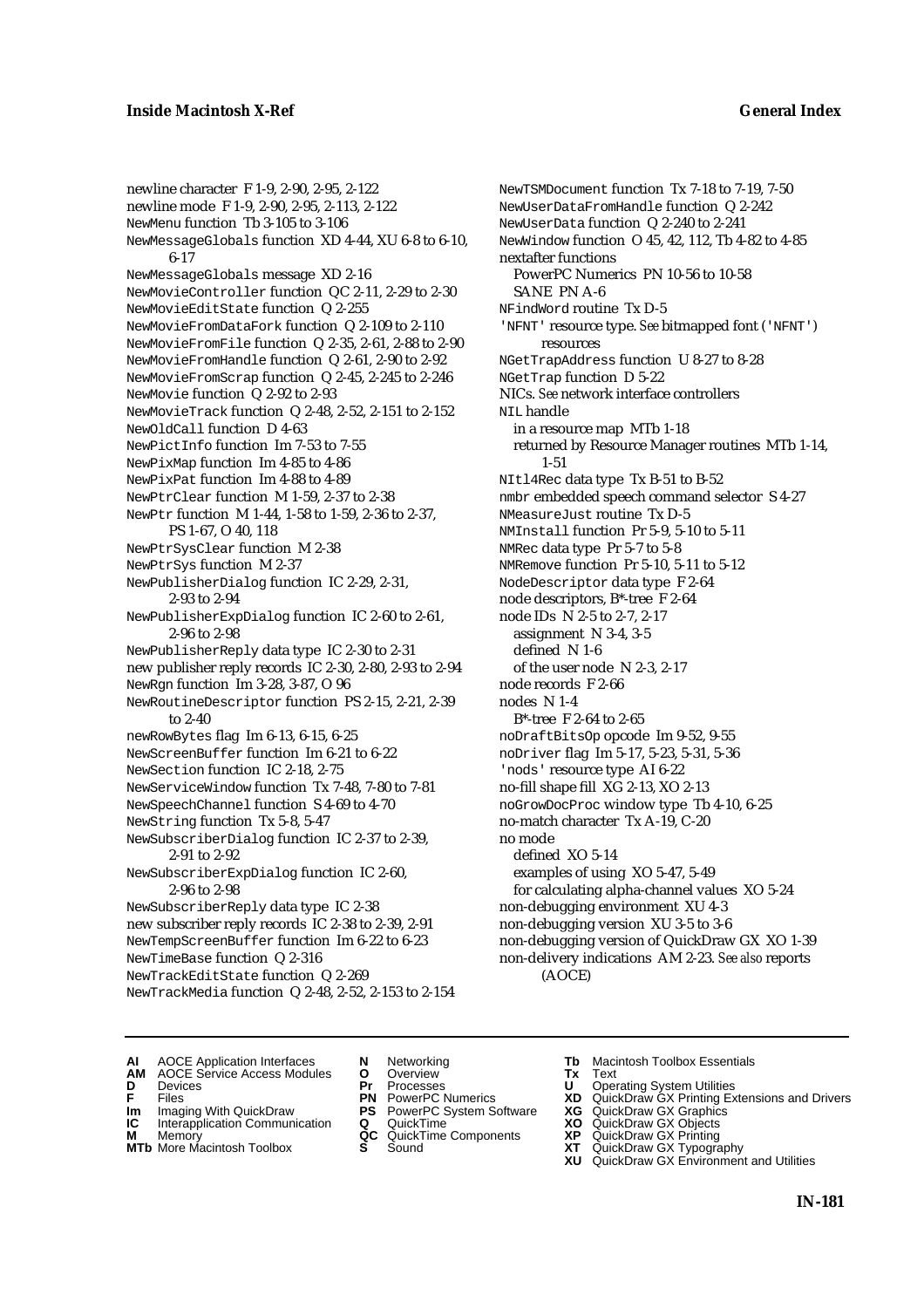nonessential memory requests, checking whether to satisfy M 1-43 noNewDevice flag Im 6-13, 6-14, 6-18, 6-20, 6-30 nonextended networks N 1-8 and ZIP N 4-5 and zones N 4-3 non-letter messages creating AM 2-71 defined AM 2-6 nonmaskable interrupts M 3-23 nonprinting characters Tx A-6 to A-8 using in filenames F 2-28 using in volume names F 2-28 nonrelocatable blocks. *See also* blocks, memory advantages of M 1-20, O 42 allocating M 1-28, 1-58 to 1-59, 2-36 to 2-38 allocating temporarily M 1-28 data type for M 1-18, O 40 defined M 1-17, O 38 disposal and reallocation of M 1-25 releasing M 1-60, 2-38 to 2-39 sizing M 2-41 to 2-43 when to allocate M 1-27 to 1-28 NOP instruction, emulator compatibility issues PS 1-12 NOP opcode Im A-5, A-18 NoPurgePixels procedure Im 6-35 normalization of mappings XU 8-16, 8-64 normalized numbers PN 2-5 to 2-6 compared to denormalized numbers PN 2-6 double-double format PN 2-15 NormalizeMapping function XU 8-64 NORMALNUM SANE constant PN A-6 != (not equal) operator PN 6-4 !> (not greater than) operator PN 6-4 !>= (not greater than or equal) operator PN 6-4 !<> (not less or greater than) operator PN 6-4 !< (not less than) operator PN 6-4 !<= (not less than or equal) operator PN 6-4 NOT (logical) operation on bits U 3-17 to 3-18 NoteAlert function Tb 6-110 note alerts creating with the NoteAlert function Tb 6-110 defined Tb 6-8 notes. *See* frequencies, MIDI note values notice handler, application-defined function XU 3-74 notice handlers XU 4-5 notice number summary XU 3-27 notices XU 3-3 to 3-76, 4-5

changing XU 3-35 constants and data types for XU 3-53 to 3-54 defined XO 1-38, XU 3-3 functions for XU 3-66 to 3-71 handlers for XO 1-39 ignoring XO 1-39, XU 3-37 to 3-40 number summary XU 3-27 posting XO 1-39 responding from application XU 3-40 Notification Manager Pr 5-3 to 5-15 and the A5 world M 4-16 to 4-17 application-defined routines in Pr 5-12 to 5-13 multiple requests Pr 5-6 and operating-system events Tb 2-12 and Queue Utilities U 6-10, 6-12, 6-15 response procedures Pr 5-4, 5-8, 5-9, 5-12 routines in Pr 5-10 to 5-12 suggested notification strategy Pr 5-6 testing for availability Pr 5-3, U 1-20 types of notifications Pr 5-4 to 5-5 use by foreground applications Pr 5-5 use by system extensions U 9-14 used by Apple Event Manager IC 4-50 notification queue defined Pr 5-7 installing entries in Pr 5-9 to 5-10, 5-10 to 5-11 removing entries from Pr 5-10, 5-11 to 5-12 notification queue, local identity adding to AI 9-30 defined AI 9-9 manipulating AI 9-30 to 9-32 notification function AI 9-69 removing from AI 9-31 sample AI 9-15 using AI 9-15 to 9-18 notification records defined Pr 5-7 setting up Pr 5-8 notification requests creating Pr 5-6 to 5-8 installing Pr 5-9 to 5-10, 5-10 to 5-11 removing Pr 5-10, 5-11 to 5-12 notification response procedures Pr 5-4, 5-8, 5-9, 5-12 to 5-13 and the A5 register M 4-16 notifications defined Pr 5-3 types of Pr 5-4 to 5-5

- **AI** AOCE Application Interfaces **N** Networking **Tb** Macintosh Toolbox Essentials
- **AM** AOCE Service Access Modules **O** Overview **Tx** Text
- 
- 
- **Im** Imaging With QuickDraw **PS** PowerPC System Software **XG IC** Interapplication Communication **Q** QuickTime **COVIC**
- **Interapplication Communication <b>Q** QuickTime **XO** Memory **XO** Memory **XP QC** QuickTime Components **XP**
- **M** Memory **CONSISTENT CONSIDER**<br> **MTb** More Macintosh Toolbox **S** Sound **S S** State **XP**
- 
- **D** Devices **Pr** Processes **U** Operating System Utilities
	-
	-
	-
	-
- 
- 
- **F** Files **PN** PowerPC Numerics **XD** QuickDraw GX Printing Extensions and Drivers
	-
	-
	-
- **MTb** More Macintosh Toolbox **S** Sound **XT** QuickDraw GX Typography
	- **XU** QuickDraw GX Environment and Utilities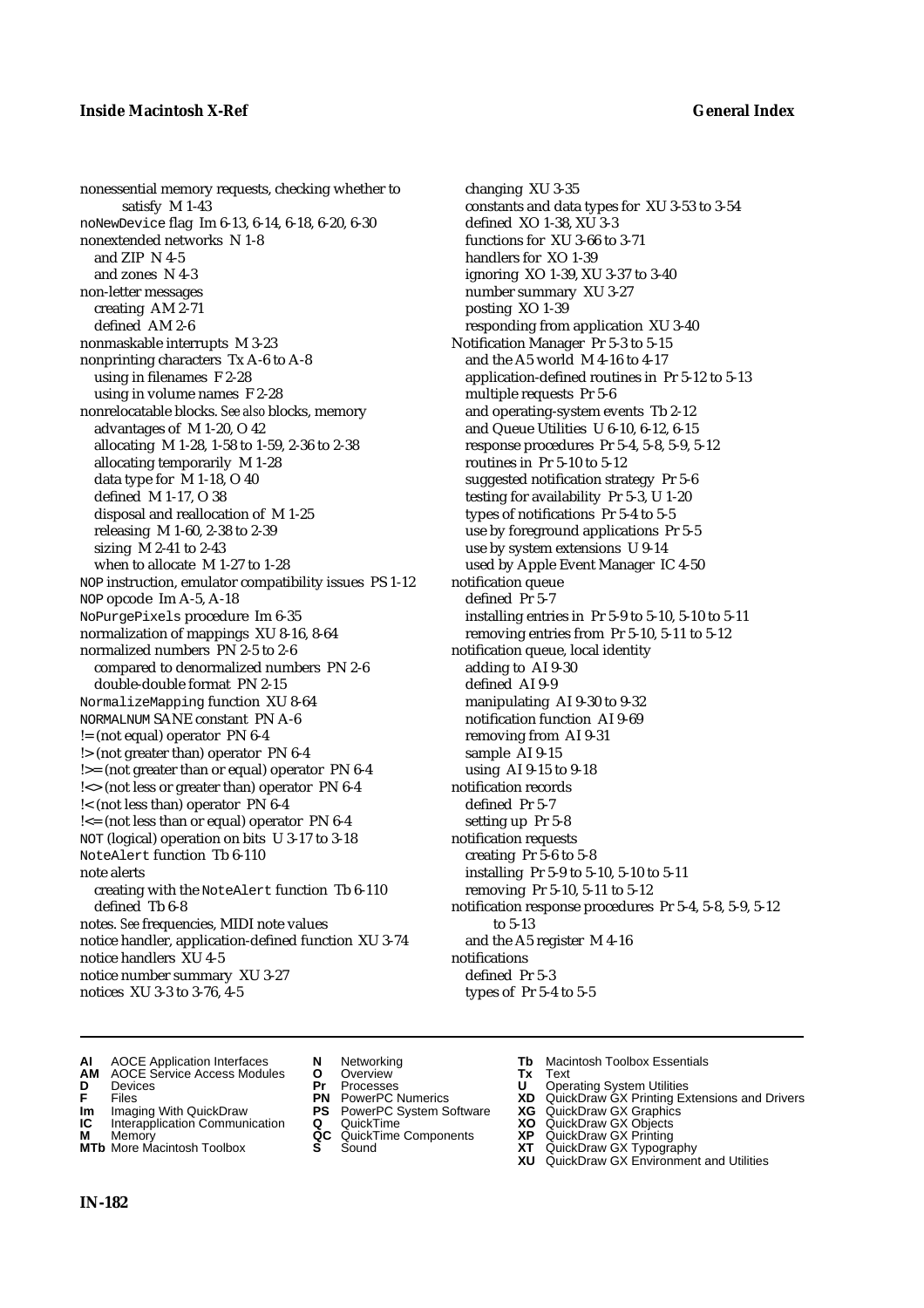notification type AI 7-31 notPatBic pattern mode Im 3-9 to 3-10, 3-45 notPatCopy pattern mode Im 3-9 to 3-10, 3-45 notPatOr pattern mode Im 3-9 to 3-10, 3-45 notPatXor pattern mode Im 3-9 to 3-10, 3-45 notSrcBic source mode Im 3-9 to 3-10, 3-114, 3-116 notSrcCopy source mode Im 3-9 to 3-10, 3-114, 3-115, 4-33, 4-34 notSrcOr source mode Im 3-9 to 3-10, 3-114, 3-115, 4-33, 4-34 notSrcXor source mode Im 3-9 to 3-10, 3-114, 3-116, 4-33 not unordered comparison PN 6-4 Not-a-Number. *See* NaNs NPixel2Char routine Tx D-6 NPortionText routine Tx D-6 'nrct' resource type MTb 8-6, 8-13, 8-15 to 8-17, 8-82, 8-85 to 8-86 nrequire\_action macro XD 2-14 nrequire macro XD 2-14, 5-11 NSetTrapAddress procedure PS 1-67, U 8-30 to 8-31 'nteq' lookup table element AI 5-112 NTSC input video QC 8-14 NTSC space XO 4-20 to 4-22 NuBus cards address allocation D 2-5 to 2-6 for audio hardware enhancement S 1-10 bus interfaces D 2-4 byte lanes D 2-4, 2-13 to 2-14 declaration ROM D 2-7 disabling D 2-17 enabling D 2-17 Ethernet N 11-8 to 11-10, 11-19 FDDI N 11-24 finding N 11-8 firmware D 2-7 to 2-12 format block D 2-7 to 2-14 hardware addresses, changing N 11-19 minor slot spaces D 2-5 and multivendor architecture N 11-5 to 11-7 slot spaces D 2-5 to 2-6 super slot spaces D 2-5 token ring N 11-22 NuBus expansion interface D 2-3 to 2-14 NuBus slots testing for locations U 1-20 nullCmd command S 2-94 null descriptor records

as default reply Apple event IC 3-26, 4-36 used to specify default container IC 6-10 'null' descriptor type IC 4-58, 6-10, 9-17 null events O 72, 167, Pr 1-8, 1-9, PS 1-71 to 1-72, Tx 2-32 to 2-33 defined Tb 2-9 and event masking Tb 2-28 handling O 173–174, Tb 2-57 null scrap. *See* TextEdit null scrap NullStRec. *See* style scrap record null style record Tx 2-18, 2-65, 2-74 num2dec function definition PN 9-17 to 9-19 with dec2str function PN 9-21 number case XT 8-36 number-conversion macros XU 8-8 to 8-9, 8-26 to 8-27, 8-36 to 8-42 number formats Tx 1-32 to 1-34, 1-97, 6-33 to 6-34, XU 8-5 to 8-7 fixed-point XU 8-6, 8-7 floating-point XU 8-6 integer XU 8-6, 8-6 number format specification strings Tx 5-39 to 5-44, 5-94 to 5-98 control characters in Tx 5-42 converting into internal representation Tx 5-43 defined Tx 5-36 digit placeholders in Tx 5-41 to 5-42 examples of Tx 5-40 literals in Tx 5-40 to 5-41 quoting mechanisms in Tx 5-42 symbols in Tx 5-42 to 5-43 using Tx 5-39 to 5-43 number formatting specification record Tx 5-45 number mode embedded speech command S 4-27 NumberParts data type Tx B-55 to B-57 number parts separators Tx 5-40, B-23 number parts table Tx 6-34 to 6-35, 6-92, B-55 to B-57 use in ExtendedToString function Tx 5-100 use in FormatRecToString function Tx 5-97 use in StringToExtended function Tx 5-99 number property AI 5-13 number property type AI 5-84 numbers, classes of PN 2-5 to 2-11 assembler PN 12-7 to 12-9 compiler PN 7-4 to 7-5 Numbers control panel Tx 1-109 number width XT 8-35

- **AI** AOCE Application Interfaces **N** Networking **The Macintosh Toolbox Essentials**<br> **AM** AOCE Service Access Modules **O** Overview **Tx** Text<br> **D** Devices **Pr** Processes **U** Operating System Utilities
- AOCE Service Access Modules **O** Overview **Tx** Text<br>Devices **Devices Devices Devices**
- 
- **IM** FILES<br> **Im** Imaging With QuickDraw **PS** PowerPC System Software **XG**<br> **IC** Interapplication Communication **Q** QuickTime **XO**
- **IC** Interapplication Communication **Q** QuickTime **XO M** Memory **XP QC** QuickTime Components **XP**
- **M** Memory **District Acc** QuickTime Components **XP**<br> **MTb** More Macintosh Toolbox **S** Sound **XT**
- 
- **D** Devices **Pr** Processes **U** Operating System Utilities
	-
	-
	-
- **MTb** More Macintosh Toolbox **S** Sound **XT** QuickDraw GX Typography
- 
- 
- **F** Files **PN** PowerPC Numerics **XD** QuickDraw GX Printing Extensions and Drivers
	-
	-
	-
	- **XU** QuickDraw GX Environment and Utilities
		- **IN-183**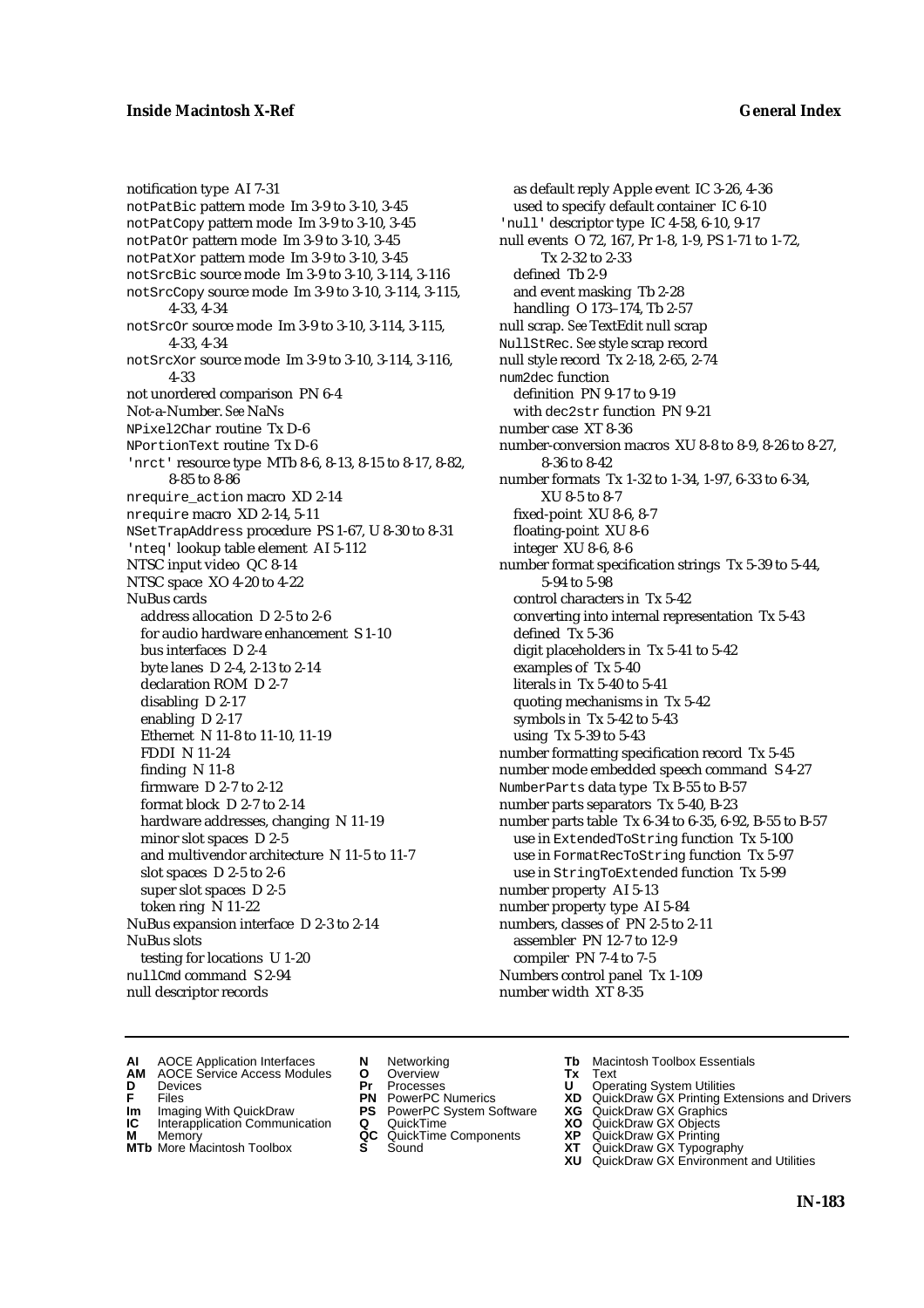numclass SANE type PN A-6 numeral codes Tx 6-14, 6-70, B-19 numerals fixed-width XT 8-35 lowercase XT 8-36 proportional-width XT 8-35 uppercase XT 8-36 numerals, alternate availability, in script flags Tx 6-69 in number parts table Tx B-57 and tokenization Tx 6-42 Numerical C Extensions Group PN 1-12 to 1-13 numeric-format ('itl0') resource Tx 6-33 to 6-34, B-5, B-22 to B-27 constants for numeric separators Tx B-23 converting dates, use in Tx 5-87, 5-90 converting dates and times, use in Tx 5-29 converting times, use in Tx 5-88, 5-91 currency format Tx B-25 currency symbol Tx B-24 decimal separator Tx B-24 determining measurement system U 4-21 formatting information in Tx 5-35 list separator Tx B-24 region code Tx B-27 resource ID as script variable Tx 6-14, 6-68, B-18 short date format Tx B-25 to B-26 thousands separator Tx B-24 time format Tx B-26 to B-27 unit of measure Tx B-27 values defined in Tx 5-29 numeric separators Tx 5-40, B-23 numeric strings Tx 5-91 to 5-101 converting from numeric values Tx 5-35 converting to numeric values Tx 5-35 formats of Tx 5-39 formatting Tx 5-35 to 5-44 routines for Tx 5-91 to 5-101 separators in Tx B-23 NumFormatStringRec data type Tx 5-36, 5-43, 5-45 NumToString procedure Tx 5-35, 5-38, 5-92 NumVersion data type S 2-118

# O

'oapp' event ID IC 3-9

- **AI** AOCE Application Interfaces **N** Networking **Tb** Macintosh Toolbox Essentials<br> **AM** AOCE Service Access Modules **O** Overview **Tx** Text<br> **D** Devices **Pr** Processes **U** Operating System Utilities
- **AM** AOCE Service Access Modules **O** Overview **Tx** Text
- 
- 
- **Im** Imaging With QuickDraw **PS** PowerPC System Software **XG IC** Interapplication Communication **Q** QuickTime **COVIC**
- **Interapplication Communication <b>Q** QuickTime **XO** Memory **XO** Memory **XP QC** QuickTime Components **XP M** Memory **CC** QuickTime Components **XP**<br> **MTb** More Macintosh Toolbox **S** Sound **XT**
- **MTb** More Macintosh Toolbox **S** Sound **XT** QuickDraw GX Typography
- 
- **D** Devices **Pr** Processes **U** Operating System Utilities
	-
	-
	-
	-
- 
- 

object accessor dispatch tables

getting entries from IC 6-81 to 6-82

removing entries from IC 6-84 to 6-85

installing entries in IC 6-21 to 6-27, 6-78 to 6-79

getting from dispatch tables IC 6-81 to 6-82

marking callback functions IC 6-53 to 6-54

object comparison function IC 6-50 to 6-52 object-counting function IC 6-48 to 6-49 object-marking function IC 6-54

special handler dispatch tables and IC 4-100

and classification of Apple event objects IC 3-39 to

for properties of Apple event objects IC 3-42, 6-13 object class inheritance hierarchy IC 3-40 to 3-41 object comparison function IC 6-50 to 6-52 object-counting function IC 6-48 to 6-49 object-marking function IC 6-54 object messages XD 4-47 to 4-51 object properties XO 1-15 to 1-17

removing from dispatch tables IC 6-84 to 6-85 whose descriptor records and IC 6-44 to 6-45

adding to dispatch tables IC 6-21 to 6-27, 6-78 to 6-79

defined IC 6-5

system IC 6-22 object accessor functions

calling IC 6-82 to 6-83 defined IC 6-4

writing IC 6-28 to 6-45 object callback functions defined IC 6-4

examples of IC 6-29 to 6-38

for properties IC 6-37 to 6-38

error callback function IC 6-100 mark-adjusting function IC 6-54

mark token function IC 6-53

specifying IC 6-79 to 6-80 token disposal function IC 6-41

Apple event objects and IC 1-11

in object specifier records IC 3-35, 6-9

writing IC 6-45 to 6-75 object classes, Apple event

3-41 defined IC 3-6 object class IDs

> attributes XO 1-16 default XO 1-17 defined XO 1-8, 2-6 owner count XO 1-16, 1-20 references XO 1-16

- **F** Files **PN** PowerPC Numerics **XD** QuickDraw GX Printing Extensions and Drivers
	-
	-
	-
	- **XU** QuickDraw GX Environment and Utilities

**IN-184**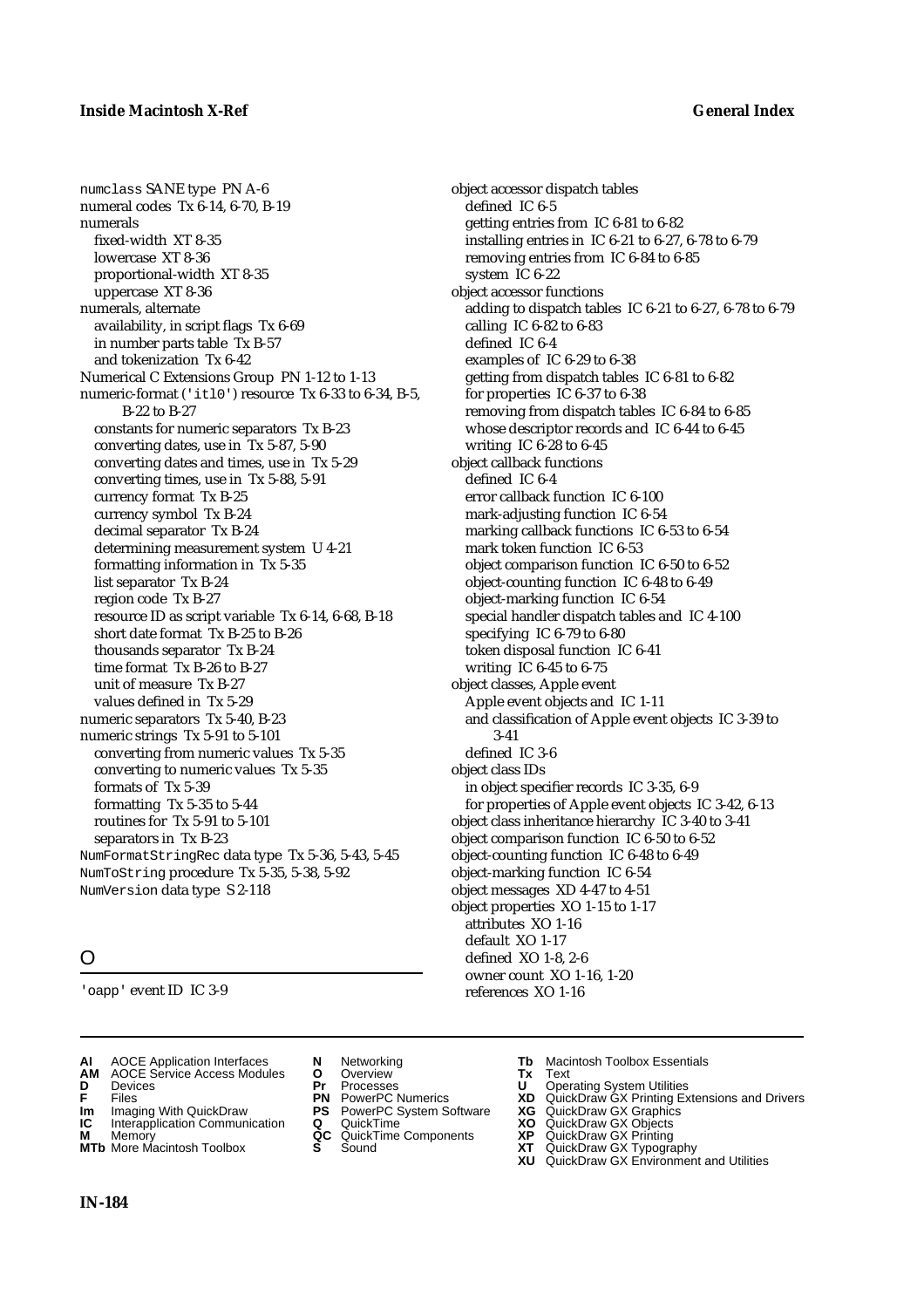tag list XO 1-17 object references XO 1-16, 1-19 to 1-20 defined XO 1-8 objects XO 1-7 to 1-49. *See also* collection objects; job objects; format objects; paper-type objects; printer objects; print file objects and memory XO 1-18 to 1-23 cloning XO 1-20 to 1-21 creating XO 1-9 default XO 1-17 defined XO 1-8 disposing of XO 1-9 flattening XO 1-23 functions for XU 2-26 to 2-37 kinds of. *See* color profile objects; color set objects; font objects; graphics client objects; ink objects; printing objects; shape objects; style objects; tag objects; transform objects; view device objects; view group objects; view port objects loading and unloading XO 1-21 to 1-22, XU 2-4, 2-11, 2-11 to 2-12 locking and unlocking XO 1-22 printing-related XP 1-6 to 1-7, 1-16 to 1-22 properties XO 1-15 to 1-17 references to XO 1-19 to 1-20 sharing XO 1-19 to 1-20 summary diagram of XO 1-49 unflattening XO 1-23 object sharing XO 1-19 to 1-20 object specifier records application-defined functions for resolving IC 6-94 to 6-103 complex IC 6-64 to 6-75 creating IC 6-55 to 6-75, 6-88 to 6-94 defined IC 3-32 to 3-39 descriptor types used in IC 6-76 keywords for IC 3-34, 6-8 resolving IC 3-33, 6-4 to 6-8, 6-85 to 6-87 simple, creating IC 6-57 to 6-60 specifying a property IC 6-63 specifying a range IC 6-72 to 6-75 specifying a relative position IC 6-64 specifying a test IC 6-64 to 6-72 specifying the container hierarchy IC 6-61 to 6-63 Object Support Library disabling IC 4-103 initializing IC 6-77 linking IC 6-3

object types for drop operations AI 5-203 ObscureCursor procedure Im 8-29 OCEAttributeTypeIndex data type AI 2-40 OCECopyCreationID function AI 2-52 OCECopyDirDiscriminator function AI 2-63 OCECopyLocalRecordID function AI 2-80 OCECopyPackedDSSpec function AI 2-95 OCECopyPackedPathName function AI 2-55 OCECopyPackedRecordID function AI 2-89 OCECopyPackedRLI function AI 2-70 OCECopyRecordID function AI 2-86 OCECopyRLI function AI 2-67 OCECopyRString function AI 2-45 OCECopyShortRecordID function AI 2-83 OCECreatorType data type AI 3-28, 7-27 OCECToRString function AI 2-46 OCEDNodeNameCount function AI 2-58 OCEDuplicateRLI function AI 2-66 OCEEqualCreationID function AI 2-52 OCEEqualDirDiscriminator function AI 2-64 OCEEqualDSSpec function AI 2-99 OCEEqualLocalRecordID function AI 2-81 OCEEqualPackedDSSpec function AI 2-100 OCEEqualPackedPathName function AI 2-61 OCEEqualPackedRecordID function AI 2-92 OCEEqualPackedRLI function AI 2-76 OCEEqualRecordID function AI 2-87 OCEEqualRLI function AI 2-68 OCEEqualRString function AI 2-50 OCEEqualShortRecordID function AI 2-84 OCEExtractAlias function AI 2-78 OCEGetAccessControlDSSpec function AI 8-132 OCEGetDirectoryRootPackedRLI function AI 2-78 OCEGetDSSpecInfo function AI 2-103 OCEGetExtensionType function AI 2-105 OCEGetIndAttributeType function AI 2-94 OCEGetIndRecordType function AI 2-85 OCEGetRecipientType function AI 7-113 OCEIsNullPackedPathName function AI 2-56 OCENewLocalRecordID function AI 2-79 OCENewRecordID function AI 2-86 OCENewRLI function AI 2-64 OCENewShortRecordID function AI 2-82 OCENullCID function AI 2-53 OCEPackDSSpec function AI 2-97 OCEPackedDSSpecSize function AI 2-96 OCEPackedPathNameSize function AI 2-57 OCEPackedRecipient data type

- **AI** AOCE Application Interfaces **N** Networking **Tb** Macintosh Toolbox Essentials<br> **AM** AOCE Service Access Modules **O** Overview **Tx** Text<br> **D** Devices **Pr** Processes **U** Operating System Utilities
- AOCE Service Access Modules **O** Overview **Tx** Text<br>Devices **Devices Devices Devices**
- 
- **IM** FILES<br> **Im** Imaging With QuickDraw **PS** PowerPC System Software **XG**<br> **IC** Interapplication Communication **Q** QuickTime **XO**
- **IC** Interapplication Communication **Q** QuickTime **XO M** Memory **XO QC** QuickTime Components **XP**
- **M** Memory **QC** QuickTime Components **XP**<br>**MTb** More Macintosh Toolbox **S** Sound **XT**
- 
- **D** Devices **Pr** Processes **U** Operating System Utilities
	-
	-
	-
	-
- 
- 
- **F** Files **PN** PowerPC Numerics **XD** QuickDraw GX Printing Extensions and Drivers
	-
	-
	-
- **MTb** More Macintosh Toolbox **S** Sound **XT** QuickDraw GX Typography
	- **XU** QuickDraw GX Environment and Utilities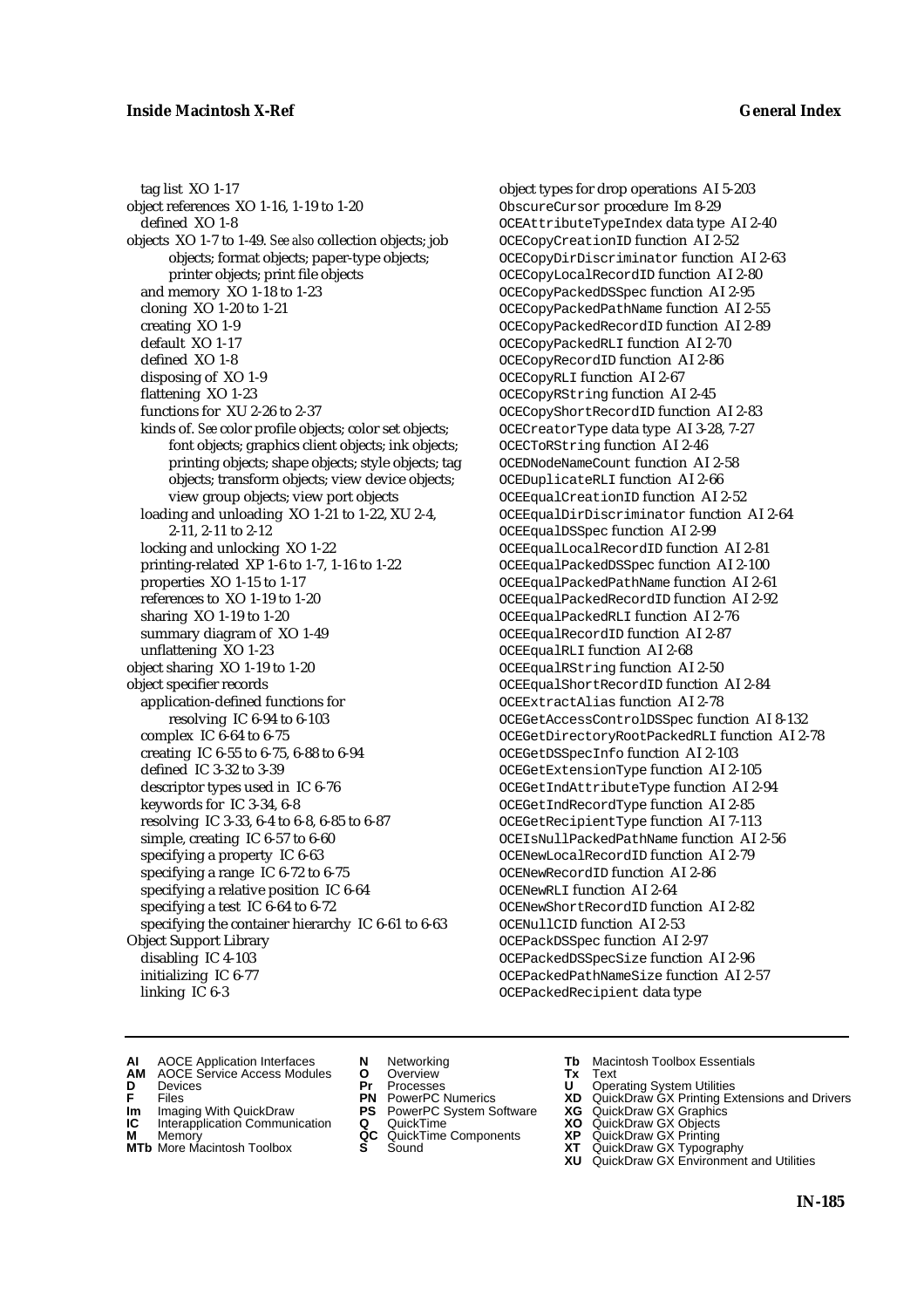creating from OCERecipient data type AI 7-109 defined AI 7-25 determining size AI 7-108 unpacking AI 7-110 OCEPackedRecipient structure AM 2-107 to 2-108 OCEPackedRecordIDSize function AI 2-90 OCEPackedRLIPartsSize function AI 2-73 OCEPackedRLISize function AI 2-71 OCEPackPathName function AI 2-60 OCEPackRecipient function AI 7-109 OCEPackRecordID function AI 2-90 OCEPackRLI function AI 2-71 OCEPackRLIParts function AI 2-74 OCEPathFinderCID function AI 2-54 OCEPToRString function AI 2-47 OCERecipient data type. *See also* addresses; recipient structure 'alan' extension type AI 7-12 'aphn' extension type AI 7-13 converting to a byte stream AI 7-111, 7-115 creating from OCEPackedRecipient data type AI 7-110 defined AI 7-24 described AI 7-10 'entn' extension type AI 7-14 to 7-17 'attr' subtype AI 7-15 'qnam' subtype AI 7-16 getting extension type AI 7-113 illustrated AI 7-11 packing AI 7-109 setting extension type AI 7-112 utility functions AI 7-107 to 7-114 OCERecipientReport data type AI 7-33 OCERecipient structure AM 2-27 to 2-28, 2-106 to 2-107 OCERecordTypeIndex data type AI 2-28 OCERelRString function AI 2-48 OCERToPString function AI 2-48 OCESetCreationIDtoNull function AI 2-54 OCESetRecipientType function AI 7-112 OCESetupAddDirectoryInfo function AI 9-64, AM 4-11 OCESetupChangeDirectoryInfo function AI 9-65, AM 4-11 OCESetupGetDirectoryInfo function AI 9-62, AM 2-39, 4-11 OCESetupLocation data type AM 2-115 OCESetupRemoveDirectoryInfo function AI 9-66

OCESizePackedRecipient function AI 7-108 OCEStreamPackedDSSpec function AI 2-105 OCEStreamRecipient function AI 7-111 OCEUnpackDSSpec function AI 2-98 OCEUnpackPathName function AI 2-58 OCEUnpackRecipient function AI 7-110 OCEUnpackRecordID function AI 2-91 OCEUnpackRLI function AI 2-72 OCEValidPackedDSSpec function AI 2-102 OCEValidPackedPathName function AI 2-62 OCEValidPackedRecordID function AI 2-93 OCEValidPackedRLI function AI 2-77 OCEValidRLI function AI 2-69 OCEValidRString function AI 2-51 'odoc' event ID IC 3-9 off-curve control points. *See* control points off-curve points Tx 4-25 to 4-30 offline volumes F 1-11, 2-11, 2-145 OffPair data type Tx 5-44 offscreen bitmaps XG 5-45 to 5-52 offscreen drawing XO 7-29 to 7-30, 7-62 to 7-63 offscreen graphics worlds Im 6-3 to 6-46 copying images from Im 6-9 to 6-11 creating Im 6-5 to 6-7, 6-16 to 6-23 data structures in Im 6-12 to 6-15 defined Im 6-3 disposing of Im 6-26 to 6-27 drawing into Im 6-8 to 6-9 restoring Im 6-8, 6-27 to 6-29 routines for Im 6-16 to 6-39 saving Im 6-8, 6-27 to 6-29 setting Im 6-8, 6-27 to 6-29 testing for availability Im 6-5 updating Im 6-9, 6-23 to 6-26 offscreen view groups XO 7-29 to 7-30, 7-62 to 7-63 offset, determining track Q 2-193 OffsetArray data type Tx 7-71 offset-binary sound data encoding S 2-11, Q 2-31, 2-80 offset descriptor records IC 6-72, 6-88 to 6-89 offset pair record. *See* OffPair data type OffsetPoly procedure Im 3-80 OffsetRect procedure Im 3-53 to 3-54 OffsetRgn procedure Im 3-93 offsets byte, of text XT 1-8, 1-13 edge, of glyphs XT 1-21, 10-4 to 10-6, 10-34 to 10-40, 10-56 to 10-60 OffsetTable data type Tx 5-24, 5-44

- **AI** AOCE Application Interfaces **N** Networking **Tb** Macintosh Toolbox Essentials
- **AM** AOCE Service Access Modules **O** Overview **Tx** Text
- 
- 
- **IM IMAGE CONSTRANT PRESENT PRESENT PRESENT PRESENT PRESENT PRESENT PRESENT PRESENT PRESENT PRESENT PRESENT PRESEN<br>
<b>IM** Imaging With QuickDraw **PS** PowerPC System Software **XG**<br> **IC** Interapplication Communication **Q** Qui
- **Interapplication Communication <b>Q** QuickTime **XO** Memory **XO** Memory **XP QC** QuickTime Components **XP M** Memory **DRITIC CONTENTIER MANUS AND MEMORY MEMORY AND MEMORY AND <b>ALC** QuickTime Components **XP XT**
- **MTb** More Macintosh Toolbox **S** Sound **XT** QuickDraw GX Typography
- 
- 
- 
- 
- 
- -
- 
- **D** Devices **Pr** Processes **U** Operating System Utilities
- **F** Files **PN** PowerPC Numerics **XD** QuickDraw GX Printing Extensions and Drivers
	-
	-
	-
	-
	- **XU** QuickDraw GX Environment and Utilities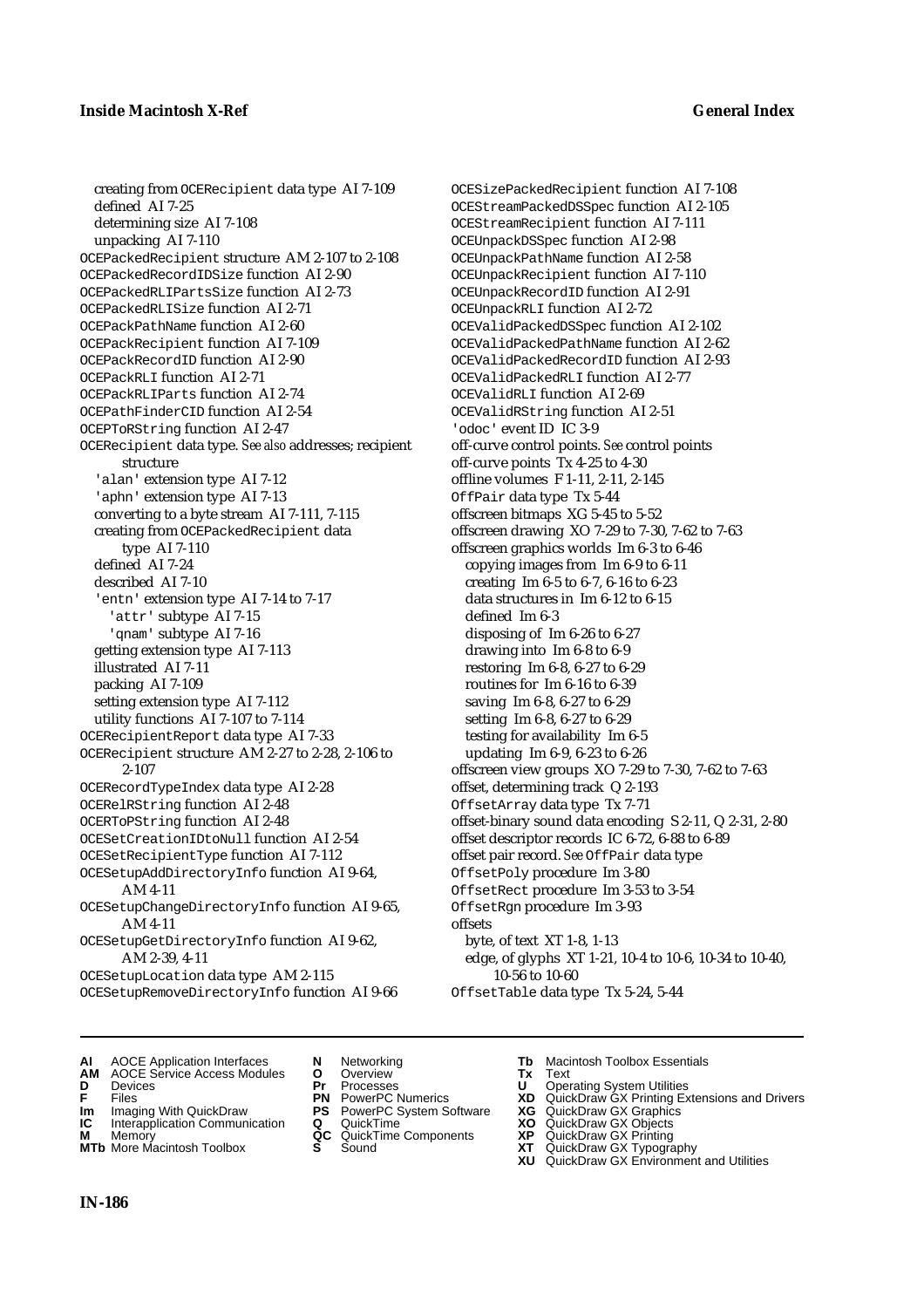Offset To Position Apple event Tx 7-32 to 7-36, 7-74 to 7-76 OldContent global variable Tb 4-117 OldStructure global variable Tb 4-117 old-style numerals XT 8-36 omit byte, defined XU 7-22 omit byte mask XU 7-99 to 7-130 defined XU 7-23 omit byte mask and shift bit image XU 7-120 bitmap shape XU 7-116 to 7-119 cap style XU 7-104 to 7-105 colors XU 7-108 to 7-109 dash style XU 7-99, 7-101, 7-103 face layer XU 7-106 to 7-108 glyph shape XU 7-122 to 7-124 join style XU 7-103 to 7-104 layout shape XU 7-125 to 7-129 path shape XU 7-115 pattern style XU 7-101, 7-102, 7-103 picture parameters XU 7-130 picture shape XU 7-129 text face style XU 7-105 to 7-106 text shape XU 7-121 to 7-122 transfer XU 7-110 to 7-112 transfer component XU 7-112 to 7-114 omit byte shifts XU 7-23, 7-99 to 7-130 on-curve points Tx 4-25 to 4-30 online mode of MSAM operation AM 2-13 to 2-16 online volumes F 2-11, 2-26, 2-145 onlyBackground flag Pr 1-5, 2-16, Tb 2-117 onscreen view group XO 7-7, 7-29 to 7-30 Opcode data type Im A-4 opcodes Im 7-6, XU 7-91 to 7-99 for pictures Im A-3 to A-26 for the PrGeneral procedure Im 9-52, 9-72 to 9-74 opcodes. *See* operation codes OpColor opcode Im A-7 OpColor procedure Im 4-78 opcolors, for transfer modes Q 4-28 Open Application event defined IC 4-13 event ID for IC 3-9 handling IC 4-14 to 4-15 open applications avoiding abrupt termination of Pr 8-4, 8-7 procedure for closing Pr 8-5, 8-7 OpenBackwashPanel function XD 2-24

Open command (File menu) F 1-12 to 1-14, 1-18 to 1-22, Tb 3-23 OpenComponent function IC 10-4, MTb 6-46 creating a component instance of a media handler QC 10-8 identifying application's connection to digitizer components QC 8-24 identifying a preview component with QC 12-10 opening connection to channel component QC 6-33 sequence grabber components and QC 5-9 specifying a clock component for an operation QC 11-9 specifying a data exchange component to the Movie Toolbox QC 9-6 specifying movie controller components with QC 2-30 OpenComponentResFile function MTb 6-72 open-connection modes N 5-14, 5-52, 5-57 open connections N 5-7 OpenCPicParams records Im 7-29 OpenCPicture function Im 7-11, 7-37 to 7-39 OpenCPort procedure Im 4-64 to 4-65 OpenDefaultComponent function IC 10-4, MTb 6-7 to 6-8, 6-45 to 6-46, QC 11-8 creating a sequence grabber component QC 5-11 creating preview component with QC 12-9 establishing a connection to a standard image-compression dialog component QC 3-8 finding a specific data exchange component QC 9-6 opening a connection to a base media handler QC 10-8 specifying movie controller for operation QC 2-30 OpenDeskAcc function D 1-49, 1-51, 1-65, Pr 2-11, 2-30, O 159, Tb 3-21, 3-80 to 3-81 OpenDictionary function Tx 8-13, 8-22 to 8-23 Open Documents events Tb 7-20, 7-25 to 7-26 defined IC 4-13 event ID for IC 3-9 handling IC 4-15 to 4-17 illustration of responding to IC 3-27 opening a letter AI 3-17 OpEndPic opcode Im A-3, A-12 OpenDriver function D 1-6, 1-18, 1-60 to 1-61, N 2-21, 12-8 OpenEdition function IC 2-26, 2-41, 2-83 opener verbs IC 2-64 to 2-66 open-frame fill XO 2-13 open-frame shape fill XG 2-13, 2-23

- **AI** AOCE Application Interfaces **N** Networking **Tb** Macintosh Toolbox Essentials
- **AM** AOCE Service Access Modules **O** Overview **Tx** Text
- -
- **Im** Files<br> **Im** Imaging With QuickDraw **PS** PowerPC System Software **XG**<br> **IC** Interapplication Communication **Q** QuickTime **XO**
- **IC** Interapplication Communication **Q** QuickTime **XO M** Memory **XO QC** QuickTime Components **XP M** Memory **CONSISTENT CONSISTENT QC** QuickTime Components **XP**<br> **MTb** More Macintosh Toolbox **S** Sound **XT**
- **MTb** More Macintosh Toolbox **S** Sound **XT** QuickDraw GX Typography
- 
- **D** Devices **Pr** Processes **U** Operating System Utilities
	-
	-
	-
	-
- 
- 
- **F** Files **PN** PowerPC Numerics **XD** QuickDraw GX Printing Extensions and Drivers
	-
	-
	-
	-
	- **XU** QuickDraw GX Environment and Utilities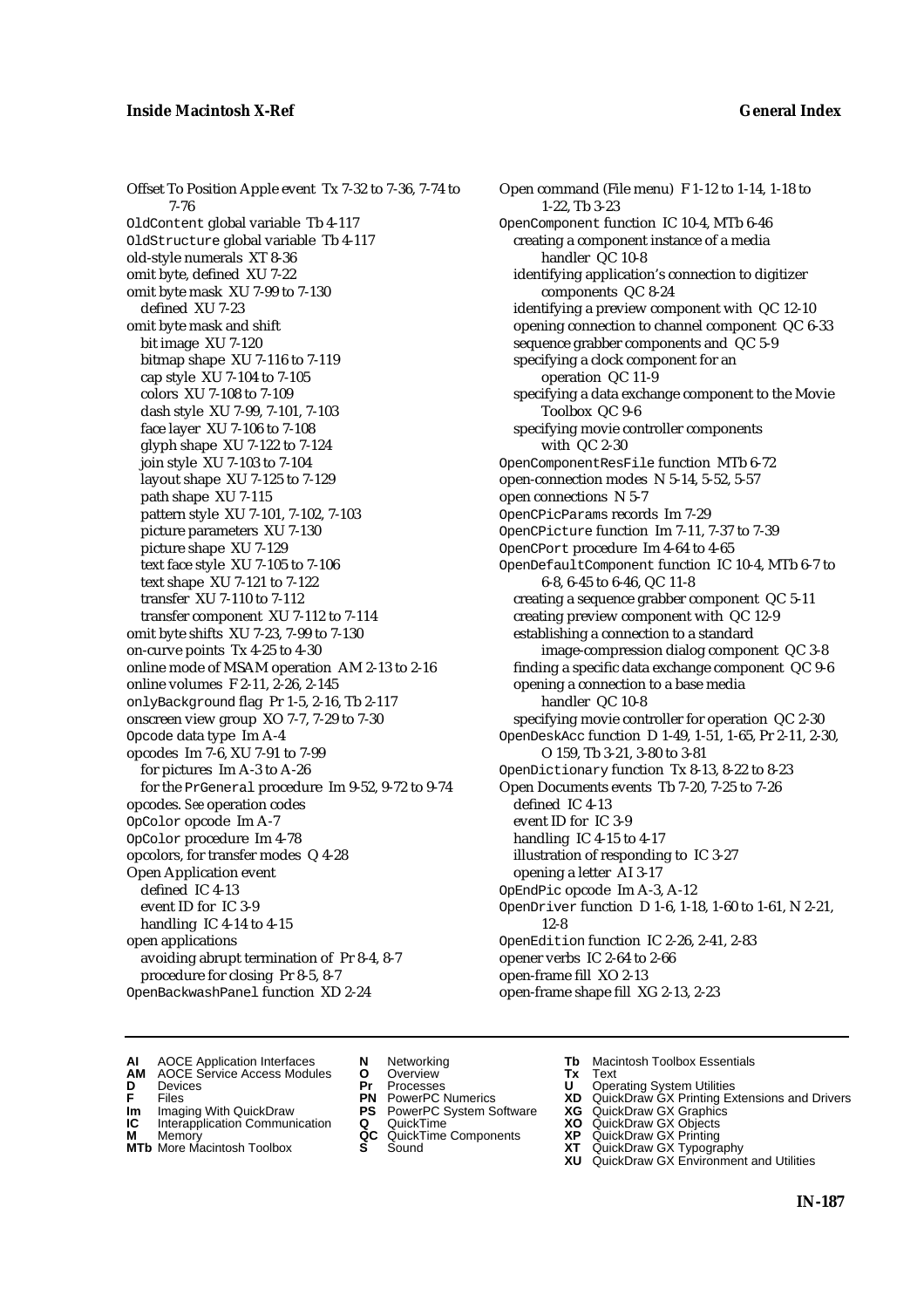opening. *See also* launching applications, from the Finder Tb 7-25 to 7-26 disks Tb 7-20 documents Tb 7-25 to 7-26 folders Tb 7-20 opening a connection to a base media handler component QC 10-8 to a channel component QC 6-33 to a movie data exchange component QC 9-6 to a sequence grabber channel component QC 6-33 to the sequence grabber component QC 5-9 to a sequence grabber panel component QC 7-15 to a standard image-compression dialog component QC 3-6 to 3-8 opening a movie QC 2-10 opening an image file QC 3-9 opening a sequence grabber panel component resource file QC 7-16, 7-18 opening files at application startup F 1-34 to 1-36 with FSSpec routines F 2-154 to 2-156 with high-level HFS routines F 2-169 to 2-172 with low-level HFS routines F 2-183 to 2-186 with Standard File Package F 3-4 to 3-5, 3-9 while denying access F 2-208 to 2-210 OpenMixerSoundComponent function S 5-7, 5-33 to 5-34 OpenMovieFile function Q 2-35, 2-61, 2-98 to 2-99 OpenNewEdition function IC 2-26, 2-35, 2-86 to 2-87 OpenPicture function Im 7-39 to 7-40 OpenPoly function Im 3-30, 3-78 to 3-79 OpenPort procedure Im 2-38 to 2-39 Open Query command (File menu) IC 12-14. *See also* Data Access Manager open request MTb 6-19 to 6-20 OpenResFile function F 1-51, 2-157, 2-173, 2-187, MTb 1-66 to 1-68 calling StripAddress on filenames M 4-22 'open' resource type MTb 7-10, 7-13 to 7-14, 7-44 OpenRFPerm function MTb 1-64 to 1-66 calling StripAddress on filenames M 4-22 OpenRgn procedure Im 3-28, 3-87 to 3-88, O 96 open routine D 1-12, 1-32 Open Scripting Architecture (OSA) defined IC 1-13 and scripting components IC 7-4 OpenSlot function D 1-6, 1-18, 1-63 to 1-65

Open Systems Interconnection (OSI) model N 1-19 to 1-22 OpenTextService function Tx 7-41, 7-42, 7-60 open transition N 10-13 OpenWD function F 2-180 to 2-181 OpenXPP function N 2-22 operand XO 5-12 operating environment checking features of O 20, 178–181 installing VBL tasks Pr 4-5 Operating System testing for features U 1-20 operating system default on startup. *See* default operating system Operating System Event Manager Tb 2-3, 2-7. *See also* Event Manager Operating System event queue defined Tb 2-6 flushing events from Tb 2-93 operating-system events O 72 defined Tb 2-10 to 2-12 handling Tb 2-58 to 2-67 Operating System parameter-passing conventions U 8-13 operating-system queues Pr 1-10, U 6-3 to 6-21 adding new elements to U 6-10, 6-15 generic routines for manipulating U 6-15 to 6-17 queue elements U 6-6 to 6-11 queue headers U 6-5 removing elements from U 6-11, 6-16 storing elements in system heap zone M 2-12 Operating System trap dispatch table U 8-5 testing for base address U 1-21 Operating System traps U 8-10, 8-11 operation codes PS 1-8 operations PN 6-3 to 6-15 arithmetic assembler PN 14-4 to 14-7 defined PN 6-5 to 6-14 assembler PN 14-3 to 14-8 comparison assembler PN 12-6, 14-3 to 14-4 defined PN 6-3 to 6-5 compiler PN 6-3 to 6-15 conversion assembler PN 13-3 to 13-6 compiler PN 9-3 to 9-25 SANE PN A-2 to A-3

- 
- **AI** AOCE Application Interfaces **N** Networking **Tb** Macintosh Toolbox Essentials<br> **AM** AOCE Service Access Modules **O** Overview **Tx** Text<br> **D** Devices **Pr** Processes **U** Operating System Utilities AOCE Service Access Modules **O** Overview **Tx** Text<br> **Devices Devices Pr** Processes **U** Oper
- 
- 
- **IM** Files<br> **Im** Imaging With QuickDraw **PS** PowerPC System Software **XG**<br> **IC** Interapplication Communication **Q** QuickTime **XO**
- **Interapplication Communication <b>Q** QuickTime **XO** Memory **XO** Memory **XP QC** QuickTime Components **XP**
- **M** Memory **CC** QuickTime Components **XP**<br> **MTb** More Macintosh Toolbox **S** Sound **XT MTb** More Macintosh Toolbox **S** Sound **XT** QuickDraw GX Typography
- 
- **D** Devices **Pr** Processes **U** Operating System Utilities
	-
	-
	-
	-
- 
- 
- **F** Files **PN** PowerPC Numerics **XD** QuickDraw GX Printing Extensions and Drivers
	-
	-
	-
	-
	- **XU** QuickDraw GX Environment and Utilities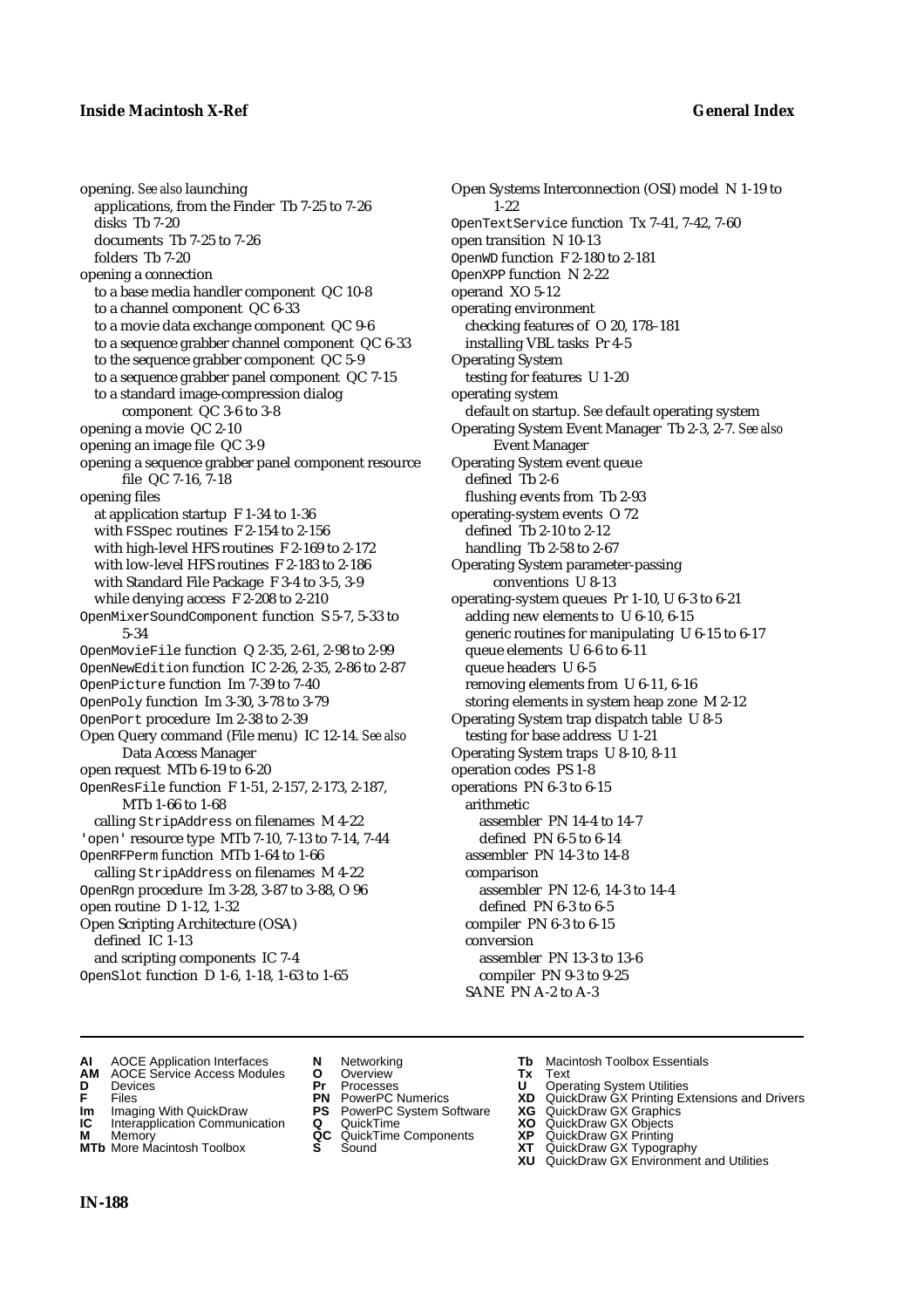subject to arithmetic conversions PN 3-4 optical alignment XT 8-5, 8-11 to 8-14, 8-45 to 8-46 optimizations and evaluation of floating-point constant expressions PN D-5 and floating-point environment PN D-1 to D-2 and widest-need evaluation PN D-5 optimizing extension use XD 2-36 optional parameters for Apple events defined IC 3-9 and keyOptionalKeywordAttr attribute IC 4-34 specifying IC 5-7 to 5-10 optional return value constants, for Collection Manager functions XU 5-49 Option key Tb 2-20 Options dialog box MTb 8-10 and controls for superusers MTb 8-51 defining the display area for controls MTb 8-50 and monitors extension controls MTb 8-54 standard controls MTb 8-10 supplying the icon for MTb 8-57 Option–Space bar–(restart) key combination Tx 1-103 'optk' keyword IC 3-15, 5-7 to 5-10 OR (logical) operation on bits U 3-16 to 3-17 ordered address comparisons M 4-22 ordered comparison assembler PN 14-3 defined PN 6-4 <>= (ordered) operator PN 6-4 organization of data in memory F 2-76 to 2-86 on volumes F 2-52 to 2-76 organization of disks F 2-54 orientation information as format collection item XP 3-13 defined XP 3-89 origin, setting with a mapping XU 8-18 to 8-19, 8-68 original application heap zone M 2-5 original Color QuickDraw. *See* Color QuickDraw original recipients AM 2-51. *See also* recipients original Standard File Package procedures F 3-40 to 3-41, 3-43 Origin opcode Im A-6, A-18 origins. *See* window origins OR mode XO 5-17, 5-45, 5-46 ornament sets XT 8-39 Or transfer mode. *See* transfer modes OSAActiveProcPtr data type IC 10-23

OSAAddStorageType function IC 10-93 to 10-94 OSAAvailableDialectCodeList function IC 10-68 to 10-69 OSAAvailableDialects function IC 10-70 to 10-71 OSACoerceFromDesc function IC 10-52 to 10-54 OSACoerceToDesc function IC 10-54 to 10-55 OSACompileExecute function IC 10-10, 10-63 to 10-64 OSACompile function IC 10-7 to 10-9, 10-48 to 10-50 'osa ' component type IC 10-4 OSACopyID function IC 10-50 OSADisplay function IC 10-35 to 10-36 OSADispose function IC 10-41 OSADoEvent function IC 10-19 to 10-23, 10-76 to 10-78 OSADoScript function IC 10-10, 10-65 to 10-66 OSAExactScriptingComponent function IC 10-18 OSAExecuteEvent function IC 10-19 to 10-21, 10-74 to 10-76 OSAExecute function IC 10-7 to 10-9, 10-14 to 10-17, 10-33 to 10-35 OSAGenericToRealID function IC 10-90 to 10-91 OSAGetActiveProc function IC 10-46 OSAGetCreateProc function IC 10-56 OSAGetCurrentDialect function IC 10-68 OSAGetDefaultScriptingComponent function IC 10-86 OSAGetDialectInfo function IC 10-69 to 10-70 OSAGetResumeDispatchProc function IC 10-73 to 10-74 OSAGetScriptInfo function IC 10-43 to 10-44 OSAGetScriptingComponentFromStored function IC 10-88 to 10-89 OSAGetScriptingComponent function IC 10-89 to 10-90 OSAGetSendProc function IC 10-57 OSAGetSource function IC 10-17 to 10-18, 10-51 to 10-52 OSAGetStorageType function IC 10-93 OSAID data type IC 7-23, 10-29 OSALoadExecute function IC 10-61 to 10-63 OSALoad function IC 10-14 to 10-17, 10-32 to 10-33 OSAMakeContext function IC 10-79 OSARealToGenericID function IC 10-91 to 10-92 OSARemoveStorageType function IC 10-94 OSAScriptError function IC 10-10 to 10-11, 10-37 to 10-40 OSAScriptingComponentName function IC 10-47 OSASetActiveProc function IC 10-45 OSASetCreateProc function IC 10-56

- **AI** AOCE Application Interfaces **N** Networking **The Macintosh Toolbox Essentials**<br> **AM** AOCE Service Access Modules **O** Overview **Tx** Text<br> **D** Devices **Pr** Processes **U** Operating System Utilities
- AOCE Service Access Modules **O** Overview **Tx** Text<br>Devices **Devices Devices Devices**
- 
- 
- **IM** FILES<br> **Im** Imaging With QuickDraw **PS** PowerPC System Software **XG**<br> **IC** Interapplication Communication **Q** QuickTime **XO**
- **IC** Interapplication Communication **Q** QuickTime **XO M** Memory **XO QC** QuickTime Components **XP M** Memory **QC** QuickTime Components **XP**<br>**MTb** More Macintosh Toolbox **S** Sound **XT**
- **MTb** More Macintosh Toolbox **S** Sound **XT** QuickDraw GX Typography
- 
- **D** Devices **Pr** Processes **U** Operating System Utilities
	-
	-
	-
	-
- 
- 
- **F** Files **PN** PowerPC Numerics **XD** QuickDraw GX Printing Extensions and Drivers
	-
	-
	-
	-
	- **XU** QuickDraw GX Environment and Utilities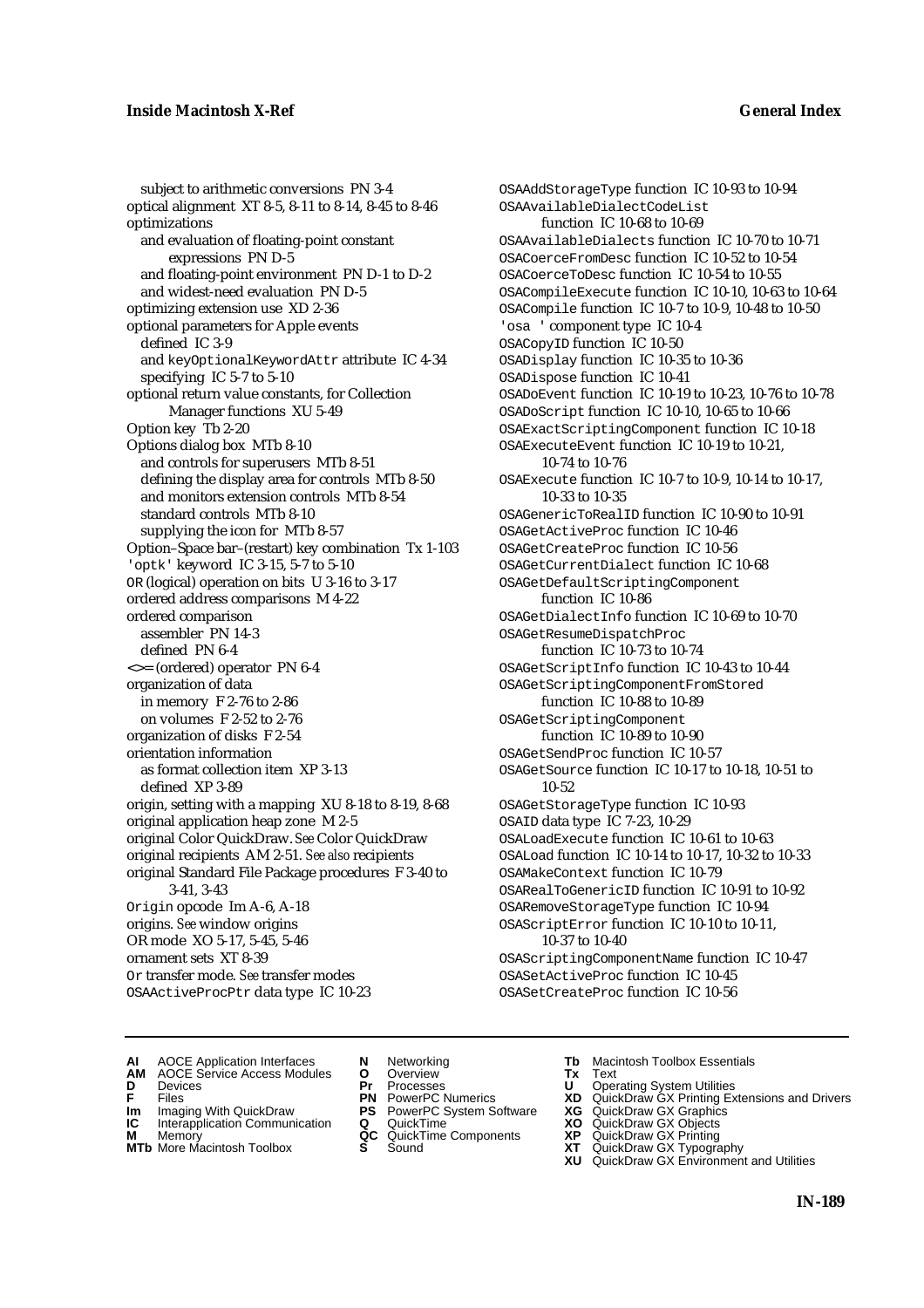OSASetCurrentDialect function IC 10-67 OSASetDefaultScriptingComponent function IC 10-87 OSASetDefaultTarget function IC 10-58 to 10-59 OSASetResumeDispatchProc function IC 10-72 OSASetScriptInfo function IC 10-41 to 10-42 OSASetSendProc function IC 10-57 OSAStartRecording function IC 10-59 to 10-60 OSAStopRecording function IC 10-60 to 10-61 OSAStore function IC 10-30 to 10-31 \_OSDispatch trap macro M 2-104 OSErr data type O 176 OSEventAvail function Tb 2-98 to 2-99 Other command (Size menu) Tb 3-28 to 3-29, 3-82 to 3-84 outgoing messages AM 2-43 to 2-62. *See also* messages closing AM 2-47, 2-167 to 2-168 determining the message family of AM 2-47 determining what is in a message AM 2-47 MSAM functions that process AM 2-44 opening AM 2-46, 2-140 to 2-141 overview of AM 2-43 to 2-44 reading AM 2-47 to 2-60, 2-142 to 2-163 outgoing queues defined AM 2-10 differences for personal and server MSAM AM 2-16 enumerating messages in AM 2-44 to 2-46, 2-138 to 2-140 outline font ('sfnt') resources Tx 4-72 to 4-89 additional tables for Tx 4-73 character-code mapping table Tx 4-76 to 4-77 control-value table Tx 4-77 defined Tx 4-13 font directory Tx 4-74 to 4-76 font header table Tx 4-79 to 4-82 font program table Tx 4-77 glyph data table Tx 4-78 horizontal device metrics table Tx 4-78 horizontal header table Tx 4-83 horizontal metrics table Tx 4-83 instructions Tx 4-30 instruction set Tx 4-72 kerning table Tx 4-84 location table Tx 4-84 maximum profile table Tx 4-84 naming table Tx 4-85 to 4-88 optional tables Tx 4-73 PostScript table Tx 4-89

preprogram table Tx 4-89 tag names of Tx 4-73 outline fonts Tx 1-7, 1-44, 2-58, 3-15 testing for availability U 1-18 Bezier curves of Tx 4-25 choosing Tx 4-35 compared to bitmapped Tx 4-19 defined glyphs from Tx 4-7 mathematical basis of Tx 4-25 to 4-26 preserving shape of glyphs from Tx 4-35 to 4-36, 4-62 rendering of Tx 4-25 to 4-30 scaling Tx 4-62 to 4-63 outline highlighting of text Tx 2-11, 2-108 OutlineMetrics function Tx 4-34, 4-35, 4-56 outline points Tx 4-25 outlining the current list MTb 4-53 to 4-57 out-of-band signaling N 1-13 out-of-gamut colors XO 4-27, 4-40 out-of-memory errors U 2-9 output fixed-style decimal PN 9-15 floating-style decimal PN 9-14 to 9-15 output printers as job object property XP 2-6 changing color profiles XP 4-87 determining for job objects XP 4-51 retrieving color profiles XP 4-84 selecting XP 2-61 output rate S 2-16 outsetting shapes XG 4-52, 4-94 outside-frame style attribute XG 3-18 to 3-19, 3-54 to 3-56, 3-99 ovals O 89 defined Im 1-13 drawing Im 3-25, 3-68 to 3-71 erasing Im 3-70 filling with bit patterns Im 3-69 to 3-70 with pixel patterns Im 4-75 framing Im 3-68 inverting Im 3-71 painting Im 3-69 and rounded rectangles Im 1-14 overflow PN 4-5 assembler PN 12-11 conversions PN 5-5, 5-7 OVERFLOW SANE constant PN A-7

- **AI** AOCE Application Interfaces **N** Networking **Tb** Macintosh Toolbox Essentials
- **AM** AOCE Service Access Modules **O** Overview **Tx** Text
- 
- 
- **Im** Imaging With QuickDraw **PS** PowerPC System Software **XG IC** Interapplication Communication **Q** QuickTime **COVIC**
- **Interapplication Communication <b>Q** QuickTime **XO** Memory **XO** Objects **XP QC** QuickTime Components **XP**
- **MTb** More Macintosh Toolbox **S** Sound **XT** QuickDraw GX Typography
- 
- **D** Devices **Pr** Processes **U** Operating System Utilities
	-
	-
	-
	-
	-
- 
- 
- **F** Files **PN** PowerPC Numerics **XD** QuickDraw GX Printing Extensions and Drivers
	-
	-
- **M** Memory **QC** QuickTime Components **XP** QuickDraw GX Printing
	-
	- **XU** QuickDraw GX Environment and Utilities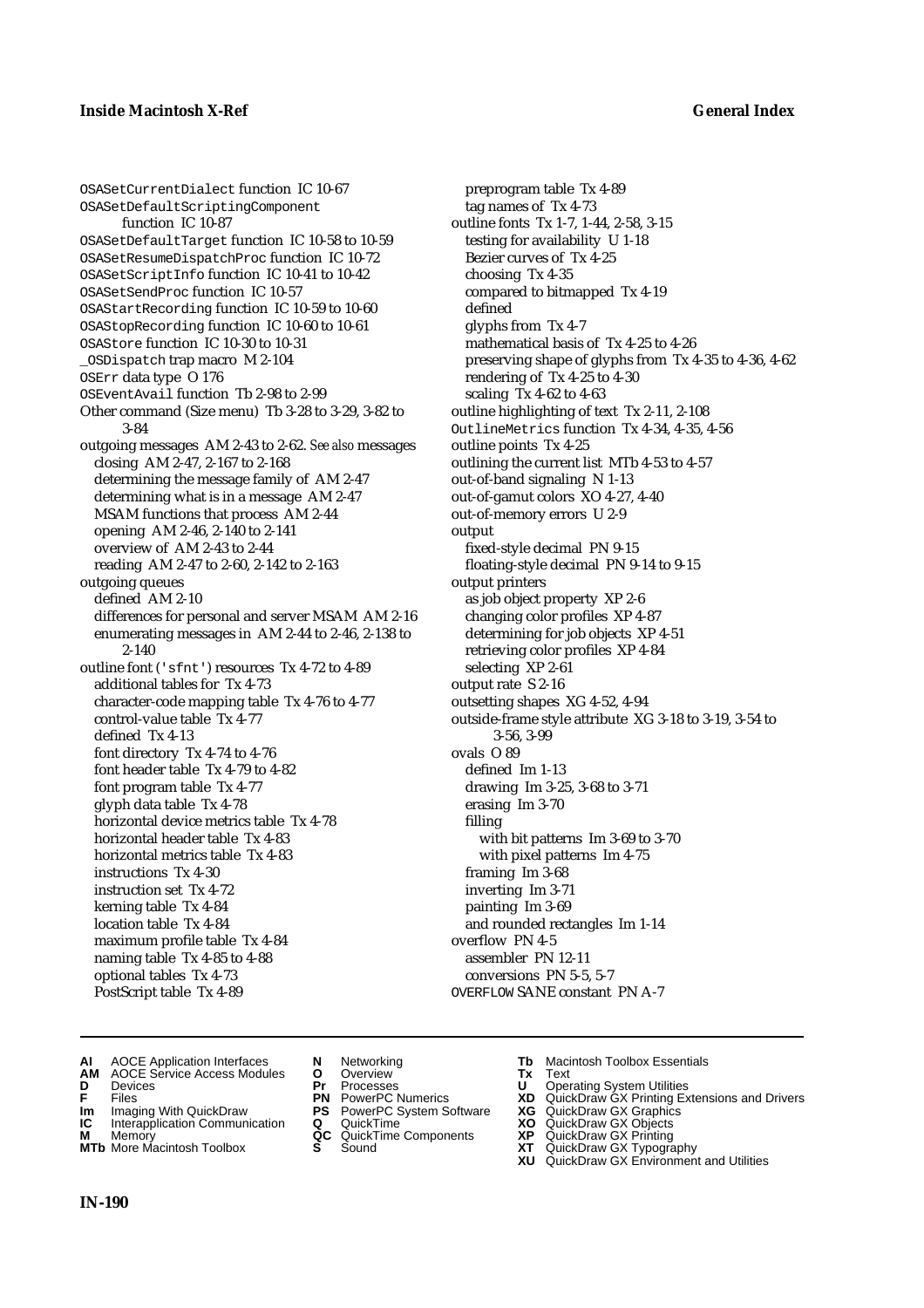overflow warnings XU 3-11 overlapping contours creating XG 2-52 effect of shape fill on XG 2-14 to 2-15, 2-26, 2-63 to 2-65 removing XG 4-33, 4-76 overlapping glyphs XT 8-33 over mode XO 5-22, 5-48 'over' resource type. *See* override resource override ('over') resource XD 3-53, 6-13 to 6-18 and jump table XD 2-10 coordinating with jump table XD 3-17 example of XD 2-10, 2-37, 3-56 for background picture printing extension XD 2-10 IDs of XD 2-37, 3-56 used in printer drivers XD 3-56 used in printing extensions XD 2-37 override functions XP 1-13 MyFormatDialogOverride application-defined function XP 3-67 MyParsePageRangeOverride application-defined function XP 3-75 MyPrintDialog application-defined function XP 3-73 MyPrintingEvent application-defined function XP 2-19 setting up XP 2-71 overriding inks XG 6-8 to 6-15, 6-38 to 6-40 overriding messages XD 1-15 overriding styles XG 6-8 to 6-15, 6-38 to 6-40 overriding transforms XG 6-8 to 6-15, 6-38 to 6-40 overview of text handling Tx 1-3 to 1-21 OvSize opcode Im A-6, A-18 owner count XO 1-20 as color profile property XO 4-36, 4-46, 4-84 as color set property XO 4-33, 4-46, 4-69 defined XO 1-16 as ink object property XO 5-6, 5-41, 5-64 as shape object property XO 2-9, 2-31 to 2-32, 2-76 to 2-77 as style object property XO 3-6, 3-11 to 3-13, 3-22 as tag object property XO 8-4, 8-11, 8-20, 8-21 as transform object property XO 6-7, 6-19 to 6-20, 6-39 as typographic shape property XT 2-7 owner requestors AI 8-12

# P

'pabt' file type AI 4-86 \_Pack2 trap macro F 5-24 \_Pack3 trap macro F 3-65 Pack 6 resource Tx A-20 Package Manager U 10-3 to 10-10 and Apple Event Manager U 10-4 and Color Picker U 10-4 and Data Access Manager U 10-5 and Disk Initialization Manager U 10-3 and Edition Manager U 10-4 and Floating-Point Arithmetic Package U 10-3 and Help Manager U 10-5 and List Manager U 10-3 and Picture Utilites U 10-5 and PPC Browser U 10-4 and Standard File Package U 10-3 and Text Utilities U 10-4 and Transcendental Functions Package U 10-4 routines in U 10-6 to 10-7 package resource IDs MTb 1-128, U 10-3 to 10-5 package resources MTb 1-128, U 10-3 to 10-5 packages MTb 1-128, O 8, 20, U 10-3 to 10-5 PackBits procedure U 3-8, 3-9, 3-20, 3-34 to 3-35 PackBitsRect opcode Im A-11, A-21 PackBitsRgn opcode Im A-11, A-21 packed catalog services specifications checking equality of AI 2-100 computing size of AI 2-96 copying AI 2-95 data type defined AI 2-37 minimum-sized AI 2-38 unpacking AI 2-6 to 2-10, 2-98 validating AI 2-102 PackedDSSpec data type checking equality of AI 2-100 computing size of AI 2-96 copying AI 2-95 defined AI 2-37 unpacking AI 2-6 to 2-10, 2-98 validating AI 2-102 PackedPathName data type checking equality of AI 2-61 computing size of AI 2-57 copying AI 2-55 defined AI 2-29, 4-23

- **AI** AOCE Application Interfaces **N** Networking **Tb** Macintosh Toolbox Essentials<br> **AM** AOCE Service Access Modules **O** Overview **Tx** Text<br> **D** Devices **Pr** Processes **U** Operating System Utilities
- AOCE Service Access Modules **O** Overview **Tx** Text<br>Devices **Devices Devices Devices Dividends Devices**
- 
- 
- **IM** FILES<br> **Im** Imaging With QuickDraw **PS** PowerPC System Software **XG**<br> **IC** Interapplication Communication **Q** QuickTime **XO**
- **M** Memory **QC** QuickTime Components **XP**<br>**MTb** More Macintosh Toolbox **S** Sound **XT**
- **MTb** More Macintosh Toolbox **S** Sound **XT** QuickDraw GX Typography
- 
- **D** Devices **Pr** Processes **U** Operating System Utilities
	-
	-
- **IC** Interapplication Communication **Q** QuickTime **XO M** Memory **XO QC** QuickTime Components **XP** 
	-
- 
- 
- **F** Files **PN** PowerPC Numerics **XD** QuickDraw GX Printing Extensions and Drivers
	-
	-
	-
	-
	- **XU** QuickDraw GX Environment and Utilities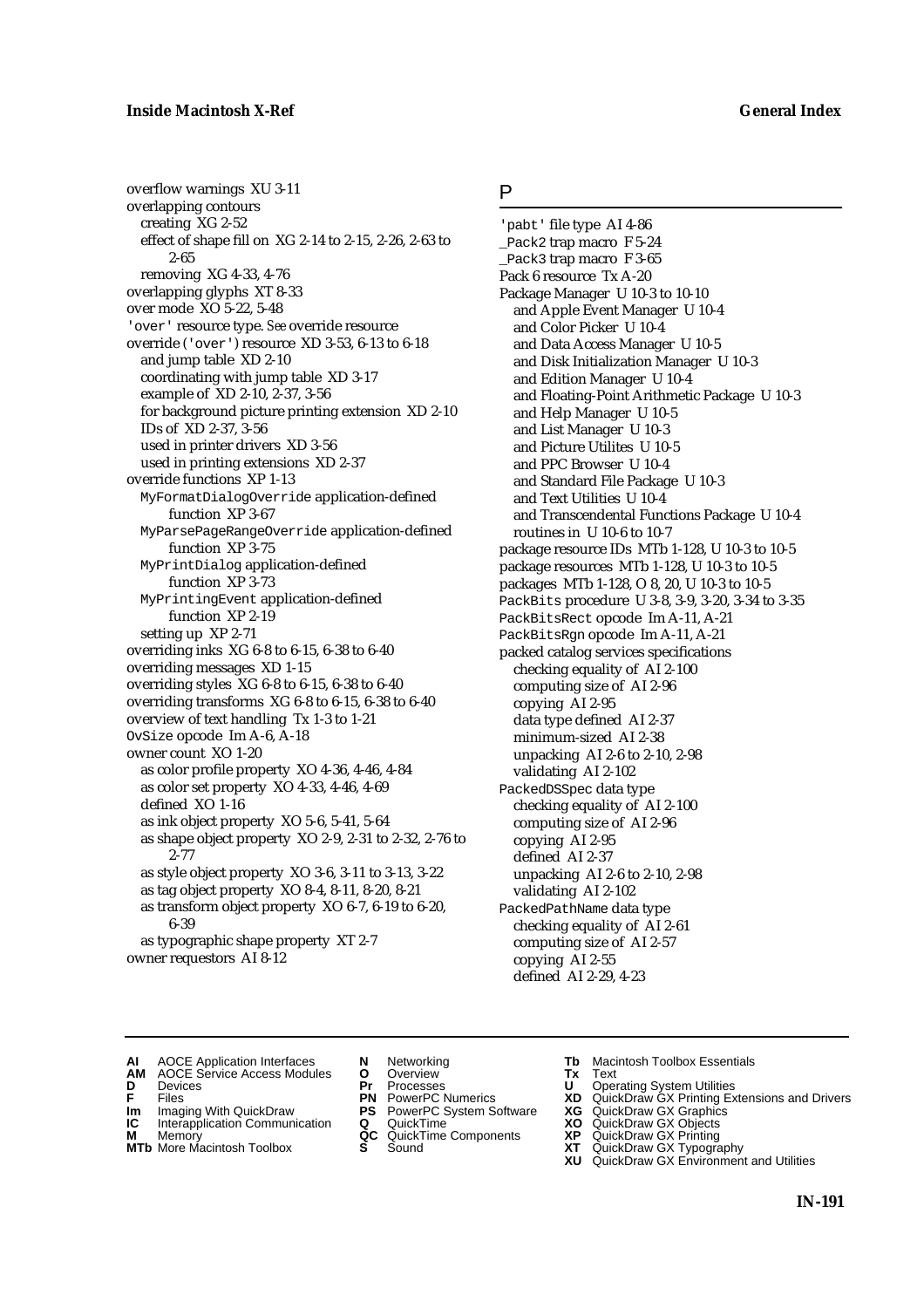determining number of catalog node names in AI 2-58 determining number of RString structures in AI 2-58 evaluating as null AI 2-56 packing AI 2-60 unpacking AI 2-58 validating AI 2-62 packed pathnames AI 2-29 to 2-30 manipulating AI 2-55 to 2-63 unpacking AI 2-29 packed pathname structure AI 4-23. *See also* PackedPathName data type packed recipient structure creating from recipient structure AI 7-109 defined AI 7-25 determining size AI 7-108 unpacking AI 7-110 PackedRecordID data type checking equality of AI 2-92 computing size of AI 2-90 copying AI 2-89 defined AI 2-35 unpacking AI 2-91 validating AI 2-93 packed record identifiers checking equality of AI 2-92 computing size of AI 2-90 copying AI 2-89 data type defined AI 2-35 manipulating AI 2-88 to 2-94 unpacking AI 2-91 validating AI 2-93 packed record location information checking equality of AI 2-76 computing size of AI 2-71, 2-73 copying AI 2-70 data type defined AI 2-33 extracting an alias from AI 2-78 getting for personal catalogs AI 8-86 to 8-88 minimum-sized AI 2-33 unpacking AI 2-72 validating AI 2-77 PackedRLI data type checking equality of AI 2-76 computing size of AI 2-71, 2-73 copying AI 2-70 defined AI 2-33

extracting an alias from AI 2-78 getting for personal catalogs AI 8-86 to 8-87 unpacking AI 2-72 validating AI 2-77 packed RString list AI 4-23 PackedRStringListHandle data type AI 4-23 packet-oriented networks N 1-5 packets S 2-11, 2-67. *See also* Datagram Delivery Protocol; frames DDP header N 7-7, 7-11 to 7-15 defined N 1-5 for 802.2 protocols N 10-27 to 10-32, 10-39 to 10-42 for 802.3 protocols N 10-28, 10-41 for 803.2 protocols N 11-29 packing AOCE data structures AI 2-5 to 2-10 catalog services specification AI 2-97 color XO 4-6, 4-54 DSSpec AI 2-97 PackedPathName AI 2-60 RecordID AI 2-90 record identifiers AI 2-90 record location information AI 2-71, 2-74 RLI AI 2-71, 2-74 'PACK' resource type MTb 1-128, U 10-3, XD 3-9, 5-9 pad bytes, in AIFF and AIFF-C files S 2-87 PAddResponse function N 6-4, 6-16, 6-36 to 6-38 'padz' lookup table element AI 5-111 page count as print file object property XP 4-10 determining for print file XP 4-29, 4-65 Paged Memory Management Unit (PMMU) M 3-5 emulator compatibility issues PS 1-9 PageFaultFatal function M 3-22, 3-36 page faults. *See also* double page faults defined M 3-11 handling M 3-20 intercepted by Virtual Memory Manager M 3-11 to 3-12, 3-22 protection against M 3-12, 3-14 page formatting. *See* formatting page information structure XD 4-11 page-inversion information as format collection item XP 3-13 defined XP 3-92 page-range information XP 3-33 to 3-39 as job collection item XP 3-11 defined XP 3-81

- **AI** AOCE Application Interfaces **N** Networking **Tb** Macintosh Toolbox Essentials<br> **AM** AOCE Service Access Modules **O** Overview **Tx** Text<br> **D** Devices **Pr** Processes **U** Operating System Utilities
- **AM** AOCE Service Access Modules **O** Overview **Tx** Text
- 
- 
- **Im** Imaging With QuickDraw **PS** PowerPC System Software **XG IC** Interapplication Communication **Q** QuickTime **COVIC**
- **Interapplication Communication <b>Q** QuickTime **X XO** Memory **XO XP XP QC** QuickTime Components **XP M** Memory **QC** QuickTime Components **XP** QuickDraw GX Printing
- **MTb** More Macintosh Toolbox **S** Sound **XT** QuickDraw GX Typography
- 
- **D** Devices **Pr** Processes **U** Operating System Utilities
	-
	-
	-
	-
- -
- 
- 
- **F** Files **PN** PowerPC Numerics **XD** QuickDraw GX Printing Extensions and Drivers
	-
	-
	-
	-
	- **XU** QuickDraw GX Environment and Utilities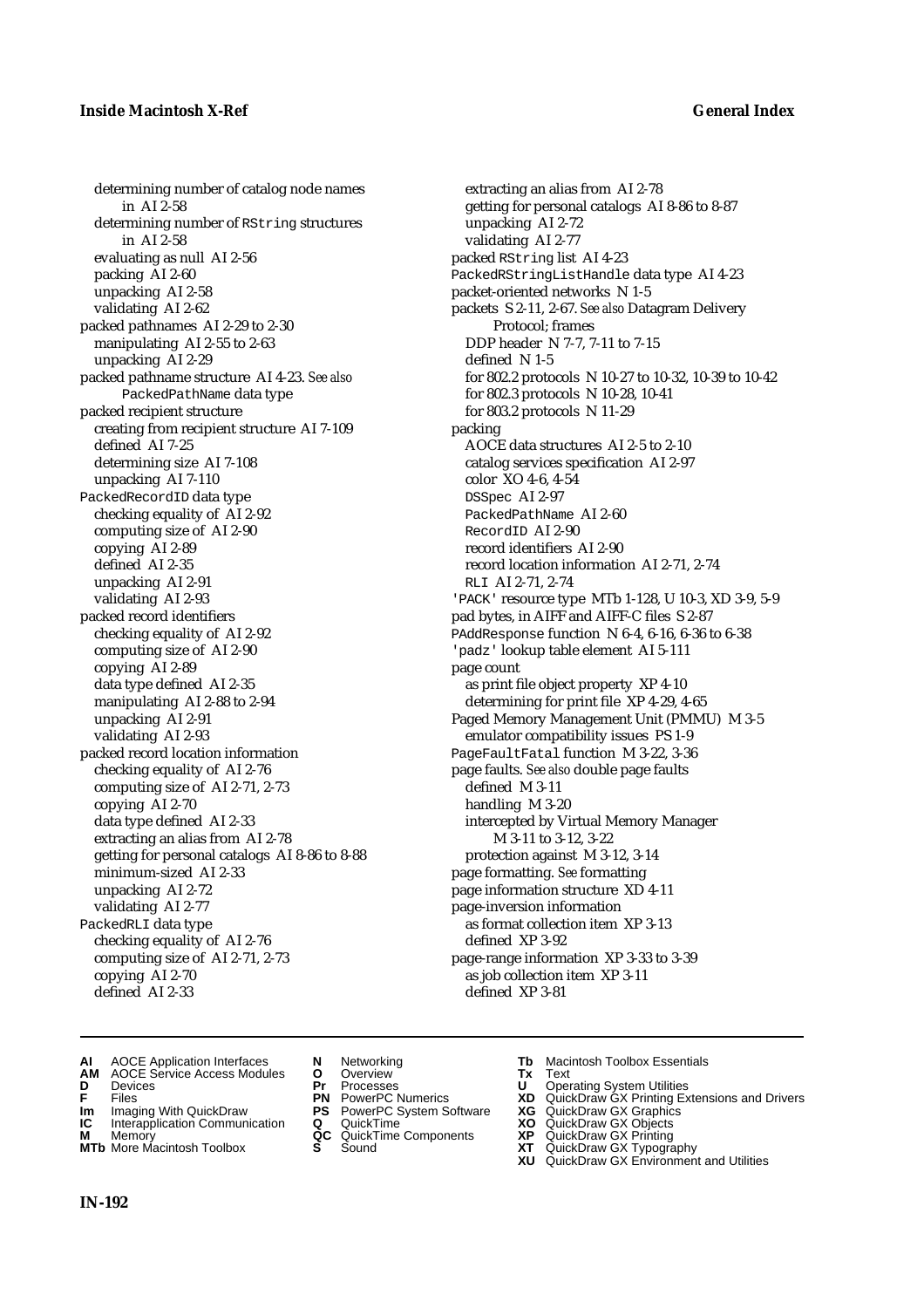# **Inside Macintosh X-Ref General Index**

parsing XP 3-73 to 3-75 page ranges as job object property XP 2-7 deleting from print files XP 4-69 determining XP 2-62 page rectangles Im 9-10 to 9-11, 9-46 page regions, in scroll bars. *See* gray areas pages determining number to print Im 9-19, 9-23 orientation of Im 9-32 to 9-33 printable area for Im 9-10 to 9-11 printing Im 9-19 to 9-24, 9-69 to 9-70 pages, memory defined M 3-4 holding M 3-14, 3-25 locking M 3-15, 3-28 locking contiguously M 3-29 releasing M 3-15, 3-27 testing for size U 1-19 unlocking M 3-30 page-selection pop-up menu AI 5-97, 5-137 Page Setup command (File menu) Im 9-5 to 9-7, Tb 3-23 Page Setup dialog box XP 2-35 to 2-37, 2-72, 3-121 page size. *See also* dimensions from paper type XP 4-33, 4-77 PageState data type M 3-24 paging M 3-4 paging devices M 3-5, PS 1-55 paintArc opcode Im A-9, A-20 PaintArc procedure Im 3-26, 3-73 to 3-74 PaintBehind procedure Tb 4-118 to 4-119 painting shapes Im 3-12 PaintOne procedure Tb 4-118 paintOval opcode Im A-9, A-20 PaintOval procedure Im 3-69 paintPoly opcode Im A-10, A-20 PaintPoly procedure Im 3-82 to 3-83 paintRect opcode Im A-8, A-19 PaintRect procedure Im 3-23 to 3-24, 3-60, 4-22, 4-25, O 89 paintRgn opcode Im A-10, A-21 PaintRgn procedure Im 3-101 PaintRoundRect procedure Im 3-64 to 3-65 paintRRect opcode Im A-8, A-19 paintSameArc opcode Im A-10, A-20 paintSameOval opcode Im A-9, A-20 paintSamePoly opcode Im A-10, A-21

paintSameRect opcode Im A-8, A-19 paintSameRgn opcode Im A-11, A-21 paintSameRRect opcode Im A-8, A-19 PaintWhite global variable Tb 4-118, 4-119 Palette Manager Im 1-20, 1-29 and system color tables Tb 4-21 palindrome looping controller currently set to QC 2-49 defined QC 2-18 of time bases Q 2-331 turning on or off QC 2-24 PAL input video QC 8-14 PAL space XO 4-20 to 4-22 panel ('ppnl') resource XD 3-54 panel-busy callback function for Catalog-Browsing panel AI 4-94 for Find panel AI 4-95 installing for Catalog-Browsing panel AI 4-35 installing for Find panel AI 4-65 PanelBusyProc function AI 4-94 panel components. *See* sequence grabber panel components panel dimensions as job object property XP 2-7 determining XP 3-115 panel events XD 4-36 actions XD 4-38, XP 3-101 automated responses XP 3-25 to 3-27 constants and data types XD 2-21, XP 3-99 to 3-102 handling XP 3-25 to 3-27, 3-123 to 3-125 panel information structure XP 3-98 panel resources XP 3-24, 3-70, 3-127 panel responses XD 4-37 panels XP 1-11 to 1-13. *See also* Catalog-Browsing panel; Find panel; panel events; Personal-Catalog panel adding to printing dialog boxes XO 1-36 automating responses in XP 3-25 to 3-27 and control panel extensions U 5-4 to 5-34 custom XP 3-22 to 3-24 for scaling XP 3-116 resources XP 3-24, 3-70, 3-127 retrieving dimensions of XP 3-115 setting up XP 3-67 to 3-69, 3-114 panel setup information structure XD 5-15, XP 3-101 'panl' resource type AI 4-34 paper-feed information as job collection item XP 3-11

- **AI** AOCE Application Interfaces **N** Networking **The Macintosh Toolbox Essentials**<br> **AM** AOCE Service Access Modules **O** Overview **Tx** Text<br> **D** Devices **Pr** Processes **U** Operating System Utilities
- AOCE Service Access Modules **O** Overview **Tx** Text<br>Devices **Devices Devices Devices**
- 
- 
- **IM** FILES<br> **Im** Imaging With QuickDraw **PS** PowerPC System Software **XG**<br> **IC** Interapplication Communication **Q** QuickTime **XO IC** Interapplication Communication **Q** QuickTime **XO M** Memory **XO QC** QuickTime Components **XP**
- **M** Memory **District Acc** QuickTime Components **XP**<br> **MTb** More Macintosh Toolbox **S** Sound **XT**
- **MTb** More Macintosh Toolbox **S** Sound **XT** QuickDraw GX Typography
- 
- **D** Devices **Pr** Processes **U** Operating System Utilities
	-
	-
	-
	-
- 
- 
- **F** Files **PN** PowerPC Numerics **XD** QuickDraw GX Printing Extensions and Drivers
	-
	-
	-
	-
	- **XU** QuickDraw GX Environment and Utilities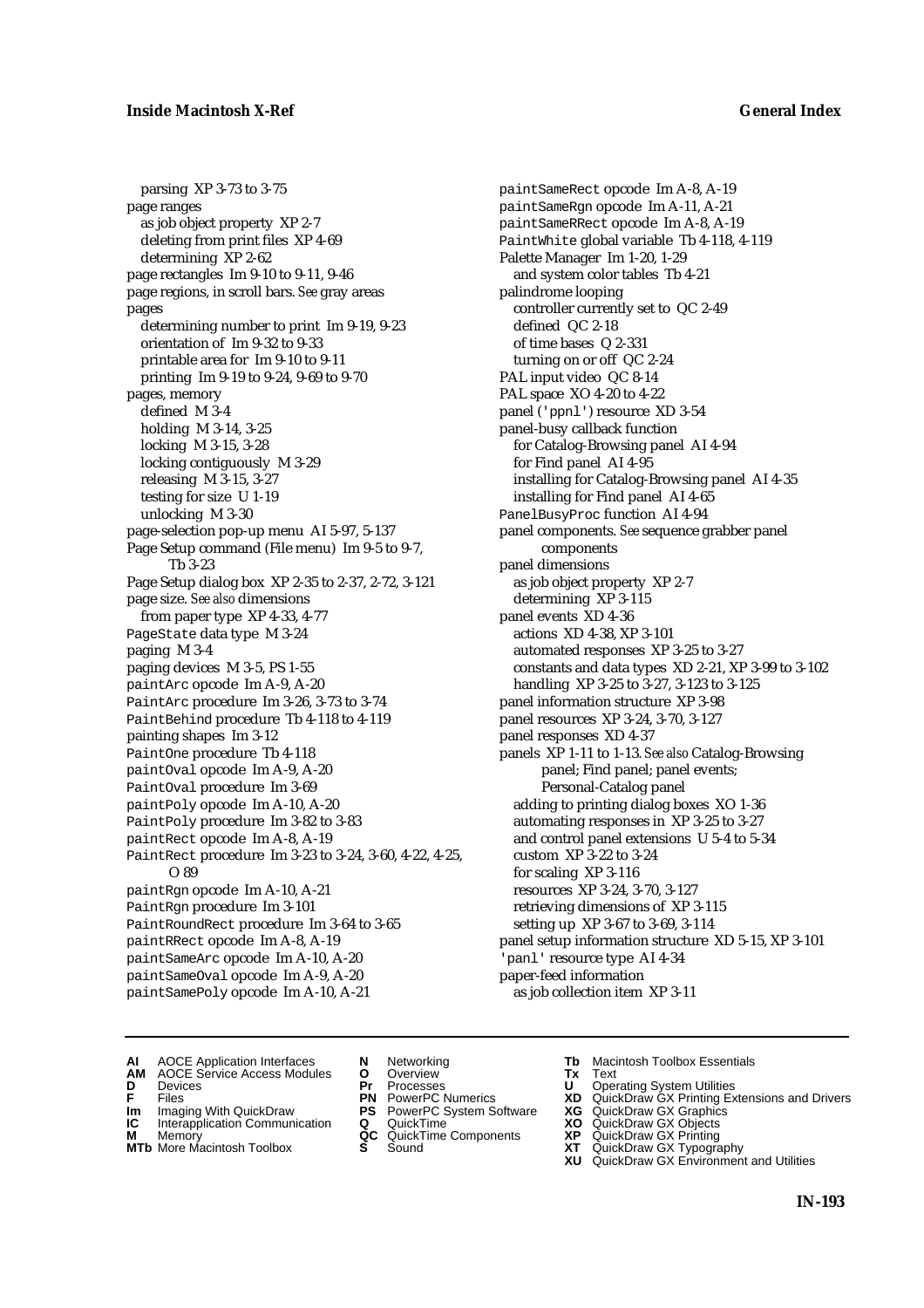defined XP 3-85 paper-handling messages XD 4-61 paper-mapping information, as job collection item XP 3-12 paper orientation constants XD 4-16 paper rectangles Im 9-10 paper size. *See also* dimensions from paper type XP 4-33, 4-77 paper tray constants XD 4-17 paper trays XD 5-5 and paper types XD 5-5 configured XD 5-5 counting XD 5-5 paper-type ('ptyp') resource XD 3-54 paper-type collection items base information XP 3-14, 3-94 comment information XP 3-14, 3-97 creator information XP 3-14, 3-95 flags information XP 3-14, 3-97 units information XP 3-14, 3-96 paper-type collections XP 3-14 accessing XP 3-118 as paper-type object property XP 2-9 constants and data types for XP 3-94 to 3-98 items in. *See* paper-type collection items paper-type lock information as format collection item XP 3-13 defined XP 3-94 paper-type name as paper-type object property XP 2-9 determining XP 4-76 paper-type object properties XP 2-8 to 2-9 collection XP 2-9 dimensions XP 2-9 job object XP 2-9 name XP 2-9 paper-type objects XP 1-18, 2-3 to 2-5, 2-8 to 2-9 accessing paper-type collections XP 3-118 as format object property XP 2-8 as job object property XP 2-7 copying XP 4-76 creating XP 4-32, 4-71 creating from resources XP 4-73 defined XO 1-15, XP 2-47 determining paper and page sizes XP 4-33, 4-77 determining the name of XP 4-32 to 4-33 disposing of XP 4-72

manipulating for a job object XP 4-34 to 4-35, 4-78, 4-92 manipulating properties of XP 4-71 to 4-79 properties of. *See* paper-type object properties retrieving by format objects XP 3-57 to 3-59, 3-110 retrieving job object from XP 4-74, 4-78 retrieving the name XP 4-76 param2 field S 2-75 ParamBlockRec data type D 1-53 to 1-56, F 2-87 to 2-91 parameter area PS 1-44 parameter block Device Manager D 1-53 to 1-56 format of D xix SCSI abort command D 4-33 SCSI bus inquiry D 4-28 to 4-33 SCSI driver identification D 4-35 SCSI I/O D 4-23 to 4-28 SCSI load driver D 4-34 SCSI Manager D 4-21 to 4-23 SCSI terminate I/O D 4-33 SCSI virtual ID information D 4-34 Slot Manager D 2-23 to 2-24 parameter block header AI 8-32 to 8-34 parameter blocks, format of PS xiv parameter lists, variable PS 1-72 parameter out of range warnings XU 3-12 parameter passing PS 1-47 to 1-50 parameter-passing conventions Operating System routines U 8-13 Toolbox routines U 8-18 to 8-19 parameter RAM D 2-15, 2-67 to 2-69 changing settings in U 7-7 to 7-8 information stored in U 7-3 to 7-7 low-memory copy of U 7-8 restoring default values in U 7-7, 7-13 Parameter RAM Utilities U 7-3 to 7-16 data structures in U 7-9 to 7-10 routines in U 7-10 to 7-13 ParamText procedure Tb 6-47, 6-129 to 6-130 parent aspect target selector AI 5-144 parent CSAM attribute AM 4-11, 4-68, 4-71 parent directories F 1-11, 2-27 parent directory IDs F 1-11 parent MSAM attribute AM 4-21, 4-67, 4-71 parent view port as view port property XO 7-8, 7-18 to 7-19 functions for XO 7-84 to 7-85 setting up XO 7-46 to 7-47

- **AI** AOCE Application Interfaces **N** Networking **Tb** Macintosh Toolbox Essentials<br> **AM** AOCE Service Access Modules **O** Overview **Tx** Text<br> **D** Devices **Pr** Processes **U** Operating System Utilities
- AOCE Service Access Modules **O** Overview **Tx** Text<br> **Devices Devices Devices Dividends Pr** Processes **Dividends**
- 
- 
- **IM** Files<br> **Im** Imaging With QuickDraw **PS** PowerPC System Software **XG**<br> **IC** Interapplication Communication **Q** QuickTime **XO XO**
- **Interapplication Communication <b>Q** QuickTime **XO XO** Memory **XO XP XP QC** QuickTime Components **XP**
- 
- 
- **D** Devices **Pr** Processes **U** Operating System Utilities
	-
	-
	-
	- -
- 
- 
- **F** Files **PN** PowerPC Numerics **XD** QuickDraw GX Printing Extensions and Drivers
	-
	-
- **M** Memory **QC** QuickTime Components **XP** QuickDraw GX Printing
- **MTb** More Macintosh Toolbox **S** Sound **XT** QuickDraw GX Typography
- **XG** QuickDraw GX Graphics<br> **XG** QuickDraw GX Objects<br> **XD** QuickDraw GX Objects<br> **XP** QuickDraw GX Printing<br> **XT** QuickDraw GX Typography<br> **XU** QuickDraw GX Environment and Utilities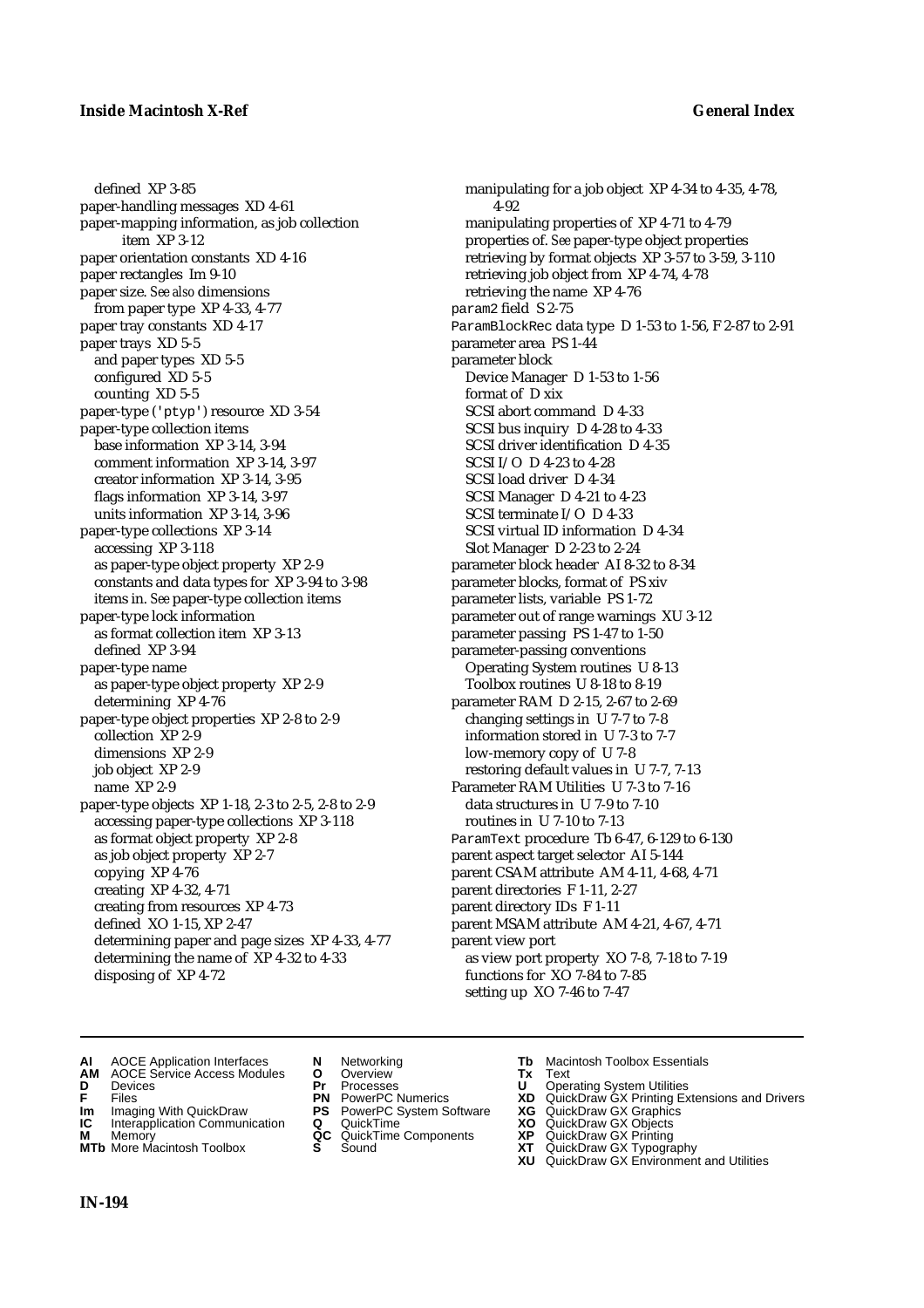parity-checking, testing for attributes U 1-21 parity RAM, testing for size U 1-20 parse functions AM 3-10 to 3-11, 3-13 to 3-16 and callback routines and AI 8-10 calling a callback routine from AM 3-15 to 3-16 defined AM 3-6 using to retrieve access control information AI 8-14 virtual memory and AM 3-16 parse range results XD 4-38 parse range results enumeration XP 3-102 parse requests callback routines and AM 3-14 to 3-16 defined AM 3-13 determining the type of AM 3-14 ParseTable routine Tx D-6 parsing a sound resource Q 2-59 parsing attributes AI 5-25. *See also* lookup table parsing page range information XP 3-73 to 3-75 part codes O 119, Tb 5-31 to 5-32 partial justification XT 9-22, 9-46 to 9-51 partial message override XU 6-6 partial override XD 2-12 partial overrides of printing messages XP 1-13 partial pathnames AI 8-5, F 2-28 partial resources MTb 1-40 to 1-41 Partition data type D 3-25 to 3-27 partition map entry record D 3-25 to 3-27 partition maps D 3-13 to 3-15, F 2-54 partitions D 3-12, F 2-54, M 1-4, O 29. *See also* application partitions; system partition sizes of O 168, Tb 2-30, 2-115 created by Process Manager Pr 1-6 defined Pr 1-6 finding the available free memory in Pr 2-18 Pascal PN B-1 Pascal interface N 1-30 to 1-31 Pascal strings Tx 5-50, 5-55, 5-60 comparing Tx 5-50 to 5-53, 5-57 to 5-58, 5-60 to 5-62 converting RString to AI 2-48 converting to RString AI 2-47 defined Tx 5-6 measuring Tx 3-28, 3-82 passwords. *See also* authentication; Authentication manager; user passwords adding to PowerTalk Setup catalog AI 9-64 changing for local identity AI 9-33 changing in the PowerTalk Setup catalog AI 9-65 for local identity AI 9-32

Key Chain Access Code AI 4-6 PowerTalk Setup catalog use of AI 8-8 prompting the user for AI 6-32 to 6-33 removing from PowerTalk Setup catalog AI 9-66 translating into a client key AI 9-21 Paste command (Edit menu) MTb 2-6, 2-10 to 2-11 and dialog boxes Tb 6-69 and information windows Tb 7-17 introduced Tb 3-25 PasteHandleIntoMovie function Q 2-252 to 2-253, QC 9-6 PasteMovieSelection function Q 2-249 to 2-250 paste operations, movie controller components and QC 2-53 pasting text Tx 2-9, 2-39 to 2-42 AOCE template code resource routine AI 5-164 'PAT#' resource type Im 3-127 to 3-128, 3-141 PATalkClosePrep function N 10-16 patBic pattern mode Im 3-9 to 3-10, 3-45 patches O 20, PS 1-18, 1-66 to 1-68, U 8-6 to 8-9 come-from U 8-8 to 8-9 daisy chain of U 8-8 fat PS 1-66 to 1-68 head U 8-8, PS 1-68 and stale instructions M 4-10 tail U 8-8, PS 1-68 patching, selector-based traps PS 1-68 patching a system software routine U 8-6 to 8-8, 8-23 to 8-25 patching a trap. *See* patching a system software routine patCopy pattern mode Im 3-9 to 3-10, 3-45 path contours. *See also* contours; path shapes defined XG 2-25 structure of XG 2-107 PathFinder creation ID AI 2-54 path geometries control bits XG 2-25, 2-56 defined XG 2-25 determining XG 2-132 editing XG 2-79 to 2-81, 2-91 to 2-93, 2-133, 2-149 with multiple contours XG 2-60, 2-65 with only off-curve control points XG 2-59, 2-60 structure of XG 2-107 pathnames F 2-28, 2-29, 2-45 to 2-46 pathnames, AOCE defined AI 2-29 to 2-30, 8-5 getting for dNodes AI 8-65 to 8-67 manipulating AI 2-55 to 2-63

- **AI** AOCE Application Interfaces **N** Networking **Tb** Macintosh Toolbox Essentials<br> **AM** AOCE Service Access Modules **O** Overview **Tx** Text<br> **D** Devices **Pr** Processes **U** Operating System Utilities
- AOCE Service Access Modules **O** Overview **Tx** Text<br>Devices **Devices Devices Devices**
- -
- **Im** Imaging With QuickDraw **PS** PowerPC System Software **XG IC** Interapplication Communication **Q** QuickTime **XO**
- **IC** Interapplication Communication **Q** QuickTime **XO M** Memory **XO QC** QuickTime Components **XP M** Memory **District Acc** QuickTime Components **XP**<br> **MTb** More Macintosh Toolbox **S** Sound **XT**
- **MTb** More Macintosh Toolbox **S** Sound **XT** QuickDraw GX Typography
- 
- 
- 
- 
- 
- 
- 
- 
- **D** Devices **Pr** Processes **U** Operating System Utilities<br> **PR** PowerPC Numerics **XD** QuickDraw GX Printing Ex<br> **PR** PowerPC Numerics **XD** QuickDraw GX Printing Ex **F** Files<br> **PN** PowerPC Numerics **XD** QuickDraw GX Printing Extensions and Drivers<br> **IC** Interapplication Communication **Q** Quick<u>T</u>ime **XQ** QuickDraw GX Objects<br> **IC** Interapplication Communication **Q** Quick<u>T</u>ime **XQ** Qu
	-
	-
	-
	- **XU** QuickDraw GX Environment and Utilities
		- **IN-195**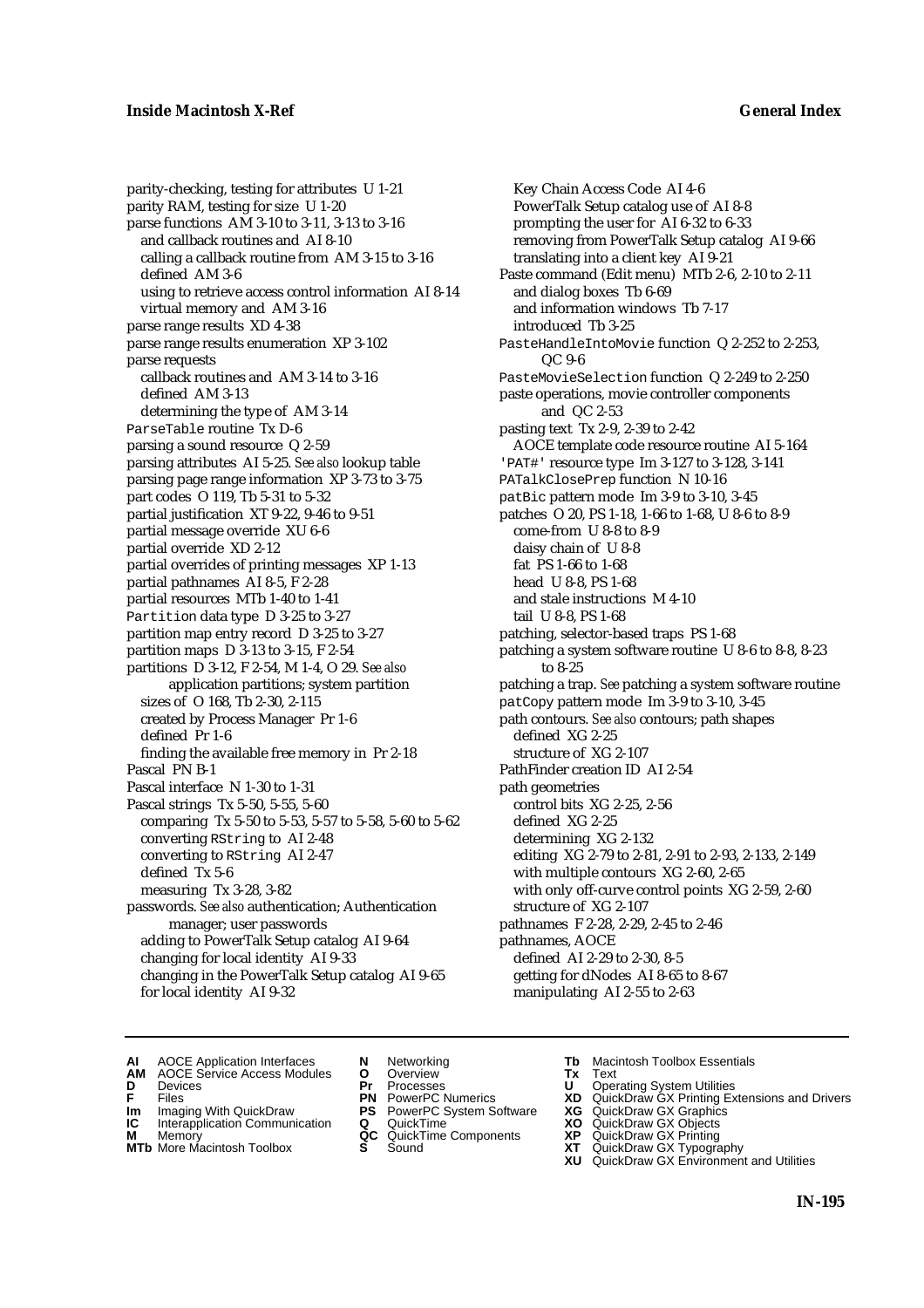## **Inside Macintosh X-Ref General Index**

packing AI 2-29 using to get dNode numbers AI 8-67 to 8-69 path reference numbers. *See* file reference numbers path shapes XO 1-11, 2-10 approximating with polygon shapes XG 3-45 to 3-48 converting other shapes to XG 2-74 to 2-79 converting to polygon shapes XG 3-45 to 3-48 creating and drawing XG 2-55 to 2-65 cubic synonym XP 4-17 to 4-18, 4-38, 4-48 default XG 2-26 defined XG 2-25 effect of shape fill XG 2-26, 2-63 to 2-65 with a single contour XG 2-57 to 2-59 with multiple contours XG 2-60 to 2-65 patOr pattern mode Im 3-9 to 3-10, 3-45 'PAT ' resource type Im 3-126 to 3-127, 3-140 pattern as style object property XO 3-4 pattern attributes XG 3-32, 3-107 to 3-108 as field of pattern structure XG 3-106 pattern-based attribute parsing. *See* lookup table Pattern data type Im 3-40, A-4. *See also* bit patterns pattern grid XG 3-32, 3-107 pattern list resources Im 3-127 to 3-128, 3-141 pattern modes Im 3-8 to 3-11, 4-33 changing Im 3-45 to 3-46 "magic," for PostScript printers Im B-22, B-30 to B-32, B-34 pattern resources Im 3-126 to 3-127, 3-140 patterns O 91, XG 3-31 to 3-33. *See also* bit patterns; pixel patterns adding to a shape XG 3-86 to 3-88 aligning XG 3-107 background, in basic graphics ports Im 2-32 background, in color graphics ports Im 4-68 to 4-69 in basic graphics ports Im 2-13, 2-32 changing Im 3-47 to 3-49, 4-68 to 4-69 data types for Im 3-40, 4-58 to 4-60 defined Im 1-11 definition of pattern structure XG 3-106 to 3-107 effect of shape fill XG 3-31, 3-106 fill, in basic graphics ports Im 2-32 fill, in color graphics ports Im 4-74 to 4-77 of graphics pens in basic graphics ports Im 2-33 of graphics pens in color graphics ports Im 4-67 to 4-68 functions for XG 3-142 to 3-148 grid XG 3-32, 3-107

interactions with caps, dashes, joins XG 3-33 to 3-35, 3-91 to 3-95 mapping XG 3-108 positions, determining XG 3-88 to 3-91, 3-147 QuickDraw, translated to shape fill XU 1-16 to 1-17 resources for Im 3-140 to 3-141, 4-103 stretching for printer output Im 2-35, 4-53 synonym XP 4-17, 4-47 to 4-48 pattern structure XG 3-106 to 3-107 pattern style property defined XG 3-31 functions for XG 3-142 to 3-148 patXor pattern mode Im 3-9 to 3-10, 3-45 pauseCmd command S 2-29, 2-94 PauseSpeechAt function S 4-61 to 4-62 pausing speech S 4-18 to 4-19, 4-61 to 4-62 PBAllocate function F 2-129 PBAllocContig function F 2-130 pbas embedded speech command selector S 4-27 PBCatMove function F 2-200 to 2-201 PBCatSearch function F 2-38 to 2-43, 2-204 to 2-206 PBClose function D 1-66 to 1-68, F 2-124 PBCloseWD function F 2-202 to 2-203 PBControlAsync function D 1-95 PBControl function D 1-22, 1-76 to 1-77 and ADSP routines N 5-12, 5-44, 5-45 and ASDSP routines N 5-31 and multinode routines N 12-21 PBControlSync function D 1-95 PBCreateFileIDRef function F 2-230 to 2-231 PBDeleteFileIDRef function F 2-231 to 2-232 PBDirCreate function F 2-188 PBDTAddAPPL function MTb 9-18 to 9-19 PBDTAddIcon function MTb 9-17 to 9-18 PBDTCloseDown function MTb 9-11 PBDTDelete function MTb 9-26 PBDTFlush function MTb 9-23 PBDTGetAPPL function MTb 9-15 to 9-16 PBDTGetComment function MTb 9-16 PBDTGetIcon function MTb 9-12 to 9-14 PBDTGetIconInfo function MTb 9-14 to 9-15 PBDTGetInfo function MTb 9-24 PBDTGetPath function MTb 9-9 to 9-10 PBDTOpenInform function MTb 9-10 to 9-11 PBDTRemoveAPPL function MTb 9-21 PBDTRemoveComment function MTb 9-22 PBDTReset function MTb 9-25 PBDTSetComment function MTb 9-19 to 9-20

- **AI** AOCE Application Interfaces **N** Networking **Tb** Macintosh Toolbox Essentials<br> **AM** AOCE Service Access Modules **O** Overview **Tx** Text<br> **D** Devices **Pr** Processes **U** Operating System Utilities
- AOCE Service Access Modules **O** Overview **Tx** Text<br> **Devices Devices Devices Dividends Pr** Processes **Dividends**
- 
- 
- **IM IMAGE CONSTRANT PRESENT PRESENT PRESENT PRESENT PRESENT PRESENT PRESENT PRESENT PRESENT PRESENT PRESENT PRESEN<br>
<b>IM** Imaging With QuickDraw **PS** PowerPC System Software **XG**<br> **IC** Interapplication Communication **Q** Qui
- **Interapplication Communication <b>Q** QuickTime **X XO** Memory **X X X C** QuickTime Components **XP M** Memory **CC** QuickTime Components **XP**<br>**MTb** More Macintosh Toolbox **S** Sound **COX AT**
- **MTb** More Macintosh Toolbox **S** Sound **XT** QuickDraw GX Typography
- 
- **D** Devices **Pr** Processes **U** Operating System Utilities
	-
	-
	-
	-
	-
- 
- 
- **F** Files **PN** PowerPC Numerics **XD** QuickDraw GX Printing Extensions and Drivers
	-
	-
	-
	-
	- **XU** QuickDraw GX Environment and Utilities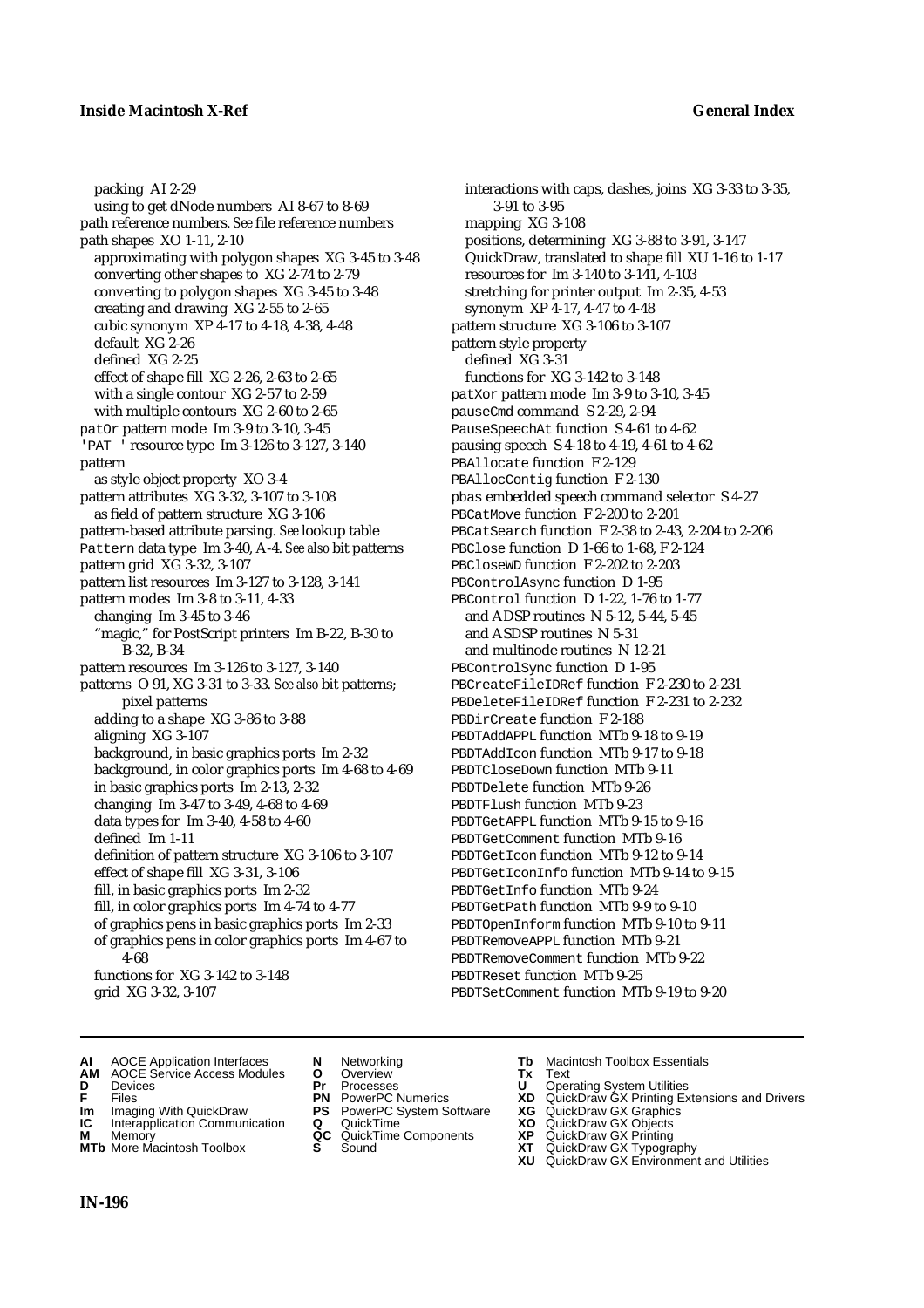PBEject function F 2-141 PBExchangeFiles function F 2-206 to 2-208 PBFlushFile function F 2-131 PBFlushVol function F 2-143 PBGetCatInfo function F 2-190 to 2-192, Tb 7-34, 7-49 PBGetEOF function F 2-127 PBGetFCBInfo function F 2-237 to 2-238 PBGetForeignPrivs function F 2-232 to 2-233 PBGetFPos function F 2-125 PBGetUGEntry function F 2-216 PBGetVol function F 2-150 to 2-151 PBGetVolMountInfo function F 2-220 to 2-221 PBGetVolMountInfoSize function F 2-219 to 2-220 PBGetWDInfo function F 2-203 to 2-204 PBHCopyFile function F 2-226 to 2-227 PBHCreate function F 2-186 to 2-187, O 21 PBHDelete function F 2-189 PBHGetDirAccess function F 2-217 PBHGetFInfo function F 2-194 to 2-195 PBHGetLogInInfo function F 2-223 PBHGetVInfo function F 2-144 to 2-146 PBHGetVol function F 2-152 PBHGetVolParms function F 2-34, 2-147 to 2-150 PBHMapID function F 2-224 PBHMapName function F 2-225 PBKillIOAsync function D 1-95 PBKillIO function D 1-81 to 1-82 PBKillIOSync function D 1-95 PBMountVol function Tb 2-55 PBHMoveRename function F 2-227 to 2-228 PBHOpenDeny function F 2-208 to 2-209 PBHOpenDF function F 2-183 to 2-184 PBHOpen function F 2-185 to 2-186 PBHOpenRFDeny function F 2-210 PBHOpenRF function F 2-184 to 2-185 PBHRename function F 2-198 to 2-199 PBHRstFLock function F 2-197 to 2-198 PBHSetDirAccess function F 2-218 PBHSetFInfo function F 2-195 to 2-196 PBHSetFLock function F 2-196 to 2-197 PBHSetVol function F 2-36, 2-153 to 2-154 PBLockRange function F 2-50 to 2-52, 2-211 to 2-212 PBMakeFSSpec function F 2-168 to 2-169 PBMountVol function F 2-139 to 2-140 PBOffLine function F 2-142 PBOpen function D 1-6, 1-18, 1-61 to 1-63 PBOpenWD function F 2-201 to 2-202 PBReadAsync function D 1-94

PBRead function D 1-6, 1-20, 1-70 to 1-72, F 2-121 to 2-122 PBReadSync function D 1-94 PBResolveFileIDRef function F 2-229 to 2-230 PBSetCatInfo function F 2-193 to 2-194 PBSetEOF function F 2-127 to 2-128 PBSetForeignPrivs function F 2-234 PBSetFPos function F 2-126 PBSetVInfo function F 2-146 to 2-147 PBSetVol function F 2-151 PBShare function F 2-214 PBStatusAsync function D 1-95 PBStatus function D 1-22, 1-78 to 1-80 PBStatusSync function D 1-95 PBUnlockRange function F 2-51, 2-212 to 2-213 PBUnmountVol function F 2-140 to 2-141 PBUnshare function F 2-215 PBVolumeMount function F 2-221 to 2-222 PBWriteAsync function D 1-94 PBWrite function D 1-20, 1-73 to 1-75, F 2-122 to 2-123 PBWriteSync function D 1-94 PC. *See* program counter pCDeskPat parameter-RAM bit flag Tb 4-113 'pcfg' resource type XD 3-6 PCloseATPSkt function N 6-31 to 6-32 PCloseSkt function N 7-39 PCM (pulse-code modulation) Q 2-31 PConfirmName function N 3-34 PDD. *See* portable digital document 'pdip' resource type. *See* PostScript preferences resource 'pdoc' Apple event XP 2-40 'pdoc' event ID IC 3-9 PDP-11C PN B-3 'pdvr' icon file type XD 3-70 peer-to-peer relationships N 5-4 PEF. *See* Preferred Executable Format pen placement of XG 3-18 to 3-20, 3-53 to 3-56 width of. *See* pen width style property pen, geometric introduced XG 3-15 PenMode procedure Im 3-45 to 3-46, B-22, B-30 to B-32, B-34 pen modes. *See* pattern modes PenNormal procedure Im 3-48 PenPat procedure Im 3-20 to 3-21, 3-47 PenPixPat procedure Im 4-67 to 4-68

- **AI** AOCE Application Interfaces **N** Networking **The Macintosh Toolbox Essentials**<br> **AM** AOCE Service Access Modules **O** Overview **Tx** Text<br> **D** Devices **Pr** Processes **U** Operating System Utilities
- AOCE Service Access Modules **O** Overview **Tx** Text<br>Devices **Devices Devices Devices**
- 
- 
- **IC** Interapplication Communication **Q** QuickTime **XO M** Memory **XO QC** QuickTime Components **XP**
- **M** Memory **QC** QuickTime Components **XP**<br>**MTb** More Macintosh Toolbox **S** Sound **XT**
- 
- **D** Devices **Pr** Processes **U** Operating System Utilities
- **IM** FILES<br> **Im** Imaging With QuickDraw **PS** PowerPC System Software **XG**<br> **IC** Interapplication Communication **Q** QuickTime **XG** 
	-
	-
	-
- 
- 
- **F** Files **PN** PowerPC Numerics **XD** QuickDraw GX Printing Extensions and Drivers
	-
	-
	-
- **MTb** More Macintosh Toolbox **S** Sound **XT** QuickDraw GX Typography
	- **XU** QuickDraw GX Environment and Utilities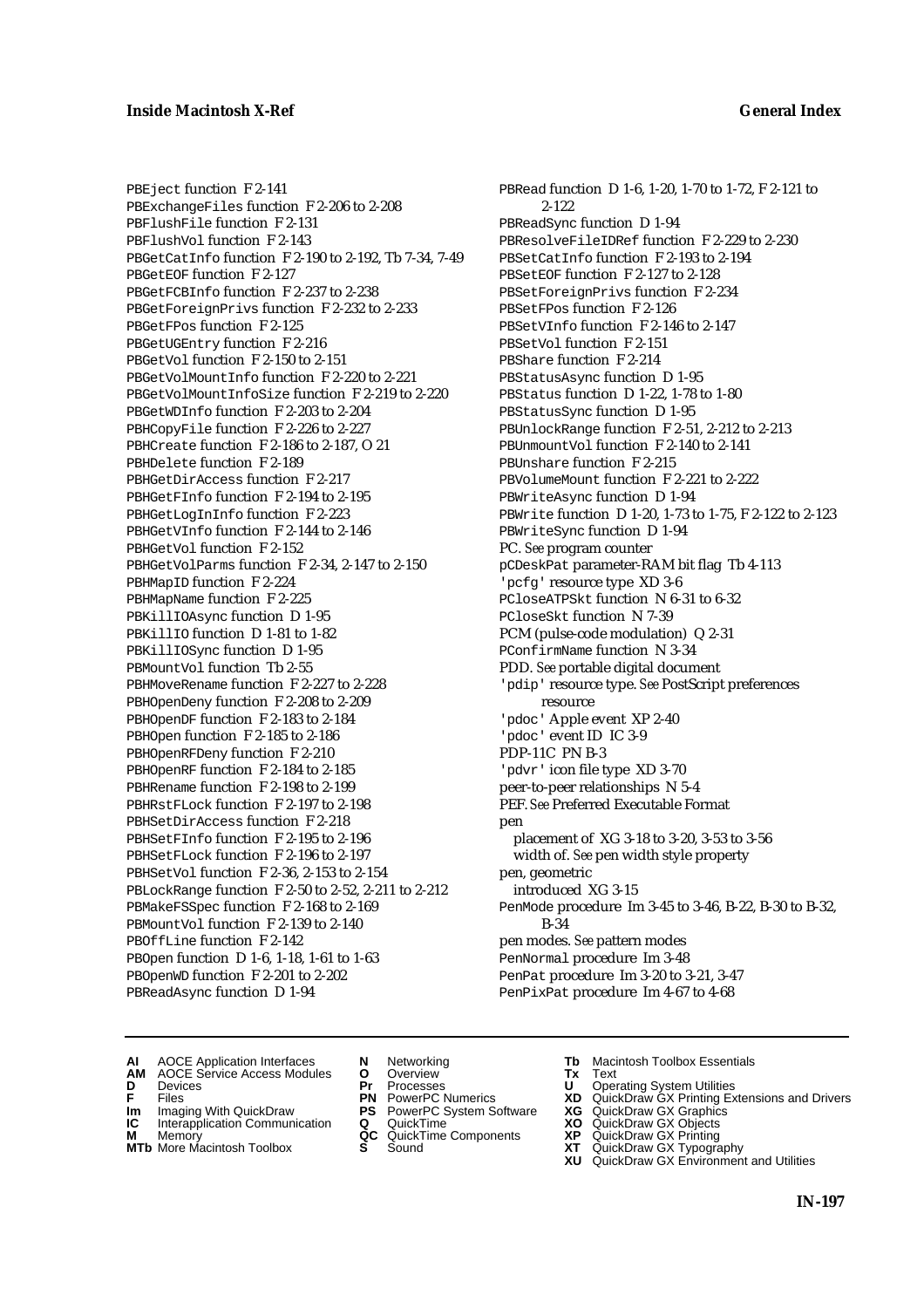pen position Tx 1-6 determining the vertical coordinate for text Tx 3-43 determining using GetFontInfo Tx 3-43 pens. *See* graphics pens PenSize procedure Im 3-19 to 3-20, 3-44 pen state Im 3-37 to 3-38 PenState data type Im 3-37 to 3-38 pen tables XP 4-20 to 4-21, 4-43 to 4-44 pen width as style object property XO 3-4 pen width style property XG 3-15 to 3-17, 3-51 to 3-53 functions for XG 3-119 to 3-123 perceptual matching XO 4-30 per-context instantiation PS 1-51 performance PS 1-70 to 1-73 avoiding mode switches PS 1-71 to 1-72 passing parameters PS 1-72 to 1-73 using fat resources PS 1-71 performance measuring. *See* AEP Echoer periodic execution, scheduling routines for Pr 3-3, 3-13 to 3-14, 4-12 to 4-13 per-load instantiation PS 1-52 permissions AFP F 2-18 file F 2-7 shared access F 2-16 permission-to-change-flagship-name transition N 10-22 permission-to-close transition N 10-15 persistence attribute XU 5-9 persistent VBL tasks Pr 4-20 Personal-Catalog panel creating AI 4-31, 4-34 defined AI 4-9 opening the alias of a container AI 4-60 selecting the alias of a container AI 4-53 personal catalog reference number AI 8-4 personal catalogs closing AI 8-85 to 8-86 creating AI 8-82 to 8-83 defined AI 8-4 error when opening AI 4-28 expanding group addresses AI 3-44 getting packed record location information AI 8-86 to 8-88 listing access privileges to AI 8-84 to 8-85 listing features supported AI 8-84 to 8-85 manipulating AI 8-82 to 8-88

opening AI 8-84 to 8-85 sorting AI 4-28 Personal LaserWriter LS printers Im B-7 personal MSAMs. *See also* MSAMs addresses and AM 4-4 caching a letter AM 2-15 compared with server MSAMs AM 2-11 defined AM 2-6 errors, logging AM 2-91 to 2-93, 2-204 to 2-205, 2-227 file types AM 4-4 initializing AM 2-37 to 2-40, 2-131 to 2-134 launched by IPM Manager AM 2-36 to 2-37 location of computer and AM 2-35, 2-38, 2-115 to 2-116, 2-232 to 2-233 online mode AM 2-13 to 2-16 overview of AM 2-9 to 2-11 quasi-batch mode AM 2-14 to 2-16 replaced by user AM 4-30 setting message status AM 2-211 to 2-213, 2-230 slots and AM 2-9 standard mode AM 2-12 to 2-14, 2-16 perspective operations XO 6-10 with a mapping XU 8-13, 8-26 'pext' segment file type XD 2-33 'pfil' resource type XD 6-65 to 6-66 'pfnt' resource type. *See* PostScript printer font type resource PGetAppleTalkInfo function N 2-3 to 2-6, 2-9, 2-11 to 2-15 PGetRequest function N 6-32 to 6-34 Phase 1 Ethernet packets N 1-28, 10-27, 11-3 Phase 2 packets N 1-29, 10-27, 11-3 Phase Alternation Line (PAL) QC 8-14 phased dashes XG 3-69 phase-locked loops (PLL) QC 8-92 pHiliteBit selector Tx 3-62 phoneme callback procedures S 4-87 to 4-88 PhonemeDescriptor data type S 4-53 phoneme descriptor records S 4-53 PhonemeInfo data type S 4-52 phoneme information records S 4-52 to 4-53 phonemes conversion from text S 4-32, 4-79 to 4-80 getting information about S 4-34 lengthening duration of S 4-35 shortening duration of S 4-35 symbols for S 4-33 to 4-34 phonemic representation of speech S 4-32 to 4-34

- **AI** AOCE Application Interfaces **N** Networking **Tb** Macintosh Toolbox Essentials<br> **AM** AOCE Service Access Modules **O** Overview **Tx** Text<br> **D** Devices **Pr** Processes **U** Operating System Utilities
- **AM** AOCE Service Access Modules **O** Overview **Tx** Text
- 
- 
- **Im** Imaging With QuickDraw **PS** PowerPC System Software **XG IC** Interapplication Communication **Q** QuickTime **COVIC**
- **Interapplication Communication <b>Q** QuickTime **XO** Memory **XO** Memory **XP QC** QuickTime Components **XP**
- **M** Memory **Discussed AC** QuickTime Components **XP**<br> **MTb** More Macintosh Toolbox **S** Sound **XT**
- 
- **D** Devices **Pr** Processes **U** Operating System Utilities
	-
	-
	-
	-
- 
- 
- **FRICAG CONSISTS IN THE PROCESSES CONSISTS AND CONSIST CONSISTENT CONSISTS CONSISTS PRINTIPLE PROCESSES CONSISTS CON<br>
<b>F**FRICES **PN** POWERPC Numerics **XD** QuickDraw GX Printing Extensions and Drivers<br> **Im** Imaging With Qui
	-
	-
	-
- **MTb** More Macintosh Toolbox **S** Sound **XT** QuickDraw GX Typography
	- **XU** QuickDraw GX Environment and Utilities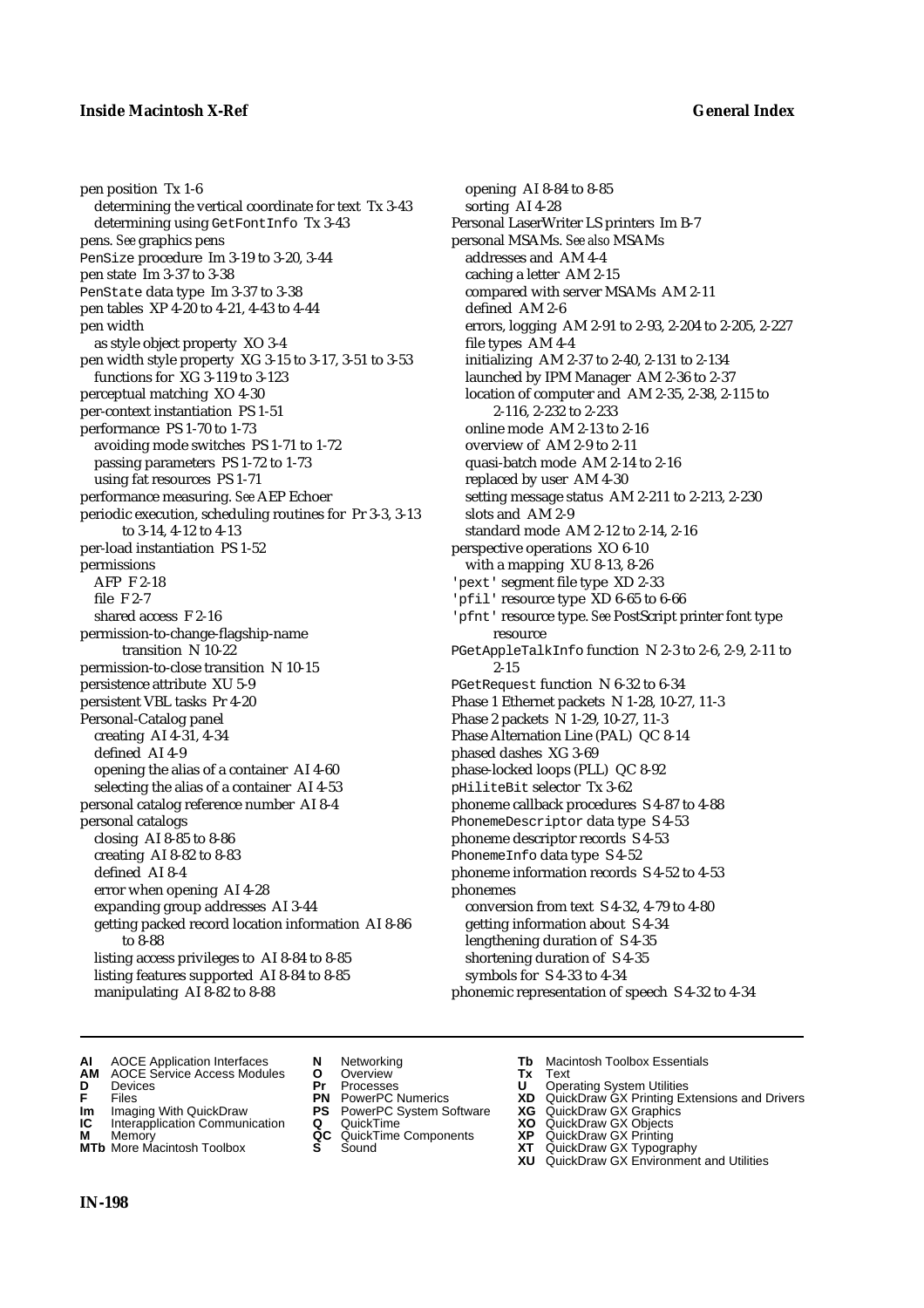phonetic conversion. *See* transliteration phonetic order (input order) XT 5-6, 10-3 Photo Compressor Q 3-10, 3-64 photo compressor, component type for QC 5-80, 6-66 physical address space M 3-9 to 3-11 discontiguous M 3-9 physical block D 3-12 physical end-of-file F 1-7 to 1-8 physical memory M 3-14 to 3-20 holding pages in M 3-14 to 3-15 locking pages in M 3-15 to 3-16 releasing pages M 3-15 unlocking pages M 3-16 physical queues. *See* physical *under* message queues physical RAM, testing for size U 1-21 physical sizes of blocks M 2-22 picComment. *See* picture comments PicComment procedure Im 7-40 to 7-42, B-3 to B-41 pi constant PN 10-30 PICT data. *See* QuickDraw pictures PICT files clipping images in Q 3-98 to 3-102 compressing Q 3-8, 3-24, 3-93 to 3-97 creating thumbnail from Q 3-104 to 3-105 drawing image from Q 3-97 getting picture frame Q 3-102 version 2 Q 3-24 'PICT' file type Im 7-7, 7-13 to 7-16, 7-21 to 7-23 PictInfo data type Im 7-32 to 7-36 'PICT' resource type Im 7-7, 7-20, 7-46, 7-67 to 7-68 and help messages MTb 3-24 'PICT' scrap format Im 7-7 to 7-8, 7-17, 7-22 'PICT' scrap format type MTb 2-33 picture comments Im 7-40 to 7-42, B-3 to B-44 defined Im 7-6 delimiting text strings with Im B-16 to B-17 device independence and printing Im B-8 to B-9 disabling and enabling line layout with Im B-11 to B-17 graphics rotation with Im B-29 to B-32 inserting into pictures or printing code Im 7-40 to 7-42 limited or obsolete Im B-40 to B-41 low-level routine for processing Im 3-137 matching colors with Im B-7 printing dashed lines with Im B-33 to B-35

printing ruled lines with Im B-6, B-33 to B-37 printing text with Im B-5, B-11 to B-22 sending PostScript printing code with Im B-6, B-38 to B-40 synchronizing between QuickDraw and PostScript printer drivers Im B-10 to B-11 text rotation with Im B-17 to B-22 picture comments, translating to QuickDraw GX XU 1-17 to 1-19 Picture data type Im 7-27 to 7-28. *See also* pictures picture files QC 3-11 picture frames, getting Q 3-102 picture geometries editing XG 6-31 to 6-32, 6-63 to 6-67 properties of XG 6-4 replacing XG 6-31 to 6-32, 6-59 to 6-63 picture hierarchies XG 6-18 to 6-19, 6-44 to 6-45 picture items XG 6-24 adding XG 6-32 to 6-35 defined XG 6-5 depth of XG 6-51 level of XG 6-51 multiple references to XG 6-10 to 6-15, 6-40 to 6-44 removing XG 6-35 to 6-37 replacing XG 6-35 to 6-37 picture opcodes Im A-3 to A-26 picture resources Im 7-7, 7-20, 7-46, 7-67 to 7-68 and help messages MTb 3-24 pictures. *See also* QuickDraw pictures in alert or dialog boxes Tb 6-29 to 6-30, 6-154 clipping compressed Q 3-100 compared to compressed images QC 4-57 compressing Q 3-8, 3-89 to 3-97, QC 3-30 compression settings for QC 3-27 creating from a movie Q 2-148 creating from a movie's preview Q 2-148 creating thumbnail from Q 3-103 to 3-105 collecting information from Im 7-24 to 7-26, 7-46 to 7-50, 7-53 to 7-57, 7-58 to 7-60 color, in basic graphics ports Im 7-6 to 7-7 creating Im 7-10 to 7-13, 7-37 to 7-42

printing polygons with Im B-23 to B-29

printing graphics with Im B-6, B-22 to B-32 printing hairlines with Im B-35 to B-37

- data type for Im 7-27 to 7-28 defined Im 1-16, 7-4 destination rectangles for Im 7-18 to 7-19 disposing of Im 7-13, 7-20, 7-42 to 7-43, PS 1-69 drawing Im 7-10 to 7-20, 7-43 to 7-45
- **AI** AOCE Application Interfaces **N** Networking **Tb** Macintosh Toolbox Essentials<br> **AM** AOCE Service Access Modules **O** Overview **Tx** Text<br> **D** Devices **Pr** Processes **U** Operating System Utilities
- AOCE Service Access Modules **O** Overview **Tx** Text<br>Devices **Devices Devices D** Oper
- 
- 
- **Im** Imaging With QuickDraw **PS** PowerPC System Software **XG IC** Interapplication Communication **Q** QuickTime **XO IC** Interapplication Communication **Q** QuickTime **XO M** Memory **XO QC** QuickTime Components **XP**
- **M** Memory **QC** QuickTime Components **XP**<br>**MTb** More Macintosh Toolbox **S** Sound **XT**
- **MTb** More Macintosh Toolbox **S** Sound **XT** QuickDraw GX Typography
- 
- 
- 
- 
- 
- 
- 
- 
- **D** Devices **Pr** Processes **U** Operating System Utilities<br> **PR** PowerPC Numerics **XD** QuickDraw GX Printing Ex<br> **PR** PowerPC Numerics **XD** QuickDraw GX Printing Ex **F** Files **PN** PowerPC Numerics **XD** QuickDraw GX Printing Extensions and Drivers
	-
	-
	-
	- **XU** QuickDraw GX Environment and Utilities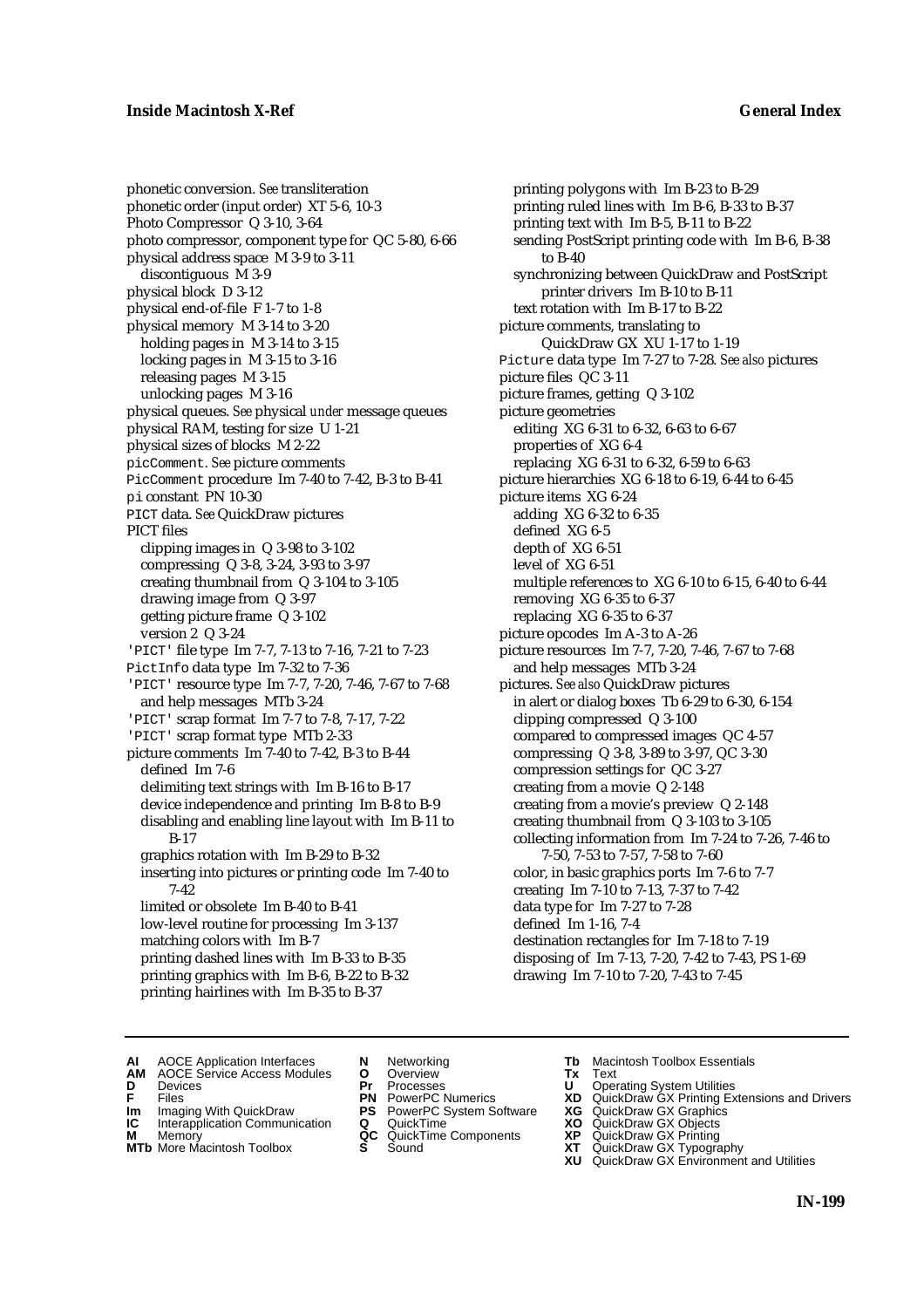extended version 2 format Im 7-5 to 7-6, 7-37 to 7-39, A-3, A-5 to A-14, A-23 to A-24 getting from sequence grabber components QC 5-46 to 5-47 including in messages AM 2-19, 2-110 low-level routines for Im 3-138 to 3-139 obtaining data for QuickDraw QC 10-21 opcodes for Im 7-6 opening Im 7-13 to 7-20 in 'PICT' files Im 7-7, 7-13 to 7-16, 7-21 to 7-23 in 'PICT' resources Im 7-7, 7-20, 7-22, 7-46 reading from a resource file Im 7-46 resolutions for Im 7-11, 7-19 saving Im 7-21 to 7-23 in the scrap Im 7-7 to 7-8, 7-17, 7-22 test images for standard image-compression dialog box QC 3-9 stored in files QC 3-8 stored in handles QC 3-8 stored in picture files QC 3-9 version 1 format Im 7-5 to 7-6, A-3 to A-4, A-5, A-18 to A-21, A-25 to A-26 version 2 format Im 7-5 to 7-6, 7-39, A-3, A-5 to A-16, A-24 to A-25 and the Window Manager Im 7-13 picture segments, in letters AI 3-87 picture shapes XG 6-3 to 6-71 defined XO 1-11, 2-11 local space for XO 7-34 unique items in XO 2-17 creating and drawing XG 6-27 to 6-30, 6-57, 6-67 functions for functions specific to picture shapes XG 6-57 to 6-71 other applicable functions XG 6-52 to 6-56 hit-testing XG 6-46 to 6-51, 6-69 introduced XG 1-20 to 1-22 Picture Utilities and Package Manager U 10-5 application-defined routines for Im 7-61 to 7-67 data structures in Im 7-30 to 7-36 defined Im 7-8 gathering information with Im 7-24 to 7-26 routines in Im 7-46 to 7-60 testing for availability Im 7-10 picture view type AI 5-130 picVersion opcode Im A-19 pinning, of colors XO 5-28, 5-32 to 5-33, 5-54

PinRect function Tb 4-99 Pinyin Tx 1-93, 7-6 pi SANE function PN A-6 + (plus) operator PN 6-5 to 6-6 pitch changing S 2-10 defined S 2-7 pitch modulation allowable range S 4-8 defined S 4-8 valid ranges of S 4-9 pitch modulation embedded speech command S 4-28 PixData data type Im A-4, A-15 pixel depth conversion, image compression Q 3-12 pixel depths default color tables for Im 4-93 defined Im 4-10 determining Im 5-8 to 5-13, 5-29 to 5-30, 5-33 to 5-34 setting Im 5-13, 5-34 to 5-35 pixel images XG 5-5 to 5-7 addresses of, for offscreen graphics worlds Im 6-38 to 6-39 defined Im 4-10 to 4-12 getting states of, for offscreen graphics worlds Im 6-36 to 6-37 locking, for offscreen graphics worlds Im 6-32 to 6-33 in pixel maps Im 4-10 to 4-12 purgeable, for offscreen graphics worlds Im 6-34 to 6-35 setting states, for offscreen graphics worlds Im 6-37 to 6-38 unlocking, for offscreen graphics worlds Im 6-33 to 6-34 unpurgeable, for offscreen graphics worlds Im 6-35 whether in 32-bit mode, for offscreen graphics worlds Im 6-39 pixel maps compressing Q 3-8 creating thumbnails from Q 3-105 to 3-106 copying images between Im 3-112 to 3-122, 4-26 to 4-32 creating Im 4-85 to 4-86 data type for Im 4-46 to 4-48 defined Im 1-5, 4-9 disposing of Im 4-87 gathering color information from Im 7-50 to 7-55, 7-57 to 7-60

- **AI** AOCE Application Interfaces **N** Networking **Tb** Macintosh Toolbox Essentials<br> **AM** AOCE Service Access Modules **O** Overview **Tx** Text<br> **D** Devices **Pr** Processes **U** Operating System Utilities
- AOCE Service Access Modules **O** Overview **Tx** Text<br> **Devices Devices Devices Dividends Pr** Processes **Dividends**
- 
- 
- 
- **Interapplication Communication <b>Q** QuickTime **XO** Memory **XO** Memory **XP QC** QuickTime Components **XP**
- **M** Memory **Discussed AC** QuickTime Components **XP**<br> **MTb** More Macintosh Toolbox **S** Sound **XT MTb** More Macintosh Toolbox **S** Sound **XT** QuickDraw GX Typography
- 
- 
- **IM** Files<br> **Im** Imaging With QuickDraw **PS** PowerPC System Software **XG**<br> **IC** Interapplication Communication **Q** QuickTime **XO** 
	-
	-
	-
	-
- 
- **D** Devices **Pr** Processes **U** Operating System Utilities
- **F** Files **PN** PowerPC Numerics **XD** QuickDraw GX Printing Extensions and Drivers
	-
	-
	-
	-
	- **XU** QuickDraw GX Environment and Utilities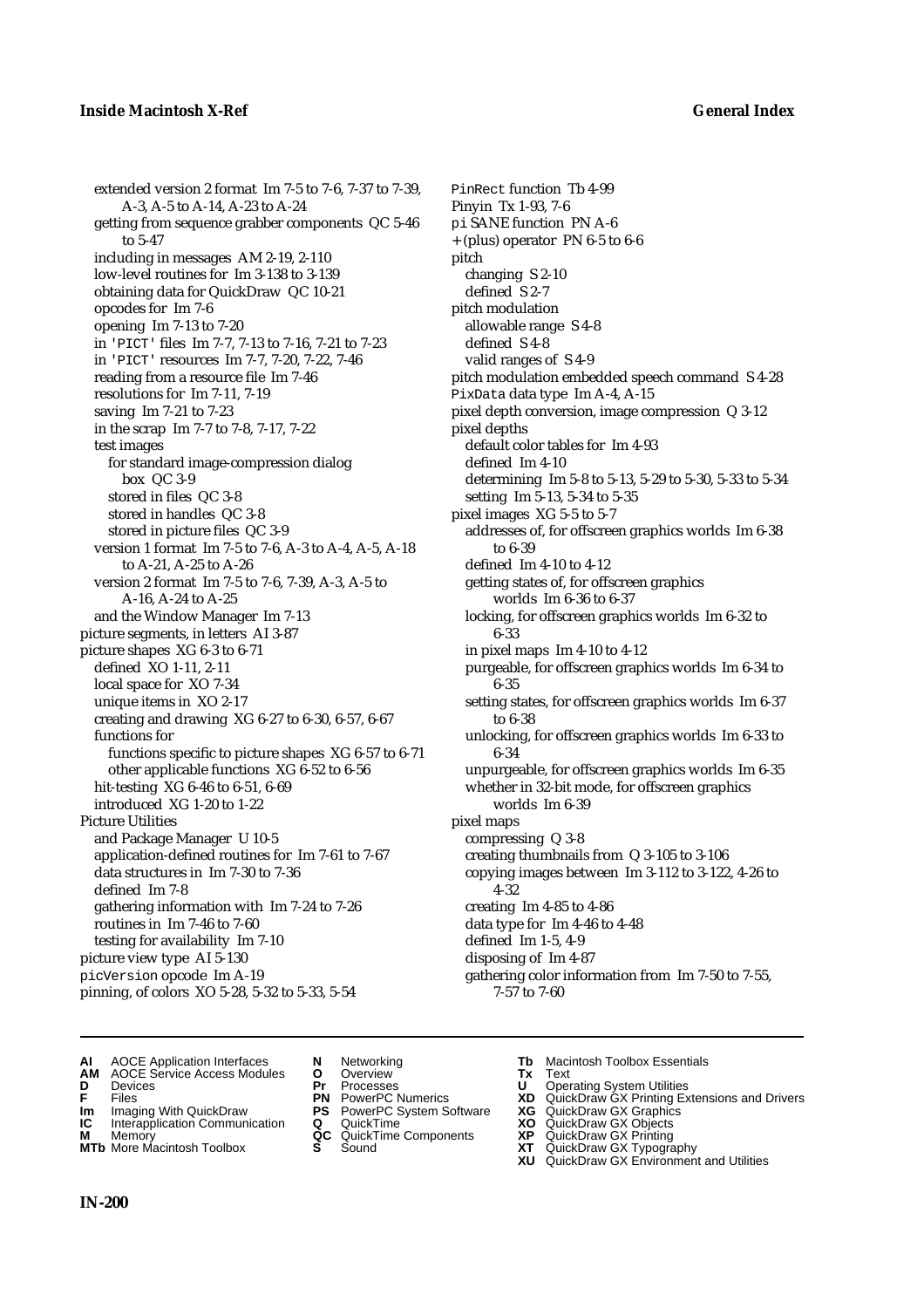low-level routine for copying images between Im 3-136 obtaining, for offscreen graphics worlds Im 6-31 to 6-32 pixel images in Im 4-10 to 4-12 setting Im 4-86 to 4-87 pixel pattern resources Im 4-24 to 4-25, 4-103 pixel patterns background Im 4-68 to 4-69 creating Im 4-88 to 4-91, 4-103 data type for Im 4-58 to 4-60 defined Im 1-11, 4-12 to 4-13 disposing of Im 4-91 filling with Im 4-23 to 4-26, 4-74 to 4-77 framing and painting with Im 4-23 to 4-26 of graphics pens Im 4-23 to 4-26, 4-67 to 4-68 modifying Im 4-98 to 4-99 resources for Im 4-24 to 4-25, 4-103 pixels O 88, Tx 1-6 in bitmaps Im 2-11 colors for in basic QuickDraw eight-color system Im 3-14 to 3-15, 3-122 to 3-125 in Color QuickDraw Im 4-4 to 4-5, 4-10 to 4-11, 4-13 to 4-17, 4-21 to 4-44 copying between bitmaps Im 3-32 to 3-35, 3-112 to 3-122 copying between pixel maps Im 3-32 to 3-35, 3-112 to 3-122, 4-26 to 4-32 copying from offscreen graphics worlds Im 3-112 to 3-122, 6-9 to 6-11 defined Im 1-4 depths of. *See* pixel depths patterns for. *See* bit patterns, pixel patterns relationship to points Im 1-9 scrolling Im 2-20 to 2-26, 2-43 to 2-44 values for. *See* pixel values whether black or white Im 2-54 to 2-55 whether in rectangles Im 3-56 whether in regions Im 3-97 pixel size XG 5-5 to 5-7 pixelsLocked flag Im 6-13, 6-15, 6-36, 6-37 pixelsPurgeable flag Im 6-13, 6-14, 6-36, 6-37 PixelToChar function Tx 3-44 to 3-47, 3-49 to 3-59, 3-91 to 3-94, A-26, A-37 Pixel2Char routine Tx D-6 pixel values XG 5-5 defined Im 4-11

for direct devices Im 4-15 to 4-17 for indexed devices Im 4-13 to 4-14 as RGB colors Im 4-13 to 4-17 PixMap32Bit function Im 6-39 PixMap data type Im 4-46 to 4-48. *See also* pixel maps PixMap records copying images between Im 3-112 to 3-122 creating Im 4-85 to 4-86 disposing of Im 4-87 low-level routine for copying images between Im 3-136 obtaining, for offscreen graphics worlds Im 6-31 to 6-32 pixel images in Im 4-10 to 4-12 setting Im 4-86 to 4-87 PixPatChanged procedure Im 4-98 to 4-99 PixPat data type Im 4-58 to 4-60. *See also* pixel patterns PixPatHandle data type Im 4-58 pixPurge flag Im 6-13, 6-14, 6-18, 6-19 PKillGetReq function N 6-19, 6-41 PKillNBP function N 3-38 to 3-39 PKillSendReq function N 6-20, 6-38 to 6-39 plainDBoxProc window type Tb 4-9 planning text handling capabilities Tx 1-18 to 1-21 platform identifiers Tx 4-86 platforms XT 7-7 playback control flags. *See* control flags playback rates, movie Q 2-16, 2-130 to 2-131, 2-185, 2-187 to 2-188 play buttons QC 2-5 'play' component type value QC 2-4 play-from-disk routines introduced S 1-19 testing for availability of S 2-35 to 2-37 playing a movie with a movie controller Q 2-38 playing back a sequence Q 3-42 to 3-44 playing frequencies S 2-41 to 2-46 choosing a data type S 2-41 of indefinite duration S 2-41 playing movies Q 2-42 action-filter functions and QC 2-23 with movie controller components QC 2-4 starting or stopping with movie controller components QC 2-17 playing sampled sounds at arbitrary frequencies S 2-43 with bufferCmd S 2-61 to 2-62

- **AI** AOCE Application Interfaces **N** Networking **Tb** Macintosh Toolbox Essentials<br> **AM** AOCE Service Access Modules **O** Overview **Tx** Text<br> **D** Devices **Pr** Processes **U** Operating System Utilities
- AOCE Service Access Modules **O** Overview **Tx** Text<br>Devices **Devices Devices Devices D** Devices **Pr** Processes **U** Operating System Utilities
- 
- **IM** FILES<br> **Im** Imaging With QuickDraw **PS** PowerPC System Software **XG**<br> **IC** Interapplication Communication **Q** QuickTime **XO**
- **IC** Interapplication Communication **Q** QuickTime **XO M** Memory **XO QC** QuickTime Components **XP**
- **M** Memory **District Acc** QuickTime Components **XP**<br> **MTb** More Macintosh Toolbox **S** Sound **XT**
- 
- 
- 
- 
- -
- 
- 
- **F** Files **PN** PowerPC Numerics **XD** QuickDraw GX Printing Extensions and Drivers
	-
	-
	-
- **MTb** More Macintosh Toolbox **S** Sound **XT** QuickDraw GX Typography
	- **XU** QuickDraw GX Environment and Utilities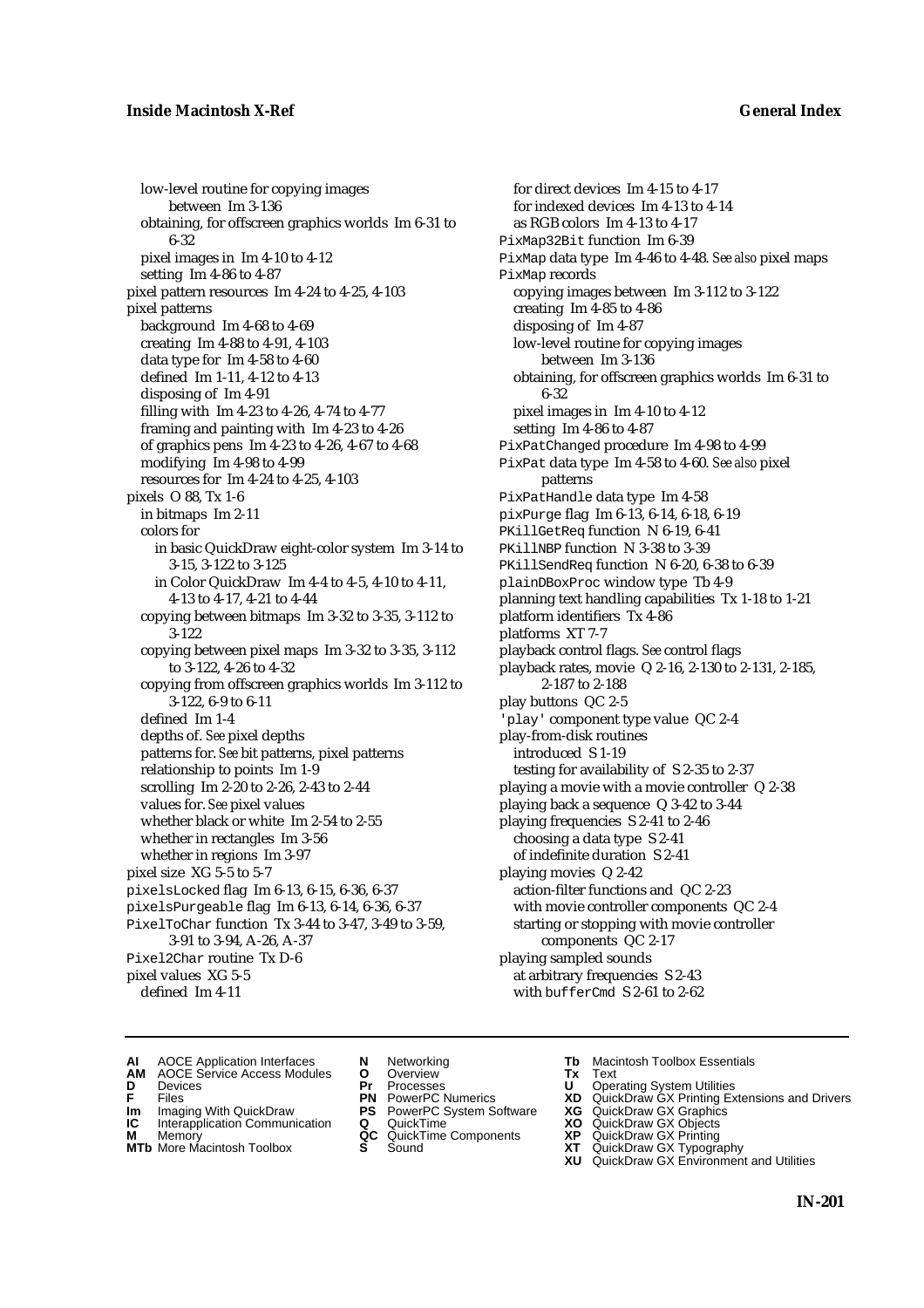playing selections of sound S 2-53 PlayMoviePreview function Q 2-120 to 2-121 playthrough feature S 3-5 PLL (phase-locked loops) QC 8-93 PLookupName function N 3-13 to 3-16, 3-30 to 3-32 PlotCIconHandle function MTb 5-16, 5-26 to 5-27 PlotCIcon procedure MTb 5-15, 5-25 to 5-26 PlotIconHandle function MTb 5-15, 5-24 to 5-25 PlotIconID function MTb 5-10, 5-20 to 5-22 PlotIconMethod function MTb 5-22 to 5-23 PlotIcon procedure MTb 5-14, 5-23 to 5-24 PlotIconSuite function MTb 5-11, 5-13, 5-35 to 5-38 PlotSICNHandle function MTb 5-16, 5-27 to 5-28 'plrt' resource type. *See* printing alert resource plus sign cursor Im 8-8 to 8-9 'pmak' component type QC 12-6 PMFeatures function D 6-41 PMMU (Paged Memory Management Unit) M 3-5. *See also* Paged Memory Management Unit pmod embedded speech command selector S 4-28 PMSAMCreateMsgSummary function AM 2-169 to 2-171 PMSAMGetMSAMRecord function AM 2-37, 2-131 to 2-132 PMSAMGetMsgSummary function AM 2-171 to 2-173 PMSAMLogError function AM 2-204 to 2-205 PMSAMOpenQueues function AM 2-39, 2-133 to 2-134 PMSAMPutMsgSummary function AM 2-173 to 2-175 PMSAMSetStatus function AM 2-211 to 2-213 PMSelectorCount function D 6-41 PnLocHFrac opcode Im A-6 PnMode opcode Im A-6, A-18 'pnot' component type QC 12-6 pnotResItem data type QC 12-15 pnotResource data type QC 12-14 to 12-15 PnPat opcode Im A-6, A-18 PnPixPat opcode Im A-6 PNSendRequest function N 6-9, 6-27 to 6-30 PnSize opcode Im A-6, A-18 point XG 2-9 Point data type Im 2-27, A-4, O 87. *See also* points pointer-based function calls PS 1-29 pointers M 1-17 to 1-18, O 39. *See also* nonrelocatable blocks; dangling pointers coercing to integers O 47 coercing to long integers O 47 to procedures and functions O 46 pointer records F 2-70 pointers, fake PS 1-70

point geometries defined XG 2-16 editing XG 2-34 to 2-35, 2-79 to 2-81, 2-122 structure of XG 2-104 points O 86–87 off-curve Tx 4-25 to 4-30 on-curve Tx 4-25 to 4-30 outline Tx 4-25 adding coordinates of Im 2-52 assigning coordinates to Im 2-54 changing between global and local Im 2-19, 2-51 to 2-52 comparing coordinates of Im 2-54 coordinates for Im 2-4 to 2-5 data type for Im 2-27 defined Im 1-9 to 1-10 mapping between rectangles Im 3-106 rectangles around Im 3-56 relationship to pixels Im 1-9 routines for managing Im 2-51 to 2-54, 3-104 to 3-106 subtracting coordinates of Im 2-53 used for defining rectangles Im 2-5 to 2-6 whether in rectangles Im 3-56 whether in regions Im 3-97 points, transforming through a matrix Q 2-347 point shapes XO 1-11, 2-9 converting other shapes to XG 2-65 to 2-70 creating and drawing XG 2-29 to 2-36, 2-111, 2-158 default XG 2-16 defined XG 2-16 disposing of XG 2-36 point size Tx 4-11, XT 1-8. *See also* text size point-size factor XT 8-16 point-to-point translation MTb 7-30 PointToPolar function XU 8-29, 8-57 polar and Cartesian coordinates XU 8-10 to 8-11, 8-29, 8-56 to 8-57 PolarToPoint function XU 8-29, 8-56 polite notifications Pr 5-4, 5-8 polled transfer D 3-22, 4-10, 4-27 PolyBegin picture comment Im B-6, B-24, B-28 PolyClose picture comment Im B-6, B-24 Poly data type Im A-4 PolyEnd picture comment Im B-6, B-24 polygon contours defined XG 2-22 structure of XG 2-106 Polygon data type Im 3-37. *See also* polygons

- **AI** AOCE Application Interfaces **N** Networking **Tb** Macintosh Toolbox Essentials<br> **AM** AOCE Service Access Modules **O** Overview **Tx** Text<br> **D** Devices **Pr** Processes **U** Operating System Utilities
- **AM** AOCE Service Access Modules **O** Overview **Tx** Text
- 
- 
- **IM** Files<br> **Im** Imaging With QuickDraw **PS** PowerPC System Software **XG**<br> **IC** Interapplication Communication **Q** QuickTime **XO XO**
- **IC** Interapplication Communication **Q** QuickTime **XO M** Memory **XP C** QuickTime Components **XP**
- **M** Memory **Discussed AC** QuickTime Components **XP**<br> **MTb** More Macintosh Toolbox **S** Sound **XT MTb** More Macintosh Toolbox **S** Sound **XT** QuickDraw GX Typography
- 
- **D** Devices **Pr** Processes **U** Operating System Utilities
	-
	-
	-
	- -
- 
- 
- **F** Files **PN** PowerPC Numerics **XD** QuickDraw GX Printing Extensions and Drivers
	-
	-
	-
	-
	- **XU** QuickDraw GX Environment and Utilities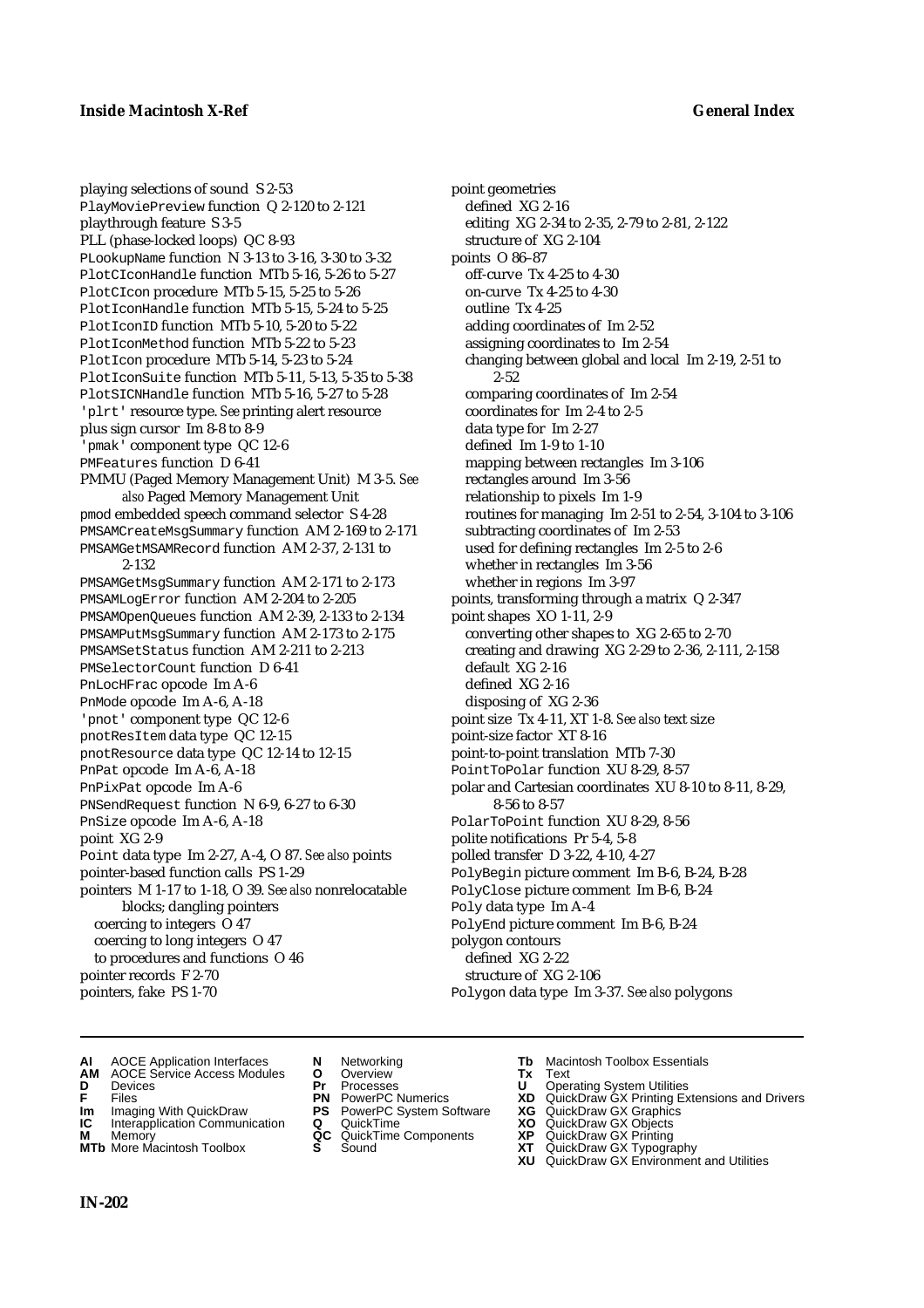polygon geometries defined XG 2-22 determining XG 2-130 editing XG 2-79 to 2-81, 2-82 to 2-90, 2-131 structure of XG 2-106 polygons closing Im 3-79 creating Im 3-78 to 3-79 data type for Im 3-37 defined Im 1-15 defining Im 3-30 disposing of Im 3-80 to 3-81 drawing Im 3-81 to 3-85 erasing Im 3-84 filling with bit patterns Im 3-83 to 3-84 with pixel patterns Im 4-76 to 4-77 framing Im 3-81 to 3-82 inverting Im 3-85 low-level routine for drawing Im 3-135 mapping and scaling Im 3-108 moving Im 3-80 painting Im 3-82 to 3-83 routines for managing Im 3-78 to 3-85, 3-108 smoothed, on PostScript printers Im B-23 to B-29 polygon shapes XO 1-11, 2-10 converting other shapes to XG 2-74 to 2-79 creating and drawing XG 2-45 to 2-55 default XG 2-24 defined XG 2-22 effect of shape fill XG 2-24, 2-51 to 2-55 with a single contour XG 2-46 to 2-48 with crossed contours XG 2-24, 2-50 to 2-55 with multiple contours XG 2-23, 2-49 to 2-50 PolyIgnore picture comment Im B-6, B-24, B-27 to B-28 polyphonic sound. *See* stereo sound PolySmooth picture comment Im B-6, B-24 to B-28 poor man's search paths F 2-31 POpenATPSkt function N 6-14, 6-30 to 6-31 POpenSkt function N 7-9, 7-38 to 7-39 pop-up control definition testing for availability U 1-21 pop-up menus Tb 3-33 to 3-38 action procedure for Tb 5-36 to 5-37 active Tb 5-11 to 5-13 AOCE templates adding an item AI 5-238

callback routines AI 5-238 to 5-242 page selection AI 5-97, 5-137 removing an item AI 5-240 returning text of a menu item AI 5-241 view type AI 5-129 Catalog-Browsing panel getting pathname of item AI 4-40 to 4-42 getting size of pathname of item AI 4-39 control definition function for Tb 3-33, 3-34 to 3-36, 5-14 control definition ID for Tb 5-14 creating Tb 3-56 to 3-57, 5-25 to 5-28 defined Tb 3-6, 5-6 to 5-7 in dialog boxes Tb 6-42 to 6-44 events in, in windows Tb 5-31 to 5-37 inactive Tb 5-11 to 5-13 in Standard File Package dialog boxes F 3-9 testing for availability Tb 3-42 type-in fields Tb 3-37 variation codes for Tb 5-27 to 5-28 PopUpMenuSelect function Tb 3-57, 3-120 to 3-121 popupPrivateData data type Tb 5-77 portable digital document (PDD) XD 1-7, XO 1-34, 1-37, XU 7-53. *See also* print files defined XP 1-5, XU 7-53 portable imaging system XD 1-7 portable Macintosh computers activity timer controlling D 6-28 to 6-30 defined D 6-7 resetting D 6-15, 6-29 types of activity D 6-8 battery charging D 6-40 low voltage D 6-6, 6-17, 6-24, 6-39 number of D 6-56 reading the status of D 6-38 to 6-40, 6-54 to 6-57 relative charge D 6-55 state of charger D 6-55 time remaining D 6-57 voltage D 6-56 warning level D 6-55 controlling serial power D 6-25 CPU. *See* CPU, portable Macintosh computers dimming timer controlling D 6-46 to 6-48 determining whether enabled D 6-48 enabling and disabling D 6-47

- **AI** AOCE Application Interfaces **N** Networking **The Macintosh Toolbox Essentials**<br> **AM** AOCE Service Access Modules **O** Overview **Tx** Text<br> **D** Devices **Pr** Processes **U** Operating System Utilities
- **AOCE Service Access Modules <b>O** Overview **Tx** Text<br> **Devices Devices Devices D** Oper
- 
- **Im** Files<br> **Im** Imaging With QuickDraw **PS** PowerPC System Software **XG**<br> **IC** Interapplication Communication **Q** QuickTime **XO**
- **IC** Interapplication Communication **Q** QuickTime **XO M** Memory **XP QC** QuickTime Components **XP**
- **M** Memory **CONSISTENT CONSISTENT QC** QuickTime Components **XP**<br> **MTb** More Macintosh Toolbox **S** Sound **XT**
- **MTb** More Macintosh Toolbox **S** Sound **XT** QuickDraw GX Typography
- 
- **D** Devices **Pr** Processes **U** Operating System Utilities
	-
	-
	-
	-
- 
- 
- **F** Files **PN** PowerPC Numerics **XD** QuickDraw GX Printing Extensions and Drivers
	-
	-
	-
	- **XU** QuickDraw GX Environment and Utilities
		- **IN-203**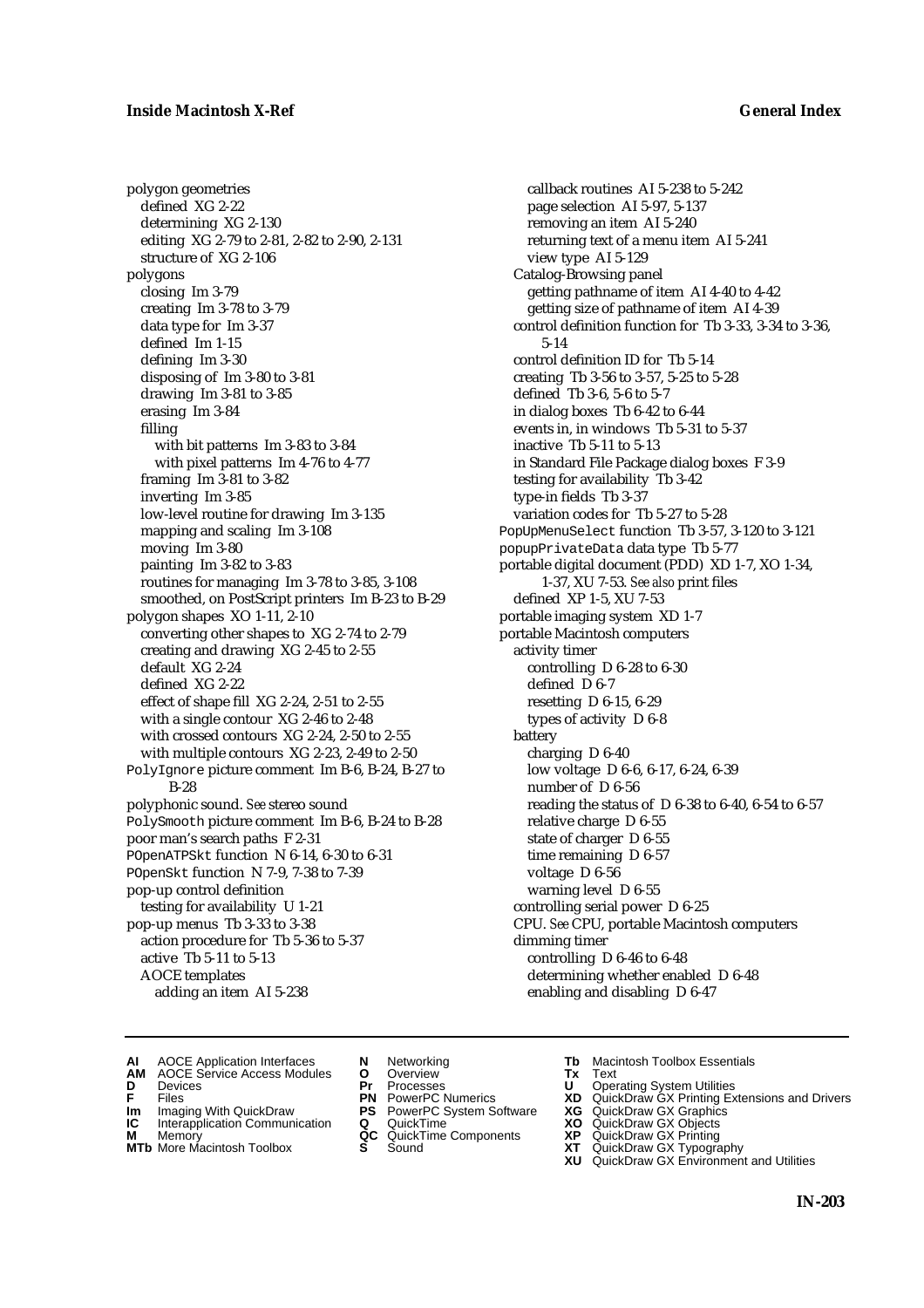## **Inside Macintosh X-Ref General Index**

reading D 6-46 setting D 6-46 hard disk. *See* hard disk, in portable Macintosh computers hicharge counter D 6-39 idle state controlling D 6-28 to 6-30 defined D 6-7 disabling D 6-15, 6-30 enabling D 6-15, 6-29 inactivity D 6-7 internal modem controlling power to D 6-25, 6-34 to 6-36 reading status of D 6-36 to 6-38 ring-detect feature D 6-38 ring-wakeup feature D 6-38 modem. *See* modem, portable Macintosh computers power management circuits D 6-5 Power Manager IC D 6-4, 6-8 processor speed. *See* CPU, portable Macintosh computers SCSI disk mode. *See* SCSI disk mode sleep state D 6-8 to 6-9 sleep timer controlling D 6-42 to 6-44 enabling and disabling D 6-43 reading D 6-42 setting D 6-43 wakeup timer controlling D 6-45 to 6-46 reading D 6-45 setting D 6-45 port-align pattern attribute XG 3-33, 3-108 PortChanged procedure Im 4-99 to 4-100, Tx 3-20 port filter function IC 11-24 to 11-25 PortInfoRec data type IC 11-25 porting 680x0 applications to PowerPC. *See* 680x0 applications, porting to PowerPC porting programs from SANE PN A-3 to A-10 from non-Macintosh computers PN B-1 to B-3 PortionLine function Tx 3-40, 3-90 to 3-91, A-26, A-37 PortionText routine Tx D-6 port locations IC 11-4 port-map pattern attribute XG 3-33, 3-108 port names IC 11-4, Tb 2-75 converting to process serial numbers Tb 2-105 and receiving high-level events Tb 2-73

port rectangles Tb 4-18, 4-101, 4-103 in basic graphics ports Im 2-32 changing positions of Im 2-46 to 2-47 changing sizes of Im 2-46 changing window origins of Im 2-23 to 2-26, 2-45 to 2-46 in color graphics ports Im 4-51 defined Im 1-7 in graphics ports Im 2-11 scrolling pixels in Im 2-20 to 2-26, 2-43 to 2-44 of Window Manager port Tb 4-75 PortSize procedure Im 2-46 position as layout shape property XT 5-4 as text shape property XT 3-4 as typographic shape property XT 2-6 position constraint table XP 4-37, 4-41 position in a movie. *See* current time positioning of glyph shapes XT 4-16 to 4-18 of layout shapes XT 5-20 of typographic shapes XT 2-8 to 2-9 positioning a movie in a movie controller QC 2-34 positioning the pen. *See* display of text positions array XT 4-4, 4-5 to 4-6, 4-32 to 4-33 Position To Offset Apple event Tx 7-29 to 7-32, 7-72 to 7-74 positive difference function PN 10-4 to 10-5 positive Infinity. *See* Infinities positive zero. *See* zero postcompensation action XT 8-61, 9-23 to 9-24, 9-50, 9-51 posters, movie Q 2-11, 2-114 to 2-116 boundary rectangle for Q 2-118 creating a picture from Q 2-149 defined Q 2-11, 2-16 time Q 2-118 to 2-119 time, in movie atoms Q 4-12 PostEvent function D 5-5, 5-29, Tb 2-104 to 2-105 PostHighLevelEvent function Tb 2-73 to 2-77, 2-101 to 2-103 posting errors, warnings, and notices XO 1-38 posting options Tb 2-75 postmultiplication of mappings XU 8-13, 8-66 PostScriptBegin picture comment Im B-8 to B-9, B-31, B-34 PostScriptEnd picture comment Im B-9, B-31, B-35 PostScriptFile picture comment Im B-6, B-41

- **AI** AOCE Application Interfaces **N** Networking **Tb** Macintosh Toolbox Essentials<br> **AM** AOCE Service Access Modules **O** Overview **Tx** Text<br> **D** Devices **Pr** Processes **U** Operating System Utilities
- **AM** AOCE Service Access Modules **O** Overview **Tx** Text
- 
- 
- **IM** Files<br> **Im** Imaging With QuickDraw **PS** PowerPC System Software **XG**<br> **IC** Interapplication Communication **Q** QuickTime **XO**
- **Interapplication Communication <b>Q** QuickTime **XO** Memory **XO** Objects **XP** OC QuickTime Components **XP**
- **M** Memory **Discussed AC** QuickTime Components **XP**<br> **MTb** More Macintosh Toolbox **S** Sound **XT MTb** More Macintosh Toolbox **S** Sound **XT** QuickDraw GX Typography
- 
- **D** Devices **Pr** Processes **U** Operating System Utilities
- **F** Files **PN** PowerPC Numerics **XD** QuickDraw GX Printing Extensions and Drivers
	-
	-
	-
- -
	-
	-
	- **XU** QuickDraw GX Environment and Utilities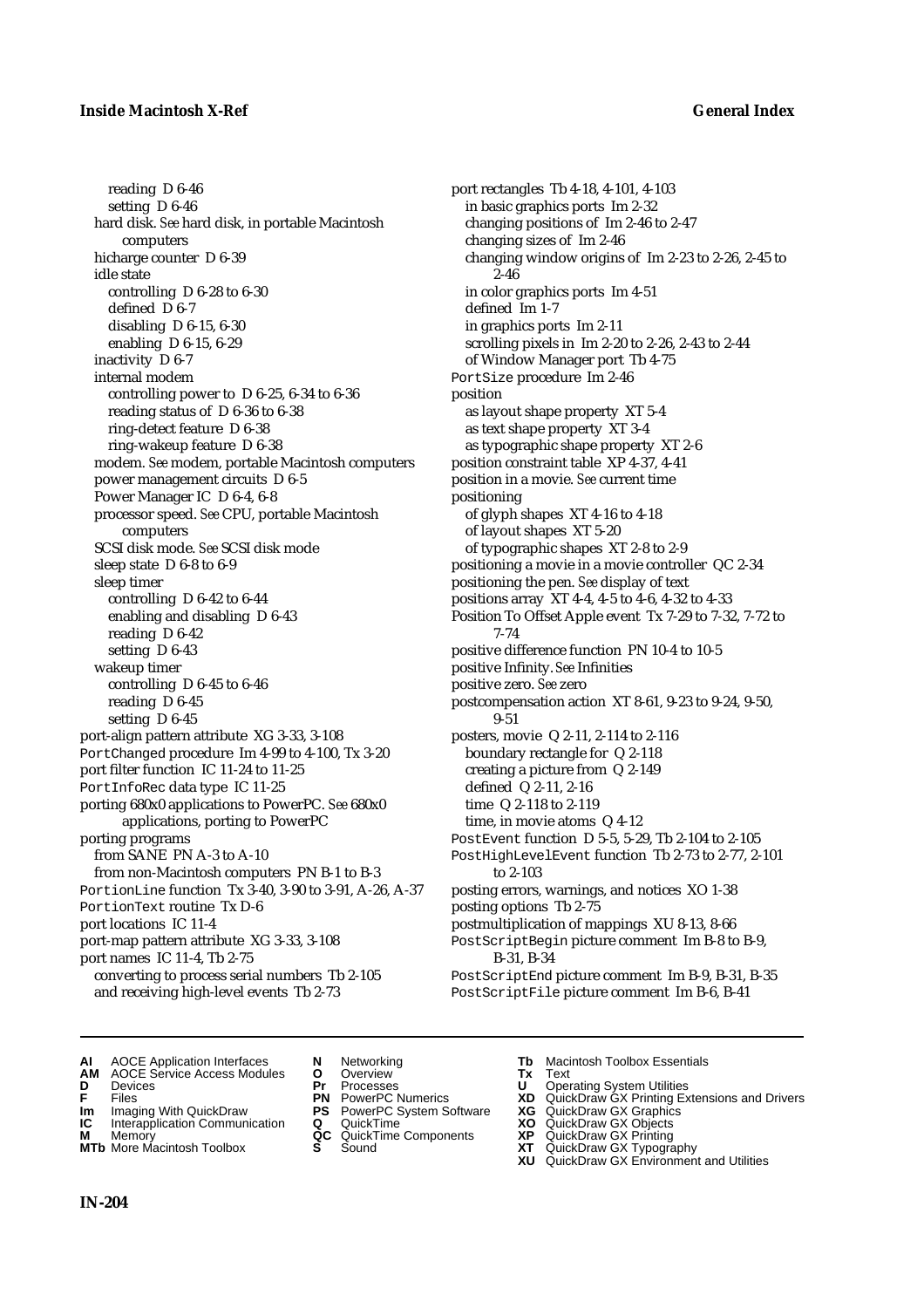PostScript glyphs structure XD 4-28 PostScriptHandle picture comment Im B-6, B-38 to B-39 PostScript imaging messages XD 3-7, 4-101 to 4-127 PostScript imaging system XD 1-6 PostScript imaging system structure XD 4-26 PostScript language, use in printing Im B-3 to B-44 PostScript LaserWriter printers Im 9-76, B-7 PostScript preferences ('pdip') resource XD 3-50, 3-52, 6-88 to 6-89 PostScript printer drivers Im 9-9 PostScript printer font type ('pfnt') resource XD 6-84 to 6-87 for an encoded font XD 6-87 for the Adobe character set XD 6-84 to 6-85 for the Apple character set XD 6-85 to 6-86 for the equivalent character set XD 6-86 to 6-87 PostScript procedure set ('prec') resource XD 6-82 to 6-83 PostScript procedure set list structure XD 4-29 PostScript query results XD 4-29 PostScript render options XD 4-27 PostScript scanning ('scan') resource XD 6-79 to 6-82 PostScript synonyms XP 4-12 to 4-14, 4-45 power cycling D 6-7 power management circuits, portable Macintosh computers D 6-5 Power Manager D 6-3 to 6-80 and Queue Utilities U 6-15 testing for U 1-21 application-defined routines for D 6-65 to 6-66 dispatch routines D 6-40 to 6-64 routines in D 6-28 to 6-64. *See also* portable Macintosh computers testing for availability D 6-14 testing for features D 6-14, 6-40 to 6-42 unsafe assumptions D 6-12 Power Manager IC D 6-4, 6-8 PowerPC. *See* PowerPC microprocessor PowerPC applications, structure of PS 1-31 to 1-32 PowerPC microprocessor PS ix, 1-4 floating-point registers PS 1-43, 1-47 to 1-50, 1-72, 4-4, 4-15 general-purpose registers PS 1-8, 1-26, 1-41, 1-43, 1-45, 1-47 to 1-50, 1-72, 4-4, 4-8, 4-12 to 4-14 special-purpose registers PS 1-41, 1-44 to 1-46, 4-4, 4-8, 4-12

PowerPC run-time environment PS 1-19 to 1-65

- application partitions PS 1-57 to 1-63 data alignment PS 1-63 to 1-65 organization of memory in PS 1-52 to 1-65 system partition PS 1-56 to 1-57 power-saver state D 6-4, 6-6 PowerShare catalogs. *See also* catalogs AI adding to PowerTalk Setup catalog 8-71 to 8-76 defined AI 8-4 extracting information about AI 8-78 to 8-79 getting information about AI 8-76 to 8-77 making available for use AI 8-71 to 8-76 removing from PowerTalk Setup catalog AI 8-79 to 8-81 PowerShare collaboration servers AI xix PowerShare mail server testing for availability AM 2-42 PowerTalk AI xix. *See also* AOCE PowerTalk built-in templates AI A-1 to A-4 address AI A-4 Group records AI A-4 Key Chain AI A-4 User records AI A-1 to A-3 PowerTalk Extension file AI 5-12 PowerTalk Setup catalog. *See also* Setup catalog adding catalogs to AI 8-71 to 8-73, 8-74 to 8-76 defined AI 8-8 extracting information from catalogs in AI 8-41 to 8-43 getting information about catalogs in AI 8-38 to 8-41 getting reference number for AI 8-81 to 8-82 maintaining AI 8-71 to 8-82 master name for AI 8-8 password for AI 8-8 removing catalogs from AI 8-79 to 8-81 PowerTalk system software AI xix, AM xi pow function PowerPC Numerics PN 10-17 to 10-19 SANE PN A-6 power function PN 10-17 to 10-19 PowerPC floating-point architecture PN 11-3 to 14-8 conversions PN 13-3 to 13-6 data formats PN 11-3 environmental access PN 12-3 to 12-15 operations supported PN 14-3 to 14-8 PowerPC Numerics PN xvii advantages PN 1-3 to 1-9 conversions supported PN 5-3 to 5-12 data formats PN 2-3 to 2-17
- **AI** AOCE Application Interfaces **N** Networking **Tb** Macintosh Toolbox Essentials
- **AM** AOCE Service Access Modules **O** Overview **Tx** Text
- -
- **IM** FILES<br> **Im** Imaging With QuickDraw **PS** PowerPC System Software **XG**<br> **IC** Interapplication Communication **Q** QuickTime **XO**
- **IC** Interapplication Communication **Q** QuickTime **XO M** Memory **XO QC** QuickTime Components **XP M** Memory **QC** QuickTime Components **XP**<br>**MTb** More Macintosh Toolbox **S** Sound **XT**
- **MTb** More Macintosh Toolbox **S** Sound **XT** QuickDraw GX Typography
- 
- **D** Devices **Pr** Processes **U** Operating System Utilities
	-
	-
	-
	-
- 
- 
- **F** Files **PN** PowerPC Numerics **XD** QuickDraw GX Printing Extensions and Drivers
	-
	-
	-
	- **XU** QuickDraw GX Environment and Utilities
		- **IN-205**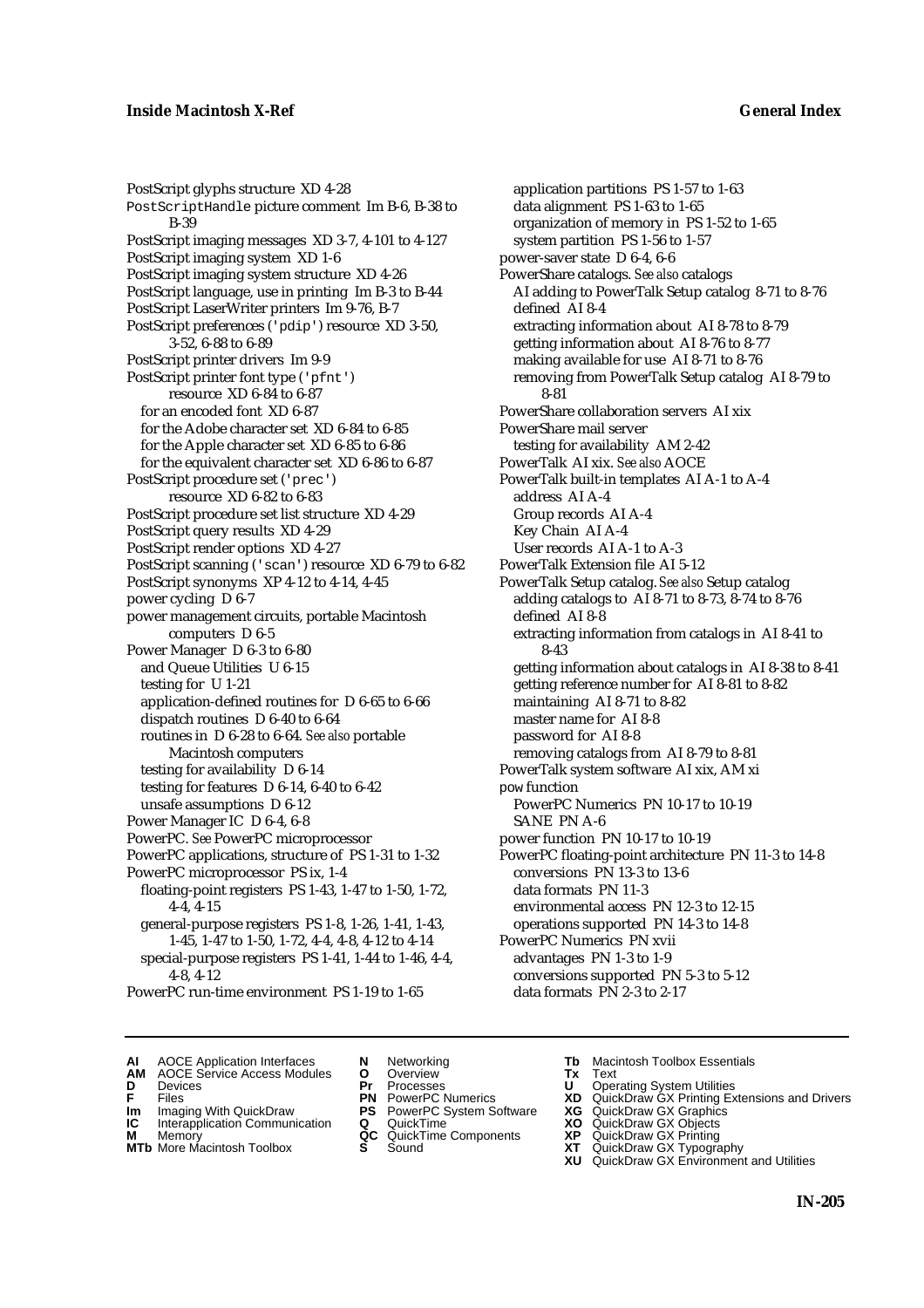environmental controls PN 4-3 to 4-6 expression evaluation PN 3-3 to 3-11 functions supported PN 6-3 to 6-15 operations supported PN 6-3 to 6-15 SANE, compared to PN 1-13, A-1 to A-10 SANE, porting from PN A-3 to A-10 'ppat' resource type Im 4-24 to 4-25, 4-103 PPCAccept function IC 11-38, 11-66, 11-68 to 11-69 PPCAcceptPBRec data type IC 11-46 PPC Browser and Package Manager U 10-4 PPCBrowser function IC 11-52 to 11-53 filling in a target ID record Tb 2-77 finding a specific port Tb 2-75 posting a high-level event Tb 2-74 to 2-75 use to locate a port IC 11-22 to 11-27 use with Apple events IC 5-11, 5-12 PPC (Program-to-Program Communications) Toolbox Tb 1-16, 2-7 PPCClose function IC 11-43 to 11-44, 11-58 to 11-59 PPCClosePBRec data type IC 11-46 PPCEnd function IC 11-43, 11-64 to 11-65 PPCEndPBRec data type IC 11-46 PPCInform function IC 11-35 to 11-37, 11-66 to 11-68 PPCInformPBRec data type IC 11-46 PPCInit function IC 11-11, 11-51 PPCOpen function IC 11-20 to 11-22, 11-56 to 11-57 PPCOpenPBRec data type IC 11-46 PPCParamBlockRec data type IC 11-15, 11-46 PPC parameter blocks IC 11-15, 11-17, 11-46 to 11-48 PPCPortRec data type IC 11-18 to 11-19, 11-48 PPC ports closing IC 11-43 to 11-44 defined IC 11-4 listing available IC 11-22 to 11-27 opening IC 11-17 to 11-22 specifying locations IC 11-4, 11-19, 11-49 specifying names IC 11-4, 11-17 PPCRead function IC 11-40 to 11-41, 11-71 to 11-73 PPCReadPBRec data type IC 11-46 PPCReject function IC 11-39, 11-66, 11-70 PPCRejectPBRec data type IC 11-46 PPC sessions accepting IC 11-37 to 11-39 defined IC 11-5 ending IC 11-43 exchanging message blocks during IC 11-39 to 11-40 initiating IC 11-29 to 11-35

receiving requests for IC 11-35 to 11-37 rejecting IC 11-37 to 11-39 PPCStart function IC 11-29, 11-33 to 11-35, 11-59 to 11-62 PPCStartPBRec data type IC 11-46 PPC Toolbox O 15 PPCWrite function IC 11-42 to 11-43, 11-73 to 11-75 PPCWritePBRec data type IC 11-46 'ppnl' resource type XD 3-54 'ppnl' resource type. *See* panel resource PPostEvent function Tb 2-103 to 2-104 pragmas fenv\_access PN D-1 to D-2 fp\_contract PN D-2 to D-3 fp\_wide\_function\_parameters PN D-8 to D-9 fp\_wide\_function\_returns PN D-8 to D-9 fp\_wide\_variables PN D-8 to D-9 pragma statements PS 1-64 PRAMInitData entries D 2-11, 2-15 PRAM. *See* parameter RAM PrCloseDoc procedure Im 9-21, 9-22, 9-68 PrClosePage procedure Im 9-22, 9-70 PrClose procedure Im 9-22, 9-37, 9-58 PrCtlCall procedure Im 9-81 to 9-84 PrDlgMain function Im 9-37, 9-63 to 9-64 PrDrvrClose procedure Im 9-80 PrDrvrDCE function Im 9-80 to 9-81 PrDrvrOpen procedure Im 9-79 PrDrvrVers function Im 9-79 precise-bitmap information as format collection item XP 3-13 defined XP 3-93 precision PN 1-4 of data formats PN 2-16 to 2-17 of expression evaluation PN 3-3 to 3-11 preconfiguring sound channels S 2-131, 2-132 'prec' resource type. *See* PostScript procedure set resource 'PREC' resource type. *See* print record resource preferences restoring S 5-36 storing S 5-35 to 5-36 preferences files F 1-4, 1-36 to 1-37, Tb 7-43 and control panels MTb 8-30 creating O 64–66 default icon for MTb 1-130 managing O 60–67 and monitors extensions MTb 8-71

- **AI** AOCE Application Interfaces **N** Networking **Tb** Macintosh Toolbox Essentials
- **AM** AOCE Service Access Modules **O** Overview **Tx** Text
- 
- 
- **IM** Files<br> **Im** Imaging With QuickDraw **PS** PowerPC System Software **XG**<br> **IC** Interapplication Communication **Q** QuickTime **XO**
- **Interapplication Communication <b>Q** QuickTime **XO** Memory **XO** Memory **XP QC** QuickTime Components **XP**
- **M** Memory **District Acc** QuickTime Components **XP**<br> **MTb** More Macintosh Toolbox **S** Sound **XT MTb** More Macintosh Toolbox **S** Sound **XT** QuickDraw GX Typography
- 
- 
- 
- 
- -
	-
- 
- **D** Devices **Pr** Processes **U** Operating System Utilities
- **F** Files **PN** PowerPC Numerics **XD** QuickDraw GX Printing Extensions and Drivers
	-
	-
	-
	-
	- **XU** QuickDraw GX Environment and Utilities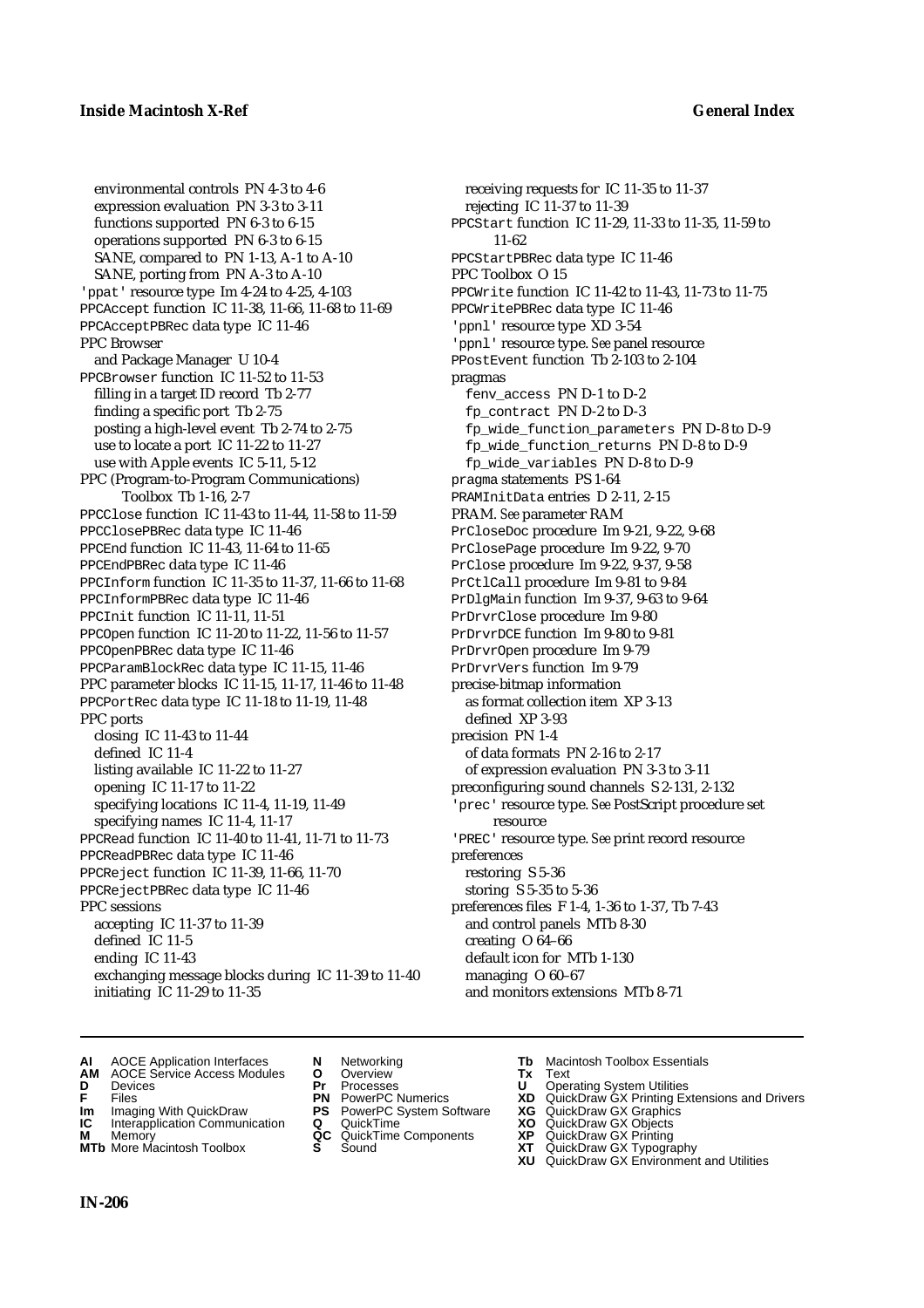names of O 61 reading O 61–64, 74 resources in MTb 1-13 updating O 66–67 Preferences folder F 1-11, O 53 alias type for Tb 7-40 defined Tb 7-43 finding Tb 7-54 icon for MTb 1-132 storing files in Tb 7-43 preferred application font Tx 6-15 Preferred Executable Format (PEF) PS 1-22, 1-30 preferred interface N 1-29 preferred partition size O 168 preferred printing characteristics XD 3-28 preferred rates, movie defined Q 2-16 getting Q 2-131 in movie atoms Q 4-12 setting Q 2-130 to 2-131 preferred system font Tx 6-15 preferred volume, movie defined Q 2-16 getting Q 2-133 in movie atoms Q 4-12 setting Q 2-132 to 2-133 'pref' folder type Tb 7-54 'pref' request type QC 3-15 PRegisterName function N 3-7, 3-9 to 3-11, 3-25 to 3-28, 7-9 PRelRspCB function N 6-20, 6-43 to 6-44 PRelTCB function N 6-40 PRemoveName function N 3-18 to 3-19, 3-36, 7-9 prepare PS 1-22 PrepareMailerForDrawing function AI 3-122 prepare-to-close transition N 10-14 PrerollMovie function Q 2-135 PrError function Im 9-18, 9-21, 9-41 to 9-42, 9-75 to 9-77 preview components Q 1-7, QC 12-3 to 12-19 caches and QC 12-4 converting data for display as preview QC 12-8 defined QC 1-11, 12-3 displaying movie previews QC 12-10 to 12-11 event handling and QC 12-6, 12-11 functions in QC 12-10 to 12-13 creating previews QC 12-11 to 12-13 displaying previews QC 12-10 to 12-11

handling events QC 12-11 obtaining data for QC 12-3 required component functions, implementing QC 12-7 to 12-8 resources for QC 12-13 to 12-15 storing preview data in files QC 12-5 using preview data QC 12-5 PreviewEvent function QC 12-11 previewing image data QC 6-20 a PICS file QC 12-8 to 12-9 sound and video sequences in a window QC 5-14 PreviewMakePreview function QC 12-12 PreviewMakePreviewReference function QC 12-13 preview resource item structures QC 12-15 preview resources QC 12-14 to 12-15 previews, files Q 2-65 to 2-71 previews, movie Q 2-114 to 2-123 defined Q 2-10, 2-16 determining preview mode Q 2-122 determining preview time Q 2-123 duration, in movie atoms Q 4-12 playing Q 2-120 setting preview mode Q 2-121 setting preview time Q 2-122 to 2-123, 4-12 time, in movie atoms Q 4-12 PreviewShowData function QC 12-8, 12-10 to 12-11 PrGeneral procedure Im 9-28 to 9-35, 9-42, 9-72 to 9-74 primary caret position Tx 1-77, 2-11 PrimaryInit entries D 2-11, 2-15 primary line direction Tx 1-67, 2-6, 6-76 and system direction Tx 6-10 toggling Tx 6-18 primary script. *See* system script primary sorting order Tx 1-34, 5-12, 5-52 to 5-63, B-38 primary video device changing Pr 4-26 determining slot number Pr 4-11 prime Pr 3-5 prime routine D 1-12, 1-34 PrimeTime procedure Pr 3-5, 3-20 to 3-21 introduced Pr 3-5 with extended Time Manager Pr 3-7 to 3-8 with global variables Pr 3-11 to 3-13 with periodic tasks Pr 3-13 to 3-14 with revised Time Manager Pr 3-6

- **AI** AOCE Application Interfaces **N** Networking **Tb** Macintosh Toolbox Essentials
- **AM** AOCE Service Access Modules **O** Overview **Tx** Text
- 
- **IM** FILES<br> **Im** Imaging With QuickDraw **PS** PowerPC System Software **XG**<br> **IC** Interapplication Communication **Q** QuickTime **XO**
- **IC** Interapplication Communication **Q** QuickTime **XO M** Memory **XO QC** QuickTime Components **XP**
- 
- **M** Memory **District Acc** QuickTime Components **XP**<br> **MTb** More Macintosh Toolbox **S** Sound **XT**
- 
- **D** Devices **Pr** Processes **U** Operating System Utilities
	-
	-
	-
	-
- 
- 
- **F** Files **PN** PowerPC Numerics **XD** QuickDraw GX Printing Extensions and Drivers
	-
	-
	-
- **MTb** More Macintosh Toolbox **S** Sound **XT** QuickDraw GX Typography
	- **XU** QuickDraw GX Environment and Utilities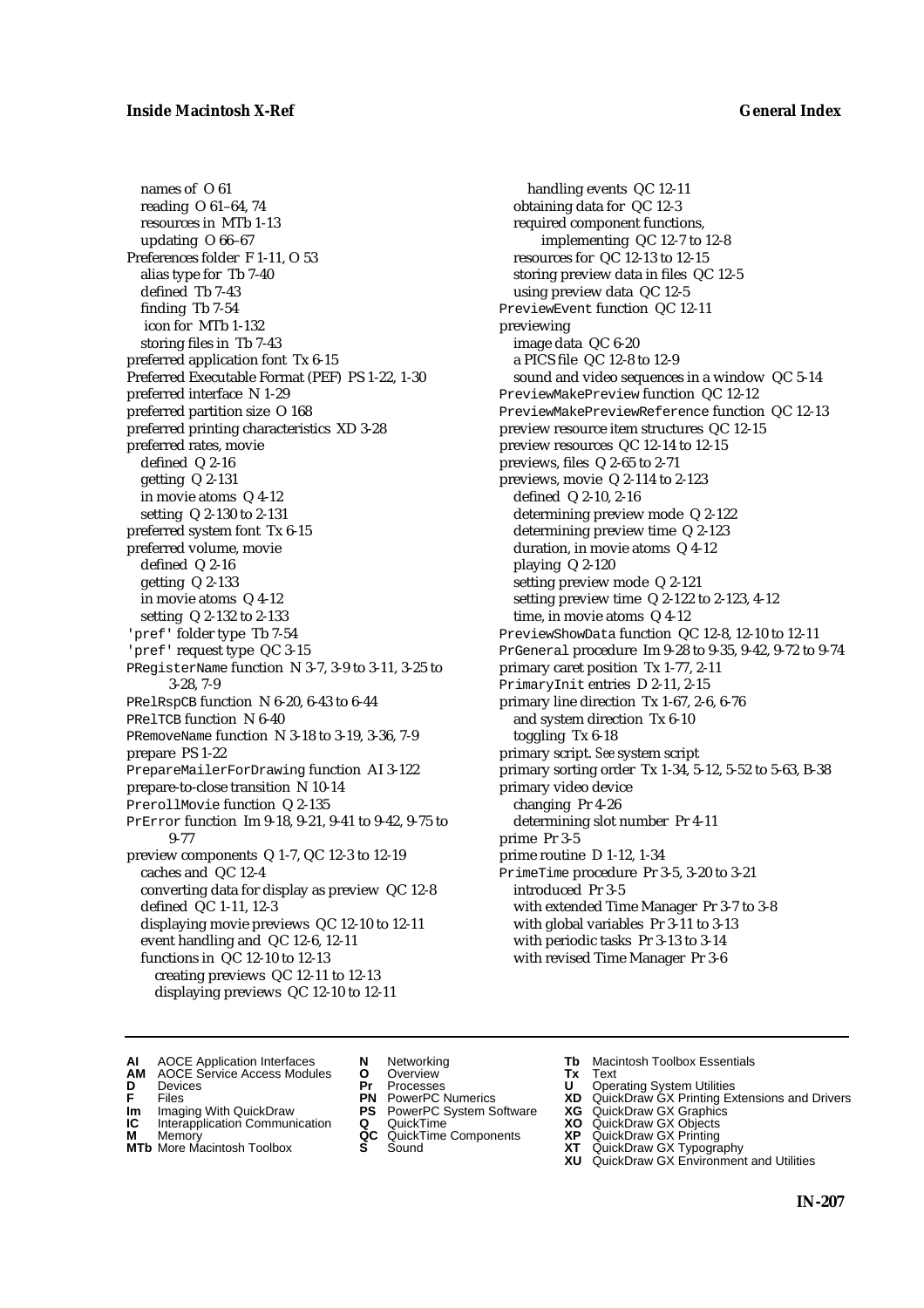primitive form of shapes XG 4-12 effect of converting to XG 3-8 to 3-11 how to convert to XG 4-38 to 4-40, 4-79 primitive object classes IC 3-41 primitive shapes XG 4-9 to 4-16, XO 2-33, 6-7 print action vector Tx 6-11, 6-14, 6-63, 6-71 Print command (File menu) Im 9-5 to 9-6, 9-7 to 9-8, Tb 3-23 PrintDefault procedure Im 9-37, 9-59 Print dialog box XP 1-10 to 1-12, 2-37 to 2-39, 2-73, 3-120 print dialog boxes. *See also* job dialog boxes; print status dialog boxes; style dialog boxes altering Im 9-35 to 9-38, 9-63 to 9-65, 9-86 data structure for Im 9-50 to 9-51 displaying Im 9-61 to 9-64 for multiple documents Im 9-26, 9-66 print dialog box record. *See* TPrDlg data type Print Documents ('pdoc') Apple event XP 2-40 Print Documents event defined IC 4-13 event ID for IC 3-9 handling IC 4-17 to 4-19 Print Documents events Tb 7-25 to 7-26 printer, determining type in use MTb 1-127 printer configuration file XD 3-30 printer driver name as printer object property XP 4-7 retrieving XP 4-59 printer drivers XO 1-35, XP 1-8 to 1-9 about XD 1-3 to 1-10 and device dependence XD 1-11 and status records XD 3-41 bundle resource for XD 3-69 code segments used in XD 3-55 defined XD 3-3 defining code segments XD 3-55 direct-mode printing XD 3-33 establishing preferences XD 3-28 file reference resources for XD 3-69 files used in XD 3-11 handling messages XD 1-15 icon resources XD 3-69 imaging phase XD 3-7 imaging systems for XD 3-4 overriding messages XD 1-15 planning to write XD 1-16 printing alert boxes XD 3-42

providing compatibility with Macintosh Printing Manager XD 3-11 QuickDraw GX compatibility XD 3-55 rendering pages XD 3-47 resource files XD 6-5 resources for XD 1-14 resources used with XD 3-53 setting up job parameters XD 3-36 spooling data XD 3-5 storing the configuration XD 3-30 task list XD 3-4 terminating XD 3-48 user interface and XD 1-15 using messages XD 3-17 using with printing extensions XD 1-11 to 1-14 closing Im 9-58, 9-80 defined Im 9-3 determining versions of Im 9-79 device control entry for Im 9-80 to 9-81 dialog boxes for Im 9-5 to 9-8, 9-13 to 9-14 line layout capabilities of Im B-11 to B-17 opening Im 9-57, 9-79 picture comments supported by Im B-7 PostScript Im 9-9 QuickDraw Im 9-8 to 9-9 resolutions for Im 9-11, 9-30 to 9-32 printer driver type as printer object property XP 4-7 codes XP 4-7 retrieving XP 4-60 printer name as printer object property XP 4-7 retrieving XP 4-59 printer object properties XP 4-6 to 4-7 job object XP 4-7 printer driver name XP 4-7 printer driver type XP 4-7 printer name XP 4-7 printer type XP 4-7 view device list XP 4-7 printer objects XP 1-20, 4-6 to 4-9 color specification XP 4-8, 4-27 to 4-29, 4-84 to 4-89 counting view devices XP 4-57 defined XO 1-15, XP 2-47 determining resolution for XP 4-26 to 4-27 manipulating properties of XP 4-54 to 4-61 manipulating view devices XP 4-56, 4-92 properties of. *See* printer object properties

- **AI** AOCE Application Interfaces **N** Networking **Tb** Macintosh Toolbox Essentials<br> **AM** AOCE Service Access Modules **O** Overview **Tx** Text<br> **D** Devices **Pr** Processes **U** Operating System Utilities
- **AM** AOCE Service Access Modules **O** Overview **Tx** Text
- 
- 
- **Im** Imaging With QuickDraw **PS** PowerPC System Software **XG IC** Interapplication Communication **Q** QuickTime **COVIC**
- **Interapplication Communication <b>Q** QuickTime **XO** Memory **XO** Objects **XP QC** QuickTime Components **XP**
- **MTb** More Macintosh Toolbox **S** Sound **XT** QuickDraw GX Typography
- 
- **D** Devices **Pr** Processes **U** Operating System Utilities
	-
	-
	-
	-
- 
- 
- **FRICAG CONSISTS IN THE PROCESSES CONSISTS AND CONSIST CONSISTENT CONSISTS CONSISTS PRINTIPLE PROCESSES CONSISTS CON<br>
<b>F**FRICES **PN** POWERPC Numerics **XD** QuickDraw GX Printing Extensions and Drivers<br> **Im** Imaging With Qui
	-
	-
- **M** Memory **QC** QuickTime Components **XP** QuickDraw GX Printing
	-
- **XG** QuickDraw GX Graphics<br> **XG** QuickDraw GX Objects<br> **XD** QuickDraw GX Objects<br> **XP** QuickDraw GX Printing<br> **XT** QuickDraw GX Typography<br> **XU** QuickDraw GX Environment and Utilities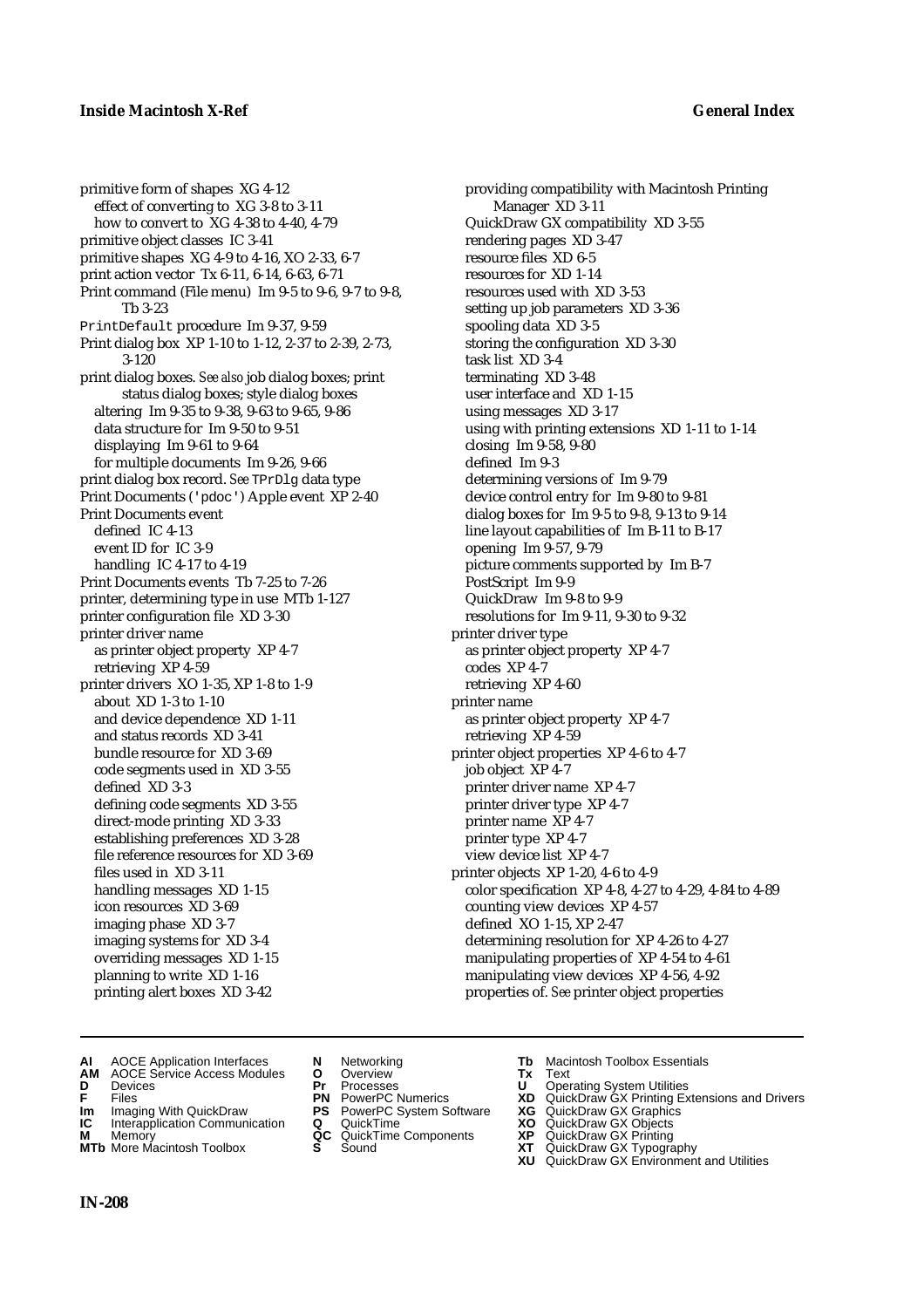retrieving from a job object XP 4-55 retrieving properties of XP 4-22 to 4-23 retrieving the driver name XP 4-59 retrieving the job object from XP 4-55 retrieving the printer driver type XP 4-60 retrieving the printer name XP 4-59 retrieving the printer type XP 4-61 retrieving view devices XP 4-57 selecting view devices XP 4-58 view devices XP 4-8, 4-25 to 4-29 printer port communications settings of U 7-5 printer resource files Im 9-3 PrintErr global variable Im 9-78 printers. *See also* formatting printers; output printers; desktop printers current, device numbers of Im 9-48 current, feed types of Im 9-48 ImageWriter LQ Im B-7 information in TprInfo records for Im 9-46 LaserWriter Im 9-7 to 9-8, 9-76, B-7 LaserWriter SC Im B-7 Personal LaserWriter LS Im B-7 PostScript LaserWriter Im 9-76, B-7 StyleWriter Im 9-6 to 9-8, B-7 PrinterShare communications resource XD 6-43 to 6-44 printer type as printer object property XP 4-7 retrieving XP 4-61 print file object properties XP 4-10 format list XP 4-10 job object XP 4-10 page count XP 4-10 shape list XP 4-10 print file objects XO 1-34, XP 1-20, 4-9 to 4-10. *See also* print files defined XP 2-47 determining job object XP 4-30, 4-64 manipulating properties of XP 4-61 to 4-70 properties of. *See* print file object properties using XP 4-29 to 4-31 print-file objects. *See also* portable digital document defined XO 1-15 print files XO 1-37, XP 1-8, XU 7-51 to 7-52 defined XU 7-51 obtaining data from XU 7-89 to 7-90 QuickDraw picture data in XU 7-53 closing XP 4-29 to 4-30, 4-63

counting pages in XP 4-31, 4-65 deleting pages from XP 4-69 determining print-jobs XP 4-64 inserting pages in XP 4-68 opening XP 4-29 to 4-30, 4-62 QuickDraw picture data in XP 4-18 to 4-19 reading pages from XP 4-30 to 4-31, 4-65 replacing pages in XP 4-66 saving XP 4-30, 4-70 print imaging systems portable imaging XD 1-7 PostScript imaging XD 1-6 raster imaging XD 1-6 vector imaging XD 1-7 print information record. *See* TPrInfo data type printing XO 1-6, 1-34 to 1-37, XP 1-25 to 1-31, 2-61 to 2-68. *See also* printing objects; printing dialog boxes and collection objects XP 3-7 to 3-14 and error handling XP 2-14 to 2-17 and idling XP 4-90 core objects XP 2-3 to 2-9 dialog box customization XP 3-22 to 3-27 direct-mode implementation XP 4-35 to 4-36 each page XP 2-64 finish a print job XP 2-65 finishing a page XP 2-67 forms XP 3-20 Gestalt selector XP 2-11, 2-47 halftone specifications XP 3-21 to 3-22, 4-15 to 4-16, 4-46 handling events XP 2-76 initializing the environment XP 2-11 to 2-12, 2-50 introduction XP 1-3 to 1-31 job format mode XP 4-19 to 4-20, 4-35 to 4-36, 4-39 object summary XP 1-20 to 1-22 of QuickDraw picture data XP 4-18 to 4-19 page at a time XP 2-21 to 2-22 page formatting XP 3-15 to 3-22, 3-39 to 3-66 print loop XP 2-20 to 2-24 resources XP 1-13, 3-24, 3-70 to 3-73, 3-127 to 3-132, 4-93 to 4-94 setting up the environment XP 2-50 to 2-51 shape-by-shape XP 2-22 to 2-24, 2-66 starting a print job XP 2-63 support for Finder XP 2-39 to 2-42 supporting dialog boxes XP 2-17 to 2-19 terminating the environment XP 2-11 to 2-12, 2-51

- **AI** AOCE Application Interfaces **N** Networking **Tb** Macintosh Toolbox Essentials<br> **AM** AOCE Service Access Modules **O** Overview **Tx** Text<br> **D** Devices **Pr** Processes **U** Operating System Utilities
- AOCE Service Access Modules **O** Overview **Tx** Text<br>Devices **Devices Devices Devices**
- 
- **IM** FILES<br> **Im** Imaging With QuickDraw **PS** PowerPC System Software **XG**<br> **IC** Interapplication Communication **Q** QuickTime **XO**
- **IC** Interapplication Communication **Q** QuickTime **XO M** Memory **XO QC** QuickTime Components **XP**
- **M** Memory **District Acc** QuickTime Components **XP**<br> **MTb** More Macintosh Toolbox **S** Sound **XT**
- 
- 
- **D** Devices **Pr** Processes **U** Operating System Utilities
	-
	-
	-
	-
	-
- 
- 
- **F** Files **PN** PowerPC Numerics **XD** QuickDraw GX Printing Extensions and Drivers
	-
	-
	-
- **MTb** More Macintosh Toolbox **S** Sound **XT** QuickDraw GX Typography
	- **XU** QuickDraw GX Environment and Utilities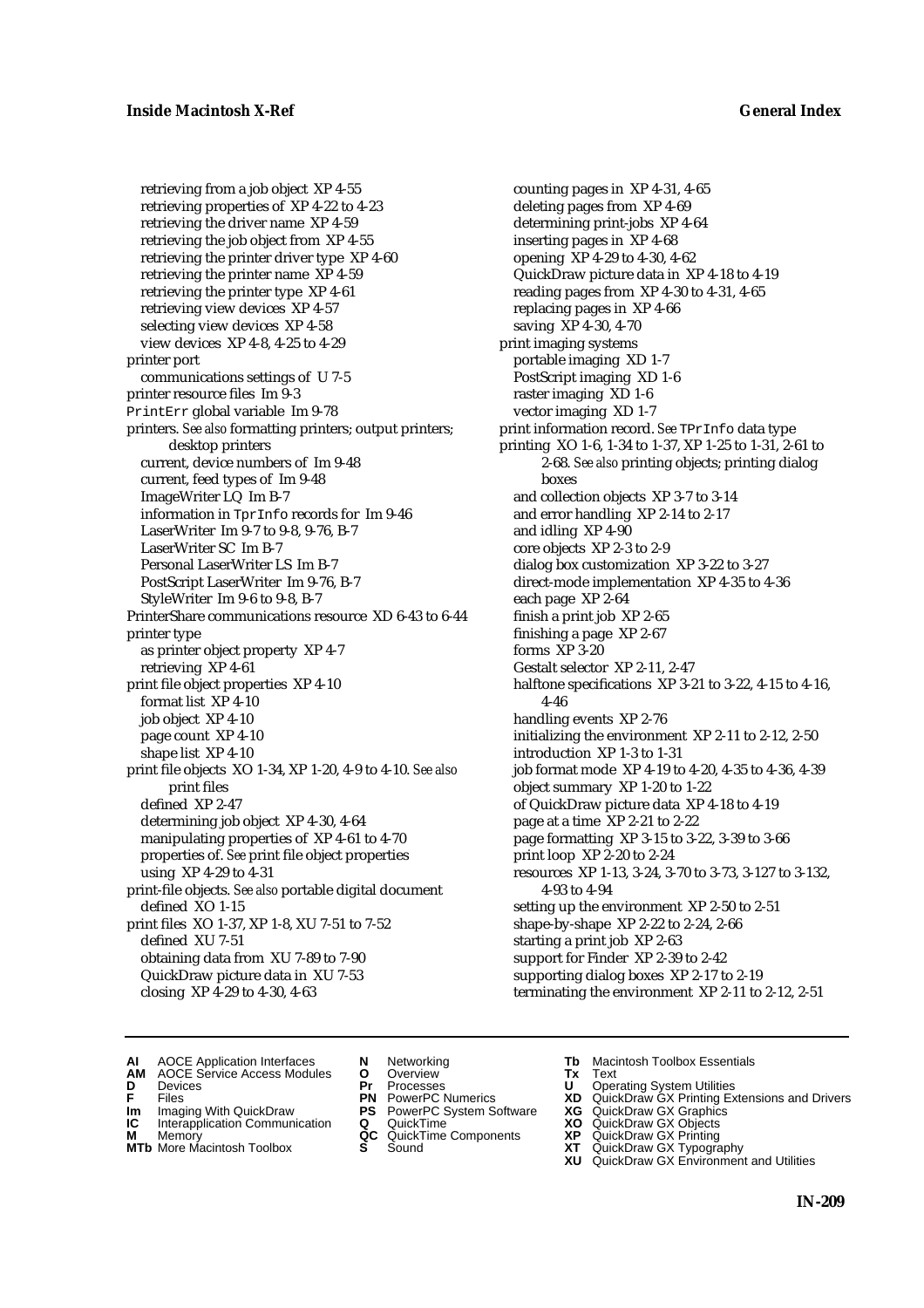transfer modes and XO 5-49 to 5-50 with QuickDraw GX XU 6-4 to 6-6 with the Macintosh Printing Manager XU 6-4 area for Im 9-10 to 9-11 canceling Im 9-14, 9-38 to 9-41, 9-85 deferred Im 9-24, 9-71 to 9-72 determining number of copies Im 9-19 determining number of pages Im 9-19, 9-23 dialog boxes for Im 9-5 to 9-8, 9-13 to 9-15, 9-50 to 9-51, 9-61 to 9-66 documents Im 9-18 to 9-26, 9-66 to 9-72 draft-quality Im 9-24, 9-55 enhanced draft-quality Im 9-33 to 9-35, 9-55, 9-73 error handling for Im 9-73, 9-75 to 9-78 from the Finder Im 9-25 to 9-26, 9-66 graphics ports for. *See* printing graphics ports landscape, disabled Im 9-34 multiple documents Im 9-25 to 9-26, 9-66 with non-QuickDraw features Im B-3 to B-44 optimizing Im 9-72 to 9-74 picture comments for Im B-3 to B-44 resolutions for Im 9-30 to 9-32, 9-53 to 9-55 status Im 9-13 to 9-15, 9-49 user interface guidelines for Im 9-5 to 9-8, 9-13 to 9-15 whether landscape Im 9-32 to 9-33, 9-56, 9-73 printing alert ('plrt') resource XD 3-10, 3-44, 3-54, 6-21 to 6-24 printing alert boxes XD 3-41, 3-45, 5-4 displaying XD 3-41, 3-42, 5-4 text strings XD 3-9 printing buffer structure XD 4-11 printing dialog boxes XO 1-35 adding panels to XO 1-36 status dialog box XO 1-37 PRINTINGDISPATCH macro XD 5-12 printing errors determining last XP 2-52 handling XP 2-14 to 2-17, 2-52 to 2-53 setting XP 2-53 printing extensions XO 1-35, XP 1-9 to 1-10 about XD 1-3 to 1-10 and device independence XD 1-11 and dialog boxes XD 2-5 and use with applications XD 1-14 code segment file type XD 2-33 concurrent operation of XD 1-11 defined XD 2-3 to 2-5

defining the scope of XD 2-34 examples of XD 1-13, 2-6 files used to implement XD 2-7 handling messages XD 1-15 implementing XD 2-7 to 2-31 loading order XD 2-39 optimizing the use of XD 2-36 overriding messages XD 1-15 planning to write XD 1-16 QuickDraw GX compatibility XD 2-33 resource files XD 6-5 resource ID range XD 2-32 resources used in XD 1-14, 2-32 user interface and XD 1-15 to 1-16 using with printer drivers XD 1-11 to 1-14 printing functions XD 1-6 printing graphics ports closing Im 9-68 creating Im 9-19, 9-67 data type for Im 9-51 to 9-52 defined Im 9-3 to 9-5 drawing into Im 9-19 to 9-24, 9-69 to 9-70 opening Im 9-19, 9-67 printing loops Im 9-18 to 9-25 Printing Manager Im 1-26 to 1-28, 9-3 to 9-105 application-defined routines for Im 9-84 to 9-86 data structures in Im 9-44 to 9-56 and Dialog Manager Im 9-5 to 9-8, 9-35 to 9-38 initializing Im 9-15, 9-57 low-level routines in Im 9-78 to 9-84 and QuickDraw Im 9-3 to 9-5 routines in Im 9-57 to 9-84 testing for availability Im 9-15 user interface guidelines for Im 9-5 to 9-8, 9-13 to 9-15 Printing Manager, Macintosh compatibility with QuickDraw GX XP 1-30, 2-75 printing documents created with XP 2-44 to 2-45 printing messages handlers for XD 1-5 handling XD 1-4, 1-15 overriding XD 1-5, 1-15 printing modes XO 1-37, XP 4-19 to 4-20. *See also* job format modes printing objects. *See also* job objects; format objects; paper-type objects; printer objects; print-file objects defined XO 1-14 to 1-15

- **AI** AOCE Application Interfaces **N** Networking **Tb** Macintosh Toolbox Essentials<br> **AM** AOCE Service Access Modules **O** Overview **Tx** Text<br> **D** Devices **Pr** Processes **U** Operating System Utilities
- **AM** AOCE Service Access Modules **O** Overview **Tx** Text
- 
- 
- 
- **Interapplication Communication <b>Q** QuickTime **XO** Memory **XO** Memory **XP QC** QuickTime Components **XP**
- **M** Memory **District Acc** QuickTime Components **XP**<br> **MTb** More Macintosh Toolbox **S** Sound **XT**
- 
- 
- 
- **Im** Imaging With QuickDraw **PS** PowerPC System Software **XG IC** Interapplication Communication **Q** QuickTime **COVIC** 
	-
	- -
- 
- **D** Devices **Pr** Processes **U** Operating System Utilities
- **FRICAG CONSISTS IN THE PROCESSES CONSISTS AND CONSIST CONSISTENT CONSISTS CONSISTS PRINTIPLE PROCESSES CONSISTS CON<br>
<b>F**FRICES **PN** POWERPC Numerics **XD** QuickDraw GX Printing Extensions and Drivers<br> **Im** Imaging With Qui
	-
	-
	-
- **MTb** More Macintosh Toolbox **S** Sound **XT** QuickDraw GX Typography
	- **XU** QuickDraw GX Environment and Utilities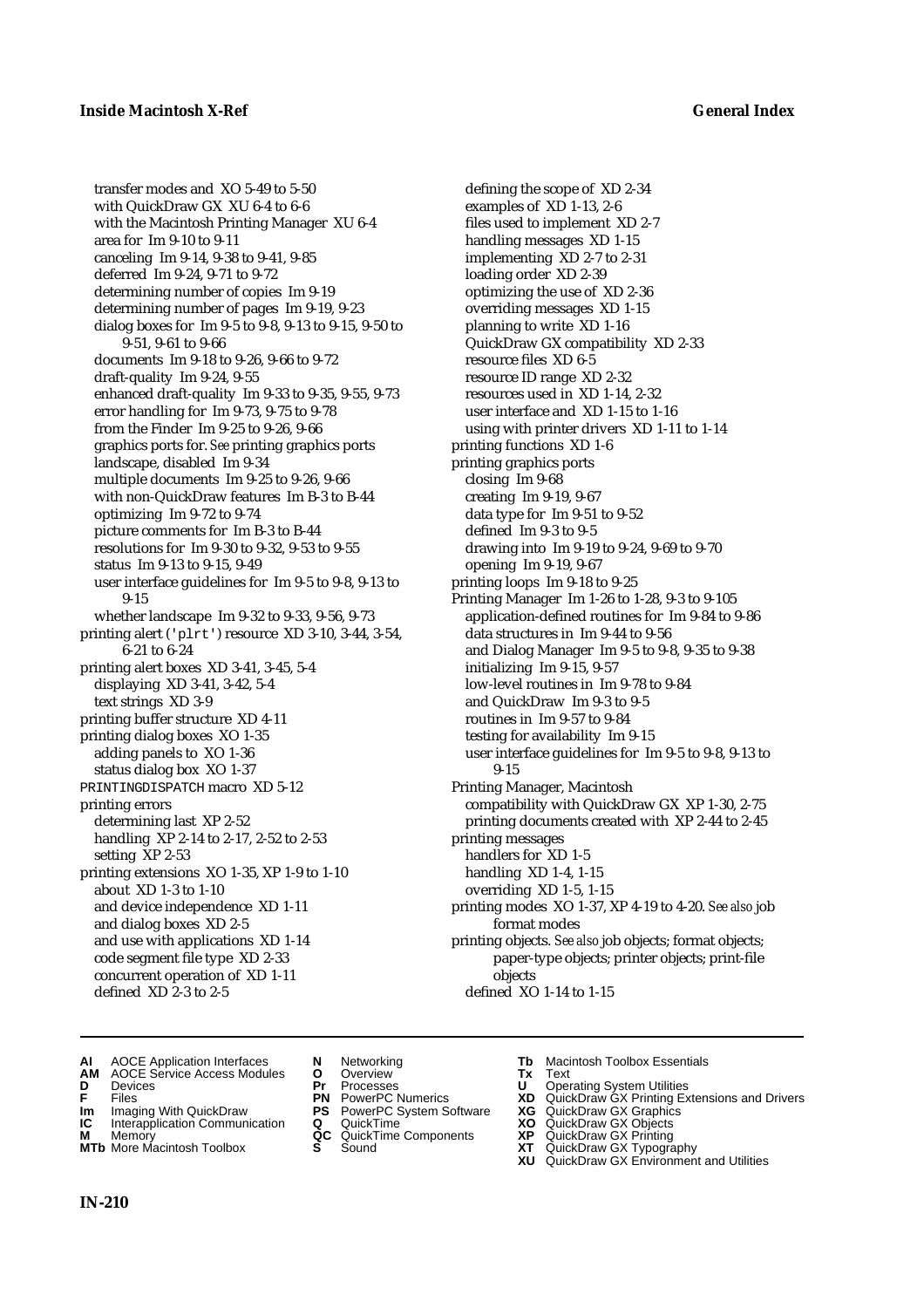printing options XD 3-25 printing panel kinds XD 5-15, XP 3-102 printing phases XD 1-7 to 1-10, XP 1-3 to 1-5 application XP 1-4 device communications XP 1-5 imaging XP 1-5 spooling phase XP 1-5 application phase XD 1-9 device communications phase XD 1-9 imaging phase XD 1-9 spooling phase XD 1-9 printing-related collections XP 1-18 to 1-19. *See also* job collections; format collections; paper-type collections accessing XP 3-28 to 3-33, 3-117 to 3-118 changing format items XP 3-112 collection tag ID XP 3-8, 3-77 identifying items XP 3-7 to 3-8 item categories XP 3-9, 3-76 items in XP 3-7 to 3-14 item structures XP 3-8 replacing items XP 3-31 to 3-33 printing resources about XD 1-14 attributes of XD 6-4 files XD 6-5 uses for XD 6-3 Printing Status dialog box XO 1-37, XP 4-91 printing status information. *See* TPrStatus data type printing style record. *See* TPrStl data type printing text Tx 1-85 to 1-86, A-35 print-job information as job collection item XP 3-10 defined XP 3-78 print job record. *See* TPrJob data type PrintMonitor Documents folder alias type for Tb 7-40 defined Tb 7-44 finding Tb 7-54 icon for MTb 1-132 Print One Copy menu item XP 3-29 print options constants XD 4-15 print-panel information as job collection item XP 3-12 defined XP 3-88 print record ('PREC') resource XD 3-54, 6-51 to 6-52 print record. *See* TPrint records print record conversion XP 2-45, 2-75

print status dialog boxes Im 9-13 to 9-15, 9-38 to 9-41 print-to-file ('pfil') resource XD 6-65 to 6-66 print-to-file structure XD 4-10 priority justification override as style object property XO 3-5 priority justification overrides array XT 9-78 to 9-83 priority justification override structure XT 9-26, 9-51 to 9-55, 9-63 to 9-64, 9-73 to 9-78 priority of messages AI 7-6, 7-34 private data attribute AM 4-11, 4-70, 4-72 private-key encryption AI 6-4 private keys AI 6-4, N 5-10 private resources PS 1-36, 1-40 to 1-41 private scrap. *See also* TextEdit private scrap reading data from MTb 2-24 to 2-25, 2-25 to 2-26 writing data to MTb 2-18 to 2-19 privilege information in A/UX file systems F 2-22 in foreign file systems F 2-20 to 2-22 privilege models F 2-20, 2-21 privileges F 2-18 privilege violation errors U 2-8 PrJobDialog function Im 9-20, 9-62 to 9-63 PrJobInit function Im 9-37, 9-65 PrJobMerge procedure Im 9-26, 9-66 'prnt' folder type Tb 7-54 procedure information constants for PS 2-27 to 2-33 defined PS 1-16, 2-15 number of specifiable parameters PS 2-17, 2-20 specifying PS 2-14 to 2-21 procedure pointers PS 2-5 to 2-7 procentry SANE function PN A-8 processes background O 166, Tb 2-4 context of O 167, Tb 2-15 current O 166 foreground O 166, Tb 2-4 switching between O 167, Tb 2-5, 2-15 background Pr 1-5 constants used to identify Pr 2-14 to 2-15 context of Pr 1-5, 1-7 creating Pr 1-6 current Pr 1-4, 2-5 foreground Pr 1-5 getting information about Pr 2-5 to 2-6, 2-21 to 2-28 scheduling Pr 1-7 to 1-9, 2-27 switching between AI 5-199 to 5-200

- **AI** AOCE Application Interfaces **N** Networking **Tb** Macintosh Toolbox Essentials<br> **AM** AOCE Service Access Modules **O** Overview **Tx** Text<br> **D** Devices **Pr** Processes **U** Operating System Utilities
	- AOCE Service Access Modules **O** Overview **Tx** Text<br>Devices **Devices Devices Devices**
- -
- **Im** Files<br> **Im** Imaging With QuickDraw **PS** PowerPC System Software **XG**<br> **IC** Interapplication Communication **Q** QuickTime **XO IC** Interapplication Communication **Q** QuickTime **XO M** Memory **XO QC** QuickTime Components **XP**
- **M** Memory **District Acc** QuickTime Components **XP**<br> **MTb** More Macintosh Toolbox **S** Sound **XT**
- 
- 
- **D** Devices **Pr** Processes **U** Operating System Utilities
	-
	-
	-
	-
- 
- 
- **F** Files **PN** PowerPC Numerics **XD** QuickDraw GX Printing Extensions and Drivers
	-
	-
	-
- **MTb** More Macintosh Toolbox **S** Sound **XT** QuickDraw GX Typography
	- **XU** QuickDraw GX Environment and Utilities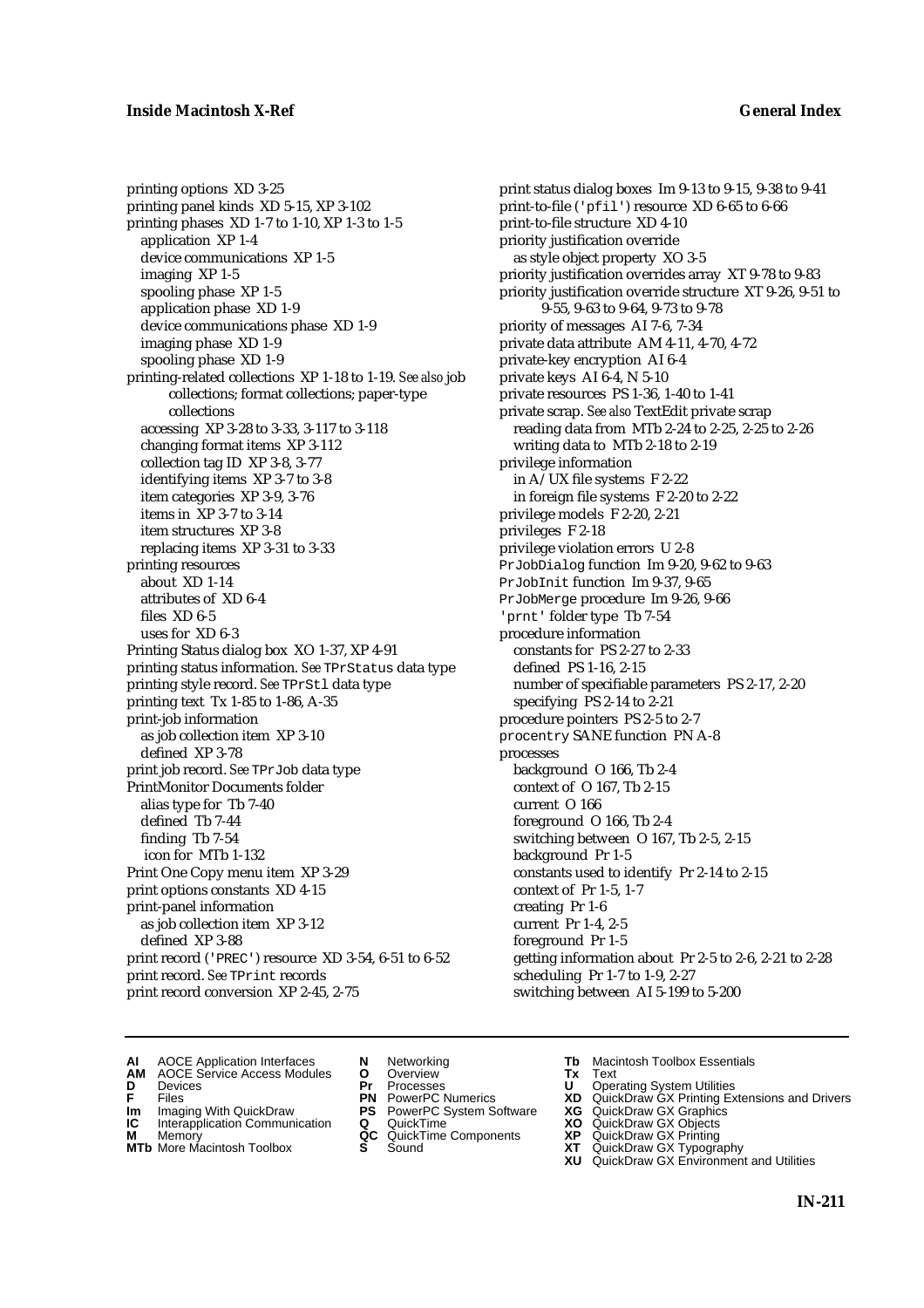terminating Pr 2-11 to 2-13, 2-31 process hint AI 7-7 for message AI 7-37 ProcessInfoRec data type Pr 2-6, 2-16 to 2-18 process information record Pr 2-6, 2-16 to 2-18 processing options specifying O 168–170 Process Manager O 11, Pr 2-3 to 2-40 and callback routines M 4-14 closing open applications with during shutdown Pr 8-5, 8-7 constants in Pr 2-14 to 2-16 context switches Pr 1-7 creating processes Pr 1-6 data structures in Pr 2-16 to 2-21 defined Pr 2-3 and Event Manager Tb 2-3 and the Finder Tb 7-25 getting information about processes Pr 2-5 to 2-7, 2-21 to 2-28 launching applications Pr 2-7 to 2-11, 2-15, 2-28 to 2-29 launching desk accessories Pr 2-11, 2-30 reading code fragment resources PS 3-12 routines in Pr 2-21 to 2-31 scheduling processes Pr 1-7 to 1-9, 2-27 terminating processes Pr 2-11 to 2-13, 2-31 testing for availability Pr 2-14 processor caches M 4-8 to 4-13, 4-29 to 4-3*3. See also* data cache; instruction cache processor-direct slot (PDS) D 2-3 to 2-4 processor priority Pr 1-11, 6-3 ProcessSerialNumber data type Pr 2-16 process serial numbers Pr 1-5, 2-4, 2-16 converting to port names Tb 2-105 to 2-107 procexit SANE function PN A-8 ProcInfoType. *See* procedure information ProcPtr. *See* procedure pointers ProcPtr data type M 2-25 to 2-26, O 46 and code segmentation M 1-32 to 1-33 referencing code in code resources M 2-13 ProDOS N 9-3 profile chromaticities XO 4-28 profile data, as color profile property XO 4-36, 4-36 to 4-37, 4-48 to 4-49, 4-88 to 4-93 profile response curves XO 4-29 program counter PS 1-8, 1-11, 4-8, 4-12 fixing before switching to 32-bit mode M 4-21

program linking defined IC 11-5 dialog box IC 11-22 to 11-27 to server applications for Apple events IC 4-5 programming environment XO 1-38 to 1-45 and Gestalt XU 1-4 to 1-5, 1-22 to 1-23 conventions and consistencies XO 1-41 to 1-44 debugging. *See* debugging error handling XO 1-38 to 1-39 implementation limits XO 1-43. *See also* Macintosh environment setting up QuickDraw GX memory XO 1-38 Program-to-Program Communications (PPC) Toolbox O 15, IC 11-3 to 11-97, Tb 1-16, 2-7 calling conventions IC 11-14 to 11-17 data structures in IC 11-46 to 11-48 routines in IC 11-50 to 11-77 testing for availability IC 11-11 testing for features U 1-21 'prog' request type QC 3-15 progress dialog box. *See* translation progress dialog box progress functions Q 2-155 to 2-156, 2-354 to 2-357, 3-48, 3-86, 3-95, 3-98, 3-101, 3-148, 3-152 to 3-154, QC 4-4, 4-9 specifying to image compressor components QC 4-43 specifying to image decompressor components QC 4-50 assigning to an image Q 3-77, 3-82 creating a thumbnail Q 3-105 defined Q 2-71, 2-155 drawing a picture file Q 3-97 during picture compression Q 3-77, 3-86, 3-92 retrieving data about pixel map image Q 3-141 progress function structure. *See* ProgressProcRecord data type ProgressProcPtr data type Q 3-152 prolog code PS 1-45 prompt for identity AI 4-6 to 4-8 prompt-for-identity dialog box, version number AI 4-5 pronunciation dictionaries S 4-36 to 4-39, 4-89 to 4-93 creating temporary dictionaries S 4-36 defined S 4-36 and Dictionary Manager S 4-37 entries S 4-37 to 4-39 entry codes S 4-92 example of S 4-38 field type codes S 4-93

- **AI** AOCE Application Interfaces **N** Networking **Tb** Macintosh Toolbox Essentials
- **AM** AOCE Service Access Modules **O** Overview **Tx** Text
- 
- 
- **Im** Imaging With QuickDraw **PS** PowerPC System Software **XG IC** Interapplication Communication **Q** QuickTime **COVIC**
- **Interapplication Communication <b>Q** QuickTime **XO** Memory **XO** Memory **XP QC** QuickTime Components **XP M** Memory **District Acc** QuickTime Components **XP**<br> **MTb** More Macintosh Toolbox **S** Sound **XT**
- **MTb** More Macintosh Toolbox **S** Sound **XT** QuickDraw GX Typography
- 
- 
- 
- 
- 
- 
- 
- **D** Devices **Pr** Processes **U** Operating System Utilities
- **FRICAG CONSISTS IN THE PROCESSES CONSISTS AND CONSIST CONSISTENT CONSISTS CONSISTS PRINTIPLE PROCESSES CONSISTS CON<br>
<b>F**FRICES **PN** POWERPC Numerics **XD** QuickDraw GX Printing Extensions and Drivers<br> **Im** Imaging With Qui
	-
	-
	-
	-
	- **XU** QuickDraw GX Environment and Utilities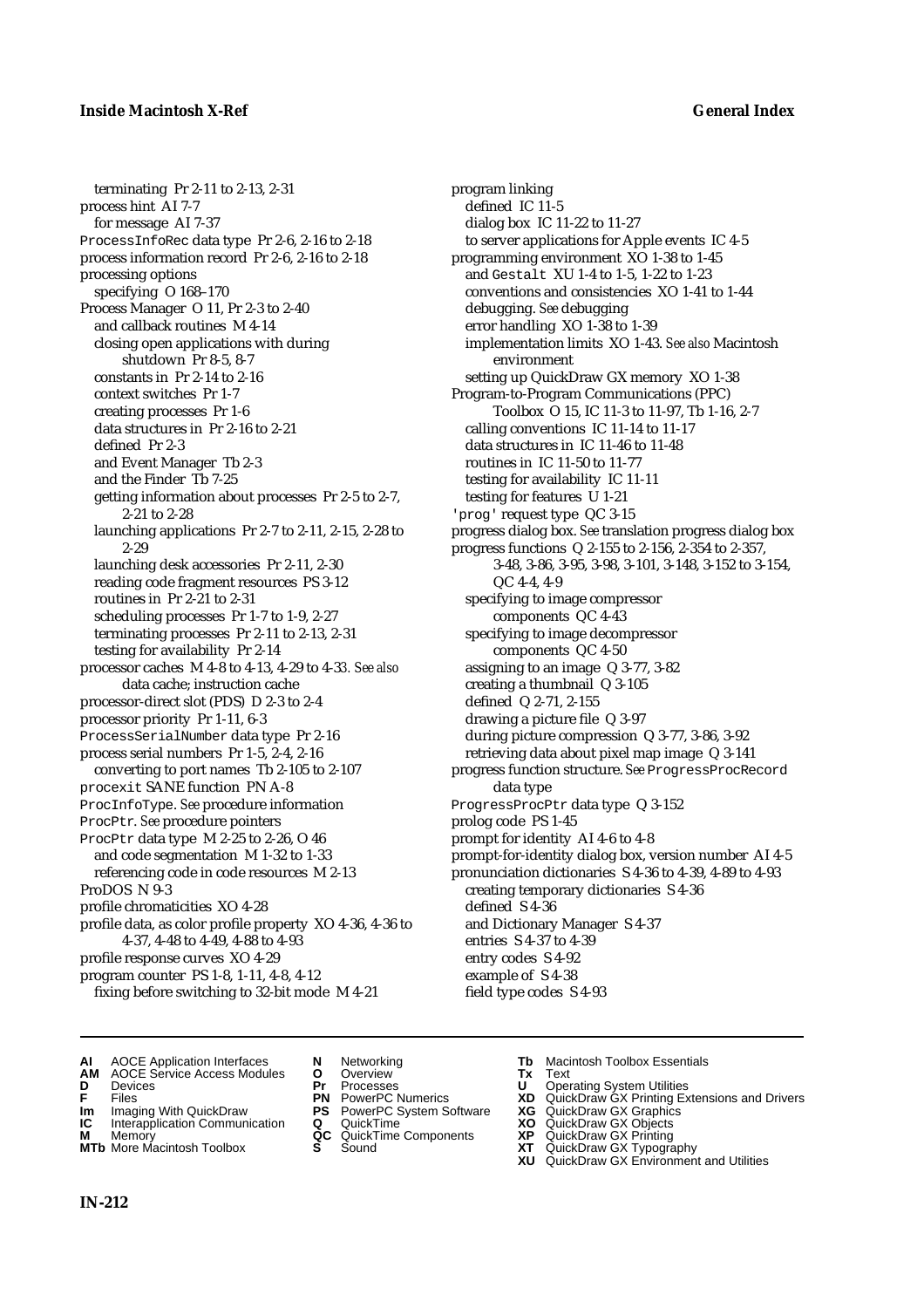format of S 4-89 to 4-93 format version S 4-91 installing S 4-37, 4-80 to 4-82 order of entries S 4-38 resource headers S 4-39, 4-91 resources S 4-36 to 4-39, 4-89 to 4-93 storing in a file's data fork S 4-90 uses of S 4-37 using alternative storage formats S 4-90 pronunciation entries S 4-92 'prop' descriptor type IC 4-58 PrOpenDoc function Im 9-21, 9-67 PrOpenPage procedure Im 9-21, 9-69 to 9-70, B-4 PrOpen procedure Im 9-20, 9-57 properties AI 5-84 to 5-87. *See also* font object properties; object properties; typographic styles and aspect templates AI 5-13 AOCE template callback routines getting information AI 5-213 to 5-222 getting property-changed flag AI 5-221 getting property-editable flag AI 5-222 getting size of a binary property AI 5-219 getting types AI 5-215 getting value as a binary block AI 5-220 getting value as an RString AI 5-217 getting value as a number AI 5-216 parsing an attribute value AI 5-224 saving values AI 5-234 setting information AI 5-223 to 5-235 setting property-changed flag AI 5-231 setting property-editable flag AI 5-232 setting property type AI 5-226 setting value as a binary block AI 5-229 setting value as an RString AI 5-228 setting value as a number AI 5-227 type conversions AI 5-214, 5-223 changed value callback routine AI 5-233 changed value code resource routine AI 5-167 converting into attribute values. *See* lookup table creating from attribute values. *See* lookup table custom type conversions AI 5-188 to 5-192 convert from number AI 5-191 convert from RString AI 5-192 convert to number AI 5-188 convert to RString AI 5-189 kDETPrName metaproperty AI 5-95 name of attribute value AI 5-95 number range of AI 5-103

saving values AI 5-168, 5-234 synchronizing values AI 5-28, 5-185 to 5-187, 5-237 template-provided routines setting attribute values from properties AI 5-184 setting properties from attribute values AI 5-182 types AI 5-13 updating values AI 5-168, 5-185 to 5-187, 5-237 using resources to set values AI 5-103 properties of Apple event objects defined IC 3-42 to 3-46 object accessor functions that find IC 6-37 to 6-38 object class ID for IC 3-42, 6-13 specifying in an object specifier record IC 6-63 property-changed flag getting AI 5-221 setting AI 5-231 property commands AI 5-159 to 5-163 button AI 5-161 callback routine AI 5-163 checkbox AI 5-161 drop operations AI 5-162 pop-up menu AI 5-162 radio button AI 5-161 sending AI 5-245 sorting sublists AI 5-128 static command text AI 5-162 when the template's property routine is called AI 5-160 property-editable flag getting AI 5-222 setting AI 5-232 property numbers and property categories AI 5-85 and resource IDs AI 5-103 of an edit-text view AI 5-211 property routines, AOCE template AI 5-158 to 5-169 property types AI 5-84 assigning in lookup table AI 5-119 constant properties AI 5-86 conversions AI 5-188 to 5-192, 5-214, 5-223 getting information about AI 5-215 local properties AI 5-85 metaproperties AI 5-86 to 5-87 setting AI 5-226 property values getting as a binary block AI 5-220 getting as an RString AI 5-217 getting as a number AI 5-216

- 
- **AI** AOCE Application Interfaces **N** Networking **Tb** Macintosh Toolbox Essentials
- **AM** AOCE Service Access Modules **O** Overview **Tx** Text
- 
- 
- **IM** FILES<br> **Im** Imaging With QuickDraw **PS** PowerPC System Software **XG**<br> **IC** Interapplication Communication **Q** QuickTime **XO IC** Interapplication Communication **Q** QuickTime **XO M** Memory **XO QC** QuickTime Components **XP**
- **M** Memory **CONSISTENT MEMORY AND MEMORY MEMORY AND MEMORY AND MEMORY AND <b>CONSISTENT CONSISTENT** WAS A VIOLENCE CONSISTENT OF A VIOLENCE CONSISTENT OF A VIOLENCE CONSISTENT OF A VIOLENCE CONSISTENT OF A VIOLENCE CONSISTEN
- 
- 
- **D** Devices **Pr** Processes **U** Operating System Utilities
	-
	-
	-
	-
- 
- 
- **F** Files **PN** PowerPC Numerics **XD** QuickDraw GX Printing Extensions and Drivers
	-
	-
	-
- **MTb** More Macintosh Toolbox **S** Sound **XT** QuickDraw GX Typography
	- **XU** QuickDraw GX Environment and Utilities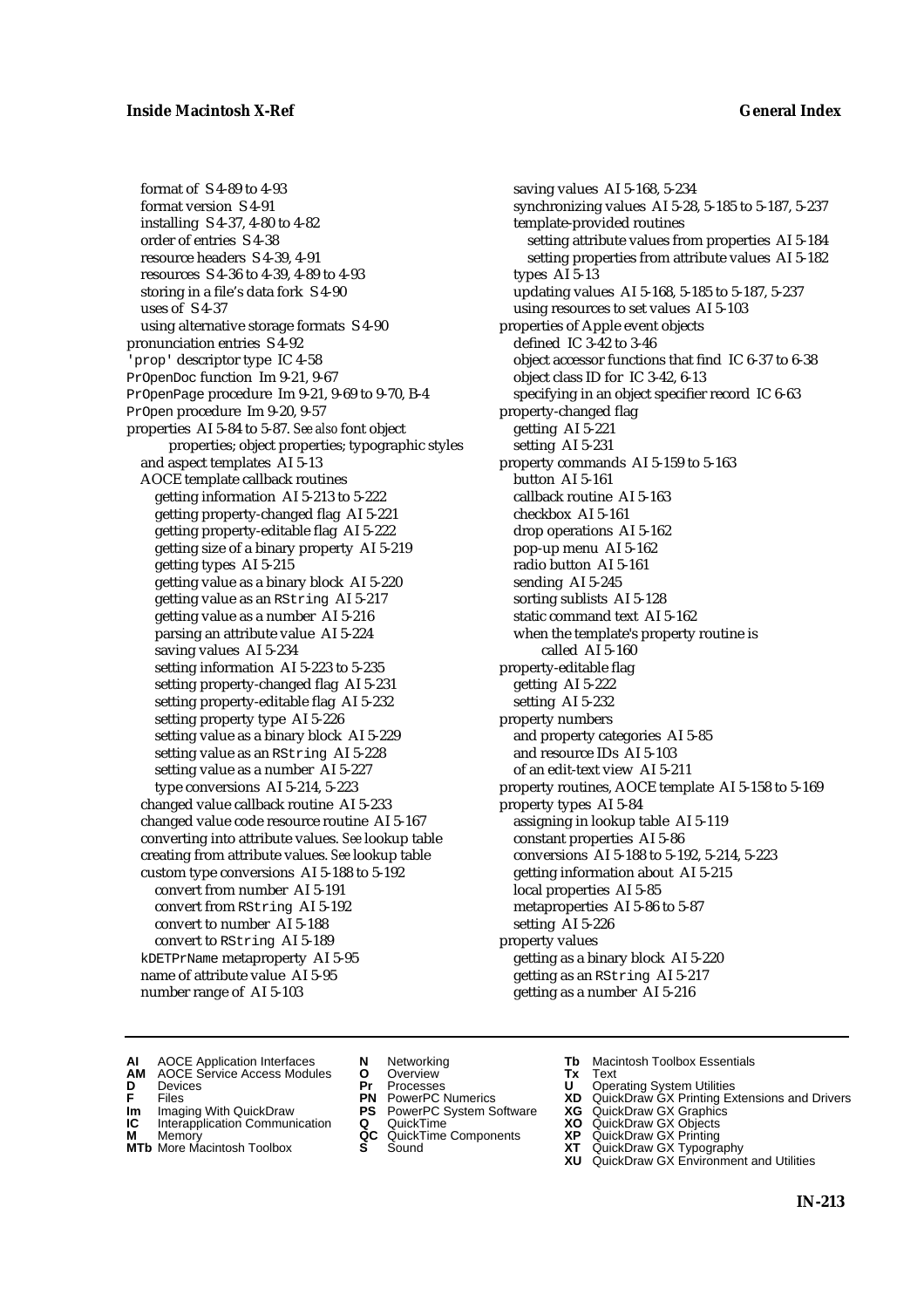getting size of a binary property AI 5-219 saving AI 5-168, 5-234 setting as a binary block AI 5-229 setting as an RString AI 5-228 setting as a number AI 5-227 synchronizing AI 5-28, 5-185 to 5-187, 5-237 type conversions AI 5-188 to 5-192 'prop' lookup table element AI 5-118 proportional fonts Tx 4-10, 4-16 proportional-width numerals XT 8-35 prosodic control symbols S 4-34 to 4-36 prosody S 4-9, 4-34 to 4-36 protected blocks defined M 1-49 determining which they are M 1-81, 2-90 handle to returned by GZSaveHnd M 1-78, 2-77 protocol handlers N 11-3 defined N 10-5 802.2 N 10-27 to 10-30, 10-39 to 10-41, 10-42 Ethernet N 11-13 to 11-19 attaching N 11-14, 11-29, 11-34 default N 11-3, 11-13 to 11-17 using your own N 11-17 to 11-19 for the .MPP driver N 2-14 specifying calling conventions of PS 2-32 protocols N 1-4 AppleTalk N 1-11 to 1-22 protocol stack N 1-3, 1-11 to 1-18 ProtoPackedDSSpec data type AI 2-38 ProtoPackedPathname data type AI 2-30 ProtoPackedRLI data type AI 2-33 ProtoRString data type AI 2-22 prototypes. *See* function prototypes proxy creating AI 9-45 defined AI 9-10 trading for credentials AI 9-47 using AI 9-14 PrPicFile procedure Im 9-21, 9-71 to 9-72 PrSetError procedure Im 9-78 PrStlDialog function Im 9-61 to 9-62 PrStlInit function Im 9-64 PrValidate function Im 9-18, 9-20, 9-60 'prvw' format type IC 2-25 PSBeginNoSave picture comment Im B-6, B-41 PScrapStuff data type MTb 2-32 PSendRequest function N 6-9, 6-24 to 6-27 PSendResponse function N 6-16, 6-34 to 6-36

PSetSelfSend function N 2-6, 2-9, 2-15 to 2-16, 7-4 pseudo-Boolean transfer modes XO 5-18 to 5-19. *See also* ramp-AND mode; ramp-OR mode; ramp-XOR mode pseudo-items F 3-22 to 3-26 constant descriptions F 3-22 to 3-27 pseudonyms adding to a record AI 8-98 to 8-100 defined AI 8-7 deleting AI 8-91 to 8-92 deleting from a record AI 8-100 to 8-101 displayed in Catalog-Browsing panel AI 4-31 extracting information about AI 8-62 to 8-63, 8-104 to 8-106 extracting information from AI 8-46 to 8-48 getting information about AI 8-43 to 8-46, 8-57 to 8-61, 8-101 to 8-104 pseudo-persistent attribute creation ID AM 3-23 pseudorandom number generation U 3-9 to 3-10 obtaining a pseudorandom number U 3-22 to 3-24 'psn ' descriptor type IC 3-14, 4-58 'pstr' lookup table element AI 5-111 Pt2Rect procedure Im 3-56 PtInIconID function MTb 5-48 PtInIconMethod function MTb 5-49 to 5-50 PtInIconSuite function MTb 5-47 PtInMovie function Q 2-127 PtInRect function Im 3-56, O 81 using to determine if a cell is in a list MTb 4-24 using to determine if a list cell is visible MTb 4-23 PtInRgn function Im 3-97, 8-11 PtInTrack function Q 2-128 PtrAndHand function M 2-65 to 2-66 Ptr data type M 1-17, 2-25, O 39, 44 PtrToHand function M 2-60 to 2-61 PtrToXHand function M 2-61 to 2-62 PtrZone function M 2-83 PtToAngle procedure Im 3-57 'ptyp' resource type XD 3-54 public-key certificates contents of AI 6-8 to 6-11 defined AI 6-6 getting information from AI 6-19 to 6-22, 6-45 to 6-54 identity of owner or issuer AI 6-8 range of valid dates AI 6-8 signed AI 6-6 public key cryptography AI 6-4 public keys AI 6-4, 6-8

- **AI** AOCE Application Interfaces **N** Networking **Tb** Macintosh Toolbox Essentials
- **AM** AOCE Service Access Modules **O** Overview **Tx** Text
- 
- 
- **Im** Imaging With QuickDraw **PS** PowerPC System Software **XG IC** Interapplication Communication **Q** QuickTime **COVIC**
- **Interapplication Communication <b>Q** QuickTime **XO** Memory **XO** Memory **XP QC** QuickTime Components **XP M** Memory **CONSISTENT CONSIDER**<br> **MTb** More Macintosh Toolbox **S** Sound **S S** State **XP**
- **MTb** More Macintosh Toolbox **S** Sound **XT** QuickDraw GX Typography
- 
- **D** Devices **Pr** Processes **U** Operating System Utilities
	-
	-
	-
	-
- 
- 
- **F** Files **PN** PowerPC Numerics **XD** QuickDraw GX Printing Extensions and Drivers
	-
	-
	-
	-
	- **XU** QuickDraw GX Environment and Utilities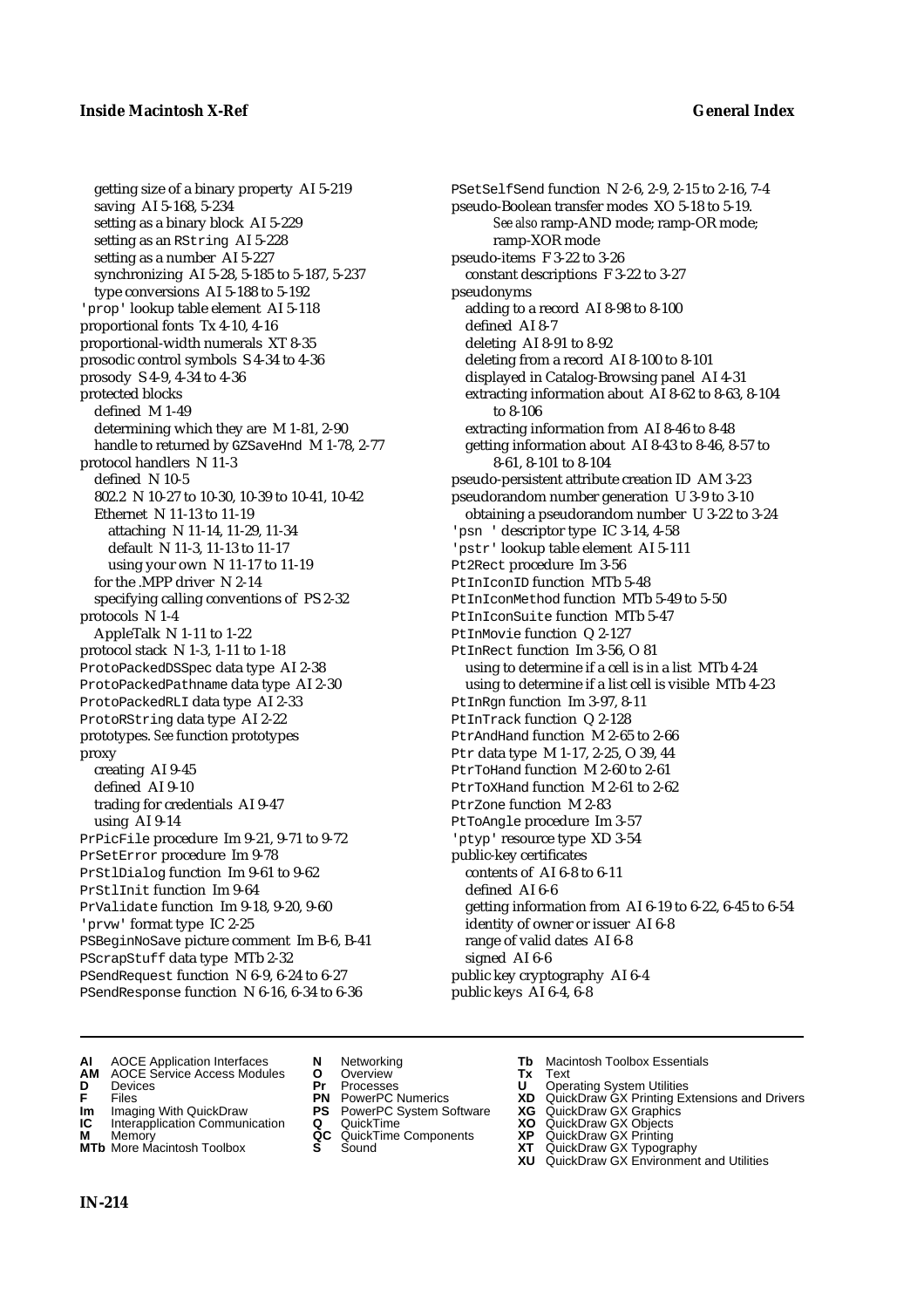public validation XU 4-6 Publisher Options command (Edit menu) IC 2-10, 2-43, Tb 3-25 publishers borders IC 2-9 to 2-10, 2-50 to 2-54 canceling IC 2-48 to 2-49 creating IC 2-29 to 2-32 defined IC 2-4 locating IC 2-49 to 2-50 multiple IC 2-18, 2-58 to 2-59, 2-73 options for IC 2-43 to 2-50 update modes IC 2-47 to 2-48 Publisher/Subscriber Options command (Edit menu) IC 2-10 publishing data. *See* Edition Manager; publishers pull-down menus O 151, 152. *See also* menus creating Tb 3-43 to 3-52 defined Tb 3-6 pulse-code modulation (PCM) Q 2-31 punctuation marks, effect on prosody S 4-35 to 4-36 PurgeCollection function XU 5-67 PurgeCollectionTag function XU 5-68 PurgeMem procedure M 2-73 to 2-74 PurgeMemSys procedure M 2-74 PurgeSpace procedure M 1-75, 2-68 to 2-69 purge-warning procedures M 2-16 to 2-18, 2-21, 2-90 to 2-92 defined M 2-16 installed by SetResPurge M 2-18, 2-91 restrictions on M 2-91 sample M 2-17 using SetA5 function M 2-91 using SetCurrentA5 function M 2-91 purging heap zones M 1-24, 2-73 to 2-74 purging relocatable blocks M 1-21 to 1-22, O 43–44 PutMovieIntoDataFork function Q 2-110 to 2-111 PutMovieIntoHandle function Q 2-104 to 2-105 PutMovieIntoTypedHandle function Q 2-253 to 2-254, QC 9-6 PutMovieOnScrap function Q 2-45, 2-244 PutScrap function MTb 2-36 to 2-37 PutUserDataIntoHandle function Q 2-241 to 2-242 PWriteDDP function N 7-12, 7-19, 7-41 to 7-42

# Q

QC decompressors. *See* image decompressor components QDColor global variable Im 4-71 QDDone function Im 3-125 to 3-126 'qdef' resource type IC 12-90, 12-92 QDError function Im 3-28, 3-30, 3-34, 4-94 to 4-95, 7-20 QDGlobals data type PS 1-59 QDProcs data type Im 3-39 to 3-40 QDProcs record Im B-4, Tx 3-62 QElem data type U 6-6 to 6-11, 6-14 to 6-15 'qery' file type IC 12-46 QHdr data type Tb 2-83, U 6-5, 6-13 to 6-14 'qnam' address extension subtype AI 7-16 QNAN SANE constant PN A-6 'qrsc' resource type IC 12-90 to 12-91 QTCallBack data type Q 2-77 QTCallBackHeader data type QC 11-6 to 11-7 'qtim' selector Q 2-33 QTypes data type U 6-14 quadratic and linear roots XU 8-12, 8-60 to 8-61 quadratic Bézier curves. *See* Bézier curves QuadraticRoot function XU 8-61 quality of compressed images Q 3-51 determining compressor capability for Q 3-69 to 3-71 of images Q 3-9 for a media Q 2-19, 2-213 to 2-214, 4-18 for movies Q 2-18, 2-207 to 2-208 values for Q 3-57 to 3-58 quality information as job collection item XP 3-11 defined XP 3-83 quality mode constants XD 4-17 quality of image spatial QC 4-45, 4-56 temporal QC 4-45, 4-56 quasi-batch mode of MSAM operation AM 2-14 to 2-16 queries converting results to text IC 12-42 to 12-45, 12-67 to 12-68 defined IC 12-7 executing IC 12-78 to 12-79 halting execution IC 12-81 to 12-82 processing results IC 12-36 to 12-46 retrieving results IC 12-42 sending IC 12-30 to 12-31, 12-76 to 12-77

- **AI** AOCE Application Interfaces **N** Networking **Tb** Macintosh Toolbox Essentials<br> **AM** AOCE Service Access Modules **O** Overview **Tx** Text<br> **D** Devices **Pr** Processes **U** Operating System Utilities
- AOCE Service Access Modules **O** Overview **Tx** Text<br>Devices **Devices Devices Devices**
- 
- 
- **IM** FILES<br> **Im** Imaging With QuickDraw **PS** PowerPC System Software **XG**<br> **IC** Interapplication Communication **Q** QuickTime **XO IC** Interapplication Communication **Q** QuickTime **XO M** Memory **XO QC** QuickTime Components **XP**
- 
- **M** Memory **QC** QuickTime Components **XP**<br>**MTb** More Macintosh Toolbox **S** Sound **XT MTb** More Macintosh Toolbox **S** Sound **XT** QuickDraw GX Typography
- 
- **D** Devices **Pr** Processes **U** Operating System Utilities
	-
	-
	-
	-
- 
- 
- **F** Files **PN** PowerPC Numerics **XD** QuickDraw GX Printing Extensions and Drivers
	-
	-
	-
	-
	- **XU** QuickDraw GX Environment and Utilities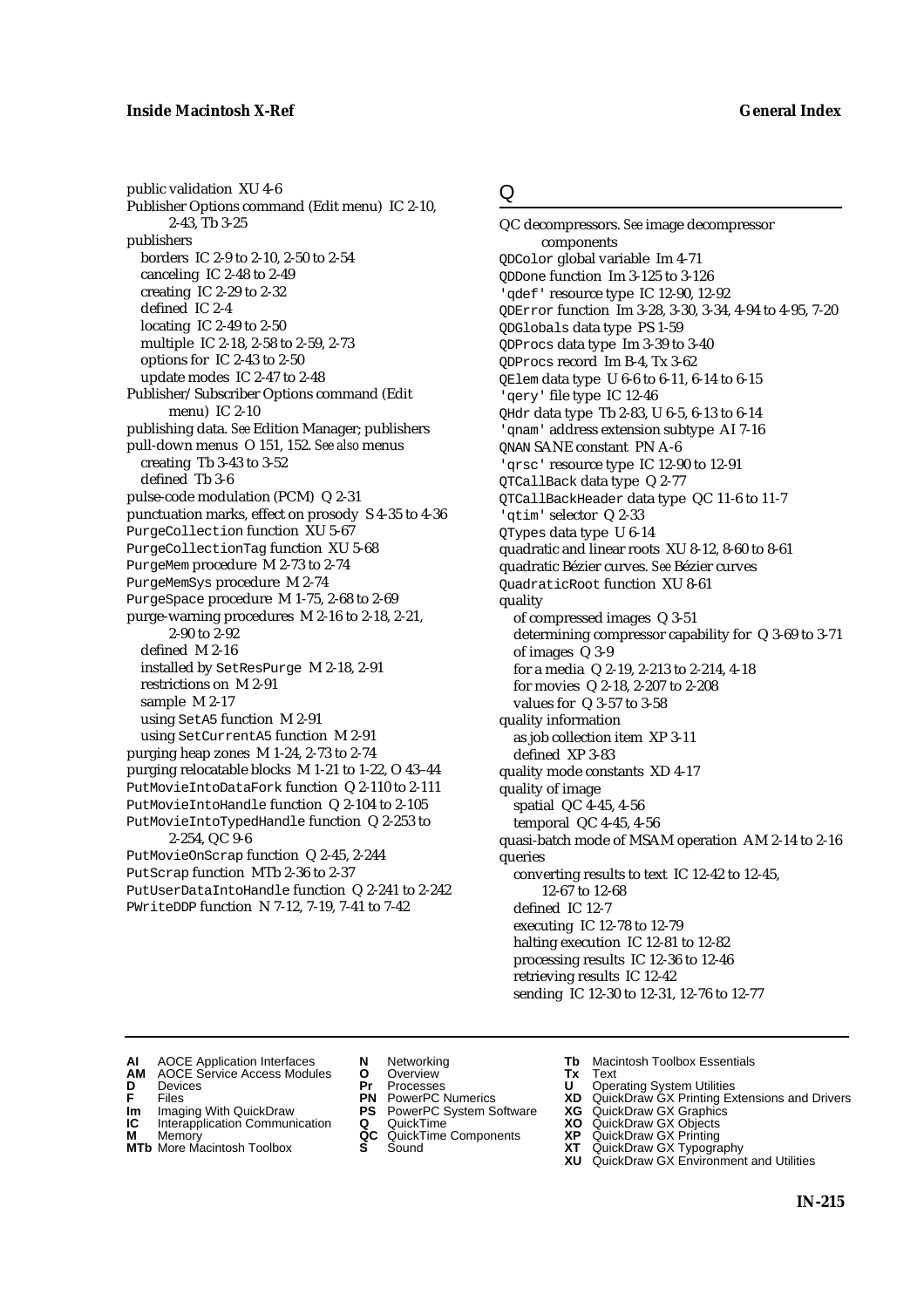starting IC 12-63 to 12-65 query definition function resources IC 12-92 query definition functions IC 12-51 to 12-54 query documents IC 12-46 to 12-54 creating icons for Tb 7-16, 7-17 default icon for Tb 7-12 defined Tb 7-4 contents IC 12-48 to 12-51 default icon for MTb 1-130 dialog boxes IC 12-46 to 12-47 QueryRecord data type IC 12-56 query records IC 12-56 to 12-57 creating IC 12-61 defined IC 12-46 disposing of IC 12-62 to 12-63 query resources IC 12-90 to 12-91 query string resources IC 12-91 queue context closing AI 7-22, 7-77 creating AI 7-70 defined AI 7-9 queue element pointers N 6-39 queue elements adding new U 6-10, 6-15 defined U 6-6 removing from queues U 6-11, 6-16 queue filter structure AI 7-35 queue freezing D 4-10 queue headers U 6-5, 6-13 queue name attribute values for indirect addressing AI 7-16 queue name extension structure AI 7-26 queue reference number AI 7-8 queues. *See also* AppleTalk Transition Queue; incoming queues; operating-system queues; outgoing queues notification. *See* notification queue Time Manager Pr 3-5, 3-21 messaging. *See* message queues notification. *See* notification queue, local identity reply. *See* reply queue queue types U 6-7 Queue Utilities U 6-3 to 6-21 data structures in U 6-13 to 6-15 and Deferred Task Manager U 6-10, 6-12, 6-15 and Event Manager U 6-10, 6-12, 6-15 and File Manager U 6-10, 6-12, 6-15 and Notification Manager U 6-10, 6-12, 6-15

and Power Manager U 6-15 routines in U 6-15 to 6-17 and Slot Manager U 6-10, 6-12, 6-15 and Time Manager U 6-7 and Vertical Retrace Manager U 6-10, 6-12, 6-15 QuickDraw Im 1-3 to 1-29, O 9, 10, 85-106, Tb 1-14, Tx 1-5, 1-37, 3-4 to 3-108, XU 4-5. *See also* basic QuickDraw; Color QuickDraw; global coordinate systems; local coordinate systems; shapes application-supplied routine Tx 3-100 to 3-101 bottleneck routines for text Tx 3-62 to 3-63 capabilities O 9, 85 compatibility between versions Im 1-4 converting coordinates from XU 1-7 to 1-9, 1-28 coordinate systems in Tb 4-17 to 4-18 customizations of Im 3-35 to 3-36, 3-129, 4-96 to 4-97 and Dialog Manager Im 4-6 data structures in Tx 3-66 drawing text O 101–105 drawing with Im 1-10 to 1-17 historical development Im 1-4 initializing Im 2-36 to 2-37, O 9, Tx 3-18 low-level drawing routines Im 3-129 to 3-139 mathematical foundations of Im 2-4 to 2-7 and multibit fonts Tx 3-27 multiple graphics device support in Im 1-21 to 1-23 for non-text drawing Tx 1-5, 3-3 picture comments supported by printer drivers for Im B-7 and pictures Tx 3-63 to 3-65 printer drivers Im 9-8 to 9-9 and Printing Manager Im 9-3 to 9-5 printing with. *See* Printing Manager requesting fonts Tx 4-16 to 4-17 routines in Tx 3-67 to 3-100 standard image-compression dialog components and QC 3-6 and styles Tx 4-7, 4-44 testing for features U 1-22 testing for version Tx 3-18, U 1-22 text Im 1-3 versions of Im 1-4 and the Window Manager Im 1-7 to 1-8 QuickDraw global variables O 38, PS 1-58 to 1-60 defined M 1-13 reading in stand-alone code M 4-18 to 4-19 structure of M 4-18

- **AI** AOCE Application Interfaces **N** Networking **Tb** Macintosh Toolbox Essentials<br> **AM** AOCE Service Access Modules **O** Overview **Tx** Text<br> **D** Devices **Pr** Processes **U** Operating System Utilities
- **AM** AOCE Service Access Modules **O** Overview **Tx** Text
- 
- 
- **Im** Imaging With QuickDraw **PS** PowerPC System Software **XG IC** Interapplication Communication **Q** QuickTime **COVIC**
- **Interapplication Communication <b>Q** QuickTime **XO** Memory **XO** Objects **XP QC** QuickTime Components **XP**
- **MTb** More Macintosh Toolbox **S** Sound **XT** QuickDraw GX Typography
- 
- **D** Devices **Pr** Processes **U** Operating System Utilities
	-
	-
	-
	-
	-
- 
- 
- **F** Files **PN** PowerPC Numerics **XD** QuickDraw GX Printing Extensions and Drivers
	-
	-
- **M** Memory **QC** QuickTime Components **XP** QuickDraw GX Printing
	-
	- **XU** QuickDraw GX Environment and Utilities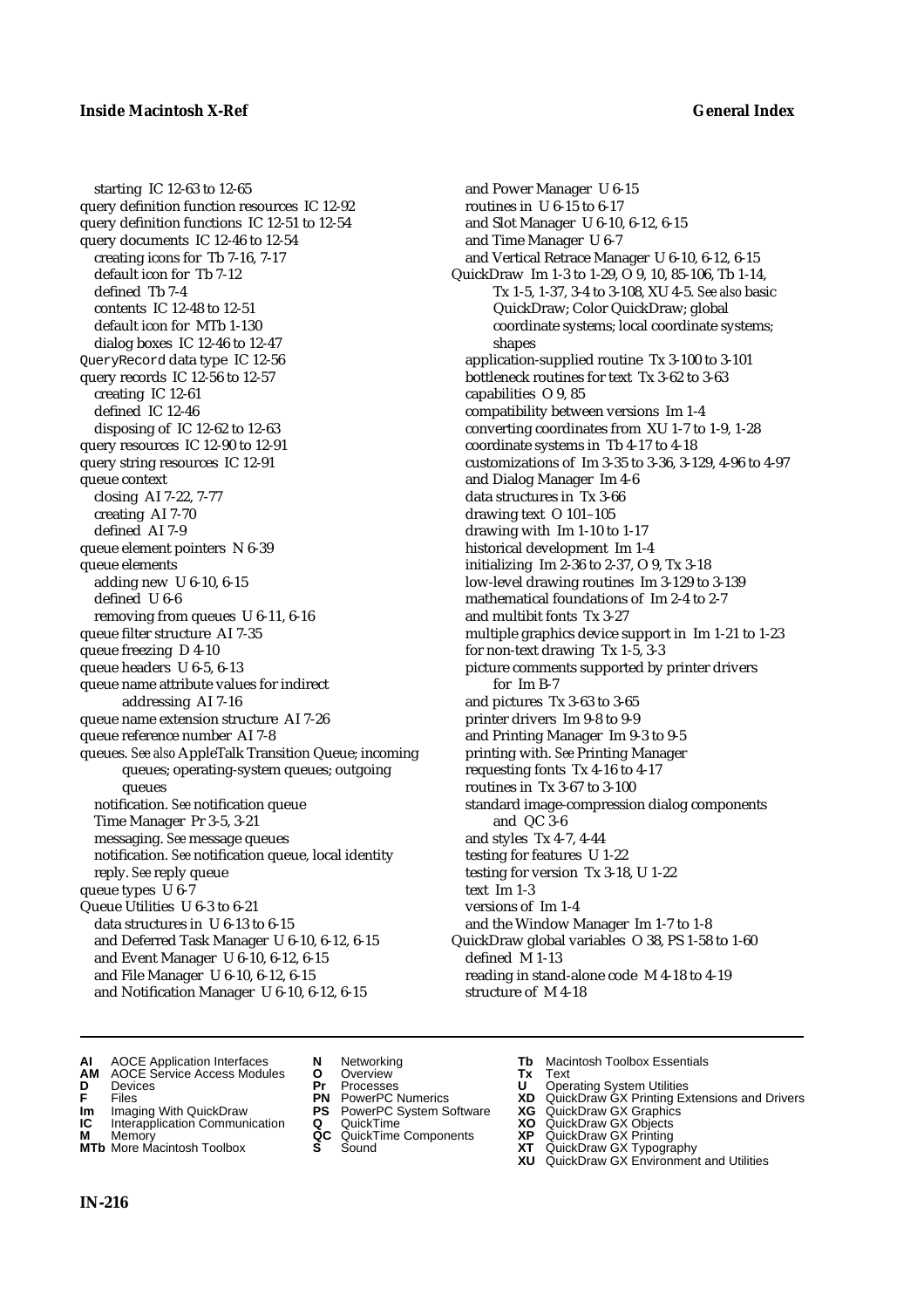using in stand-alone code M 4-18 to 4-19 QuickDraw GX compatibility with QuickDraw XO 1-4 debugging version XO 1-39, XU 3-3, 3-13 determining version and attributes of XU 1-4 to 1-5, 1-22 to 1-23 general features of XO 1-3 to 1-7 graphics XO 1-4 limitations to XO 1-7 non-debugging version XO 1-39, XU 3-3, 3-4, 3-5 printing XO 1-6 programming conventions and consistencies XO 1-41 to 1-44 QuickDraw GX memory XO 1-18 to 1-19 relationship to Macintosh environment XO 1-44 to 1-45 typography XO 1-5 QuickDraw GX cache defined XU 2-11 disposing of XU 2-11 to 2-12 QuickDraw GX compatibility for printer drivers XD 3-55 for printing extensions XD 2-33 QuickDraw GX desktop printer status icons XD 3-66 QuickDraw GX Font Feature Registry XT 7-12, 7-24, 8-19, 8-65 QuickDraw GX printing architecture XD 1-4 to 1-10 QuickDraw GX Translator XP 2-45 QuickDraw patches in WorldScript I Tx 6-50 to 6-51, A-27 classification by function Tx A-34 replacing Tx A-32, A-34 to A-35 QuickDraw picture data in print files XD 3-6, 3-7, XP 4-18 to 4-19 QuickDraw pictures Tx 3-66 QuickDraw pictures, translating to QuickDraw GX XU 1-20, 1-34 to 1-36 QuickDraw–to–QuickDraw GX translator XU 1-4, 1-10 to 1-22 application-defined function for XU 1-21 to 1-22, 1-41 to 1-42 functions using XU 1-33 to 1-38 graphics port and view port relationship XU 1-10 installing and removing XU 1-21 QuickDraw fill patterns and XU 1-16 to 1-17 QuickDraw picture comments and XU 1-17 to 1-19 scaling with XU 1-11 statistics for XU 1-20, 1-24

translation options XU 1-11 to 1-16, 1-23 list of XU 1-11 to 1-13 use of, for drawing lines XU 1-14 to 1-16 using, to intercept drawing calls XU 1-21 to 1-22, 1-36 to 1-39 using, to translate QuickDraw picture data XU 1-20, 1-34 to 1-36 QuickTime O 17–18 QuickTime for Windows Q 4-4 QuickTime movies including in messages AM 2-19, 2-110 QuickTime movie segments adding to a letter AI 3-87 quietCmd command S 2-94 sent by SndDisposeChannel function S 2-24, 2-130 using with freqDurationCmd S 2-41 quiet NaNs PN 2-8 to 2-10, 4-5 Quit Application event Pr 8-5 defined IC 4-13 event ID for IC 3-9 handling IC 4-19 to 4-20 Quit command (File menu) IC 4-14, 4-20, Pr 8-5, Tb 3-23 'quit' event ID IC 3-9

# R

radio buttons active Tb 5-11 to 5-13 control definition ID for Tb 5-14 creating, in windows Tb 5-20 to 5-21 defined Tb 5-6 events in Tb 6-78 in windows Tb 5-31 to 5-32 handling user clicks on O 142–144 inactive Tb 5-11 to 5-13 part code for Tb 5-32 specifying in alert or dialog boxes Tb 6-153 in Standard File Package dialog boxes F 3-8 RadioButton view type AI 5-129, 5-161 RAM O 19 checking size of U 1-21 parity U 1-21 RAM cache. *See* disk cache RAM disks defined M 4-5

- **AI** AOCE Application Interfaces **N** Networking **Tb** Macintosh Toolbox Essentials<br> **AM** AOCE Service Access Modules **O** Overview **Tx** Text<br> **D** Devices **Pr** Processes **U** Operating System Utilities
- AOCE Service Access Modules **O** Overview **Tx** Text<br>Devices **Devices Devices Devices**
- 
- **Im** Imaging With QuickDraw **PS** PowerPC System Software **XG IC** Interapplication Communication **Q** QuickTime **XO**
- **IC** Interapplication Communication **Q** QuickTime **XO M** Memory **XO QC** QuickTime Components **XP**
- **M** Memory **Discussed Manufold AC** QuickTime Components **XP XT MTb** More Macintosh Toolbox **S** Sound
- 
- 
- 
- 
- -
- 
- 
- **D** Devices **Pr** Processes **U** Operating System Utilities<br> **PR** PowerPC Numerics **XD** QuickDraw GX Printing Ex<br> **PR** PowerPC Numerics **XD** QuickDraw GX Printing Ex **F** Files **PN** PowerPC Numerics **XD** QuickDraw GX Printing Extensions and Drivers
	-
	-
	-
- **MTb** More Macintosh Toolbox **S** Sound **XT** QuickDraw GX Typography
	- **XU** QuickDraw GX Environment and Utilities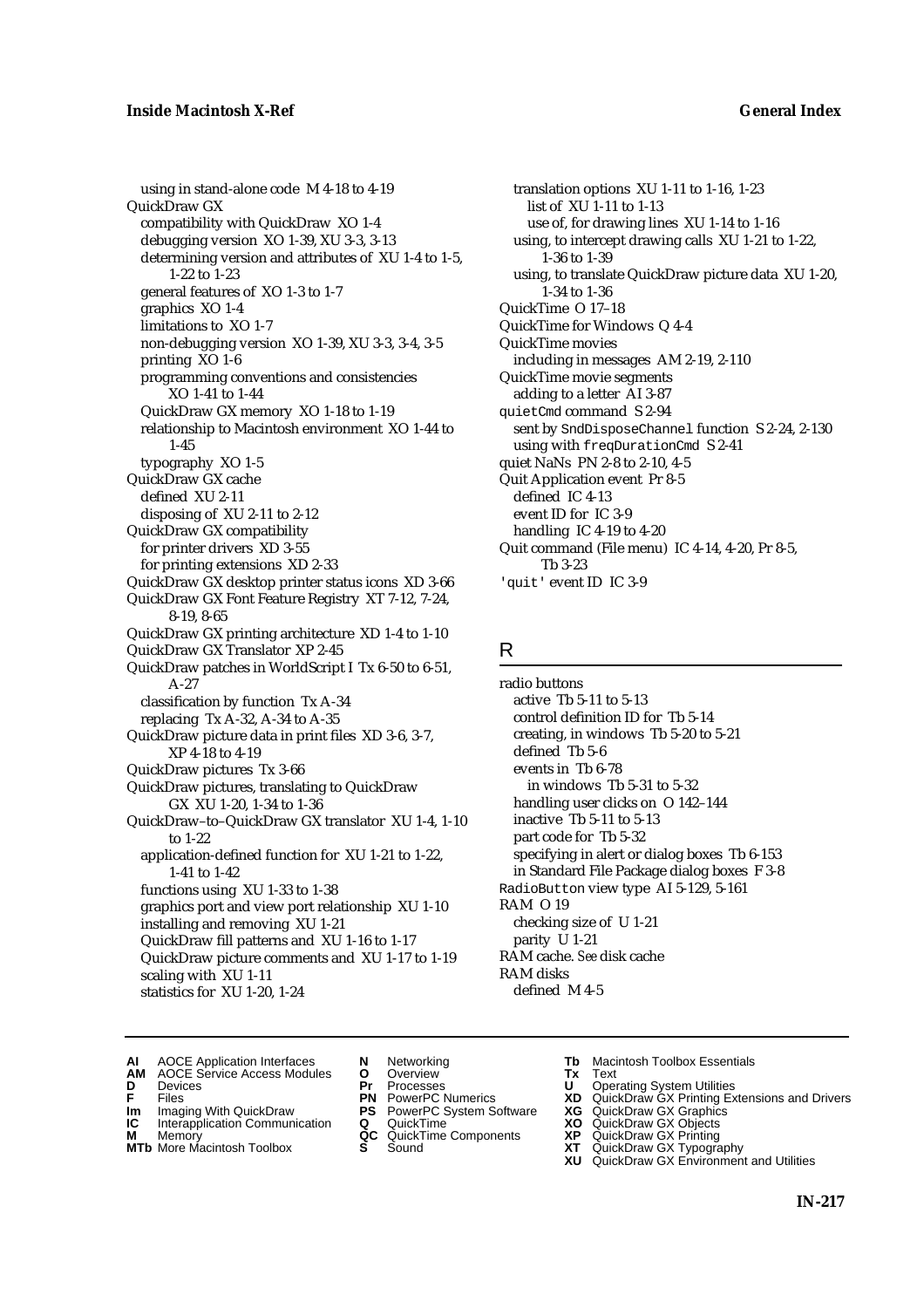setting size of with Memory control panel M 4-5 ramInit flag Im 5-17, 5-23, 5-31, 5-36 ramp-AND mode XO 5-19, 5-45 ramp-OR mode defined XO 5-19 examples of using XO 5-45, 5-46, 5-48 for calculating alpha-channel values XO 5-24 ramp-XOR mode defined XO 5-19 examples of using XO 5-45, 5-46 for calculating alpha-channel values XO 5-24 random-access memory. *See* RAM random access operations Q 2-134 RandomBits function XU 8-58 Random function U 3-36 to 3-37 distribution of output U 3-10 example of U 3-23 random-number generation XU 8-11 to 8-12, 8-33, 8-58 to 8-60. *See also* pseudorandom number generation random number generator PN 10-59 to 10-60 randomx function PN 10-59 to 10-60 randSeed global variable Im 2-36, U 3-10, 3-37 range descriptor records creating IC 6-92 to 6-93 key data for IC 6-20 range locking. *See* locking file ranges range of data formats PN 2-16 to 2-17 raster imaging messages XD 3-7, 4-97 to 4-101 raster imaging system XD 1-6 raster imaging system structure XD 4-23 raster render options for XD 4-24 raster offscreen plane setup structure XD 4-21 raster plane options for XD 4-22 raster offscreen plane structure XD 4-20 raster offscreen setup structure XD 4-20 raster offscreen structure XD 4-19 raster package ('rpck') resource XD 6-73 to 6-74 example of XD 3-63 raster package bitmap structure XD 4-22 raster package controls ('ropt') resource XD 6-74 to 6-77 example of XD 3-64 raster package controls structure XD 6-11 raster package options XD 4-25 raster package options enumeration XD 6-10 raster package structure XD 4-24, 6-10 raster package options for XD 4-25

raster plane options XD 4-22 raster preferences ('rdip') resource XD 3-50, 3-62, 6-66 to 6-72 example of XD 3-62 raster preferences structure XD 6-8 raster render options XD 4-24 rate. *See also* sample rate; speech rate defined Q 2-8 determining for a time base Q 2-326 rate, movie determining QC 2-22 setting QC 2-17, 2-23 rateCmd command S 2-26, 2-97 rate embedded speech command selector S 4-28 rates, movie getting Q 2-188 preferred Q 2-16, 2-130 to 2-131, 4-12. *See also* playback rates, movie setting Q 2-187 to 2-188 ratio-approximation scrolling AM 3-25 to 3-26 Raw Compressor Q 3-12, 3-64 compressor type value QC 5-80 'raw ' compressor type Q 3-64 'raw ' compressor type value QC 5-80, 6-66 raw data (in a dictionary entry) Tx 8-6, 8-7 'raw ' enumerator Q 2-80 raw key codes Tx 1-12, 1-87, C-6, C-8 to C-9, C-14 to C-15 'raw ' sound data format value QC 5-98 raw text (in inline input) Tx 7-12 RC4Key data type AI 9-20 'rcrd' file type AI 4-86 'rdip' resource type. *See* raster preferences resource rDocProc window type Tb 4-10 Read calls S 3-5, 3-13 to 3-16 ReadDateTime function U 4-34 ReadEdition function IC 2-27, 2-85 to 2-86 read-header area (RHA) and DDP N 7-8, 7-14 and multinode receive routines N 12-11 reading data from files F 1-22 to 1-23, 1-44, 2-112 to 2-113, 2-121 to 2-122 reading messages AI 7-22 to 7-23, 7-80 to 7-105 block type and index AI 7-96 closing AI 7-104 to 7-105 data AI 7-98 to 7-101 header fields AI 7-89 to 7-96 opening a nested message AI 7-86 to 7-87

- **AI** AOCE Application Interfaces **N** Networking **Tb** Macintosh Toolbox Essentials
- **AM** AOCE Service Access Modules **O** Overview **Tx** Text
- 
- 
- **IM** Files<br> **Im** Imaging With QuickDraw **PS** PowerPC System Software **XG**<br> **IC** Interapplication Communication **Q** QuickTime **XO**
- **Interapplication Communication <b>Q** QuickTime **XO** Memory **XO** Memory **XP QC** QuickTime Components **XP**
- **M** Memory **District Acc** QuickTime Components **XP**<br> **MTb** More Macintosh Toolbox **S** Sound **XT MTb** More Macintosh Toolbox **S** Sound **XT** QuickDraw GX Typography
- 
- 
- 
- 
- -
- 
- **D** Devices **Pr** Processes **U** Operating System Utilities
- **F** Files **PN** PowerPC Numerics **XD** QuickDraw GX Printing Extensions and Drivers
	-
	-
	-
	-
	- **XU** QuickDraw GX Environment and Utilities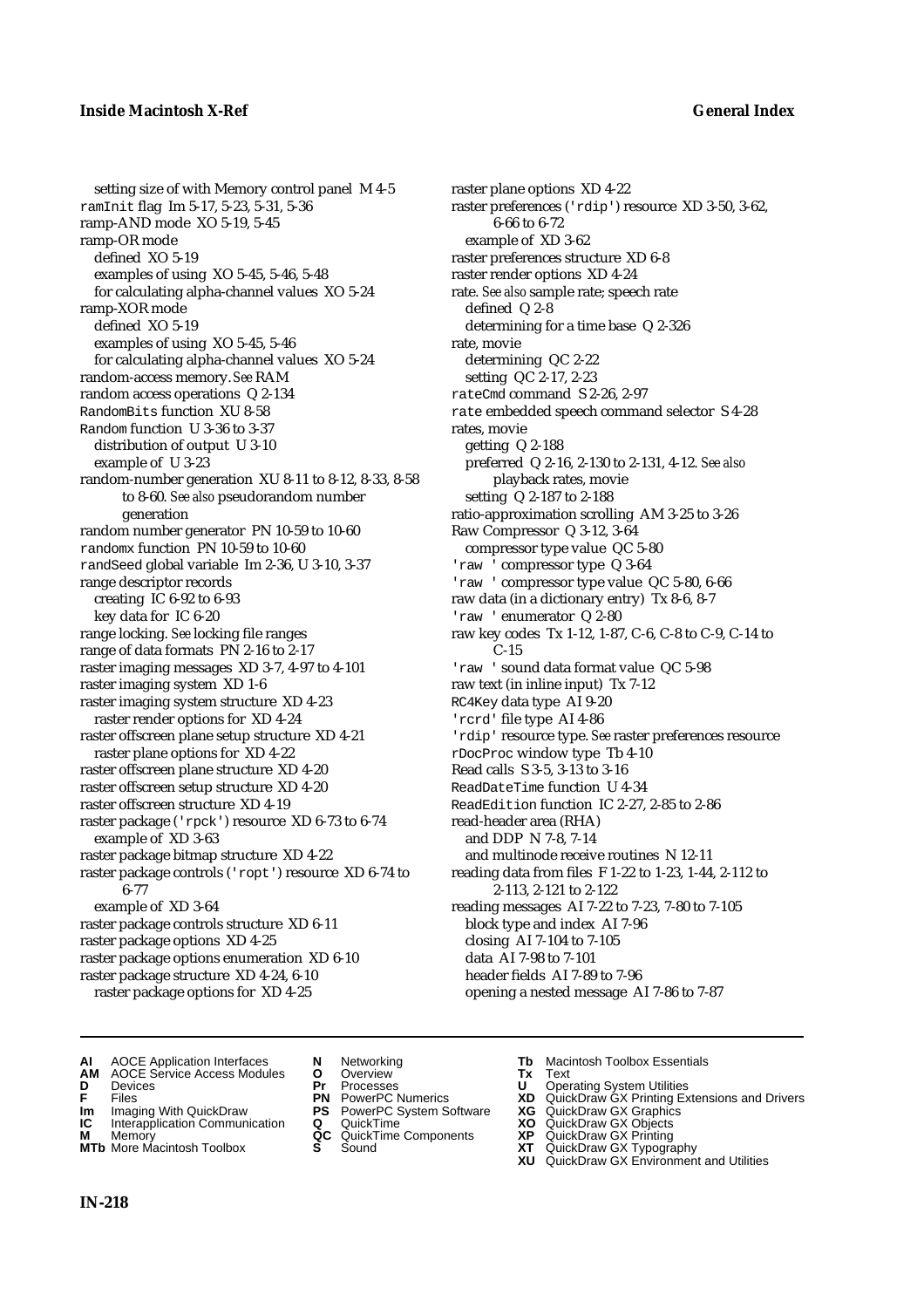opening an HFS file AI 7-84 opening the message AI 7-82 to 7-84 recipients AI 7-92 to 7-94 reply queue AI 7-95 to 7-96 verifying a digital signature AI 7-102 to 7-103 reading pages from print files XP 4-65 ReadLocation procedure U 4-46 to 4-47 read-only memory. *See* ROM ReadPacket routine N 11-17 and DDP N 7-17 to 7-19 and Ethernet N 11-17 to 11-19 and multinode N 12-11 to 12-12 ReadPartialResource procedure MTb 1-111 to 1-113 read privileges. *See* Files privileges ReadRest routine N 11-17 and DDP N 7-17 to 7-19 and Ethernet N 11-17 to 11-19 and multinode N 12-11 to 12-13 \_Read trap, flushing instruction cache M 4-10 RealFont function Tx 4-32, 4-52 ReallocateHandle procedure M 1-68 to 1-69, 2-52 to 2-53, O 43 reallocating relocatable blocks M 1-21 to 1-22, O 43–44 reallocPix flag Im 6-14, 6-15, 6-25 real name attribute AM 2-39, 2-40, 4-10, 4-69, 4-72 real numbers computer approximation PN 1-3 order of PN 6-3 real-time expansion S 2-15, 2-17 receive buffers. *See* receive queues receive queues defined N 5-13 dspInit routine N 5-46 dspRead routine N 5-16 Receive Recordable Event event IC 9-36 receive routines N 12-3, 12-9, 12-10 to 12-14 receiving mail AI 3-17 to 3-19 Apple event handler AI 3-17 opening a letter AI 3-18 recipient, ASDSP N 5-10, 5-29 recipient descriptor AI 3-25 recipient report messages. *See* report messages recipient report structure AI 7-33 recipients. *See also* addresses adding to a message AI 7-50 to 7-51 authentication process AI 9-14 bcc recipient, guidelines for AM 2-52 data types for defining AM 2-106 to 2-109

expanding group addresses AI 3-44 index AI 7-33 location information in message header AI 7-7 marking AM 2-52, 2-60, 2-163 to 2-167 original recipients AM 2-51 to 2-52 reading AI 7-92 to 7-94, AM 2-51 to 2-57, 2-144 to 2-148 resolved recipients AM 2-52 to 2-53 types of AM 2-51 writing AM 2-73 to 2-76, 2-180 to 2-183 Recipients field of a mailer adding an address AI 3-118 getting AI 3-113 to 3-115 RecipientStreamer function AI 7-115 recipient structure. *See also* addresses; OCERecipient data type converting to a byte stream AI 7-111, 7-115 creating from packed recipient structure AI 7-110 defined AI 7-24 described AI 7-10 determining buffer size for packing AI 7-108 getting extension type AI 7-113 illustrated AI 7-11 packed AI 7-25 packing AI 7-109 setting extension type AI 7-112 utility functions AI 7-107 to 7-114 'reco' descriptor type IC 4-57 recommendations, FPCE for compilers PN D-1 to D-9 recompressing images Q 3-82 recordable applications IC 1-18 to 1-19, 7-20 to 7-22, 9-3 to 9-5 'aete' resources and IC 1-18 to 1-19 defined IC 7-5 direct dispatching and IC 5-13 factoring IC 9-6 to 9-13 guidelines for what to record IC 9-14 to 9-35 introduced IC 1-15 record alias AI 8-7 record creation IDs AI 2-26 to 2-27 CSAM support of AM 3-23 defined AI 8-7 determining AM 4-12 to 4-21 Recorded Text event IC 10-27 record ID AI 2-25 to 2-36 allocating a maximum-sized structure AI 2-16 to 2-19 binding to a specific identity AI 9-39 checking equality of AI 2-87

- **AI** AOCE Application Interfaces **N** Networking **Tb** Macintosh Toolbox Essentials
- **AM** AOCE Service Access Modules **O** Overview **Tx** Text
- 
- **D** Devices **Pr** Processes **U** Operating System Utilities
	-
- **IM** FILES<br> **Im** Imaging With QuickDraw **PS** PowerPC System Software **XG**<br> **IC** Interapplication Communication **Q** QuickTime **XO**
- **IC** Interapplication Communication **Q** QuickTime **XO M** Memory **XP QC** QuickTime Components **XP**
- **M** Memory **CONSISTENT CONSISTENT QC** QuickTime Components **XP**<br> **MTb** More Macintosh Toolbox **S** Sound **XT**
- 
- 
- **F** Files **PN** PowerPC Numerics **XD** QuickDraw GX Printing Extensions and Drivers
	-
	-
	-
- **MTb** More Macintosh Toolbox **S** Sound **XT** QuickDraw GX Typography **XU** QuickDraw GX Environment and Utilities
	- **IN-219**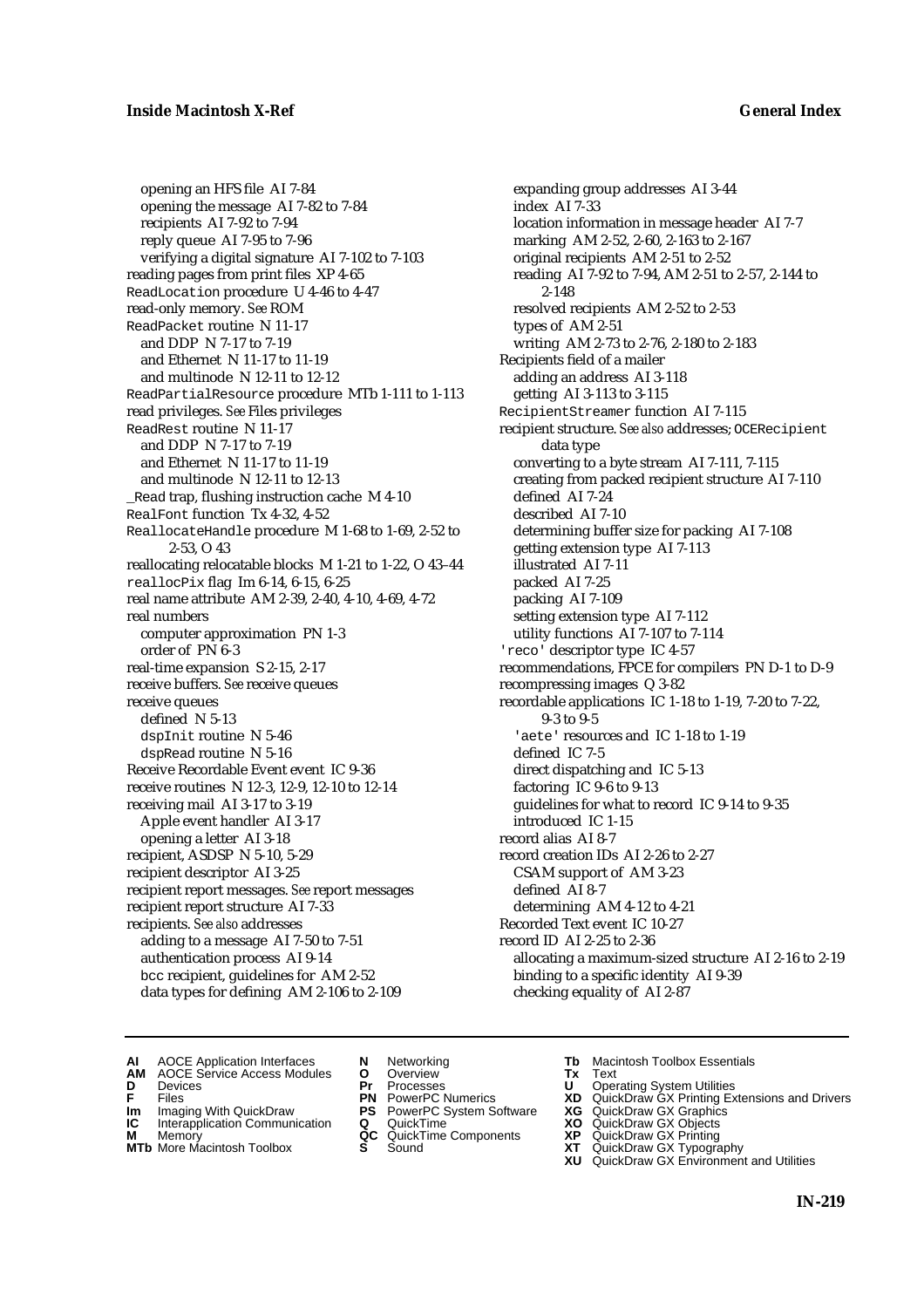### **Inside Macintosh X-Ref General Index**

copying AI 2-86 creating AI 2-86 defined AI 2-34, 8-6 to 8-7 getting for a specific identity AI 9-42 manipulating AI 2-85 to 2-88 of a catalog in the PowerTalk Setup catalog AI 9-62 of authentication initiator AI 9-59 packed AI 2-35 packing AI 2-90 short AI 2-35 unbinding from a specific identity AI 9-41 RecordID data type allocating a maximum-sized structure AI 2-16 to 2-19 checking equality of AI 2-87 copying AI 2-86 creating AI 2-86 defined AI 2-34 packing AI 2-90 record identifiers. *See* record ID recording image data QC 6-20, 6-24 to 6-28 Recording Off event IC 9-4 Recording On event IC 9-4 recording scripts, routines for IC 10-59 to 10-61 recording sounds S 3-6 to 3-9 described S 1-28 to 1-31, 1-38 to 1-41, 3-28 to 3-30 directly from device S 3-6 to 3-9, 3-33 to 3-38 effect of interruption on sound input device driver S 3-15 in stereo S 3-16 introduced S 1-15 to 1-17 specifying duration S 3-6 without standard interface S 3-4 record location information checking equality of AI 2-68 copying AI 2-67 creating AI 2-64 defined AI 2-32, 8-7 duplicating AI 2-66 manipulating AI 2-64 to 2-79 packed AI 2-33 packed minimum-sized AI 2-33 packing AI 2-71, 2-74 unpacking AI 2-72 validating AI 2-69 record names changing AI 8-96 to 8-97 getting from creation ID AI 8-94 to 8-95 new AI 5-95

RecordPictInfo function Im 7-56 to 7-57 RecordPixMapInfo function Im 7-57 to 7-58 record references defined AM 4-63 putting into Setup catalog AM 4-21 records adding AI 5-94, 8-89 to 8-91 adding attribute values to AI 8-109 to 8-110 adding pseudonyms to AI 8-98 to 8-100 aspect template sample AI 5-33 to 5-36 browsing AI 4-3 categories dropped on other records AI 5-100 listing AI 4-91 listing record types AI 4-92 specifying in an aspect template AI 5-91 changing attribute values in AI 8-112 to 8-114 changing name and type AI 8-96 to 8-97 creating an aspect from AI 5-16 creation IDs, getting AI 9-50 to 9-52 deleting AI 8-91 to 8-92 deleting attribute types from AI 8-126 to 8-127 deleting attribute values from AI 8-111 to 8-112 deleting pseudonyms from AI 8-100 to 8-101 determining change in AI 8-92 to 8-94 dropping on another record AI 5-99 external category, specifying in an aspect template AI 5-92 extracting access control information for AI 8-140 to 8-143 extracting attribute types of AI 8-130 to 8-131 extracting attribute values of AI 8-122 to 8-125 extracting information about AI 8-62 to 8-63 extracting information about pseudonyms AI 8-104 to 8-106 extracting information from AI 8-46 to 8-48 finding AI 4-3 finding attribute values in AI 8-116 to 8-118 gender, of alias AI 5-94 getting access control information for AI 8-138 to 8-140 getting attribute types of AI 8-127 to 8-129 getting attribute values of AI 8-118 to 8-121 getting information about AI 8-43 to 8-46, 8-57 to 8-61 getting information about pseudonyms AI 8-101 to

8-104

- 
- **AI** AOCE Application Interfaces **N** Networking **Tb** Macintosh Toolbox Essentials<br> **AM** AOCE Service Access Modules **O** Overview **Tx** Text<br> **D** Devices **Pr** Processes **U** Operating System Utilities **AM** AOCE Service Access Modules **O** Overview **Tx** Text
- 
- 
- **IM** Files<br> **Im** Imaging With QuickDraw **PS** PowerPC System Software **XG**<br> **IC** Interapplication Communication **Q** QuickTime **XO**
- **Interapplication Communication <b>Q** QuickTime **XO** Memory **XO** Memory **XP QC** QuickTime Components **XP M** Memory **District Acc** QuickTime Components **XP**<br> **MTb** More Macintosh Toolbox **S** Sound **XT**
- **MTb** More Macintosh Toolbox **S** Sound **XT** QuickDraw GX Typography
- 
- 
- 
- 
- 
- 
- 
- **D** Devices **Pr** Processes **U** Operating System Utilities
- **F** Files **PN** PowerPC Numerics **XD** QuickDraw GX Printing Extensions and Drivers
	-
	-
	-
	-
	- **XU** QuickDraw GX Environment and Utilities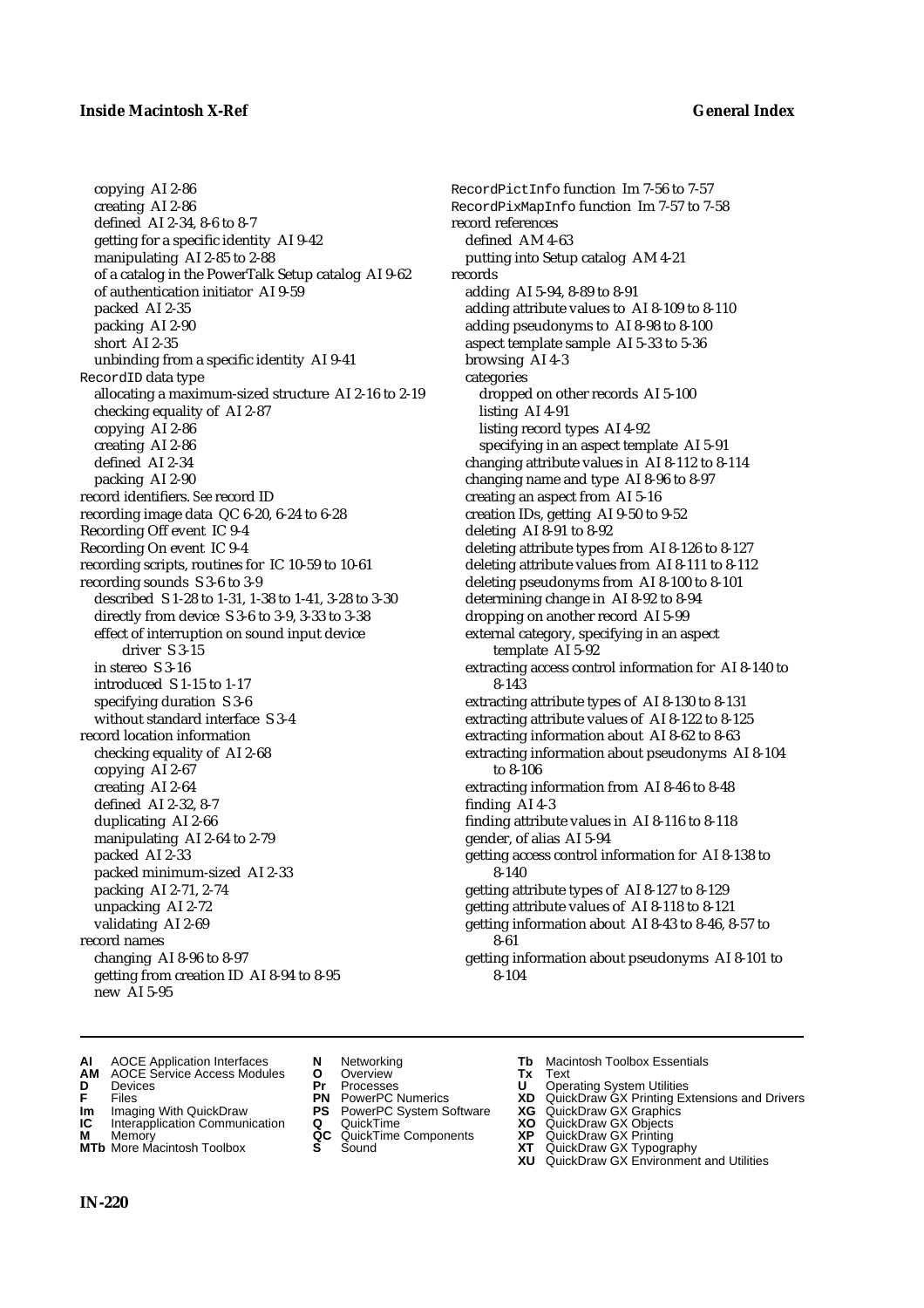getting name and type from creation ID AI 8-94 to 8-95 icons for AI 4-88 identifying selection in Catalog-Browsing panel AI 4-58 information page for AI 5-24 kind gender AI 5-93 of alias AI 5-93 specifying in an aspect template AI 5-91 main aspect AI 5-19 main aspect template for AI 5-21 main aspect template sample AI 5-30 to 5-33 managing AI 8-89 to 8-108 name AI 5-86 name of new AI 5-95 new item routine for AOCE templates AI 5-153 obtaining dNode numbers AI 9-50 obtaining icons for AI 4-88 opening selection in Catalog-Browsing panel AI 4-59 relation to aspects and AOCE templates AI 5-11 specifying AOCE templates for use with AI 5-139, 5-155 types displayed in Catalog-Browsing panel AI 4-32 types. *See* record types verifying attribute values in AI 8-114 to 8-115 records (AOCE) allowing duplicates AM 3-23 Catalog AM 4-67 to 4-70 Combined AM 4-70 to 4-72 CSAM AM 4-11, 4-65 to 4-66 Mail Service AM 4-66 to 4-67 MSAM AM 4-12 to 4-21, 4-64 to 4-65 Setup AM 4-64 records, alias. *See* alias records records, AOCE catalog. *See* records record-type AOCE template resource AI 5-75, 5-76 record-type resource AM 4-74 record types changing AI 8-96 to 8-97 defined AI 8-7 displayed in Catalog-Browsing panel AI 4-31 for AOCE templates AI 5-75 to 5-77 getting from creation ID AI 8-94 to 8-95 list of standard AI 2-28 obtaining standard AI 2-85 recoverable errors XU 3-7 RecoverHandle function M 2-54 to 2-55

rectangles O 87–89, 89. *See also* boundary rectangles; bounding rectangles; port rectangles for controls Tb 5-18 to 5-19, 5-25 to 5-26, 5-82, 5-118. *See also* display rectangles coordinates for Im 2-5 to 2-6 creating Im 3-53 data type for Im 2-27 to 2-28 defined Im 1-12 to 1-13 defining Im 3-22 to 3-23, 3-24 destination Tx 2-16, 2-26, 2-28 drawing Im 3-22 to 3-24, 3-58 to 3-62 emptiness of Im 3-58 equality of Im 3-58 erasing Im 3-61 to 3-62 expanding Im 3-54 filling with bit patterns Im 3-23 to 3-24, 3-60 to 3-61 with pixel patterns Im 4-74 framing Im 3-22 to 3-23, 3-59 intersections of Im 3-55 inverting Im 3-62 low-level routine for drawing Im 3-132 mapping and scaling Im 3-106 to 3-107 moving Im 3-53 to 3-54 painting Im 3-23 to 3-24, 3-60 pixels in Im 3-56 and regions Im 3-91 to 3-92, 3-98 routines for managing Im 3-52 to 3-62, 3-104 to 3-108 scaling factors for Im 3-104 to 3-105 shrinking Im 3-54 smallest around two points Im 3-56 transforming with a matrix Q 2-348 to 2-353 unions of Im 3-55 used to define other shapes Im 3-11 view Tx 2-14, 2-16 rectangle geometries defined XG 2-20 determining XG 2-127 editing XG 2-79 to 2-81, 2-129 structure of XG 2-106 rectangle shapes XO 1-11, 2-10 converting other shapes to XG 2-65 to 2-70 creating and drawing XG 2-43 to 2-45, 2-114, 2-160 default XG 2-21 defined XG 2-20 effect of shape fills XG 2-44 to 2-45 Rect data type Im 2-27 to 2-28, A-4, O 88. *See also* rectangles

**AI** AOCE Application Interfaces **N** Networking **Tb** Macintosh Toolbox Essentials<br> **AM** AOCE Service Access Modules **O** Overview **Tx** Text<br> **D** Devices **Pr** Processes **U** Operating System Utilities

AOCE Service Access Modules **O** Overview **Tx** Text<br>Devices **Devices Devices Devices** 

- **IM** FILES<br> **Im** Imaging With QuickDraw **PS** PowerPC System Software **XG**<br> **IC** Interapplication Communication **Q** QuickTime **XO**
- **IC** Interapplication Communication **Q** QuickTime **XO M** Memory **XO QC** QuickTime Components **XP**
- **M** Memory **District Acc** QuickTime Components **XP**<br> **MTb** More Macintosh Toolbox **S** Sound **XT MTb** More Macintosh Toolbox **S** Sound **XT** QuickDraw GX Typography
- 
- **D** Devices **Pr** Processes **U** Operating System Utilities
	-
	-
	-
	-
- 
- 
- **F** Files **PN** PowerPC Numerics **XD** QuickDraw GX Printing Extensions and Drivers
	-
	-
	-
	- **XU** QuickDraw GX Environment and Utilities
		- **IN-221**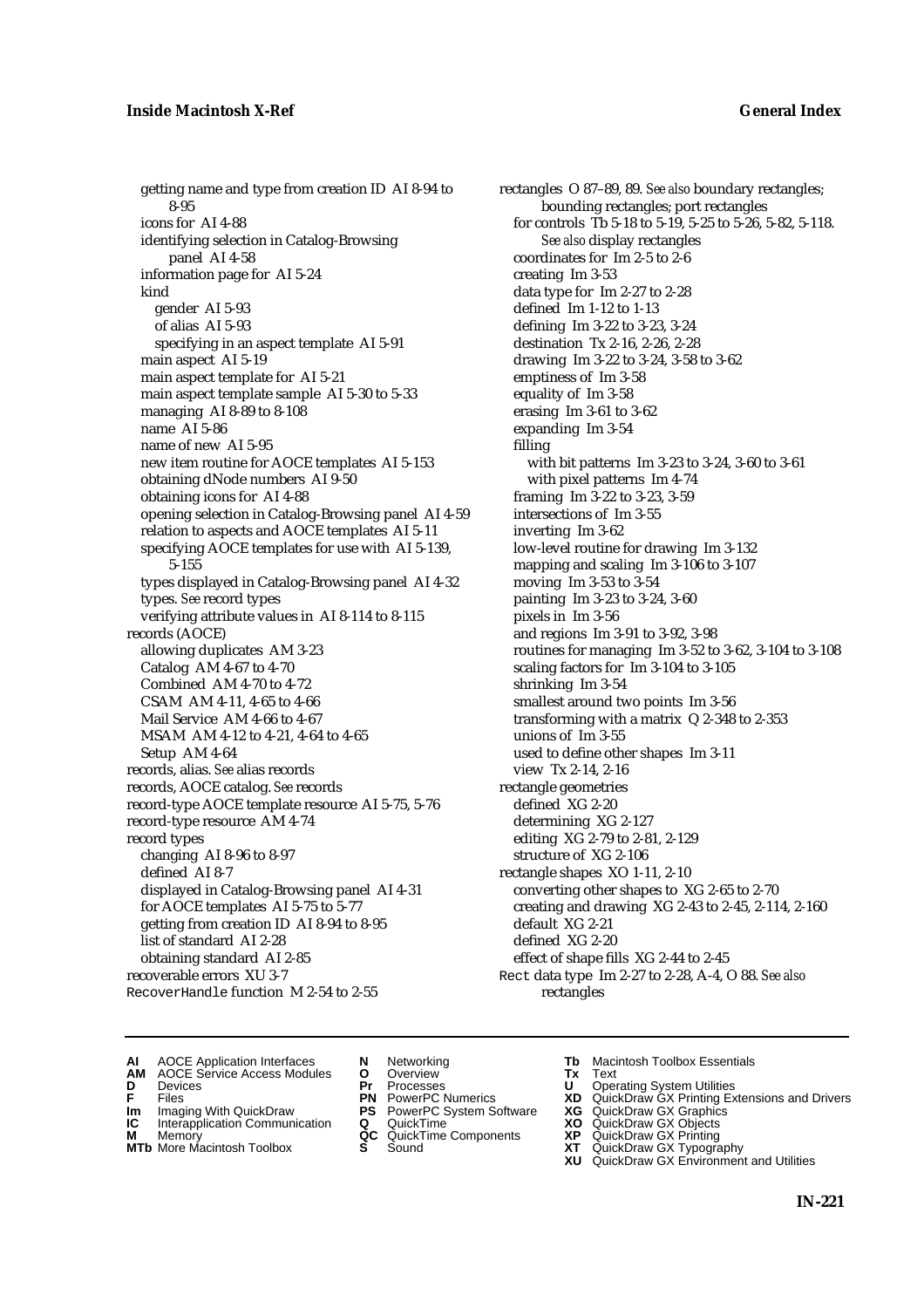RectInRgn function Im 3-98 RectMatrix function Q 2-351 to 2-352 RectPtr data type Tx 4-57 'RECT' resource type MTb 8-11, 8-52 rectangle help resources. *See* 'hrct' resource type rectangle positions resource MTb 8-6, 8-15, 8-85 to 8-86 rectangle resources MTb 8-11, 8-52 to 8-53 RectInIconID function MTb 5-51 RectInIconMethod function MTb 5-52 to 5-53 RectInIconSuite function MTb 5-50 to 5-51 RectRgn procedure Im 3-92, 8-11 reducing shapes XG 4-9 to 4-16, 4-30 to 4-32, 4-74 Red Zone PS 1-46 to 1-47 reentrancy, in exception handlers PS 4-9 reentrant device driver D 1-10, 1-15 refCon field Tb 4-111 reference constant fields using to store A5 value M 4-17 reference constants for Apple event handlers IC 4-8, 4-34 as job object property XP 2-6 for object accessor function IC 6-24 retrieving from job objects XP 4-23 to 4-24, 4-52 setting in job objects XP 4-23 to 4-24, 4-53 reference number MTb 9-5. *See also* file reference numbers determining for desktop database MTb 9-9 to 9-11 of desktop database MTb 9-5 message queue AI 7-8 references. *See* object references reference values changing, for controls Tb 5-105 to 5-106 custom view AI 5-242 determining, for controls Tb 5-105 for pop-up menus Tb 5-28 specifying, for controls Tb 5-18, 5-25, 5-84, 5-120 reflection transformations XU 8-22 Regarding field. *See* Subject field of a mailer region bounding box, in clipping atoms Q 4-22 region codes Tx 1-15, 1-48 to 1-49 for 'itl0' resource Tx B-27 for 'itl1' resource Tx B-31 list of Tx 6-57 to 6-58 sorted, in 'itlm' resource Tx B-14 to B-17 for system script Tx 6-12, 6-64 for system script, in 'itlc' resource Tx B-11 media, determining Q 2-212 to 2-213 media, setting Q 2-212

movie, setting Q 2-208 in version resources Tb 7-31 Region data type Im 2-28 to 2-29, O 90. *See also* regions regions O 89–91, Tx 1-35 arrow Im 8-9 to 8-12 clipping. *See* clipping regions copying Im 3-90 to 3-91 creating Im 3-87 to 3-89 data type for Im 2-28 to 2-29 defined Im 1-16 defining Im 3-27 to 3-30, O 95–98 disposing of Im 3-90 drawing Im 3-100 to 3-104, O 98 emptiness of Im 3-91, 3-99, O 96 equality of Im 3-98 erasing Im 3-102 to 3-103 expanding Im 3-93 to 3-94 filling with bit patterns Im 3-102 with pixel patterns Im 4-77 framing Im 3-100 to 3-101 I-beam Im 8-9 to 8-12 intersections of Im 3-94 to 3-95, 3-96 to 3-97 inverting Im 3-103 to 3-104 low-level routine for drawing Im 3-135 to 3-136 mapping and scaling Im 3-107 mouse Im 8-9 to 8-12 moving Im 3-93 painting Im 3-101 pixels in Im 3-97 and rectangles Im 3-91 to 3-92, 3-98 routines for managing Im 3-85 to 3-104, 3-107 shrinking Im 3-93 to 3-94 subtracting Im 3-96 transforming with a matrix Q 2-350 unions of Im 3-95, 3-96 to 3-97 register-based routines U 8-12 RegisterComponent function MTb 6-31, 6-57 to 6-59 RegisterComponentResourceFile function MTb 6-61 to 6-62 RegisterComponentResource function MTb 6-31, 6-59 to 6-61 registering NBP entity names N 3-7 to 3-11, 3-25 to 3-28 register request MTb 6-23 to 6-24 REGISTER\_RESULT\_LOCATION macro PS 2-18, 2-50 REGISTER\_ROUTINE\_PARAMETER macro PS 2-18, 2-50 RegisterInformation data type PS 4-8, 4-12 to 4-14 register information records PS 4-12 to 4-14

- **AI** AOCE Application Interfaces **N** Networking **Tb** Macintosh Toolbox Essentials
- **AM** AOCE Service Access Modules **O** Overview **Tx** Text
- 
- 
- **Im** Imaging With QuickDraw **PS** PowerPC System Software **XG IC** Interapplication Communication **Q** QuickTime **COVIC**
- **Interapplication Communication <b>Q** QuickTime **XO** Memory **XO** Objects **XP QC** QuickTime Components **XP**
- 
- 
- **D** Devices **Pr** Processes **U** Operating System Utilities
	-
	-
	-
	-
- 
- 
- **F** Files **PN** PowerPC Numerics **XD** QuickDraw GX Printing Extensions and Drivers
	-
	-
- **M** Memory **QC** QuickTime Components **XP** QuickDraw GX Printing
- **MTb** More Macintosh Toolbox **S** Sound **XT** QuickDraw GX Typography
	- **XU** QuickDraw GX Environment and Utilities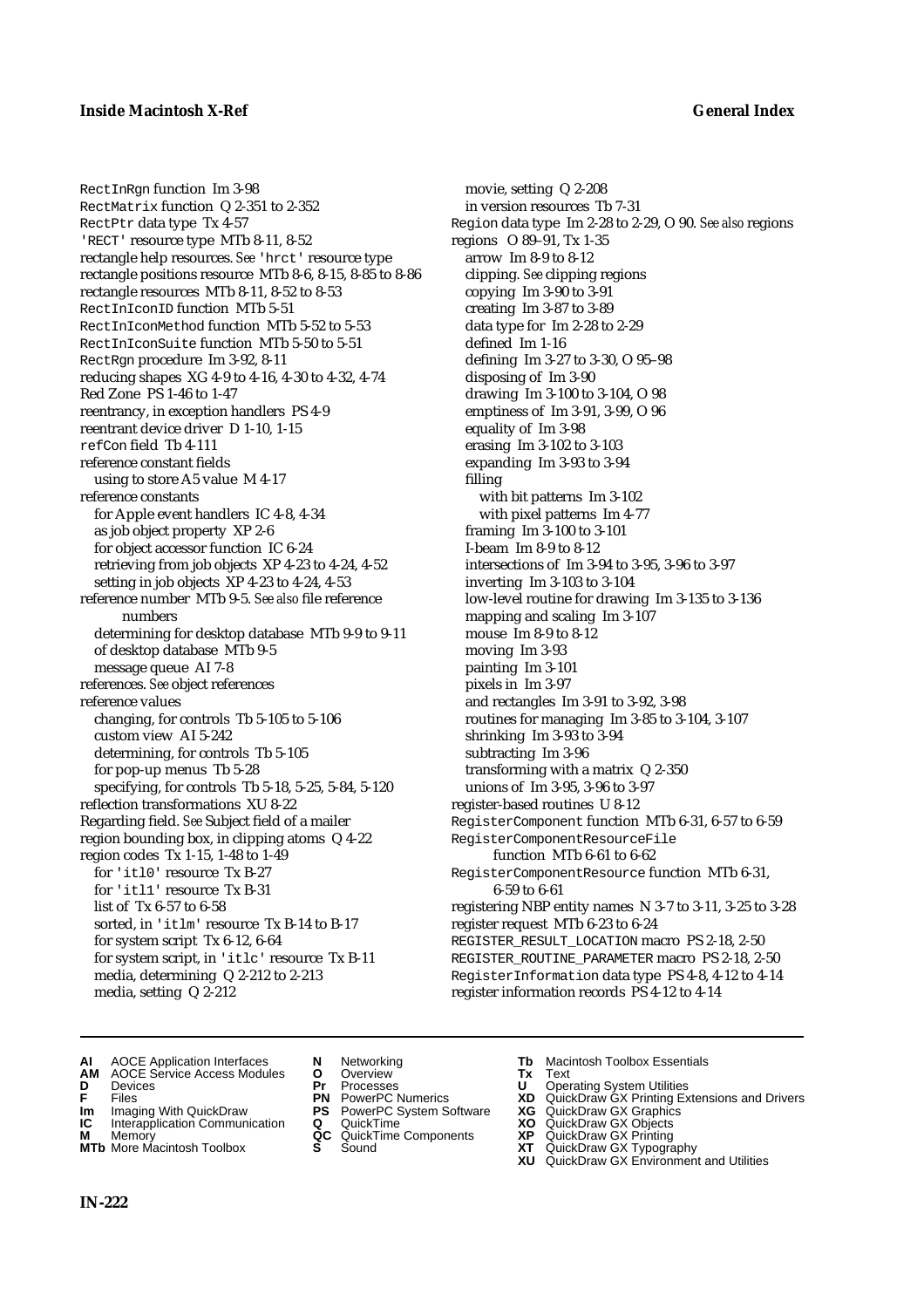registers. *See also* PowerPC microprocessor; 680x0 registers Condition Register PN 11-4, 12-5 to 12-6 floating-point PN 11-3 FPSCR PN 11-4, 12-3 to 12-15 preserving in interrupt tasks Pr 1-13 special-purpose PN 11-4 RegisterSection function IC 2-22, 2-76 to 2-77 registry (for QuickDraw GX font features) XT 7-12, 7-24, 8-19, 8-65 regular enclosures AM 2-19. *See also* enclosures reInitCmd command S 2-23, 2-94 relation function PN 10-8 to 10-9 relational operators PN 6-3 to 6-5 relative handles M 2-23 relative paths F 4-6 relative position, specifying in an object specifier record IC 6-64 relative search for alias records F 4-5 to 4-6, 4-7, 4-8 ReleaseResource procedure MTb 1-22, 1-107, PS 1-69 and sound resources S 2-25 release timers. *See* timeout value for ATP releasing held pages M 3-15 reliable delivery of data N 1-5, 1-21, 6-6 ADSP N 5-8 relocatable blocks. *See also* blocks, memory; handles allocating M 1-55 to 1-56, 2-29 to 2-34 changing properties M 1-60 to 1-67, 2-43 to 2-51 clearing resource bit M 2-50 to 2-51 concatenating M 2-64 to 2-65 data type for M 1-17, O 39 defined M 1-17, O 38 disadvantages of M 1-20, O 42 duplicating M 2-62 to 2-64 emptying M 1-67 to 1-68, 2-51 to 2-52 getting properties M 1-61 to 1-62, 2-43 to 2-44 in bottom of heap zone M 1-25 locking M 1-20 to 1-21, 1-63 to 1-64, 2-45 to 2-46,  $O$  42–43 for long periods of time M 1-28 for short periods of time M 1-28 making purgeable M 1-65 to 1-66, 2-47 to 2-48 making unpurgeable M 1-66 to 1-67, 2-48 to 2-49 managing M 1-67 to 1-73, 2-51 to 2-59 master pointers after disposing M 1-33 master pointers for M 1-41 moving around nonrelocatable blocks M 1-24 moving high M 1-26 to 1-27, 1-71 to 1-73, 2-56 to 2-59

properties of M 1-20 to 1-22, O 42–43 purging M 1-21 to 1-22, O 43–44 reallocating M 1-21 to 1-22, 1-68 to 1-69, 2-52 to 2-53, O 43–44 releasing M 1-57, 2-34 to 2-35 restrictions on locked blocks M 1-27 setting properties M 1-62 to 1-67, 2-44 to 2-51 setting resource bit M 2-49 to 2-50 sizing M 2-39 to 2-41 movement during M 1-24 unlocking M 1-20 to 1-21, 1-64 to 1-65, 2-46 to 2-47,  $O$  42–43 when to lock M 1-28 RelString function Tx 5-18, 5-60 to 5-61, A-20 remainder function defined PN 6-11 to 6-13 invalid exception, generating PN 4-5 remote memory XO 2-16 removable disks, and virtual memory M 3-5 RemoveCallBackToTimeBase function QC 11-19 to 11-20 RemoveCollectionItem function XU 5-65 RemoveImageDescriptionExtension function QC 4-67 RemoveIndexedCollectionItem function XU 5-66 RemoveMovieResource function Q 2-61, 2-104 RemoveNode routine N 12-10, 12-24 to 12-25 RemoveResource procedure MTb 1-109 to 1-110 RemoveUserData function Q 2-236 RemoveUserDataText function Q 2-238 removing callback events Q 2-339 part of a movie Q 2-260 part of a track Q 2-266 remquo function PN 6-11 to 6-13 rendering during imaging phase of printing XD 1-9 pages XD 3-6, 3-47 reordering text Tx 3-76, 6-69 and the PixelToChar function Tx 3-44 to 3-46, 3-94 setting (in script variables) Tx 6-69 turning reordering off Tx 3-45, 3-94 repeat patterns in lookup tables AI 5-115 ReplaceGestalt function U 1-13, 1-35 to 1-36 ReplaceIndexedCollectionItem function XU 5-63 ReplaceIndexedCollectionItemHdl function XU 5-93 ReplaceText function Tx 5-74 to 5-75

- **AI** AOCE Application Interfaces **N** Networking **The Macintosh Toolbox Essentials**<br> **AM** AOCE Service Access Modules **O** Overview **Tx** Text<br> **D** Devices **Pr** Processes **U** Operating System Utilities
- AOCE Service Access Modules **O** Overview **Tx** Text<br>Devices **Devices Devices Devices**
- 
- 
- 
- 
- **IM** FILES<br> **Im** Imaging With QuickDraw **PS** PowerPC System Software **XG**<br> **IC** Interapplication Communication **Q** QuickTime **XO IC** Interapplication Communication **Q** QuickTime **XO M** Memory **XO QC** QuickTime Components **XP**
- **M** Memory **District Acc** QuickTime Components **XP**<br> **MTb** More Macintosh Toolbox **S** Sound **XT**
- **MTb** More Macintosh Toolbox **S** Sound **XT** QuickDraw GX Typography
- 
- **D** Devices **Pr** Processes **U** Operating System Utilities
	-
	-
	-
	-
- 
- 
- **F** Files **PN** PowerPC Numerics **XD** QuickDraw GX Printing Extensions and Drivers
	-
	-
	-
	-
	- **XU** QuickDraw GX Environment and Utilities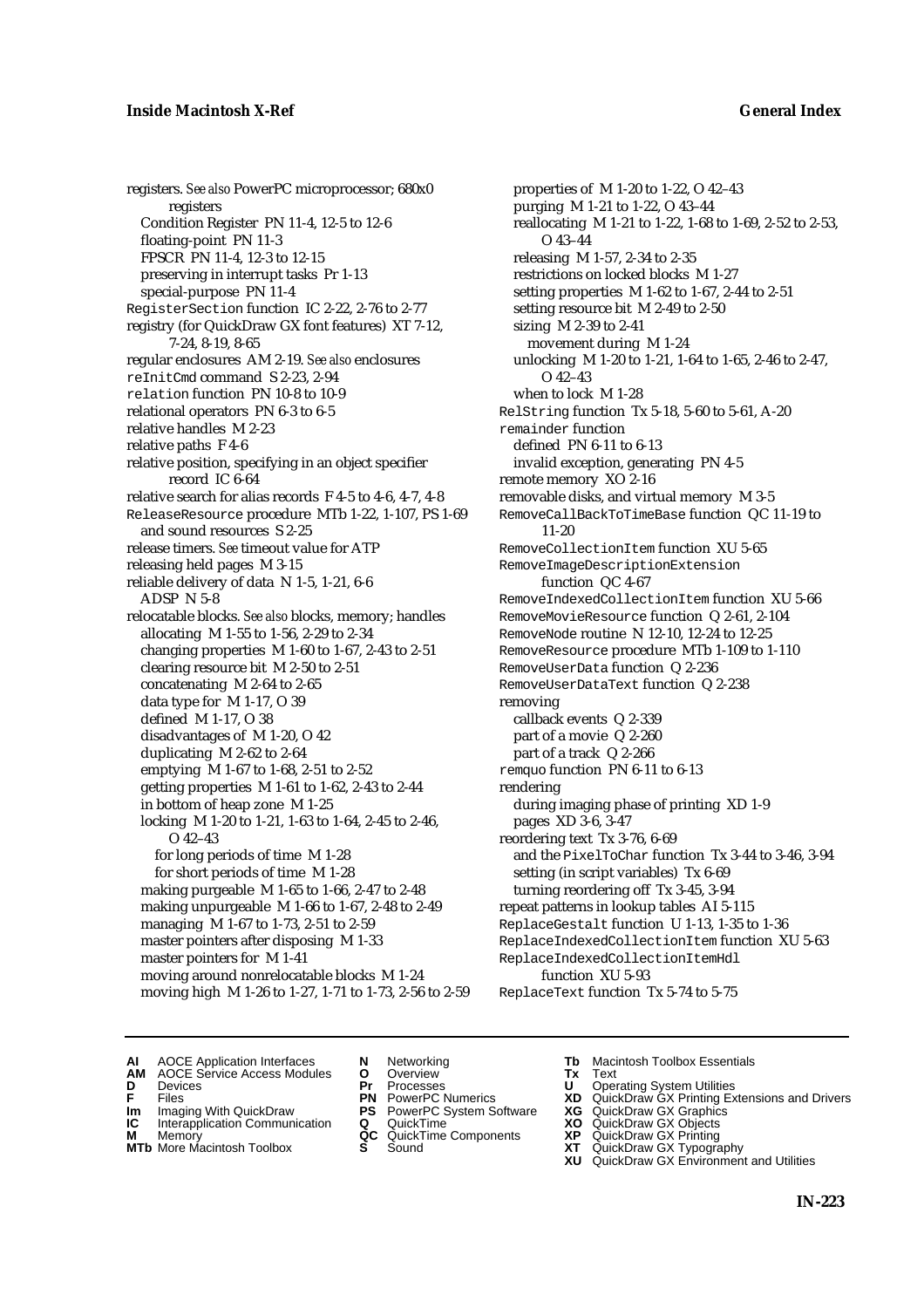### **Inside Macintosh X-Ref General Index**

replacing text Tx 1-98 to 1-99, 5-21, 5-74 to 5-77 reply, authentication AI 9-7 reply Apple events IC 4-36 to 4-39 disposing of IC 4-39 to 4-40 filter functions while waiting for IC 5-24 timeouts for IC 4-84 to 4-85, 5-20 to 5-21 reply queue adding to a message AI 7-52 defined AI 7-7 reply records for Standard File Package F 3-13 to 3-14, 3-41 to 3-44 report block header structure AI 7-33 reporting status XD 3-41 report messages AI 7-9 to 7-10 contents AI 7-10 options for AI 7-9 reports delivery notification structures AI 7-28 to 7-34 delivery result AI 7-33 message header delivery notification field AI 7-6 nondelivery codes AI 7-29 to 7-30 notification types AI 7-31 to 7-32 recipient index AI 7-33 recipient report AI 7-33 report block header AI 7-33 reports (AOCE) creating AM 2-61 to 2-62, 2-206 to 2-210 introduced AM 2-23 reading AM 2-80 to 2-81 structure of AM 2-81 reqCableLo routine N 12-22 reqNodeAddr field N 12-18 request codes, Catalog Manager, list of AM 3-43 to 3-44 request codes, component MTb 6-19, 6-29 clock component values QC 11-8 derived media handler component values QC 10-7 to 10-8 image compressor component values QC 4-53 movie controller component values QC 2-14 to 2-15 movie data exchange component values QC 9-8 to 9-9 preview component values QC 12-6 sequence grabber channel component values QC 6-7 to 6-9 sequence grabber component values QC 5-6 to 5-8 sequence grabber panel component values QC 7-8 standard image-compression dialog component

values QC 3-14

video digitizer component values QC 8-9 to 8-20 requested attributes table Tx 8-15 requester ATP client applications N 1-26, 6-3 to 6-4, 6-9 to 6-14, 6-24 to 6-30 requestors AI 8-12 to 8-13 authenticated in catalog AI 8-12 authenticated in dNode AI 8-12 friend AI 8-12 guest AI 8-12 owner AI 8-12 request parameter blocks, passed to sound input device drivers S 3-13 request processing, derived media handler components and QC 10-8 to 10-9 required Apple events IC 4-11 to 4-20 required parameters for Apple events IC 3-9, 4-34 to 4-35 Required suite of Apple events IC 1-10 require macro XD 2-15 requiresSwitchLaunch flag Tb 7-48 rescheduling a callback event Q 2-339 Rescued Items from *volume name* folders Tb 7-44 ResEdit resource editor MTb 1-15 to 1-17, O 57–58, 152–154 ResErr global variable MTb 1-51 ResError function MTb 1-51 to 1-52, O 66, 176–177 ReserveMem procedure M 1-70 to 1-71, 2-55 to 2-56 ReserveMemSys procedure M 2-56 reserves. *See* memory reserves reserving memory M 1-22 to 1-23 and heap fragmentation M 1-25 defined M 1-22 for relocatable blocks M 1-26 limitation of M 1-25 routines M 2-55 to 2-56 ResetAlertStage procedure Tb 6-112 ResetAlrtStage procedure. *See* ResetAlertStage procedure reset embedded speech command S 4-28 ResetMapping function XU 8-34, 8-64 Reset Timer event IC 4-85 resizing a compressed image Q 3-85 resizing windows Tb 4-57 to 4-59

ResListElem record IC 12-57 resLocked resource attribute, for CSAM AM 3-7 'resl' resource type. *See* resolution resource resolution ('resl') resource XD 3-54, 6-49 to 6-51 resolution, horizontal Q 3-51

- **AI** AOCE Application Interfaces **N** Networking **Tb** Macintosh Toolbox Essentials<br> **AM** AOCE Service Access Modules **O** Overview **Tx** Text<br> **D** Devices **Pr** Processes **U** Operating System Utilities
- **AM** AOCE Service Access Modules **O** Overview **Tx** Text
- 
- 
- **Im** Imaging With QuickDraw **PS** PowerPC System Software **XG IC** Interapplication Communication **Q** QuickTime **COVIC**
- **Interapplication Communication <b>Q** QuickTime **XO** Memory **XO** Memory **XP QC** QuickTime Components **XP**
- **M** Memory **District Acc** QuickTime Components **XP**<br> **MTb** More Macintosh Toolbox **S** Sound **XT**
- 
- **D** Devices **Pr** Processes **U** Operating System Utilities
- **F** Files **PN** PowerPC Numerics **XD** QuickDraw GX Printing Extensions and Drivers
	-
	-
	-
- - -
		-
- **MTb** More Macintosh Toolbox **S** Sound **XT** QuickDraw GX Typography
	- **XU** QuickDraw GX Environment and Utilities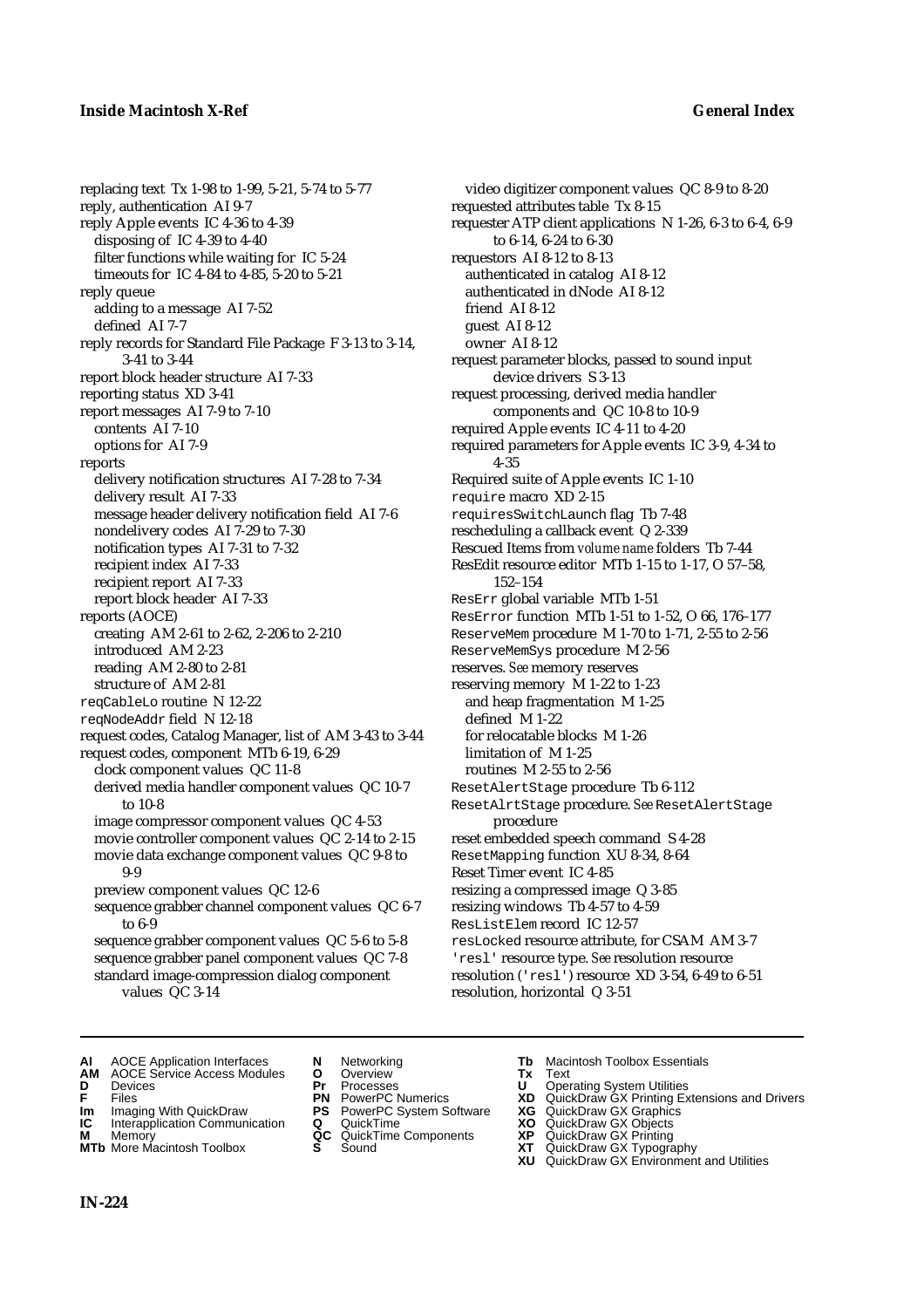resolution, vertical Q 3-51 resolution of screens Tx 1-6, 4-7, 4-29 resolutions discrete Im 9-11 for pictures Im 7-11, 7-19 for printers Im 9-11, 9-30 to 9-32, 9-46, 9-53 to 9-55, 9-73 for screens Im 5-32 variable Im 9-11 resolution structure XD 6-7 ResolveAliasFile function Q 2-64, Tb 7-52 to 7-53 ResolveAlias function F 4-10, 4-19, Q 2-64 resolved recipients AM 2-51. *See also* recipients resolving aliases of AOCE catalog objects AI 4-85 to 4-88 catalog specification structure AI 4-87 HFS aliases AI 4-85 resolving alias records F 4-10 to 4-11 controlling search algorithms F 4-11 multiple targets F 4-11 a single target F 4-10 to 4-11 resource attributes defined MTb 1-8 getting and setting MTb 1-81 to 1-87 resource-based code. *See also* fat resources executing PS 2-24 to 2-26 resource bit clearing M 2-50 to 2-51 setting M 2-49 to 2-50 resource editors F 3-18 resource files. *See also* resource forks creating O 64–66 current O 64 defined O 51 determining reference number of O 52 managing O 60–67 reading O 61–64 updating O 66–67 resource forks F 1-4, Im 7-7, PS 1-31 to 1-34, Tb 1-11, MTb 1-4 to 1-6. *See also* current resource file closing PS 1-70, MTb 1-110 to 1-111 creating F 1-51, 2-157, 2-173, 2-187, MTb 1-25 to 1-28, 1-53 to 1-58 creating resource map in F 1-51, 2-157, 2-173, 2-187 file format for MTb 1-121 to 1-125 getting and setting attributes of MTb 1-116 to 1-119 opening MTb 1-24 to 1-30, 1-58 to 1-68 reading resources from MTb 1-30 to 1-35, 1-71 to 1-81

resource data, format of MTb 1-122 resource header, format of MTb 1-122 resource name list, format of MTb 1-124 resource type list, format of MTb 1-123 writing resources to MTb 1-36 to 1-40, 1-92 to 1-95 resource ID numbers and script codes Tx 1-49 to 1-50, B-6 to B-7 resource ID offsets setup templates kDETAspectCode AM 4-79 kDETAspectKind AM 4-76 kDETAspectMainBitmap AM 4-78 kDETAspectName AM 4-75 kDETAspectWhatIs AM 4-79 kDETRecordType AM 4-74 kDETTemplateName AM 4-74 kSAMAspectCannotDelete AM 4-77 kSAMAspectKind AM 4-76 kSAMAspectSlotCreationInfo AM 4-77 kSAMAspectUserName AM 4-76 AOCE templates kDETAspectAliasGender AI 5-94 kDETAspectAliasKind AI 5-93 kDETAspectAliasWhatIs AI 5-94 kDETAspectAttrDragIn AI 5-100 kDETAspectBalloons AI 5-105 kDETAspectCategory AI 5-91 kDETAspectDragInString AI 5-101 kDETAspectDragInSummary AI 5-102 kDETAspectDragInVerb AI 5-101 kDETAspectDragOut AI 5-102 kDETAspectExternalCategory AI 5-92 kDETAspectGender AI 5-93 kDETAspectInfoPageCustomWindow AI 5-97 kDETAspectKind AI 5-91 kDETAspectLookup AI 5-108 to 5-119 kDETAspectMainBitmap AI 5-90 kDETAspectName AI 5-95 kDETAspectNewEntryName AI 5-95 kDETAspectNewMenuName AI 5-94 kDETAspectNewValue AI 5-96 kDETAspectRecordCatDragIn AI 5-99 kDETAspectRecordDragIn AI 5-99 kDETAspectReverseSort AI 5-104 kDETAspectSublistOpenOnNew AI 5-96 kDETAspectViewMenu AI 5-103 kDETAspectWhatIs AI 5-93 kDETAttributeType AI 5-75, 5-76, 5-77

- **AI** AOCE Application Interfaces **N** Networking **Tb** Macintosh Toolbox Essentials
- **AM** AOCE Service Access Modules **O** Overview **Tx** Text
- 
- 
- **Im** Files<br> **Im** Imaging With QuickDraw **PS** PowerPC System Software **XG**<br> **IC** Interapplication Communication **Q** QuickTime **XO IC** Interapplication Communication **Q** QuickTime **XO M** Memory **XP QC** QuickTime Components **XP**
- **M** Memory **CONSISTENT MEMORY AND MEMORY MEMORY AND MEMORY AND MEMORY AND <b>CONSISTENT CONSISTENT** WAS A VIOLENCE CONSISTENT OF A VIOLENCE CONSISTENT OF A VIOLENCE CONSISTENT OF A VIOLENCE CONSISTENT OF A VIOLENCE CONSISTEN
- **MTb** More Macintosh Toolbox **S** Sound **XT** QuickDraw GX Typography
- 
- **D** Devices **Pr** Processes **U** Operating System Utilities
	-
	-
	-
	-
- 
- 
- **F** Files **PN** PowerPC Numerics **XD** QuickDraw GX Printing Extensions and Drivers
	-
	-
	-
	- **XU** QuickDraw GX Environment and Utilities
		- **IN-225**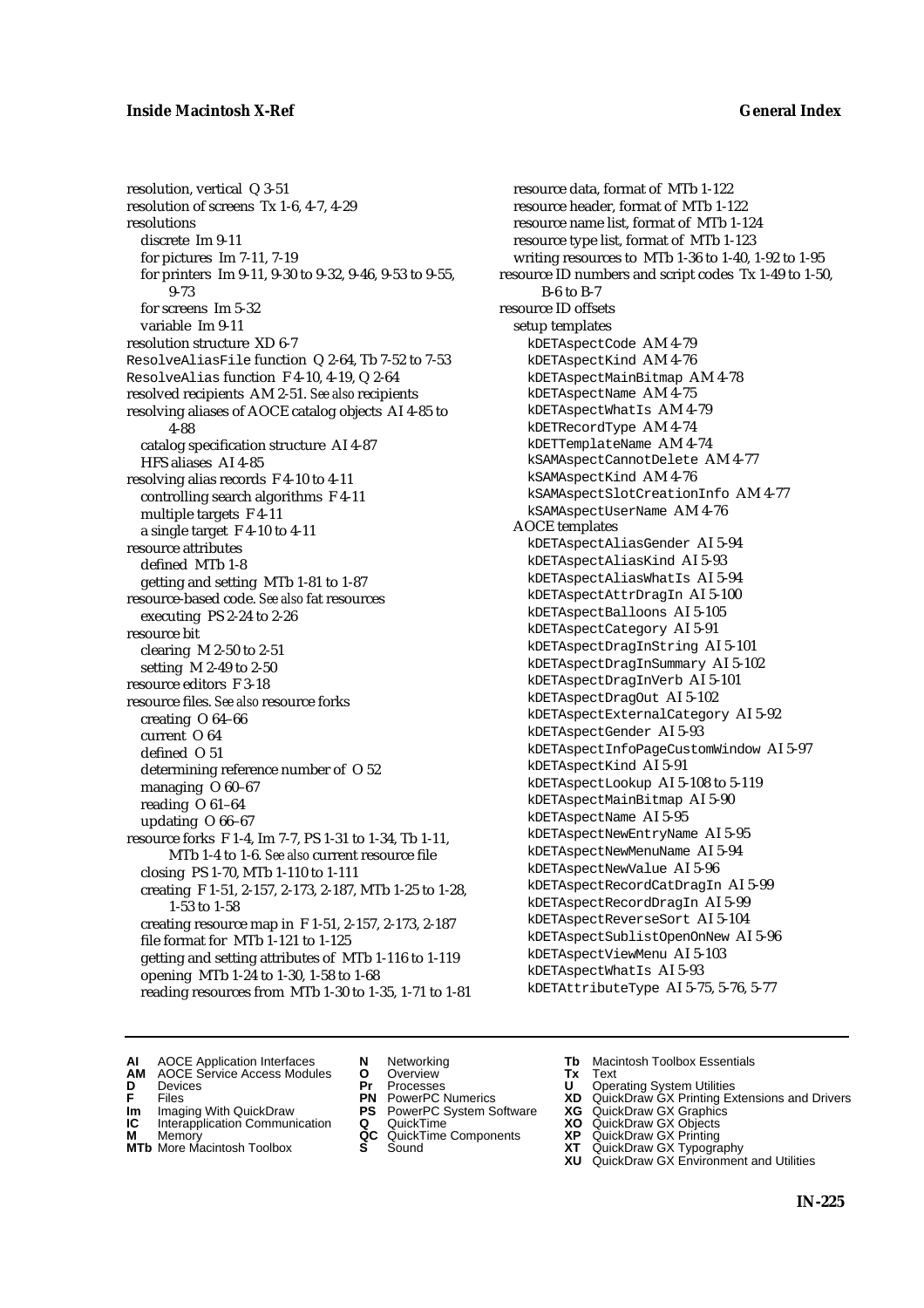kDETAttributeValueTag AI 5-77 kDETForwarderTemplateNames AI 5-139 kDETInfoPageMainViewAspect AI 5-136 kDETInfoPageMenuEntries AI 5-137 kDETInfoPageName AI 5-137 kDETKillerName AI 5-140 kDETRecordType AI 5-75, 5-76 kDETTemplateName AI 5-75 resource IDs MTb 1-46 to 1-49 for AOCE templates AI 5-75 for cursors Tb 2-63 defined Tb 1-11 for icons in menu items Tb 3-62 defined MTb 1-6 for function key resources MTb 1-129 getting unique MTb 1-95 to 1-97 for owned resources MTb 1-47 for packages MTb 1-128 to 1-129 and property numbers AI 5-103 restrictions on MTb 1-46 to 1-47 resource ID values for movies Q 2-88, 2-103 Resource Manager MTb 1-3 to 1-148, O 10, 51 to 68, Tb 1-11 to 1-13 and Control Manager Tb 5-3 and the Finder Tb 7-3 checking for errors O 66 testing for features U 1-22 data structure, types, and IDs MTb 1-42 to 1-49 initializing MTb 1-50 installing purge-warning procedures M 2-18, 2-91 routines in MTb 1-49 to 1-120 testing for features of MTb 1-13 to 1-14 resource maps O 56, Tb 1-12 accessing entries in MTb 1-119 to 1-120 defined MTb 1-9 format of MTb 1-123 ROM, inserting in resource search path MTb 1-134 to 1-135 resource paths O 52–54 ResourcePS picture comment Im B-6, B-41 resources O 51 to 68, Tb 1-11 to 1-13. *See also* font resources; international resources; keyboard resources; resource types accelerated. *See* accelerated resources alert Tb 6-19 to 6-22, 6-150 to 6-151 alert color table Tb 6-157 to 6-158 alias IC 2-19 alias record Tb 7-40

animated cursor Im 8-13, 8-14, 8-36 to 8-37 AOCE templates Add item string (kDETAspectNewMenuName) AI 5-94 alias kind (kDETAspectAliasKind) AI 5-93 aspect templates AI 5-78 to 5-84 aspect template signature resource AI 5-88 attribute category (kDETAspectCategory) AI 5-91 attribute kind (kDETAspectKind) AI 5-91 attribute-tag (kDETAttributeValueTag) AI 5-77 attribute-type (kDETAttributeType) AI 5-76, 5-77 Catalogs menu items (kDETInfoPageMenuEntries) AI 5-137 custom information page (kDETAspectInfoPageCustomWindow) AI 5-97 drag-in attribute types (kDETAspectAttrDragIn) AI 5-100 drag-in button label (kDETAspectDragInVerb) AI 5-101 drag-in description string (kDETAspectDragInSummary) AI 5-102 drag-in prompt string (kDETAspectDragInString) AI 5-101 drag-in record categories (kDETAspectRecordCatDragIn) AI 5-99 drag-in record types (kDETAspectRecordDragIn) AI 5-99 drag-out attribute types (kDETAspectDragOut) AI 5-102 drop operations AI 5-98 to 5-102 dynamic creation of AI 5-154 to 5-157 external category, (kDETAspectExternalCategory) AI 5-92 file type template signature resource AI 5-141 forwarder template names, (kDETForwarderTemplateNames) AI 5-139 gender of record alias (kDETAspectAliasGender) AI 5-94 gender of record kind (kDETAspectGender) AI 5-93 getting a resource handle AI 5-207 help-balloon string for aliases (kDETAspectAliasWhatIs) AI 5-94 help-balloon string for a record or attribute (kDETAspectWhatIs) AI 5-93 help-balloon string for properties (kDETAspectBalloons) AI 5-105 icon (kDETAspectMainBitmap) AI 5-90

- **AI** AOCE Application Interfaces **N** Networking **Tb** Macintosh Toolbox Essentials<br> **AM** AOCE Service Access Modules **O** Overview **Tx** Text<br> **D** Devices **Pr** Processes **U** Operating System Utilities
- **AM** AOCE Service Access Modules **O** Overview **Tx** Text
- 
- 
- **Im** Imaging With QuickDraw **PS** PowerPC System Software **XG IC** Interapplication Communication **Q** QuickTime **COVIC**
- **Interapplication Communication <b>Q** QuickTime **XO XO** Memory **XO XP XP QC** QuickTime Components **XP**
- **M** Memory **CC** QuickTime Components **XP**<br> **MTb** More Macintosh Toolbox **S** Sound **XT MTb** More Macintosh Toolbox **S** Sound **XT** QuickDraw GX Typography
- 
- **D** Devices **Pr** Processes **U** Operating System Utilities
	-
	-
	-
	-
- 
- 
- **FRICAG CONSISTS IN THE PROCESSES CONSISTS AND CONSIST CONSISTENT CONSISTS CONSISTS PRINTIPLE PROCESSES CONSISTS CON<br>
<b>F**FRICES **PN** POWERPC Numerics **XD** QuickDraw GX Printing Extensions and Drivers<br> **Im** Imaging With Qui
	-
	-
	-
	-
	- **XU** QuickDraw GX Environment and Utilities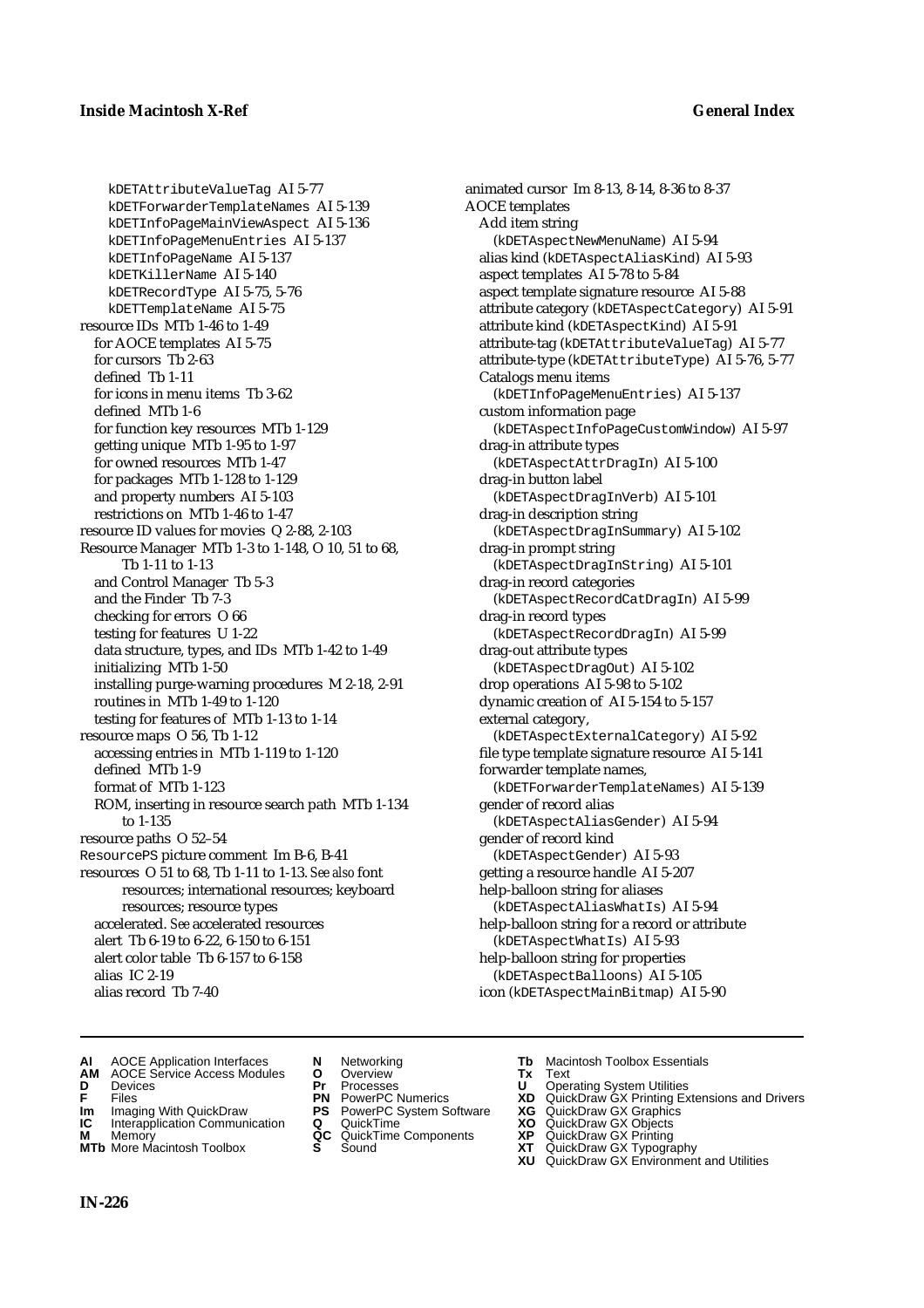# **Inside Macintosh X-Ref General Index**

information page name (kDETInfoPageName) AI 5-137 information page template signature resource AI 5-121 killer template names (kDETKillerName) AI 5-140 killer template signature resource AI 5-140 lookup table (kDETAspectLookup) AI 5-108 to 5-119 main aspect templates AI 5-89 to 5-98 main view aspect name (kDETInfoPageMainViewAspect) AI 5-136 New attribute value (kDETAspectNewValue) AI 5-96 New attribute value name (kDETAspectName) AI 5-95 New item string (kDETAspectNewMenuName) AI 5-94 New record name (kDETAspectNewEntryName) AI 5-95 open new item (kDETAspectSublistOpenOnNew) AI 5-96 properties to sort by (kDETAspectViewMenu) AI 5-103 properties to sort in reverse order (kDETAspectReverseSort) AI 5-104 record category (kDETAspectCategory) AI 5-91 record kind (kDETAspectKind) AI 5-91 record-type (kDETRecordType) AI 5-76 signature. *See* signature resource AI substitution of 5-156 template name (kDETTemplateName) AI 5-75 view list resource AI 5-123 to 5-130 Apple event terminology. *See* 'aete' resources; 'aeut' resources application-missing message string Tb 7-68 to 7-69 bundle Tb 7-20 to 7-25, 7-65 to 7-68. *See also* 'BNDL' resource type card MTb 8-11, 8-52, 8-87 changing MTb 1-87 to 1-91 color cursor Im 8-34 to 8-36 color icon Im 4-105 to 4-106, MTb 5-6 color-picking method Im 7-68 color table Im 4-104 to 4-105 compiled O 58 component MTb 6-33, 6-61 to 6-62, 6-80 to 6-85, 7-18, 7-20 to 7-21 compressing U 3-20 to 3-21

color icon Tb 3-62, 7-64

control color table Tb 5-121 to 5-123 control definition function Tb 5-14, 5-109 to 5-115 control device code MTb 8-7, 8-25 to 8-48, 8-74 to 8-77 copying MTb 1-24 counting and indexing MTb 1-34 counting and listing resource types MTb 1-97 to 1-101 creating MTb 1-15 to 1-18 CSAM driver AM 3-7 to 3-9, 3-40 to 3-41 cursor Im 8-13 to 8-14, 8-33 to 8-34 decompressing U 3-21 to 3-22 default help override. *See* 'hovr' resource type defined MTb 1-3, O 51, Tb 1-11 detaching PS 1-70 dialog Tb 6-15, 6-24 to 6-26, 6-148 to 6-149 dialog color table Tb 6-75 to 6-76, 6-156 to 6-157. *See* 'dctb' resource type dialog-item help. *See* 'hdlg' resource type disposing of MTb 1-106 to 1-110 driver D 1-89, Tb 3-20, 3-68, 3-129, 3-130 fat PS 1-71 file reference Tb 7-18 to 7-25, 7-64 to 7-65. *See* 'FREF' resource type Finder icon help. *See* 'hfdr' resource type font information MTb 8-7, 8-23, 8-86 folder Tb 7-55 font Tb 3-69 font family Tb 3-69 for dialog boxes XP 1-13, 3-24, 3-70 to 3-73, 3-127 to 3-132 for drivers XD 3-53 function keys MTb 1-129 gamma tables MTb 8-59. *See* 'gama' resource type getting and setting information about MTb 1-81 to 1-87 getting a unique ID MTb 1-95 to 1-97 getting handles to MTb 1-18 to 1-21 icon Tb 3-62, 7-63. *See* icon resources icon family. *See* icon families icon list Tb 7-13, 7-57 to 7-58 ID range used in extensions XD 2-32 international configuration Tb 3-32 item color table MTb 8-23, Tb 6-158 to 6-164. *See* 'ictb' resource type item list. *See* 'DITL' resource type, item list resources

control Tb 5-18 to 5-28, 5-118 to 5-121

- **AI** AOCE Application Interfaces **N** Networking **Tb** Macintosh Toolbox Essentials<br> **AM** AOCE Service Access Modules **O** Overview **Tx** Text<br> **D** Devices **Pr** Processes **U** Operating System Utilities
	- AOCE Service Access Modules **O** Overview **Tx** Text<br>Devices **Devices Devices Devices**
- -
- **IM** FILES<br> **Im** Imaging With QuickDraw **PS** PowerPC System Software **XG**<br> **IC** Interapplication Communication **Q** QuickTime **XO**
- **IC** Interapplication Communication **Q** QuickTime **XO M** Memory **XO QC** QuickTime Components **XP M** Memory **QC** QuickTime Components **XP**<br>**MTb** More Macintosh Toolbox **S** Sound **XT**
- **MTb** More Macintosh Toolbox **S** Sound **XT** QuickDraw GX Typography
- 
- **D** Devices **Pr** Processes **U** Operating System Utilities
	-
	-
	-
	-
- 
- 

keyboard-layout Tb 2-39

- **F** Files **PN** PowerPC Numerics **XD** QuickDraw GX Printing Extensions and Drivers
	-
	-
	-
	- **XU** QuickDraw GX Environment and Utilities
		-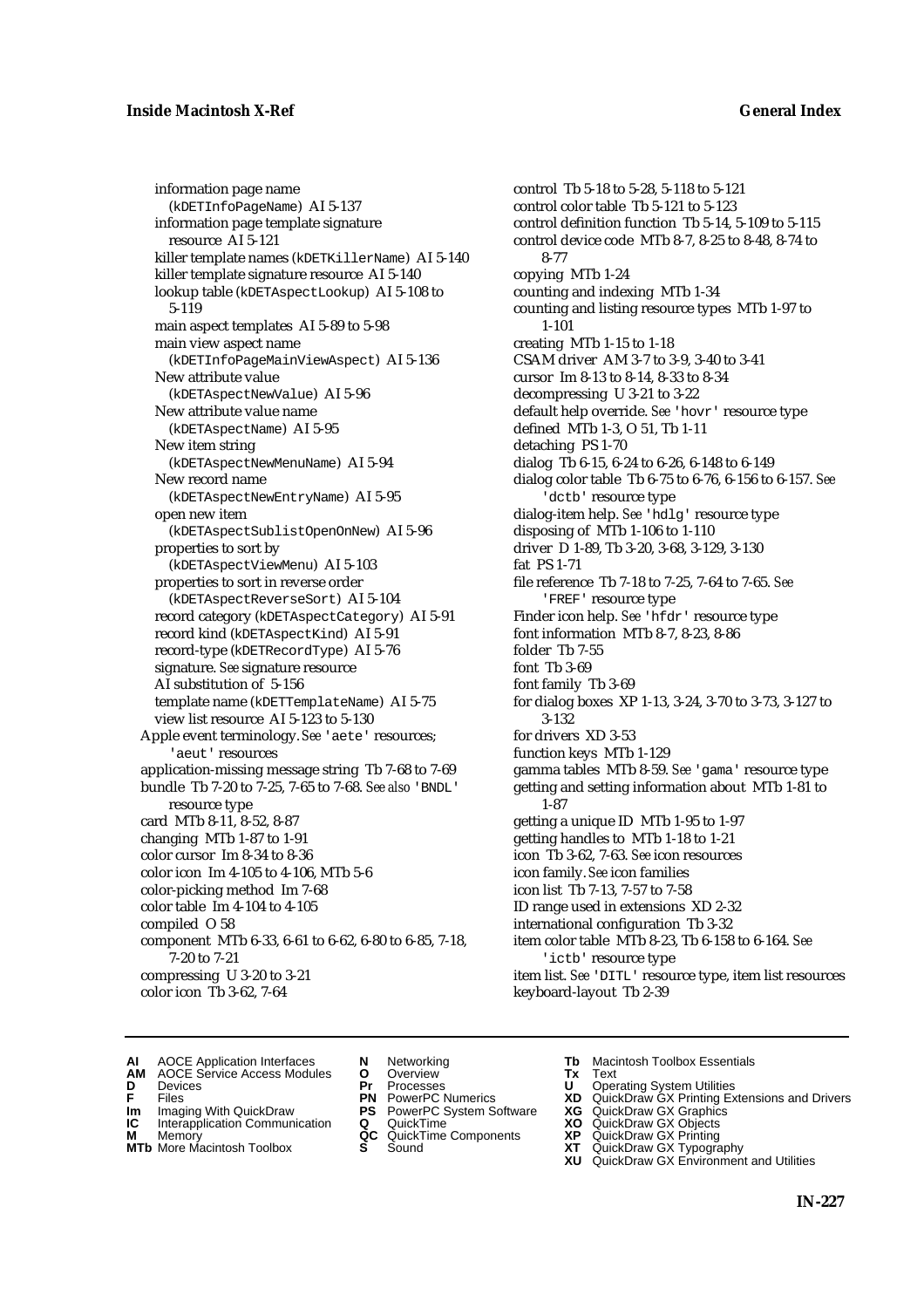key-map Tb 2-39, 2-41, 2-42 key-remap Tb 2-39, 2-41 kind MTb 7-11, 7-14 to 7-15, 7-45 to 7-46 large 8-bit color icon Tb 7-61 to 7-62 large 4-bit color icon Tb 7-59 to 7-60 list definition procedure MTb 4-58, 4-98 locations of, typical MTb 1-12 machine MTb 8-6, 8-20 to 8-21, 8-29, 8-84 to 8-85 menu Tb 3-151 to 3-154 menu bar Tb 3-155 menu bar definition function Tb 3-9, 3-87, 3-104 menu color information table Tb 3-155 to 3-157 menu definition procedure Tb 3-157 menu help. *See* 'hmnu' resource type missing-application name string Tb 7-68 modifying MTb 1-87 to 1-91 monitor code MTb 8-11, 8-56, 8-88 movable Tb 7-36 to 7-38 open MTb 7-10, 7-13 to 7-14, 7-44 owned MTb 1-47 package U 10-3 partial MTb 1-40 to 1-41, 1-111 to 1-116 pattern Im 3-140 pattern list Im 3-141 picture Im 7-7, 7-20, 7-46, 7-67 to 7-68 pixel pattern Im 4-24 to 4-25, 4-103 in preferences files MTb 1-13 private. *See* private resources query IC 12-90 to 12-91 query definition function IC 12-92 query string IC 12-91 reading MTb 1-30 to 1-35, 1-40 to 1-41, 1-71 to 1-81 rectangle MTb 8-11, 8-52 to 8-53 rectangle help. *See* 'hrct' resource type rectangle positions MTb 8-6, 8-15, 8-85 to 8-86 releasing and detaching MTb 1-22 to 1-24 and ResEdit MTb 1-15 to 1-17 retrieving from message handler XP 3-116 and Rez resource compiler MTb 1-15 to 1-17 ROM MTb 1-134 to 1-136 ROM override MTb 1-135 to 1-136 screen Im 5-37 script IC 7-7, 10-14 scripting size IC 8-45 to 8-46 search path for MTb 1-10 to 1-12 section IC 2-19 setup templates AM 4-73 to 4-80 aspect kind (kDETAspectKind) AM 4-76

aspect name (kDETAspectName) AM 4-75 aspect signature AM 4-74 code (kDETAspectCode) AM 4-79 delete slot or catalog (kSAMAspectCannotDelete) AM 4-77 help-balloon string (kDETAspectWhatIs) AM 4-79 icon suite (kDETAspectMainBitmap) AM 4-78 list of AM 4-73 record-type (kDETRecordType) AM 4-74 SAM kind (kSAMAspectKind) AM 4-76 SAM user name (kSAMAspectUserName) AM 4-76 slot creation information (kSAMAspectSlotCreationInfo) AM 4-77 template name (kDETTemplateName) AM 4-74 signature Tb 7-8 to 7-10 size IC 4-5, 10-14, Tb 2-115 to 2-119, 7-35 size of, getting MTb 1-104 to 1-106 small 4-bit color icon Tb 7-60 to 7-61 small 8-bit color icon Tb 7-62 to 7-63 small icon MTb 5-6, 5-13, 5-16 to 5-17, Tb 3-62 small icon list Tb 7-58 to 7-59 sound Tb 7-37 to 7-38 for standard icons MTb 1-129 to 1-134 standard types MTb 1-43 to 1-45, O 55 string Tb 3-60, Tx 5-49 string, for CSAM's driver name AM 3-9 string list Tb 3-60, 3-65 to 3-67, Tx 5-50 structure of O 56–58 specifying using ResEdit O 57–58 specifying using Rez O 57 stub. *See* stub definition resources system extension. *See* 'INIT' resource type in System file MTb 1-7, 1-126 to 1-134, Tb 1-12 system heap zone U 9-16 types O 55–56 typical locations of O 53 used by the Finder Tb 7-6 to 7-32 used by Text Utilities Tx 5-4 used in printing extensions XD 2-32 user information MTb 1-127 to 1-129 using custom O 60–67 using standard O 59–60 using to facilitate localization O 52 using to store static data O 51 version Tb 7-31 to 7-32, 7-69 to 7-70 window Tb 4-22, 4-25 to 4-27, 4-124 to 4-127 window color table Tb 4-127 to 4-129 window definition function Tb 4-22, 4-120, 4-127

- **AI** AOCE Application Interfaces **N** Networking **Tb** Macintosh Toolbox Essentials
- **AM** AOCE Service Access Modules **O** Overview **Tx** Text
- 
- 
- **Im** Imaging With QuickDraw **PS** PowerPC System Software **XG IC** Interapplication Communication **Q** QuickTime **COVIC**
- **Interapplication Communication <b>Q** QuickTime **XO** Memory **XO** Objects **XP QC** QuickTime Components **XP**
- **MTb** More Macintosh Toolbox **S** Sound **XT** QuickDraw GX Typography
- 
- **D** Devices **Pr** Processes **U** Operating System Utilities
	-
	-
	-
	-
	-
- 
- 
- **F** Files **PN** PowerPC Numerics **XD** QuickDraw GX Printing Extensions and Drivers
	-
	-
- **M** Memory **QC** QuickTime Components **XP** QuickDraw GX Printing
	-
	- **XU** QuickDraw GX Environment and Utilities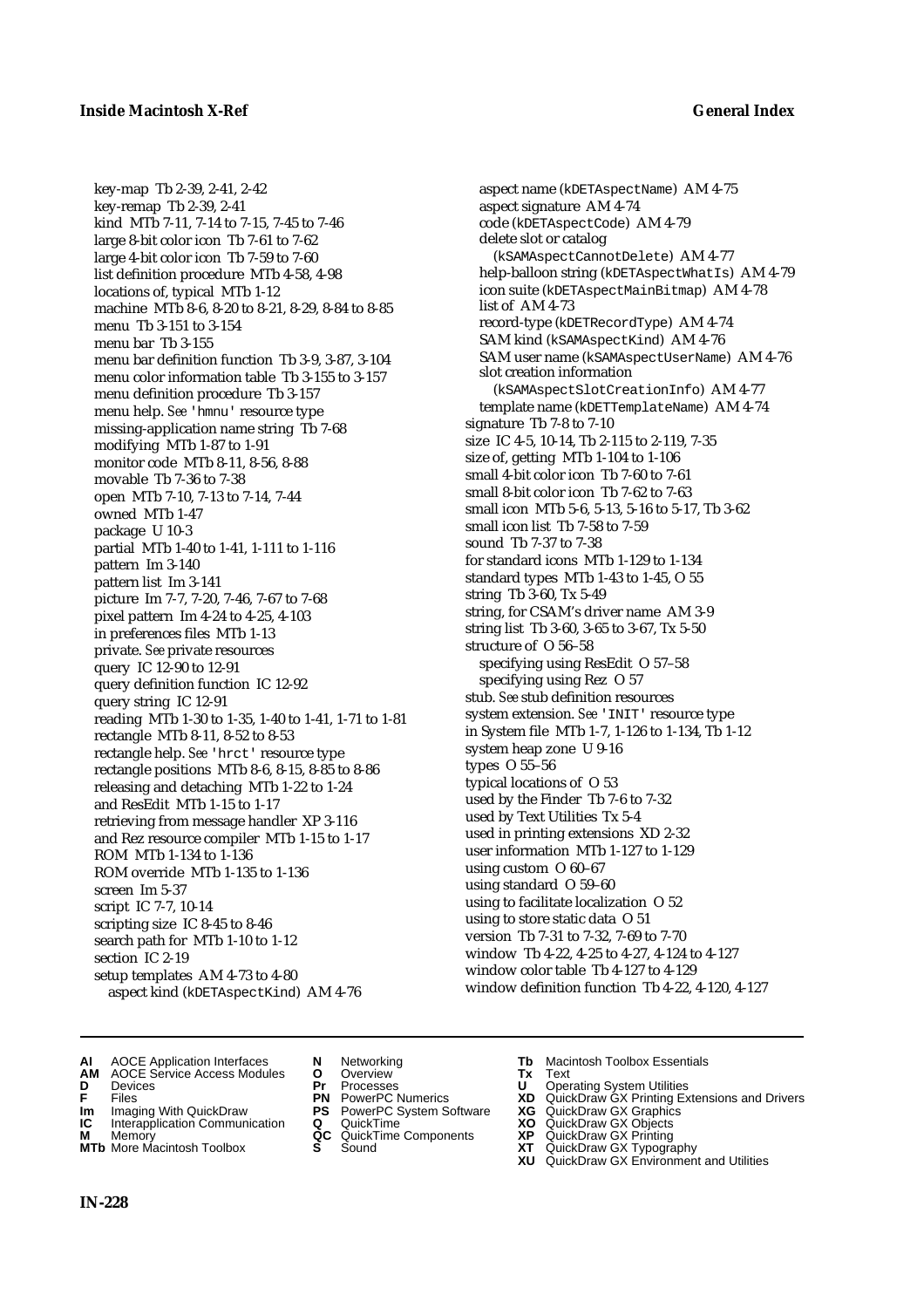window help. *See* 'hwin' resource type writing MTb 1-36 to 1-40, 1-40 to 1-41, 1-92 to 1-95 ResourceSpec data type MTb 6-82, 7-20, S 5-9 and control panel extensions U 5-7 resource specifications O 55 resource type 'eadr' N 11-20 resource types Tb 1-11. *See also* resources 'actb' Tb 6-157 to 6-158 'adio' S 6-5 'acur' Im 8-13, 8-14, 8-36 to 8-37 'aete'. *See* 'aete' resources 'aeut'. *See* 'aeut' resources 'alis' F 4-8, 4-12, IC 2-19, PS 3-31, Tb 7-40 'ALRT'. *See* alert resources available for application's use MTb 1-43 to 1-45 'BNDL' MTb 8-7, 8-22, 8-57, Tb 7-20 to 7-25, 7-65 to 7-68 'card' MTb 8-11, 8-51 to 8-52, 8-87 'cctb' Tb 5-121 to 5-123 'CDEF' PS 1-36, Tb 5-14, 5-109 to 5-115 'cdev' MTb 8-7, 8-25 to 8-47, 8-74 to 8-77 'cfrg' PS 1-31 to 1-34, 3-12 to 3-13, 3-28 to 3-31 'cicn' MTb 5-6, Tb 3-62, 3-154, 7-64 'cltn' Im 4-105 to 4-106, XU 5-41, 5-44, 5-102 'clut' Im 4-104 to 4-105 'cmpt' Im 7-68 'CNTL' Tb 5-18 to 5-28, 5-118 to 5-121 'CODE' Pr 3-13, 7-3 'comm' XD 3-9, 3-54, 3-59, 6-36 to 6-47 'cpts' XD 3-54, 6-63 to 6-65 'crsr' Im 8-34 to 8-36 'crst' XD 6-77 to 6-79 'CURS' Im 8-13 to 8-14, 8-33 to 8-34 'cust' XD 3-54, 3-62, 6-47 to 6-49 'dctb' F 3-20, Tb 6-156 to 6-157 'dctl' XD 6-52 to 6-60 defined MTb 1-6 'deta' AI 5-88, AM 4-73 'detb' AI 5-96, 5-103 'detc' AI 5-84, AM 4-73 'detf' AI 5-139 'deti' AI 5-121 'detk' AI 5-140 'detm' AI 5-104, 5-137 'detn' AM 4-73 'detn' AI 5-77, 5-103 'detp' AI 5-104 'dett' AI 5-108

'detv' AI 5-123 to 5-130 'detw' AI 5-97 'detx' AI 5-141 'dict' S 4-36, 4-89 to 4-93 'DITL' F 1-29, 3-7, MTb 8-6, O 60, 135, XP 3-71. *See also* item list resources 'DLOG' F 3-17, O 60, 135. *See also* dialog resources 'DRVR' AM 3-7, 3-40 to 3-41, D 1-89, Tb 3-20, 3-68, 3-129, 3-130 'DSAT' U 2-16 to 2-20 'dsig' AI 6-22, 6-36 'eopt' XD 2-37, 6-29 to 6-32 'find' AI 4-63 'finf' MTb 8-7, 8-23, 8-86 'FKEY' MTb 1-129, Tb 2-39, 3-118 'fld#' Tb 7-55 'FOND' Tb 3-69, 3-129, 3-130 'FONT' Tb 3-69, 3-129, 3-130 'FREF' Tb 7-18 to 7-25, 7-64 to 7-65, XD 3-70 'gama' MTb 8-12, 8-59 'gasz' XU 2-5 to 2-6, 2-20 gxExtendedDITLType XP 3-72 to 3-73, 3-128 to 3-132 gxPrintPanelType XP 3-24, 3-70, 3-127 gxStatusType XP 4-93 to 4-94 'hdlg' F 3-19. *See also* 'hdlg' resource type 'hfdr'. *See* 'hfdr' resource type 'hmmu' Tb 3-44, 3-68 'hmnu'. *See* 'hmnu' resource type 'hovr'. *See* 'hovr' resource type 'hrct'. *See* 'hrct' resource type 'hwin'. *See* 'hwin' resource type 'icl4' MTb 5-4 'icl8' MTb 5-5 'icl8' Tb 7-61 to 7-62 'icl4' Tb 7-59 to 7-60 'icm#' MTb 5-7 'icm4' MTb 5-7 'icm8' MTb 5-7 'ICN#' MTb 5-4, Tb 7-20, 7-57 to 7-58 'ICON' MTb 5-6, 5-13 to 5-15, O 99, S 5-9, 6-6, Tb 3-62, 3-154, 7-63 'ics8' Tb 7-62 to 7-63 'ics4' MTb 5-5, Tb 7-60 to 7-61 'ics8' MTb 5-5 'ics#' MTb 5-4, Tb 7-15, 7-58 to 7-59 'ictb' Tb 6-158 to 6-164. See 'ictb' resource typ 'INIT' Pr 5-10. *See also* 'INIT' resource type 'iobm' XD 3-54, 6-61 to 6-63

- **AI** AOCE Application Interfaces **N** Networking **Tb** Macintosh Toolbox Essentials<br> **AM** AOCE Service Access Modules **O** Overview **Tx** Text<br> **D** Devices **Pr** Processes **U** Operating System Utilities
	- AOCE Service Access Modules **O** Overview **Tx** Text<br>Devices **Devices Devices Devices**
- -
- **IC** Interapplication Communication **Q** QuickTime **XO M** Memory **XP QC** QuickTime Components **XP**
- **M** Memory **CONSISTENT COMPONENT MEMORY MEMORY MEMORY AND MEMORY OF A VIDEO MEMORY CONSISTENT CONSISTENT CONSISTENT OF A VIDEO CONSISTENT CONSISTENT CONSISTENT CONSISTENT CONSISTENT CONSISTENT CONSISTENT CONSISTENT CONSIST**
- **MTb** More Macintosh Toolbox **S** Sound **XT** QuickDraw GX Typography
- 
- **D** Devices **Pr** Processes **U** Operating System Utilities
	-
- **IM** FILES<br> **Im** Imaging With QuickDraw **PS** PowerPC System Software **XG**<br> **IC** Interapplication Communication **Q** QuickTime **XG** 
	-
	-
- 
- 
- **F** Files **PN** PowerPC Numerics **XD** QuickDraw GX Printing Extensions and Drivers
	-
	-
	-
	-
	- **XU** QuickDraw GX Environment and Utilities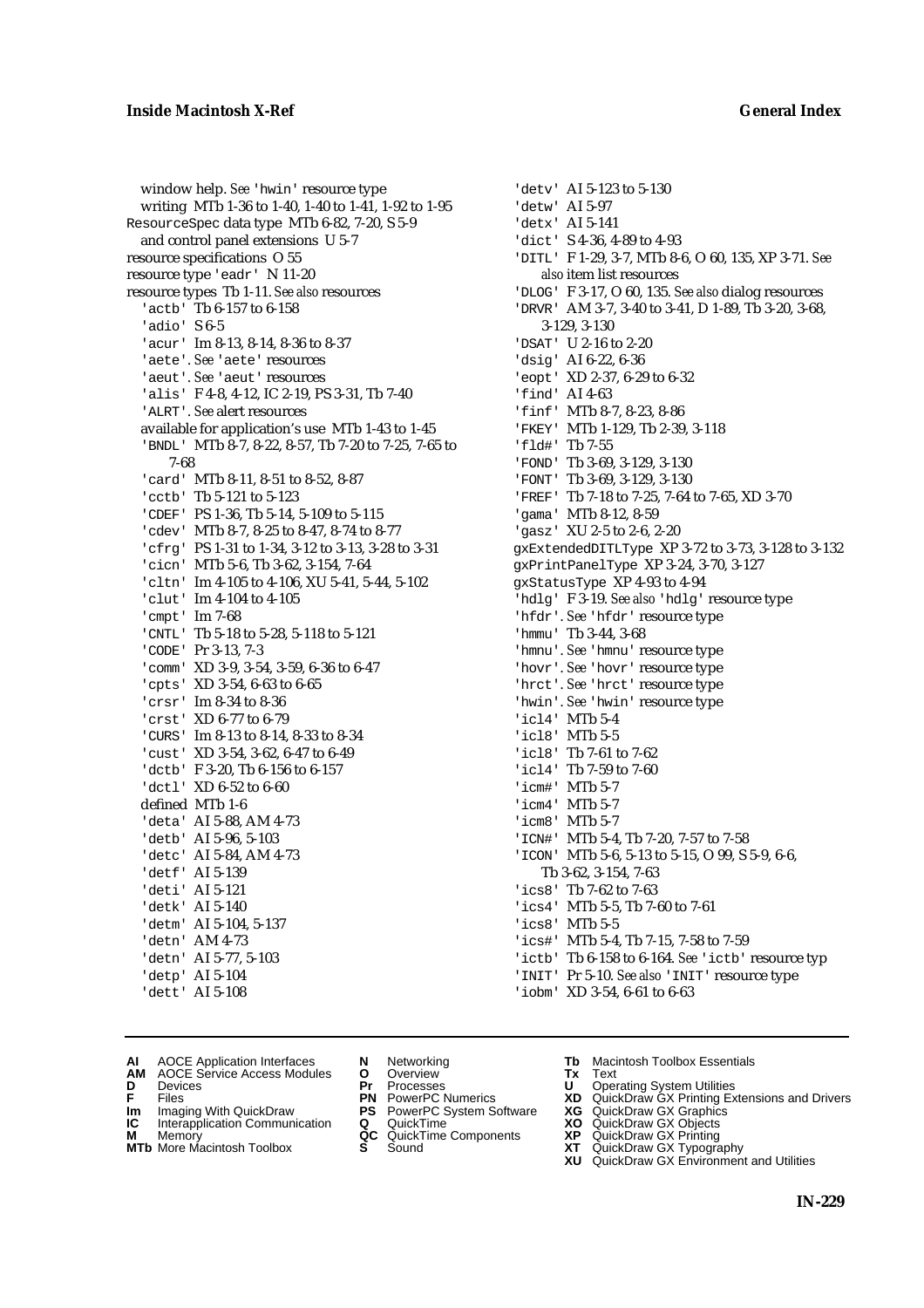'isys' XD 3-53, 3-58, 6-33 to 6-34 'itlc' Tb 3-32 'itlk' Tb 2-41 'ictb'. See 'ictb' resource type 'KCHR' Tb 2-39 to 2-42 'kind' MTb 7-11, 7-14 to 7-15, 7-45 to 7-46 'KMAP' Tb 2-39 to 2-42 'LDEF' MTb 4-7, 4-58, 4, PS 1-36, XD 3-9 list of standard MTb 1-43 to 1-45 'load' XD 2-39, 6-28 to 6-29 'look' XD 3-9, 3-54, 3-65, 6-34 to 6-36 'mach' MTb 8-6, 8-20 to 8-21, 8-29, 8-84 to 8-85 'MBAR' O 154, Tb 3-155 'MBDF' Tb 3-9, 3-87, 3-104 'mctb' Tb 3-155 to 3-157 'MDEF' O 52, Tb 3-157, PS 1-36 'MENU' O 152–154, Tb 3-151 to 3-154 'mntr' MTb 8-11, 8-56, 8-88 'mst#' Pr 8-5, 8-7 'mstr' Pr 8-5, 8-7 'nods' AI 6-22 'nrct' MTb 8-6, 8-13, 8-15 to 8-17, 8-82, 8-85 to 8-86 'open' MTb 7-10, 7-13 to 7-14, 7-44 'over' XD 2-10, 2-37, 3-53, 3-56, 6-13 to 6-18 'PACK' MTb 1-128, U 10-3, XD 3-9, 5-9 'panl' AI 4-34 'PAT ' Im 3-140 'PAT#' Im 3-141 'pdip' XD 3-50, 3-52, 6-88 to 6-89 'pfil' XD 6-65 to 6-66 'pfnt' XD 6-84 to 6-87 'PICT' Im 7-7, 7-20, 7-46, 7-67 to 7-68 'plrt' XD 3-10, 3-44, 3-54, 6-21 to 6-24 'ppat' Im 4-24 to 4-25, 4-103 'ppnl' XD 3-54, 3-65 'PREC' XD 3-54, 6-51 to 6-52 'prec' XD 6-82 to 6-83 'prof' XD 3-50 'ptyp' XD 3-54 'qdef' IC 12-90, 12-92 'qrsc' IC 12-90 to 12-91 'rdip' XD 3-50, 3-62, 6-66 to 6-72 'RECT' MTb 8-11, 8-50, 8-52 reserved for Operating System's use MTb 1-46 'resl' XD 3-54, 6-49 to 6-51 ResType data type MTb 1-42 'ropt' XD 3-64, 6-74 to 6-77 'ROv#' MTb 1-135 to 1-136

- 'rpck' XD 3-63, 6-73 to 6-74 'rst#' AI 5-91 'rstr' AI 5-75, 5-103, AM 4-73 'sami' AM 4-73 'scan' XD 6-79 to 6-82 'scop' XD 2-34, 2-35, 6-26 to 6-28 'scpt' IC 7-7, 10-14 'scrn' Im 5-37 'scsz' IC 8-45 to 8-46 'sect' IC 2-19 'SEQU' Q 3-42 'SICN' MTb 5-6, Tb 3-62, 3-154 'sift' S 5-9 'SIZE' IC 4-5, 10-14, M 1-13, O 165, Pr 1-3, 1-5, 1-6, 2-13, Tb 2-115 to 2-119, 7-35 'snd ' Pr 5-4, Q 2-59. *See also* 'snd ' resource type; sound resources 'stab' XD 6-61 'stat' XD 3-10, 3-47, 3-54, 3-61, 6-19 to 6-21 'STR ' AM 3-9, Tb 3-60, 7-27 to 7-30. *See also* 'STR ' resource type 'STR#' O 52, 102, S 5-9, 6-6, Tb 3-60, 3-65 to 3-67. *See also* 'STR#' resource type 'sysz' M 2-13, U 9-16 'thng' S 5-8 to 5-11, 6-5 to 6-7, U 5-6 to 5-8. *See also* 'thng' resource type 'tray' XD 6-25 'tryn' XD 6-25 'ttsd' S 4-91 'vers' S 2-35, 2-118, Tb 7-31 to 7-32, 7-69 to 7-70, XD 2-34, 6-18 to 6-19 'wctb' Tb 4-127 to 4-129 'WDEF' PS 1-36, Tb 4-22, 4-120, 4-127 'WIND' O 60, Tb 4-22, 4-25 to 4-27, 4-124 to 4-127 'XCMD' PS 1-36 'xdtl' XD 3-54 used by AOCE templates AI 5-74 'wstr' IC 12-48, 12-91 responder ATP client applications N 1-25, 6-3 to 6-4, 6-14 to 6-19, 6-34 to 6-38 response code Tx C-6 response messages N 6-6 response procedures, of Notification Manager Pr 5-4, 5-8, 5-9, 5-12 resSysHeap resource attribute, for CSAM AM 3-7 Restart button (system error alert) U 2-5
- **AI** AOCE Application Interfaces **N** Networking **Tb** Macintosh Toolbox Essentials
- **AM** AOCE Service Access Modules **O** Overview **Tx** Text
- 
- 
- **Im** Imaging With QuickDraw **PS** PowerPC System Software **XG** QuickDraw GX Graphics **Im** Imaging With QuickDraw **PS** PowerPC System Software<br> **IC** Interapplication Communication **Q** QuickTime<br> **M** Memorv **GC** QuickTime Components
- 
- **M** Memory **Manual Components**<br>**MTb** More Macintosh Toolbox **S** Sound **MTb** More Macintosh Toolbox **S** Sound **XT** QuickDraw GX Typography
- 
- **D** Devices **Pr** Processes **U** Operating System Utilities
	-
	-
	-
	-

Restart command (Special menu) Pr 8-4, 8-5, 8-7

Restart event Pr 8-4, 8-7 to 8-9

- **F** Files **PN** PowerPC Numerics **XD** QuickDraw GX Printing Extensions and Drivers
	-
	-
	-
	-
	- **XU** QuickDraw GX Environment and Utilities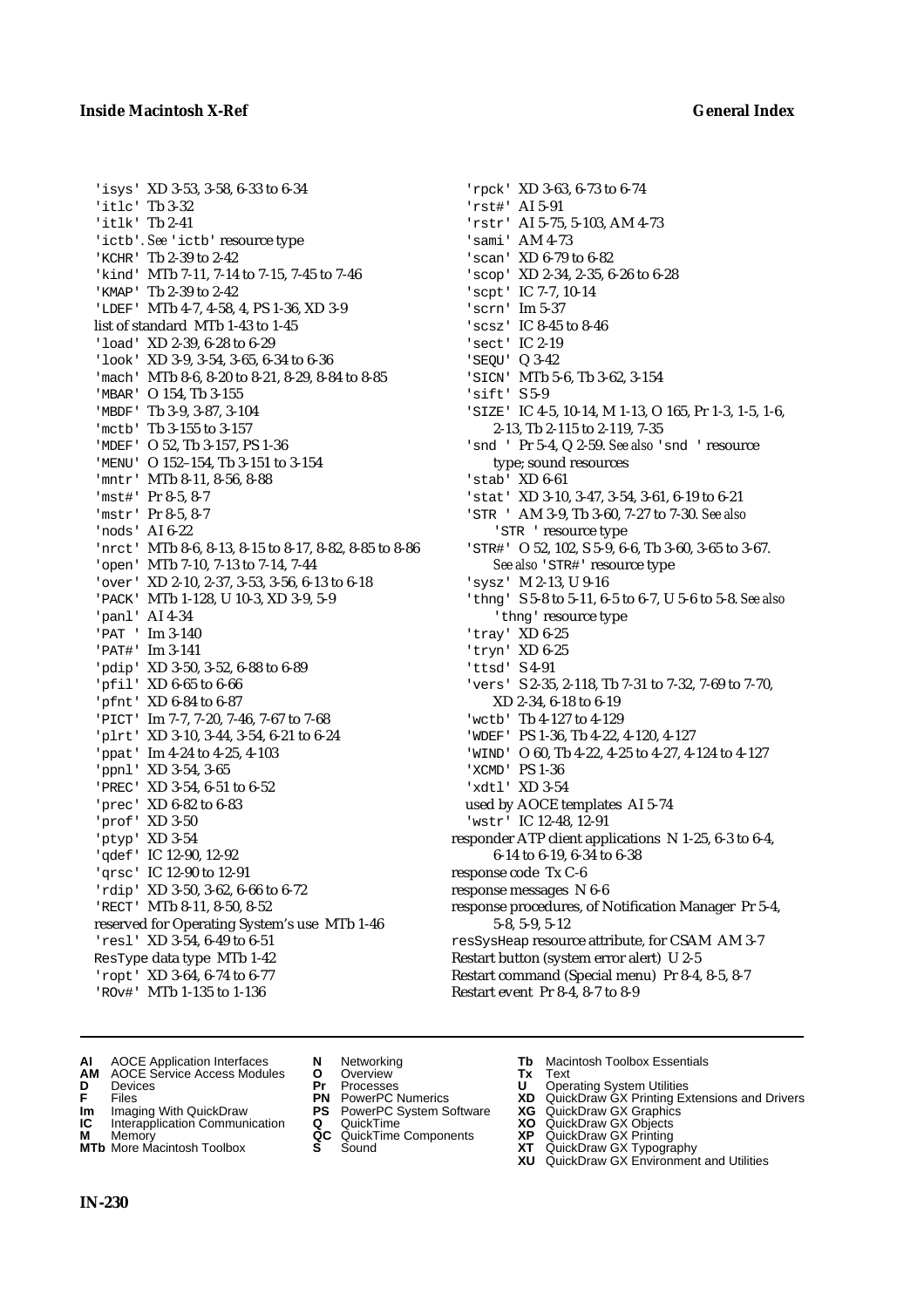Restart event ID Pr 8-8 restart key combinations Tx 1-103 restart steps. *See* shutdown steps restCmd command S 2-96 'rest' lookup table element AI 5-111 restricted access errors XU 3-16 rest state. *See* idle state ResType data type MTb 1-42, O 55 result codes for Memory Manager routines M 1-50, 1-76, 2-26, 2-70 to 2-71 retrieving from Movie Toolbox Q 2-84, 2-85, 2-86 returned by a CSAM AM 3-12 result color XO 5-11 result color limits XO 5-32 to 5-33, 5-54 result flags PN 12-7 result handlers IC 12-42 to 12-46, 12-86 to 12-89 application IC 12-43 function declaration IC 12-43 installing IC 12-86 to 12-87 provided by Apple Computer IC 12-42 to 12-43 system IC 12-43 result matrix XO 5-8, 5-33 to 5-34 result, tiny PN 4-5 result out of range warnings XU 3-11 RESULT\_SIZE macro PS 1-16, 2-16, 2-50 ResultsRecord data type IC 12-41, 12-58 results records IC 12-40 to 12-42 Resume button (system error alert) U 2-5 resumeCmd command S 2-29, 2-94 resume dispatch functions defined IC 7-27 example of use IC 10-21 resume events Pr 1-8, 4-9, O 126 defined Tb 2-10 handling O 170 to 173, Tb 2-60 to 2-62, MTb 2-25 to 2-26 handling with movie controller components QC 2-58 updating type-selection threshold after MTb 4-46 resume procedures U 2-11 to 2-12 ResumeProc global variable Tb 6-172 resuming speech S 4-62 to 4-63 RetrievePictInfo function Im 7-58 to 7-59 retry count for ATP N 6-13, 6-26 Return key in modal dialog boxes O 146, 148 return receipts Tb 2-75, 2-77 reusing text records Tx 2-30

reversed bit-numbering U 3-7 to 3-8 reverse difference operation XG 4-21, 4-64, 4-112 reversing contour direction XG 4-23 to 4-27, 4-70 reversing text. *See* reordering text Revert to Saved command (File menu) F 1-12 to 1-14, 1-30 to 1-32 Rez F 3-17, PS 1-32, 1-38, 2-26, 3-12, 3-13, 3-28, 3-30, 3-31 Rez resource compiler MTb 1-15 to 1-17 Rez resource description language O 57, 152 RGBBackColor procedure Im 4-72 to 4-73 RGB-based color spaces XO 4-9 to 4-13 RGBBkCol opcode Im A-6 RGBColorArray data type Im 7-64 RGBColor data type Im 4-55, Tb 5-79. *See also* RGB colors RGBColor records Im 1-19, 4-13 to 4-17 RGB colors Im 1-19 data type for Im 4-55 defined Im 4-4 to 4-5 as pixel values Im 4-13 to 4-17 RGBFgCol opcode Im A-6 RGBForeColor procedure Im 4-22, 4-70 to 4-71 RGB input QC 8-15 RGB space XO 4-9 to 4-11 RGetResource function MTb 1-78 to 1-79 Rgn data type Im A-4 RHA. *See* read-header area right-aligned text. *See* alignment Right Arrow key MTb 4-48 right-hand key code reassignment Tx C-14 right-side bearings of glyphs XT 1-9 right-to-left carets XT 10-8, 10-21, 10-41 ring-detect feature, modem D 6-38 ring-wakeup feature, modem D 6-38 rint function PN 6-13 to 6-14 rinttol function PN 9-3 to 9-4 'rle ' compressor type Q 3-64 'rle ' compressor type value QC 5-80, 6-66 RLI data type checking equality of AI 2-68 copying AI 2-67 creating AI 2-64 defined AI 2-32 duplicating AI 2-66 packing AI 2-71, 2-74 validating AI 2-69

- **AI** AOCE Application Interfaces **N** Networking **Tb** Macintosh Toolbox Essentials<br> **AM** AOCE Service Access Modules **O** Overview **Tx** Text<br> **D** Devices **Pr** Processes **U** Operating System Utilities
- AOCE Service Access Modules **O** Overview **Tx** Text<br>Devices **Devices Devices Devices**
- 
- **IM** FILES<br> **Im** Imaging With QuickDraw **PS** PowerPC System Software **XG**<br> **IC** Interapplication Communication **Q** QuickTime **XO**
- **IC** Interapplication Communication **Q** QuickTime **XO M** Memory **XP QC** QuickTime Components **XP**
- **M** Memory **District Acc** QuickTime Components **XP**<br> **MTb** More Macintosh Toolbox **S** Sound **XT**
- **MTb** More Macintosh Toolbox **S** Sound **XT** QuickDraw GX Typography
- 
- **D** Devices **Pr** Processes **U** Operating System Utilities
	-
	-
	-
	-
- 
- 
- **F** Files **PN** PowerPC Numerics **XD** QuickDraw GX Printing Extensions and Drivers
	-
	-
	-
	-
	- **XU** QuickDraw GX Environment and Utilities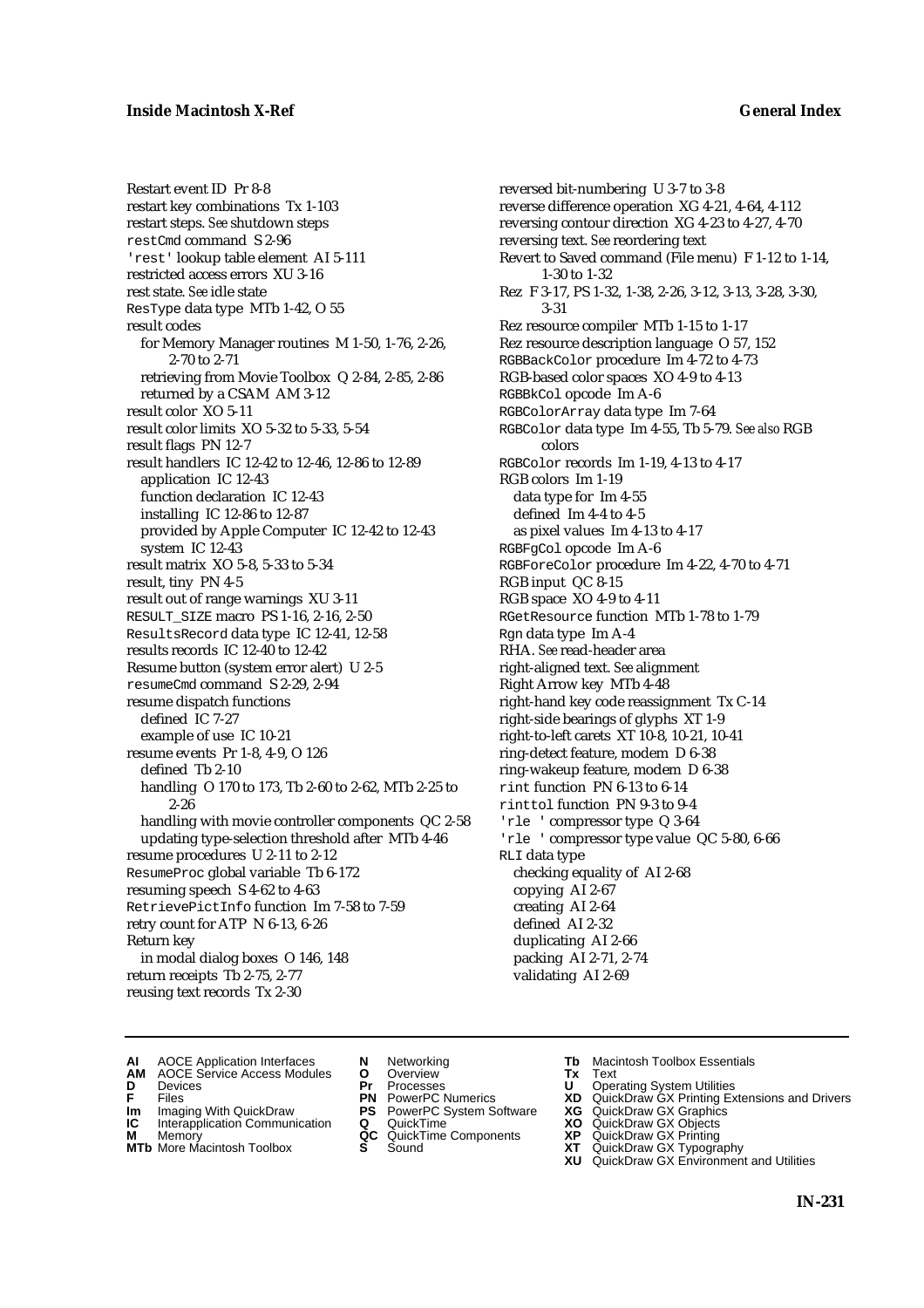RmveResource procedure. *See* RemoveResource procedure RmvTime procedure Pr 3-21 to 3-22 introduced Pr 3-5 using to compute elapsed times Pr 3-14 to 3-16 RndSeed system global variable U 3-37 ROM O 19 testing for size U 1-28 testing for version U 1-28 Romaji Tx 1-58 Roman baselines XT 9-4 Roman characters finding, in non-Roman script runs Tx 5-28, 5-81 in non-Roman character sets Tx 1-62 in non-Roman text Tx 1-71, A-35 Roman script system Tx 1-45, A-4 to A-24 case conversion Tx A-23 diacritical stripping Tx A-23 standard Macintosh sorting routines Tx A-20 to A-22 Standard Roman character set Tx A-4 to A-18 U.S. international and keyboard resources for Tx A-23 to A-24 ROMFont0 global variable Tx 4-38 ROM override resource MTb 1-135 to 1-136 ROM registry PS 3-6 ROM-resident resources MTb 1-70, 1-134 to 1-136 overriding MTb 1-135 to 1-136 ROM resource map MTb 1-70, 1-134 root catalog obtaining AI 2-78 root directory F 1-10 root nodes. *See* B\*-tree index nodes 'ropt' resource type. *See* raster package controls resource RotateBegin picture comment Im B-6, B-9, B-29 to B-32 RotateCenter picture comment Im B-6, B-9, B-32 RotateCursor procedure Im 8-15, 8-32 RotateEnd picture comment Im B-6, B-9, B-29, B-32 RotateMapping function XU 8-22, 8-34, 8-70 RotateMatrix function Q 2-345 rotation operations XO 6-10 causing change in shape type XO 6-27 using shape geometry XO 6-27 to 6-28, 6-70 using transform mapping XO 6-24 to 6-26, 6-62 rotation operations, and matrices Q 2-28, 2-342 rotation operations, with a mapping XU 8-13, 8-22 to

8-23, 8-70

- **AM** AOCE Service Access Modules **O** Overview **Tx** Text
	-
- 
- **Im** Imaging With QuickDraw **PS** PowerPC System Software **XG IC** Interapplication Communication **Q** QuickTime **COVIC**
- **Interapplication Communication <b>Q** QuickTime **X XO** Memory **XO XP XP QC** QuickTime Components **XP**
- 
- 
- **D** Devices **Pr** Processes **U** Operating System Utilities
	-
	-
	-
	-
- **AI** AOCE Application Interfaces **N** Networking **Tb** Macintosh Toolbox Essentials<br> **AM** AOCE Service Access Modules **O** Overview **Tx** Text<br> **D** Devices **Pr** Processes **U** Operating System Utilities

roundoff error with denormalized numbers PN 2-6

round caps XG 3-24, 3-59 to 3-61

with bit patterns Im 3-65 to 3-66 with pixel patterns Im 4-74 to 4-75

low-level routine for drawing Im 3-133

round to integer operation PN 6-13 to 6-14

current PN 6-13 to 6-14, 9-3 to 9-4, 9-9 to 9-10

drawing Im 3-63 to 3-68 erasing Im 3-66 to 3-67

inverting Im 3-67 to 3-68

painting Im 3-64 to 3-65 round function PN 9-10 to 9-11

rounddir SANE type PN A-7

rounding direction PN 4-3 to 4-4 assembler PN 12-9 to 12-10 compiler PN 8-3 to 8-5 control PN 1-5

saving (compiler) PN 8-3 to 8-4

assembler PN 12-9 to 12-10 compiler PN 8-4 to 8-5

floor function PN 9-7 to 9-8 rounding modes. *See* rounding direction rounding precision modes PN 4-4 rounding to integer PN 4-3 rounding to nearest value PN 4-3

trunc function PN 9-11 to 9-12

ceil function PN 9-6 to 9-7

roundtol function PN 9-5 to 9-6

defined PN 1-5 to 1-6 instant PN B-2

default PN 4-3 downward PN 4-3

to nearest PN 4-3 toward zero PN 4-3 upward PN 4-3 rounding downward defined PN 4-3

rounding toward zero defined PN 4-3

rounding upward

defined PN 4-3 example PN 8-5

setting

rounded rectangles defined Im 1-14

framing Im 3-64

filling

rounding

- **F** Files **PN** PowerPC Numerics **XD** QuickDraw GX Printing Extensions and Drivers
	-
	-
- **M** Memory **QC** QuickTime Components **XP** QuickDraw GX Printing
- **MTb** More Macintosh Toolbox **S** Sound **XT** QuickDraw GX Typography
	- **XU** QuickDraw GX Environment and Utilities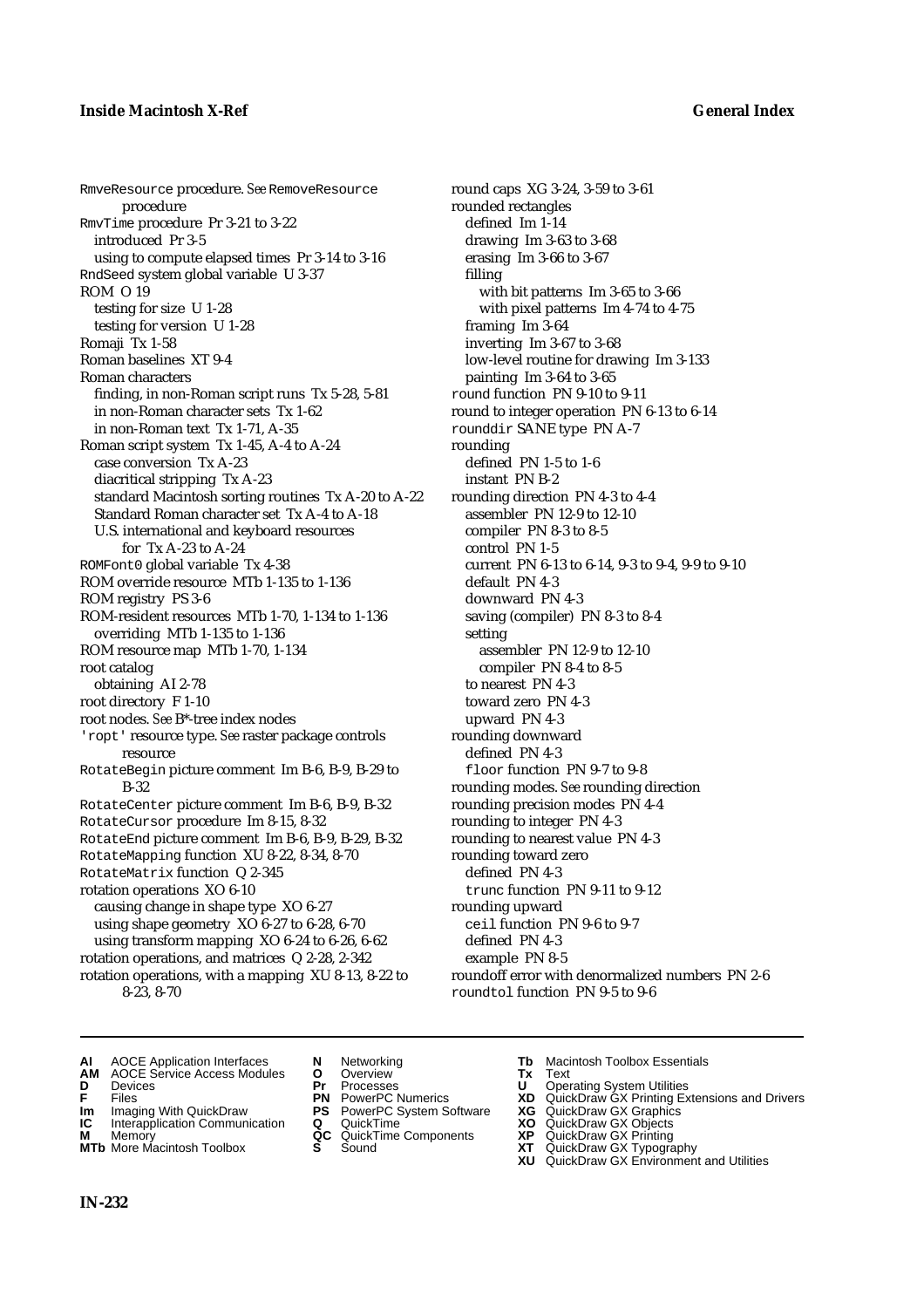## **Inside Macintosh X-Ref General Index**

routers N 1-7 RoutineDescriptor data type PS 2-37 to 2-38 routine descriptor flags PS 2-27 routine descriptors PS 1-15 to 1-19, 2-6 to 2-7, 2-37 to 2-38. *See also* universal procedure pointers creating PS 2-39 to 2-41 defined PS 1-15, 2-6 disposing of PS 1-19, 2-41 executing code with PS 2-42 to 2-43 fat PS 2-24, 2-25 global PS 2-21 local PS 2-21 to 2-22 static PS 2-22 to 2-24 RoutineRecord data type PS 2-36 routine records PS 1-15 to 1-16, 2-36 to 2-37 routine selectors U 8-21 routine selectors, AOCE template callback routines kDETcmdAboutToTalk AI 5-200 kDETcmdAddMenu AI 5-238 kDETcmdBeep AI 5-198 kDETcmdBreakAttribute AI 5-224 kDETcmdBusy AI 5-200 kDETcmdChangeCallFors AI 5-198 kDETcmdCloseEdit AI 5-212 kDETcmdDirtyProperty AI 5-233 kDETcmdDoPropertyCommand AI 5-245 kDETcmdGetCommandItemN AI 5-202 to 5-205 kDETcmdGetCommandSelectionCount AI 5-201 kDETcmdGetCustomViewBounds AI 5-244 kDETcmdGetCustomViewUserReference AI 5-242 kDETcmdGetDSSpec AI 5-209 kDETcmdGetOpenEdit AI 5-211 kDETcmdGetPropertyBinary AI 5-219 kDETcmdGetPropertyBinarySize AI 5-218 kDETcmdGetPropertyChanged AI 5-221 kDETcmdGetPropertyEditable AI 5-222 kDETcmdGetPropertyNumber AI 5-216 kDETcmdGetPropertyRString AI 5-217 kDETcmdGetPropertyType AI 5-214 kDETcmdGetResource AI 5-207 kDETcmdGetTemplateFSSpec AI 5-206 kDETcmdMenuItemRString AI 5-241 kDETcmdOpenDSSpec AI 5-210 kDETcmdRemoveMenu AI 5-240 kDETcmdRequestSync AI 5-237 kDETcmdSaveProperty AI 5-234 kDETcmdSelectedSublistCount AI 5-236

kDETcmdSetPropertyBinary AI 5-229 kDETcmdSetPropertyChanged AI 5-231 kDETcmdSetPropertyEditable AI 5-232 kDETcmdSetPropertyNumber AI 5-227 kDETcmdSetPropertyRString AI 5-228 kDETcmdSetPropertyType AI 5-225 kDETcmdSublistCount AI 5-235 kDETcmdTemplateCounts AI 5-205 kDETcmdUnloadTemplates AI 5-208 template-provided routines kDETcmdAttributeChange AI 5-178 kDETcmdAttributeCreation AI 5-175 kDETcmdAttributeDelete AI 5-180 kDETcmdAttributeNew AI 5-176 kDETcmdConvertFromNumber AI 5-190 kDETcmdConvertFromRString AI 5-191 kDETcmdConvertToNumber AI 5-188 kDETcmdConvertToRString AI 5-189 kDETcmdCustomMenuEnabled AI 5-194 kDETcmdCustomMenuSelected AI 5-195 kDETcmdCustomViewDraw AI 5-192 kDETcmdCustomViewMouseDown AI 5-193 kDETcmdDoSync AI 5-186 kDETcmdDropMeQuery AI 5-170 kDETcmdDropQuery AI 5-172 kDETcmdDynamicForwarders AI 5-155 kDETcmdDynamicResource AI 5-156 kDETcmdExit AI 5-151 kDETcmdIdle AI 5-157 kDETcmdInit AI 5-150 kDETcmdInstanceExit AI 5-154 kDETcmdInstanceInit AI 5-152 kDETcmdItemNew AI 5-153 kDETcmdKeyPress AI 5-163 kDETcmdMaximumTextLength AI 5-166 kDETcmdOpenSelf AI 5-158 kDETcmdPaste AI 5-164 kDETcmdPatternIn AI 5-182 kDETcmdPatternOut AI 5-184 kDETcmdPropertyCommand AI 5-159 kDETcmdPropertyDirtied AI 5-167 kDETcmdShouldSync AI 5-185 kDETcmdValidateSave AI 5-168 kDETcmdViewListChanged AI 5-166 routing table N 1-15 Routing Table Maintenance Protocol (RTMP) N 1-15, 1-21

'ROv#' resource type MTb 1-135 to 1-136

- **AI** AOCE Application Interfaces **N** Networking **Tb** Macintosh Toolbox Essentials
- **AM** AOCE Service Access Modules **O** Overview **Tx** Text
- 
- **Im** Files<br> **Im** Imaging With QuickDraw **PS** PowerPC System Software **XG**<br> **IC** Interapplication Communication **Q** QuickTime **XQ**
- **IC** Interapplication Communication **Q** QuickTime **XO M** Memory **XP QC** QuickTime Components **XP**
- 
- **M** Memory **CONSISTENT COMPONENT MEMORY MEMORY MEMORY AND MEMORY OF A VIDEO MEMORY CONSISTENT CONSISTENT CONSISTENT OF A VIDEO CONSISTENT CONSISTENT CONSISTENT CONSISTENT CONSISTENT CONSISTENT CONSISTENT CONSISTENT CONSIST MTb** More Macintosh Toolbox **S** Sound **XT** QuickDraw GX Typography
- 
- **D** Devices **Pr** Processes **U** Operating System Utilities
	-
	-
	-
	-
- 
- 
- **F** Files **PN** PowerPC Numerics **XD** QuickDraw GX Printing Extensions and Drivers
	-
	-
	-
	-
	- **XU** QuickDraw GX Environment and Utilities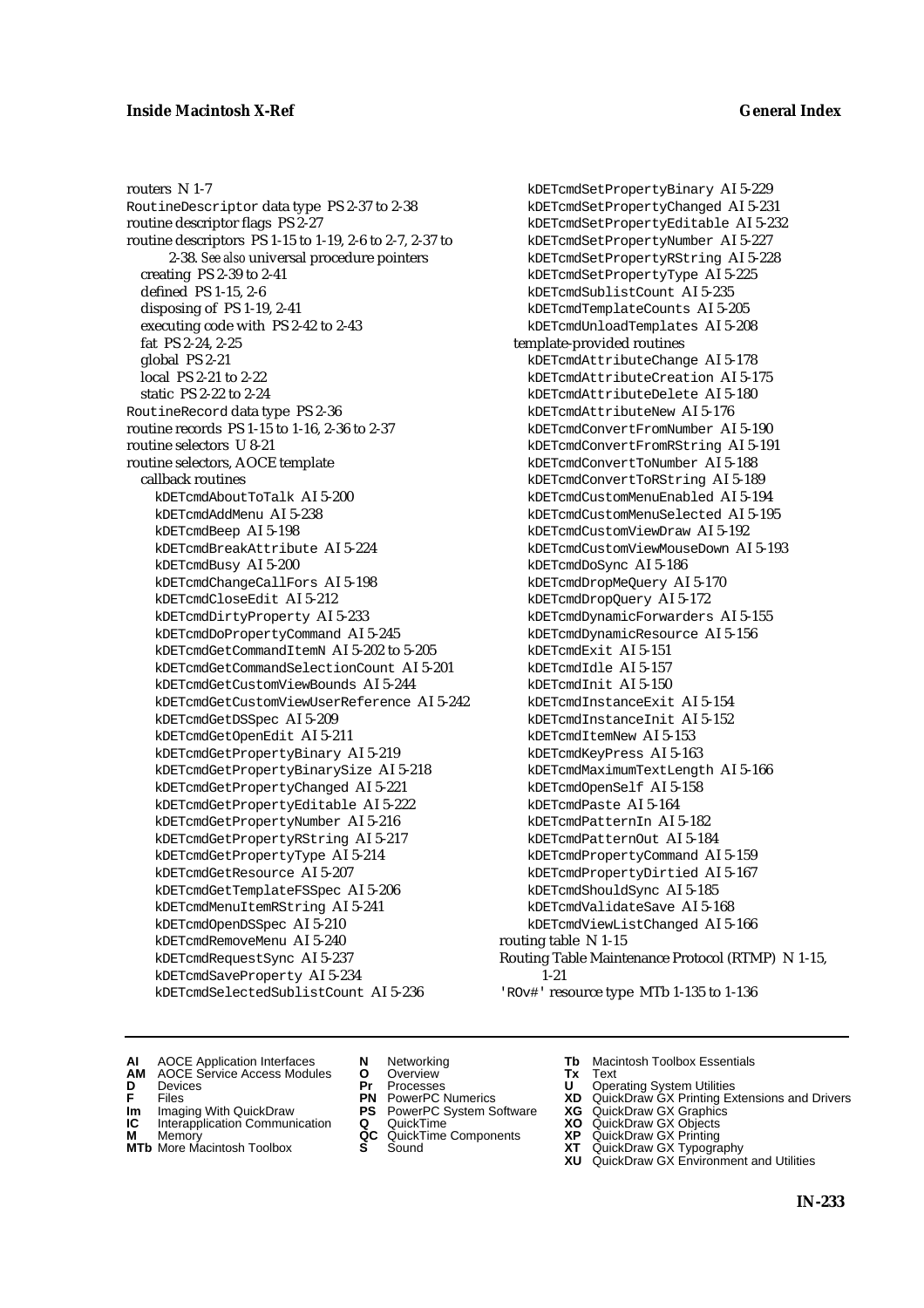RowBytes data type Im A-4 'rpck' resource type. *See* raster package resource 'rpza' compressor type Q 3-64 'rpza' compressor type value QC 5-80, 6-66 RSA Data Security, Inc. AI 6-4 rset embedded speech command selector S 4-28 RsrcMapEntry function MTb 1-120 RsrcZoneInit procedure MTb 1-50 to 1-51 'rst#' resource type AI 5-91 RString32 data type AI 2-21 RString64 data type AI 2-20 RString data type checking equality of AI 2-50 comparing sort order of AI 2-48 converting Pascal strings to AI 2-47 converting to Pascal strings AI 2-48 defined AI 2-20 determining number in PackedPathName AI 2-58 validating AI 2-51 RStringHeader data type AI 2-19 to 2-20 RStringKind data type AI 2-24 RString list AI 4-23 'rstr' lookup table element AI 5-111 'rstr' resource type AI 5-75, 5-103, AM 4-73 RTE instruction PS 1-11 RTE instructions erroneous execution of U 2-8 'rtid' keyword IC 3-15 RTM instruction PS 1-9 RTMP. *See* Routing Table Maintenance Protocol RTMP stub N 1-15 RTOC. *See* Table of Contents Register RuleBasedTrslRecord data type Tx B-72 to B-73 ruled lines, printing Im B-33 to B-37 run control flags XT 8-58, 8-60 to 8-61 run controls XT 8-5 to 8-16, 8-42 to 8-49, 8-57 to 8-59, 8-66 to 8-70 as style object property XO 3-5 run controls structure XT 8-57 to 8-59 run-features array XT 8-5, 8-80 to 8-85 as style object property XO 3-5 run features. *See* font features; run-features array; run-features structure run-feature structure XT 8-65 runs XT 1-15 runs (of text) Tx 1-10

```
run-time environment, defined PS 1-20. See also
      PowerPC run-time environment; 680x0 run-time 
      environment
run-time libraries. See implementation versions
```
# SA–SB

sad Macintosh icon U 2-13 SameProcess function Pr 2-16, 2-24 to 2-25 'sami' resource type AM 4-73, 4-77 to 4-78 SAM kind resource AM 4-76 sample. *See* sample point sample code. *See also* sample routines connection listeners N 5-24 to 5-26 glue code for handling transitions N 10-11 to 10-12 user routine N 5-28 using ADSP to establish a connection N 5-17 to 5-22 sample count, in time-to-sample tables Q 4-37 sample data adding to a media Q 2-273 to 2-277 getting information about Q 2-279 to 2-281 getting from a media Q 2-277 to 2-279 working with Q 2-275 to 2-277 sample description atoms Q 4-6, 4-35 in sample table atoms Q 4-34 tables Q 4-35 sample description atom type. *See* 'stsd' atom type SampleDescription data type Q 2-405 SampleDescriptionHandle data type Q 2-405 SampleDescriptionPtr data type Q 2-405 sample description record. *See* SampleDescription data type sample descriptions Q 2-225. *See also* media structures sampled-sound data S 2-9 to 2-11 computing length of S 2-46 format of S 2-10 to 2-11 modifying during recording S 3-55 to 3-56 obtaining data without header information S 3-4 packet sizes for compressed data S 2-67 setting up header information for S 3-4 sampled sounds. *See also* sounds changing frequency of S 2-26 compressing. *See* compressing sounds disk space requirements for S 2-14 expanding. *See* expanding sounds

- 
- **AM** AOCE Service Access Modules **O** Overview **Tx** Text
- 
- 
- 
- **Interapplication Communication <b>Q** QuickTime **XO** Memory **XO** Memory **XP QC** QuickTime Components **XP**
- **M** Memory **CONTAGONAL CONSTRUCTER CONSTRUCTION**<br> **M** Memory **XP QC** QuickTime Components **XP**<br> **MTb** More Macintosh Toolbox **S** Sound
- 
- **D** Devices **Pr** Processes **U** Operating System Utilities
	-
- **Im** Imaging With QuickDraw **PS** PowerPC System Software **XG IC** Interapplication Communication **Q** QuickTime **COVIC** 
	-
	-
- **AI** AOCE Application Interfaces **N** Networking **Tb** Macintosh Toolbox Essentials<br> **AM** AOCE Service Access Modules **O** Overview **Tx** Text<br> **D** Devices **Pr** Processes **U** Operating System Utilities
	-
- **F** Files **PN** PowerPC Numerics **XD** QuickDraw GX Printing Extensions and Drivers
	-
	-
	-
- **MTb** More Macintosh Toolbox **S** Sound **XT** QuickDraw GX Typography
	- **XU** QuickDraw GX Environment and Utilities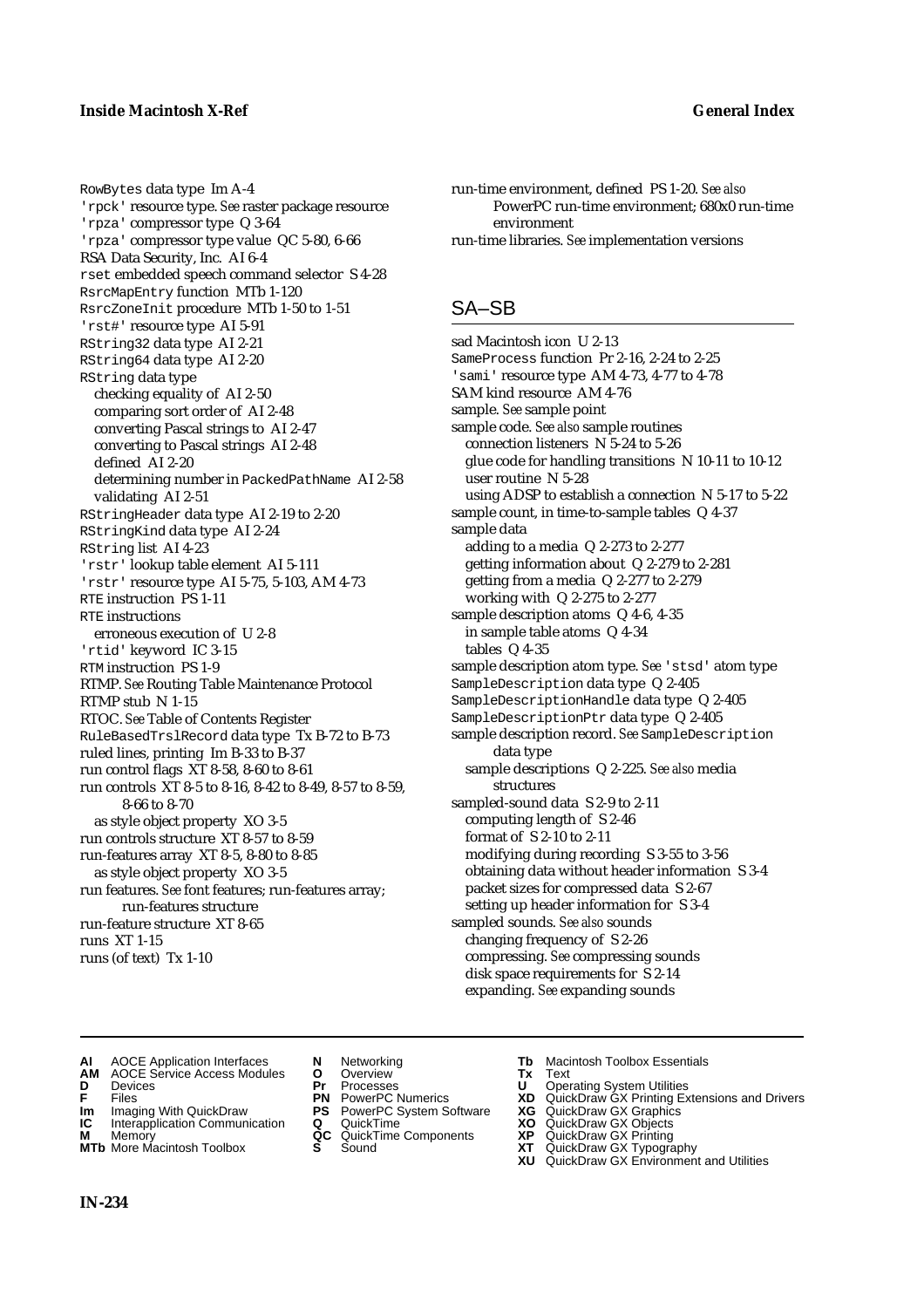input buffer size S 3-6 installing as voices in channels S 2-44 introduced S 2-9 to 2-11 multiple channels of S 1-13 to 1-14, 2-14 number of commands used in S 2-21 output buffer size required S 2-66 to 2-67 pausing S 2-27 playing asynchronously S 2-46, 2-50, 2-52 to 2-53 continuously S 2-45 to 2-46 play from disk S 1-18 to 1-20, 1-26 to 1-27, 2-52 to 2-53 selections of S 2-53 using low-level routines S 2-61 to 2-62 recording S 1-15 to 1-17 storing S 1-18 to 1-20, 2-9, 3-44 to 3-46 synchronizing S 2-31 sample duration in time-to-sample tables Q 4-37 sample frames S 2-10 sample groups in a media Q 2-197, 2-199, 2-201 SampleNumToMediaTime function Q 2-229 to 2-230 sample points S 2-10 to 2-11 sample rates S 2-16, 2-97, 2-105, 2-107, 2-109 for sound data Q 2-31, 2-81 sample references, media Q 2-279 to 2-281 sample routines DashDemo Im B-34 DisplayMyDialog Tb 6-58 DoActivate Tb 2-53, 4-51 to 4-52 DoActivateGlobalChangesDialog Tb 6-98 DoAddAttribute AM 4-18 DoAddAttribueValue AI 8-17 DoAddRecordReference AM 4-21 DoAddTheRecipients AM 2-75 DoAOCEToSMTPAddress AM 2-87 DoBuildSMTPAddressInfo AM 2-84 DoCloseCmd Tb 4-60 to 4-61, 6-94 DoContentClick Tb 5-33, 5-53, 6-92 DoControlClick Im 2-19 DoConvertToAOCEAddress AM 2-90 DoCopyResource Tb 7-29 DoCreateMSAMRecord AM 4-17 DoCreateNewAttribute AM 4-44 DoCutOrCopyCommand MTb 2-16, 2-18, 2-29 DoDiskEvent Tb 2-56 DoDisplayCertificateInfo AI 6-20 DoDisplayCertificateSet AI 6-20 DoDisplayCertNameAttribute AI 6-20

DoDisplaySignatureInfo AI 6-20 DoDrumRollCheckBox Tb 5-38 DoEnumCB AM 4-15 DoEnumerateAttributeTypes AI 8-20 DoEnumerateAttributeValues AI 8-17 DoEnumerateOutgoingMessages AM 2-45 DoEnumerateParse AM 3-15 DoEvent IC 4-5, Tb 2-26, 3-72, 3-77 DoExitInstance AM 4-43 DoExtractDisplayName AM 4-50 DoExtractInformation AM 4-48 DoFindMSAMRecordWithFileID AM 4-16 DoGetBooleanProperty AM 4-61 DoGetDataToProcess AI 6-15, 6-17 DoGetExtendedCatalogInfo AI 8-24 DoGetFileTranslationList MTb 7-30 DoGetIDFromFSSpec AM 4-12 DoGetMSAMCreationID AM 4-19 DoGetNumProperty AM 4-61 DoGetNumSublistItems AI 5-70 DoGetPropertyNumber AI 5-69 DoGetRStringProperty AM 4-60 DoGetRStringPtrProperty AM 4-61 DoGetSetupDirectoryRefNum AM 4-13 DoGetXtnType AM 4-48 DoGlobalChangesDialog Tb 6-67 DoGraphicsScroll Im 2-22, Tb 5-47 DoGrowWindow Tb 4-58 to 4-59 DoHandleError AM 4-58 DoHighLevelEvent IC 4-6, Tb 2-70 DoIdentifyFile MTb 7-33 DoIdle AI 5-70, Tb 2-57, 6-79 DoIncomingLetter AM 2-67 DoInit Im 8-6 DoInitializeASPB AI 9-15 DoInitInstance AM 4-43 DoInitTemplate AM 4-42 DoInstallNotificationProc AI 9-15 DoIsInited AM 4-57 DoIsLandscapeModeSet Im 9-33 DoKeyDown Tb 2-44, 3-78, 6-95 DoLookupCB AM 4-13 DoMenuCommand MTb 3-92, Tb 3-79 DoMouseDown Tb 2-34, 3-72, 4-44 to 4-45, 5-32, 6-91 DoMyDSAMDirProc AM 3-13 DoNew Im 2-17, 4-20, Tb 5-24 DoNewCmd Tb 4-28 to 4-29 DoNewPublisher IC 2-33 to 2-34

- **AI** AOCE Application Interfaces **N** Networking **Tb** Macintosh Toolbox Essentials
- **AM** AOCE Service Access Modules **O** Overview **Tx** Text
- 
- **Im** Imaging With QuickDraw **PS** PowerPC System Software **XG IC** Interapplication Communication **Q** QuickTime **XO**
- **IC** Interapplication Communication **Q** QuickTime **XO M** Memory **XP QC** QuickTime Components **XP**
- **M** Memory **CONSISTENT COMPONENT MEMORY MEMORY MEMORY AND MEMORY OF A VIDEO MEMORY CONSISTENT CONSISTENT CONSISTENT OF A VIDEO CONSISTENT CONSISTENT CONSISTENT CONSISTENT CONSISTENT CONSISTENT CONSISTENT CONSISTENT CONSIST**
- 
- **D** Devices **Pr** Processes **U** Operating System Utilities
	-
	-
	-
	-
- 
- 
- **F** Files **PN** PowerPC Numerics **XD** QuickDraw GX Printing Extensions and Drivers
	-
	-
	-
- **MTb** More Macintosh Toolbox **S** Sound **XT** QuickDraw GX Typography
	- **XU** QuickDraw GX Environment and Utilities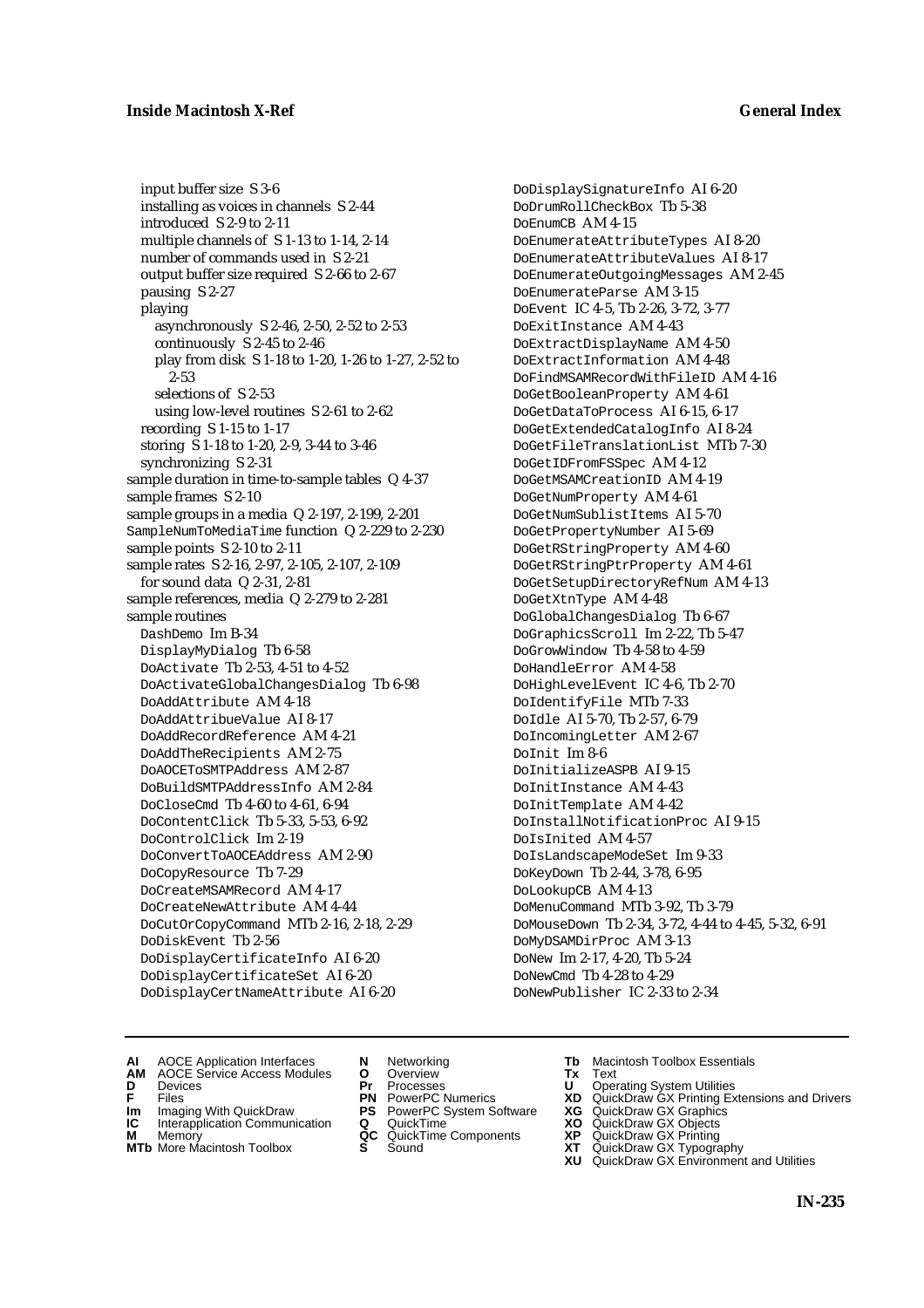DoNewSubscriber IC 2-40 DoNoteQueue AI 9-17 DoOpenFile Tb 4-37 to 4-38 DoOptionsDialog IC 2-46 to 2-47 DoOSEvent Tb 2-59 DoPackNameAndZone AM 4-54 DoPasteCommand MTb 2-21, 2-24, 2-30 DoPatternIn AM 4-44 DoPatternOut AM 4-47 DoPictBalloon MTb 3-77 DoPictBalloon2 MTb 3-78 DoPlayButton Tb 5-36 DoPopUpMenu Tb 5-37 DoPostScriptLine Im B-39 DoPPCAccept IC 11-38 DoPPCReject IC 11-39 DoPrepareToSave AM 4-43 DoPrintDialog Im 9-37 DoProcessAttributeValues AI 8-16 DoProcessExtendedCatalogInfo AI 8-24 DoPropertyDirty AM 4-46 DoReadAddress AM 2-53 DoReadData AM 4-49 DoReadEdition IC 2-42 to 2-43 DoReadGenericAddress AM 2-55 DoReadLetterAttributes AM 2-48 DoReadLetterContent AM 2-58 DoRecordHasFileID AM 4-14 DoRetrieveSignature AI 6-17 DoRStringHandleToPtr AM 4-62 DoSaveAsCmd Tb 7-28 DoSavePICTAsCmd Im 7-21 DoSaveSignature AI 6-15 DoSectionRead IC 2-15 DoSetAllStringProperties AM 4-49 DoSetBooleanProperty AM 4-59 DoSetDisplayName AM 4-51 DoSetInited AM 4-57 DoSetNumProperty AM 4-59 DoSetPropertyChanged AM 4-60 DoSetPropertyNumber AI 5-70 DoSetRStringProperty AM 4-58 DoShowModelessFindDialogBox Tb 4-64 DoSpellBoxWithSpanish Tb 6-54 DoStringListBalloon MTb 3-79 DoStringPtrIsOK AM 4-54 DoStyledTextBalloon MTb 3-80 DoSurfAddress AM 4-41

DoSuspendResumeEvent MTb 2-19, 2-25, Tb 2-61 DoTextStringBalloon MTb 3-77 DoTranslateFile MTb 7-34 DoUnpackExtendedCatalogInfo AI 8-24 DoUpdate Im 5-8, Tb 2-50, 4-50, 5-29, 5-62, 6-99 DoUpdateAddress AM 4-56 DoUpdateNameAndZone AM 4-55 DoVerifyData AI 6-17 DoWriteData AM 4-52 DoWriteEdition IC 2-21, 2-34, 2-36, 2-46, 2-47 DoWriteLetterContent AM 2-78 DoWriteNameAndZone AM 4-53 DoZoomWindow Im 5-10 to 5-12, Tb 4-55 to 4-56 DrawerSetup MTb 6-28 DrawInPort Im 2-18 FindAndShowBalloon MTb 3-82 HiliteDemonstration Im 4-43 IsStationeryDoc Tb 7-36 MyAcceptCompProc IC 11-38 MyActivateControlPanel MTb 8-35 MyAddAppleMailContent AI 3-15 MyAddHelpItem Tb 3-68 MyAddIconToList MTb 4-64 MyAddItemAlphabetically MTb 4-42 MyAddItemsFromStringList MTb 4-31 MyAddLetterBlocks AI 3-13 MyAddLetterImage AI 3-16 MyAddNativeContent AI 3-14 MyAdjustCursor Im 8-10, Tb 2-65 MyAdjustDestRect Im 7-18 MyAdjustEditMenuForDocWindow Tb 3-75 MyAdjustEditMenuForModalDialogs Tb 6-72 MyAdjustFileMenuForDocWindow Tb 3-74 MyAdjustHV Tb 5-41 MyAdjustMenus Tb 3-73, 6-70 MyAdjustMenusForDialogs MTb 3-50, Tb 6-70 MyAdjustScrollBars Tb 5-39 MyAdjustScrollSizes Tb 5-67 MyAdjustScrollValues Tb 5-40 MyAdjustSpeechAttributes S 4-16 to 4-17 MyAlbumCode AI 5-68 MyAlert Tb 6-66 MyAlertSound Tb 6-22 MyAllocateMaxRID AI 2-17 to 2-18 MyArrowKeyExtendSelection MTb 4-51 MyArrowKeyInList MTb 4-52 MyArrowKeyMoveSelection MTb 4-50 MyAudioDispatch S 6-7

- **AI** AOCE Application Interfaces **N** Networking **Tb** Macintosh Toolbox Essentials
- **AM** AOCE Service Access Modules **O** Overview **Tx** Text
- 
- 
- **Im** Imaging With QuickDraw **PS** PowerPC System Software **XG IC** Interapplication Communication **Q** QuickTime **COVIC**
- **Interapplication Communication <b>Q** QuickTime **XO** Memory **XO** Objects **XP QC** QuickTime Components **XP**
- **MTb** More Macintosh Toolbox **S** Sound **XT** QuickDraw GX Typography
- 
- **D** Devices **Pr** Processes **U** Operating System Utilities
	-
	-
	-
	-
- 
- 
- **FRICAG CONSISTS IN THE PROCESSES CONSISTS AND CONSIST CONSISTENT CONSISTS CONSISTS PRINTIPLE PROCESSES CONSISTS CON<br>
<b>F**FRICES **PN** POWERPC Numerics **XD** QuickDraw GX Printing Extensions and Drivers<br> **Im** Imaging With Qui
	-
	-
- **M** Memory **QC** QuickTime Components **XP** QuickDraw GX Printing
	-
- **XU QuickDraw GX Graphics**<br> **XG QuickDraw GX Objects**<br> **XD QuickDraw GX Objects**<br> **XP** QuickDraw GX Printing<br> **XT** QuickDraw GX Environment and Utilities<br> **XU** QuickDraw GX Environment and Utilities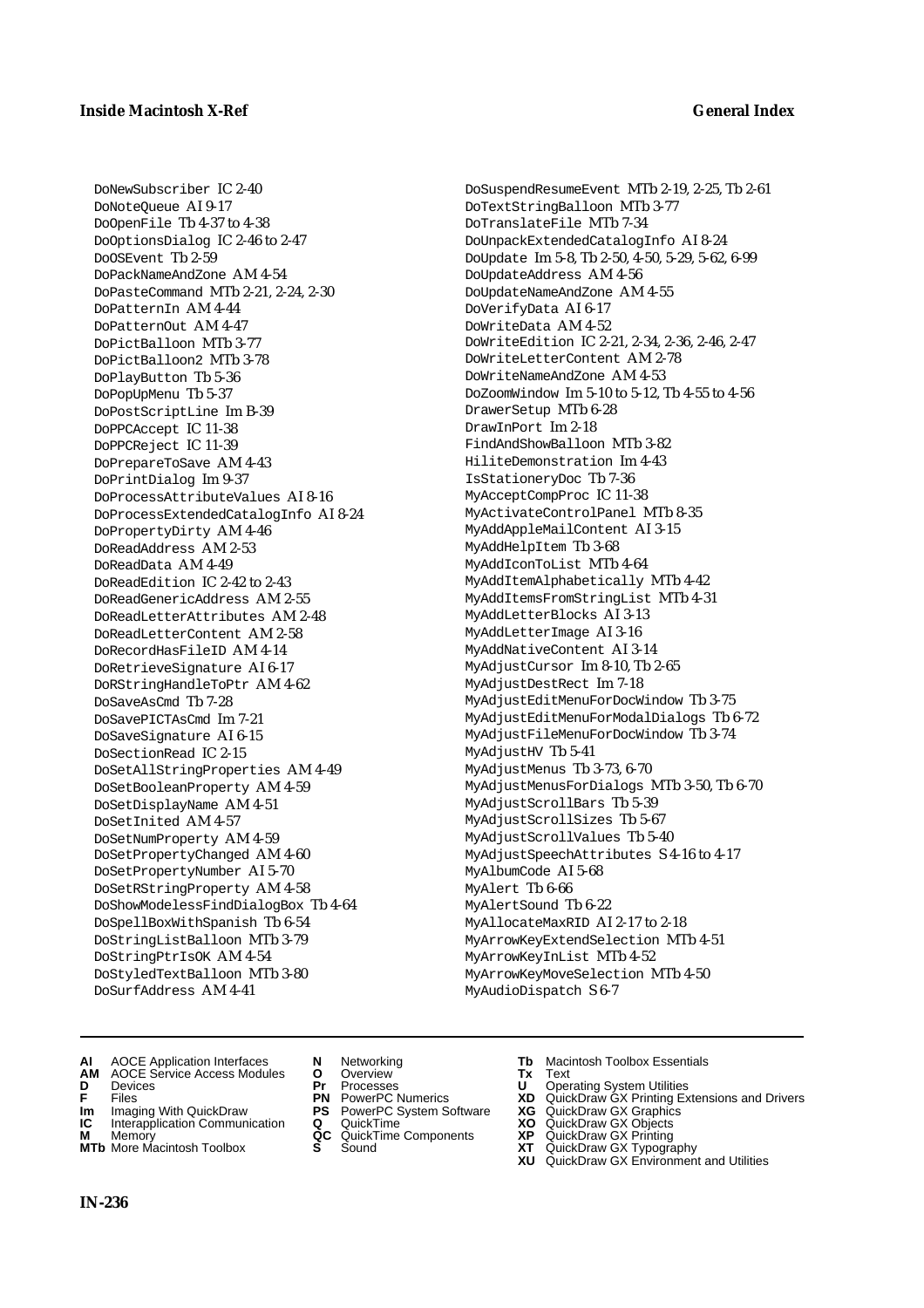MyBrowserPortFilter IC 11-24 MyBuildMailerWindow AI 3-10 MyCallback S 2-48 MyCanPlayMultiChannels S 2-36 MyChangeMenuBarAndSaveColorInfo Tb 3-52 MyChannelIsPaused S 2-39 MyCheckSndChan S 2-49 MyCleanUpTrackedChan S 2-55 to 2-56 MyClearAllCellData MTb 4-40 MyCloseControlPanel MTb 8-45 MyCloseDocument Tb 4-61 to 4-62, 6-47 MyCompareObjects IC 6-52 MyCompressBy3 S 2-67 MyConnectToScripting IC 10-6 MyConvertScrap MTb 2-27 MyCopyAResource MTb 1-24 MyCopyBlackAndRedMasks Im 6-10 MyCopyingCode AI 2-14 MyCountObjects IC 6-49 MyCreateAndDrawPict Im 7-11, A-22 MyCreateAndOpenResourceFork MTb 1-27 MyCreateComparisonDescRec IC 6-68 MyCreateDocContainer IC 6-61 MyCreateFindPanel AI 4-19 MyCreateFormNameObjSpecifier IC 6-67 MyCreateLogicalDescRec IC 6-70 MyCreateNewPanel AI 4-9 MyCreateObjSpecRec IC 6-70 MyCreateOptionalKeyword IC 5-9 MyCreatePlaySoundsWindow Tb 5-17 MyCreateRangeDescriptor IC 6-74 MyCreateResourceFork MTb 1-26 MyCreateSndChannel S 2-20 MyCreateTableContainer IC 6-62 MyCreateTextListInDialog MTb 4-29 MyCreateVerticallyScrollingList MTb 4-27 MyDBSndPlay S 2-70 to 2-72 MyDeallocateMaxRID AI 2-18 to 2-19 MyDefineVertices Im B-26 MyDeleteNewUserRefNum IC 11-45 MyDisplayDataForSelection AI 4-15 MyDisposeSndChannel S 2-25 MyDoActivate AI 4-17 MyDoDeactivate AI 4-17 MyDoDragWindow IC 9-13 MyDoLoopEntireSound S 2-45 MyDoMenuNew IC 9-9 MyDoMenuQuit IC 9-6

MyDoNewScript IC 10-9 MyDoOpenSoundResources MTb 1-34 MyDoPrintIdle Im 9-40 MyDoubleBackProc S 2-73 MyDrawArcAndPaintWedge Im 3-26 MyDrawDefaultButtonOutline Tb 6-59 MyDrawDumbbell Im 3-28 MyDrawFilePicture Im 7-13 MyDrawGraphicsWindow Tb 5-63 MyDrawIconFromFamily MTb 5-10 MyDrawIconInSuite MTb 5-11 MyDrawImageProc AI 3-16 MyDrawLines Im 3-18 MyDrawListBorder MTb 4-30 MyDrawOutline MTb 4-54 MyDrawOvals Im 3-25 MyDrawRect MTb 8-70 MyDrawRects Im 3-23 MyDrawResPICT Im 7-20 MyDrawThisIcon MTb 5-12 MyDrawTriangle Im 3-30 MyDrawWindow Tb 4-39, 5-30, 5-65 MyDrawXString Im B-21 MyEditGenericScript IC 10-18 MyEventFilter Tb 6-88 MyEventLoop Tb 2-24 MyFileGetPic Im 7-16 MyFilePutPic Im 7-23 MyFillClipRegion Im 3-29 MyFindChunk S 2-63 to 2-64 MyFindDocumentObjectAccessor IC 6-30 MyFindNewCellLoc MTb 4-49 MyFindPanelDispose AI 4-20 MyFindParaObjectAccessor IC 6-32 MyFindPropertyOfWindowObjectAccessor IC 6-38 MyFindVideoComponent MTb 6-9 MyFindWindowObjectAccessor IC 6-35 MyFindWordObjectAccessor IC 6-34 MyFlushGrafPortState Im B-10 MyFlushPostScriptState Im B-11 MyGeneralAppleEventHandler IC 10-21 MyGetAETE IC 8-25 MyGetAndPlayRewardSoundResource MTb 1-29 MyGetAndPlaySoundResource MTb 1-22 MyGetCellData MTb 4-41 MyGetChunkData S 2-65 MyGetCompInfo MTb 6-10

- **AI** AOCE Application Interfaces **N** Networking **Tb** Macintosh Toolbox Essentials
- **AM** AOCE Service Access Modules **O** Overview **Tx** Text
- 
- **Im** Imaging With QuickDraw **PS** PowerPC System Software **XG IC** Interapplication Communication **Q** QuickTime **XO**
- **IC** Interapplication Communication **Q** QuickTime **XO M** Memory **XP QC** QuickTime Components **XP**
- **M** Memory **QC** QuickTime Components **XP**<br> **MTb** More Macintosh Toolbox **S** Sound **XT**<br> **XI** XU
- 
- **D** Devices **Pr** Processes **U** Operating System Utilities
	-
	-
	-
	-
- 
- 
- **F** Files **PN** PowerPC Numerics **XD** QuickDraw GX Printing Extensions and Drivers
	-
	-
	-
- **MTb** More Macintosh Toolbox **S** Sound **XT** QuickDraw GX Typography **XU** QuickDraw GX Environment and Utilities
	-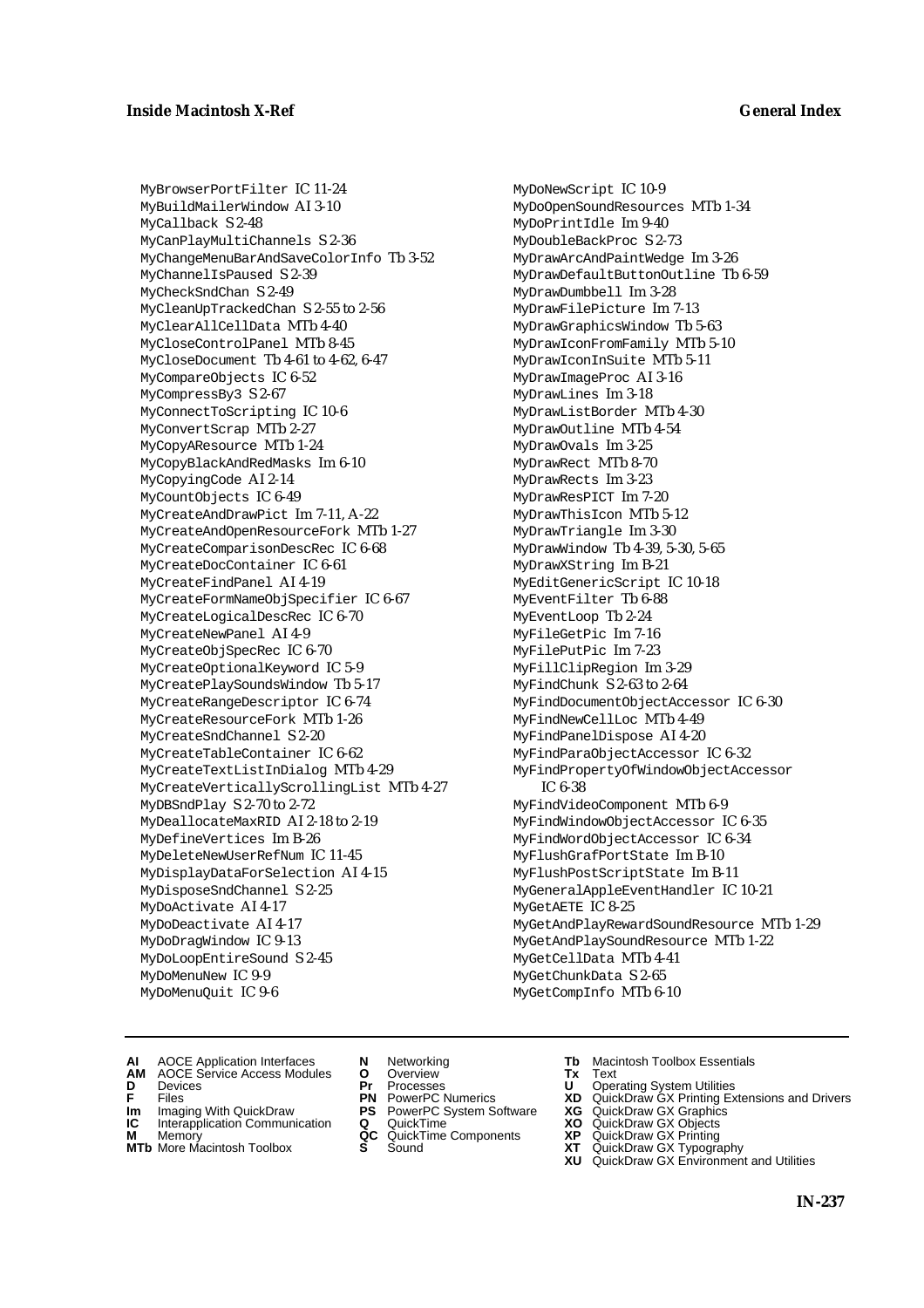MyGetComponent MTb 6-10 MyGetComponentRoutine S 5-14 to 5-16 MyGetDeviceName S 3-12 MyGetDeviceSettings S 3-12 MyGetDirectAccessToCellData MTb 4-41 MyGetFirstSelectedCell MTb 4-34 MyGetIconData MTb 5-13 MyGetLastSelectedCell MTb 4-35 MyGetLocalIdentity AI 9-16 MyGetLocalUpdateRgn Tb 4-60 MyGetNumChannels S 2-40 MyGetPICTProfileCount Im 7-25 MyGetPrintRecordForThisDoc Im 9-17 MyGetQRCompRoutine IC 12-21 MyGetScriptErrorInfo IC 10-11 MyGetSectionHandleFromEvent IC 2-15 MyGetSoundHeader S 2-60 MyGetSoundHeaderOffset S 2-58 to 2-59 MyGetTargetAddress IC 5-12 MyGetUserIdentity AI 4-8 MyGetWindowType Tb 4-24 MyGotRequiredParams IC 4-35 MyHalveFreq S 2-26 MyHandleActivates AI 4-17 MyHandleAppleCommand Tb 3-80 MyHandleCreateElement IC 9-11 MyHandleCreatePublisherEvent IC 4-23 MyHandleEditCommand MTb 8-46 MyHandleHelpCommand Tb 3-81 MyHandleHitInDialogItem MTb 8-41 MyHandleHits MTb 8-72 MyHandleIdle AI 4-18 MyHandleInitMsg MTb 8-69 MyHandleKeyDown Tb 2-44, 6-95 MyHandleKeyDownInModeless Tb 6-96 MyHandleKeyDownsForPanel AI 4-13 MyHandleKeyEvent MTb 8-38 MyHandleMouseUp AI 4-12 MyHandleOApp IC 4-15 MyHandleODoc IC 4-15 MyHandleOpenDoc AI 3-18 MyHandlePDoc IC 4-18 MyHandleQuit IC 4-19, 9-8 MyHandler IC 4-38 MyHandleModelessDialogs Tb 6-49 MyHandleMouseDownInList MTb 4-33 MyHandleSectionReadEvent IC 2-14 MyHandleSizeCommand Tb 3-83

MyHandleSREvt AI 4-17 MyHandleUpdates AI 4-16 MyHandleUserSelection AI 4-15 MyHasEnhancedSoundManager S 2-35 MyHasPlayFromDisk S 2-37 MyHasSoundInput S 1-27 MyHasSpeech S 1-32 MyHasStereo S 2-34 MyHiLevel IC 12-18 MyHorzntlActionProc Tb 5-59 MyIdleFunction IC 5-23 MyInformCompProc IC 11-37 MyInitialize MTb 1-25 MyInitializeCP MTb 8-31 MyInitStandardMail AI 3-9 MyInstallBoysVoice S 4-15 MyInstallCallback S 2-48 MyInstallSampledVoice S 2-44 MyInstallWordCallback S 4-21 to 4-22 MyIPCListPorts IC 11-28 MyIsColorPort Im 7-16 MyKeySearchInList MTb 4-47 MyLDEF MTb 4-59 MyLDEFClose MTb 4-63 MyLDEFDraw MTb 4-61 MyLDEFHighlight MTb 4-62 MyLDEFInit MTb 4-60 MyLineWidthDemo Im B-37 MyLoadAndExecute IC 10-16 MyLoLevel IC 12-33 MyLowLevelSampledSndPlay S 2-62 MyMailerCutCommand AI 3-25 MyMailerEventHandler AI 3-22 MyMailerMouseClickHandler AI 3-24 MyMakeAllMenus Tb 3-70 MyMakeCellVisible MTb 4-37 MyMakeMenus Tb 3-50 MyMakeSubMenu Tb 3-55 MyMatchNextAlphabetically MTb 4-44 MyMDEF Tb 3-89 MyMonExtend MTb 8-64 MyMoveScrollBox Tb 5-61 MyMultHandler IC 4-39 MyNotificationProc AI 9-16 MyOpen Tb 7-41 MyOpenExistingDocument IC 2-23 MyOutlineNextList MTb 4-57 MyOutlinePreviousList MTb 4-57

- **AI** AOCE Application Interfaces **N** Networking **Tb** Macintosh Toolbox Essentials
- **AM** AOCE Service Access Modules **O** Overview **Tx** Text
- 
- 
- **Im** Imaging With QuickDraw **PS** PowerPC System Software<br> **IC** Interapplication Communication **Q** QuickTime<br> **M** Memory **GC** QuickTime Components
- 
- **M** Memory **COMPONENTS COMPONENTS COMPONENTS NEWSLA**<br> **M** More Macintosh Toolbox **S** Sound **MTb** More Macintosh Toolbox **S** Sound **XT** QuickDraw GX Typography
- 
- **D** Devices **Pr** Processes **U** Operating System Utilities
	-
	-
	-
	-
- 
- 
- **F** Files **PN** PowerPC Numerics **XD** QuickDraw GX Printing Extensions and Drivers
- **Im** Imaging With QuickDraw **PS** PowerPC System Software **XG** QuickDraw GX Graphics
	-
	-
	-
	- **XU** QuickDraw GX Environment and Utilities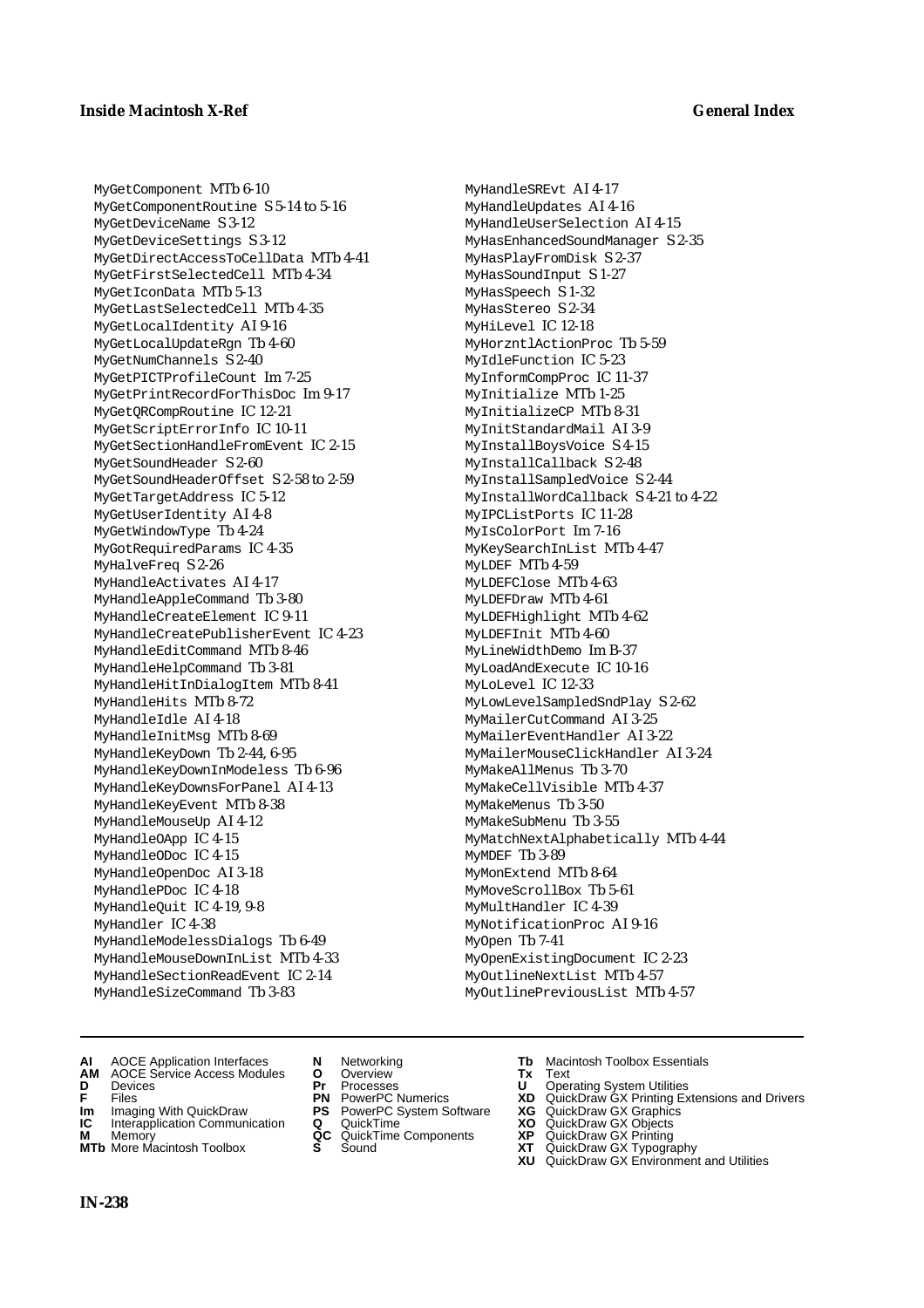MyPaintAndFillColorRects Im 4-22 MyPaintAndFillRects Im 3-24 MyPaintPixelPatternRects Im 4-25 MyPaintRectsThruGWorld Im 6-5 MyPastePict Im 7-17 MyPauseAndContinueSpeech S 4-18 to 4-19 MyPlayFrequencyOnce S 2-42 MyPlaySampledSound S 2-57 MyPlaySndResource S 1-26 MyPlaySoundFile S 1-27 MyPlotAcicn MTb 5-15 MyPlotAcicnWithAlignAndTransform MTb 5-16 MyPlotAnICON MTb 5-14 MyPlotAnICONWithAlignAndTranform MTb 5-15 MyPlotAnSICNWithAlignAndTranform MTb 5-16 MyPolygonDemo Im B-27 MyPostTest Tb 2-74 MyPostWithPPCBrowser Tb 2-76 MyPPCBrowser IC 11-26 MyPPCClose IC 11-44 MyPPCEnd IC 11-43 MyPPCInform IC 11-36 MyPPCInit IC 11-12 MyPPCOpen IC 11-21 MyPPCRead IC 11-41 MyPPCStart IC 11-34 MyPPCWrite IC 11-42 MyPrDialogAppend Im 9-37 MyPrintLoop Im 9-20 MyProcessEvent AI 4-12 MyProcessWhatHappened AI 3-22 MyQDef IC 12-52 MyReadAPartial MTb 1-41 MyReadComplete IC 11-41 MyRecordSnd S 3-7 to 3-8 MyRecordSndResource S 1-29 to 1-30 MyRecordSoundFile S 1-31 MyRecordThruDialog S 1-28 MyRejectCompProc IC 11-39 MyRepatternPens Im 3-21 MyReplaceGetPic Im 7-15 MyReplacePutPic Im 7-22 MyRequestRowFromTarget IC 6-59 MyResetTypeSelection MTb 4-46 MyResizePens Im 3-20 MyResizeWindow Tb 4-59 MyRotateCursor Im 8-15 MySaveDocument IC 2-21

MySaveWindowPosition MTb 1-38 to 1-39, Tb 4-34 to 4-35 MySearchPartialMatch MTb 4-43 MySelectOneCell MTb 4-36 MySendAECreateElement IC 9-10 MySendAEQuit IC 9-7 MySendFragment IC 12-31 MySendMultiplyEvent IC 5-17 MySetAmplitude S 2-27 MySetCellSizeForIconList MTb 4-63 MySetHiliteMode Im 4-42 MySetNewLineWidth Im B-37 MySetTargetAddresses IC 5-11 MySetTrackChanDispose S 2-55 MySetupCallbacks S 4-21 MySetUpData MTb 8-67 MySetVolume S 2-32 MySetWindowPosition MTb 1-32, Tb 4-36 to 4-37 MyShowBalloonForDimMenuTitle MTb 3-124 MyShrinkImages Im 3-33 MySoundCompletionRoutine S 2-52 MySoundComponentGetInfo S 5-19 to 5-21 MySoundComponentInitOutputDevice S 5-17 MySpeakStringResource S 1-32 MySpeakStringResourceSync S 1-33 MySpeechMgrPresent S 4-12 to 4-13 MySpellCheckDialog Tb 6-83 MySpinCursor Im 8-15 MyStartCompRoutine IC 12-21 MyStartPlaying S 2-50 MyStartSecureSession IC 11-32 MyStartStatus IC 12-26 MyStopPlaying S 2-50 MyStopSpeech S 1-34 MyStringReconDemo Im B-17 MySurfDispatch S 5-12 to 5-14 MySync1Chan S 2-30 MyTestForStandardCatalog AI 4-5 MyTestForStandardMail AI 3-8 MyToggleHideShow Tb 3-59 MyTrackList MTb 4-55 MyTrivialDrawingProc Im 5-9 MyTypeIntegerHandler IC 12-45 MyUpdateControlPanel MTb 8-43 MyUpdateList MTb 4-33 MyUpdateListOutlines MTb 4-56 MyUseDictionary S 4-37 to 4-38

MyUseSpeechChannel S 4-13 to 4-14

- **AI** AOCE Application Interfaces **N** Networking **Tb** Macintosh Toolbox Essentials
- **AM** AOCE Service Access Modules **O** Overview **Tx** Text
- 
- **Im** Imaging With QuickDraw **PS** PowerPC System Software **XG IC** Interapplication Communication **Q** QuickTime **XO**
- **IC** Interapplication Communication **Q** QuickTime **XO M** Memory **XP QC** QuickTime Components **XP**
- **M** Memory **QC** QuickTime Components **XP**<br> **MTb** More Macintosh Toolbox **S** Sound **XT**<br> **XI** XU
- 
- **D** Devices **Pr** Processes **U** Operating System Utilities
	-
	-
	-
- **MTb** More Macintosh Toolbox **S** Sound **XT** QuickDraw GX Typography
- 
- 
- **F** Files **PN** PowerPC Numerics **XD** QuickDraw GX Printing Extensions and Drivers
	-
	-
	-
	- **XU** QuickDraw GX Environment and Utilities
		- **IN-239**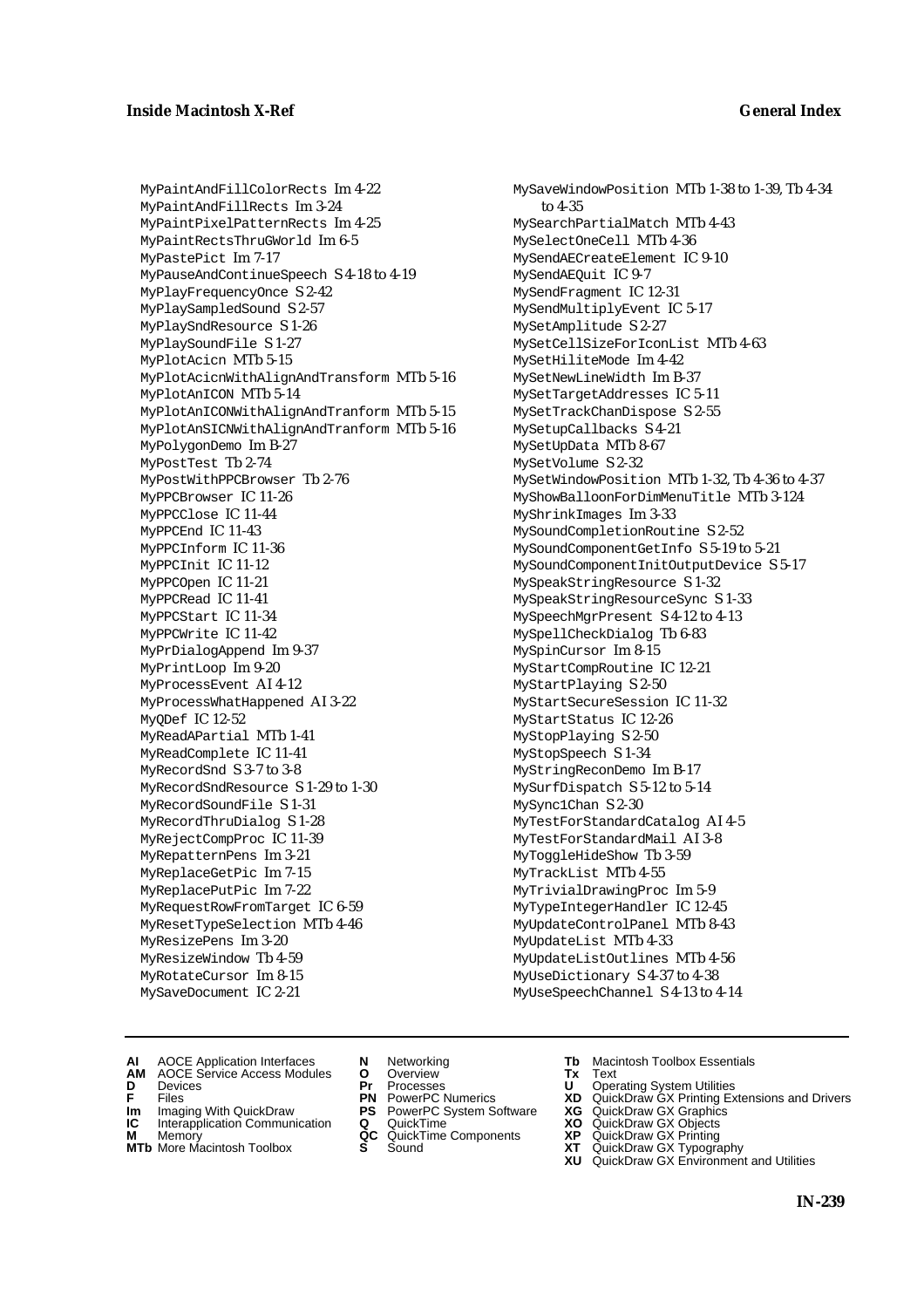MyValidatePackedPathName AI 2-11 MyVerticalActionProc Tb 5-59 MyWordCallback S 4-22 MyWriteComplete IC 11-43 OvalCanDo MTb 6-22 OvalClick MTb 6-27 OvalClose MTb 6-21 OvalDraw MTb 6-27 OvalDrawer MTb 6-16 to 6-18 OvalErase MTb 6-27 OvalMoveTo MTb 6-28 OvalOpen MTb 6-20 OvalSetUp MTb 6-26 RectangleDrawer MTb 6-36 RiverCP MTb 8-27 ShowMyAboutBox Tb 6-65 TranslateEntry MTb 7-25 UserDidCancel Tb 2-46 samples. *See also* media structures, samples finding in a media Q 2-201 sample size atoms Q 4-6, 4-41 to 4-42 in sample table atoms Q 4-34 tables Q 4-42 sample size of sound data Q 2-31 samples per chunk, in sample-to-chunk tables Q 4-40 sample table atoms Q 4-6, 4-33 to 4-34 in sound media information atom Q 4-29 in video media information atom Q 4-27 sample-to-chunk atoms Q 4-6, 4-39 to 4-41 in sample table atoms Q 4-34 tables Q 4-40 to 4-41 SAMs (service access modules) AI 1-14, AM 1-3 to 1-7. *See also* CSAMs; MSAMs SAM user name resource AM 4-76 SANE PN xvii, PS 1-9 compared to PowerPC Numerics PN 1-13, A-1 to A-10 conversions PN A-1 to A-2 data formats PN A-1 denormalized numbers PN A-2 environment PN A-3, A-7 to A-8 expression evaluation PN A-2 Infinities PN A-2 NaNs PN A-2 operations PN A-2 to A-3 porting programs from PN A-3 to A-10 transcendental functions PN A-3, A-5 to A-6 SANE macro PN A-10

sane.h file PN A-4 to A-8 SANE numbers. *See* floating-point numbers saturation XO 4-12 saturation in video digitizer components QC 8-67 saturation matching XO 4-30 saturation value QC 8-72 Save As command (File menu) F 1-12 to 1-14, 1-26 to 1-30, Tb 3-23 Save command (File menu) F 1-12 to 1-14, 1-26 to 1-30, Tb 3-23 saved registers area PS 1-45 SaveOld procedure Tb 4-117 SaveUpdate global variable Tb 4-118 SaveVisRgn global variable Tb 4-106 saving a message adding a digital signature AI 7-67 adding a nested message AI 7-59 to 7-61 adding a recipient AI 7-50 to 7-51 adding a reply queue AI 7-52 canceling AI 7-67 ending AI 7-65 to 7-68 starting AI 7-47 to 7-50 starting a block AI 7-53 to 7-55 starting a nested message block AI 7-56 to 7-59 writing data AI 7-61 to 7-65 saving changes to sequence grabber settings dialog box QC 7-20 saving compressed pictures QC 3-13 saving files F 1-26 to 1-30 saving image sequences to disk files Q 3-36 to 3-38 saving movie data QC 6-43 saving movies in movie files Q 2-61 to 2-62 saving sample description data QC 9-29 saving to different file formats F 3-8

# SC–SD

scAdd TIB instruction D 3-29 scalb function PowerPC Numerics PN 10-19 to 10-20 SANE PN A-6 SCalcSPointer function D 2-73 to 2-74 SCalcStep function D 2-74 to 2-75 scale factor XT 8-16 ScaleMapping function XU 8-21, 8-69 ScaleMatrix function Q 2-344

- **AI** AOCE Application Interfaces **N** Networking **Tb** Macintosh Toolbox Essentials
- **AM** AOCE Service Access Modules **O** Overview **Tx** Text
- 
- 
- **Im** Imaging With QuickDraw **PS** PowerPC System Software **XG IC** Interapplication Communication **Q** QuickTime **COVIC**
- **Interapplication Communication <b>Q** QuickTime **XO** Memory **XO** Memory **XP QC** QuickTime Components **XP**
- **M** Memory **Discussed AC** QuickTime Components **XP**<br> **MTb** More Macintosh Toolbox **S** Sound **XT MTb** More Macintosh Toolbox **S** Sound **XT** QuickDraw GX Typography
- 
- **D** Devices **Pr** Processes **U** Operating System Utilities
	-
	-
	-
	-
- 
- 
- **FRICAG CONSISTS IN THE PROCESSES CONSISTS AND CONSIST CONSISTENT CONSISTS CONSISTS PRINTIPLE PROCESSES CONSISTS CON<br>
<b>F**FRICES **PN** POWERPC Numerics **XD** QuickDraw GX Printing Extensions and Drivers<br> **Im** Imaging With Qui
	-
	-
	-
	- **XU** QuickDraw GX Environment and Utilities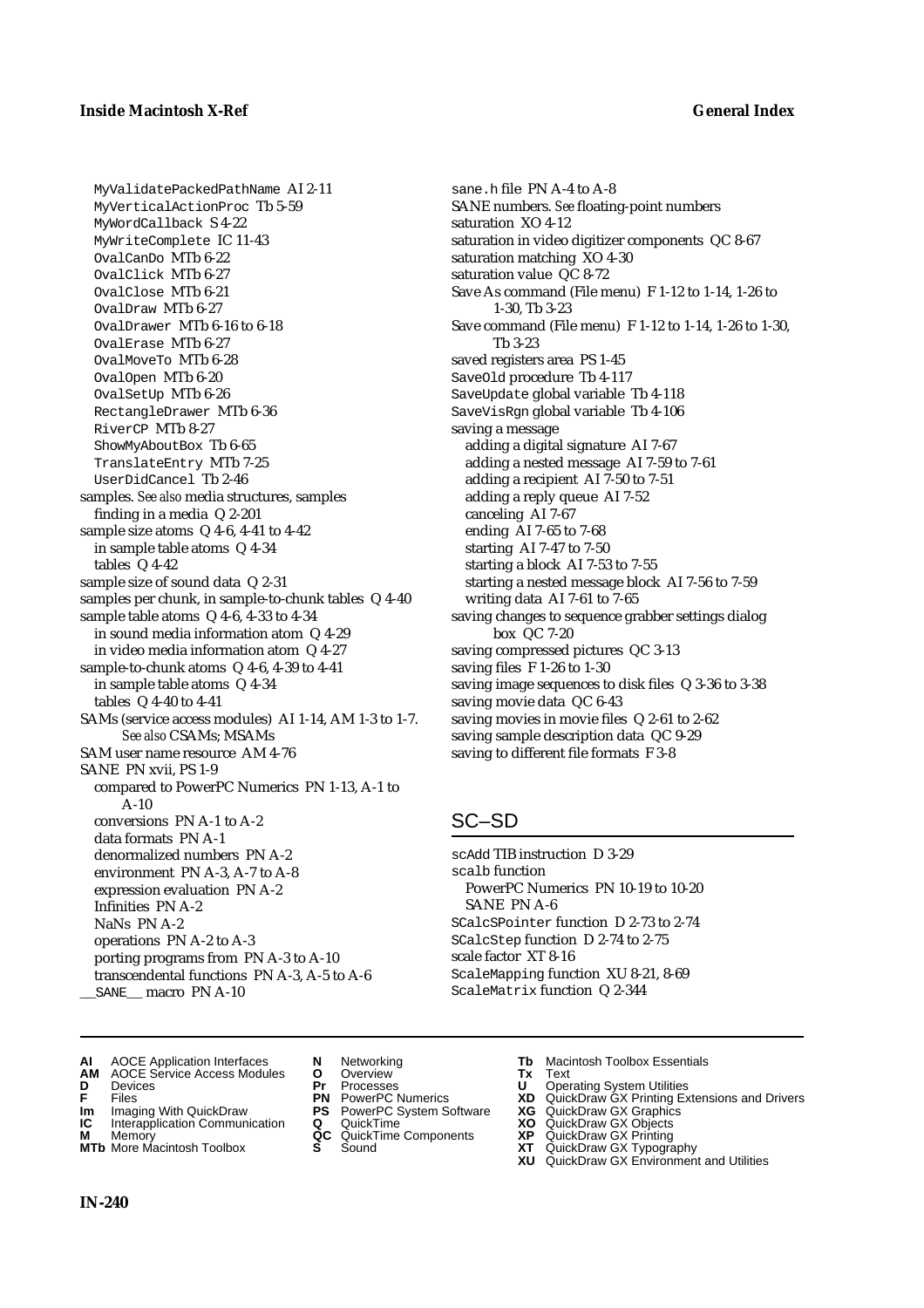ScaleMovieSegment function Q 2-260 to 2-261 ScalePt procedure Im 3-104 to 3-105 ScaleTrackSegment function Q 2-266 to 2-267 scaling dashes XG 3-68, 3-104 a movie segment Q 2-260 to 2-261 movies QC 2-29, 2-34, QC 2-29, 2-34 shapes in general XG 4-47 to 4-49, 4-92 a track segment Q 2-266 to 2-267 scaling fonts. *See* font scaling scaling functions ldexp function PN 10-16 to 10-17 scalb function PN 10-19 to 10-20 scaling information as format collection item XP 3-13 custom panel for XP 3-116 defined XP 3-91 scaling operations XO 6-10 reflection XU 8-22 using shape geometry XO 6-27 to 6-28, 6-68 using transform mapping XO 6-24 to 6-26, 6-60 with a mapping XU 8-13, 8-20 to 8-22, 8-69 with the QuickDraw–to–QuickDraw GX translator XU 1-11 matrices for Q 2-27, 2-28, 2-342, 2-344, 2-351 scaling table ('stab') resource XD 6-61 scanners PN 9-21 to 9-23 'scan' resource type XD 6-79 to 6-82 SCardChanged function D 2-65 to 2-66 scatter/gather list D 4-9, 4-20 SCB. *See* session control blocks scbMemSize constant N 9-17 SCC D 7-9 controlling power to D 6-25, 6-34 to 6-36 SCCompressImage function QC 3-30 SCCompressPictureFile function QC 3-31 SCCompressPicture function QC 3-30 SCCompressSequenceBegin function QC 3-32 scComp TIB instruction D 3-30

SCDataRateSettings data type QC 3-19 SCDefaultPictFileSettings function QC 3-27 SCDefaultPictHandleSettings function QC 3-27 SCDefaultPixMapSettings function QC 3-26 'scdi' component type value QC 3-8 SCExtendedProcs data type QC 3-21 scExtendedProcsType data type QC 3-12 SCGetBestDeviceRect function QC 3-44 SCGetInfo function QC 3-34 to 3-35, 3-36 to 3-37

Schedule event. *See* kMailEPPCSchedule high-level event scheduling of processes by the Process Manager Pr 1-7 routines for future execution Pr 3-3 setting options Pr 1-9 switching contexts Pr 1-7 scInc TIB instruction D 3-28 SCkCardStat function D 2-64 to 2-65 scLoop TIB instruction D 3-29 to 3-30 scMove TIB instruction D 3-29 SCNewGWorld function QC 3-45 scNoInc TIB instruction D 3-28 scNop TIB instruction D 3-30 'scop' resource type. *See* extension scope resource SCParams data type QC 3-50 SCPositionDialog function QC 3-13, 3-43 SCPositionRect function QC 3-13, 3-42 to 3-43 'scpt' component subtype IC 10-4, 10-14 'scpt' file type IC 7-7 'scpt' resource type IC 7-7, 10-14 scrap converting data between a private scrap and MTb 2-9 to 2-10, 2-26 to 2-28 converting data between the TextEdit scrap and MTb 2-28 to 2-30 converting global to private Tb 2-12 converting private to global Tb 2-12 defined MTb 2-4, Im 7-7 desk Tx 2-15 getting a movie from Q 2-245 location of MTb 2-12 to 2-14 and movies Q 2-32, 2-45 null. *See* TextEdit null scrap pictures in Im 7-7 to 7-8, 7-17, 7-22 private. *See* TextEdit private scrap putting a movie on Q 2-244 reading data from MTb 2-20 to 2-24, 2-25 to 2-26 style. *See* TextEdit style scrap translating format of MTb 7-10, 7-19, 7-21 using a private MTb 2-4, 2-9 writing data to MTb 2-8 to 2-10, 2-15 to 2-17, 2-19 to 2-20 Scrapbook, representation of sounds in S 1-23 scrap coercion Tb 2-58, 2-61 scrap file MTb 2-33, 2-40 scrap format types MTb 2-33 'movv' MTb 2-33

- **AI** AOCE Application Interfaces **N** Networking **Tb** Macintosh Toolbox Essentials
- **AM** AOCE Service Access Modules **O** Overview **Tx** Text **D** Devices **Pr** Processes **U** Operating System Utilities
- 
- -
- **IM** FILES<br> **Im** Imaging With QuickDraw **PS** PowerPC System Software **XG**<br> **IC** Interapplication Communication **Q** QuickTime **XO IC** Interapplication Communication **Q** QuickTime **XO M** Memory **XO QC** QuickTime Components **XP**
- **M** Memory **CONSISTENT MEMORY AND MEMORY MEMORY AND MEMORY AND MEMORY AND <b>CONSISTENT CONSISTENT** WAS A VIOLENCE CONSISTENT ON A VIOLENCE CONSISTENT OF A VIOLENCE CONSISTENT OF A VIOLENCE CONSISTENT OF A VIOLENCE CONSISTEN
	-
- 
- 
- **F** Files **PN** PowerPC Numerics **XD** QuickDraw GX Printing Extensions and Drivers
	-
	-
	-
- **MTb** More Macintosh Toolbox **S** Sound **XT** QuickDraw GX Typography
	- **XU** QuickDraw GX Environment and Utilities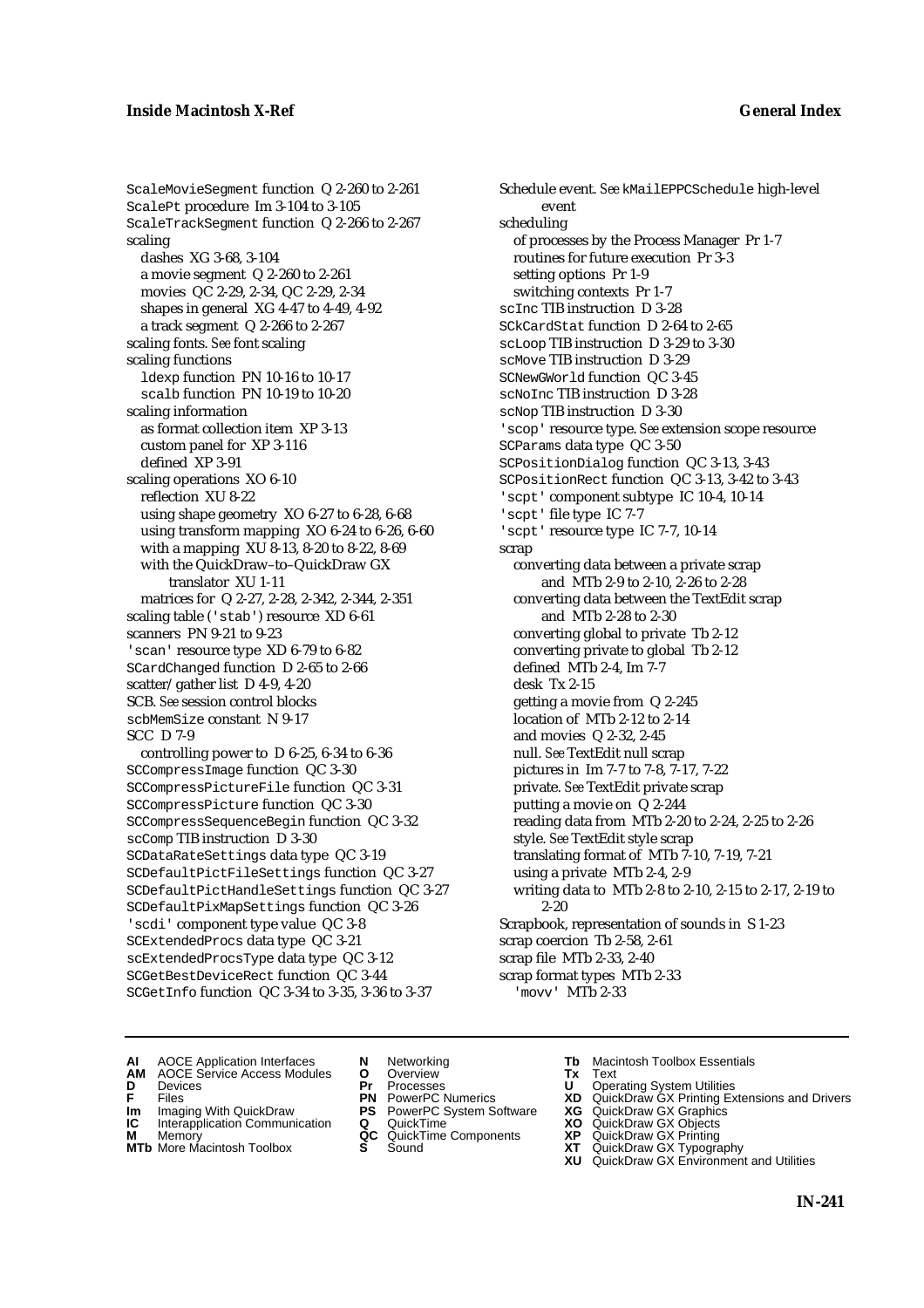'PICT' MTb 2-33 'snd ' MTb 2-33 standard MTb 2-7, 2-33 'styl' MTb 2-33 'TEXT' MTb 2-33 scrap information record MTb 2-32 to 2-33 Scrap Manager O 10, Tb 1-14, 2-60 testing for features U 1-23 data types in MTb 2-32 to 2-33 routines in MTb 2-34 to 2-41 saving the desk scrap with during shutdown Pr 8-6 and Standard File Package MTb 2-31 testing for features MTb 2-14 and TextEdit MTb 2-28 to 2-30 and Translation Manager MTb 2-7, 2-10, 7-4, 7-10, 7-11 ScrapStuff data type MTb 2-32 to 2-33 scrap style element record Tx 2-18, 2-65 scrap style table Tx 2-18, 2-65, 2-75 ScrapTranslationList data type MTb 7-49 to 7-50 scrap translation lists MTb 7-49 to 7-50 scrap translation systems MTb 7-5 ScrapType data type MTb 7-18 scrap types. *See also* scrap format types 'stxt' MTb 7-19 'styl' MTb 7-19 'TEXT' MTb 7-19 ScrapTypeSpec data type MTb 7-49 scrap type specifications MTb 7-49 screenActive flag Im 5-17, 5-23, 5-31, 5-36 screenBits global variable Im 2-36 screen buffers introduced Q 3-34 for a sequence Q 3-136 to 3-137 using Q 3-59, 3-115 screenDevice flag Im 5-17, 5-23, 5-31, 5-36 screen resources Im 5-37 ScreenRes procedure Im 5-32 screens determining characteristics of Im 5-29 to 5-32 with greatest pixel depth Im 5-27 to 5-28 optimizing images for Im 5-8 to 5-13, 5-29 to 5-30, 5-35 to 5-37 resolution of Im 5-32 screen saver. *See* dimming timer screen shots MTb 1-129 SCRequestImageSettings function QC 3-10, 3-28 SCRequestSequenceSettings function QC 3-10, 3-29

ScrHRes global variable Im 5-32 'scri' file type Tb 7-44 script, changing a menu item's Tb 3-62, 3-154 scriptable applications 'aete' resources and IC 1-16 to 1-17, 8-13 to 8-23 AppleScript and IC 8-3 to 8-7 defined IC 7-4 introduced IC 1-15 requirements for IC 1-16 to 1-17, 7-14 to 7-20, 8-13 to 8-23 script applications creator signature for IC 10-14 defined IC 7-7 script-aware Tx 1-15 script codes AI 2-19, Tx 1-15, 1-48 to 1-49 determining Tx 6-21 to 6-26, 6-81 to 6-83 and font family IDs Tx 4-14 to 4-15 implicit Tx 6-52 list of Tx 6-52 to 6-53 for menu item text Tb 3-47, 3-62 and resource ID ranges Tx 1-49 to 1-50, B-6 to B-7 sorted, in 'itlm' resource Tx B-14 to B-17 and Text Utilities Tx 5-6, 5-57, 5-59 script comments IC 7-6, 10-14 script configuration table Tx A-32, B-60 to B-63 script contexts defined IC 7-23 handling Apple events with IC 7-25 to 7-28, 10-19 to 10-23 introduced IC 7-12 routines for handling Apple events with IC 10-71 to 10-79 used for global contexts IC 10-8 script data coercing a descriptor record to IC 10-52 to 10-54 coercing to a descriptor record IC 10-54 to 10-55 defined IC 7-23 disposing of IC 10-41 executing IC 10-14 to 10-17, 10-33 to 10-35 generic scripting component and trailer for IC 10-15 getting handle to IC 10-30 to 10-31 getting information about IC 10-43 to 10-44 loading and executing IC 10-14 to 10-17 resource and file types for IC 10-13 saving IC 10-12 to 10-14, 10-30 to 10-31 saving and loading, routines for IC 10-30 to 10-33 setting and getting information about IC 10-41 to 10-44

- 
- **AI** AOCE Application Interfaces **N** Networking **Tb** Macintosh Toolbox Essentials
- **AM** AOCE Service Access Modules **O** Overview **Tx** Text
- 
- 
- **IM** Files<br> **Im** Imaging With QuickDraw **PS** PowerPC System Software **XG**<br> **IC** Interapplication Communication **Q** QuickTime **XO**
- **Interapplication Communication <b>Q** QuickTime **X XO** Memory **XO XP XP QC** QuickTime Components **XP**
- 
- 
- 
- 
- 
- 
- 
- 
- 
- **D** Devices **Pr** Processes **U** Operating System Utilities
- **F** Files **PN** PowerPC Numerics **XD** QuickDraw GX Printing Extensions and Drivers
	-
	-
- **M** Memory **QC** QuickTime Components **XP** QuickDraw GX Printing
- **MTb** More Macintosh Toolbox **S** Sound **XT** QuickDraw GX Typography
	- **XU** QuickDraw GX Environment and Utilities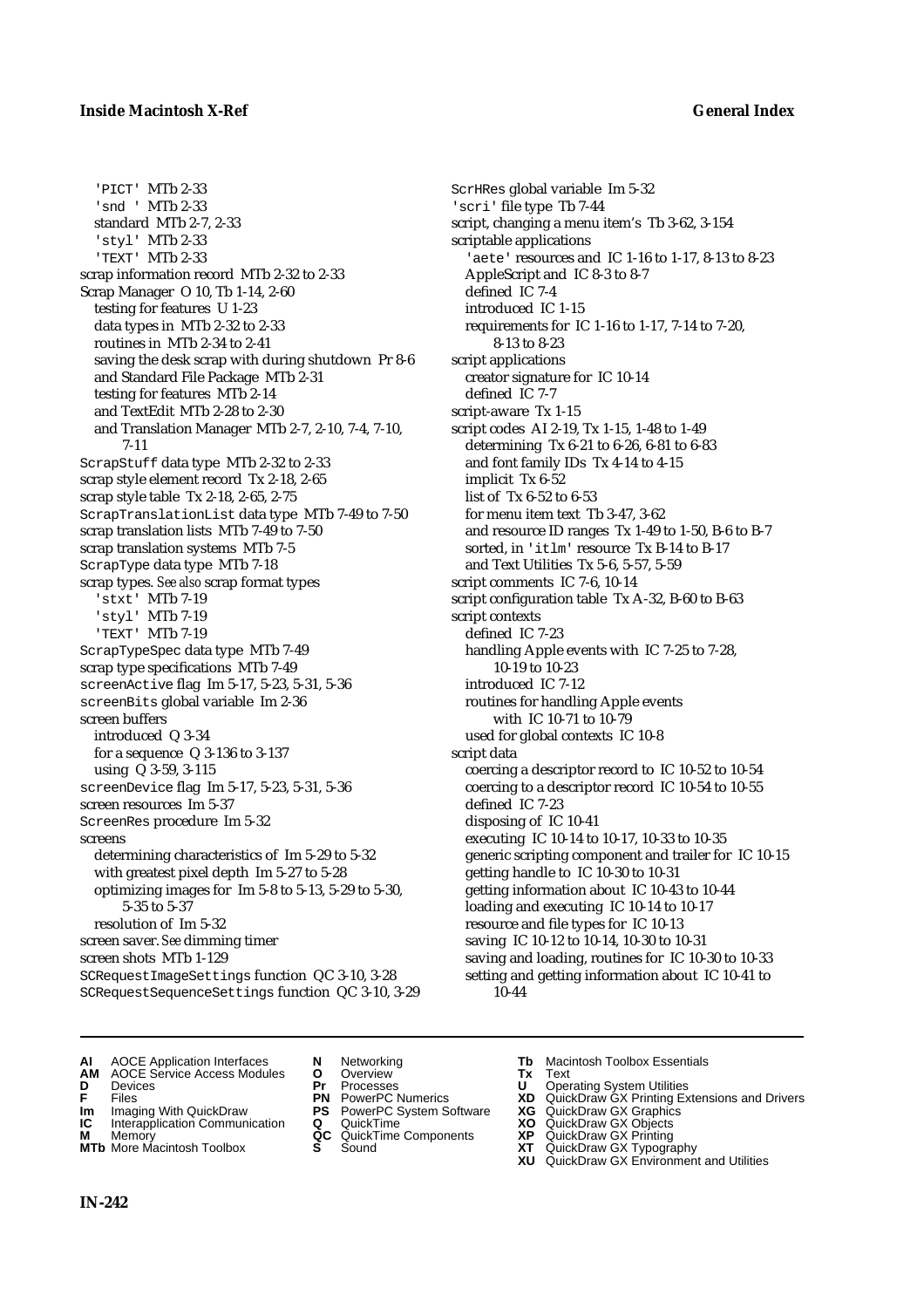### **Inside Macintosh X-Ref General Index**

storage formats for IC 10-12 to 10-13 updating IC 10-50 script-defaulted result flag Tx 6-11, 6-22, 6-63 Script Editor application and applications that execute scripts IC 1-21 scriptable applications and IC 1-14 to 1-15 script window for IC 7-6 script editors and Apple event recording IC 9-35 to 9-37 defined IC 7-6 script error information selectors IC 10-37 to 10-38 script extensions. *See* WorldScript I; WorldScript II script files IC 7-7 script flags Tx 6-14, 6-68, B-18 script-forced result flag Tx 6-11, 6-22, 6-63 script IDs defined IC 7-23 and generic script IDs IC 10-85 script information selectors IC 10-43 to 10-44 scripting components IC 7-3 to 7-28, 10-3 to 10-125 and Apple event recording IC 9-35 to 9-37 application-defined functions for IC 10-94 to 10-98 connecting with via Component Manager IC 10-3 to 10-7 defined IC 7-4 error numbers for OSAScriptError IC 10-39 to 10-40 flags for component description records IC 10-5 and generic scripting component IC 7-22, 10-15 introduced IC 1-13 optional routines for IC 10-46 to 10-79 required routines for IC 10-30 to 10-46 routines used by IC 10-84 to 10-94 and scriptable applications IC 7-8 to 7-11 using to manipulate and execute scripts IC 7-11 to 7-14, 7-22 to 7-28 writing IC 10-27 ScriptingComponentSelector data type IC 10-85 scripting languages AppleScript. *See* AppleScript scripting language and object specifier records IC 3-33 supporting IC 1-13 to 1-22 script-language record Tx 7-42 ScriptLanguageRecord data type Tx 7-42 ScriptLanguageSupport data type Tx 7-43 script-language support record Tx 7-42 script management system Tx 1-15, 1-35 to 1-45. *See* 

*also* Macintosh script management system

Script Manager O 13, Tx 1-36 to 1-37, 6-3 to 6-127 testing for version U 1-23 analyzing characters Tx 6-26 to 6-31 constants defined for Tx 6-52 to 6-73 data structures in Tx 6-73 to 6-75 evolution of Tx 6-6 to 6-7 features of Tx 6-4 to 6-5 initializing Tx 6-8 and other managers Tx 6-4 and system extensions Tx 6-8 testing for version number Tx 6-8, 6-62 Script Manager general flags Tx 6-11, 6-64, B-11, C-26 Script Manager variables Tx 1-19, 1-37, 6-11 to 6-13, 6-61 to 6-65 bidirectional flag Tx 6-11, 6-62 font force flag Tx 6-11, 6-24 to 6-25, 6-62, B-10 general flags Tx 6-11, 6-64, B-11 intercharacter and interword spacing Tx 6-12, 6-64 international resources selection flag Tx 6-11, 6-25 to 6-26, 6-62, B-10 'KCHR' data pointer Tx 6-12, 6-64 keyboard disable state Tx 6-12, 6-64 keyboard script (current) Tx 6-11, 6-19, 6-63 keyboard script (previous) Tx 6-11, 6-63 'KSWP' resource handle Tx 6-11, 6-64 modification count Tx 6-11, 6-62 print action vector Tx 6-11, 6-63 region code for system script Tx 6-12, 6-64, B-11 script count Tx 6-11, 6-62 script-defaulted result flag Tx 6-11, 6-63 script-forced result flag Tx 6-11, 6-63 script override flags Tx 6-12, 6-64 System Folder volume reference number Tx 6-11, 6-63 system script code Tx 6-11, 6-63, B-10 2-byte flag Tx 6-12, 6-64 version number Tx 6-11, 6-62 ScriptOrder function Tx 5-11, 5-55 to 5-56 script preferences file Tx 1-112, A-29, A-31 to A-32, B-60, B-63 script record Tx 6-14, 6-71, A-28, A-39 script-redraw flag Tx 6-14, 6-67 script runs Tx 1-70 to 1-71 and line breaking Tx 5-23 to 5-28, 5-79 to 5-81 ScriptRunStatus data type Tx 5-29, 5-46 script run status record. *See* ScriptRunStatus data type

script. *See* script systems

- **AI** AOCE Application Interfaces **N** Networking **Tb** Macintosh Toolbox Essentials<br> **AM** AOCE Service Access Modules **O** Overview **Tx** Text<br> **D** Devices **Pr** Processes **U** Operating System Utilities
	- AOCE Service Access Modules **O** Overview **Tx** Text<br>Devices **Devices Devices Devices**
- 
- **IM** FILES<br> **Im** Imaging With QuickDraw **PS** PowerPC System Software **XG**<br> **IC** Interapplication Communication **Q** QuickTime **XO**
- **IC** Interapplication Communication **Q** QuickTime **XO M** Memory **XO QC** QuickTime Components **XP**
- 
- **M** Memory **District Acc** QuickTime Components **XP**<br> **MTb** More Macintosh Toolbox **S** Sound **XT**
- 
- **D** Devices **Pr** Processes **U** Operating System Utilities
	-
	-
	-
	-
- 
- 
- **F** Files **PN** PowerPC Numerics **XD** QuickDraw GX Printing Extensions and Drivers
	-
	-
	-
- **MTb** More Macintosh Toolbox **S** Sound **XT** QuickDraw GX Typography
	- **XU** QuickDraw GX Environment and Utilities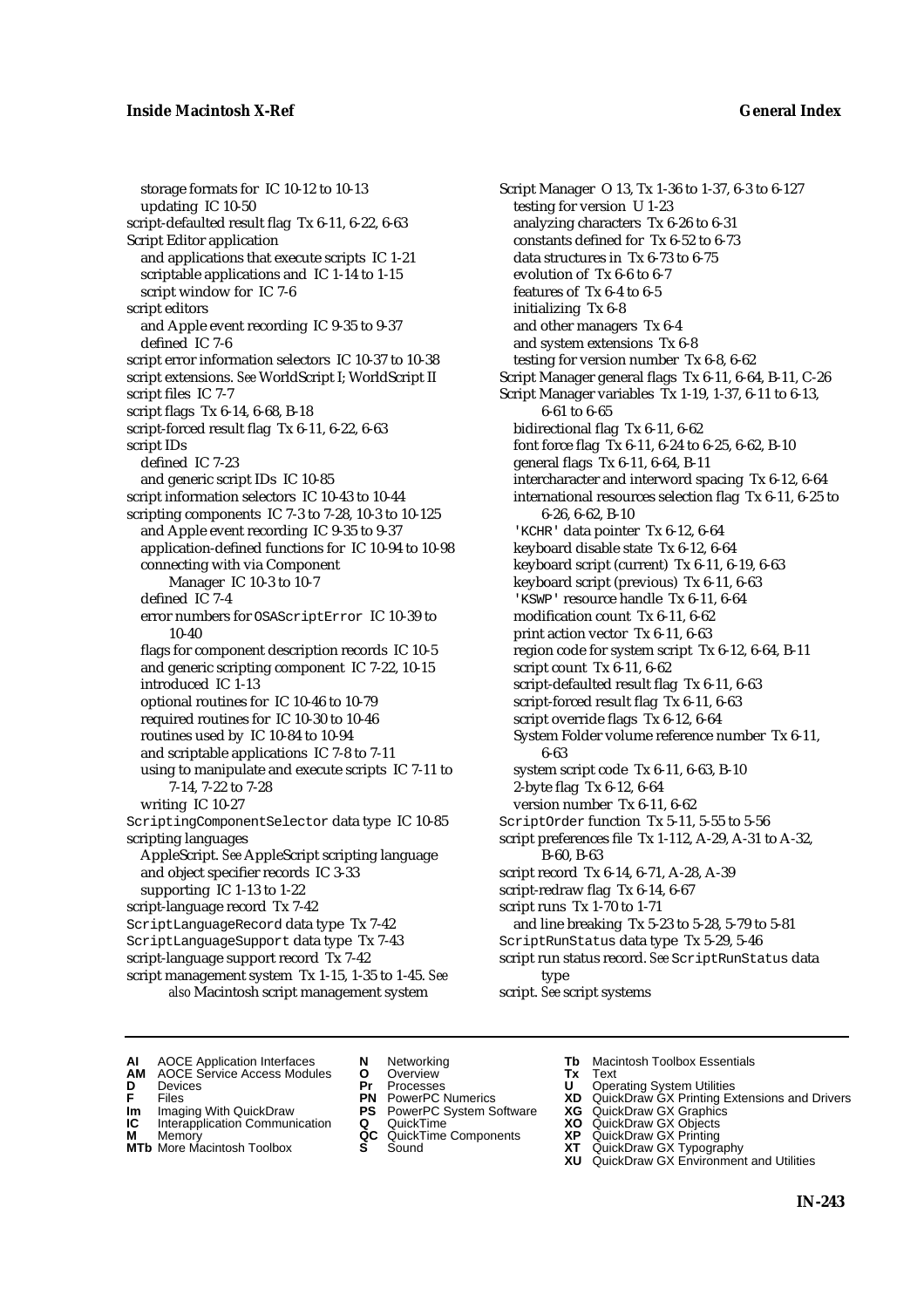scripts defined IC 7-4 and encoding property of font object XT 7-7 executing in one step, routines for IC 10-61 to 10-66 introduced IC 1-13 manipulating and executing IC 1-19 to 1-22, 7-22 to 7-28 multithreaded execution of IC 10-4 recording, Recorded Text event and IC 10-27 recording, routines for IC 10-59 to 10-61 specifying when creating a file F 1-51, 2-157 script settings controlled by user Tx 1-107 to 1-112 script-sorting ('itlm') resource Tx B-5, B-12 to B-17 use in sorting strings Tx 5-10, 5-55 script structures AI 8-36 script system resource collections, icon for Tb 7-37 script systems O 13, Tx 1-15, 1-40 to 1-112. *See also* font script; keyboard script; system script testing for number U 1-23 automatic initialization Tx 6-69 auxiliary scripts Tx 1-15, 1-51, 1-102 to 1-103 character encoding in Tx 1-52 to 1-60 classification of Tx 1-45 to 1-52 components of Tx 1-40 to 1-45 current Tx 1-15, 1-52, 5-4 to 5-6, 6-22. *See also* font script; font force flag; international resources selection flag default settings for Tx A-29, A-31 to A-32, B-63 defined Tx 1-15 determining the number of active Tx 6-9 disabling at startup Tx 1-103 dispatching Tx 6-51, A-28, A-39 enabling Tx 1-15, 1-100, 6-8 functioning of Tx 1-52 to 1-99 initializing Tx 1-100, 6-8, A-28 to A-29, A-38 installing Tx 1-100 to 1-104 international resources in Tx 1-41 to 1-42, B-3 to B-86 keyboard resources in Tx 1-42 to 1-44, C-3 to C-35 modifying Tx 1-103 to 1-104 replacing default routines for Tx 6-50 to 6-51, 6-101 to 6-106 replacing international resources of Tx 6-48 to 6-49 Roman Tx A-4 to A-24 script codes, language codes, and region codes Tx 1-48 to 1-49 script record Tx 6-14, 6-71, A-28, A-39 sorting a personal catalog AI 4-28 switching Tx 1-104 to 1-107, 6-17 to 6-19, 6-80 to 6-81

types of Tx 1-46 to 1-48 user control of settings for Tx 1-107 to 1-112 script text files IC 7-8 script utilities Tx A-25, A-36 classification by function Tx A-33 defined Tx 6-50 dispatching method Tx A-28, A-39 to A-40 for 1-byte script systems Tx A-25 to A-26 replacing, in WorldScript I Tx 6-50 to 6-51, A-32, A-33 to A-35 selectors for Tx A-28 for 2-byte script systems Tx A-37 script values coercing to readable text IC 10-35 to 10-36 coercion of, routines for IC 10-52 to 10-55 defined IC 7-23 script variables Tx 1-19, 1-37, 6-13 to 6-17, 6-65 to 6-73 alignment flag Tx 6-14, 6-67 application font, preferred Tx 6-14, 6-15, 6-67, 6-72, B-21 fixed-width font, preferred Tx 6-15, 6-71, B-20 Help font, preferred Tx 6-15, 6-72, B-21 'itl0' resource ID Tx 6-14, 6-68, B-18 'itl1' resource ID Tx 6-14, 6-68, B-18 'itl2' resource ID Tx 6-14, 6-68, B-18 'itl4' resource ID Tx 6-14, 6-69, B-19 'itl5' resource ID Tx 6-14, 6-70, B-19 'KCHR' resource ID Tx 6-14, 6-71, B-19 'kcs#'/'kcs4'/'kcs8' resource ID Tx 6-14, 6-71, B-19 language code for script Tx 6-14, 6-70, B-19 modification count Tx 6-66 name of script system Tx 6-15, 6-71 numeral code and calendar code Tx 6-14, 6-70, B-19 print action vector Tx 6-14, 6-71 private selectors for Tx 6-73 right-to-left flag Tx 6-14, 6-67 script-enabled flag Tx 6-14, 6-66 script file creator Tx 6-14, 6-71 script filename Tx 6-14, 6-71 script flags Tx 6-14, 6-68, B-18 script-record entry Tx 6-14, 6-71 script-redraw flag Tx 6-14, 6-67 small text font, preferred Tx 6-15, 6-72, B-21 styles, valid for script Tx 6-15, 6-72, B-21 styles for aliases Tx 6-15, 6-73, B-21 system font, preferred Tx 6-14, 6-15, 6-67, 6-72, B-21 version number Tx 6-14, 6-66

- 
- **AI** AOCE Application Interfaces **N** Networking **Tb** Macintosh Toolbox Essentials<br> **AM** AOCE Service Access Modules **O** Overview **Tx** Text<br> **D** Devices **Pr** Processes **U** Operating System Utilities **AM** AOCE Service Access Modules **O** Overview **Tx** Text
- **D** Devices **Pr** Processes **U** Operating System Utilities
- 
- 
- **Im** Imaging With QuickDraw **PS** PowerPC System Software **XG IC** Interapplication Communication **Q** QuickTime **COVIC Interapplication Communication <b>Q** QuickTime **XO** Memory **XO** Memory **XP QC** QuickTime Components **XP**
- **M** Memory **Discussed AC** QuickTime Components **XP**<br> **MTb** More Macintosh Toolbox **S** Sound **XT**
- **MTb** More Macintosh Toolbox **S** Sound **XT** QuickDraw GX Typography
- 
- 
- 
- 
- 
- -
- 
- 
- **FRICAG CONSISTS IN THE PROCESSES CONSISTS AND CONSIST CONSISTENT CONSISTS CONSISTS PRINTIPLE PROCESSES CONSISTS CON<br>
<b>F**FRICES **PN** POWERPC Numerics **XD** QuickDraw GX Printing Extensions and Drivers<br> **Im** Imaging With Qui
	-
	-
	-
	-
	- **XU** QuickDraw GX Environment and Utilities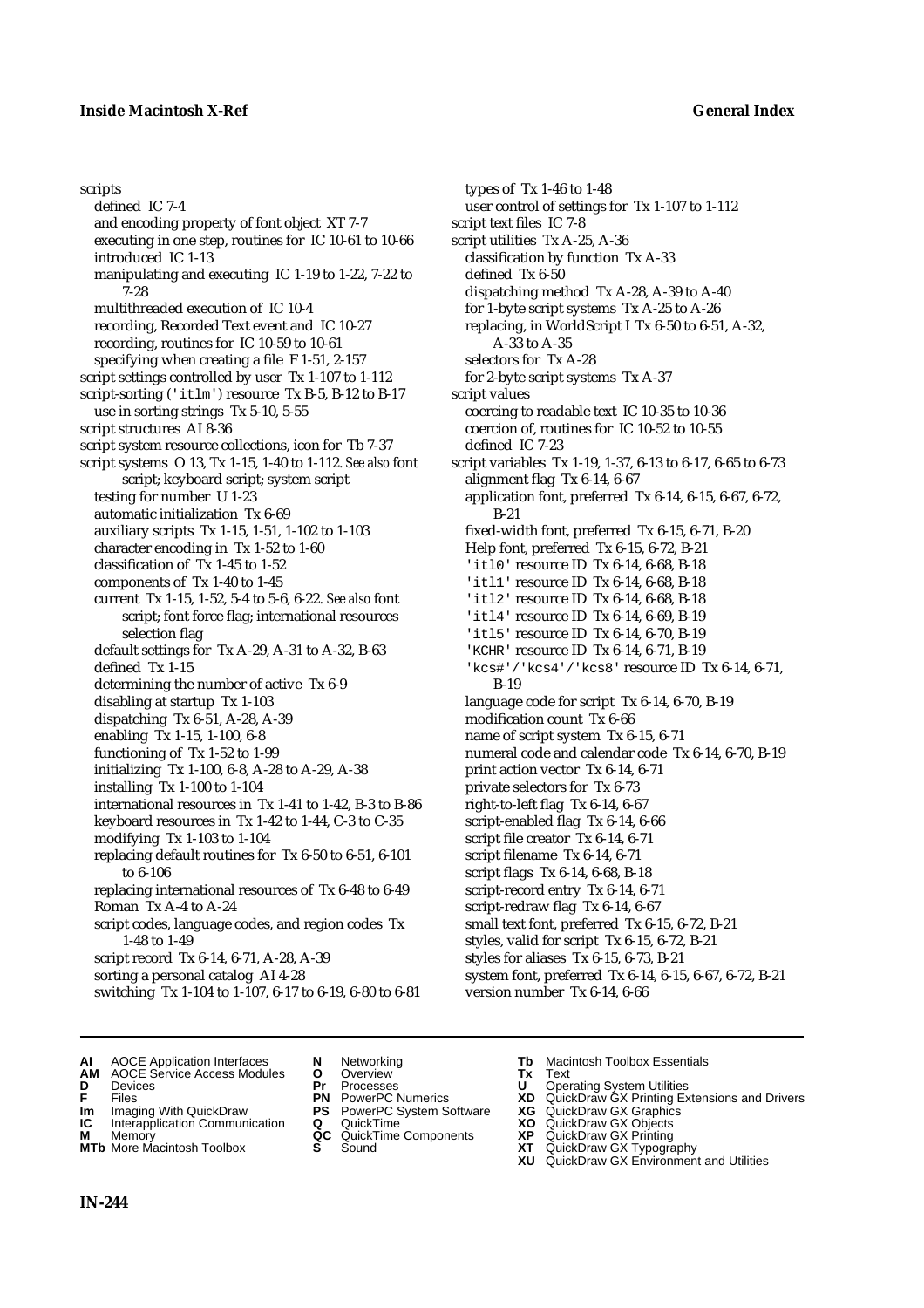'scrn' resource type Im 5-37 ScrnVBLPtr global variable Pr 4-28 scroll arrows action procedures for Tb 5-58 to 5-61 defined Tb 5-8 to 5-9 events in Tb 5-57 to 5-61 part codes for Tb 5-32 scroll bars. *See also* gray areas; scroll arrows; scroll boxes activating Tb 5-13 active Tb 5-11 to 5-13 changing settings and display of Tb 5-9 to 5-10, 5-39 to 5-43, 5-44, 5-61, 5-70 control definition ID for Tb 5-14 creating, in windows Tb 5-21 to 5-25 defined Tb 5-7 to 5-10 document scrolling with Tb 5-9 to 5-10, 5-43 to 5-70 events in Tb 5-31 to 5-32, 5-43 to 5-65 help balloon for MTb 3-16 inactive Tb 5-11 to 5-13 and List Manager Tb 5-3 in lists MTb 4-5 to 4-6, 4-8 managing in catalog windows AM 3-25 to 3-26 moving and resizing Tb 5-65 to 5-70 updating Tb 5-30 width of MTb 4-23 as a window element Tb 4-6 scroll boxes action procedure for Tb 5-36 defined Tb 5-7 to 5-8 dragging Tb 5-35 events in Tb 5-53 to 5-57 moving Tb 5-9 to 5-10, 5-39 to 5-43, 5-44, 5-61, 5-70 part code for Tb 5-32 scroll delay atoms Q 2-291 scrolling, in a view port XO 7-19, 7-22 to 7-23, 7-47 to 7-49 scrolling pixels Im 2-20 to 2-26, 2-43 to 2-44 scrolling text, automatic Tx 2-31 to 2-32, 2-61 to 2-62 scrolling throttle, testing for U 1-20 ScrollRect procedure Im 2-21 to 2-23, 2-43 to 2-44, Tb 5-46 to 5-48, 5-56 to 5-57 ScrpSTElement. *See* scrap style element record scrpStyleTab. *See* scrap style table scrubbing Q 2-134 ScrVRes global variable Im 5-32 SCSequenceCompressFrame function QC 3-33 SCSequenceCompressSequenceEnd function QC 3-34 SCSetInfo function QC 3-12 SCSetTestImagePictFile function QC 3-39 to 3-40 SCSetTestImagePictHandle function QC 3-37 to 3-38 SCSetTestImagePixMap function QC 3-40 to 3-41 **SCSI** arbitration D 3-6, 3-32 asynchronous requests D 4-13 autosense D 4-5, 4-22 to 4-25 bus phases D 3-5 to 3-6 bus signals D 3-4 to 3-5 command descriptor block (CDB) D 3-7, 3-17, 3-34, 4-20, 4-25 commands D 3-7, 3-34 Common Access Method (CAM) specification D 4-3 device ID D 3-3 DMA D 4-18 handshaking D 3-7 to 3-8, 3-22, 4-9 host bus adaptor (HBA) D 4-3 immediate requests D 4-13 initiator device D 3-4 messages D 3-7, 3-21, 3-35 to 3-36 phase error D 3-22 SCSI-2 specification D 4-3, 4-4 SCSI interface module (SIM) D 4-3, 4-15 specification D 3-3, 3-9, 4-3 target device D 3-4 timeout error D 3-22 transport (XPT) D 4-3, 4-5 virtual bus D 4-8 virtual memory compatibility D 4-14 SCSI (based on 53C80 chip) checking for availability U 1-26 SCSI communications resource XD 6-45 to 6-47 SCSI\_PB data type D 4-21 to 4-23 SCSIAbortCommand function D 4-45 to 4-46 SCSI abort command parameter block D 4-33 SCSIAbortCommandPB data type D 4-33 SCSIAction function D 4-38 to 4-39 SCSIBusInquiry function D 4-43 to 4-44 SCSI bus inquiry parameter block D 4-28 to 4-33 SCSIBusInquiryPB data type D 4-28 to 4-33 SCSICmd function D 3-34 to 3-35 SCSIComplete function D 3-21 to 3-22, 3-40 SCSICreateRefNumXref function D 4-51 to 4-52 SCSIDeregisterBus function D 4-56 SCSI disk mode D 6-63 to 6-64 determining SCSI ID D 6-63 setting SCSI ID D 6-64

- **AI** AOCE Application Interfaces **N** Networking **The Macintosh Toolbox Essentials**<br> **AM** AOCE Service Access Modules **O** Overview **Tx** Text<br> **D** Devices **Pr** Processes **U** Operating System Utilities
- AOCE Service Access Modules **O** Overview **Tx** Text<br>Devices **Devices Devices Devices**
- 
- 
- **IM** FILES<br> **Im** Imaging With QuickDraw **PS** PowerPC System Software **XG**<br> **IC** Interapplication Communication **Q** QuickTime **XO**
- **IC** Interapplication Communication **Q** QuickTime **XO M** Memory **XO QC** QuickTime Components **XP M** Memory **QC** QuickTime Components **XP**<br>**MTb** More Macintosh Toolbox **S** Sound **XT**
- **MTb** More Macintosh Toolbox **S** Sound **XT** QuickDraw GX Typography
- 
- **D** Devices **Pr** Processes **U** Operating System Utilities
	-
	-
	-
	-
- 
- 
- **F** Files **PN** PowerPC Numerics **XD** QuickDraw GX Printing Extensions and Drivers
	-
	-
	-
	-
	- **XU** QuickDraw GX Environment and Utilities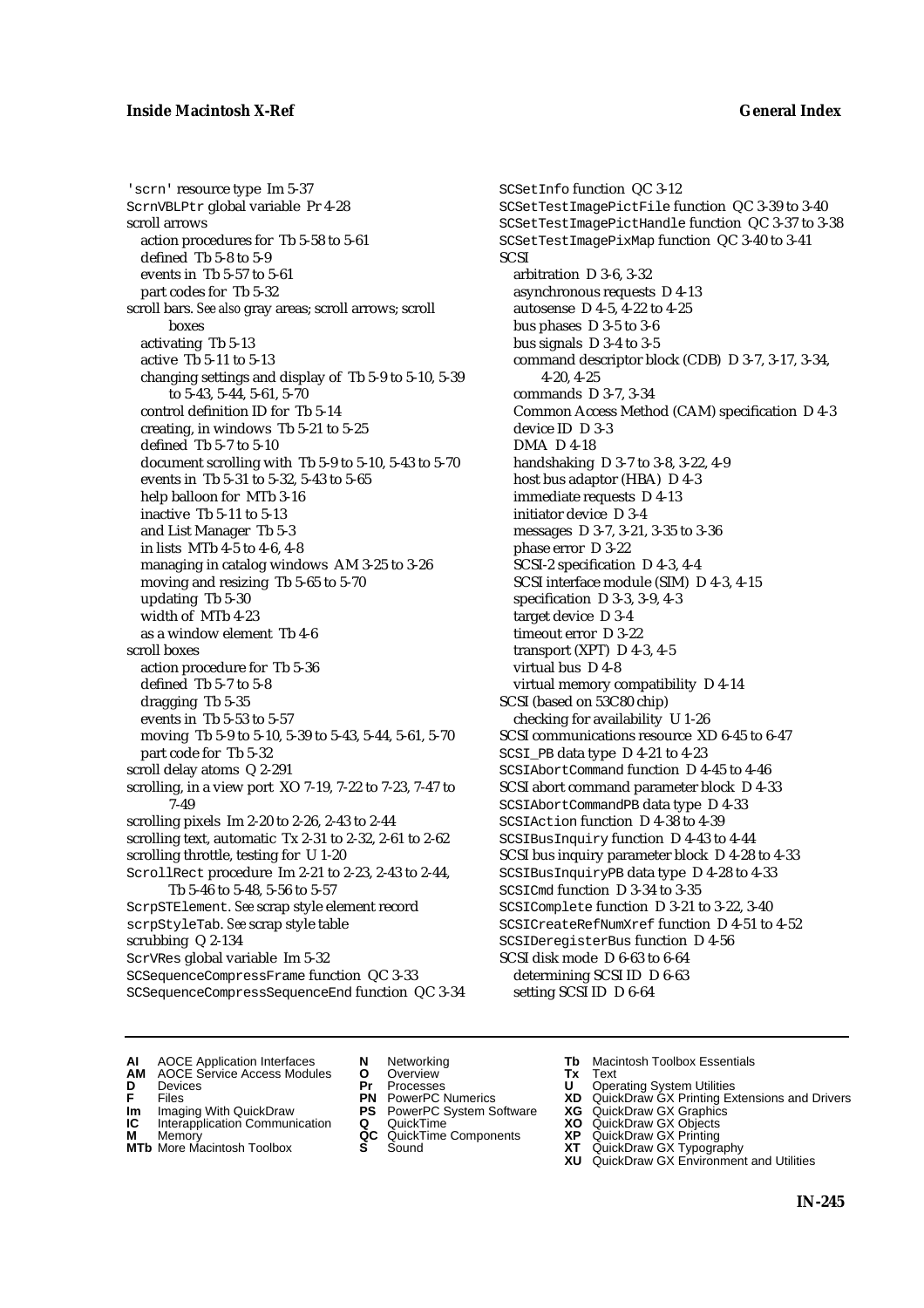SCSIDriverPB data type D 4-35 SCSIExecIO function D 4-40 to 4-42 SCSIExecIOPB data type D 4-23 to 4-28

SCSIGet function D 3-32

SCSIKillXPT function D 4-58

SCSI Manager O 12, D 3-3 to 3-48 data structures in D 3-23 to 3-27 routines in D 3-31 to 3-42 TIB instructions D 3-27 to 3-31 SCSI Manager 4.3 D 4-3 to 4-90 data structures in D 4-19 to 4-37 functions in D 4-37 to 4-64 SCSIMsgIn function D 3-35 SCSIMsgOut function D 3-36 SCSINop function D 4-40 SCSIOldCall function D 4-62

SCSILoadDriver function D 4-50 to 4-51 SCSI load driver parameter block D 4-34 SCSILoadDriverPB data type D 4-34

SCSIRBlind function D 3-23, 3-37 to 3-38 SCSIRead function D 3-23, 3-36 to 3-37 SCSIRegisterBus function D 4-54 to 4-55 SCSIRegisterWithNewXPT function D 4-64 SCSIReleaseQ function D 4-44 to 4-45

SCSIRemoveRefNumXref function D 4-53 to 4-54 SCSIReregisterBus function D 4-56 to 4-57 SCSIResetBus function D 4-46 to 4-47 SCSIResetDevice function D 4-47 to 4-48 SCSIReset function D 3-31 to 3-32 SCSISelAtn function D 3-33 to 3-34 SCSISelect function D 3-33 SCSIStat function D 3-41 to 3-42

SCSITerminateIO function D 4-48 to 4-49 SCSI terminate I/O parameter block D 4-33 SCSITerminateIOPB data type D 4-33

SCSI virtual ID information parameter block D 4-34

SCSI driver identification parameter block D 4-35

SCSIGetVirtualIDInfo function D 4-49 to 4-50 SCSIGetVirtualIDInfoPB data type D 4-34 SCSI interface module (SIM) D 4-3, 4-15 SCSI I/O parameter block D 4-23 to 4-28

SCSILookupRefNumXref function D 4-52 to 4-53

SCTemporalSettings data type QC 3-18

### **SE**

search criteria (in a dictionary) Tx 8-13, 8-14, 8-21, 8-25 searching text Tx 1-98 to 1-99, 5-21, 5-74 to 5-77, 6-26 to 6-27 search keys, B\*-tree for catalog files F 2-71 defined F 2-66 search paths F 2-31 for resources MTb 1-10 to 1-12 search privileges. *See* Folders privileges search strategies in resolution of alias records F 4-5 to 4-8 absolute F 4-6 exhaustive F 4-8 fast F 4-7 relative F 4-5 search strings, matching criteria AI 8-37 SEBlock data type D 2-27 to 2-28 SECAM input video QC 8-14 'seco' component subtype value QC 11-6 secondary caret position Tx 1-78, 2-11 SecondaryInit entries D 2-16 secondary scripts. *See* auxiliary scripts secondary sorting order Tx 1-34, 5-12, 5-57 to 5-63, B-38 SecondsToDate procedure U 4-38 to 4-39, Tx 5-34 secret key cryptography AI 6-4 Secs2Date procedure Tx D-6. *See also* SecondsToDate procedure 'sect' descriptor type IC 4-58 Section Cancel event IC 2-13 SectionEventMsgClass event class IC 4-21 SectionOptionsDialog function IC 2-43, 2-94 to 2-95 SectionOptionsExpDialog function IC 2-60 to 2-61, 2-96 to 2-98 SectionOptionsReply data type IC 2-45 to 2-46 Section Read event IC 2-13, 4-21 preventing initial IC 2-75 SectionReadMsgID event ID IC 4-21 SectionRecord data type IC 2-17 to 2-18, 2-72 to 2-73 section records for publishers and subscribers IC 2-15 to 2-24 sections PS 1-22, IC 2-15 to 2-28. *See also* code sections; data sections; publishers; subscribers

**AI** AOCE Application Interfaces **N** Networking **Tb** Macintosh Toolbox Essentials

SCSIWBlind function D 3-23, 3-39 SCSIWrite function D 3-23, 3-38 SCSpatialSettings data type QC 3-16 SCStatus data type S 2-38, 2-101 scStop TIB instruction D 3-30 'scsz' resource IC 8-45 to 8-46

- **AM** AOCE Service Access Modules **O** Overview **Tx** Text
- 
- 
- **Im** Imaging With QuickDraw **PS** PowerPC System Software **XG IC** Interapplication Communication **Q** QuickTime **COVIC**
- **Interapplication Communication <b>Q** QuickTime **XO** Memory **XO** Memory **XP QC** QuickTime Components **XP**
- **M** Memory **CC** QuickTime Components **XP**<br>**MTb** More Macintosh Toolbox **S** Sound **COX AT**
- 
- **D** Devices **Pr** Processes **U** Operating System Utilities
	-
	-
	-
	-
- 
- 
- **FRICAG CONSISTS IN THE PROCESSES CONSISTS AND CONSIST CONSISTENT CONSISTS CONSISTS PROCESSES**<br> **F** Files **PN** PowerPC Numerics **XD** QuickDraw GX Printing Extensions and Drivers<br> **Im** Imaging With QuickDraw **PS** PowerPC Sy
	-
	-
	-
- **MTb** More Macintosh Toolbox **S** Sound **XT** QuickDraw GX Typography
	- **XU** QuickDraw GX Environment and Utilities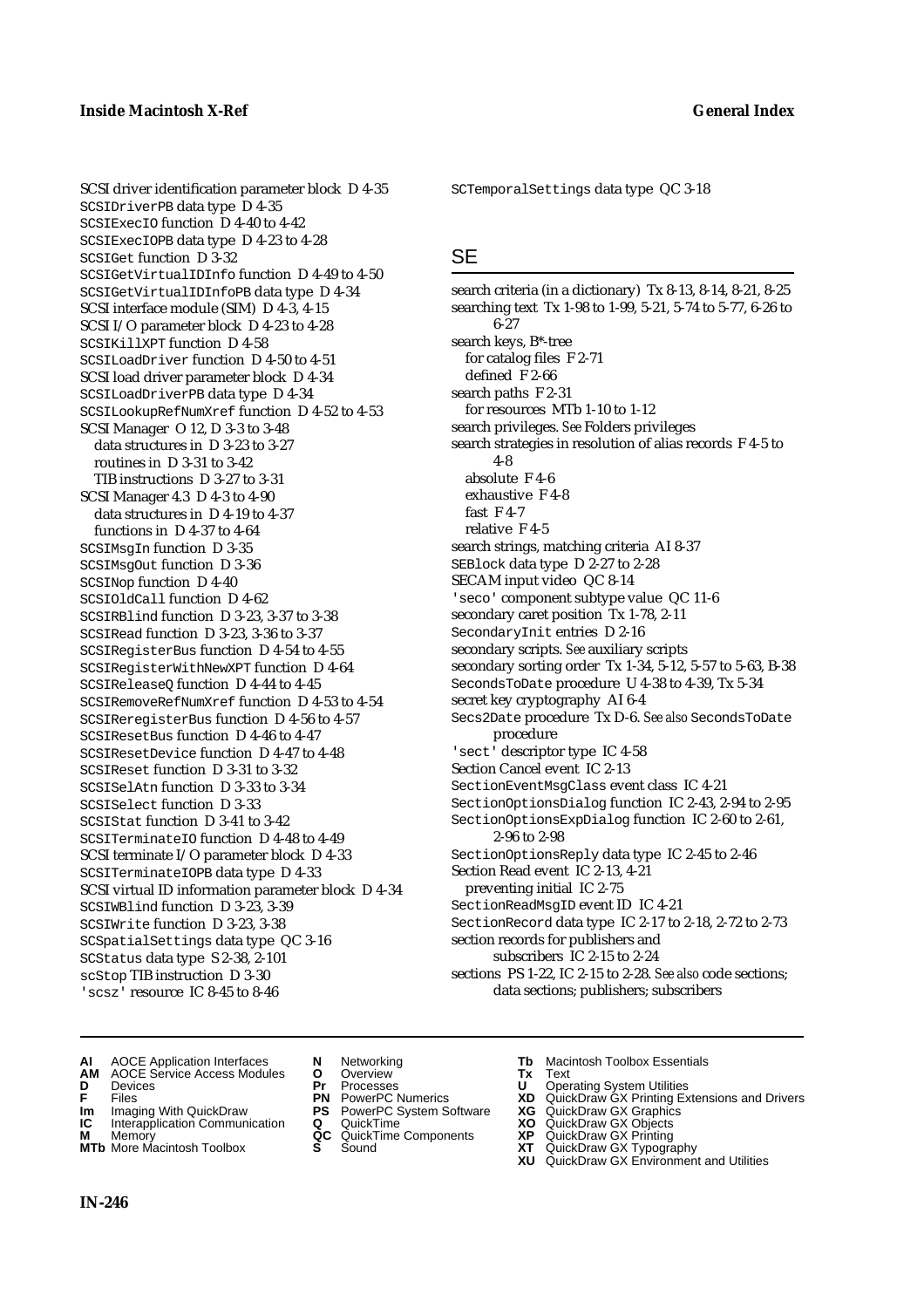canceling IC 2-48 to 2-49 defined IC 2-4 reading and writing IC 2-24 registering IC 2-13 to 2-14 renaming documents that contain IC 2-50 Section Scroll event IC 2-13, 4-21 SectionScrollMsgID event ID IC 4-21 Section Write event IC 2-13, 4-21 SectionWriteMsgID event ID IC 4-21 SectRect function Im 3-55, 5-11 'sect' resource type IC 2-19 SectRgn procedure Im 3-94 to 3-95, 8-11, O 97 secure session N 5-9 SeedCFill procedure Im 4-82 to 4-83 SeedFill procedure Im 3-109 to 3-110 See Files privileges F 2-18 See Folders privileges F 2-18 SegHiEnable global variable Pr 7-9 SegmentedFragment data type PS 3-18 segment headers Pr 7-8 segmenting message code XD 5-12 Segment Loader. *See* Segment Manager segment loader errors U 2-9, 2-10 segment location records PS 3-18 Segment Manager Pr 7-3 to 7-11, PS 1-32 routine in Pr 7-10 using to load segments Pr 7-9 using to unload segments Pr 7-8 segments defined Pr 7-3 guidelines for creating Pr 7-4 loading Pr 7-9 self-modifying Pr 3-13 unloading Pr 7-8 'seld' keyword IC 6-8 Select All command (Edit menu) Tb 3-25 SelectDialogItemText procedure Tb 6-131 to 6-132 Select event IC 9-16 to 9-35 selection in Catalog-Browsing panel AI 4-55 to 4-59 in Find panel AI 4-79 to 4-83 selection duration in movie atoms Q 4-12 movies Q 2-16 selection range Tx 1-74, 2-85 defined Tx 2-10 setting in TextEdit Tx 2-34, 2-52 selection ranges XT 1-23, 10-13

selections, movie Q 2-16, 2-246 to 2-251 selection time in movie atoms Q 4-12 movies Q 2-16 SelectMovieAlternates function Q 2-209 selector-based traps PS 1-68 selector codes. *See* Gestalt selector codes selectors. *See also* Gestalt selector codes defined Tx 6-11 for KeyScript procedure Tx 6-18 private Tx 6-73 for QuickDraw patches Tx 6-101 for Script Manager variables Tx 6-11 to 6-12, 6-61 to 6-65 for script utilities Tx 6-101, A-28 for script variables Tx 6-14 to 6-15, 6-65 to 6-73 SelectWindow procedure O 126, 138, Tb 2-51, 4-87 to 4-88 self-modifying code Pr 3-13, PS 1-53 and stale instructions M 4-10 SelIText procedure. *See* SelectDialogItemText procedure semantic type PN 3-3 SendAEFromTSMComponent function Tx 7-44 to 7-48, 7-77 to 7-79 SendBehind procedure Tb 4-91 SendDateTime field. *See* Sent field of a mailer sender structure AI 7-39 send-format structure AI 3-34 send functions routines for manipulating IC 10-55 to 10-57 supplying alternative IC 10-25 to 10-26 Send Immediate event. *See* kMailEPPCSendImmediate high-level event sending a message XD 2-14, 3-20 adding a digital signature AI 7-67 adding a nested message AI 7-59 to 7-61 adding a recipient AI 7-50 to 7-51 adding a reply queue AI 7-52 canceling AI 7-67 ending AI 7-65 to 7-68 starting AI 7-43 to 7-47 starting a block AI 7-53 to 7-55 starting a nested message block AI 7-56 to 7-59 writing data AI 7-61 to 7-65 sending mail AI 3-11 to 3-16, 3-72 to 3-93 adding image content AI 3-16 adding letter content AI 3-13

- **AI** AOCE Application Interfaces **N** Networking **Tb** Macintosh Toolbox Essentials
- **AM** AOCE Service Access Modules **O** Overview **Tx** Text
- 
- 
- **Im** Imaging With QuickDraw **PS** PowerPC System Software **XG IC** Interapplication Communication **Q** QuickTime **XO**
- **IC** Interapplication Communication **Q** QuickTime **XO M** Memory **XP QC** QuickTime Components **XP M** Memory **CONSISTENT CONSISTENT QC** QuickTime Components **XP**<br> **MTb** More Macintosh Toolbox **S** Sound **XT**
- **MTb** More Macintosh Toolbox **S** Sound **XT** QuickDraw GX Typography
- 
- **D** Devices **Pr** Processes **U** Operating System Utilities
	-
	-
	-
	-
- 
- 
- **F** Files **PN** PowerPC Numerics **XD** QuickDraw GX Printing Extensions and Drivers
	-
	-
	-
	-
	- **XU** QuickDraw GX Environment and Utilities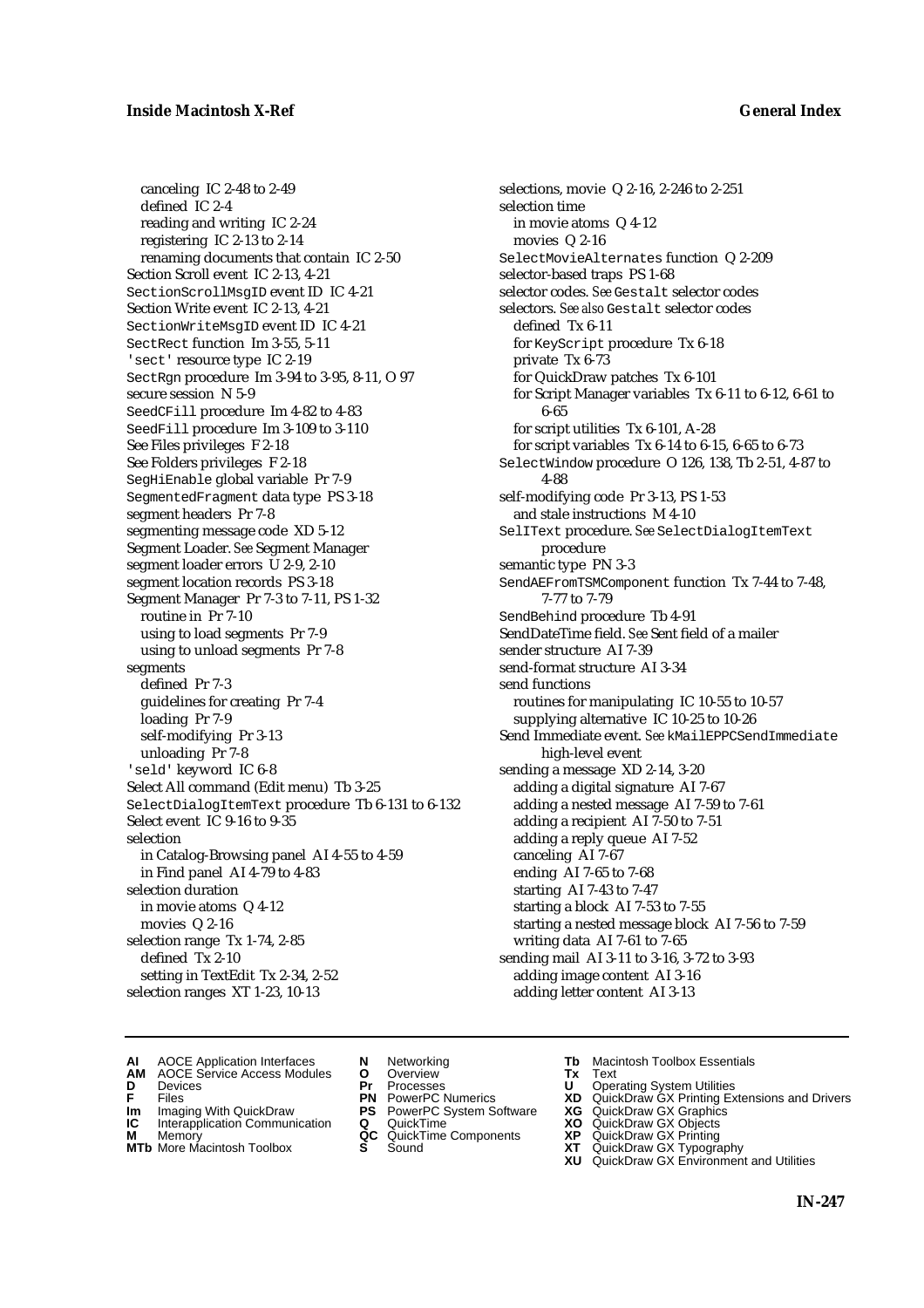adding native-format content AI 3-14 adding standard-interchange-format content AI 3-15 beginning AI 3-81 to 3-83 ending AI 3-84 extending the send-options dialog box AI 3-125 main routine AI 3-12 send-options dialog box AI 3-73 to 3-76 send-letter functions AI 3-37 to 3-45 defined AI 3-3 SendMessage function XU 6-15 to 6-16, 6-23 sendMode flags for AESend IC 5-39 send-options dialog box AI 3-73 to 3-76 displaying AI 3-11 extending AI 3-125 SendOptionsFilterProc function AI 3-125 send-options structure AI 3-34 send queues and dspInit routine N 5-46 and dspWrite routine N 5-15, 5-13 flushing N 5-73 send-transmission status N 6-6 Sent field of a mailer AI 3-111 SeqGrabDataOutputEnum data type QC 5-26 SeqGrabFrameInfo data type QC 5-23, 6-84 SeqGrabUsageEnum data type QC 5-59, 6-48 sequence grabber channel components Q 1-7, QC 6-3 to 6-107 adding data to a movie QC 6-85 adding frames to a movie QC 6-36 aligning captured images QC 6-76 audio representation of channel QC 6-50 boundary rectangles, size of QC 6-64 callback functions using utility functions for QC 6-36 to 6-37 working with QC 6-35 captured data, playing all QC 6-51 capturing movie data QC 6-34 to 6-35 channel devices managing QC 6-24 working with QC 6-58 to 6-61 channel information flags QC 6-50 channel state, setting and retrieving QC 6-16 chunk size of sound samples QC 6-80, 6-81 clipping regions QC 5-69 disposing of QC 6-17 retrieving QC 6-56 setting QC 6-56 component type value QC 6-6

compress buffers creating QC 6-72 retrieving information QC 6-73 compression parameters for QC 6-66, 6-69 compressors for QC 6-69 compressor type for QC 6-66, 6-67 control flags for playback QC 5-63 controlling QC 6-39 to 6-46 creating QC 6-5 to 6-33 data rate and QC 6-54 defined QC 1-6 depth of images QC 6-68, 6-69 destination graphics world for captured image QC 6-17 device list assigning QC 6-61 retrieving QC 6-60 sorting QC 6-89 discrete frames and QC 6-50 display boundary rectangles QC 6-17, 6-63 determining QC 6-63 specifying QC 6-63 display destinations, setting QC 6-39 displaying image data QC 6-36 display quality of QC 6-50, 6-51 display status QC 6-49 filtering source image data filter buffers for QC 6-72, 6-73 transfer-frame functions and QC 6-37 frame rate QC 6-74 frames and QC 6-53, 6-88 functions in QC 6-37 to 6-90 channel devices, working with QC 6-58 to 6-61 configuration functions for all channels QC 6-46 to 6-58 configuring QC 6-38 to 6-39 configuring sound channels QC 6-77 to 6-84 configuring video channels QC 6-61 to 6-77 controlling QC 6-39 to 6-46 utility QC 6-84 to 6-90 graphics device for display of captured image QC 6-17 image-compression parameters for QC 6-68 image compressors for QC 6-67, 6-69 image quality QC 6-68 initializing QC 6-15, 6-38 initializing control values for QC 7-19 key frame rates for QC 6-68, 6-69

- **AI** AOCE Application Interfaces **N** Networking **Tb** Macintosh Toolbox Essentials<br> **AM** AOCE Service Access Modules **O** Overview **Tx** Text<br> **D** Devices **Pr** Processes **U** Operating System Utilities
- **AM** AOCE Service Access Modules **O** Overview **Tx** Text
- 
- 
- **Im** Imaging With QuickDraw **PS** PowerPC System Software **XG IC** Interapplication Communication **Q** QuickTime **COVIC**
- **Interapplication Communication <b>Q** QuickTime **XO** Memory **XO** Memory **XP QC** QuickTime Components **XP**
- **M** Memory **Discussed AC** QuickTime Components **XP**<br> **MTb** More Macintosh Toolbox **S** Sound **XT MTb** More Macintosh Toolbox **S** Sound **XT** QuickDraw GX Typography
- 
- **D** Devices **Pr** Processes **U** Operating System Utilities
	-
	-
	-
	-
- 
- 
- **F** Files **PN** PowerPC Numerics **XD** QuickDraw GX Printing Extensions and Drivers
	-
	-
	-
	-
	- **XU** QuickDraw GX Environment and Utilities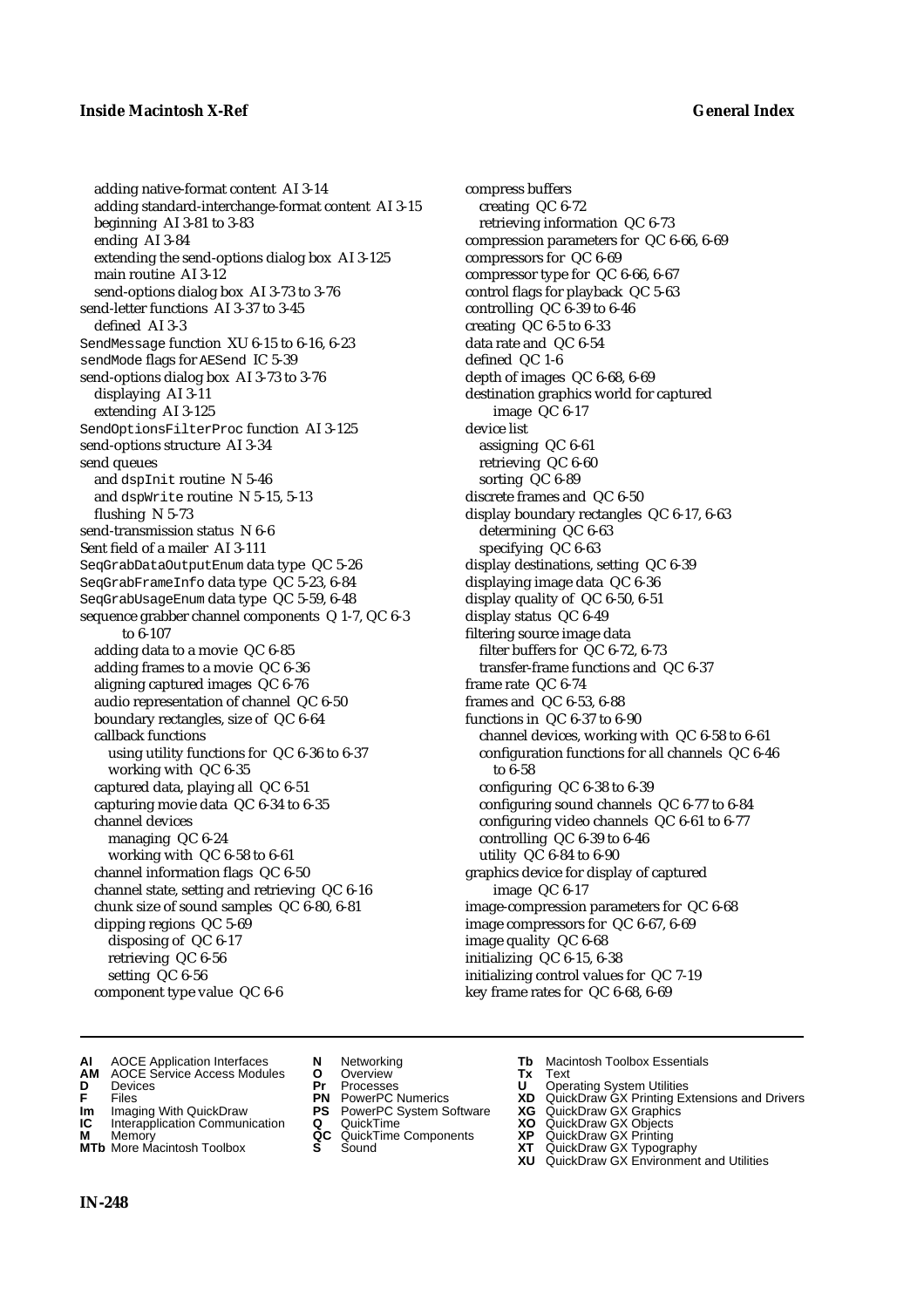matrices QC 6-57, 6-58 media-specific functions, providing QC 6-28 offscreen buffer, using QC 6-75, 6-76 panel components, working with QC 7-17 parameters for image compression QC 6-66 pausing QC 6-44 playback control flags QC 6-50, 6-51 playing data QC 6-33 to 6-34 previewing data QC 6-20, 6-33 to 6-34 preview operations display quality of QC 6-50, 6-51 pausing QC 6-44 preparing for QC 6-45 processing time for QC 6-42 restarting QC 6-44 starting QC 6-40 stopping QC 6-43 use during QC 6-48, 6-49 quality of images QC 6-68, 6-69 recording QC 6-20, 6-34 to 6-35 recording time left QC 6-54 record operations display quality of QC 6-50, 6-51 limiting number of frames for QC 6-52 pausing QC 6-44 playing captured data during QC 6-49 preparing for QC 6-45 processing time for QC 6-42 restarting QC 6-44 starting QC 6-41 stopping QC 6-43 use during QC 6-48, 6-49 required component functions QC 6-6 implementing QC 6-10 to 6-15 resources, releasing QC 6-46 sample description, retrieving QC 6-55 sample rate for sound data QC 6-81 sample references QC 6-87, 6-89 samples, saving QC 6-44 saving captured data QC 6-34 to 6-35, 6-44 settings dialog box QC 6-5 displaying channel information in QC 6-31 to 6-33 managing QC 6-29 to 6-31 sound chunk size QC 6-80, 6-81 sound input devices QC 6-78, 6-79 sound parameters QC 6-82, 6-83 sound sample compression format QC 6-83 sound sample rate QC 6-81, 6-82

sound volume QC 6-77, 6-78 source devices, changing QC 6-90 source rectangles determining portion for capture QC 6-65 determining size of QC 6-64 specifying portion for capture QC 6-65 spatial properties of QC 6-17 stopping QC 6-43 target requests, support for QC 6-7 tick counts checkbox in dialog box QC 6-29 to 6-31 showing QC 6-28 time scale, retrieving QC 6-55 update events, handling QC 6-42 usage data, getting QC 6-16 usage parameters, determining QC 6-16 use by sequence grabber QC 6-4 use by sequence grabber channel components QC 5-4 video digitizers for QC 6-70, 6-71, 6-72 visual representation of channel QC 6-50 writing movie data to a channel QC 6-86 sequence grabber components Q 1-7, QC 5-3 to 5-149 add-frame functions QC 5-101, 5-116 default behavior for QC 5-107 identifying QC 5-101 adding frames to a movie QC 5-107, 5-116 allocating channels QC 5-31 alpha channels, loading QC 8-13 appending to a movie file QC 5-26 application-defined functions QC 5-111 to 5-122 boundary rectangles and QC 5-65, 5-66 buffer information and callback functions QC 5-102 callback functions QC 5-102 capturing image data QC 5-18 to 5-19 default behavior for QC 5-103 drawing information over frames during QC 5-20 start of QC 5-112 capturing movie files QC 5-26 channel data organization QC 5-61 channel device lists QC 5-73, 5-75 channel devices QC 5-72 to 5-77 channels assigning from component QC 5-32 chunk size QC 5-95, 5-96 configuring QC 5-58 to 5-77 configuring video QC 5-77 to 5-92 creating QC 5-12 to 5-13

- **AI** AOCE Application Interfaces **N** Networking **Tb** Macintosh Toolbox Essentials<br> **AM** AOCE Service Access Modules **O** Overview **Tx** Text<br> **D** Devices **Pr** Processes **U** Operating System Utilities
- AOCE Service Access Modules **O** Overview **Tx** Text<br>Devices **Devices Devices Devices**
- 
- **D** Devices **Pr** Processes **U** Operating System Utilities
	-
- **Im** Files<br> **Im** Imaging With QuickDraw **PS** PowerPC System Software **XG**<br> **IC** Interapplication Communication **Q** QuickTime **XO**
- **IC** Interapplication Communication **Q** QuickTime **XO M** Memory **XO QC** QuickTime Components **XP M** Memory **District Acc** QuickTime Components **XP**<br> **MTb** More Macintosh Toolbox **S** Sound **XT**
- **MTb** More Macintosh Toolbox **S** Sound **XT** QuickDraw GX Typography
- 
- 
- 
- 
- 
- 
- 
- 
- **F** Files **PN** PowerPC Numerics **XD** QuickDraw GX Printing Extensions and Drivers
	-
	-
	-
	- **XU** QuickDraw GX Environment and Utilities
		- **IN-249**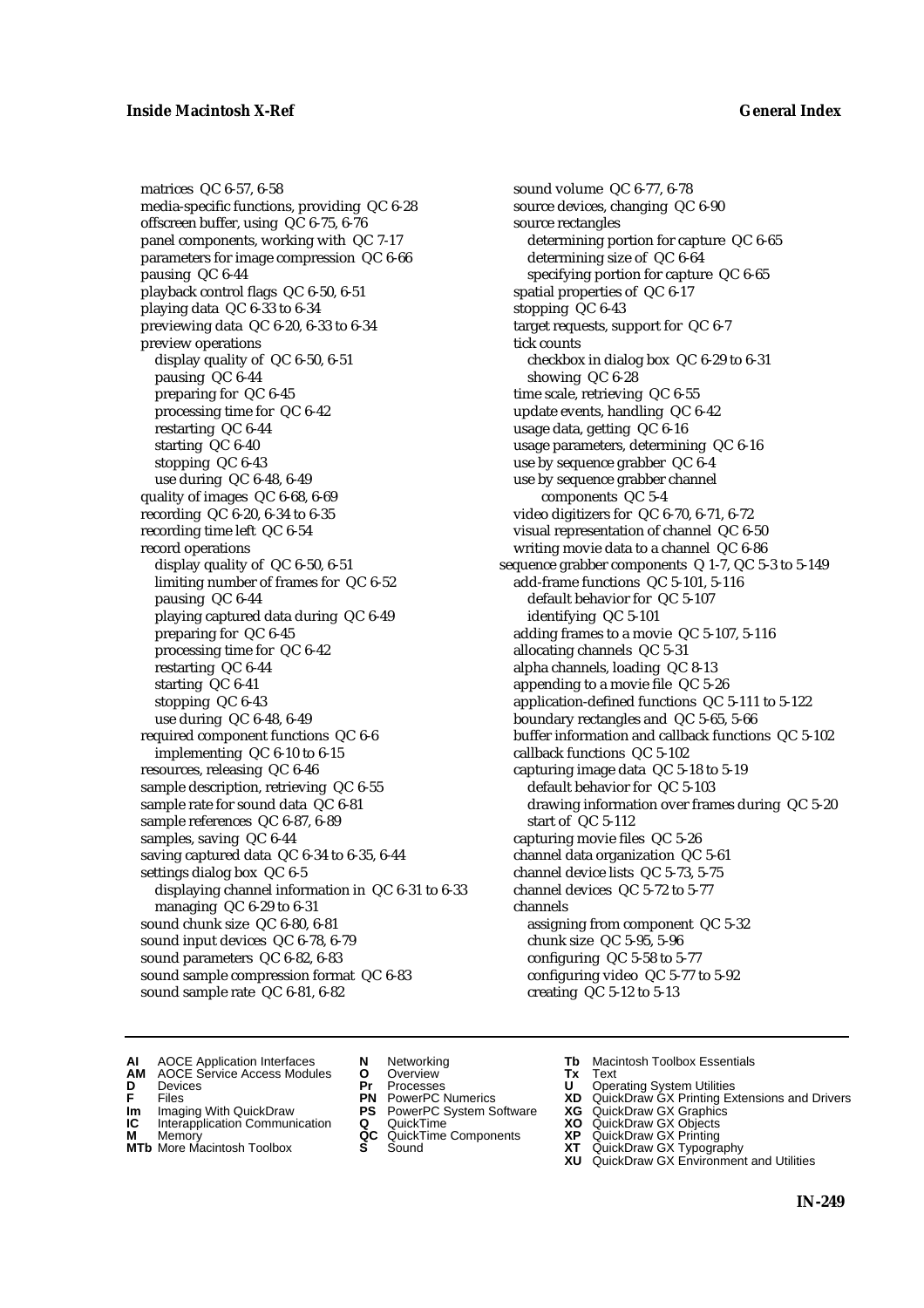device lists for QC 5-73 display boundary rectangle QC 5-66 display of QC 5-60 and key frames QC 5-83 parameters for image compression QC 5-82, 5-83 for preview operations QC 5-60 for record operations QC 5-60 sound QC 5-92 to 5-99 and source data QC 5-87, 5-89 source video boundary rectangle for QC 5-78 time scale QC 5-68 video QC 5-99 to 5-102, 5-102 to 5-111, 5-112 and video digitizers QC 5-85, 5-86 channel type QC 5-31, 5-61 clipping regions QC 5-70 component type value QC 5-5 compress-complete functions QC 5-115 default behavior for QC 5-106 identifying QC 5-100 compress functions QC 5-114 default behavior for QC 5-105 identifying QC 5-100 compressing images QC 5-105, 5-114 compression information structures QC 5-22 to 5-23 compressor types and QC 5-80, 5-81 control flags and QC 5-57 controlled grab QC 5-57 controlled record operations QC 5-58 creating sound and video channels QC 5-12 to 5-13 data functions QC 5-120 assigning QC 5-35 data structures in QC 5-22 to 5-23 defined QC 1-6 depth of images QC 5-83 display boundary rectangles QC 5-65 display-compress functions QC 5-119 to 5-120 default behavior for QC 5-110 to 5-111 identifying QC 5-101 display destinations QC 5-29, 5-30 display functions QC 5-113 to 5-114 default behavior for QC 5-105 identifying QC 5-100 displaying image data QC 5-105, 5-114 display quality QC 5-63 disposing of a channel QC 5-34 filtering source image data filter buffers for QC 5-87, 5-89 transfer-frame functions and QC 5-117

format of sound data QC 5-97 frame addition QC 5-107, 5-116 frame information structures QC 5-23 frame rate retrieving QC 5-90 setting QC 5-89 frames and QC 5-63, 5-64 functions in QC 5-24 to 5-122 channel devices QC 5-72 to 5-77 configuring QC 5-24 to 5-36 configuring channels QC 5-58 to 5-71 controlling QC 5-36 to 5-47 managing characteristics QC 5-53 to 5-58 settings QC 5-47 to 5-53 sound channels, working with QC 5-92 to 5-99 utility for video channel callback QC 5-102 to 5-111 video callback QC 5-99 to 5-102 video channels, working with QC 5-77 to 5-92 getting movies QC 5-45 grab-complete functions application defined QC 5-112 calling default QC 5-20 default behavior for QC 5-104 identifying QC 5-100 using QC 5-20 grab-compress–complete functions QC 5-118 to 5-119 default behavior for QC 5-109 to 5-110 identifying QC 5-101 grab functions QC 5-103, 5-112 image compression type of channel data QC 5-81 initializing QC 5-11, 5-25 input devices and QC 5-93 key frame rate and QC 5-82, 5-83 matrices and QC 5-70, 5-71 modal-dialog filter functions QC 5-48, 5-122 movie creation and QC 5-38 movie files and QC 5-26 offscreen buffer for QC 5-91 panel components, identifying to QC 7-16 parameters for image compression determining QC 5-83 specifying QC 5-82 specifying type of compression QC 5-80 pausing QC 5-41, 5-42 pictures, getting from captured data QC 5-46 playing data QC 5-9 preparing for operation QC 5-43 previewing data QC 5-9

- **AI** AOCE Application Interfaces **N** Networking **Tb** Macintosh Toolbox Essentials<br> **AM** AOCE Service Access Modules **O** Overview **Tx** Text<br> **D** Devices **Pr** Processes **U** Operating System Utilities
- **AM** AOCE Service Access Modules **O** Overview **Tx** Text
- 
- 
- **IM** Files<br> **Im** Imaging With QuickDraw **PS** PowerPC System Software **XG**<br> **IC** Interapplication Communication **Q** QuickTime **XO**
- **Interapplication Communication <b>Q** QuickTime **XO** Memory **XO** Memory **XP QC** QuickTime Components **XP**
- **M** Memory **Discussed AC** QuickTime Components **XP**<br> **MTb** More Macintosh Toolbox **S** Sound **XT**
- 
- 
- 
- 
- -
	-
- 
- **D** Devices **Pr** Processes **U** Operating System Utilities
- **F** Files **PN** PowerPC Numerics **XD** QuickDraw GX Printing Extensions and Drivers
	-
	-
	-
- **MTb** More Macintosh Toolbox **S** Sound **XT** QuickDraw GX Typography
	- **XU** QuickDraw GX Environment and Utilities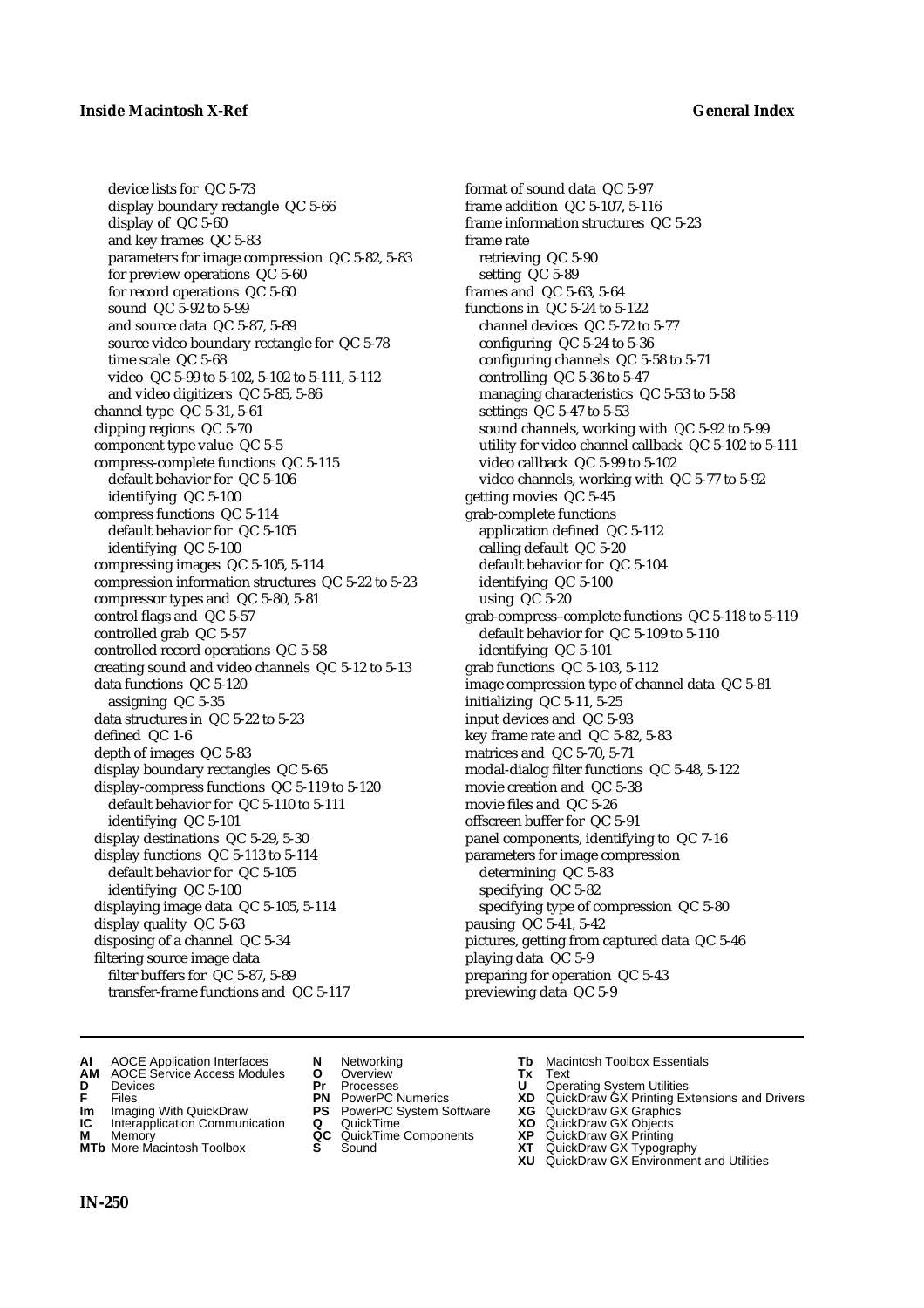previewing sound and video sequences in a window QC 5-14 to 5-17 preview operations pausing QC 5-41 preparing for QC 5-43 starting QC 5-37 stopping QC 5-40 rate for sound channel QC 5-96, 5-97 record, preparing for QC 5-43 recording QC 5-10 to 5-11 record operations counting frames to be captured QC 5-64 limiting frames for capture during QC 5-63 pausing QC 5-41 space remaining for storage during QC 5-55 starting QC 5-38 stopping QC 5-40 time limits for QC 5-54 time remaining for QC 5-56 reference constants QC 5-67 releasing resources QC 5-44 request code values QC 5-6 sample description, retrieving QC 5-68 sample rates for sound channels QC 5-97 saving captured data QC 5-10 to 5-11 screen position, determining optimum QC 5-36 sequence grabber channel components and QC 5-4 settings QC 5-47 to 5-53 modifying QC 5-50, 5-52 retrieving QC 5-49, 5-51 settings dialog box QC 5-5, 7-18 displaying QC 5-48 sound channels QC 5-61, 5-92 to 5-99 sound input devices QC 5-94 sound parameters QC 5-97, 5-98 sound volume QC 5-66 to 5-67 source boundary rectangles QC 5-78, 5-79 storing data outside of movie QC 5-35 time bases, determining QC 5-56 time of record operations QC 5-53 to 5-56 time scale, retrieving QC 5-68 transfer-frame functions application-defined QC 5-117 default behavior for QC 5-108 identifying QC 5-101 update events, handling QC 5-39 video channels QC 5-77 to 5-92 callback functions and QC 5-101

determining QC 5-61 filter buffers for QC 5-87, 5-89 frame rate for QC 5-89, 5-90 video digitizers and QC 5-86 windows, previewing sequences in QC 5-14 sequence grabber panel components Q 1-7, QC 7-3 to 7-30 component flags QC 7-15 component subtype values QC 6-6, 7-7 component type value QC 7-7 creating QC 7-8 to 7-15 defined QC 1-6 dependency upon device QC 7-15 dialog items, installing QC 7-18 digitizing hardware required QC 7-15 event processing QC 7-22 functions in QC 7-15 to 7-26 managing panel components QC 7-15 to 7-20 managing panel settings QC 7-24 to 7-26 processing panel events QC 7-21 to 7-23 hardware dependency QC 7-15 identifying sequence grabber components to QC 7-17 installing QC 7-19 manufacturer values QC 7-8 mouse clicks, processing QC 7-21 panel settings, managing QC 7-13 to 7-14 processing mouse clicks QC 7-21 removing QC 7-20 request code values QC 7-8 required component functions for, implementing QC 7-9 to 7-11 resource files accessing QC 7-18 preventing sequence grabber from opening QC 7-15 sequence grabber, connecting to QC 7-16 sequence grabbers and QC 7-5 settings modifying QC 7-25 retrieving QC 7-24 settings dialog box creating QC 7-6 managing QC 7-11 to 7-13 mouse clicks, processing QC 7-21 removing from panel QC 7-20 validating user input QC 7-23 sequences

- 
- **AI** AOCE Application Interfaces **N** Networking **Tb** Macintosh Toolbox Essentials<br> **AM** AOCE Service Access Modules **O** Overview **Tx** Text<br> **D** Devices **Pr** Processes **U** Operating System Utilities
- AOCE Service Access Modules **O** Overview **Tx** Text<br>Devices **Devices Devices Devices**
- 
- **Im** Imaging With QuickDraw **PS** PowerPC System Software **XG IC** Interapplication Communication **Q** QuickTime **XO**
- **IC** Interapplication Communication **Q** QuickTime **XO M** Memory **XO QC** QuickTime Components **XP**
- **M** Memory **District Acc** QuickTime Components **XP**<br> **MTb** More Macintosh Toolbox **S** Sound **XT**
- 
- 
- 
- 
- -
- 
- 
- **D** Devices **Pr** Processes **U** Operating System Utilities<br> **PR** PowerPC Numerics **XD** QuickDraw GX Printing Ex<br> **PR** PowerPC Numerics **XD** QuickDraw GX Printing Ex **F** Files **PN** PowerPC Numerics **XD** QuickDraw GX Printing Extensions and Drivers
	-
	-
	-
- **MTb** More Macintosh Toolbox **S** Sound **XT** QuickDraw GX Typography
	- **XU** QuickDraw GX Environment and Utilities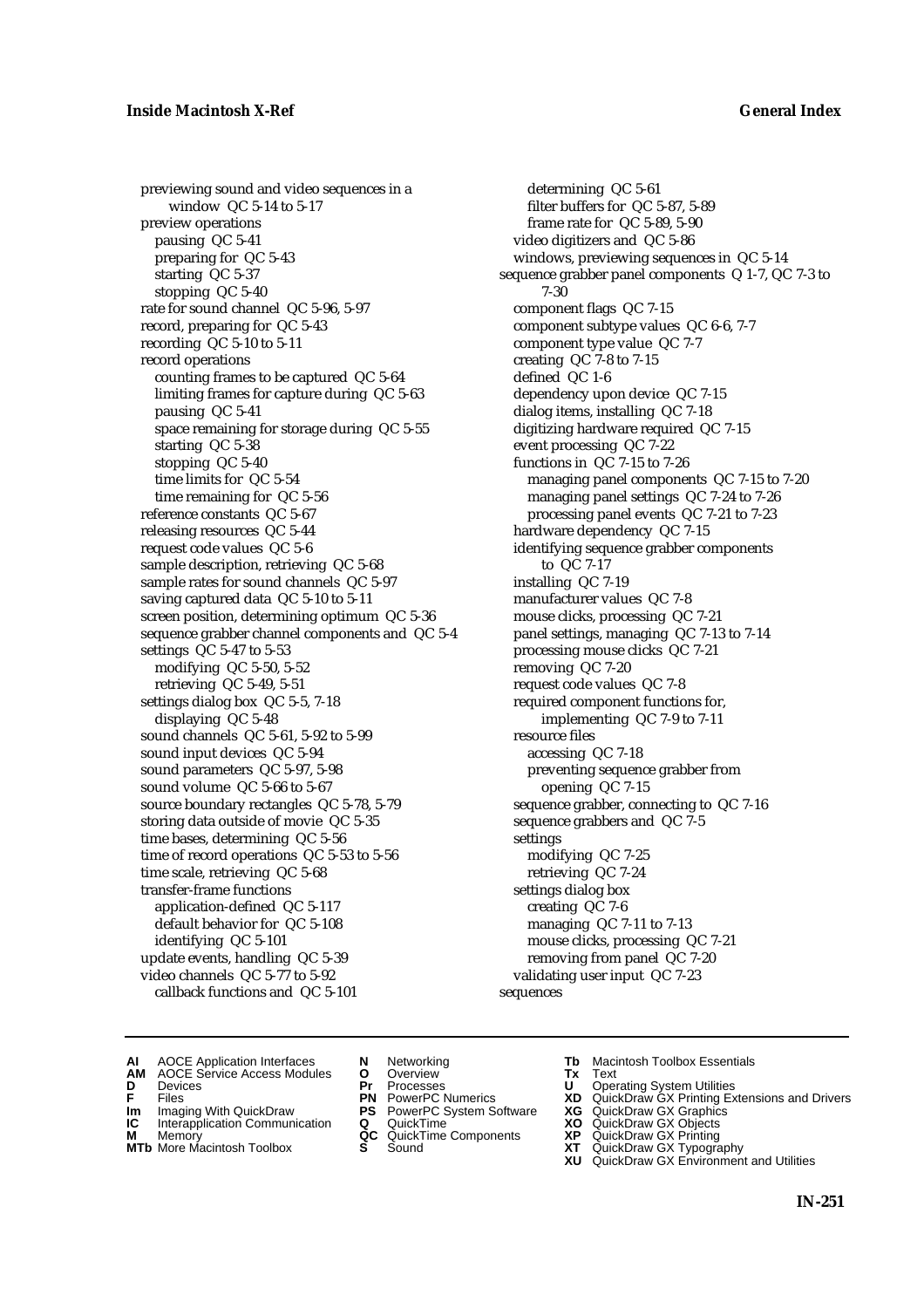compressing. *See* compressing images decompressing. *See* decompressing sequences images. *See* image sequences sequences of images, capturing QC 1-6 to 1-7 'sequ' request type QC 3-15 'SEQU' resource Q 3-36, 3-42 SerClrBrk function D 7-24 SerGetBuf function D 7-24 SerHShake function D 7-21 to 7-23 serial communication asynchronous D 7-4, 7-5 to 7-6 baud rate D 7-5, 7-16, 7-19, 7-27 Communications Toolbox D 7-3 default settings D 7-8, 7-20 duplex D 7-4 errors D 7-10, 7-22 external clocking D 7-27 flow control methods D 7-4 to 7-5 handshaking D 7-4, 7-21, 7-27 protocols D 7-3 RS-422 interface D 7-6 to 7-7 signals used D 7-6 to 7-7 synchronous D 7-4 Serial Communications Controller. *See* SCC serial communications resource XD 6-36 to 6-42 Serial Driver alternate input buffer D 7-15 closing D 7-17 data types in D 7-21, 7-25 default settings D 7-16 handshaking options D 7-16 opening D 7-15 routines in D 7-18 to 7-29 synchronous clocking D 7-18 serial handshake record D 7-21 serial hardware, testing for features U 1-8 serial number (of a certificate) AI 6-8, 6-50 serial power, portable Macintosh computers controlling D 6-25, 6-34 to 6-36 serial status record D 7-25 serifs XT 1-5 SerReset function D 7-19 to 7-20 SerSetBrk function D 7-23 SerSetBuf function D 7-20 to 7-21 SerShk data type D 7-21 SerStaRec data type D 7-25 SerStatus function D 7-25 to 7-26 server applications, for Apple events

defined IC 3-4 to 3-5 introduced IC 1-9 setting user interaction preferences IC 4-48 user interaction with IC 4-45 to 4-55 server MSAMs. *See also* MSAMs administrative events AM 2-116 to 2-119, 2-235 to 2-237 and AppleTalk Transition Queue AM 2-42 to 2-43 compared with personal MSAMs AM 2-11 defined AM 2-6 Forwarder record AM 2-40 to 2-41 initializing AM 2-40 to 2-43, 2-135 to 2-137 overview of AM 2-11 shutting down AM 2-210 to 2-211 standard mode AM 2-12 to 2-14, 2-16 server node IDs N 2-7 servers alias type for Tb 7-40 connection. *See* connection listeners PowerShare AI 8-4 status N 8-23 to 8-24 service access modules. *See* SAMs service request signals (SRQ) asserted by ADB devices D 5-7, 5-20 servicing interrupts Pr 1-10 session connections N 5-3 session control blocks (SCB) N 8-10, 9-17 session establishment N 5-4 session ID, data access defined IC 12-16 getting IC 12-28 session keys N 5-10, 5-32 defined AI 9-4 extracting from credentials AI 9-59 session listening sockets (SLS) N 8-10 session numbers, data access getting IC 12-36, 12-74 to 12-75 use of IC 12-36 session protocols N 1-20 ADSP N 1-13 ATP N 1-25 session reference numbers Tb 2-73, N 1-25, 8-3, 8-13 sessions asymmetrical N 1-6, 1-13, 1-24 defined N 1-5 maximum number of N 8-22 opening N 8-9 to 8-12 symmetrical N 1-6, 1-13, 1-24

- **AI** AOCE Application Interfaces **N** Networking **Tb** Macintosh Toolbox Essentials
- **AM** AOCE Service Access Modules **O** Overview **Tx** Text
- 
- 
- **Im** Imaging With QuickDraw **PS** PowerPC System Software **XG IC** Interapplication Communication **Q** QuickTime **COVIC**
- **Interapplication Communication <b>Q** QuickTime **XO XO** Memory **XO XP XP QC** QuickTime Components **XP**
- 
- 
- **D** Devices **Pr** Processes **U** Operating System Utilities
	-
	-
	-
	-
- 
- 
- **F** Files **PN** PowerPC Numerics **XD** QuickDraw GX Printing Extensions and Drivers
	-
	-
- **M** Memory **QC** QuickTime Components **XP** QuickDraw GX Printing
- **MTb** More Macintosh Toolbox **S** Sound **XT** QuickDraw GX Typography
	- **XU** QuickDraw GX Environment and Utilities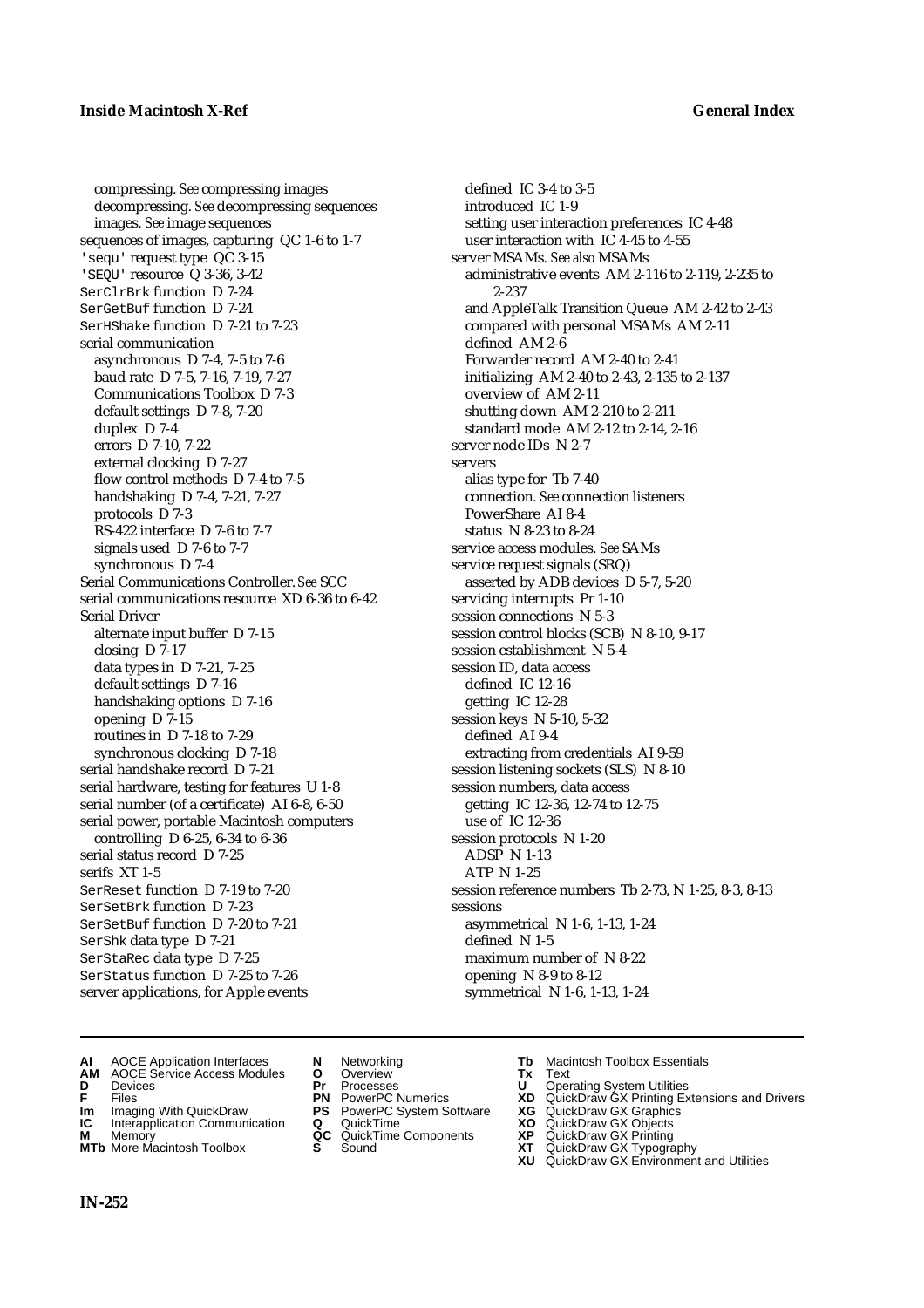sessions, data access controlling IC 12-68 to 12-75 examples IC 12-18, 12-33 getting information about IC 12-36, 12-71 to 12-73 initiating IC 12-16, 12-28, 12-68 to 12-70 terminating IC 12-17, 12-32, 12-70 to 12-71, 12-81 to 12-82 sessions, PPC. *See* PPC sessions SetA5 function M 1-79, 4-14, 4-25, Pr 3-11, 4-14, PS 1-62 to 1-63 used in a grow-zone function M 1-81, 2-90 used in a purge-warning procedure M 2-91 SetADBInfo function D 5-23, 5-44 to 5-45 SetApplBase procedure M 2-88 to 2-89 SetApplLimit procedure M 1-53 to 1-54, 2-84 to 2-85, PS 1-60, 1-69, 1-70, 3-31 using to increase size of stack M 1-40 SetAutoTrackAlternatesEnabled function Q 2-210 SetCCursor procedure Im 8-26 to 8-27 SetClikLoop routine Tx D-6 SetClip procedure Im 2-48, 3-29 SetCollectionDefaultAttributes function XU 5-61 SetCollectionExceptionProc function XU 5-59 SetCollectionItemInfo function XU 5-82 SetComponentInstanceA5 procedure MTb 6-68 SetComponentInstanceError procedure MTb 6-28, 6-69 to 6-70 SetComponentInstanceStorage procedure MTb 6-19, 6-66 to 6-67 SetComponentRefcon procedure MTb 6-35, 6-70 to 6-71 SetCompressedPixMapInfo function Q 3-139 to 3-140 SetControlAction procedure Tb 5-102 SetControlColor procedure Tb 5-101 SetControlMaximum procedure Tb 5-41 to 5-43, 5-70, 5-95 to 5-96 SetControlMinimum procedure Tb 5-95 SetControlReference procedure Tb 5-105 to 5-106 SetControlTitle procedure Tb 5-96 SetControlValue procedure MTb 8-30, 8-72, Tb 5-38 to 5-39, 5-42 to 5-43, 5-44, 5-61, 5-94 to 5-95 SetCPixel procedure Im 4-73 SetCRefCon procedure. *See* SetControlReference procedure SetCSequenceDataParams function Q 3-128 SetCSequenceFlushProc function Q 3-125 to 3-126 SetCSequenceFrameNumber function Q 3-123 to 3-124

SetCSequenceKeyFrameRate function Q 3-47, 3-121 to 3-122 SetCSequencePrev function Q 3-124 to 3-125 SetCSequenceQuality function Q 3-120 to 3-121 SetCTitle procedure. *See* SetControlTitle procedure SetCtlAction procedure. *See* SetControlAction procedure SetCtlColor procedure. *See* SetControlColor procedure SetCtlMax procedure. *See* SetControlMaximum procedure SetCtlMin procedure. *See* SetControlMinimum procedure SetCtlValue procedure O 144 SetCurrentA5 function M 1-79, 4-25, Pr 3-11, 4-14, PS 1-63 used in a grow-zone function M 1-81, 2-90 used in a purge-warning procedure M 2-91 SetCursor procedure Im 8-11, 8-25 calling at interrupt time Pr 4-18 SetDAFont procedure. *See* SetDialogFont procedure Set Data event handling IC 1-12 recording IC 9-27 to 9-30 sent by AppleScript component IC 7-10 sent during script execution IC 1-17 SetDateTime function U 4-36 to 4-37 SetDefaultComponent function MTb 6-78 to 6-79 SetDefaultInputMethod function Tx 7-25, 7-63 SetDefaultOutputVolume function S 2-32, 2-142 SetDefaultStartup procedure U 9-22 SetDepth function Im 5-13, 5-34 to 5-35 SetDeskCPat procedure Tb 4-112 to 4-113 SetDeviceAttribute procedure Im 5-22 to 5-23 SetDialogFont procedure Tb 6-105 SetDialogItem procedure O 139-140, Tb 6-122 to 6-123 SetDialogItemText procedure Tb 6-131 SetDimmingTimeout function D 6-46 SetDItem procedure. *See* SetDialogItem procedure SetDSequenceAccuracy function Q 3-134 SetDSequenceDataProc function Q 3-135 SetDSequenceMask function Q 3-132 SetDSequenceMatrix function Q 3-131 to 3-132 SetDSequenceMatte function Q 3-133 SetDSequenceSrcRect function Q 3-131 SetDSequenceTransferMode function Q 3-130

- **AI** AOCE Application Interfaces **N** Networking **Tb** Macintosh Toolbox Essentials
- **AM** AOCE Service Access Modules **O** Overview **Tx** Text
- -
- **IM** FILES<br> **Im** Imaging With QuickDraw **PS** PowerPC System Software **XG**<br> **IC** Interapplication Communication **Q** QuickTime **XO**
- **IC** Interapplication Communication **Q** QuickTime **XO M** Memory **XP QC** QuickTime Components **XP**
- **M** Memory **QC** QuickTime Components **XP**<br>**MTb** More Macintosh Toolbox **S** Sound **XT**
- 
- **D** Devices **Pr** Processes **U** Operating System Utilities
	-
	-
	-
	-
- 
- 
- **F** Files **PN** PowerPC Numerics **XD** QuickDraw GX Printing Extensions and Drivers
	-
	-
	-
- **MTb** More Macintosh Toolbox **S** Sound **XT** QuickDraw GX Typography
	- **XU** QuickDraw GX Environment and Utilities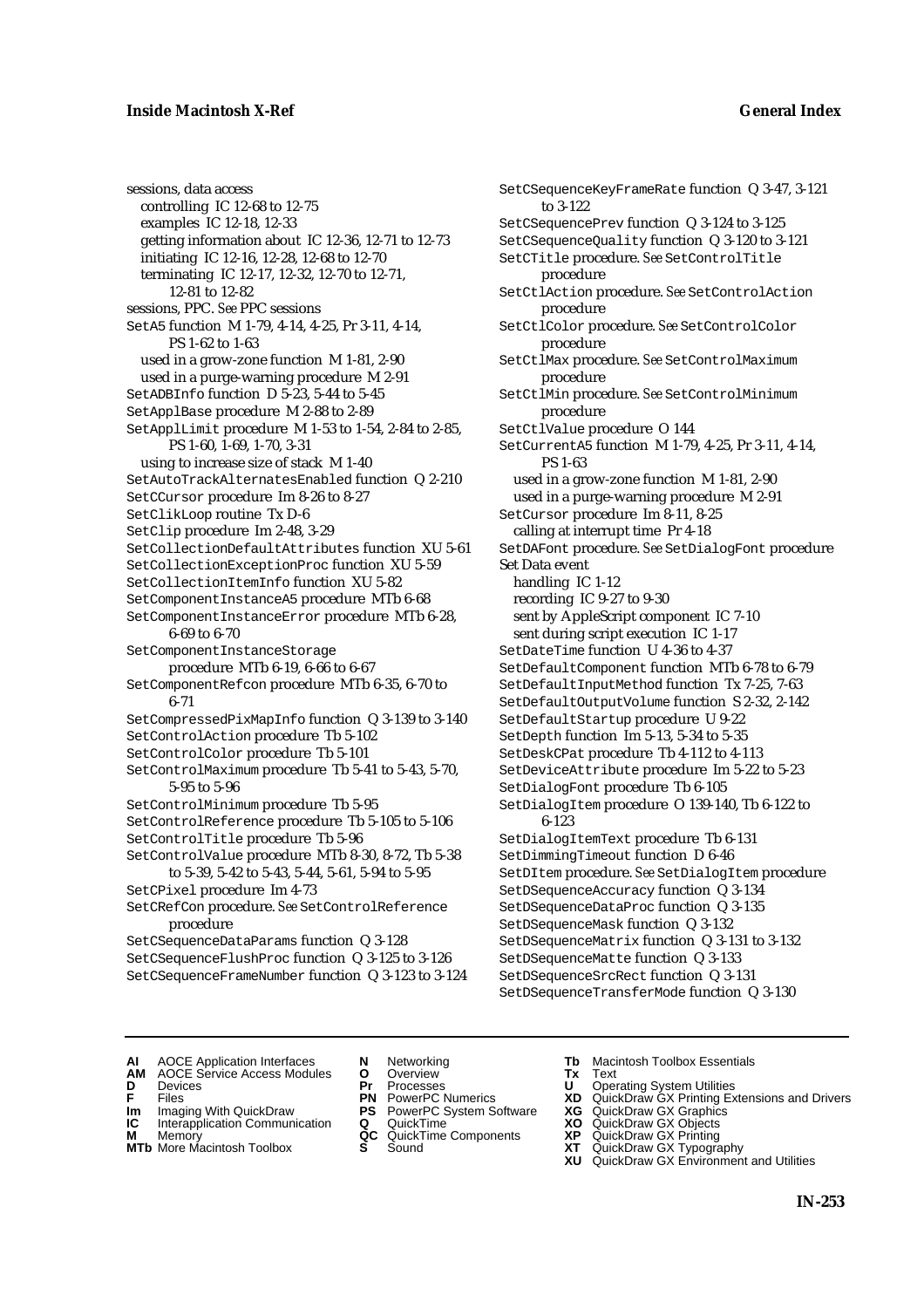SetEditionFormatMark function IC 2-27, 2-82 SetEditionOpenerProc function IC 2-63, 2-102 SetEmptyRgn procedure Im 3-91 setenvironment SANE function PN A-8 SetEnvirons routine Tx D-6 SetEOF function F 1-8, 1-48 to 1-49, 2-117 to 2-118 SetEventMask procedure Tb 2-99 to 2-100 setexception SANE function PN A-7 SetFontLock procedure Tx 4-37, 4-65 SetFPos function F 1-47, 2-116 SetFractEnable procedure Im B-15, Tx 4-38, 4-58 SetFrontProcess function Pr 2-26 to 2-27 SetFScaleDisable procedure Tx 4-38, 4-59 SetGDevice procedure Im 5-24 SetGrayLevel picture comment Im B-40 SetGrowZone procedure M 1-77 to 1-78, 1-81, 2-76 to 2-77, 2-90, PS 1-69 SetGWorld procedure Im 6-6, 6-29 SetHandleSize procedure M 2-40 to 2-41 SetHardDiskTimeout function D 6-49 SetIconCacheData function MTb 5-56 SetIconCacheProc function MTb 5-57 SetIdentityMatrix function Q 2-341, QC 6-15 SetImageDescriptionCTable function Q 3-87 SetImageDescriptionExtension function QC 4-65 to 4-66 SetIndexedCollectionItemInfo function XU 5-84 SetIntModemState function D 6-59 SetItemCmd procedure Tb 3-139 to 3-140 SetItemIcon procedure Tb 3-62 to 3-64, 3-137 to 3-138 SetItemMark procedure Tb 3-61 to 3-62, 3-135 to 3-136 SetItem procedure. *See* SetMenuItemText procedure SetItemStyle procedure Tb 3-60, 3-134 SetIText procedure. *See* SetDialogItemText procedure SetLineWidth picture comment Im B-6, B-35 to B-37 SetMCEntries procedure Tb 3-146 to 3-147 SetMCInfo procedure Tb 3-52, 3-144 SetMediaDataHandler function Q 2-286 to 2-287 SetMediaDataRef function Q 2-216 to 2-217 SetMediaHandler function Q 2-284 SetMediaLanguage function Q 2-212 SetMediaPlayHints function Q 2-139 to 2-140 SetMediaQuality function Q 2-213 to 2-214 SetMediaSampleDescription function Q 2-227 to 2-228 SetMediaShadowSync function Q 2-144 SetMediaTimeScale function Q 2-195

SetMenuBar procedure O 156, Tb 3-50 to 3-51, 3-112 to 3-113 SetMenuFlash procedure Tb 3-142 SetMenuItemText procedure Tb 3-59 to 3-60, 3-133 SetMessageHandlerClassContext function XU 6-12 to 6-15, 6-21 SetMessageHandlerInstanceContext function XD 4-44, XU 6-10 to 6-12, 6-19 SetMovieActive function Q 2-145 to 2-146 SetMovieActiveSegment function Q 2-136 SetMovieBox function Q 2-20, 2-161 to 2-162 SetMovieClipRgn function Q 2-172 to 2-173 SetMovieCoverProcs function Q 2-156 to 2-157 SetMovieDisplayClipRgn function Q 2-158, 2-165 SetMovieGWorld function Q 2-159 to 2-160 SetMovieLanguage function Q 2-208 to 2-209 SetMovieMasterClock function Q 2-317 SetMovieMasterTimeBase function Q 2-318 SetMovieMatrix function Q 2-170 SetMoviePlayHints function Q 2-137 to 2-138 SetMoviePosterTime function Q 2-118 to 2-119 SetMoviePreferredRate function Q 2-130 to 2-131 SetMoviePreferredVolume function Q 2-29, 2-132 to 2-133 SetMoviePreviewMode function Q 2-121 SetMoviePreviewTime function Q 2-122 to 2-123 SetMovieProgressProc function Q 2-155 to 2-156 SetMovieRate function Q 2-187 to 2-188 SetMovieSelection function Q 2-246 SetMoviesErrorProc function Q 2-86 to 2-87 SetMovieTime function Q 2-186 SetMovieTimeScale function Q 2-189 SetMovieTimeValue function Q 2-185 to 2-186 SetMovieVolume function Q 2-29, 2-182 SetOrigin procedure Im 2-45 to 2-46, 8-11, Tb 5-44 to 5-45, 5-63 to 5-64 SetOSDefault procedure U 9-26, D 3-13 SetOSTrapAddress procedure PS 1-67, U 8-29 SetOutlinePreferred procedure Tx 4-35, 4-60 SetPenState procedure Im 3-43 to 3-44 SetPixelsState procedure Im 6-37 to 6-38 SetPortBits procedure Im 2-50 SetPortPix procedure Im 4-86 to 4-87 SetPort procedure Im 2-18, 2-42, O 5, 94, 113, 138, 146, Tb 6-62, Tx 3-19 SetPosterBox function Q 2-117 SetPreserveGlyph procedure Tx 2-112, 4-36, 4-62 SetProcessorSpeed function D 6-61

- **AI** AOCE Application Interfaces **N** Networking **Tb** Macintosh Toolbox Essentials
- **AM** AOCE Service Access Modules **O** Overview **Tx** Text
- 
- 
- 
- **Interapplication Communication <b>Q** QuickTime **X XO** Memory **X X X C** QuickTime Components **XP**
- **M** Memory **DRITIC CONTENTIER MANUS AND MEMORY MEMORY AND MEMORY AREA CONTENTING MANUSICAL MEMORY AND MANUSICAL CONTENTING MANUSICAL MEMORY AND MANUSICAL MEMORY AND MANUSICAL MEMORY OF A PRINTING MANUSICAL MEMORY AND MANUS**
- 
- **D** Devices **Pr** Processes **U** Operating System Utilities
	-
- **Im** Imaging With QuickDraw **PS** PowerPC System Software **XG IC** Interapplication Communication **Q** QuickTime **COVIC** 
	-
	-
- 
- 
- **FRICAG CONSISTS IN THE PROCESSES CONSISTS AND CONSIST CONSISTENT CONSISTS CONSISTS PROCESSES**<br> **F** Files **PN** PowerPC Numerics **XD** QuickDraw GX Printing Extensions and Drivers<br> **Im** Imaging With QuickDraw **PS** PowerPC Sy
	-
	-
	-
- **MTb** More Macintosh Toolbox **S** Sound **XT** QuickDraw GX Typography
	- **XU** QuickDraw GX Environment and Utilities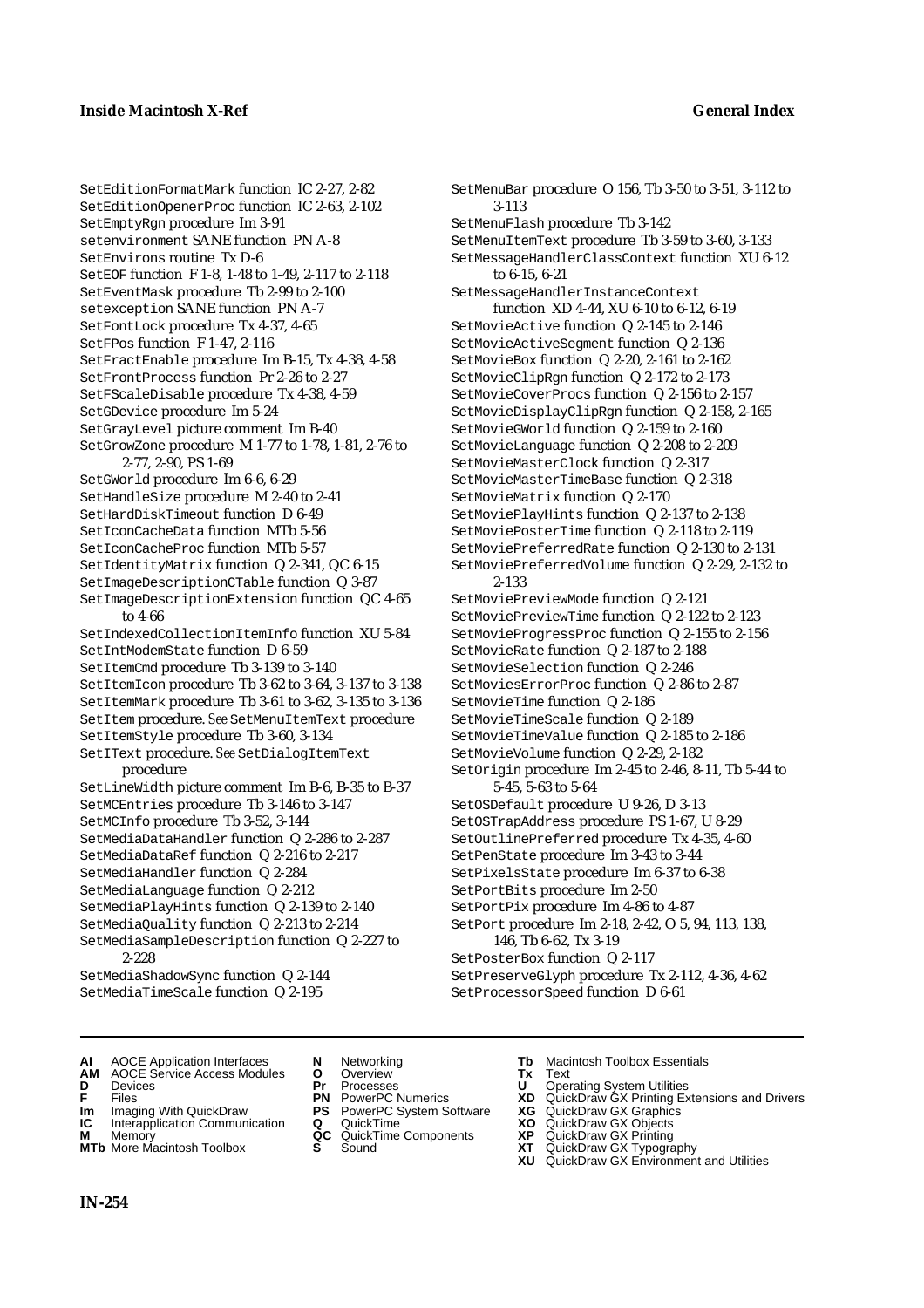SetPt procedure Im 2-54 SetPtrSize procedure M 2-42 to 2-43 SetRandomSeed function XU 8-33, 8-59 SetRect procedure Im 3-23, 3-25, 3-53, 5-11, O 4, 89, 104, QC 6-15 SetRectRgn procedure Im 3-91 to 3-92 SetResAttrs procedure MTb 1-85 to 1-87 SetResFileAttrs procedure MTb 1-118 to 1-119 SetResFile procedure O 54 SetResInfo procedure MTb 1-82 to 1-83 SetResLoad procedure MTb 1-79 to 1-80 SetResourceSize procedure MTb 1-115 to 1-116 SetResPurge procedure MTb 1-94 to 1-95 installing purge-warning procedures M 2-18 setround SANE function PN A-7 setRslOp opcode Im 9-30 to 9-32, 9-52, 9-54 to 9-55 SetScriptManagerVariable function Tx 6-11 to 6-13, 6-19, 6-78 selectors for Tx 6-61 to 6-65 SetScriptManagerVariable procedure calling with smFontForce Tx 6-62 calling with smIntlForce Tx 6-63 don't call with smEnabled Tx 6-62 SetScriptQDPatchAddress procedure Tx 6-105 to 6-106, A-26, A-33 selectors for Tx 6-101 SetScript routine Tx D-6 SetScriptUtilityAddress procedure Tx 6-103, A-26, A-33 selectors for Tx 6-101 SetScriptVariable function Tx 6-13 to 6-17, 6-79 to 6-80, A-26, A-37, B-60 script codes for Tx 6-52 to 6-53 selectors for Tx 6-65 to 6-73 SetSCSIDiskModeAddress function D 6-64 SetSleepTimeout function D 6-43 SetSoundMediaBalance function Q 2-289 SetSoundPreference function S 5-35 to 5-36 SetSpeechInfo function S 4-78 to 4-79 SetSpeechPitch function S 4-76 SetSpeechRate function S 4-74 to 4-75 SetSpindownDisable function D 6-51 SetSRsrcState function D 2-18, 2-51 to 2-52 SetStdCProcs procedure Im 4-96 to 4-97, 7-15, 7-23 SetStdProcs procedure Im 3-130 SetString procedure Tx 5-8, 5-47, 5-48 to 5-49 SetStylHandle routine Tx D-6 SetStylScrap routine Tx D-6

SetSuiteLabel function MTb 5-40 to 5-41 SetSysBeepVolume function S 2-32, 2-140 to 2-141 SetSysDirection procedure Tx 6-10, 6-76 to 6-77 SetSysJust routine Tx D-6 SetTextProc function Q 2-301 SetTextServiceCursor function Tx 7-41, 7-88 to 7-89 SetTextServiceLanguage function Tx 7-25, 7-64 to 7-65 SetTimeBaseEffectiveRate function Q 2-326 to 2-327 SetTimeBaseFlags function Q 2-330 SetTimeBaseMasterClock function Q 2-318 to 2-319 SetTimeBaseMasterTimeBase function Q 2-320 to 2-321 SetTimeBaseRate function Q 2-325 to 2-326 SetTimeBaseStartTime function Q 2-327 SetTimeBaseStopTime function Q 2-328 to 2-329 SetTimeBaseTime function Q 2-323 SetTimeBaseValue function Q 2-324 SetTimeBaseZero function Q 2-322 SetTimeout procedure U 9-28 SetTime procedure U 4-37 SetToolboxTrapAddress procedure U 8-29 to 8-30 SetToolTrapAddress procedure PS 1-67 SetTrackAlternate function Q 2-210 to 2-211 SetTrackClipRgn function Q 2-178 SetTrackDimensions function Q 2-176 to 2-177 SetTrackEnabled function Q 2-147 SetTrackLayer function Q 2-168 to 2-169 SetTrackMatrix function Q 2-174 SetTrackMatte function Q 2-179 to 2-180 SetTrackOffset function Q 2-192 SetTrackUsage function Q 2-115 SetTrackVolume function Q 2-29, 2-183 SetTranslationAdvertisement function MTb 7-35, 7-51 to 7-52 SetTrapAddress procedure PS 1-67, U 8-33 SetTSMCursor function Tx 7-22, 7-42, 7-55 to 7-56 SetupAIFFHeader function S 3-46 to 3-48 Setup catalog AM 4-63 to 4-72 adding a catalog and password AI 9-64 adding a Catalog record AM 3-33 adding a CSAM record AM 3-31 adding a record reference AM 4-21 Catalog record AM 4-67 to 4-70 changing a record ID and password for a catalog AI 9-65 Combined record AM 4-70 to 4-72

- **AI** AOCE Application Interfaces **N** Networking **Tb** Macintosh Toolbox Essentials
- **AM** AOCE Service Access Modules **O** Overview **Tx** Text
- 
- 
- **IM** FILES<br> **Im** Imaging With QuickDraw **PS** PowerPC System Software **XG**<br> **IC** Interapplication Communication **Q** QuickTime **XO IC** Interapplication Communication **Q** QuickTime **XO M** Memory **XO QC** QuickTime Components **XP**
- **M** Memory **QC** QuickTime Components **XP**<br>**MTb** More Macintosh Toolbox **S** Sound **XT**
- **MTb** More Macintosh Toolbox **S** Sound **XT** QuickDraw GX Typography
- 
- **D** Devices **Pr** Processes **U** Operating System Utilities
	-
	-
	-
	-
- 
- 
- **F** Files **PN** PowerPC Numerics **XD** QuickDraw GX Printing Extensions and Drivers
	-
	-
	-
	- **XU** QuickDraw GX Environment and Utilities
		- **IN-255**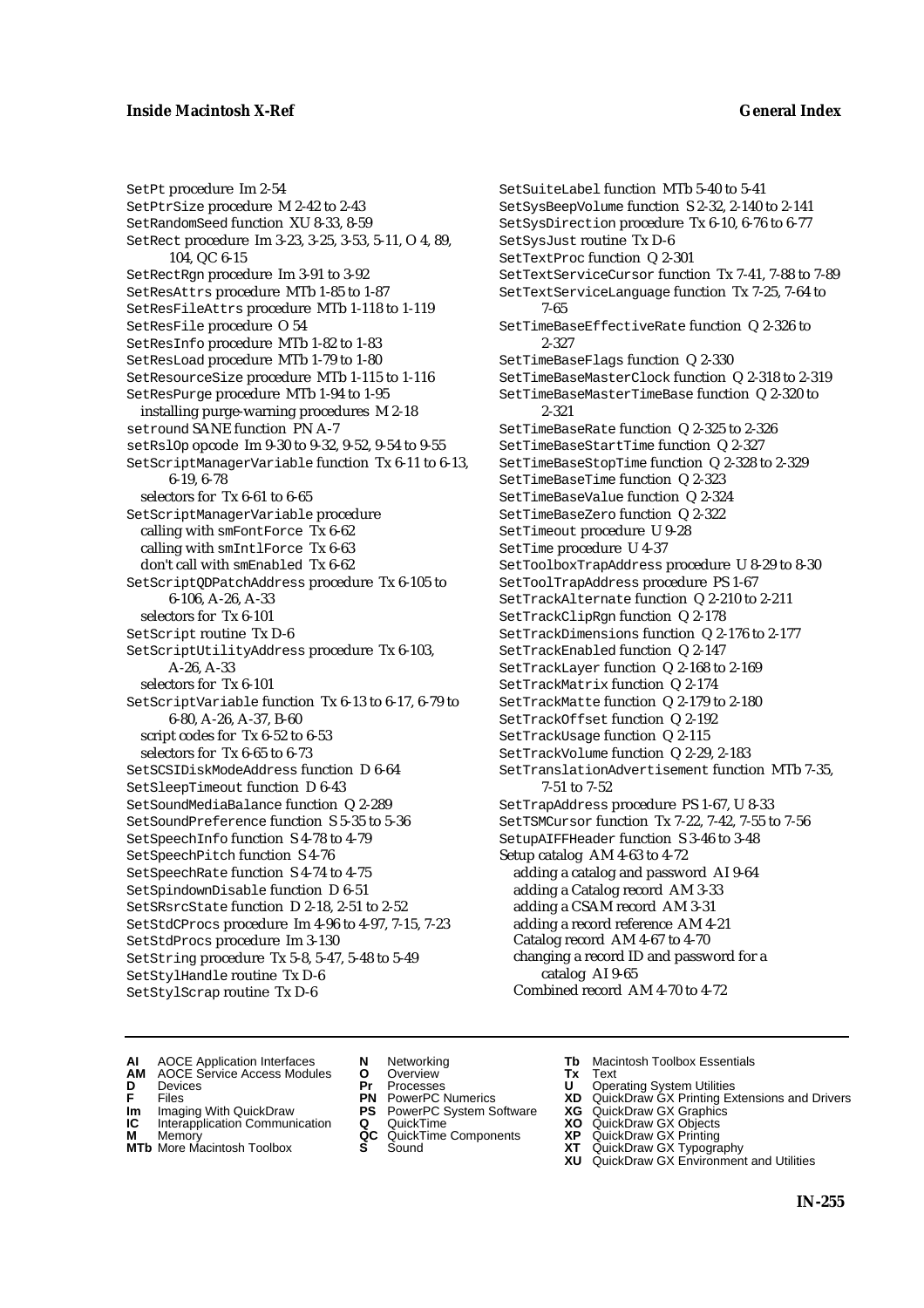CSAM record AM 4-65 to 4-66 defined AM 4-4 getting record ID and native name of a catalog AI 9-62 getting reference number of AI 8-81 initializing a personal MSAM and AM 2-37 to 2-39 Mail Service record AM 4-66 to 4-67 manipulating AI 9-61 to 9-68 MSAM record AM 4-64 to 4-65 reading information from AM 2-37 to 2-39 record types AM 4-64 removing a catalog AI 9-66 removing a Catalog record AM 3-37 removing a CSAM record AM 3-35 Setup record AM 4-64 SetupPrintPanel function XD 2-18 setup process*. See also* CSAMs, initializing; personal MSAMs, initializing; server MSAMs, initializing for SAMs AM 4-3 to 4-57 Setup record AM 4-64 initializing a personal MSAM and AM 2-38 SetupSndHeader function S 3-9, 3-44 to 3-46 setup templates. *See also* Setup catalog adding a Catalog record to Setup catalog AM 3-33 adding a catalog service AM 4-28 to 4-30 adding a combined service AM 4-6 to 4-22 adding the catalog service AM 4-10 to 4-11 adding the mail service AM 4-12 to 4-22 adding a CSAM record to Setup catalog AM 3-31 adding a mail service AM 4-22 to 4-28 setting up the associated catalog service AM 4-27 to 4-28 as part of CSAM file AM 3-5 creating a slot AM 2-213 to 2-215, 2-221 to 2-222 defined AM 4-3 initialization routine AM 4-30 modifying a slot AM 2-215 to 2-217, 2-222 to 2-224 for personal MSAM AM 2-9, 2-37 removing a Catalog record from Setup catalog AM 3-37 removing a CSAM record from Setup catalog AM 3-35 resources AM 4-73 to 4-80 aspect kind (kDETAspectKind) AM 4-76 aspect name (kDETAspectName) AM 4-75 aspect signature AM 4-74 code (kDETAspectCode) AM 4-79

delete slot or catalog (kSAMAspectCannotDelete) AM 4-77 help-balloon string (kDETAspectWhatIs) AM 4-79 icon suite (kDETAspectMainBitmap) AM 4-78 list of AM 4-73 record-type (kDETRecordType) AM 4-74 SAM kind (kSAMAspectKind) AM 4-76 SAM user name (kSAMAspectUserName) AM 4-76 slot creation information (kSAMAspectSlotCreationInfo) AM 4-77 template name (kDETTemplateName) AM 4-74 sample combined service AM 4-6 to 4-9 mail service AM 4-23 to 4-26 waking a personal MSAM AM 2-217 to 2-218 SetUserDataItem function Q 2-239 SetVideoDefault procedure U 9-24 SetVideoMediaGraphicsMode function Q 2-287 SetVol function F 2-36, 2-37, 2-135 SetWakeupTimer function D 6-45 SetWinColor procedure Tb 4-114 to 4-115 SetWindowPic procedure Im 7-13, 7-20, Tb 4-110 SetWordBreak routine Tx D-6 SetWRefCon procedure O 115, 118, Tb 4-111 SetWTitle procedure Tb 4-85 SetWUTime function D 6-17, 6-31 SetZone procedure M 2-81 SExec function D 2-16, 2-27, 2-59 to 2-60

### SF–SH

- SFGetFilePreview function Q 2-65 to 2-68, 2-306 to 2-307 SFGetFile procedure F 3-53 'sfil' file type S 1-19, Tb 7-37 SFindBigDevBase function D 2-75 to 2-76 SFindDevBase function D 2-66 to 2-67 SFindSInfoRecPtr function D 2-76 to 2-77 SFindSRsrcPtr function D 2-77 to 2-78 SFindStruct function D 2-16, 2-20, 2-48 to 2-49 'sfnt' resource type. *See* outline font ('sfnt') resources SFPGetFilePreview function Q 2-65 to 2-68, 2-308 to 2-310 SFPGetFile procedure F 3-54 SFPPutFile procedure F 3-48 to 3-49
- **AI** AOCE Application Interfaces **N** Networking **Tb** Macintosh Toolbox Essentials<br> **AM** AOCE Service Access Modules **O** Overview **Tx** Text<br> **D** Devices **Pr** Processes **U** Operating System Utilities
- **AM** AOCE Service Access Modules **O** Overview **Tx** Text
- 
- 
- **IM** Files<br> **Im** Imaging With QuickDraw **PS** PowerPC System Software **XG**<br> **IC** Interapplication Communication **Q** QuickTime **XO**
- **Interapplication Communication <b>Q** QuickTime **XO** Memory **XO** Memory **XP QC** QuickTime Components **XP M** Memory **CC** QuickTime Components **XP**<br> **MTb** More Macintosh Toolbox **S** Sound **XT**
- **MTb** More Macintosh Toolbox **S** Sound **XT** QuickDraw GX Typography
- 
- 
- 
- 
- 
- 
- 
- **D** Devices **Pr** Processes **U** Operating System Utilities
- **F** Files **PN** PowerPC Numerics **XD** QuickDraw GX Printing Extensions and Drivers
	-
	-
	-
	- **XU** QuickDraw GX Environment and Utilities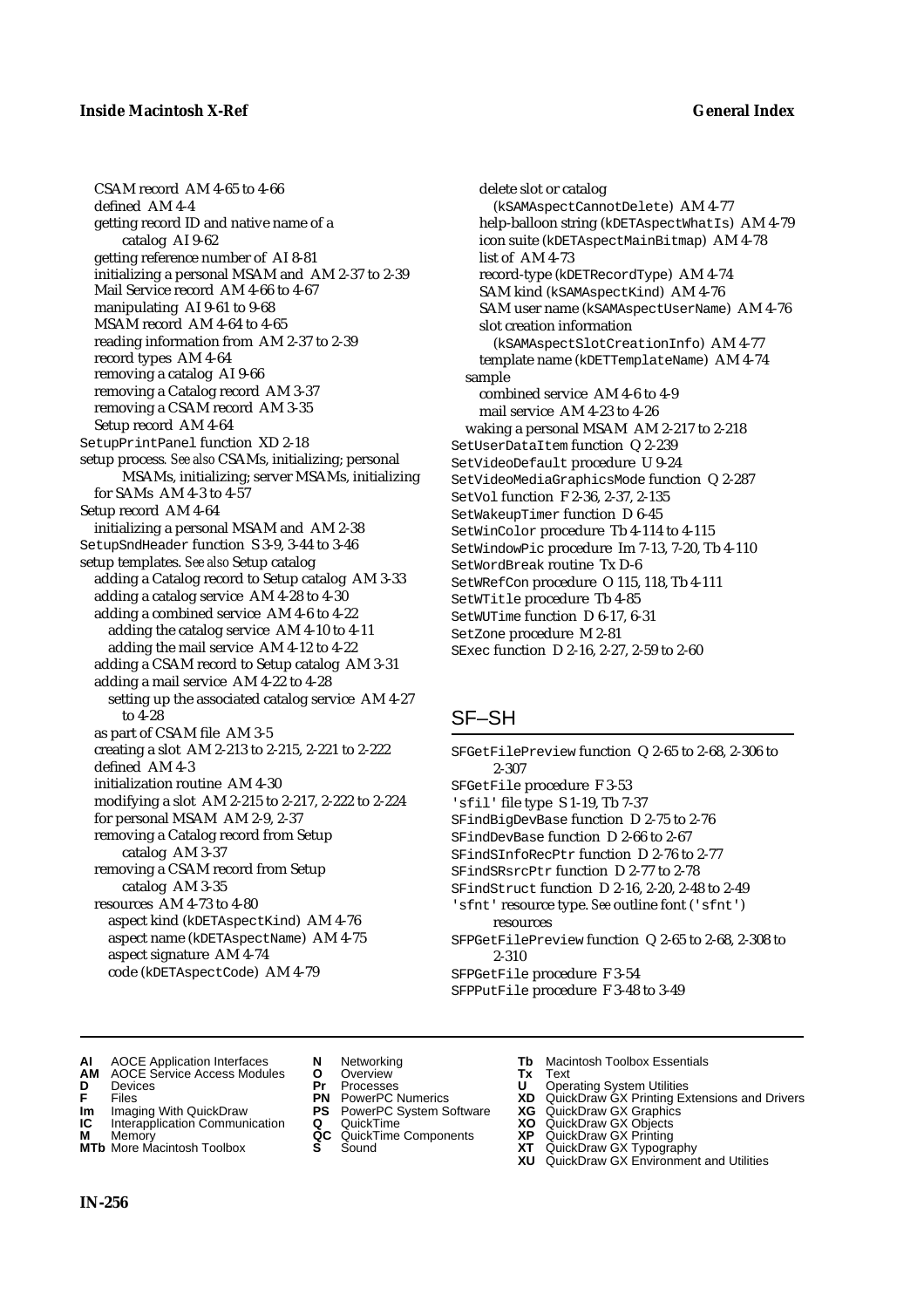SFPutFile procedure F 3-47 to 3-48 SFReply data type F 3-43 SFSaveDisk global variable F 3-65 SFTypeList data type Q 2-307, 2-309, 2-311 SGAddFrame function QC 5-107 to 5-108, 6-36 SGAddFrameReference function QC 6-87 SGAddMovieData function QC 6-85 to 6-86 SGAlignChannelRect function QC 6-76 SGAppendDeviceListToMenu function QC 5-75 SGChangedSource function QC 6-90 'sgch' component type value QC 6-6 SGCompressFrameComplete function QC 5-106 to 5-107, 6-36 SGCompressFrame function QC 5-105, 6-36 SGCompressInfo data type QC 5-22 to 5-23 SGDeviceListRecord data type QC 5-72 SGDeviceName data type QC 5-72 to 5-73 SGDisplayCompress function QC 5-110 to 5-111 SGDisplayFrame function QC 5-105, 6-36 SGDisposeChannel function QC 5-12, 5-34 to 5-35 SGDisposeDeviceList function QC 5-75 SGetBlock function D 2-20, 2-47 to 2-48 SGetCString function D 2-16, 2-20 to 2-21, 2-45 to 2-46 SGetDriver function D 2-16, 2-27, 2-58 to 2-59 SGetSRsrc function D 2-19, 2-33 to 2-34 SGetSRsrcPtr function D 2-78 to 2-79 SGetTypeSRsrc function D 2-19, 2-35 to 2-36 SGGetAlignmentProc function QC 5-36 SGGetBufferInfo function QC 5-102 to 5-103 SGGetChannelBounds function QC 5-66, 6-63 SGGetChannelClip function QC 5-70, 6-17, 6-56 SGGetChannelDeviceList function QC 5-73 to 5-74, 6-24, 6-60 to 6-61 SGGetChannelInfo function QC 5-61, 6-49 to 6-50 SGGetChannelMatrix function QC 5-71, 6-58 SGGetChannelMaxFrames function QC 5-64 to 5-65, 6-53 SGGetChannelPlayFlags function QC 5-63, 6-51 to 6-52 SGGetChannelSampleDescription function QC 5-68, 6-24, 6-55 SGGetChannelSettings function QC 5-51 to 5-52

SGGetChannelTimeScale function QC 5-68, 6-24, 6-55 SGGetChannelUsage function QC 5-60 to 5-61, 6-49 SGGetChannelVolume function QC 5-67, 6-78 SGGetCompressBuffer function QC 5-89, 6-73 SGGetDataOutput function QC 5-28 to 5-29 SGGetDataRate function QC 6-25, 6-54

SGGetFlags function QC 5-57 to 5-58 SGGetFrameRate function QC 5-90, 6-74 SGGetGWorld function QC 5-30 to 5-31 SGGetIndChannel function QC 5-33 to 5-34 SGGetLastMovieResID function QC 5-45 to 5-46 SGGetMaximumRecordTime function QC 5-54 SGGetMovie function QC 5-45 SGGetNextFrameReference function QC 6-25, 6-88 to 6-89 SGGetPause function QC 5-42 SGGetSettings function QC 5-49 to 5-50, 6-31 SGGetSoundInputDriver function QC 5-93, 6-79 SGGetSoundInputParameters function QC 5-98, 6-83 SGGetSoundInputRate function QC 5-97, 6-82 SGGetSoundRecordChunkSize function QC 5-96, 6-81 SGGetSrcVideoBounds function QC 5-78, 6-64 SGGetStorageSpaceRemaining function QC 5-55 SGGetTimeBase function QC 5-56 to 5-57 SGGetTimeRemaining function QC 5-56 SGGetUseScreenBuffer function QC 5-91, 6-76 SGGetVideoBottlenecks function QC 5-102 SGGetVideoCompressor function QC 5-83 to 5-85, 6-69 to 6-70 SGGetVideoCompressorType function QC 5-81, 6-28, 6-67 SGGetVideoDigitizerComponent function QC 5-86, 6-71 SGGetVideoRect function QC 5-79, 6-65 SGGrabCompressComplete function QC 5-109 to 5-110 SGGrabFrameComplete function QC 5-104, 6-36 SGGrabFrame function QC 5-103 to 5-104 SGGrabPict function QC 5-46 to 5-47 SGIdle function QC 5-14, 5-18, 5-39, 6-20, 6-42 SGInitChannel function QC 6-38 SGInitialize function QC 5-11, 5-25 SGNewChannelFromComponent function QC 5-32 to 5-33 SGNewChannel function QC 5-12, 5-31 to 5-32 SGPanelCanRun function QC 7-17 SGPanelEvent function QC 6-29, 7-11, 7-22 SGPanelGetDITL function QC 6-29, 7-11, 7-18 to 7-19 SGPanelGetSettings function QC 7-24 to 7-25 SGPanelInstall function QC 6-29, 7-11, 7-19 SGPanelItem function QC 7-11, 7-21 SGPanelRemove function QC 6-29, 7-11, 7-20 SGPanelSetGrabber function QC 7-16 SGPanelSetResFile function QC 7-18 SGPanelSetSettings function QC 7-25 to 7-26

- **AI** AOCE Application Interfaces **N** Networking **Tb** Macintosh Toolbox Essentials<br> **AM** AOCE Service Access Modules **O** Overview **Tx** Text<br> **D** Devices **Pr** Processes **U** Operating System Utilities
- AOCE Service Access Modules **O** Overview **Tx** Text<br>Devices **Devices Devices Devices**
- 
- 
- **Im** Imaging With QuickDraw **PS** PowerPC System Software **XG IC** Interapplication Communication **Q** QuickTime **XO IC** Interapplication Communication **Q** QuickTime **XO** QuickDraw GX Objects<br>**M** Memory **C** QuickTime Components **XP** QuickDraw GX Printing
- 
- **MTb** More Macintosh Toolbox **S** Sound **XT** QuickDraw GX Typography
- 
- 
- 
- 
- **M** Memory **QC** QuickTime Components **XP**<br> **MTb** More Macintosh Toolbox **S** Sound **XT** 
	-
- 
- 
- **D** Devices **Pr** Processes **U** Operating System Utilities<br> **PR** PowerPC Numerics **XD** QuickDraw GX Printing Ex<br> **PR** PowerPC Numerics **XD** QuickDraw GX Printing Ex **F** Files **PN** PowerPC Numerics **XD** QuickDraw GX Printing Extensions and Drivers<br> **IM** Imaging With QuickDraw **PS** PowerPC System Software **XG** QuickDraw GX Graphics<br> **IC** Interapplication Communication **Q** QuickTime **XO** 
	-
	-
	-
	- **XU** QuickDraw GX Environment and Utilities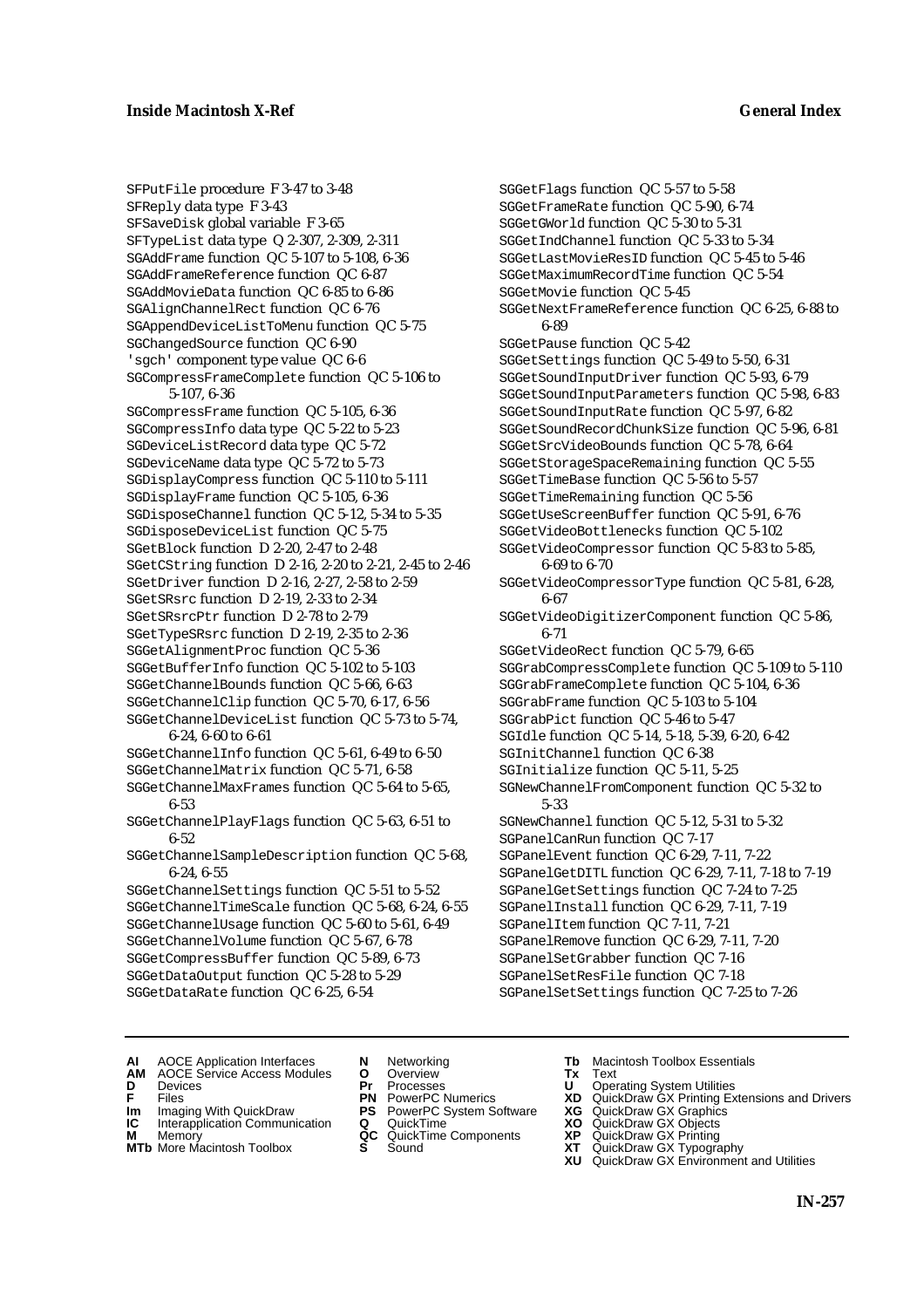### **Inside Macintosh X-Ref General Index**

SGPanelValidateInput function QC 7-23 SGPause function QC 5-41, 6-20, 6-44 to 6-45 'sgpn' component type QC 7-7 SGPrepare function QC 5-43 to 5-44, 6-20, 6-45 to 6-46 SGRecord data type D 4-20 SGRelease function QC 5-44, 6-20, 6-46 SGSetChannelBounds function QC 5-12, 5-65, 6-17, 6-63 SGSetChannelClip function QC 5-69, 6-17, 6-56 SGSetChannelDevice function QC 5-76, 6-24, 6-61 SGSetChannelMatrix function QC 5-70, 6-17, 6-57 SGSetChannelMaxFrames function QC 5-63 to 5-64, 6-52 SGSetChannelPlayFlags function QC 5-61 to 5-62, 6-50 to 6-51 SGSetChannelRefCon function QC 5-67, 6-53 to 6-54 SGSetChannelSettings function QC 5-52 to 5-53 SGSetChannelUsage function QC 5-12, 5-59 to 5-60, 6-48 SGSetChannelVolume function QC 5-66, 6-77 SGSetCompressBuffer function QC 5-87 to 5-88, 6-72 to 6-73 SGSetDataOutput function QC 5-26 to 5-27, 5-35 SGSetDataProc function QC 5-35 SGSetFlags function QC 5-57 SGSetFrameRate function QC 5-89 to 5-90, 6-74 SGSetGWorld function QC 5-11, 5-29 to 5-30, 6-17, 6-39 SGSetMaximumRecordTime function QC 5-18, 5-53 to 5-54 SGSetSettings function QC 5-50 SGSetSoundInputDriverChanged function QC 6-80 SGSetSoundInputDriver function QC 5-93, 6-78 SGSetSoundInputParameters function QC 5-97, 6-82 to 6-83 SGSetSoundInputRate function QC 5-96 to 5-97, 6-81 SGSetSoundRecordChunkSize function QC 5-95, 6-80 SGSettingsDialog function QC 5-5, 5-18, 5-48 to 5-49, 6-5, 6-31 SGSetUseScreenBuffer function QC 5-91, 6-75 SGSetVideoBottlenecks function QC 5-101 SGSetVideoCompressor function QC 5-82 to 5-83, 6-68 to 6-69 SGSetVideoCompressorType function QC 5-80 to 5-81, 6-28, 6-66 SGSetVideoDigitizerComponent function QC 5-85, 6-70 to 6-71 SGSetVideoRect function QC 5-78 to 5-79, 6-64 to 6-65 SGSortDeviceList function QC 6-89

SGSoundInputDriverChanged function QC 5-94 to 5-95, 6-80 SGStartPreview function QC 5-37, 6-20, 6-40 using QC 5-14 SGStartRecord function QC 5-38, 6-41 using QC 5-18, 6-20 SGStop function QC 5-18, 5-40, 6-43 using QC 5-14, 6-20 SGTransferFrameForCompress function QC 5-108 to 5-109, 6-37 SGUpdate function QC 5-14, 5-39 to 5-40, 6-42 SGVideoDigitizerChanged function QC 5-86 to 5-87, 6-72 SGWriteMovieData function QC 6-86 SGWriteSamples function QC 6-24, 6-43 to 6-44 shadow sync atoms Q 4-6 shadow sync samples Q 2-134 shadow sync tables Q 4-45 shape attributes as shape object property XO 2-8 list of XO 2-16 to 2-18, 2-47 manipulating XO 2-28 to 2-29, 2-74 to 2-75 map-transform shape attribute XG 4-49 for typographic shapes XT 2-22 shape caches XO 2-16 shape fills XG 2-12 to 2-15 as shape object property XO 2-8 closed-frame fill XO 2-13 defined XG 2-12 effect of contour direction XG 2-53 to 2-55, 2-62 to 2-65, 4-23 to 4-27 effect on path shapes XG 2-14, 2-26, 2-63 to 2-65 effect on polygon shapes XG 2-24, 2-51 to 2-55 even-odd fill XO 2-14 inverse even-odd fill XO 2-14 inverse winding fill XO 2-14 list of XO 2-13 to 2-15, 2-46 to 2-47 manipulating XO 2-28 to 2-29, 2-68 to 2-69 no fill XO 2-13 open-frame fill XO 2-13 valid shape types for XO 2-15 winding fill XO 2-14 shape geometry XO 1-10 as shape object property XO 2-8 contents of XO 2-11 to 2-13 copying between shapes XO 2-29 to 2-30, 2-67 to 2-68

- directly manipulating XO 2-34 to 2-35, 2-80 to 2-84
- shape length to point XG 4-42, 4-85
- **AI** AOCE Application Interfaces **N** Networking **Tb** Macintosh Toolbox Essentials
- **AM** AOCE Service Access Modules **O** Overview **Tx** Text
- 
- 
- **IM** FIGURE **IMPLE PRIME PRIME PRIME PRIME PRIME PRIME PRIME PRIME PRIME PRIME PRIME PRIME PRIME PRIME PRIME PRIME PRIME PRIME PRIME PRIME PRIME PRIME PRIME PRIME PRIME PRIME PRIME PRIME PRIME PRIME PRIME PRIME PRIME PRIME**
- **Interapplication Communication <b>Q** QuickTime **X XO** Memory **X X X C** QuickTime Components **XP**
- **M** Memory **CC** QuickTime Components **XP**<br>**MTb** More Macintosh Toolbox **S** Sound **COX AT MTb** More Macintosh Toolbox **S** Sound **XT** QuickDraw GX Typography
- 
- 
- 
- 
- -
- **D** Devices **Pr** Processes **U** Operating System Utilities
- **F** Files **PN** PowerPC Numerics **XD** QuickDraw GX Printing Extensions and Drivers
	-
	-
	-
	-
	- **XU** QuickDraw GX Environment and Utilities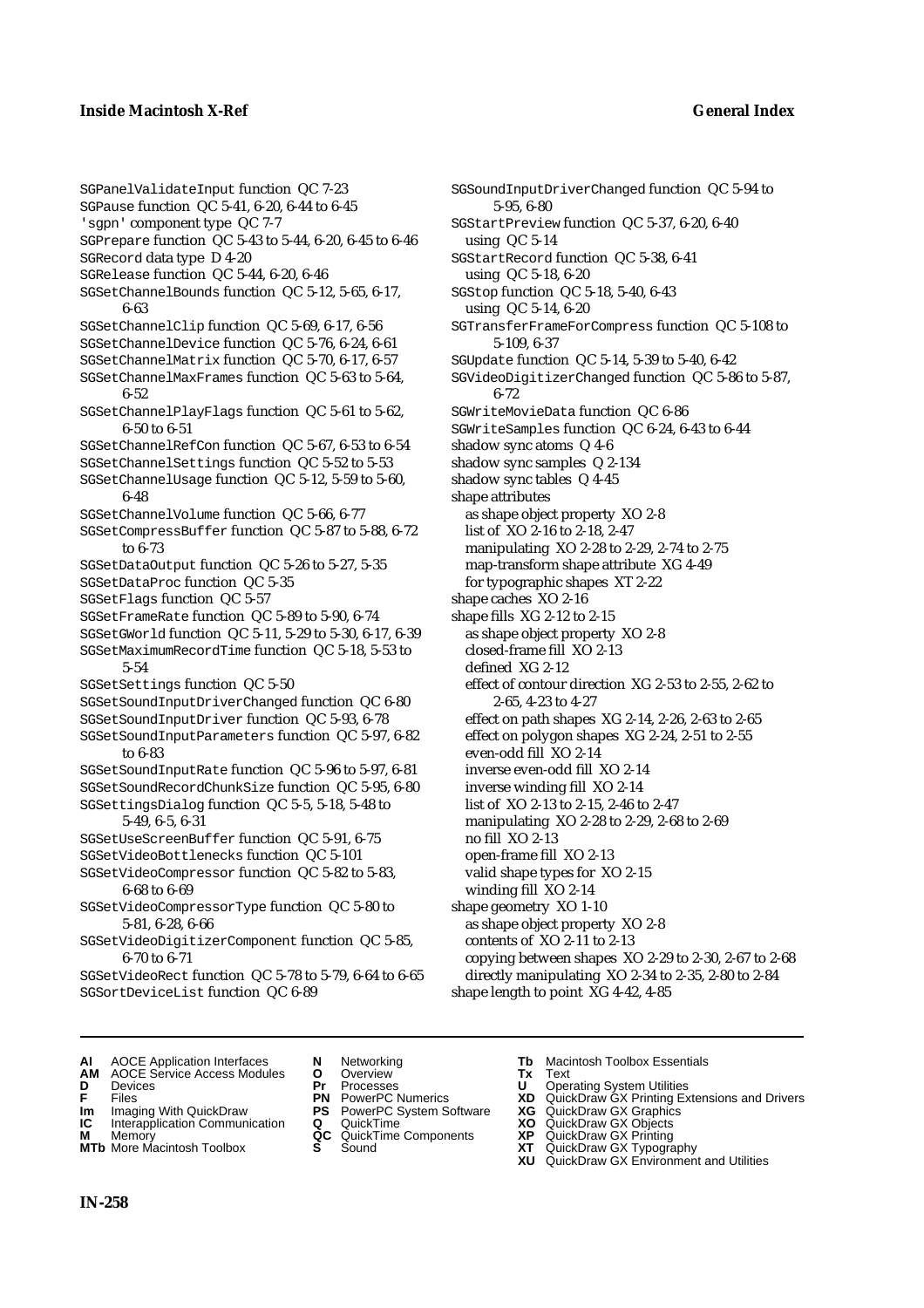shape list, as print file object property XP 4-10 shape object properties XO 2-7 to 2-9 attributes. *See* shape attributes default values for XO 2-18 to 2-19, 2-23, 2-31, 2-75 to 2-76 fill. *See* shape fills geometry. *See* shape geometry ink reference XO 2-8, 2-30 to 2-31, 2-71 to 2-72 owner count XO 2-9, 2-31 to 2-32, 2-76 to 2-77 style reference XO 2-8, 2-30 to 2-31, 2-69 to 2-71 tag list XO 2-9, 2-32, 2-77 to 2-79 transform reference XO 2-8, 2-30 to 2-31, 2-72 to 2-73 type. *See* shape types shape objects XO 2-5 to 2-97. *See also* shapes, typographic shapes absolute location for XO 6-24, 6-67 caching XO 2-27, 2-62 to 2-65 changing the default XO 2-23, 2-52 to 2-53 colors of, on a view device XO 7-119 to 7-120 constants and data types for XO 2-45 to 2-51 copying, comparing, and cloning XO 2-25 to 2-26, 2-57 to 2-62 copying geometry of XO 2-29 to 2-30, 2-67 to 2-68 coverting shape type of XO 2-33, 2-66 to 2-67 creating and disposing of XO 2-24 to 2-25, 2-54 to 2-56 default XO 2-18 to 2-19 defined XO 1-10 to 1-11, 2-46 directly manipulating geometry of XO 2-34 to 2-35, 2-80 to 2-84 drawing. *See* drawing flattening. *See* flattening functions for XO 2-51 to 2-92 grouping XO 2-17 hit-testing on a view device XO 7-60, 7-120 to 7-121 hit-testing. *See* hit-testing loading and unloading XO 2-18, 2-27 to 2-28 locking and unlocking XO 2-17, 2-34 to 2-35, 2-80 to 2-84 manipulating owner count of XO 2-31 to 2-32, 2-61 to 2-62, 2-76 to 2-77 manipulating properties of XO 2-19 to 2-20, 2-28 to 2-32, 2-65 to 2-79 measuring in device space XO 7-59 to 7-60, 7-116 to 7-118 in global space XO 7-63 to 7-65, 7-125 to 7-126 in local space XO 7-51 to 7-52, 7-96 to 7-97 memory size of XO 2-25, 2-56 to 2-57

primitive XO 2-33, 6-7 printing XO 1-34 to 1-37, XP 1-23 properties of. *See* shape object properties resetting to default values XO 2-31, 2-75 to 2-76 saving and restoring. *See* flattening, unflattenting transforming. *See* transforming shapes types of. *See* shape types unflattening. *See* unflattening view devices of XO 7-58, 7-115 to 7-116 view ports of XO 7-50, 7-95 shape parts, for hit-testing XO 1-32, 2-20 to 2-21, 2-36 to 2-37, 6-12 to 6-13, 6-32 shapes. *See also* arcs; glyph shapes; layout shapes; lines; ovals; pictures; polygons; rectangles; regions; rounded rectangles; shape objects; text shapes; typographic shapes; wedges calculations and manipulations Im 3-31 to 3-32 component objects of XO 2-5 to 2-6 converting to primitive form XG 4-38 to 4-40, 4-79 creating Im 1-10 to 1-17 defined Im 1-10 to 1-17, XO 2-5 defining Im 3-11 to 3-12 drawing, erasing, and inverting Im 3-12 to 3-13 erasing Im 1-17 filling Im 1-17, 3-108 to 3-112 framing Im 1-17 insetting XG 4-50 to 4-52, 4-94 outsetting XG 4-52 painting Im 1-17 reducing XG 4-9 to 4-11, 4-30 to 4-32, 4-74 simplifying XG 4-9 to 4-11, 4-33 to 4-37, 4-76 testing for containment XG 4-18 to 4-21, 4-58 to 4-59, 4-100 to 4-104 testing for inclusion XG 4-58 to 4-59, 4-100 to 4-104 testing for touching XG 4-18 to 4-21, 4-53 to 4-57, 4-95 to 4-99 shape-spooling callback function for translator XU 1-21 to 1-22 shape types XO 1-10 as shape object property XO 2-8 bitmap shapes XO 1-11, 2-10 converting between XO 2-33, 2-66 to 2-67 curve shapes XO 1-11, 2-9 empty shapes XO 1-11, 2-9 full shapes XO 1-11, 2-11 geometric XO 1-11 glyph shapes XO 1-11, 2-10, XT 4-3 to 4-38 graphic XO 1-11

- **AI** AOCE Application Interfaces **N** Networking **Tb** Macintosh Toolbox Essentials<br> **AM** AOCE Service Access Modules **O** Overview **Tx** Text<br> **D** Devices **Pr** Processes **U** Operating System Utilities
- AOCE Service Access Modules **O** Overview **Tx** Text<br>Devices **Devices Devices Devices**
- 
- 
- 
- **Im** Imaging With QuickDraw **PS** PowerPC System Software **XG IC** Interapplication Communication **Q** QuickTime **XO**
- **IC** Interapplication Communication **Q** QuickTime **XO M** Memory **XO QC** QuickTime Components **XP M** Memory **QC** QuickTime Components **XP**<br>**MTb** More Macintosh Toolbox **S** Sound **XT**
- **MTb** More Macintosh Toolbox **S** Sound **XT** QuickDraw GX Typography
- 
- 
- 
- 
- 
- 
- 
- 
- **D** Devices **Pr** Processes **U** Operating System Utilities<br> **PR** PowerPC Numerics **XD** QuickDraw GX Printing Ex<br> **PR** PowerPC Numerics **XD** QuickDraw GX Printing Ex **F** Files **PN** PowerPC Numerics **XD** QuickDraw GX Printing Extensions and Drivers<br> **PIPIC POWERPC System Software <b>XG** QuickDraw GX Graphics **COM** Imaging With QuickDraw
	-
	-
	-
	- **XU** QuickDraw GX Environment and Utilities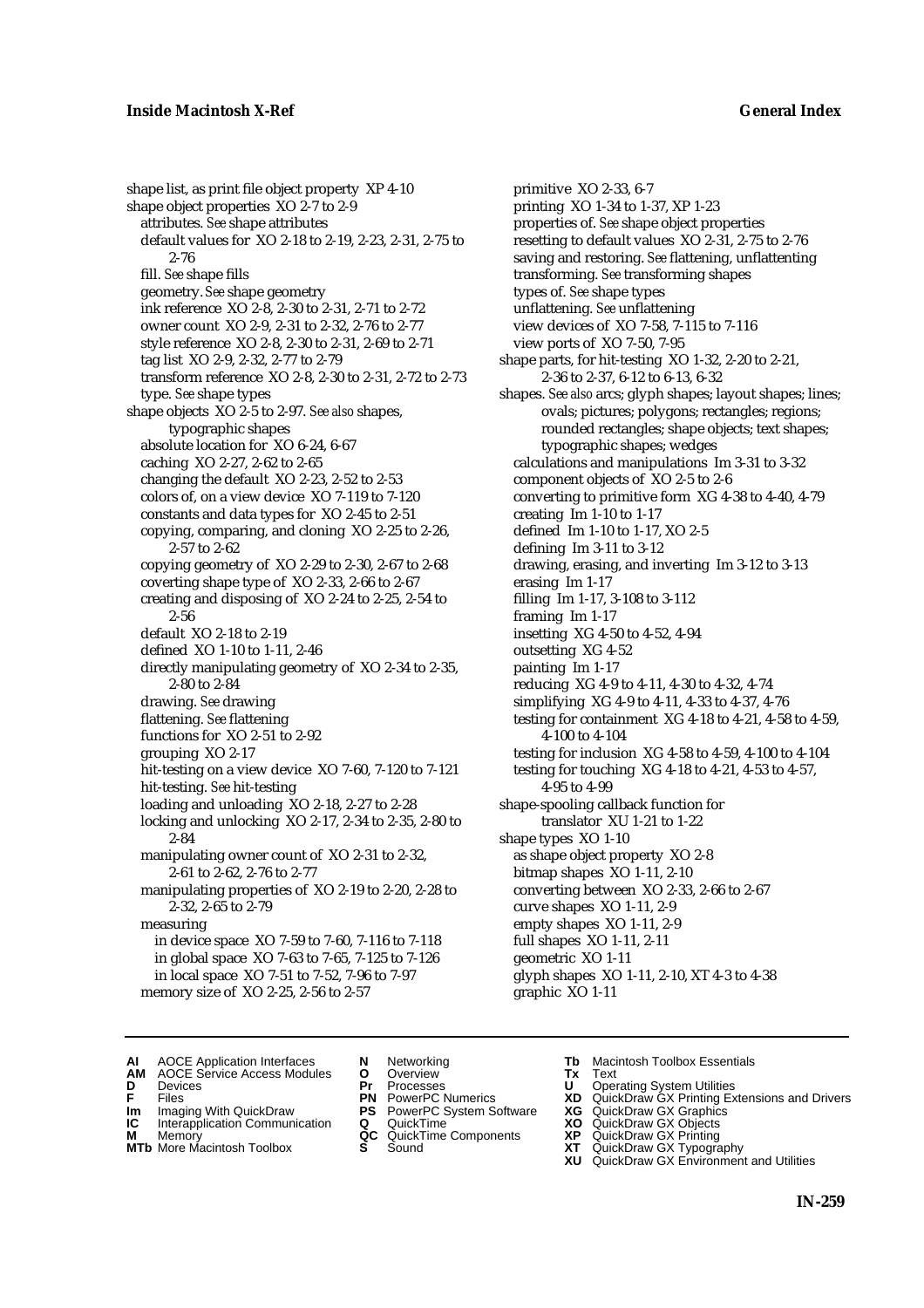layout shapes XO 1-11, 2-10, XT 5-3 to 5-50 line shapes XO 1-11, 2-9 list of XO 2-9 to 2-11, 2-46 manipulating XO 2-28 to 2-29, 2-66 to 2-67 path shapes XO 1-11, 2-10 picture shapes XO 1-11, 2-11 point shapes XO 1-11, 2-9 polygon shapes XO 1-11, 2-10 rectangle shapes XO 1-11, 2-10 text shapes XO 1-11, 2-10, XT 3-3 to 3-16 typographic XO 1-11 valid shape fills for XO 2-15 shared access F 2-17 shared environments F 2-14 to 2-22 routines F 2-14 to 2-15 shared folder, alias type for Tb 7-40 shared libraries. *See* import libraries share points F 2-14, 2-48 to 2-49 Sharing Setup control panel IC 11-6 sharp join attribute XG 3-103 sharp joins XG 3-26, 3-64 to 3-66, 3-103 sharpness in video digitizer components QC 8-67 shear operations and matrices Q 2-345, 2-346, 2-342 ShieldCursor procedure Im 8-29 Shift-(restart) key combination Tx 1-103 shifting. *See* with-stream shift, cross-stream shift shifting bits U 3-17 to 3-18 Shift key Tb 2-20 use of in lists MTb 4-10 to 4-11 SHIFT operation on bits U 3-17 to 3-18 'shlb' file type PS 1-21, 3-6, 3-10 'shor' descriptor type IC 4-57 short-circuit Boolean operators M 1-34 ShortComment opcode Im A-12, A-21 short date formats Tx 5-29, B-25 to B-26 ShortenDITL procedure Tb 6-127 to 6-128 ShortLineFrom opcode Im A-7, A-19 ShortLine opcode Im A-7, A-19 short number format XU 8-6 ShortRecordID data type checking equality of AI 2-84 copying AI 2-83 creating AI 2-82 defined AI 2-35 short record identifiers checking equality of AI 2-84 copying AI 2-83 creating AI 2-82

data type defined AI 2-35 manipulating AI 2-82 to 2-85 Show/Hide Balloons command (Help menu) MTb 3-7 Show/Hide Borders command (Edit menu) IC 2-10 Show/Hide Clipboard command (Edit menu) MTb 2-10, 2-25 Show/Hide Input Window Apple event Tx 7-36, 7-76 to 7-77 Show Balloons command (Help menu) Tb 6-68 Show Clipboard command (Edit menu) Tb 3-25 ShowControl procedure Tb 5-39 to 5-40, 5-66 to 5-67, 5-86 Show\_Cursor procedure Im 8-30 to 8-31 ShowCursor procedure Im 8-30 ShowDialogItem procedure Tb 6-124 ShowDItem procedure. *See* ShowDialogItem procedure ShowHide procedure Tb 4-89 to 4-90 ShowMoviePoster function Q 2-116 to 2-117 ShowPen procedure Im 3-42 ShowWindow procedure O 118, Tb 4-88, 6-61 shrink limits of glyphs XT 9-23 shrunken text box atoms Q 2-290 Shut Down command (Special menu) Pr 8-4, 8-5 Shutdown event Pr 8-4, 8-7 to 8-9. *Se*e *also* kMailEPPCShutDown high-level event Shutdown event ID Pr 8-8 Shutdown Manager O 12, Pr 8-3 to 8-20 application-defined routines in Pr 8-16 to 8-17 constants for Pr 8-14 installing a shutdown procedure Pr 8-9 to 8-11 methods for turning off computer Pr 8-6 removing a shutdown procedure Pr 8-15 to 8-16 routines in Pr 8-11 to 8-16 sending Apple events to Finder Pr 8-4, 8-8 shutdown steps Pr 8-4 to 8-7 shutdown procedures Pr 8-16 to 8-17 flags for specifying execution times Pr 8-9, 8-13 to 8-15 installing Pr 8-9 to 8-11, 8-13 to 8-15 installing in system heap Pr 8-9, 8-15 introduced Pr 8-4 problems with applications using Pr 8-15 removing Pr 8-11, 8-15 to 8-16 when removed from shutdown queue Pr 8-15 shutdown queue Pr 8-5, 8-15 shutdown steps Pr 8-4 checking for custom procedures Pr 8-5 checking for open drivers Pr 8-5

- **AI** AOCE Application Interfaces **N** Networking **Tb** Macintosh Toolbox Essentials<br> **AM** AOCE Service Access Modules **O** Overview **Tx** Text<br> **D** Devices **Pr** Processes **U** Operating System Utilities
- **AM** AOCE Service Access Modules **O** Overview **Tx** Text
- 
- 
- **IM** Files<br> **Im** Imaging With QuickDraw **PS** PowerPC System Software **XG**<br> **IC** Interapplication Communication **Q** QuickTime **XO XO**
- **Interapplication Communication <b>Q** QuickTime **XO** Memory **XO** Memory **XP QC** QuickTime Components **XP M** Memory **CONSISTENT CONSIDER**<br> **MTb** More Macintosh Toolbox **S** Sound **S S** State **XP**
- **MTb** More Macintosh Toolbox **S** Sound **XT** QuickDraw GX Typography
- 
- **D** Devices **Pr** Processes **U** Operating System Utilities
	-
	-
	-
	-
	-
- 
- 
- **F** Files **PN** PowerPC Numerics **XD** QuickDraw GX Printing Extensions and Drivers
	-
	-
	-
	-
	- **XU** QuickDraw GX Environment and Utilities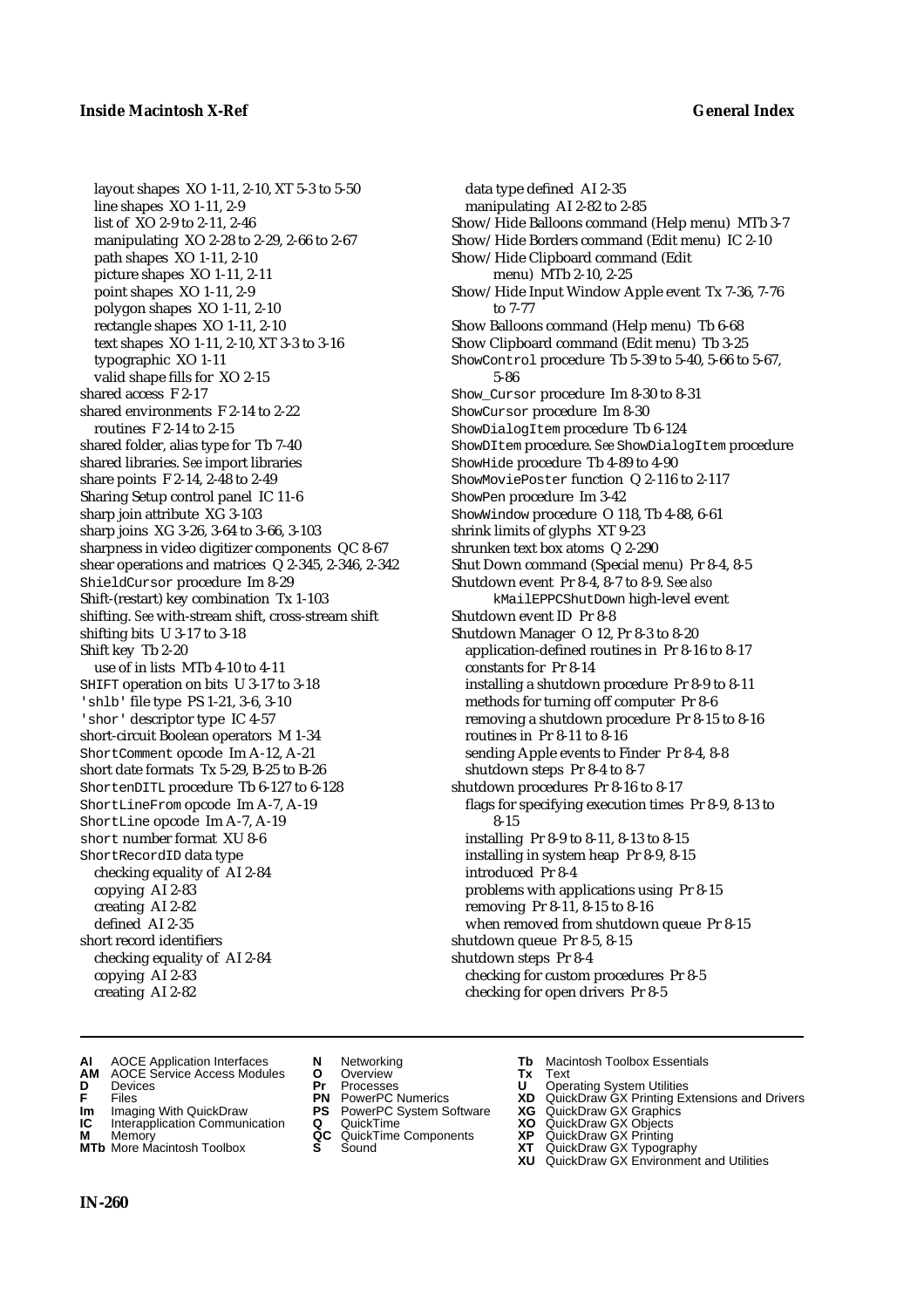closing open applications before Pr 8-5 saving the desk scrap Pr 8-6 unmounting volumes Pr 8-6 ShutDwnInstall procedure Pr 8-9, 8-11, 8-13 to 8-15 ShutDwnPower procedure Pr 8-12 called by Finder Pr 8-4, 8-5 calls Device Manager Control function Pr 8-5, 8-6 problems with direct calls to Pr 8-5, 8-7 ShutDwnRemove procedure Pr 8-11, 8-15 to 8-16 ShutDwnStart procedure Pr 8-12 to 8-13 called by Finder Pr 8-4, 8-5 problems with direct calls to Pr 8-5, 8-7 shutting down the environment XD 2-31

# SI–SN

'SICN' resource type MTb 5-6 drawing MTb 5-13 to 5-17 specifying a menu item's Tb 3-62, 3-154 side bearings of glyphs XT 8-11 sifters. *See* sound components 'sift' resource type S 5-9 SIGCertInfo data type AI 6-25 SIGDigest function AI 6-44 to 6-45 SIGDigestPrepare function AI 6-43 to 6-44 SIGDisposeContext function AI 6-29 SIGFileIsSigned function AI 6-45 to 6-46 SIGGetCertInfo function AI 6-49 to 6-51 SIGGetCertIssuerNameAttributes function AI 6-52 to 6-54 SIGGetCertNameAttributes function AI 6-51 to 6-52 SIGGetSignerInfo function AI 6-48 to 6-49 SIGNameAttributesInfo data type AI 6-26 to 6-27 SIGNameAttributeType data type AI 6-27 signature resources Tb 7-8 to 7-10 aspect templates AI 5-88 defined AI 5-12 file type templates AI 5-141 forwarder templates AI 5-139 information page templates AI 5-121 to 5-123 killer templates AI 5-140 signatures in bundle resources Tb 7-20 as creators Tb 7-9 defined Tb 7-8 finding applications with specific MTb 9-15 to 9-16

registering Tb 7-8 to 7-10 16-by-16 pixel (small) icons Tb 7-11, 7-15 signature words default for HFS volumes F 5-14 for HFS volumes F 2-60 for MFS volumes F 2-60 sign bit PN 2-3, 2-4 'sign' descriptor type IC 3-14, 4-58 SignedByte data type M 1-17, 2-25, O 39, 44 signed certificates AI 6-6, 6-9 signed digests. *See* encrypted digests signed values U 3-5 signer file, prompting the user for AI 6-32 signer information structure AI 6-23 to 6-24 signer of documents AI 6-23 to 6-24. *See also* digital signatures getting information about AI 6-48 SIGNewContext function AI 6-28 to 6-29 signing a file AI 6-8, 6-22 sign manipulation functions PN 10-9 to 10-12 copysign PN 10-10 to 10-11 fabs function PN 10-11 to 10-12 sign of zero PN 2-10 to 2-11 SIGN(A) PN B-1  $SIGN(A,B)$  PN  $B-1$ signaling NaNs PN 2-8 to 2-10 comparisons PN 6-4 invalid exception PN 4-5 signbit macro PN 7-4 significand PN 2-4 signnum SANE function PN A-6 SIGProcessData function AI 6-30 to 6-31 SIGShowSigner function AI 6-46 to 6-48 SIGSignerInfo structure AI 6-23 to 6-24 SIGSignFile function AI 6-36 to 6-38 SIGSign function AI 6-34 to 6-35 SIGSignPrepare function AI 6-31 to 6-34 SIGVerifyFile function AI 6-41 to 6-42 SIGVerify function AI 6-40 to 6-41 SIGVerifyPrepare function AI 6-38 to 6-40 SIM (SCSI interface module) D 4-3, 4-15 SIMAction function D 4-61 similarity, in image sequence Q 3-71 SIMInit function D 4-60 SIM initialization record D 4-36 to 4-37 SIMInitInfo data type D 4-36 to 4-37 SIMInterruptPoll function D 4-61 simple object specifier records, creating IC 6-57 to 6-60

- **AI** AOCE Application Interfaces **N** Networking **The Macintosh Toolbox Essentials**<br> **AM** AOCE Service Access Modules **O** Overview **Tx** Text<br> **D** Devices **Pr** Processes **U** Operating System Utilities
	- AOCE Service Access Modules **O** Overview **Tx** Text<br>Devices **Devices Devices Devices**
- 
- 
- **IM** FILES<br> **Im** Imaging With QuickDraw **PS** PowerPC System Software **XG**<br> **IC** Interapplication Communication **Q** QuickTime **XO**
- **IC** Interapplication Communication **Q** QuickTime **XO M** Memory **XO QC** QuickTime Components **XP M** Memory **District Acc** QuickTime Components **XP**<br> **MTb** More Macintosh Toolbox **S** Sound **XT**
- **MTb** More Macintosh Toolbox **S** Sound **XT** QuickDraw GX Typography
- 
- **D** Devices **Pr** Processes **U** Operating System Utilities
	-
	-
	-
	-
- 
- 
- **F** Files **PN** PowerPC Numerics **XD** QuickDraw GX Printing Extensions and Drivers
	-
	-
	-
	- **XU** QuickDraw GX Environment and Utilities
		- **IN-261**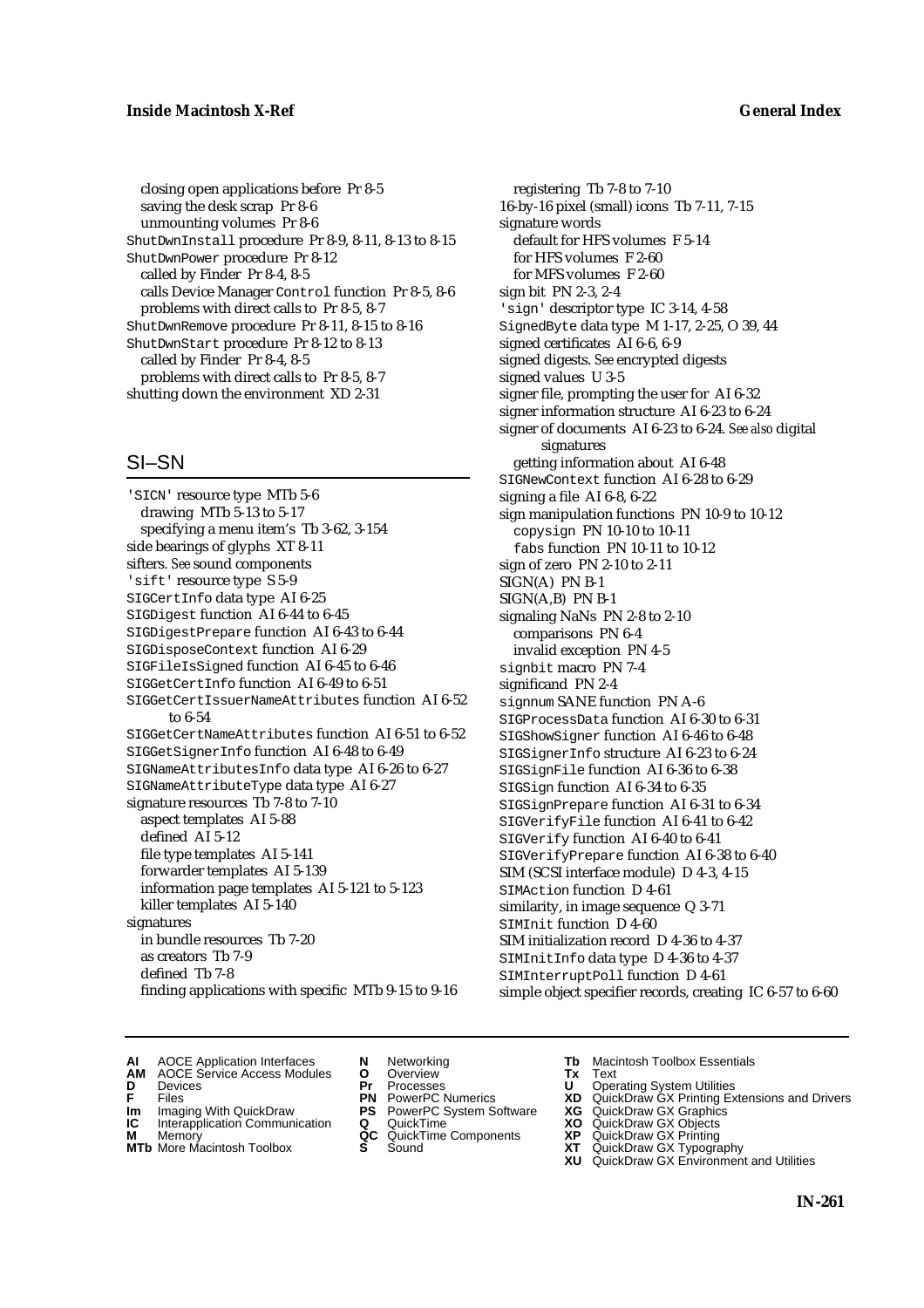SInfoRecord data type D 2-24 to 2-25 sin function PN 10-31 to 10-32 sine PN 10-31 to 10-32 hyperbolic PN 10-40 to 10-41 'sing' descriptor type IC 4-57 singleDevices flag Im 5-30 single filter structure AI 7-34 silence embedded speech command S 4-28 Simple Beep S 1-25, 2-76 to 2-77 simple glyphs Tx 4-84 simplified characters XT 8-34 simplifying shapes XG 4-9 to 4-16, 4-33 to 4-37, 4-76 single carets Tx 1-78, 2-11, XT 10-8, 10-44 single-fork movie files Q 2-99, 2-100, 2-103, 2-107, 2-108, 4-4 to 4-5 single format PN 2-11 to 2-12 compiler PN 2-4, 7-3 converting from double format assembler PN 13-5 to 13-6 defined PN 5-5 converting from double-double format PN 5-5 to 5-7 converting to double format assembler PN 13-5 defined PN 5-5 converting to double-double format PN 5-5 to 5-7 diagram PN 2-12 diagram, symbols used in PN 2-11 as minimum evaluation format PN D-4 precision PN 2-16 range PN 2-12 representation of values PN 2-12 single-precision numbers, density of PN 2-5 single-writer access F 2-17 sinh function PN 10-40 to 10-41 SInitPRAMRecs function D 2-79 to 2-80 SInitSRsrcTable function D 2-80 to 2-81 SIntInstall function D 2-70 to 2-71 SIntRemove function D 2-71 size of compressed images Q 3-51, 3-68, 3-69 of font. *See* font sizes of media Q 2-224 of movie Q 2-223 of track Q 2-224 size boxes Tb 4-6 help balloon for MTb 3-16 using in lists MTb 4-8 SIZE\_CODE macro PS 1-16, 2-50

SizeControl procedure Tb 5-67 to 5-70, 5-98 size correction for blocks M 2-23, 2-24 Size data type M 2-26 Size menu Tb 3-27 to 3-29, 3-82 handling Tb 3-82 to 3-84 Other command in Tb 3-28 to 3-29 adding font sizes Tx 4-32 to 4-33 size region Tb 4-12 SizeResource function. *See* GetResourceSizeOnDisk function size resources O 168, Tb 2-115 to 2-119, 7-35 use by Apple events IC 4-5 use in script application files IC 10-14 'SIZE' resource type Tb 2-115 to 2-119, 7-35 creating Tb 2-30 to 2-32 defined Tb 2-30 to 2-32, 2-115 to 2-119 flags, defined Tb 2-116 to 2-119 and null events Tb 2-9, 2-57 sample Rez input O 169, Tb 2-31 scheduling option flags Tb 2-16 setting flags for high-level events Tb 2-68 setting flags of O 168, Tb 2-9, 2-11, 2-16, 2-51 specifying partition size M 1-13, O 165, Pr 1-3, 1-6 setting termination flags Pr 2-13 SizeWindow procedure Tb 4-60, 4-101 skewing operations XO 6-10 determining matrices for Q 2-342 using shape geometry XO 6-27 to 6-28, 6-71 specifying matrices for Q 2-342 using transform mapping XO 6-24 to 6-26, 6-63 with a mapping XU 8-13, 8-24 to 8-25, 8-71 SkewMapping function XU 8-24, 8-71 SkewMatrix function Q 2-345 to 2-346 skew operations and matrices Q 2-345 skipping digits. *See* number format specification strings slash, in fractions XT 8-33 sleep demands D 6-10 to 6-11 conditional D 6-11 responding to D 6-22 to 6-25 sequence of events D 6-11 unconditional D 6-11 sleep now. *See* sleep demands, unconditional sleep procedures D 6-9. *See also* sleep queue using application global variables D 6-19 to 6-20 sleep procedure selector codes D 6-21, 6-65 SleepQInstall procedure D 6-33 SleepQRec data type D 6-26 SleepQRemove procedure D 6-33

- **AI** AOCE Application Interfaces **N** Networking **Tb** Macintosh Toolbox Essentials
- **AM** AOCE Service Access Modules **O** Overview **Tx** Text
- 
- 
- **Im** Imaging With QuickDraw **PS** PowerPC System Software **XG IC** Interapplication Communication **Q** QuickTime **COVIC**
- **Interapplication Communication <b>Q** QuickTime **XO** Memory **XO** Memory **XP QC** QuickTime Components **XP M** Memory **CONSISTENT CONSIDER**<br> **MTb** More Macintosh Toolbox **S** Sound **S S** State **XP**
- **MTb** More Macintosh Toolbox **S** Sound **XT** QuickDraw GX Typography
- 
- **D** Devices **Pr** Processes **U** Operating System Utilities
	-
	-
	-
	-
- 
- 
- **F** Files **PN** PowerPC Numerics **XD** QuickDraw GX Printing Extensions and Drivers
	-
	-
	-
	-
	- **XU** QuickDraw GX Environment and Utilities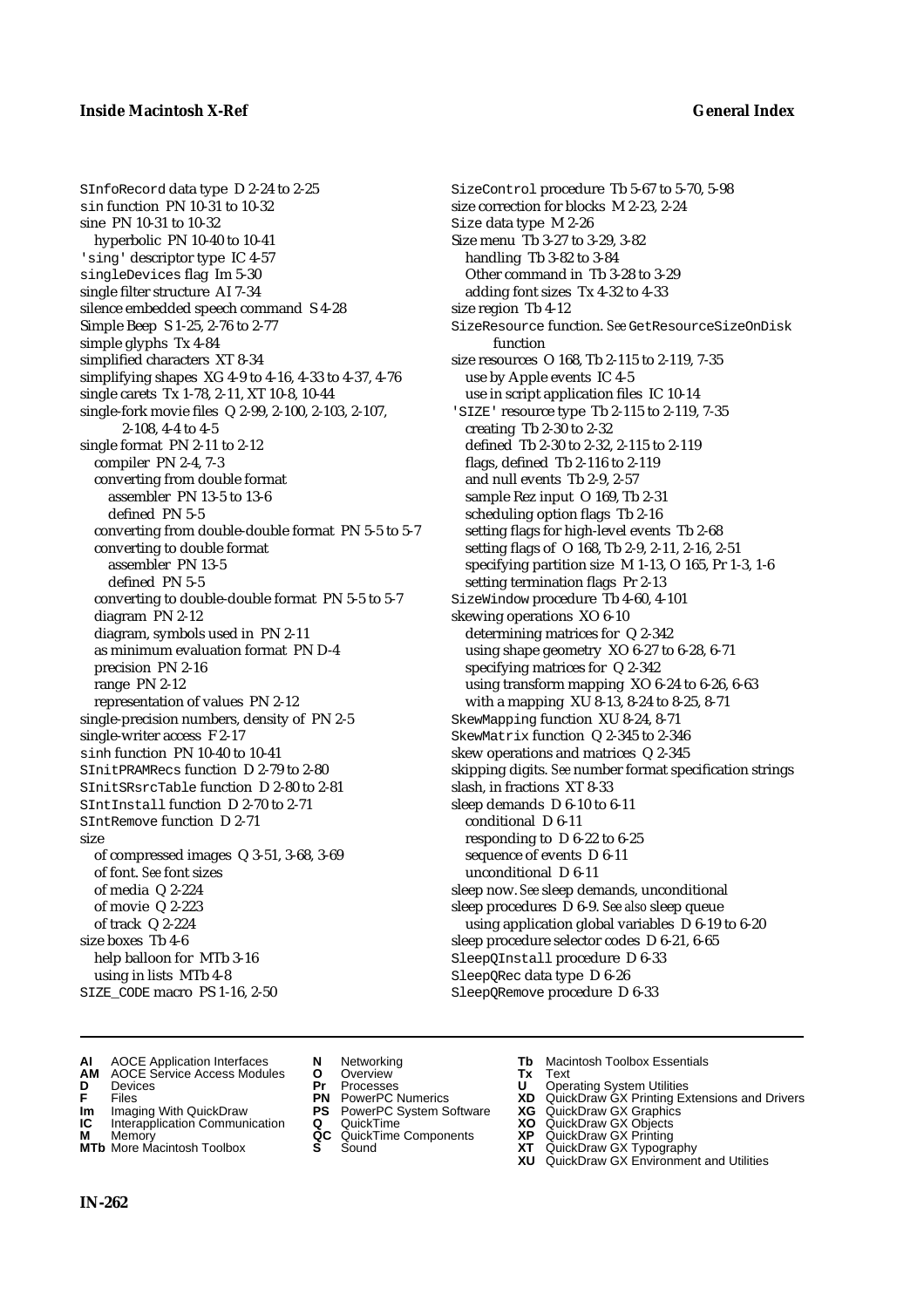sleep queue D 6-9 to 6-12 adding an entry D 6-18 to 6-20, 6-33 controlling D 6-33 removing an entry D 6-33 responding to calls D 6-20 sleep demands D 6-10 to 6-11 conditional D 6-11 sequence of events D 6-11 unconditional D 6-11 sleep-request revocations D 6-12 sleep requests D 6-10 sequence of events D 6-10 wakeup demands D 6-11 sleep queue record D 6-18, 6-26 sleep-request revocations D 6-12 responding to D 6-25 sleep requests D 6-10 responding to D 6-21 sequence of events D 6-10 sleep state D 6-5, 6-8 to 6-9 sleep timer controlling D 6-42 to 6-44 enabling and disabling D 6-43 reading D 6-42. *See also* automatic sleep setting D 6-43 sleep value Tb 2-22 slider controls Tb 5-11 sliders QC 2-5 slnc embedded speech command selector S 4-28 SlopeFromAngle function U 3-12, 3-37 slopes defined U 3-13 slop value Tx 1-72 defined Tx 3-39 distributing throughout a line of text Tx 3-39 positive or negative Tx 3-13, 3-39 used to justify text Tx 3-13, 3-39 to 3-42, 3-79 to 3-81, 3-85 to 3-87, 3-90 to 3-91 slot address allocation D 2-5 slot-based VBL tasks. *See also* VBL tasks, slot-based deferred under virtual memory M 3-12 slot creation information resource AM 4-77 slot execution parameter block D 2-27 to 2-28 slot ID attribute AM 2-38 to 2-39, 4-22, 4-67, 4-71 slot information record D 2-15, 2-24 to 2-25 slot interrupt queue D 2-70 to 2-71 slot interrupt queue element D 2-28 to 2-29 slot interrupts D 2-22, 2-70 to 2-71

SlotIntQElement data type D 2-28 to 2-29 Slot Manager D 2-3 to 2-100 and Queue Utilities U 6-10, 6-12, 6-15 data structures in D 2-22 to 2-29 determining version of D 2-30 to 2-31 and firmware in declaration ROM D 2-7 to 2-14 initialization D 2-15 to 2-16 and interrupt service routines D 2-22, 2-70 to 2-71 low-level routines in D 2-72 to 2-86 parameter block D 2-23 to 2-24 routines in D 2-29 to 2-86 versions of D 2-15, 2-16 slot number of primary video device changing Pr 4-26 finding Pr 4-11 slot parameter RAM record D 2-27 Slot record. *See* Mail Service record slot resources. *See* sResources slot resource table D 2-15 slots D 2-4 to 2-7. *See also* NuBus cards; Slot Manager testing for locations U 1-20 slots, mail and messaging creating AM 2-213 to 2-215, 2-221 to 2-222, 4-22 defined AM 2-9 deleting AM 2-224 to 2-225 information in Setup catalog AM 2-9 to 2-10 modifying AM 2-215 to 2-217, 2-222 to 2-224 reading slot information from Mail Service records AM 2-38 to 2-39 relationship to personal MSAM queues AM 2-10 slot secondary init code when initialized U 9-5 slot spaces D 2-5 to 2-6 SlotVInstall function Pr 4-5, 4-22 to 4-23 persistent Pr 1-11 testing for availability Pr 4-11 SlotVRemove function Pr 4-7, 4-23 to 4-24 SLRV data type AI 8-36 SLS. *See* session listening sockets small 4-bit color icon resources creating Tb 7-11, 7-24 as part of an icon family MTb 5-5 Rez output format for Tb 7-60 to 7-61 small 8-bit color icon resources creating Tb 7-11, 7-24 as part of an icon family MTb 5-5 Rez output format for Tb 7-62 to 7-63 small caps XT 8-27

- **AI** AOCE Application Interfaces **N** Networking **The Macintosh Toolbox Essentials**<br> **AM** AOCE Service Access Modules **O** Overview **Tx** Text<br> **D** Devices **Pr** Processes **U** Operating System Utilities
	- AOCE Service Access Modules **O** Overview **Tx** Text<br>Devices **Devices Devices Devices**
- **D** Devices **Pr** Processes **U** Operating System Utilities
	-
- **Im** Imaging With QuickDraw **PS** PowerPC System Software **XG IC** Interapplication Communication **Q** QuickTime **XO**
- **IC** Interapplication Communication **Q** QuickTime **XO M** Memory **XP QC** QuickTime Components **XP**
- **M** Memory **CONSISTENT CONSISTENT QC** QuickTime Components **XP**<br> **MTb** More Macintosh Toolbox **S** Sound **XT**
- 
- 
- **F** Files **PN** PowerPC Numerics **XD** QuickDraw GX Printing Extensions and Drivers
	-
	-
	-
- **MTb** More Macintosh Toolbox **S** Sound **XT** QuickDraw GX Typography
	- **XU** QuickDraw GX Environment and Utilities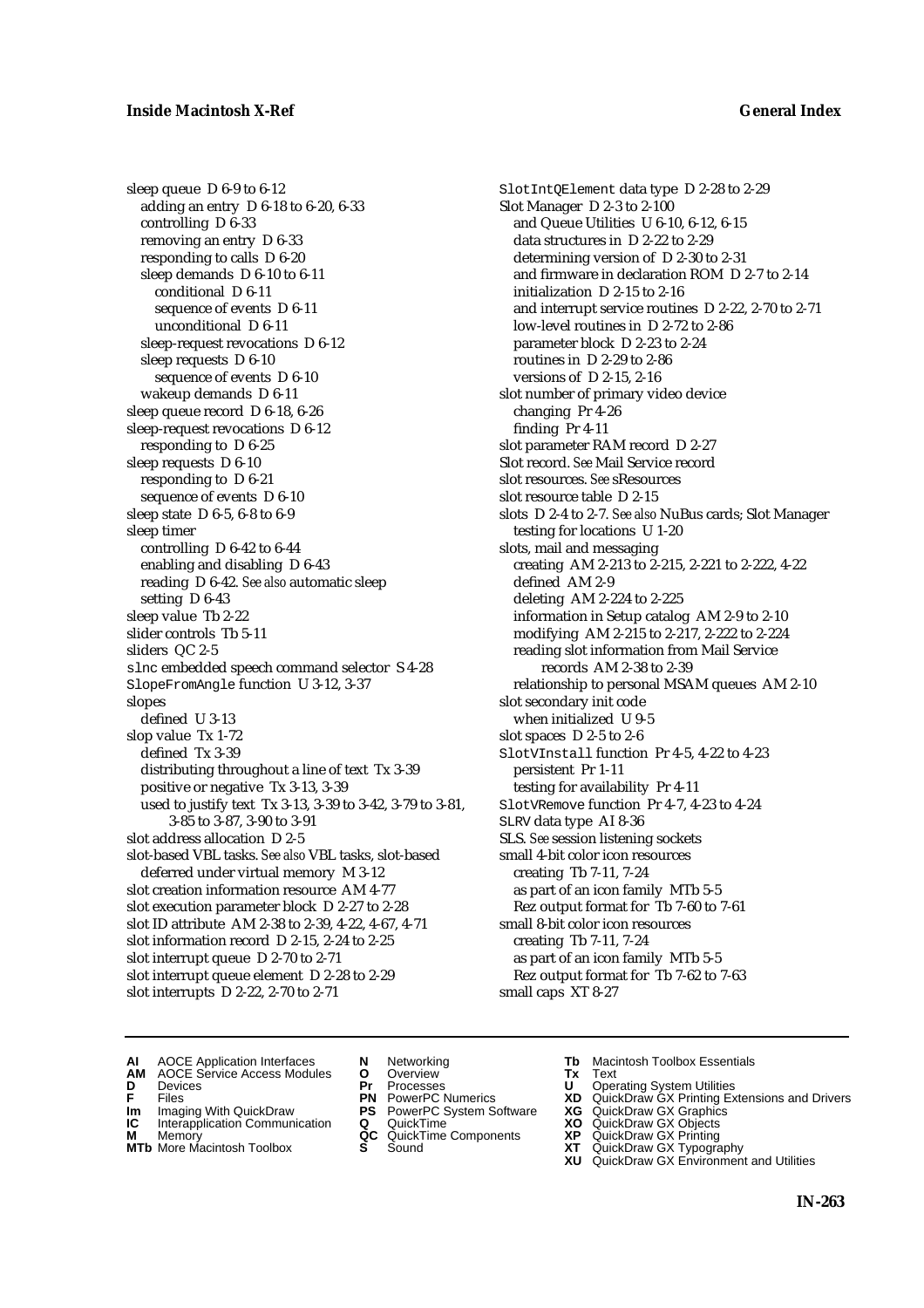Smaller (point sizes) command Tx 4-32 small icon list resources creating Tb 7-11, 7-15, 7-24 as part of an icon family MTb 5-4 Rez output format for Tb 7-58 to 7-59 small (16-by-16 pixel) icons resource IDs for Tb 7-15 resources for Tb 7-10 small icons MTb 5-6*. See also* icon resources small text font (preferred, for a script) Tx 6-15, 6-72, B-21 small values and error analysis PN 2-7 representing PN 2-6 to 2-7 smart swash glyphs XT 8-30 to 8-31, 8-54 to 8-55 SMCA structure AM 2-34, 2-114 to 2-115 'smc ' compressor type Q 3-64 'smc ' compressor type value QC 5-80, 6-66 smCurrentScript implicit script code Tx 6-52 smearing. *See* byte smearing smfDualCaret bit in general flags Tx 6-64 smfShowIcon bit in general flags Tx 6-64 'smhd' atom type Q 4-6, 4-26, 4-30 SMPAddAddress function AI 3-118 SMPAddAttachment function AI 3-119 SMPAddBlock function AI 3-91 to 3-93 SMPAddContent function AI 3-85 to 3-88 SMPAddMainEnclosure function AI 3-90 SMPAttachDialog function AI 3-120 to 3-122 SMPBecomeTarget function AI 3-54 to 3-56 SMPBeginSave function AI 3-77 to 3-80 SMPBeginSend function AI 3-81 to 3-83 SMPClearUndo function AI 3-70 SMPCloseOptions data type AI 3-30 SMPCloseOptionsDialog function AI 3-29, 3-60 to 3-61 SMPContentChanged function AI 3-76 SMPDisposeMailer function AI 3-29, 3-61 SMPDrawMailer function AI 3-72 SMPDrawNthCoverPage function AI 3-108 SMPEnclosureDescriptor data type AI 3-26 SMPEndSave function AI 3-80 SMPEndSend function AI 3-84 SMPEnumerateBlocks function AI 3-104 SMPExpandOrContract function AI 3-56 SMPGetComponentInfo function AI 3-111 to 3-113 SMPGetComponentSize function AI 3-110 SMPGetDimensions function AI 3-48

SMPGetFontNameFromLetter function AI 3-102 SMPGetLetterInfo function AI 3-27, 3-93 SMPGetListItemInfo function AI 3-113 to 3-115 SMPGetMailerState function AI 3-30, 3-69 SMPGetMainEnclosureFSSpec function AI 3-103 SMPGetNextLetter function AI 3-27, 3-97 SMPGetTabInfo function AI 3-53 SMPImageErr function AI 3-42 SMPImage function AI 3-88 to 3-89 SMPInitMailer function AI 3-46 using AI 3-9 SMPLetterInfo data type AI 3-27 SMPLetterPB parameter block AI 3-29 SMPMailerEditCommand function AI 3-67 SMPMailerEvent function AI 3-63 to 3-67 SMPMailerForward function AI 3-49 to 3-51 SMPMailerReply function AI 3-51 to 3-53 SMPMailerState data type AI 3-30 to 3-34 SMPMoveMailer function AI 3-57 SMPNewMailer function AI 3-46 to 3-48 SMPNewPage function AI 3-41 SMPOpenLetter function AI 3-27, 3-94 to 3-96 SMPPrepareCoverPages function AI 3-107 SMPPrepareToChange function AI 3-83 SMPPrepareToClose function AI 3-59 SMPReadBlock function AI 3-106 SMPReadContent function AI 3-98 to 3-102 SMPRecipientDescriptor data type AI 3-25 SMPResolveToRecipient function AI 3-25, 3-44 SMPSendFormat data type AI 3-35 SMPSendLetter function AI 3-25, 3-26, 3-29, 3-37 to 3-41 SMPSendOptions data type AI 3-34 SMPSendOptionsDialog function AI 3-34, 3-73 to 3-76 SMPSetFromIdentity function AI 3-117 SMPSetSubject function AI 3-116 SMPTagDialog function AI 3-58 SMSAMAdminCode data type AM 2-116 SMSAMAdminEPPCRequest structure AM 2-117 SMSAMSetupChange structure AM 2-117 to 2-118 SMSAMSetup function AM 2-40 to 2-42, 2-135 to 2-136 SMSAMShutdown function AM 2-210 to 2-211 SMSAMSlotChanges data type AM 2-118 to 2-119 SMSAMStartup function AM 2-40, 2-42 to 2-43, 2-136 to 2-137 smsfAutoInit bit in script flags Tx 6-69 smsfB0Digits bit in script flags Tx 6-69 smsfContext bit in script flags Tx 6-68

- **AI** AOCE Application Interfaces **N** Networking **Tb** Macintosh Toolbox Essentials
- **AM** AOCE Service Access Modules **O** Overview **Tx** Text
- 
- 
- 
- **IC** Interapplication Communication **Q** QuickTime MOD **XO M** Memory **XP XP**
- **MTb** More Macintosh Toolbox **S** Sound **XT** QuickDraw GX Typography
- 
- **D** Devices **Pr** Processes **U** Operating System Utilities
- **IM** Files<br> **Im** Imaging With QuickDraw **PS** PowerPC System Software **XG**<br> **IC** Interapplication Communication **Q** QuickTime **XO** 
	-
	-
	-
- 
- 
- **F** Files **PN** PowerPC Numerics **XD** QuickDraw GX Printing Extensions and Drivers
	-
	-
- **M** Memory **QC** QuickTime Components **XP** QuickDraw GX Printing
	-
	- **XU** QuickDraw GX Environment and Utilities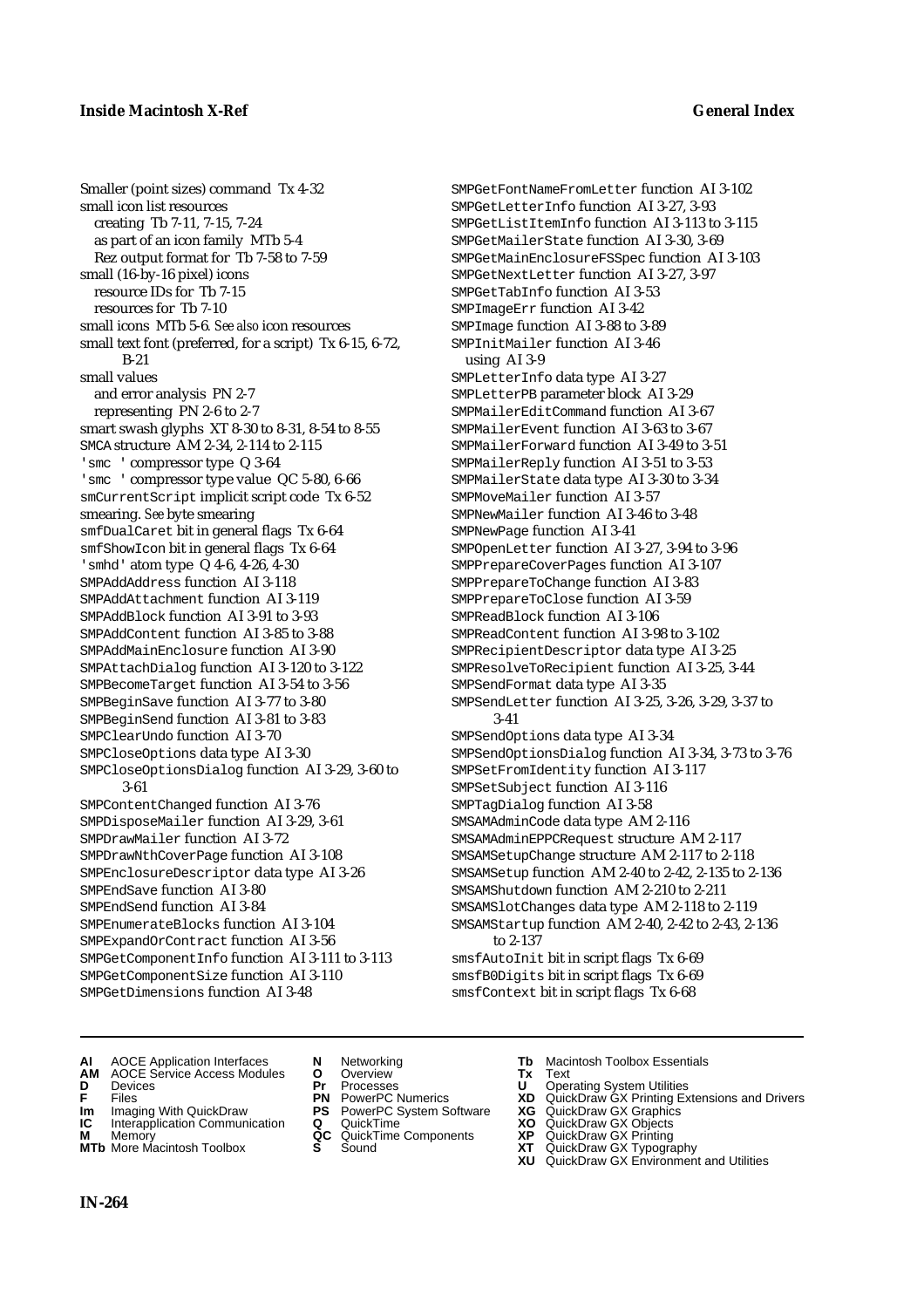smsfForms bit in script flags Tx 6-69 smsfIntellCP bit in script flags Tx 6-68 smsfLigatures bit in script flags Tx 6-69 smsfNatCase bit in script flags Tx 6-68 smsfNoForceFont bit in script flags Tx 6-69 smsfReverse bit in script flags Tx 3-44, 6-69 smsfSingByte bit in script flags Tx 6-68, A-28 smsfSynchUnstyledTE bit in script flags Tx 6-69 smsfUnivExt bit in script flags Tx 6-69, A-28 SMStatus data type S 2-39, 2-102 smSystemScript implicit script code Tx 6-52 SNAN SANE constant PN A-6 SNAP. *See* subnetwork access protocol snapshot. *See* image content Snapshot format. *See* image blocks SndManagerStatus function described S 2-136 to 2-137 example of use S 2-40 introduced S 2-39 SndNewChannel function described S 2-127 to 2-129 examples of use S 2-20 to 2-22 introduced S 2-14 specifying an initialization parameter S 2-22 SndPauseFilePlay function S 2-53, 2-125 to 2-126 SndPlayDoubleBuffer function S 2-68, 2-147 to 2-148 SndPlay function described S 1-35 to 1-36, 2-121 to 2-122 examples of use S 1-25, 3-9 playing compressed sound resources with S 2-15, 2-66 using to play Finder sound files S 1-19 SndRecord function described S 1-39 to 1-40, 3-28 to 3-29 example use of S 1-28 to 1-29 introduced S 1-17 SndRecordToFile function described S 1-40 to 1-41, 3-30 introduced S 1-17 'snd ' resource type Pr 5-4, Q 2-52. See also sound resources alternatives to S 2-9 format 1 S 1-18, 2-74, 2-75 to 2-80, 3-45 format 2 S 1-18, 2-74, 2-80 to 2-81 introduced S 1-16, 1-17 to 1-18 structure of S 2-154 to 2-156 'snd ' scrap format type MTb 2-33 SndSetSysBeepState function S 2-137 to 2-138

SndSoundManagerVersion function S 2-35, 2-133 SndStartFilePlay function default buffer allocation S 1-27 described S 1-36 to 1-38, 2-123 to 2-125 using to play sound files S 1-19, 1-27 SndStopFilePlay function S 2-53, 2-126 to 2-127 SNextSRsrc function D 2-19, 2-37 to 2-38 SNextTypeSRsrc function D 2-19, 2-38 to 2-40

# SO

socket clients N 1-7, 3-5, 7-4 to 7-6 socket listeners N 7-4, 7-5 to 7-6 specifying calling conventions of PS 2-32 using for more than one socket N 7-10 using registers N 7-20 writing socket listeners N 7-20 to 7-32 socket numbers N 7-4 defined N 1-6, 1-7 sockets assigning numbers to N 7-6 to 7-7, 7-10 connection listening N 5-8, 5-36 defined N 1-7, 7-3, 7-5 to 7-6 .MPP driver capacities for N 2-14 opening N 6-14, 6-30 to 6-31, 7-9, 7-38 to 7-39 socket tables N 7-5, 7-9 socket-to-socket delivery N 7-4 SOffsetData function D 2-20, 2-81 to 2-82 soft imports PS 1-25 to 1-26 solid fill. *See* even-odd fill solid shape fills XG 2-12. *See also* even-odd shape fill; winding shape fill SONIC-based network interface cards N 11-37 Sony sound chip S 1-9 sorting Tx 1-94 to 1-95, 5-9 to 5-18 built-in standard routines for Tx A-20 to A-22 and case conversion Tx 1-98 to 1-99, 5-14, 5-51, 5-61 for different languages Tx 5-54 to 5-59 for different script systems Tx 5-55 to 5-59 by file system rules Tx 5-16 to 5-17 ignoring characters while Tx 5-14 and language ordering Tx 5-55 for Pascal strings Tx 5-57 to 5-58 with resource tables Tx 5-52, 5-53, 5-62, 5-63 of Roman ligatures Tx A-22 in the same language Tx 5-12 to 5-18, 5-59 to 5-63

- **AI** AOCE Application Interfaces **N** Networking **The Macintosh Toolbox Essentials**<br> **AM** AOCE Service Access Modules **O** Overview **Tx** Text<br> **D** Devices **Pr** Processes **U** Operating System Utilities
	- AOCE Service Access Modules **O** Overview **Tx** Text<br>Devices **Devices Devices Devices**
- 
- 
- **IM** FILES<br> **Im** Imaging With QuickDraw **PS** PowerPC System Software **XG**<br> **IC** Interapplication Communication **Q** QuickTime **XO**
- **IC** Interapplication Communication **Q** QuickTime **XO M** Memory **XO QC** QuickTime Components **XP M** Memory **QC** QuickTime Components **XP**<br>**MTb** More Macintosh Toolbox **S** Sound **XT**
- **MTb** More Macintosh Toolbox **S** Sound **XT** QuickDraw GX Typography
- 
- **D** Devices **Pr** Processes **U** Operating System Utilities
	-
	-
	-
	-
- 
- 
- **F** Files **PN** PowerPC Numerics **XD** QuickDraw GX Printing Extensions and Drivers
	-
	-
	-
	-
	- **XU** QuickDraw GX Environment and Utilities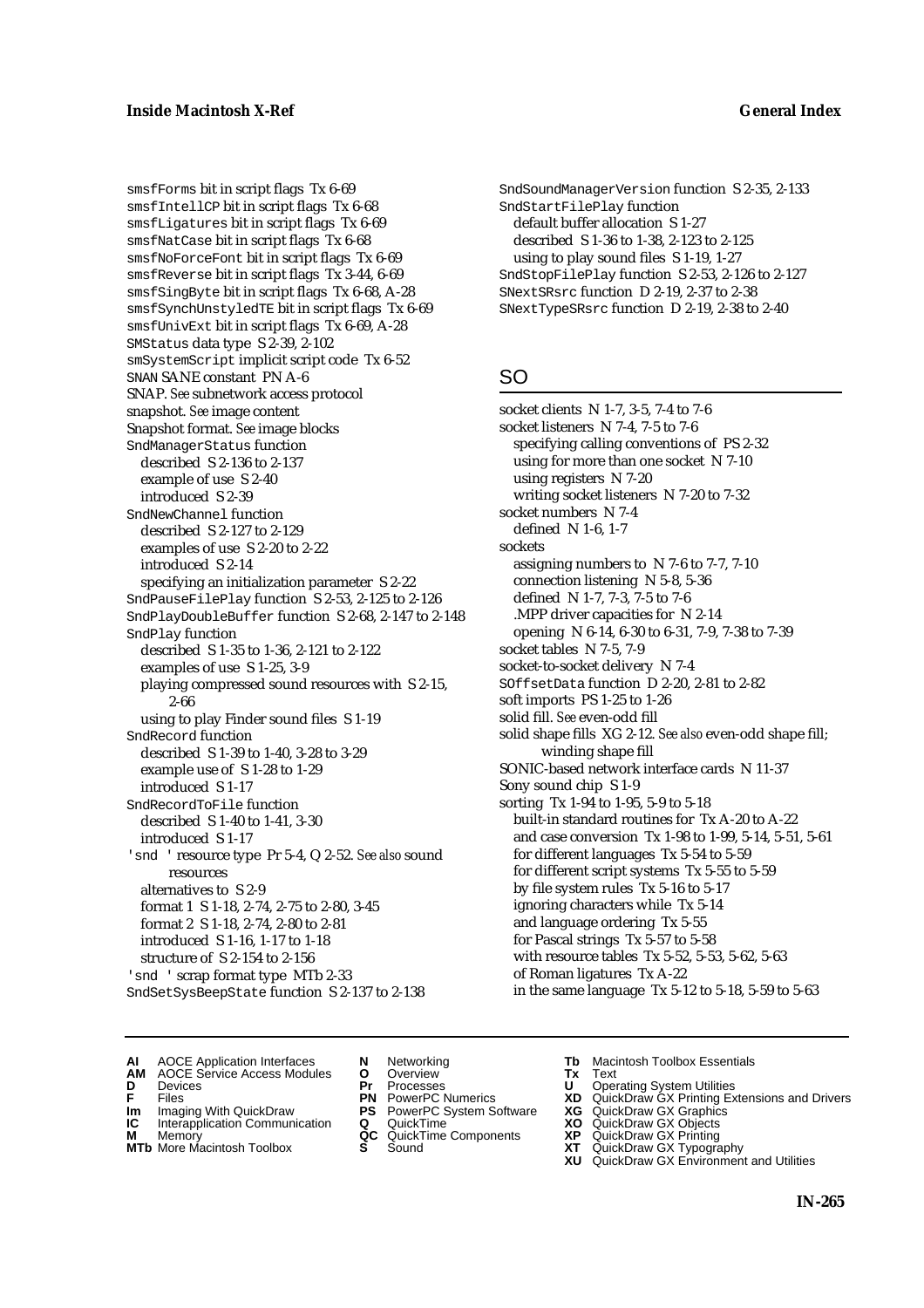## **Inside Macintosh X-Ref General Index**

and script ordering Tx 5-55 special cases Tx 5-14 stripping diacritical marks for Tx 1-98 to 1-99, 5-14, 5-51, 5-61 for text strings Tx 5-58 to 5-59 sorting hooks in 'itl2' resource Tx B-37 to B-39, B-43 to B-44 sorting order Tx 1-34, 5-12 to 5-13 built-in (U.S. Roman) Tx A-20 to A-22 primary Tx 1-34, 5-12, 5-52 to 5-63, B-38 secondary Tx 1-34, 5-12, 5-57 to 5-63, B-38 variations in Tx 5-15 Sound Accelerator Chunks S 2-82 sound balance Q 2-29 to 2-30 determining media Q 2-289 in sound media information atoms Q 4-30 setting media Q 2-289 sound channel components. *See* sequence grabber channel components sound channel records S 2-25, 2-103 to 2-104 sound channels allocating S 2-20 to 2-22, 2-127 bypassing S 1-12, 2-12 determining number allocated S 2-40 executing callback procedures S 2-94 flushing S 2-28 to 2-29, 2-94 getting information about all channels S 2-39 to 2-40, 2-136 to 2-137 getting information about a single channel S 2-37 to 2-39, 2-135 to 2-136 initializing S 2-22 to 2-24 installing voices into S 2-43 to 2-45 introduced S 1-11, 2-13 to 2-14 linking modifiers to S 2-150 multiple S 1-13 to 1-14, 2-14, 2-53 to 2-56 pausing S 2-29 to 2-30, 2-94 playing notes in S 2-95, 2-96 preconfiguring S 2-97, 2-131, 2-132 reducing memory requirements of S 2-21 reinitializing S 2-23, 2-94 releasing S 2-24 to 2-25, 2-129 to 2-130 restarting S 2-29 to 2-30, 2-94 resting S 2-96 sample rate of S 2-97 sending commands S 2-130 to 2-132 setting timbre of S 2-96 setting volume of S 2-96 specifying length of S 2-21

stopping S 2-28 to 2-29, 2-94, 2-125 to 2-127 synchronizing S 2-30 to 2-31, 2-95 testing for multichannel sound capability S 2-35 to 2-37 using low-level routines S 2-62 sound channel status records S 2-38, 2-101 to 2-102 soundCmd command S 2-44, 2-97 sound command records S 2-99 to 2-100 sound commands data offset bit S 2-75 in sound resources S 2-155 introduced S 1-11, 2-11 to 2-13 issuing S 2-12, 2-130 list of constants for S 2-12 to 2-13, 2-93 to 2-97 number per channel S 2-21 referencing sampled-sound data S 2-60 structure of S 2-12 SoundComponentAddSource function S 5-42 to 5-43 sound component chains S 1-8 to 1-9, 5-4 to 5-5 SoundComponentData data type S 5-8, 5-29 to 5-30 sound component data records S 5-8, 5-29 to 5-30 sound component features flags S 5-26 to 5-27 SoundComponentGetInfo function S 5-18 to 5-21, 5-22 to 5-26, 5-44 to 5-45 SoundComponentGetSourceData function S 5-40 SoundComponentGetSource function S 5-39 to 5-40 sound component information selectors S 5-18, 5-22 to 5-26 SoundComponentInitOutputDevice function S 5-37 to 5-38 SoundComponentPauseSource function S 5-48 SoundComponentPlaySourceBuffer function S 5-27, 5-49 SoundComponentRemoveSource function S 5-43 to 5-44 sound components S 5-3 to 5-57*. See also* audio components constants for S 5-22 to 5-29 creating S 5-8 to 5-11 data structures for S 5-29 to 5-32 defined S 1-7 to 1-9, 5-4 getting information about S 5-18 to 5-21, 5-22 to 5-26, 5-31, 5-44 to 5-45 information selectors S 5-18, 5-22 to 5-26 opening S 5-16 to 5-18 opening resource files S 5-16 registering S 5-16 to 5-17

- **AI** AOCE Application Interfaces **N** Networking **Tb** Macintosh Toolbox Essentials<br> **AM** AOCE Service Access Modules **O** Overview **Tx** Text<br> **D** Devices **Pr** Processes **U** Operating System Utilities
- **AM** AOCE Service Access Modules **O** Overview **Tx** Text
- 
- 
- **Im** Imaging With QuickDraw **PS** PowerPC System Software **XG IC** Interapplication Communication **Q** QuickTime **COVIC**
- **Interapplication Communication <b>Q** QuickTime **XO** Memory **XO C** QuickTime Components **XP**
- **MTb** More Macintosh Toolbox **S** Sound **XT** QuickDraw GX Typography
- 
- **D** Devices **Pr** Processes **U** Operating System Utilities
	-
	-
	-
	-
- 
- 

restoring preferences S 5-36

- **F** Files **PN** PowerPC Numerics **XD** QuickDraw GX Printing Extensions and Drivers
	-
	-
- **M** Memory **QC** QuickTime Components **XP** QuickDraw GX Printing
	-
	- **XU** QuickDraw GX Environment and Utilities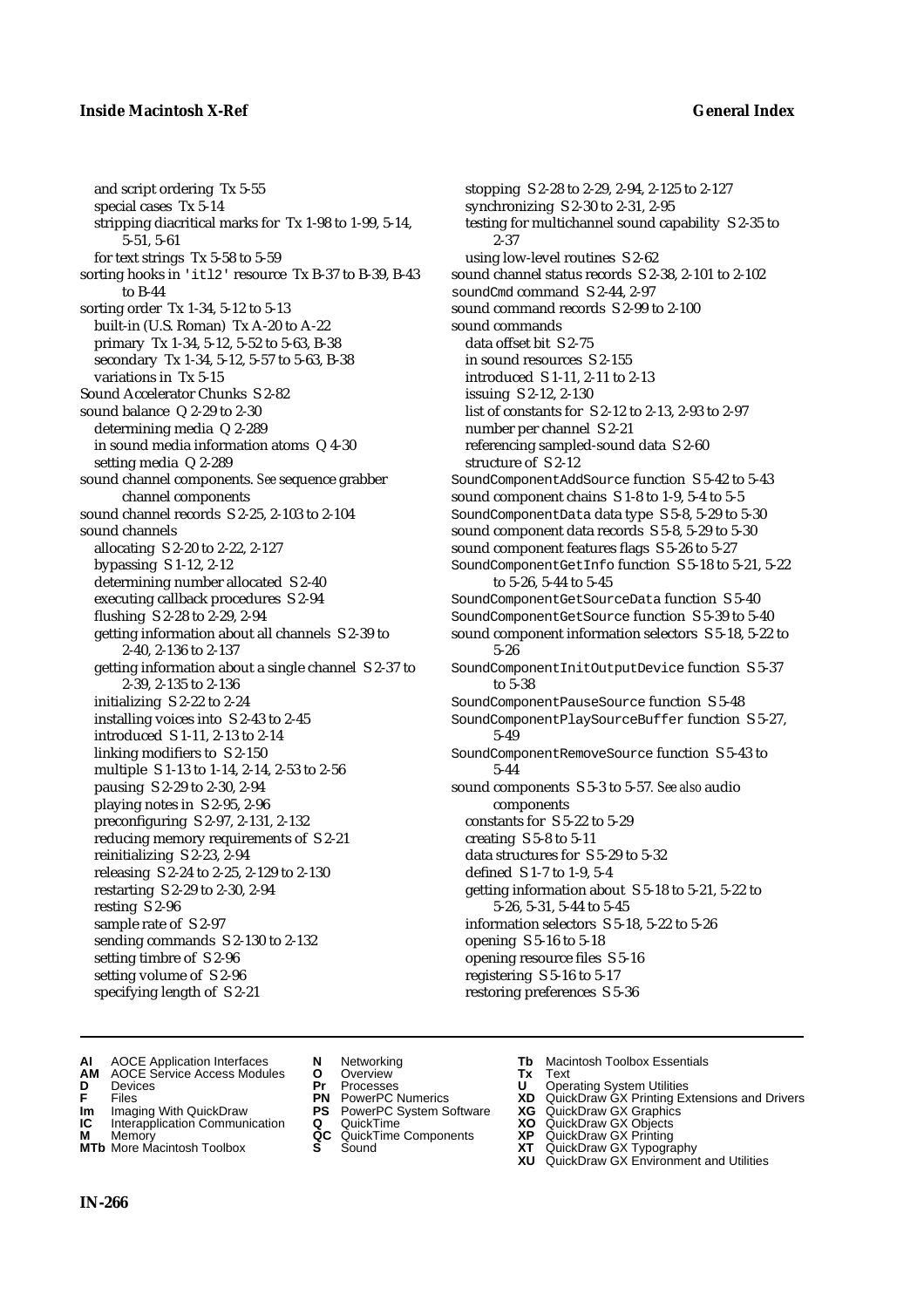routines defined by S 5-36 to 5-49 run-time environment S 5-16 setting information about S 5-18, 5-22 to 5-26, 5-31, 5-45 to 5-46 storing preferences S 5-35 to 5-36 subtypes of S 5-10 types of S 5-10 writing S 5-8 to 5-21 SoundComponentSetInfo function S 5-23 to 5-26, 5-45 to 5-46 SoundComponentSetOutput function S 5-41 to 5-42 SoundComponentSetSource function S 5-38 to 5-39 SoundComponentStartSource function S 5-46 to 5-47 SoundComponentStopSource function S 5-47 to 5-48 Sound control panels effect on loudness of sounds S 2-27 extensions to S 1-10 and panels U 5-4 and SysBeep procedure S 1-24, 1-35, 2-121 sound data Q 2-29 to 2-31. *See also* sampled-sound data; sounds; square-wave data; wave-table data interleaving in a movie Q 2-30, 2-106, 2-108 sample rate Q 2-31, 2-81 sound description structure and Q 2-79 storage formats Q 2-31, 2-80 SoundDataChunk data type S 2-87, 2-117 Sound Data Chunks S 2-82, 2-87, 2-117 to 2-118 SoundDescription data type Q 2-79 to 2-81 SoundDescriptionHandle data type Q 2-405 SoundDescriptionPtr data type Q 2-405 sound descriptions, creating Q 2-55 to 2-59 sound description structure Q 2-79 to 2-81 sound double buffer header records S 2-69, 2-111 to 2-112 sound double buffer records S 2-69, 2-112 to 2-113 Sound Driver S 2-7 sound files. *See also* AIFF files; AIFF-C files advantages over sound resources S 1-18 asynchronous playing S 2-52 and Finder sound files S 1-19 getting information about S 2-62 to 2-66 introduced S 1-18 to 1-20 pausing play S 2-53 playing S 1-26 to 1-27, 1-36 to 1-38, 2-123 to 2-125 playing several simultaneously S 1-20 reading S 2-87 to 2-89 recording S 1-31, 1-40 to 1-41, 3-30 setting up S 3-46 to 3-48

stopping play S 2-53 structure of S 2-81 to 2-89 translating between operating systems S 1-18 writing S 2-87 to 2-89 sound hardware testing for features U 1-23 SoundHeader data type S 2-104 sound header records S 2-104 to 2-105 sound headers accessing fields of S 2-61 compressed S 2-108 to 2-111 defined S 2-10 extended S 2-106 to 2-108 formats of S 3-45 getting pointers to S 2-57 to 2-61, 2-138 to 2-139 setting up S 3-4, 3-44 to 3-46 standard S 2-104 to 2-105 types of S 2-10, 2-62 Sound In control panel S 1-15 to 1-16 selecting sound input device from list S 3-49 SoundInfoList data type S 5-31 to 5-32 sound information lists S 5-31 to 5-32 sound input completion routines defined S 3-9, 3-54 to 3-55 setting S 3-6, 3-27 sound input device drivers S 3-13 to 3-17 and continuous recording S 3-17 getting information about S 3-4, 3-41 to 3-44 installing and initializing S 3-13 and Memory Manager errors S 3-15 registering with Sound Input Manager S 3-13, 3-48, 3-50 routines for S 3-5 and stereo recording S 3-16 storage for S 3-13 types of requests drivers can handle S 3-13 sound input device information selectors introduced S 3-5 list of S 3-18 to 3-25 required selectors S 3-15 reserved by Apple S 3-15 responding to requests for more than 18 bytes of data S 3-13 sound input devices changing settings of S 3-10 to 3-12, 3-41 to 3-44 closing S 3-4, 3-32 to 3-33 connection state S 3-22 current S 1-16

- **AI** AOCE Application Interfaces **N** Networking **The Macintosh Toolbox Essentials**<br> **AM** AOCE Service Access Modules **O** Overview **Tx** Text<br> **D** Devices **Pr** Processes **U** Operating System Utilities
- AOCE Service Access Modules **O** Overview **Tx** Text<br>Devices **Devices Devices Devices**
- -
- **Im** Files<br> **Im** Imaging With QuickDraw **PS** PowerPC System Software **XG**<br> **IC** Interapplication Communication **Q** QuickTime **XO IC** Interapplication Communication **Q** QuickTime **XO M** Memory **XP QC** QuickTime Components **XP**
- **M** Memory **CONSISTENT MEMORY AND MEMORY MEMORY AND MEMORY AND MEMORY AND <b>CONSISTENT CONSISTENT** WAS A VIOLENCE CONSISTENT OF A VIOLENCE CONSISTENT OF A VIOLENCE CONSISTENT OF A VIOLENCE CONSISTENT OF A VIOLENCE CONSISTEN
- 
- 
- **D** Devices **Pr** Processes **U** Operating System Utilities
	-
	-
	-
	-
- 
- 
- **F** Files **PN** PowerPC Numerics **XD** QuickDraw GX Printing Extensions and Drivers
	-
	-
	-
- **MTb** More Macintosh Toolbox **S** Sound **XT** QuickDraw GX Typography
	- **XU** QuickDraw GX Environment and Utilities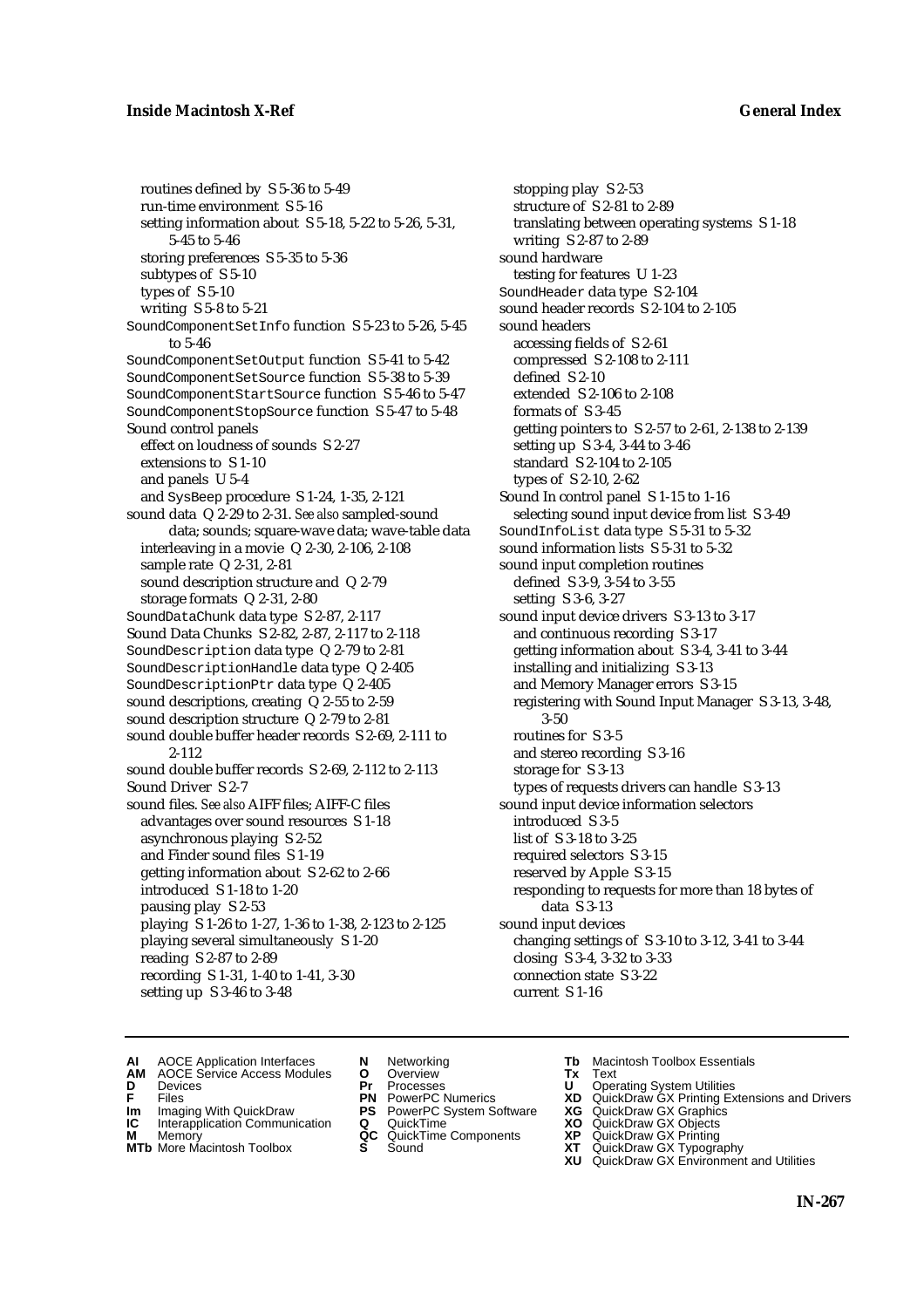displaying Options dialog box for S 3-23 generating list of S 3-49 to 3-50 getting information about S 3-4, 3-10 to 3-12, 3-18 to 3-25 opening S 3-4, 3-9, 3-31 to 3-32 recording directly from S 3-6 to 3-9, 3-33 to 3-38 registering S 3-48 to 3-51 sound input interrupt routines defined S 3-10, 3-55 to 3-56 executing from sound input device driver S 3-16 setting S 3-6, 3-27 Sound Input Manager O 11, S 3-3 to 3-67 application-defined routines S 3-53 to 3-56 completion routines S 3-9, 3-54 to 3-55 constants in S 3-17 to 3-25 data structures in S 3-26 to 3-27 interrupt routines S 3-10, 3-55 to 3-56 introduced S 1-5, 1-15 to 1-17 recording features S 3-5 routines in S 3-27 to 3-53 testing for availability S 3-13, 3-17 to 3-18 testing for version S 3-53 sound input parameter blocks accessing from a sound input device driver S 3-15 format of S 3-6, 3-26 to 3-27 setting up S 3-7 to 3-8 uses for S 3-26 Sound Manager O 11, S 2-5 to 2-189 application-defined routines S 2-151 to 2-154 and audio components S 6-3 to 6-5 callback procedures S 2-46 to 2-51, 2-152 to 2-153 completion routines S 2-47, 2-151 to 2-152 constants in S 2-89 to 2-99 data structures in S 2-99 to 2-119 doubleback procedures S 2-153 to 2-154 enhanced S 1-14 to 1-15 features new in version 3.0 S 1-14 improving efficiency S 2-61 introduced S 1-5, 1-9 to 1-15 and the Movie Toolbox Q 2-42 obtaining information S 2-32 to 2-41 relation to audio hardware S 1-11 routines in S 2-119 to 2-151 and sound components S 5-4 to 5-8 sound component utility routines S 5-33 to 5-36 testing for features S 2-33 to 2-34, 2-35 to 2-37, 2-90 to 2-91 testing for version S 2-34 to 2-35, 2-133

turning off sound output S 2-27 Sound Manager status records S 2-39, 2-102 sound media handlers Q 2-288 to 2-289 sound media information atoms Q 4-28 to 4-29 sound media information header atoms Q 4-6, 4-29 to 4-30 SoundMediaType component subtype QC 5-31, 5-34 Sound Out control panel S 1-10 sound output device components S 5-5, 5-46 to 5-49 sound output devices initializing S 5-17 to 5-18, 5-37 to 5-38 sound output rate S 2-16 sound panels creating U 5-8 SoundParamBlock data type S 5-30 to 5-31 sound parameter blocks S 5-30 to 5-31 sound playback of movies Q 2-29 to 2-30 sound queues bypassing S 1-12, 2-11 specifying size S 2-21 sound recording dialog box customizing behavior of S 1-29, 3-4 filtering events in S 1-29 introduced S 1-17 recording sounds with S 1-28 to 1-31 sound-recording equipment checking for S 1-27 to 1-28 types supported S 1-27 sound resource headers S 2-155 to 2-156 sound resources. See also 'snd ' resource type alternatives to S 2-9 containing sampled-sound data S 2-77 creating manually S 2-155 format of S 2-74 to 2-80, 2-154 to 2-155 freeing memory after playing S 2-25 getting information about S 2-57 to 2-61 icon for Tb 7-37 to 7-38 installing and removing Tb 7-41 introduced S 1-17 to 1-18 number of commands used in S 2-21 parsing Q 2-59 to 2-61 playing described S 1-25 to 1-26, 1-35 to 1-38, 2-121 to 2-123, 2-123 to 2-125 example of use S 2-57 ignoring parts of S 2-61 large resources with a small buffer S 2-61 recording S 1-28 to 1-30, 1-39 to 1-40, 3-28 to 3-29

- **AI** AOCE Application Interfaces **N** Networking **Tb** Macintosh Toolbox Essentials<br> **AM** AOCE Service Access Modules **O** Overview **Tx** Text<br> **D** Devices **Pr** Processes **U** Operating System Utilities
- **AM** AOCE Service Access Modules **O** Overview **Tx** Text
- 
- 
- 
- **Interapplication Communication <b>Q** QuickTime **XO** Memory **XO** Memory **XP QC** QuickTime Components **XP**
- **M** Memory **District Acc** QuickTime Components **XP**<br> **MTb** More Macintosh Toolbox **S** Sound **XT**
- 
- **D** Devices **Pr** Processes **U** Operating System Utilities
- **IM** Files<br> **Im** Imaging With QuickDraw **PS** PowerPC System Software **XG**<br> **IC** Interapplication Communication **Q** QuickTime **XO** 
	-
	-
	-
	-
- 
- 
- **F** Files **PN** PowerPC Numerics **XD** QuickDraw GX Printing Extensions and Drivers
	-
	-
	-
- **MTb** More Macintosh Toolbox **S** Sound **XT** QuickDraw GX Typography
	- **XU** QuickDraw GX Environment and Utilities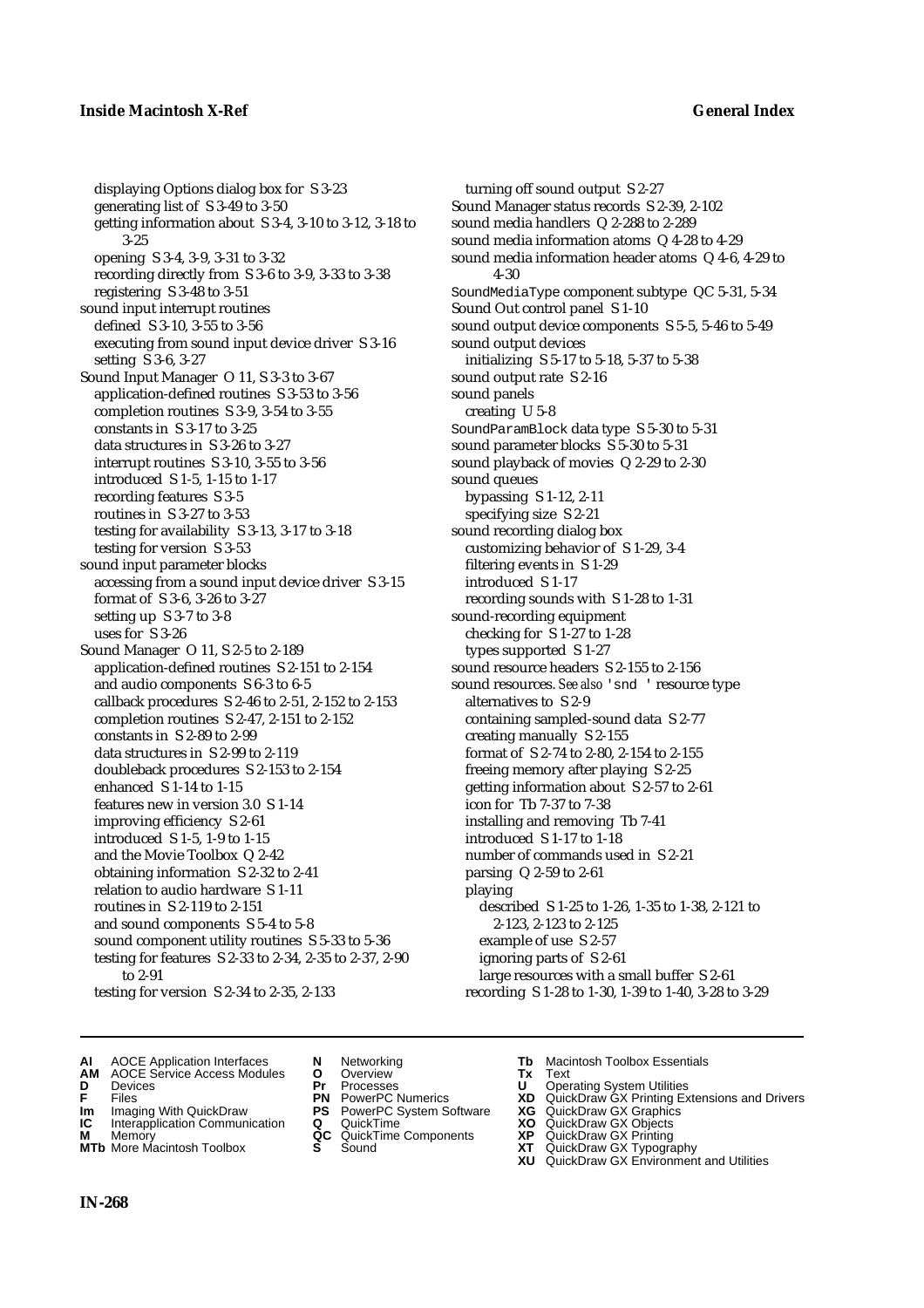reserved IDs S 2-75, 2-154 sounds. *See also* sampled sounds amplitude S 2-8, 2-27 to 2-28 changing output channel for S 2-24 computed S 2-9 determinants of loudness S 2-27 digitally recorded S 2-9 duration S 2-7 frequency S 2-7 including in messages AM 2-19, 2-110 installing into System file S 1-19 looping S 2-45 to 2-46 manipulating while playing S 2-25 to 2-28 mixing S 5-6 to 5-7 as notification Pr 5-4, 5-8 pitch S 2-7 recording. *See* recording sounds sample rate. *See* sample rates synchronizing with other actions S 2-51 timbre S 2-8 volume S 2-8 sound segments, in letters AI 3-87 sound sources adding S 5-42 to 5-43 pausing S 5-48 removing S 5-43 to 5-44 starting S 5-46 to 5-47 stopping S 5-47 to 5-48 sound storage formats S 2-74 to 2-89 sound tracks, creating Q 2-18, 2-52 to 2-54 sound volume for media QC 10-17 for movie QC 2-18 of movies Q 2-29, 2-182 to 2-183 muting Q 2-29 of tracks Q 2-29 tracks, getting Q 2-184 tracks, setting Q 2-183 values Q 2-29 'soun' media type Q 4-19, QC 9-29 source applications, for Apple events IC 3-4 to 3-5 source color XO 4-24, 5-11 source color limits XO 5-31, 5-54 source components S 5-5, 5-38 to 5-40 source coordinate systems, video digitizer components QC 8-6 source data, for scripts AppleScript routines for styles IC 10-82 to 10-84

compiling IC 10-48 to 10-50 compiling and executing IC 10-7 to 10-11 defined IC 7-23 obtaining from script data IC 10-51 to 10-52 source-grid style attribute XG 3-21, 3-40 to 3-42, 3-98 source IDs S 5-7 source mask for transliteration Tx 6-45, 6-46, B-71 source matrix XO 5-8, 5-33 to 5-34 source modes Im 3-8 to 3-11, 4-32 to 4-37 sources. *See* sound sources source text XT 1-7, 5-6, 10-3 to 10-6 'sour' manufacturer value QC 7-8

# SP–SS

SP. *See* stack pointer SpaceExtra procedure Tx 3-20 to 3-22, 3-74 spaces. *See* coordinates and coordinate spaces; color spaces spans. *See* line spans spatial compression of images Q 3-7, 3-121 spatial dimensions, track Q 2-177 spatial properties of movies and tracks Q 2-20 to 2-25 spatial settings structures QC 3-16 to 3-17 SPBBytesToMilliSeconds function S 3-52 SPBCloseDevice function S 3-4, 3-32 to 3-33 SPB data type S 3-6, 3-26 SPBGetDeviceInfo function described S 3-42 example of use S 3-8 information selectors, list of S 3-20 to 3-25 introduced S 3-5 using in interrupt routines S 3-10 SPBGetIndexedDevice function S 3-31, 3-49 to 3-50 SPBGetRecordingStatus function S 3-40 to 3-41 SpBlock data type D 2-23 to 2-24 SPBMilliSecondsToBytes function S 3-51 to 3-52 SPBOpenDevice function S 3-31 to 3-32 example of use S 3-8 introduced S 3-4 and sound input parameter blocks S 3-26 SPBPauseRecording function S 3-4, 3-38 SPBRecord function S 3-33 to 3-35 example of use S 3-8 introduced S 3-4 and sound input completion routines S 3-9

- **AI** AOCE Application Interfaces **N** Networking **Tb** Macintosh Toolbox Essentials
- **AM** AOCE Service Access Modules **O** Overview **Tx** Text
- 
- 
- **Im** Imaging With QuickDraw **PS** PowerPC System Software **XG IC** Interapplication Communication **Q** QuickTime **XO**
- **IC** Interapplication Communication **Q** QuickTime **XO M** Memory **XP QC** QuickTime Components **XP M** Memory **CONSISTENT CONSISTENT CONSISTENT** MEMORY **CONSISTENT** Components **XP XP CONSISTENT CONSISTENT CONSISTENT**
- 
- 
- **D** Devices **Pr** Processes **U** Operating System Utilities
	-
	-
	-
	-
- 
- 
- **F** Files **PN** PowerPC Numerics **XD** QuickDraw GX Printing Extensions and Drivers
	-
	-
	-
- **MTb** More Macintosh Toolbox **S** Sound **XT** QuickDraw GX Typography
	- **XU** QuickDraw GX Environment and Utilities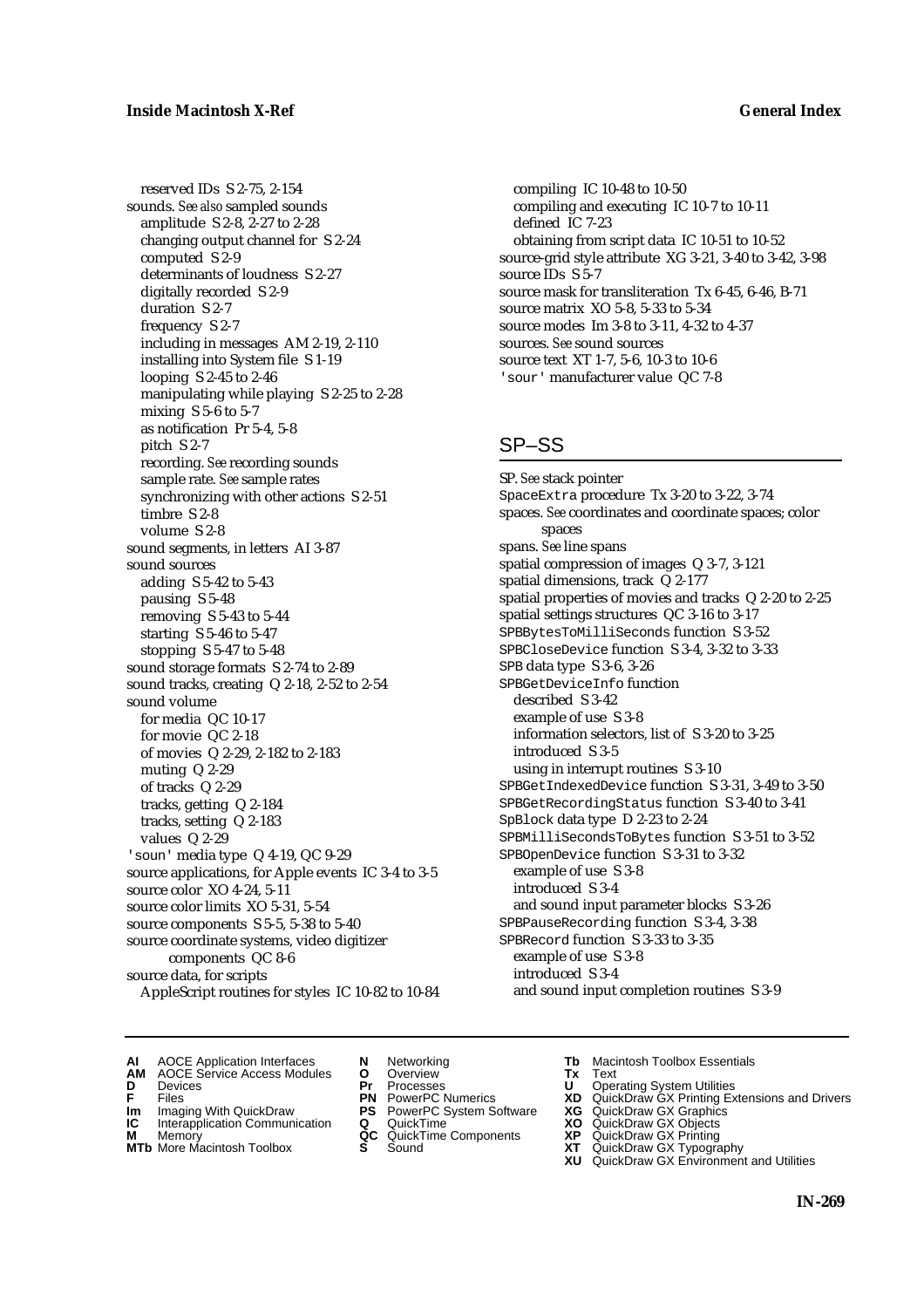SPBRecordToFile function S 3-4, 3-35 to 3-38 SPBResumeRecording function S 3-4, 3-39 SPBSetDeviceInfo function S 3-5, 3-10, 3-43 to 3-44 SPBSignInDevice function S 3-5, 3-48 to 3-49 SPBSignOutDevice function S 3-5, 3-50 to 3-51 SPBStopRecording function described S 3-39 to 3-40 introduced S 3-4 and sound input completion routines S 3-9, 3-27 and sound input parameter blocks S 3-27 SPBVersion function S 3-53 spCategory field N 11-8, 11-22, 11-24 spCType field N 11-8, 11-22, 11-24 SpeakBuffer function S 4-57 to 4-59 speaker buttons QC 2-20, 2-26 speaker volume and parameter RAM U 7-6 SpeakString function S 1-33 to 1-34, 1-42 to 1-43, 4-55 to 4-56 SpeakText function S 4-56 to 4-57 SPECIAL\_CASE\_PROCINFO macro PS 2-50 special case routines PS 2-30 to 2-32 special folders testing for availability U 1-18 special mapping information as job collection item XP 3-11, 3-12 defined XP 3-87 Special menu Erase Disk command F 5-7 locking local identity AI 9-35 unlocking local identity AI 9-37 special page handling XD 3-39 special-purpose registers PN 11-4, PS 1-41, 1-44 to 1-46, 4-4, 4-8, 4-12 Special Status Word (SSW) PS 1-11 specific identity binding AI 9-39 creating AI 9-39 defined AI 4-6, 8-8, 9-9 for Catalog-Browsing panel AI 4-37 for Find panel AI 4-71 getting record ID AI 9-42 introduction AI 1-18 management AI 9-39 to 9-43 prompting for AI 4-25 to 4-28 removing AI 9-41 specific object validation XU 4-7 speech

- bilingual S 1-22, 4-9 continuous S 4-19, 4-51, 4-58 minimizing latency period of S 4-52, 4-59 multilingual S 1-22, 4-9 pausing S 4-18 to 4-19, 4-61 to 4-62 phonemic representation of S 4-32 to 4-34, 4-37 resuming S 4-19, 4-62 to 4-63 starting S 4-18 to 4-19, 4-56 to 4-59 stopping S 1-33 to 1-34, 1-42, 4-18 to 4-19, 4-56, 4-59 to 4-61 synchronous generation S 1-33 tonal qualities of S 1-21, 4-5 speech amplitude. *See* speech volume speech attributes changing the rate and pitch S 4-16 to 4-17, 4-74 to 4-75, 4-76 defined S 4-6 to 4-9 SpeechBusy function S 1-43, 4-72 SpeechBusySystemWide function S 4-72 to 4-73 speech channel control flags changing during speech S 4-83 described S 4-51 to 4-52, 4-58 to 4-59 speech channels changing settings of S 4-78 to 4-79 control flags. *See* speech channel control flags creating S 4-13 to 4-14, 4-69 to 4-70 defined S 1-22, 4-9 disposing of S 4-13 to 4-14, 4-70 to 4-71 getting information about S 4-77 to 4-78 limitations on S 1-22, 4-10 multiple S 1-22, 4-10 number synthesizing speech S 4-72 preventing interruption of speech S 4-51, 4-58 reference constant values S 4-20 setting up callback procedures S 4-21 speaking text with S 4-13 to 4-14 and suspend events S 4-70 speech commands. *See* embedded speech commands speech components S 1-20, 4-5 speech-done callback procedures S 4-19, 4-84 to 4-85 SpeechErrorInfo data type S 4-49 speech error information records S 4-49 to 4-50 speech extension data records S 4-53 to 4-54 speech generation process S 1-20 to 1-22, 4-4 speech information selectors S 4-39 to 4-45 speech input mode S 4-33 Speech Manager S 4-3 to 4-110 application-defined routines S 4-82 to 4-89
- **AI** AOCE Application Interfaces **N** Networking **Tb** Macintosh Toolbox Essentials<br> **AM** AOCE Service Access Modules **O** Overview **Tx** Text<br> **D** Devices **Pr** Processes **U** Operating System Utilities
- **AM** AOCE Service Access Modules **O** Overview **Tx** Text
- 
- 
- **Im** Imaging With QuickDraw **PS** PowerPC System Software **XG IC** Interapplication Communication **Q** QuickTime **COVIC**
- **Interapplication Communication <b>Q** QuickTime **XO** Memory **XO** Memory **XP QC** QuickTime Components **XP**
- **M** Memory **District Acc** QuickTime Components **XP**<br> **MTb** More Macintosh Toolbox **S** Sound **XT MTb** More Macintosh Toolbox **S** Sound **XT** QuickDraw GX Typography
- 
- 
- 
- 
- -
- 
- **D** Devices **Pr** Processes **U** Operating System Utilities
- **F** Files **PN** PowerPC Numerics **XD** QuickDraw GX Printing Extensions and Drivers
	-
	-
	-
	- **XU** QuickDraw GX Environment and Utilities

**IN-270**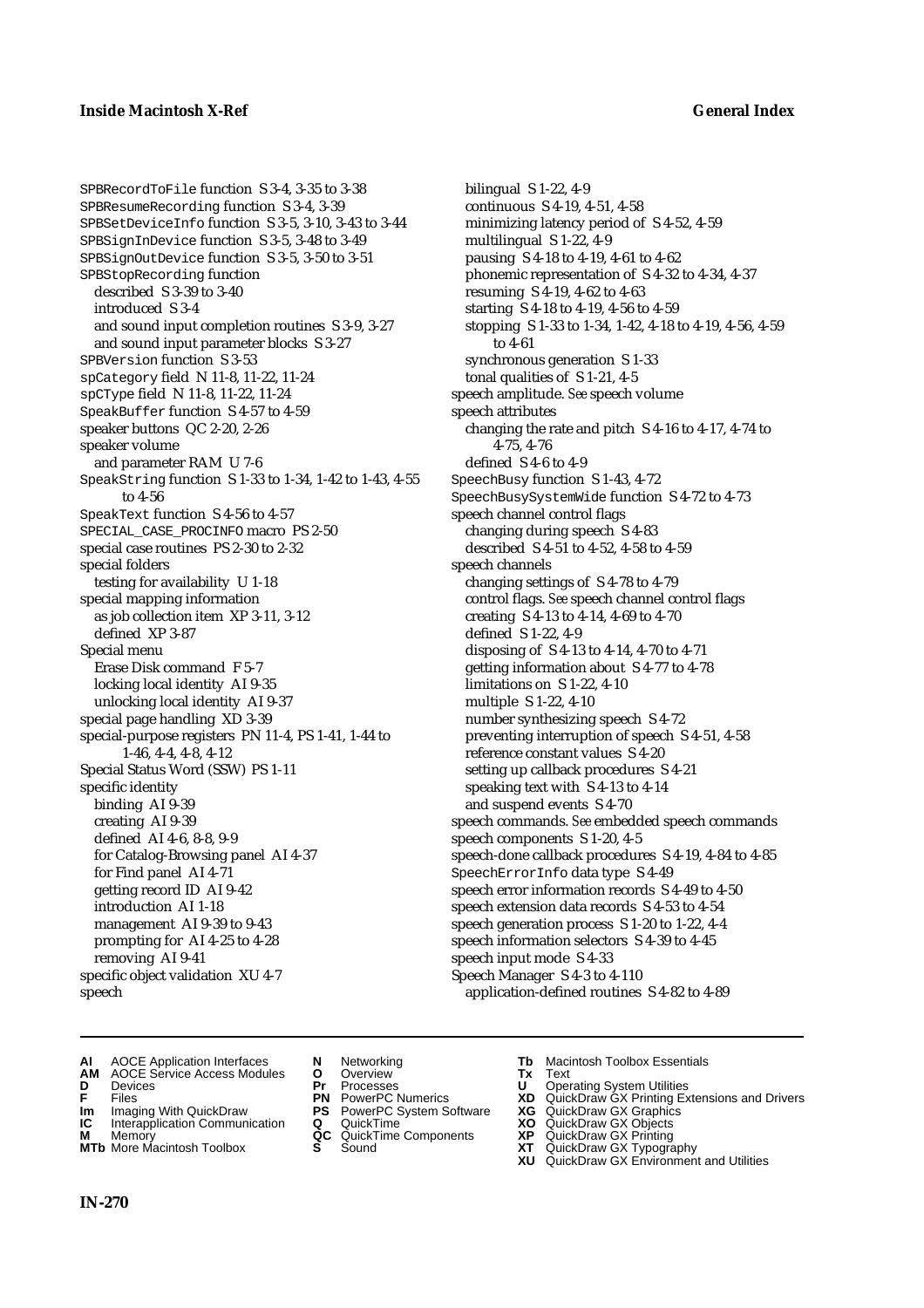callback procedures S 4-10, 4-19 to 4-23 common uses of S 4-3 and Component Manager S 1-20, 4-5 constants in S 4-39 to 4-45 data structures in S 4-45 to 4-54 future improvements in S 1-21, 4-5 introduced S 1-5, 1-20 to 1-22 memory requirements of S 1-22, 4-32 position in speech generation process S 1-20, 4-5 resources S 4-89 to 4-93 result code of routines S 4-55 routines in S 4-54 to 4-82 and Sound Manager S 4-3 testing for availability S 1-31 to 1-32, 4-12 to 4-13 testing for version S 4-71 to 4-72 and voices S 4-5 to 4-6, 4-14 to 4-16, 4-63 to 4-68 SpeechManagerVersion function S 4-71 to 4-72 speech modulation. *See* pitch modulation speech pitch causing rise or fall in S 4-35 changing S 4-16 to 4-17, 4-76 defined S 4-7 distinguished from frequency S 4-8 getting S 4-75 to 4-76 and Hertz values S 4-7 range used by human voices S 4-7 speech rate changing S 4-16 to 4-17, 4-74 to 4-75 defined S 4-6, 4-43 getting S 4-73 to 4-74 speech rate embedded speech command S 4-28 SpeechStatusInfo data type S 4-49 speech status information records S 4-48 to 4-49 speech synthesizer resources S 4-89 speech synthesizers defined S 1-20, 4-4 getting information about phonemes supported S 4-34 internal dictionaries S 4-91 memory requirements of S 4-10 minimizing latency period of S 4-52, 4-59 SpeechVersionInfo data type S 4-50 speech version information records S 4-50 to 4-52 speech volume S 4-45 defined S 4-9 speech volume embedded speech command S 4-29 SpeechXtndData data type S 4-53 speed

of compressor component Q 3-54 of decompressor component Q 3-54 of image compression Q 3-9 SpExtra opcode Im A-6, A-18 SpinCursor procedure Im 8-15, 8-32 to 8-33 SpinDownHardDisk function D 6-50 spinning cursors AI 4-95, Pr 4-16 to 4-19 'spit' component type value QC 9-8 split carets XT 10-8, 10-10, 10-41. *See also* dual caret split ligatures XT 10-10 split traps PS 1-68 spool block structure XO 2-49 to 2-50 spool files Im 9-8, 9-9, 9-25 spool function, for flattening and unflattening XO 2-49, 2-91 to 2-92 spooling XD 3-6, XO 1-34. *See also* spool block structure, spool function messages for XD 3-5, 4-67 to 4-73 modifying pages during XD 2-6 of QuickDraw data XD 3-6 writing data to file XD 3-5 spooling compressed images Q 3-44 to 3-45 spooling data. *See* data-loading function structures; data-unloading function structures spooling images QC 4-38. *See also* data-loading function structures; data-unloading function structures spooling of compressed data QC 4-6 spooling phase of printing XD 1-9, XP 1-5 SPRAMRecord data type D 2-27 SPrimaryInit function D 2-82 to 2-83 'sptl' request type QC 3-15 SPtrToSlot function D 2-83 to 2-84 spurious exceptions PN 8-13 spurious interrupt errors U 2-9 SPutPRAMRec function D 2-69 sqrt function PN 6-10 to 6-11 square caps XG 3-24, 3-59 to 3-61 square menu bar, testing for U 1-20 square root operation defined PN 6-10 to 6-11 invalid exception, generating PN 4-5 square-wave data S 2-7 to 2-8 srcBic source mode Im 3-9 to 3-10, 3-114, 3-115, 4-33, 4-34, 4-41 srcCopy source mode Im 3-9 to 3-10, 3-114, 3-115, 4-33, 4-41 'srce' keyword IC 10-39

- 
- **AI** AOCE Application Interfaces **N** Networking **The Macintosh Toolbox Essentials**<br> **AM** AOCE Service Access Modules **O** Overview **Tx** Text<br> **D** Devices **Pr** Processes **U** Operating System Utilities
- AOCE Service Access Modules **O** Overview **Tx** Text<br>Devices **Devices Devices Devices D** Devices **Pr** Processes **U** Operating System Utilities
- 
- **IM** FILES<br> **Im** Imaging With QuickDraw **PS** PowerPC System Software **XG**<br> **IC** Interapplication Communication **Q** QuickTime **XO**
- **IC** Interapplication Communication **Q** QuickTime **XO M** Memory **XO QC** QuickTime Components **XP**
- **M** Memory **QC** QuickTime Components **XP**<br>**MTb** More Macintosh Toolbox **S** Sound **XT**
- -
	-
	-
	-
- 
- 
- **F** Files **PN** PowerPC Numerics **XD** QuickDraw GX Printing Extensions and Drivers
	-
	-
	-
- **MTb** More Macintosh Toolbox **S** Sound **XT** QuickDraw GX Typography
	- **XU** QuickDraw GX Environment and Utilities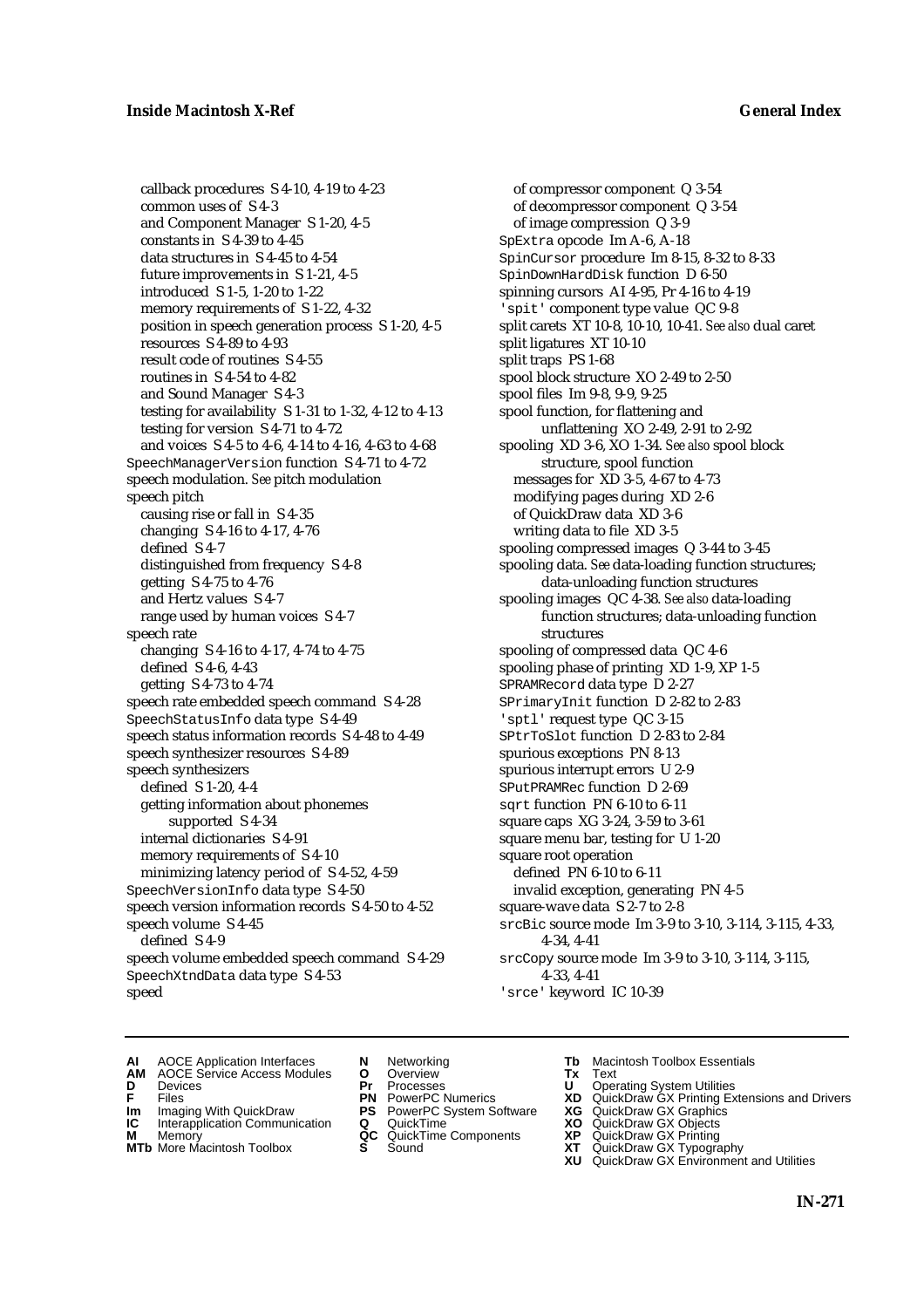srcOr source mode Im 3-9 to 3-10, 3-114 to 3-115, 4-33 to 4-34, 4-41 srcOr transfer mode. *See* transfer modes 'srcs' keyword IC 10-39 srcXor source mode Im 3-9 to 3-10, 3-114, 3-115, 4-33, 4-41 SReadByte function D 2-16, 2-20, 2-41 to 2-42 SReadDrvrName function D 2-40 to 2-41 SReadFHeader function D 2-62 to 2-63 SReadInfo function D 2-61 to 2-62 SReadLong function D 2-20, 2-44 to 2-45 SReadPBSize function D 2-84 to 2-85 SReadPRAMRec function D 2-67 to 2-68 SReadStruct function D 2-20, 2-49 to 2-50 SReadWord function D 2-20, 2-43 to 2-44 sResource directories D 2-7, 2-12 to 2-13 sResource ID D 2-8, 2-13 sResource offset D 2-8 sResources board D 2-11 to 2-12 data types in D 2-9 to 2-12 defined D 2-7 deleting D 2-17, 2-52 to 2-53 disabling D 2-18 enabling D 2-18, 2-51 to 2-52 executing code in D 2-59 to 2-60 functional D 2-11, 2-14 getting information from D 2-40 to 2-50 loading device drivers from D 2-58 to 2-59 restoring D 2-17, 2-54 to 2-57 searching D 2-19, 2-31 to 2-40 structure of D 2-7 to 2-12 sRsrcBootRec entries D 2-15 sRsrcFlags entries D 2-16, 2-54 SRsrcInfo function D 2-31 to 2-33 sRsrcName entries D 2-10 sRsrcType entries D 2-9 to 2-10 'srvr' alias type Tb 7-40 SSearchSRT function D 2-85 to 2-86 'ssid' descriptor type IC 3-14, 4-58 'ssta' request type QC 3-15 ssUninterp script code Tx 6-53 SSW. *See* Special Status Word

### ST

stack Pr 1-6, O 33 collisions with the heap M 1-8 default size of M 1-40 defined M 1-8 determining available space M 2-69 increasing size of M 1-39 to 1-40 size of Tb 2-32 specifying minimum size of PS 1-60, 3-31 stack-based routines calling conventions U 8-16 to 8-17 stack frames M 1-9, O 34, PS 1-41, 1-42 to 1-47. *See also* switch frames parameter area PS 1-44 stack overflow errors U 2-10 stack pointer PS 1-8, 1-42, 2-10 interrupt (ISP) M 3-23 user (USP) M 3-23 STACK ROUTINE PARAMETER macro PS 1-16, 2-50 stack sniffer M 1-8, O 33, Pr 4-5 StackSpace function M 2-69 to 2-70 stakes XT 9-12 stale data avoiding problems with M 4-13 defined M 4-10 stale instructions PS 1-10 avoiding problems with M 4-9 defined M 4-9 stand-alone attribute AI 5-6 stand-alone code resources, changing address-translation mode in M 4-20 Standard Apple Numerics Environment (SANE). *See* SANE standard bounding rectangle. *See* bounding rectangles of shapes standard caps XG 3-24, 3-59 to 3-61 Standard Catalog Package AI 4-3 to 4-115 application-defined functions for AI 4-94 to 4-95 data structures for AI 4-20 to 4-23 functions in AI 4-23 to 4-93 authenticating a user AI 4-25 to 4-28 calling from assembly language AI 4-24 creating, displaying, and disposing of a Catalog-Browsing panel AI 4-29 to 4-51 creating, displaying, and disposing of a Find panel AI 4-61 to 4-75

- AOCE Service Access Modules **O** Overview **Tx** Text<br> **Devices Devices Devices Dividends Pr** Processes **Dividends**
- 
- 
- **IM** FIGURE **IMPLE PRIME PRIME PRIME PRIME PRIME PRIME PRIME PRIME PRIME PRIME PRIME PRIME PRIME PRIME PRIME PRIME PRIME PRIME PRIME PRIME PRIME PRIME PRIME PRIME PRIME PRIME PRIME PRIME PRIME PRIME PRIME PRIME PRIME PRIME**
- **IC** Interapplication Communication **Q** QuickTime **XO M** Memory **XO QC** QuickTime Components **XP**
- **M** Memory **CC** QuickTime Components **XP**<br>**MTb** More Macintosh Toolbox **S** Sound **COX AT**
- 
- 
- **D** Devices **Pr** Processes **U** Operating System Utilities
	-
	-
	-
	-
- **AI** AOCE Application Interfaces **N** Networking **Tb** Macintosh Toolbox Essentials<br> **AM** AOCE Service Access Modules **O** Overview **Tx** Text<br> **D** Devices **Pr** Processes **U** Operating System Utilities
	-
- **F** Files **PN** PowerPC Numerics **XD** QuickDraw GX Printing Extensions and Drivers
	-
	-
	-
- **MTb** More Macintosh Toolbox **S** Sound **XT** QuickDraw GX Typography
	- **XU** QuickDraw GX Environment and Utilities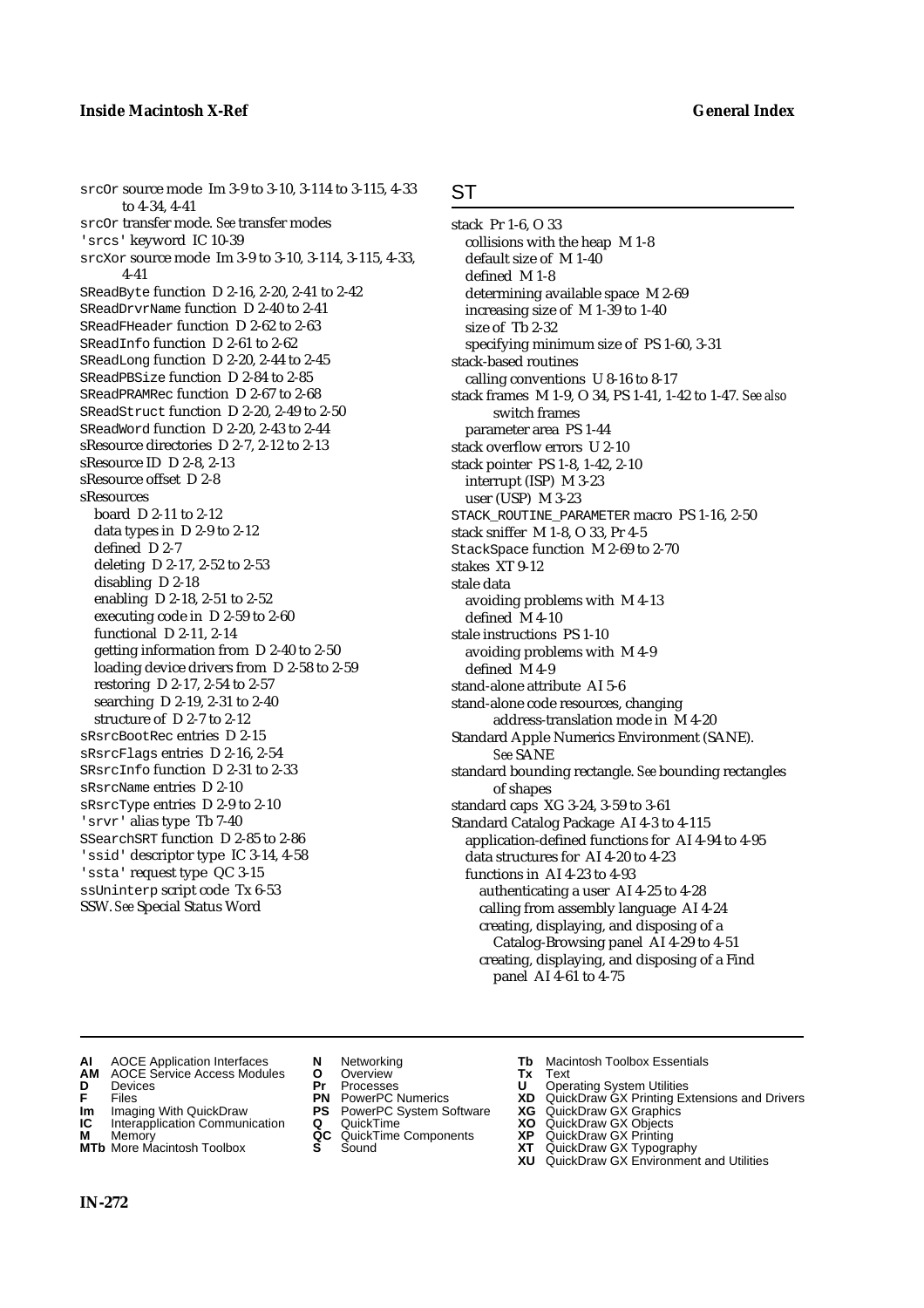handling Catalog-Browsing panel events AI 4-51 to 4-61 handling find-panel events AI 4-75 to 4-85 obtaining icons and lists of catalog-item categories and types AI 4-88 to 4-93 resolving aliases AI 4-85 to 4-88 sorting a personal catalog AI 4-28 introduction AI 1-12 testing for availability AI 4-5 version number AI 4-5 standard compression dialog components Q 1-7 standard compression parameter block structures QC 3-50 standard content. *See* standard interchange format standard control definition function Tb 5-14 standard date-time representation Tx 5-34 standard device drivers D 1-4 standard file dialog boxes help balloons for MTb 3-15 icons in MTb 1-133 to 1-134 standard file dialog boxes, and disk-inserted events Tb 2-55 Standard File Package F 3-3 to 3-65, O 10 activation procedures F 3-30 to 3-31, 3-59 and aliases F 3-14 application-defined routines in F 3-55 to 3-59 callback routines F 3-20 to 3-31 compatibility with earlier procedures F 3-40 to 3-41 data structures in F 3-41 to 3-44 default icons used by MTb 1-133 dialog hook functions F 3-21 to 3-28, 3-56 to 3-57 and disk initialization F 5-5 and disk-inserted events Tb 2-55 to 2-56 file filter functions F 3-20 to 3-21, 3-55 to 3-56, MTb 7-11, 7-16 icons used by MTb 1-133 to 1-134 and Macintosh Easy Open MTb 7-4, 7-8 to 7-9 modal-dialog filter functions F 3-28 to 3-30, 3-57 to 3-59 opening files F 1-42 to 1-43, 3-4 to 3-5, 3-49 to 3-54 original procedures F 3-40 to 3-41 original reply record F 3-43 to 3-44 and Package Manager U 10-3 reply records F 1-39 to 1-41, 3-13 to 3-14, 3-42 to 3-44 routines in F 3-44 to 3-54 saving files F 1-43, 3-5 to 3-14, 3-44 to 3-49 and Scrap Manager MTb 2-31 small color icons in dialog boxes MTb 7-8

testing for features F 3-13, U 1-24 user interface guidelines F 3-12 to 3-13 user interfaces custom F 3-8 to 3-12 standard F 3-4 to 3-8 StandardFileReply data type F 3-14, 3-42 StandardGetFilePreview function Q 2-68 to 2-69, 2-310 to 2-311 StandardGetFile procedure F 1-42 to 1-43, 3-4 to 3-5, 3-14, 3-50, Im 7-14 testing for U 1-24 standard icons MTb 1-129 to 1-134 desktop MTb 1-133 to 1-134 documents and applications MTb 1-130 folders MTb 1-131 to 1-133 standard image-compression dialog. *See* standard image-compression dialog components standard image-compression dialog components QC 3-3 to 3-57 application-defined function in QC 3-45 closing a connection QC 3-8 color tables QC 3-20, 3-35 compressing still images QC 3-29 to 3-31 compression data rate QC 3-35 compressor components, selecting QC 3-16 compressor flags QC 3-25 compressor list, controlling content of QC 3-23 compressor type value QC 3-16 configuration information modifying QC 3-36 to 3-37 retrieving QC 3-34 to 3-35 control flags QC 3-25, 3-35 custom button name QC 3-22 data rate parameters QC 3-19 data-rate settings request type QC 3-19 data rate value QC 3-19 data structures in QC 3-15 to 3-25 default settings QC 3-8, 3-26, 3-27 depth, allowing the user to select best QC 3-24 dialog boxes QC 3-4 to 3-5 defining custom buttons in QC 3-12 displaying QC 3-8 to 3-11 extending QC 3-11 to 3-13, 3-35 image-sequence compression QC 3-5 parts of QC 3-7 position of QC 3-13, 3-25, 3-35, 3-43 single-frame compression QC 3-4 display device, determining best QC 3-44

- **AI** AOCE Application Interfaces **N** Networking **Tb** Macintosh Toolbox Essentials<br> **AM** AOCE Service Access Modules **O** Overview **Tx** Text<br> **D** Devices **Pr** Processes **U** Operating System Utilities
- AOCE Service Access Modules **O** Overview **Tx** Text<br>Devices **Devices Devices Devices**
- 
- 
- **IM** FILES<br> **Im** Imaging With QuickDraw **PS** PowerPC System Software **XG**<br> **IC** Interapplication Communication **Q** QuickTime **XO IC** Interapplication Communication **Q** QuickTime **XO M** Memory **XO QC** QuickTime Components **XP**
- **M** Memory **Discussed Manufold AC** QuickTime Components **XP XT MTb** More Macintosh Toolbox **S** Sound
- 
- **D** Devices **Pr** Processes **U** Operating System Utilities
	-
	-
	-
	-
- 
- 
- **F** Files **PN** PowerPC Numerics **XD** QuickDraw GX Printing Extensions and Drivers
	-
	-
	-
- **MTb** More Macintosh Toolbox **S** Sound **XT** QuickDraw GX Typography **XU** QuickDraw GX Environment and Utilities
	- **IN-273**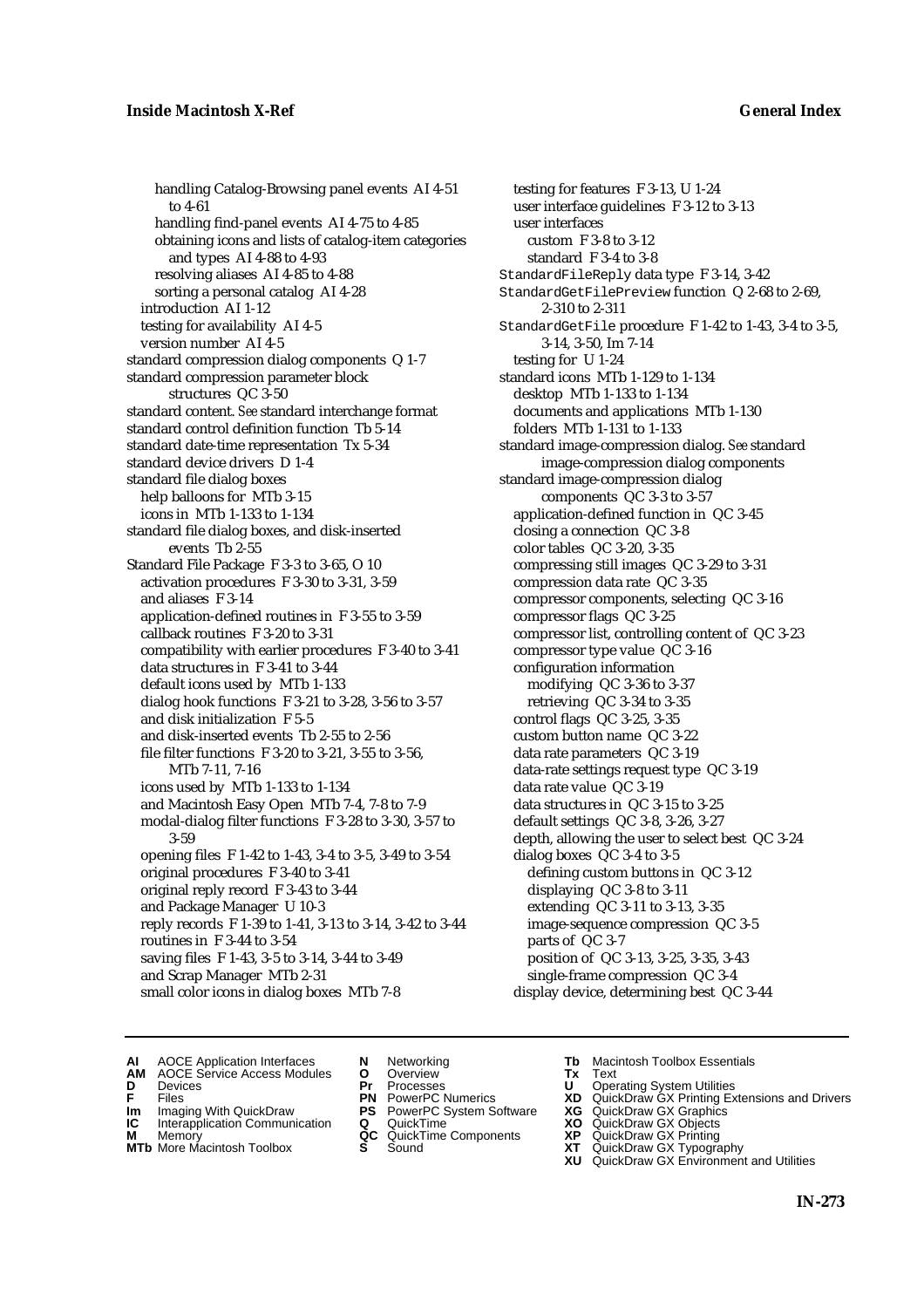extended functions request type QC 3-21 filter functions QC 3-11, 3-21 frame duration value QC 3-19 frame rate value QC 3-18 functions in QC 3-25 to 3-45 compressing image sequences QC 3-31 to 3-34 compressing still images QC 3-29 to 3-31 creating a graphics world for compression settings QC 3-44 to 3-45 displaying the standard dialog box QC 3-28 to 3-29 getting default settings for an image or sequence QC 3-26 to 3-28 image or sequence settings QC 3-34 to 3-37 positioning dialog boxes and rectangles QC 3-42 to 3-44 specifying a test image QC 3-37 to 3-41 graphics world, creating QC 3-45 hook functions QC 3-12, 3-22, 3-46 key frame rate and QC 3-19, 3-23 modal-dialog filter functions QC 3-11 movable dialog boxes, specifying QC 3-24 opening a connection QC 3-8 parameters, retrieving default QC 3-10 to 3-11 pixel depth value QC 3-17 preference flags QC 3-22, 3-35 preference flags request type QC 3-22 progress function request type QC 3-20 progress functions QC 3-20, 3-35 rate, allowing user to select best QC 3-23 rectangles, positions of QC 3-42 request types used by QC 3-15 to 3-25 sequence-compression parameters QC 3-17 sequence identifier QC 3-35 sequence ID request type QC 3-24 settings QC 3-15 to 3-25, 3-34 to 3-37 settings information box QC 3-15, 3-34, 3-36 settings state request type QC 3-24 spatial compression parameters QC 3-15, 3-35 spatial quality value QC 3-17, 3-20 spatial settings request type QC 3-15 subtype value QC 3-8 temporal compression parameters QC 3-35 temporal quality value QC 3-18, 3-20 temporal settings request type QC 3-17 test images QC 3-9 to 3-10, 3-37 area of interest QC 3-9 from picture file QC 3-39

from pixel map QC 3-40 type value QC 3-8 window position request type QC 3-25 standard interchange format AM 2-19. *See also* content blocks adding to a letter AI 3-15, 3-85 to 3-88 converting font numbers to font names AI 3-102 defined AI 3-7 reading AI 3-98 to 3-102 standard joins XG 3-26, 3-64 to 3-66, 3-102 to 3-103 Standard Mail Package AI 3-3 to 3-153 application-defined functions for AI 3-122 to 3-126 data structures for AI 3-25 to 3-35 functions in AI 3-36 to 3-122 calling from assembly language AI 3-36 getting and setting information in a mailer AI 3-110 to 3-122 handling events in mailers AI 3-63 to 3-72 initializing AI 3-46 opening and reading mail AI 3-93 to 3-107 printing and imaging mailers AI 3-107 to 3-109 providing a mailer in your window AI 3-45 to 3-63 sending and saving mail AI 3-72 to 3-93 send-letter functions AI 3-37 to 3-45 initializing AI 3-8 introduction AI 1-11 relationship to Interprogram Messaging Manager AI 7-3 testing for availability AI 3-8 version number AI 3-8 standard mapping information as job collection item XP 3-11 defined XP 3-86 standard mode of MSAM operation AM 2-12 to 2-14, 2-16 StandardNBP function testing for U 1-24 standard number structure XD 6-12 StandardOpenDialog function MTb 7-14, 7-16 StandardPutFile procedure F 1-43, 3-5, 3-45 testing for U 1-24 standard record types list of AI 2-28 obtaining AI 2-85 Standard Roman character set Tx 1-9, 1-54 to 1-56, 4-6, A-4 to A-18 fonts with unique glyphs Tx A-18 list of nonprinting characters Tx A-6 to A-8

- **AI** AOCE Application Interfaces **N** Networking **Tb** Macintosh Toolbox Essentials
- **AM** AOCE Service Access Modules **O** Overview **Tx** Text
- 
- 
- **Im** Imaging With QuickDraw **PS** PowerPC System Software **XG IC** Interapplication Communication **Q** QuickTime **COVIC**
- **Interapplication Communication <b>Q** QuickTime **XO** Memory **XO** Memory **XP QC** QuickTime Components **XP**
- **M** Memory **District Acc** QuickTime Components **XP**<br> **MTb** More Macintosh Toolbox **S** Sound **XT MTb** More Macintosh Toolbox **S** Sound **XT** QuickDraw GX Typography
- 
- **D** Devices **Pr** Processes **U** Operating System Utilities
	-
	-
	-
	- -
- 
- 
- **F** Files **PN** PowerPC Numerics **XD** QuickDraw GX Printing Extensions and Drivers
	-
	-
	-
	-
	- **XU** QuickDraw GX Environment and Utilities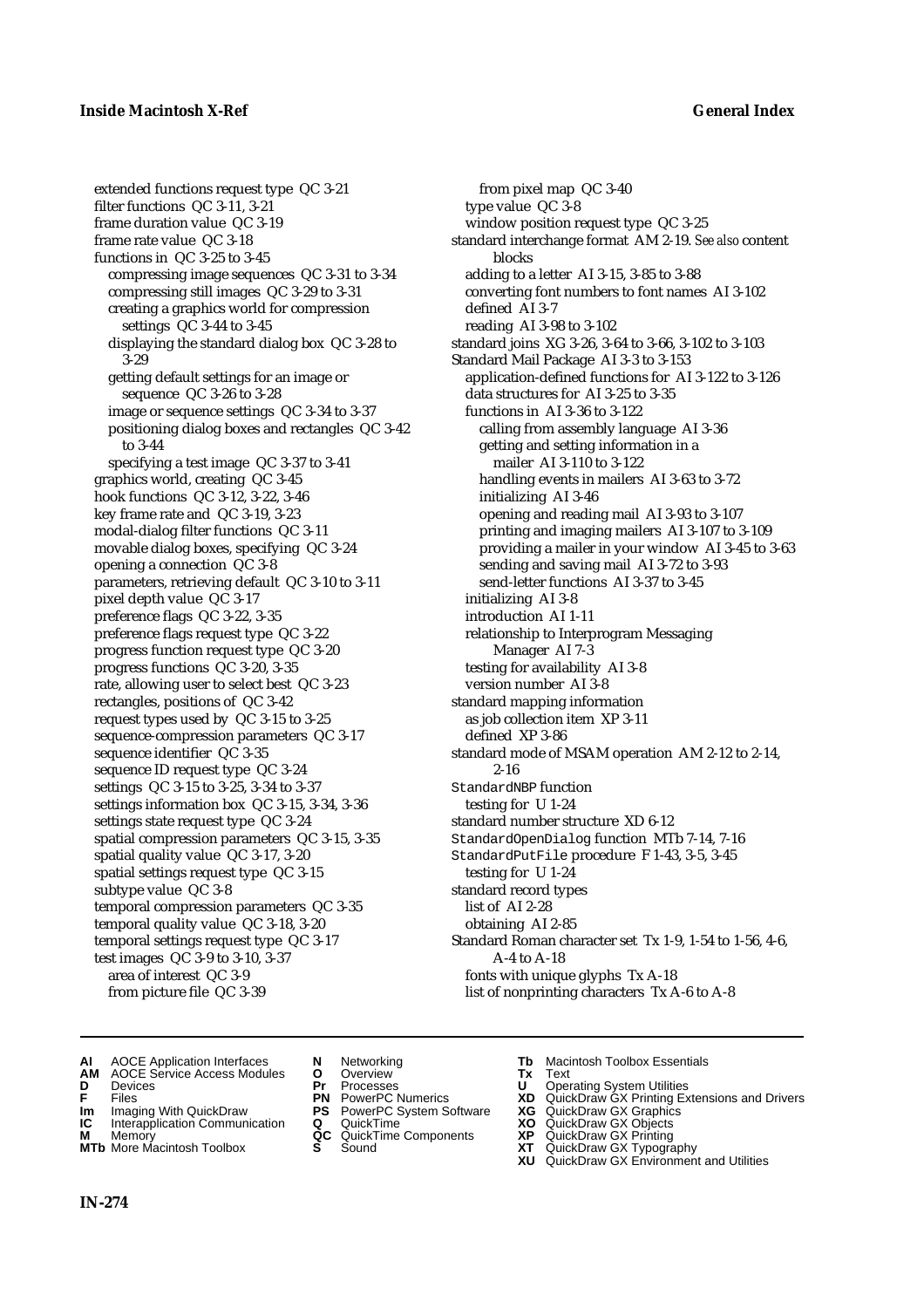list of printing characters Tx A-8 to A-16 unavailable characters Tx A-5 variations in Tx A-16 to A-18 standard signatures adding AI 6-8, 6-22, 6-36 getting information on AI 6-45 to 6-54 standard slot information attribute AM 2-38 to 2-39, 4-22, 4-67, 4-71 standard slot spaces D 2-5 standard sound headers S 2-104 to 2-105 standard state of a window Im 5-10, Tb 4-33, 4-53, 4-70 start caps XG 3-57 to 3-61, 3-100 Start Manager U 9-9 to 9-28 data structures in U 9-18 to 9-20 default startup device D 4-12 and partition maps D 3-13 to 3-15, 4-11 routines in U 9-20 to 9-28 StartMovie function Q 2-111 to 2-112 Start Recording event IC 9-36 StartSecureSession function IC 11-30 to 11-31, 11-62 to 11-65 startup device default. *See* default startup device startup disk and parameter RAM U 7-6 Startup Items folder alias type for Tb 7-40 defined Tb 7-44 finding Tb 7-54 Startup Items folder, icon for MTb 1-132 startup process message during U 2-4 allocating memory during M 2-13 to 2-14 displaying windows during M 2-9 startup process, and Resource Manager MTb 1-50 to 1-51 startup screen Im 1-23 Stash routine D 1-33, 1-88 StateBlock data type S 2-119 state blocks S 2-119 state buffers, used by MACE routines S 2-67 state dependence N 1-25, 8-5 StaticCommandTextFromView view type AI 5-128, 5-162 static text, displaying with TextEdit Tx 2-24 StaticTextFromView view type AI 5-127 static text items getting text from Tb 6-130 to 6-131

setting text in Tb 6-36 to 6-41, 6-131, 6-153 specifying in alert or dialog boxes Tb 6-29 to 6-30, 6-153 substituting text in Tb 6-46 to 6-48 substituting text strings in Tb 6-129 to 6-130 user interface guidelines for Tb 6-40 to 6-41 StaticText view type AI 5-128 static type lists. *See* 'open' resource type static windows, help balloons for MTb 3-63 to 3-74 stationery documents default icon for MTb 1-130 and Macintosh Easy Open MTb 7-10 stationery pads creating icons for Tb 7-16, 7-19 default icon for Tb 7-12 defined Tb 7-4, 7-34 to 7-36 handled by Standard File Package F 1-40, 3-43 recognition of Tb 2-119 'stat' resource type. *See* status resource status ('stat') resource XD 3-10, 3-47, 3-54, 6-19 to 6-21 example of XD 3-61 Status calls S 3-5, 3-13 to 3-15 status flags, video digitizer component QC 8-19 Status function D 1-77 to 1-78 status icons for desktop printer icons XD 3-66 status information displaying XD 3-41, 5-4 status message XP 4-90 to 4-91 status, of printing Im 9-13 to 9-15, 9-38 to 9-41, 9-49 status records XD 3-41 status resource XP 4-93 to 4-94 status routine D 1-12, 1-36 status routines, Data Access Manager IC 12-22 to 12-28 for DBGetQueryResults function IC 12-22 to 12-28 for DBStartQuery function IC 12-22 to 12-28 defined IC 12-14 function declaration IC 12-22 sample IC 12-26 to 12-28 and status messages IC 12-22 to 12-25 status structure XD 4-39, XP 4-42 status text strings XD 3-9, 3-47 displaying XD 3-47 'stbl' atom type Q 4-6, 4-26, 4-33, 4-34 'stco' atom type Q 4-6, 4-42, 4-43 StdArc procedure Im 3-134 StdBits procedure Im 3-136 StdComment procedure Im 3-137, B-4

- **AI** AOCE Application Interfaces **N** Networking **The Macintosh Toolbox Essentials**<br> **AM** AOCE Service Access Modules **O** Overview **Tx** Text<br> **D** Devices **Pr** Processes **U** Operating System Utilities
	- AOCE Service Access Modules **O** Overview **Tx** Text<br>Devices **Devices Devices Devices**
- 
- 
- **IM** FILES<br> **Im** Imaging With QuickDraw **PS** PowerPC System Software **XG**<br> **IC** Interapplication Communication **Q** QuickTime **XO**
- **IC** Interapplication Communication **Q** QuickTime **XO M** Memory **XP QC** QuickTime Components **XP M** Memory **QC** QuickTime Components **XP**<br>**MTb** More Macintosh Toolbox **S** Sound **XT**
- 
- 
- **D** Devices **Pr** Processes **U** Operating System Utilities
	-
	-
	-
	-
- 
- 
- **F** Files **PN** PowerPC Numerics **XD** QuickDraw GX Printing Extensions and Drivers
	-
	-
	-
- **MTb** More Macintosh Toolbox **S** Sound **XT** QuickDraw GX Typography
	- **XU** QuickDraw GX Environment and Utilities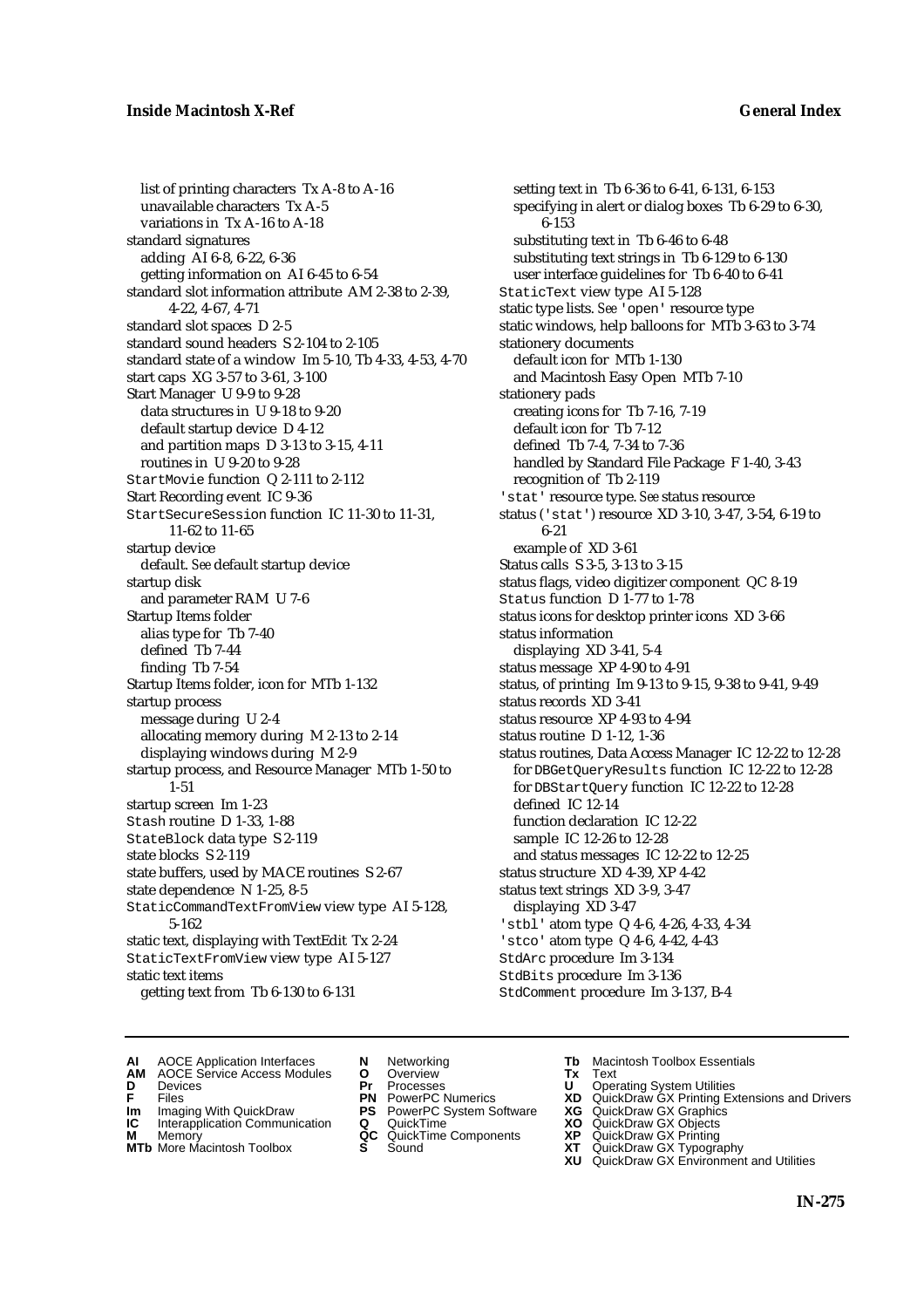StdGetPic procedure Im 3-138 to 3-139 StdLine procedure Im 3-132, B-24, B-27 StdOval procedure Im 3-133 to 3-134 StdPix function Q 3-25, 3-138 to 3-139 StdPoly procedure Im 3-135 StdPutPic procedure Im 3-139, 7-14 StdRect procedure Im 3-132 StdRgn procedure Im 3-135 to 3-136 StdRRect procedure Im 3-133 StdText procedure Im 3-131, Tx 3-42, 3-62, 3-98 to 3-99, A-27 StdTxMeas function Tx 3-39, 3-46, 3-62, 3-99 to 3-100, A-27 StdTxtMeas function Im 3-138 STElement data type Tx 2-72 step buttons QC 2-5, 2-20, 2-26 stereo sounds Q 2-31 defined S 2-106 expanding S 2-15 recording S 3-16 storage format of S 2-10 stfd assembler instruction PN 11-6 stfdu assembler instruction PN 11-6 stfdux assembler instruction PN 11-7 st fdx assembler instruction PN 11-7 stfs assembler instruction PN 11-6, 13-5 stfsu assembler instruction PN 11-6, 13-5 stfsux assembler instruction PN 11-7, 13-5 stfsx assembler instruction PN 11-7, 13-5 sticky error values Q 2-84 to 2-86 StillDown function O 80, Tb 2-109 still images, compressing and decompressing QC 1-8 to 1-10 StopAlert function Tb 6-109 stop alerts creating with the StopAlert function Tb 6-109 defined Tb 6-9 Stop All Editions command (Edit menu) IC 2-10 Stop button, for Find panel AI 4-80, 4-84 StopMovie function Q 2-112 stopping movies from playing with movie controller components QC 2-17, 2-23 programs PN B-3 speech S 4-59 to 4-61 Stop Recording event IC 9-37 StopSpeechAt function S 4-60 to 4-61 StopSpeech function S 4-59 to 4-60

storage messages XD 4-43 to 4-46 storage of text Tx 1-5, 1-9 to 1-11, XT 1-7 storage order Tx 1-10, 1-66, XT 1-7 storage type XT 7-13 storage warnings XU 3-13 store-and-forward AI 1-15 store-and-forward gateways AM 2-12. *See also* MSAMs store assembler instructions PN 11-5 to 11-7 as conversion operations PN 13-5 to 13-6 formats PN 11-5 to 11-6 storing sound data Q 2-29 to 2-31 'STR ' resource type S 5-9, 6-6, Tb 3-60, 7-27 to 7-30. *See also* string resources CSAM driver name AM 3-9 and help messages MTb 3-24 'STR#' resource type O 52, 102, Tb 3-60, 3-65 to 3-67. *See also* string list resource and help messages MTb 3-24 Str15 data type O 45 Str255 data type M 2-25, O 45 Str27 data type O 45 str2dec function PN 9-21 to 9-23 Str31 data type O 45 Str63 data type O 45 straight carets XT 10-7, 10-41 stream data types XU 7-7 stream format XU 7-5 to 7-53 analyzing a flattened bitmap shape XU 7-81 analyzing a flattened curve shape XU 7-67 to 7-68 analyzing a flattened line shape XU 7-60 to 7-63 analyzing a flattened path shape XU 7-69 to 7-71 analyzing a flattened polygon shape XU 7-79 to 7-81 analyzing a flattened rectangle shape XU 7-64 to 7-66 analyzing a flattened text shape XU 7-72 to 7-78 data type opcode byte XU 7-13 to 7-14 header XU 7-27 to 7-28 omit byte XU 7-22 operation opcode byte XU 7-10 print files XU 7-51 to 7-52 stream format opcodes bit image compression XU 7-98 data type XU 7-91, 7-92 ink data XU 7-96 modified color profile data XU 7-97 modified color set data XU 7-96 modified shape data XU 7-93 modified style data XU 7-94 modified transform data XU 7-98

- **AI** AOCE Application Interfaces **N** Networking **Tb** Macintosh Toolbox Essentials
- **AM** AOCE Service Access Modules **O** Overview **Tx** Text
- 
- 
- **Im** Imaging With QuickDraw **PS** PowerPC System Software **XG IC** Interapplication Communication **Q** QuickTime **COVIC**
- **Interapplication Communication <b>Q** QuickTime **XO** Memory **XO** Memory **XP QC** QuickTime Components **XP**
- **M** Memory **CONSISTENT CONSIDER**<br> **MTb** More Macintosh Toolbox **S** Sound **S S** State **XP**
- 
- **D** Devices **Pr** Processes **U** Operating System Utilities
	-
	-
	-
	- -
- 
- 
- **F** Files **PN** PowerPC Numerics **XD** QuickDraw GX Printing Extensions and Drivers
	-
	-
	-
- **MTb** More Macintosh Toolbox **S** Sound **XT** QuickDraw GX Typography
	- **XU** QuickDraw GX Environment and Utilities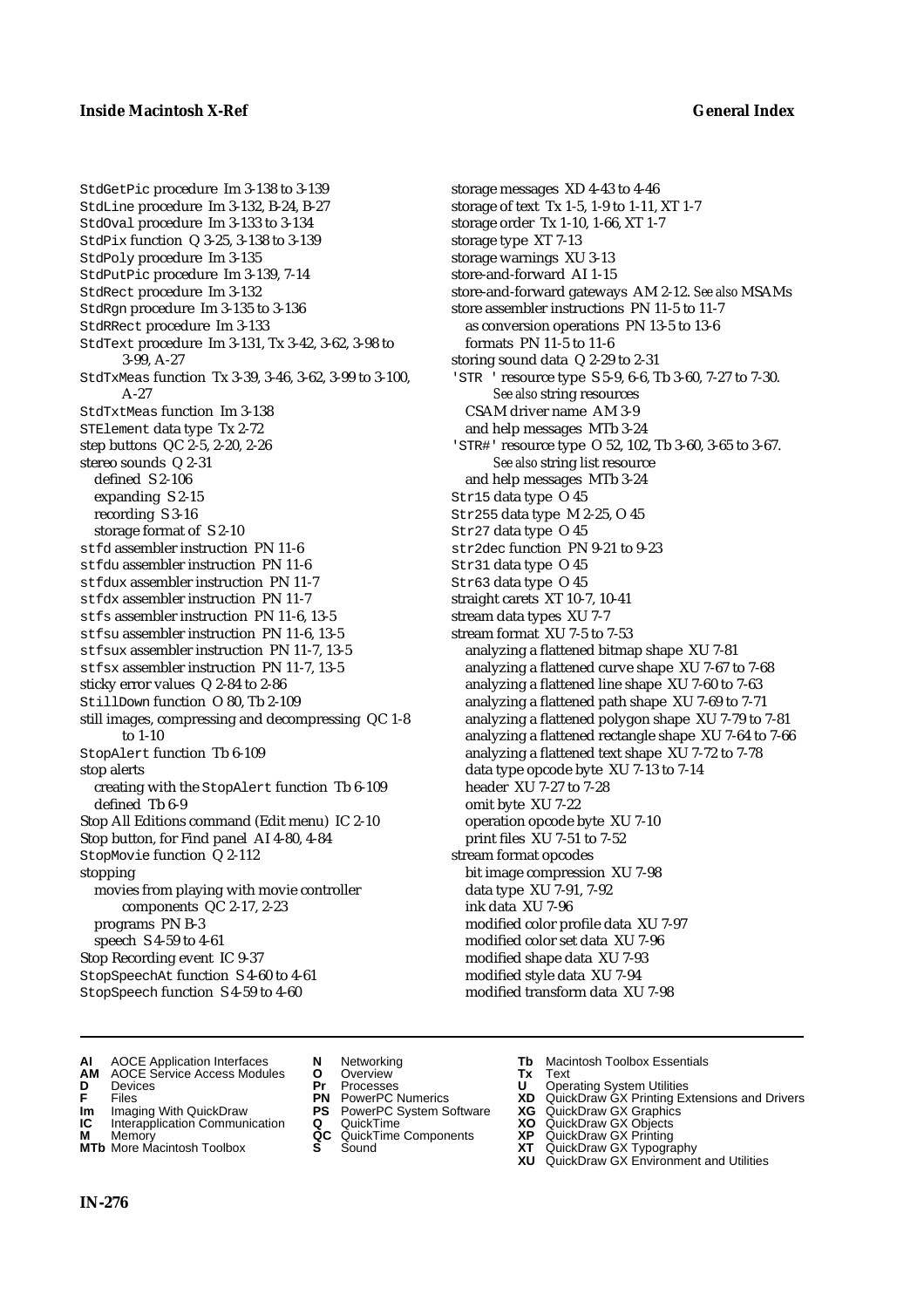operation XU 7-92 streams N 1-5 stretchPix flag Im 6-14, 6-15, 6-24, 6-25 StringBegin picture comment Im B-5, B-17 string conversions PN 5-12 StringEnd picture comment Im B-5, B-17 StringHandle data type M 2-25, O 45 string handles Tx 5-8 string list Tx 6-95 string list resources Tx 5-9 and help messages MTb 3-24 string-manipulation ('itl2') resource Tx B-5, B-34 to B-50 converting case with Tx 5-19, 5-66, 5-67, 5-70 finding word boundaries with Tx 5-24, 5-78 resource ID as script variable Tx 6-14, 6-68, B-18 script run tables in Tx B-40 to B-43 sorting hooks in Tx B-37 to B-39, B-43 to B-44 stripping diacritical marks with Tx 5-68, 5-70 tables in Tx B-39 to B-43, B-44 to B-50 word-break tables in Tx 6-37, 6-92, B-44 to B-50 StringOrder function Tx 5-10, 5-57 to 5-58 string property type AI 5-13, 5-84. *See also* RString data type StringPtr data type M 2-25, O 45 string resources Tx 5-9, 5-49 and help messages MTb 3-24 strings. *See also* AOCE strings changing contents of Tx 5-48 comparing. *See* sorting converting from floating-point numbers Tx 5-44 converting from integers Tx 5-38 to 5-39 converting into speech. *See* speech generation converting to floating-point numbers Tx 5-43, 5-98 converting to integers Tx 5-38 to 5-39, 5-93 to 5-94 copying Tx 5-47, 5-48 date and time Tx 5-29 to 5-35 drawing O 5 finding word boundaries in. *See* word selection; line breaking in C O 46 in Pascal O 45 modifying. *See* manipulating text numeric. *See* numeric strings putting into list cells MTb 4-31 1-byte and 2-byte characters in Tx 1-9 with 1-byte and 2-byte characters Tx 5-6, 6-26 to 6-27 Pascal Tx 5-6, 5-50

routines for Tx 5-47 to 5-101 sorting. *See* sorting specifying Tx 5-8 to 5-9, 5-47 to 5-50 subscript blocks in. *See* subscripts text Tx 5-6, 5-50 types of Tx 5-6 StringToDate function Tx 5-31 to 5-33, 5-83, 5-84 to 5-85, B-28, B-34 StringToDateStatus values Tx 5-33 StringToExtended function Tx 5-36, 5-43, 5-98 to 5-99, B-55 StringToFormatRec function Tx 5-36, 5-43, 5-95 to 5-96, B-55 StringToNum procedure Tx 5-35, 5-38, 5-93 to 5-94 StringToTime function Tx 5-31 to 5-33, 5-83, 5-85 to 5-86, B-22 String2Date routine Tx D-6 String2Time routine Tx D-6 StringWidth function Tx 3-28, 3-82 StripAddress function M 4-21 to 4-23, 4-27 to 4-28 StripDiacritics procedure Tx 5-68 to 5-69, B-39 stripping diacritical marks Tx 5-19, 5-68 to 5-70 StripText routine Tx D-6 StripUpperText routine Tx D-6 Str2Format routine Tx D-6 strong types of glyph directionality XT 9-14, 9-15 'strt' folder type Tb 7-54 structure region Tb 4-6, 4-12 structure regions of help balloons MTb 3-93 structure validation XU 4-7 'stsc' atom type Q 4-6, 4-39 StScrpRec. *See* style scrap record 'stsd' atom type Q 4-6, 4-35 'stsh' atom type Q 4-6, 4-44 to 4-45 'stss' atom type Q 4-6, 4-38 'stsz' atom type Q 4-6, 4-41 'stts' atom type Q 4-6, 4-36 stub definition resources PS 1-35 StuffHex procedure U 3-19, 3-33 to 3-34 style atoms Q 2-290 style attributes XG 3-109 to 3-114. *See also* style text attributes auto-inset style attribute XG 3-20, 3-99 center-frame style attribute XG 3-18, 3-98 constants for, defined XG 3-98 to 3-99 device-grid style attribute XG 3-42 to 3-45, 3-99 manipulating XO 3-11 outside-frame style attribute XG 3-99

- **AI** AOCE Application Interfaces **N** Networking **Tb** Macintosh Toolbox Essentials<br> **AM** AOCE Service Access Modules **O** Overview **Tx** Text<br> **D** Devices **Pr** Processes **U** Operating System Utilities
- AOCE Service Access Modules **O** Overview **Tx** Text<br>Devices **Devices Devices Devices**
- 
- 
- **IM** FILES<br> **Im** Imaging With QuickDraw **PS** PowerPC System Software **XG**<br> **IC** Interapplication Communication **Q** QuickTime **XO**
- **IC** Interapplication Communication **Q** QuickTime **XO M** Memory **XO QC** QuickTime Components **XP**
- **M** Memory **District Acc** QuickTime Components **XP**<br> **MTb** More Macintosh Toolbox **S** Sound **XT MTb** More Macintosh Toolbox **S** Sound **XT** QuickDraw GX Typography
- 
- **D** Devices **Pr** Processes **U** Operating System Utilities
	-
	-
	-
	-
- 
- 
- **F** Files **PN** PowerPC Numerics **XD** QuickDraw GX Printing Extensions and Drivers
	-
	-
	-
	- **XU** QuickDraw GX Environment and Utilities
		- **IN-277**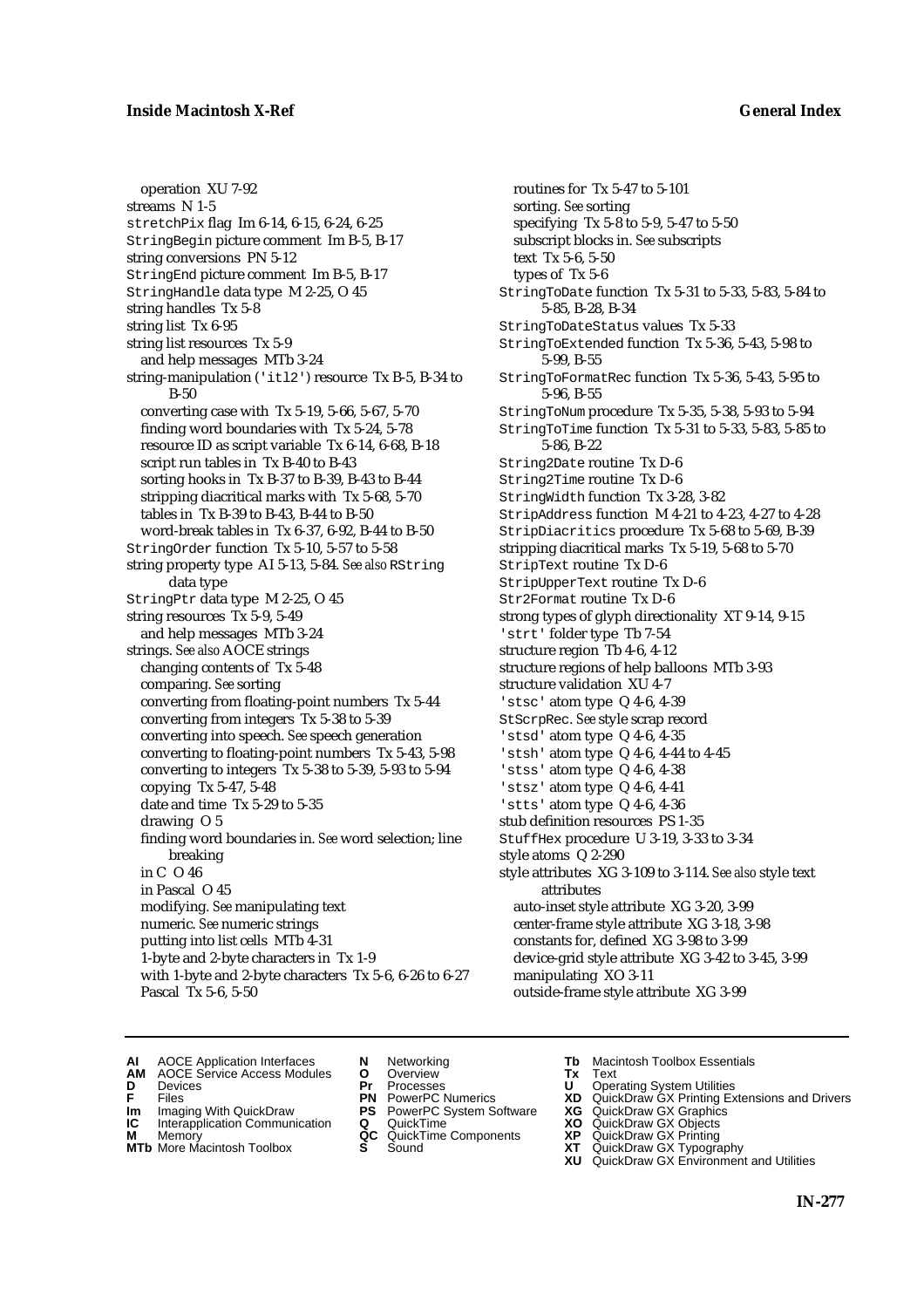source-grid style attribute XG 3-40 to 3-42, 3-98 as style object property XO 3-5 Style data type Tx 3-66, Tb 3-134 style dialog boxes altering Im 9-35 to 9-38, 9-63 to 9-64, 9-86 defined Im 9-6 displaying Im 9-61 to 9-62 for LaserWriter printers Im 9-7 for StyleWriter printers Im 9-6 to 9-7 StyledLineBreakCode data type Tx 5-27, 5-81 styled line break code. *See* StyledLineBreakCode data type Tx 5-81 StyledLineBreak function Tx 5-24 to 5-27, 5-79 to 5-81 styled text, in letters AI 3-87 style element record Tx 2-17 style element table Tx 2-64 style handle Tx 2-71 StyleItem data type Tb 3-134 style list as glyph shape property XT 4-8, 4-15 as layout shape property XT 5-5 style-mapping table record Tx 4-49 Style menu Tb 3-15 example of Tb 3-15 and the Font menu Tb 3-27 keyboard equivalents for Tb 3-19 style name table XP 4-37, 4-41 style object properties XO 3-4 to 3-6, 3-10 to 3-14, 3-21 to 3-25 alignment XO 3-5 attributes. *See* style attributes cap XG 3-23, 3-25, 3-57 to 3-59, 3-123 to 3-129, XO 3-4 curve error XO 3-4 dash XG 3-27, 3-66 to 3-70, 3-134 to 3-141, XO 3-4 default values for XO 3-6 to 3-7, 3-11, 3-21 defined XG 3-5 encoding XO 3-5 font XO 3-5 font variations XO 3-5 glyph justification overrides array XO 3-5 glyph substitutions array XO 3-5 join XG 3-25, 3-61 to 3-64, XO 3-4 kerning adjustments array XO 3-5 owner count XO 3-6, 3-11 to 3-13, 3-22 pattern XG 3-31, XO 3-4 pattern property XG 3-31, 3-86 to 3-88

pen width XG 3-15 to 3-16, 3-51 to 3-53, 3-119 to 3-123, XO 3-4 priority justification override XO 3-5 run controls XO 3-5 run features array XO 3-5 tag list XO 3-6, 3-14, 3-22 to 3-25 text attributes. *See* style text attributes text face XO 3-5 text size XO 3-5 style objects XG 3-5 to 3-148, XO 3-3 to 3-26 and layout shapes XT 8-4 to 8-5 as shape object property XO 2-8, 2-30 to 2-31, 2-69 to 2-71 attributes. *See* style attributes changing directly XG 3-36 to 3-38 changing through shape objects XG 3-38 to 3-40 constants and data types for XO 3-16 copying, comparing, and cloning XO 3-8 to 3-10, 3-18 to 3-20 creating and disposing of XO 3-7 to 3-8, 3-16 to 3-18 curve error. *See* curve error style property default XG 3-12 to 3-13, XO 3-6 to 3-7, 3-11, 3-21 defined XG 3-5, XO 1-12, 3-16 functions for XO 3-16 to 3-25 loading and unloading XO 3-10 incorporating into shape objects XG 4-38 to 4-40, 4-79 manipulating owner count of XO 3-11 to 3-13, 3-22 manipulating properties of XO 3-10 to 3-14, 3-21 to 3-25 of bitmap shapes XG 5-8 overriding XG 6-8 to 6-15, 6-38 to 6-40 properties of. *See* style object properties properties of, for typographic shapes. *See*  typographic styles relationship to shape objects XG 3-6 to 3-7 style attributes property XG 3-98 to 3-99 style object properties join XG 3-25, 3-129 to 3-131 typographic shapes associated with XT 2-7 style objects properties for typographic shapes. *See* typographic styles style options feature type XT 8-37 style properties of geometric shapes XG 3-11 to 3-12, 3-97 to 3-98 join style property XG 3-129 to 3-134 pattern style property XG 3-142 to 3-148

style record Tx 2-17, 2-71 to 2-72

- 
- **AI** AOCE Application Interfaces **N** Networking **Tb** Macintosh Toolbox Essentials<br> **AM** AOCE Service Access Modules **O** Overview **Tx** Text<br> **D** Devices **Pr** Processes **U** Operating System Utilities **AM** AOCE Service Access Modules **O** Overview **Tx** Text
- 
- 
- **Im** Imaging With QuickDraw **PS** PowerPC System Software **XG IC** Interapplication Communication **Q** QuickTime **COVIC**
- **Interapplication Communication <b>Q** QuickTime **XO** Memory **XO** Memory **XP QC** QuickTime Components **XP**
- **M** Memory **District Acc** QuickTime Components **XP**<br> **MTb** More Macintosh Toolbox **S** Sound **XT MTb** More Macintosh Toolbox **S** Sound **XT** QuickDraw GX Typography
- 
- **D** Devices **Pr** Processes **U** Operating System Utilities
	-
	-
	-
	-
- 
- 
- **FRICAG CONSISTS IN THE PROCESSES CONSISTS AND CONSIST CONSISTENT CONSISTS CONSISTS PRINTIPLE PROCESSES CONSISTS CON<br>
<b>F**FRICES **PN** POWERPC Numerics **XD** QuickDraw GX Printing Extensions and Drivers<br> **Im** Imaging With Qui
	-
	-
	-
	-
	- **XU** QuickDraw GX Environment and Utilities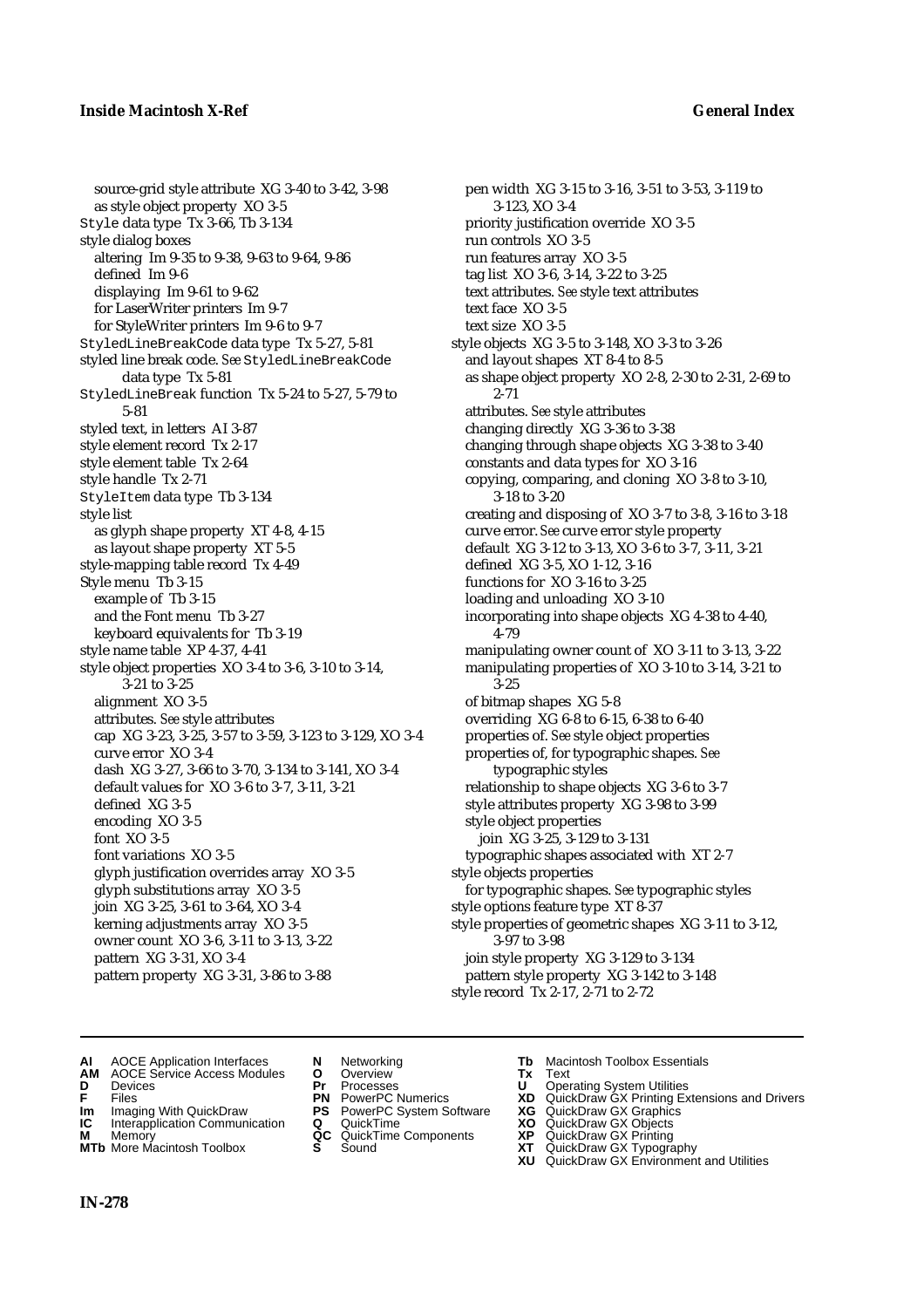style resources, and help messages MTb 3-24 style-run count, as layout shape property XT 5-4 style-run lengths, as layout shape property XT 5-4 style runs Tx 1-10 to 1-11, 1-70 to 1-71, 2-7, XT 1-15 dominant, for baseline alignment XT 9-6 in glyph shapes XT 4-8 to 4-10, 4-15 to 4-16 in layout shapes XT 5-7, 5-18 to 5-19 bidirectional Tx 1-71 defined Tx 1-70 style-runs array, as glyph shape property XT 4-4 style run table Tx 2-64 styles Tx 1-6, 1-31 to 1-32 changing a menu item's Tb 3-47, 3-60 constants for view lists AI 5-127 of a menu item Tb 3-12 for aliases Tx 6-15, 6-73, B-21 defined Tx 3-6, 4-7 in font input record Tx 4-40 in QuickDraw Tx 3-5, 3-8 in TextEdit Tx 2-43, 2-44 in TextFace procedure Tx 3-70 of text in lists MTb 4-7 valid, for a script system Tx 6-15, 6-72, B-21 style scrap record Tx 2-18, 2-65, 2-72 getting a handle to Tx 2-51 style table Tx 2-17, 2-72 StyleTable data type Tx 4-49, 4-100 style text attributes. *See also* style attributes as style object property XO 3-5 manipulating XO 3-11 StyleWriter printers Im 9-6 to 9-8, B-7 'styl' resource type, and help messages MTb 3-24 'styl' scrap format type MTb 2-33 'styp' lookup table element AI 5-119

# SU–SZ

subclasses, in object class definitions IC 3-40 subdirectories F 1-10 Subject field of a mailer getting AI 3-111 specifying AI 3-116 sublist item target selector AI 5-144 sublists automatically opening information page for new item AI 5-96

callback routines AI 5-235 to 5-238 determining number of items in sublist AI 5-235 synchronizing with catalog system AI 5-237 example AI 5-8 information page for attribute in AI 5-23 information page for record in AI 5-24 and main aspects AI 5-22 name of attribute value AI 5-95 preventing the user from dragging out attribute values AI 5-102 sample information page AI 5-43 to 5-52 sorting AI 5-103, 5-104, 5-128, 5-162 specifying types of attribute values that can be dragged out AI 5-102 useInSublist lookup-table flag AI 5-109 and view lists AI 5-136 submenus creating Tb 3-53 to 3-56 defined Tb 3-6 subnetwork access protocol (SNAP) N 10-28, 10-40 subordinate time base, setting offset Q 2-322 subOver arithmetic transfer mode Im 4-39, 4-40 subPin arithmetic transfer mode Im 4-39, 4-40, 4-78 SubPt procedure Im 2-53 Subscriber Options command (Edit menu) IC 2-43 to 2-45, Tb 3-25 subscribers borders IC 2-9 to 2-10, 2-50, 2-54 canceling IC 2-48 creating IC 2-37 to 2-39 defined IC 2-4 modifying the contents of IC 2-59 to non-edition files IC 2-62 to 2-70 options for IC 2-43 to 2-50 update modes IC 2-48 Subscribe To command (Edit menu) IC 2-10, Tb 3-25 subscribing. *See* Edition Manager; subscribers subscripts. *See also* Roman characters defined Tx 1-53 finding runs of, in a script run Tx 5-28, 5-81 subtracting time Q 2-333 subtraction operation assembler PN 14-4 defined PN 6-6 to 6-7 SubtractTime function Q 2-333 to 2-334 suitcases for fonts and desk accessories Tb 7-37 SUpdateSRT function D 2-56 to 2-57 superclasses, in object class definitions IC 3-40

- **AI** AOCE Application Interfaces **N** Networking **Tb** Macintosh Toolbox Essentials<br> **AM** AOCE Service Access Modules **O** Overview **Tx** Text<br> **D** Devices **Pr** Processes **U** Operating System Utilities
- AOCE Service Access Modules **O** Overview **Tx** Text<br>Devices **Devices Devices Devices**
- 
- **IM** FILES<br> **Im** Imaging With QuickDraw **PS** PowerPC System Software **XG**<br> **IC** Interapplication Communication **Q** QuickTime **XO**
- **IC** Interapplication Communication **Q** QuickTime **XO M** Memory **XO QC** QuickTime Components **XP**
- **M** Memory **CONSISTENT MEMORY AND MEMORY MEMORY AND MEMORY AND MEMORY AND <b>CONSISTENT CONSISTENT** WAS A VIOLENCE CONSISTENT OF A VIOLENCE CONSISTENT OF A VIOLENCE CONSISTENT OF A VIOLENCE CONSISTENT OF A VIOLENCE CONSISTEN
- 
- 
- **D** Devices **Pr** Processes **U** Operating System Utilities
	-
	-
	-
	-
- 
- 
- **F** Files **PN** PowerPC Numerics **XD** QuickDraw GX Printing Extensions and Drivers
	-
	-
	-
- **MTb** More Macintosh Toolbox **S** Sound **XT** QuickDraw GX Typography
	- **XU** QuickDraw GX Environment and Utilities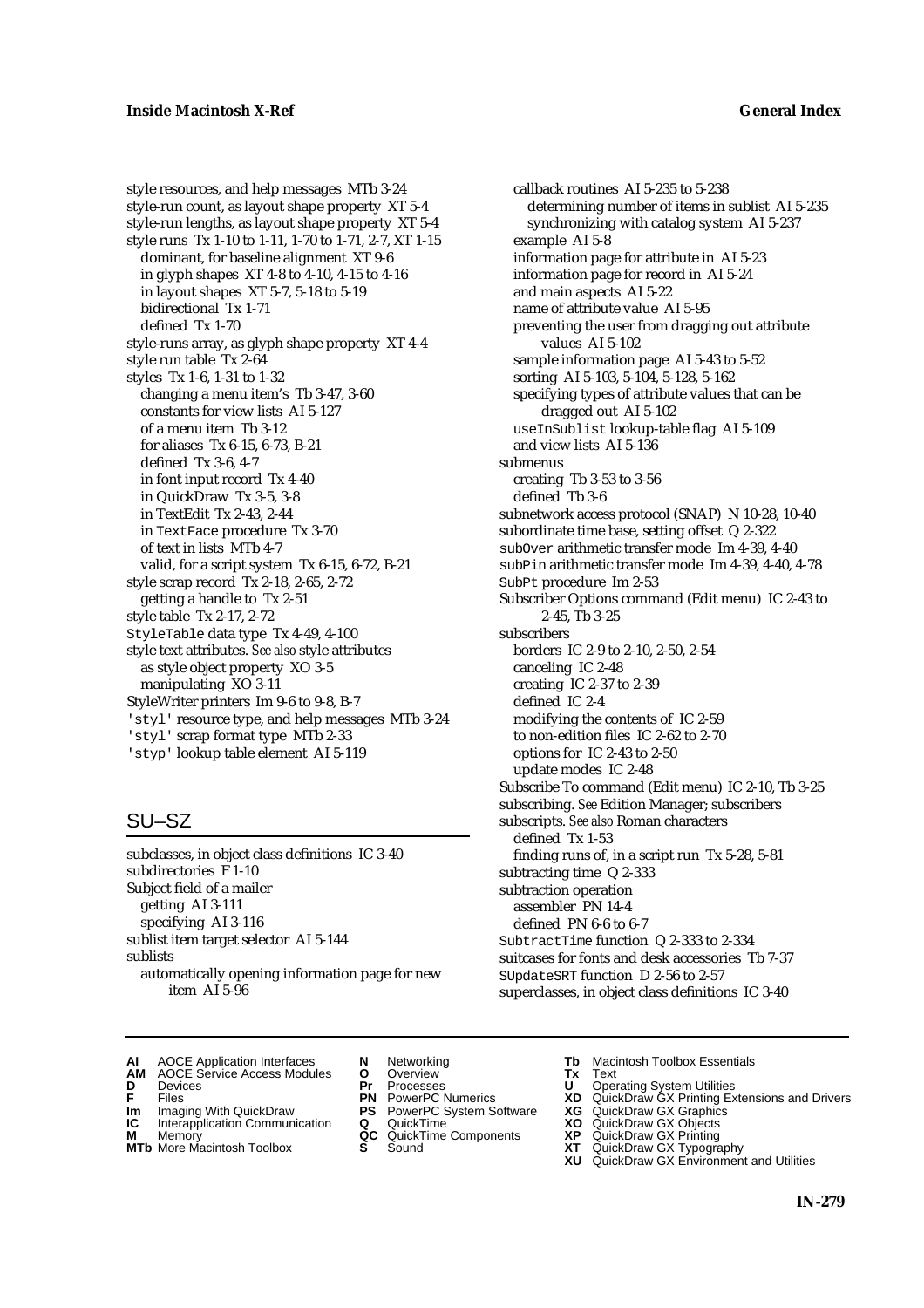### **Inside Macintosh X-Ref General Index**

super slot spaces D 2-5 supervisor mode M 3-23 suspend events O 126, Pr 1-7, 4-9 defined Tb 2-10 disposing of speech channels in response to S 4-70 handling MTb 2-19 to 2-20, O 170–173, Tb 2-60 to 2-62 handling with movie controller components QC 2-58 SVersion function D 2-30 to 2-31 s-video input QC 8-15 SwapDataCache function M 4-30 to 4-31 SwapInstructionCache function M 4-29 SwapMMUMode procedure M 4-26 to 4-27 calling from stand-alone code M 4-20 swash glyphs XT 8-29 to 8-31, 8-54 to 8-55 switches. *See* mode switches switch frames PowerPC-to-680x0 PS 2-13 to 2-14 680x0-to-PowerPC PS 2-10 to 2-12 switching context O 167, Tb 2-15 major O 167, Tb 2-16 minor O 167, Tb 2-16 switching process contexts Pr 1-7 switching script systems Tx 1-104 to 1-107, 6-17 to 6-19, 6-80 to 6-81

# T

Tab key selecting Catalog-Browsing panel AI 4-46 selecting Find panel AI 4-70 using to change active list MTb 4-21 using to move among fields in a mailer AI 3-53 to 3-56 TableDirectoryRecord data type Tx B-59 table of contents PS 1-26 to 1-29 defined PS 1-26 maximum size of PS 1-29 Table of Contents Register (RTOC) PS 1-26, 1-27, 1-29, 1-45, 1-46, 2-11 tag bytes M 2-23 tag contents, as tag object property XO 8-4 tag list XO 8-3 as color profile property XO 4-36, 4-47, 4-85 to 4-87 as color set property XO 4-33, 4-47, 4-70 to 4-73

defined XO 1-17, 1-18 as ink object property XO 5-6, 5-41, 5-65 to 5-67 as shape object property XO 2-9, 2-32, 2-77 to 2-79 as style object property XO 3-6, 3-14, 3-22 to 3-25 as transform object property XO 6-7, 6-20, 6-40 to 6-42 as view device property XO 7-25, 7-56, 7-112 to 7-115 as view port property XO 7-9, 7-91 to 7-93 tag list position XU 5-11 tag object properties XO 8-4 contents XO 8-4, 8-10 to 8-11, 8-11 to 8-12, 8-18, 8-20 owner count XO 8-4, 8-11, 8-20, 8-21 size XO 8-4, 8-18, 8-20 tag type XO 8-4, 8-5 to 8-6, 8-10 to 8-11 tag objects XO 8-3 to 8-25 attaching to other objects XO 8-12 constants and data types for XO 8-13 copying, comparing, and cloning XO 8-9, 8-15 to 8-18 creating and disposing of XO 8-8, 8-13 to 8-15 defined XO 1-13, 1-17, 8-13 directly manipulating contents of XO 8-11 to 8-12, 8-21 to 8-24 functions for XO 8-13 to 8-24 loading and unloading XO 8-9 locking and unlocking XO 8-11 to 8-12, 8-21 to 8-24 manipulating properties of XO 8-9 to 8-12, 8-18 to 8-21 and printing XP 1-24 properties of. *See* tag object properties QuickDraw GX behavior and XO 8-7 and synonyms XP 4-11 to 4-19 uses for XO 1-17 to 1-18, 8-6 to 8-7 tagp parameter PN 7-5 tags adding to letters AI 3-58 close-options dialog box AI 3-60 tag size, as tag object property XO 8-4 tag types XO 8-3 gxCubicSynonymTag type XP 4-18, 4-48 gxDashSynonymTag type XP 4-14, 4-46 gxFormatHalftoneTag type XP 4-15, 4-46 gxLineCapSynonymTag type XP 4-14, 4-47 gxPatternSynonymTag type XP 4-17, 4-47 gxPenTableTag type XP 4-21, 4-43 gxPostControlTag type XP 4-14, 4-45 gxPostScriptTag type XP 4-45

gxQuickDrawPictTag type XP 4-18, 4-49

- **AI** AOCE Application Interfaces **N** Networking **Tb** Macintosh Toolbox Essentials
- **AM** AOCE Service Access Modules **O** Overview **Tx** Text
- 
- 
- **Im** Imaging With QuickDraw **PS** PowerPC System Software **XG IC** Interapplication Communication **Q** QuickTime **COVIC**
- **Interapplication Communication <b>Q** QuickTime **XO** Memory **XO C** QuickTime Components **XP**
- 
- 
- **D** Devices **Pr** Processes **U** Operating System Utilities
	-
	-
	-
	-
- 
- 
- 
- **F** Files **PN** PowerPC Numerics **XD** QuickDraw GX Printing Extensions and Drivers
	-
	-
- **M** Memory **QC** QuickTime Components **XP** QuickDraw GX Printing
- **MTb** More Macintosh Toolbox **S** Sound **XT** QuickDraw GX Typography
	- **XU** QuickDraw GX Environment and Utilities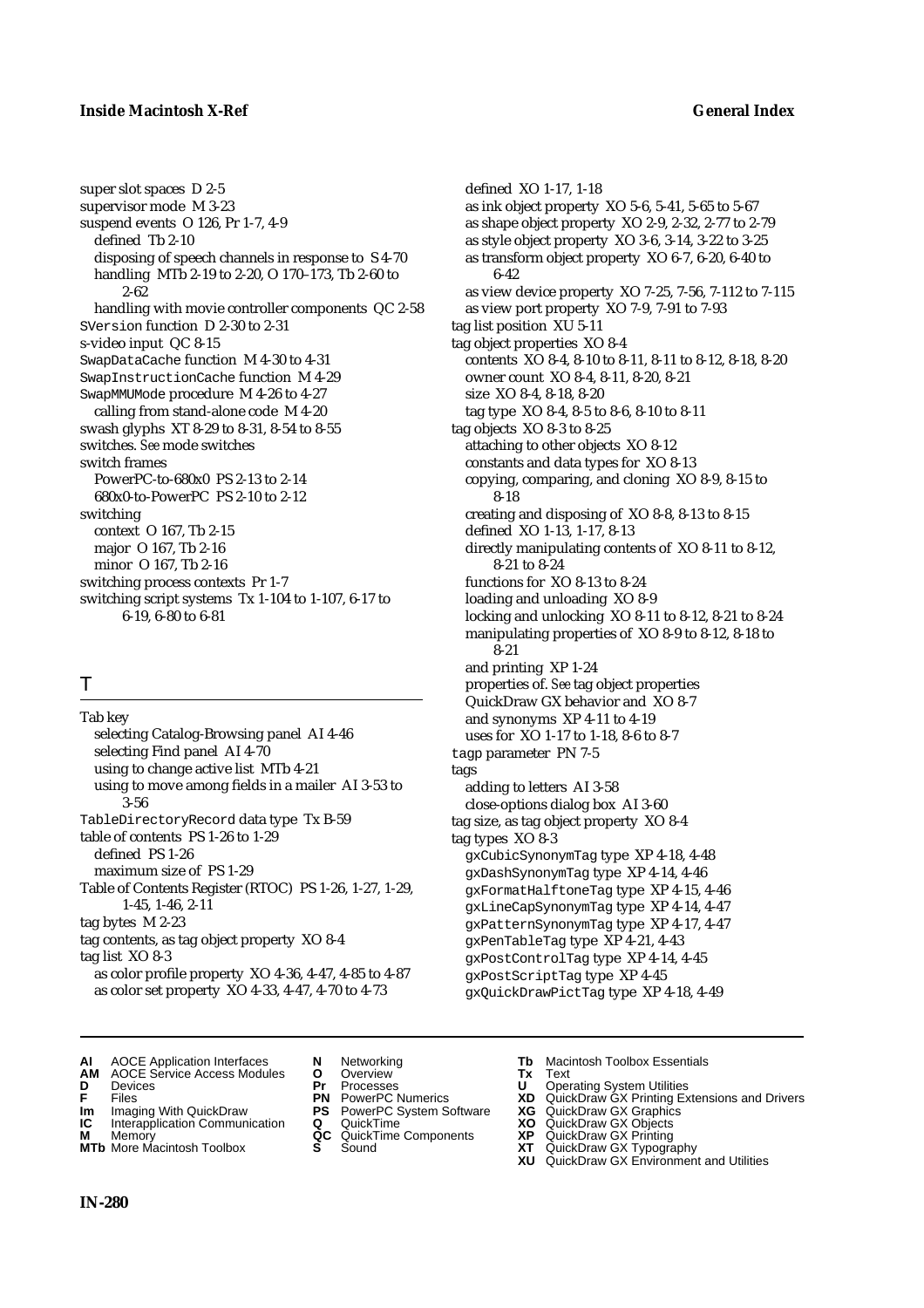## **Inside Macintosh X-Ref General Index**

list of XO 8-5 to 8-6 as tag object property XO 8-4, 8-5 to 8-6 tail patches PS 1-68, U 8-8 Talk Register 0 command D 5-7, 5-10, 5-17, 5-18, 5-19, 5-20, 5-36 Talk Register 3 command D 5-14, 5-15, 5-17, 5-31 tan function PN 10-32 to 10-33 tangent PN 10-32 to 10-33 tangent, hyperbolic PN 10-41 to 10-42 tangents array XT 4-4, 4-6 to 4-8, 4-18 to 4-21, 4-34 to 4-35 tanh function PN 10-41 to 10-42 'targ' descriptor type IC 3-14, 4-58 target addresses of Apple events IC 5-10 to 5-13 target applications, for Apple events IC 3-4 to 3-5 target components AI 3-32 target format for transliteration Tx 6-45, 6-46 to 6-47, B-71 TargetID data type Tb 2-72, 2-81 target ID records Tb 2-81 to 2-82 receiving Tb 2-73 sending Tb 2-75 target modifier for transliteration Tx 6-45, 6-47 target request MTb 6-25 to 6-26 target requests, sending QC 10-9 targets, of an alias record F 4-3 target selectors AI 5-144 target specifier structure AI 5-142 to 5-145 tasks. *See* interrupt tasks TCenterRec data type Im B-20 to B-21, B-29 TDashedLineRec data type Im B-33 TDftBitsBlk data type Im 9-33 to 9-35, 9-55 TEActivate procedure Tx 2-33, 2-68, 2-80 TEAutoView procedure Tx 2-31, 2-92 TECalText procedure Tx 2-29, 2-73, 2-89 to 2-90 TEClick procedure Tx 2-34 to 2-36, 2-61, 2-85 TEContinuousStyle function Tx 2-39, 2-43 to 2-45, 2-49, 2-102 to 2-103 TECopy procedure MTb 2-28, 2-31, Tx 2-39, 2-95 TECustomHook procedure Tx 2-56, 2-57, 2-110 to 2-115 TECut procedure MTb 2-28, 2-31, Tx 2-30, 2-39, 2-94 to 2-95 TEDeactivate procedure Tx 2-33 to 2-34, 2-68, 2-80 to 2-81 TEDelete procedure Tx 2-43, 2-93 TEDispatchRec data type. *See* TextEdit dispatch record TEDispose procedure Tx 2-15, 2-32, 2-79

TEDoText global variable Tx 2-56, 2-63

TEFeatureFlag function Tx 2-92, 2-107 to 2-109 and automatic scrolling Tx 2-31 and text buffering Tx 2-32 TEFindWord global variable Tx 2-60, 2-116 TEFromScrap function Tx 2-97 to 2-98 TEFromScrap procedure MTb 2-28, 2-30 TEGetHeight function Tx 2-49, 2-90 TEGetOffset function Tx 2-106 TEGetPoint function Tx 2-106 TEGetScrapLength function Tx 2-98 TEGetScrapLen routine Tx D-6 TEGetStyleHandle function Tx 2-84 TEGetStyleScrapHandle function Tx 2-51, 2-103 to 2-104 TEGetText function Tx 2-83 TEIdle procedure Tx 2-32, 2-84, 3-47 TEInit procedure Tx 2-15, 2-77 TEInsert procedure Tx 2-43, 2-94 TEKey procedure Tx 2-36 to 2-38, 2-81 to 2-82 'temp' folder type Tb 7-54 TempFreeMem function M 2-79 template name resource AI 5-75, AM 4-74 template names AI 5-75 template resources. *See* resources templates. *See* AOCE templates template unloader AI 5-208 TempMaxMem function M 2-79 to 2-80 TempNewHandle function M 2-78 temporal compression QC 6-70 controlling with sequence grabber QC 6-68 sequence grabber channels and QC 6-68 sequence grabbers and QC 5-82, 5-84 temporal compression of images controlling Q 3-109, 3-121 defined Q 3-7 and key frames Q 3-47 temporal settings structure QC 3-18 to 3-19 temporary files Tb 7-43, 7-44 Temporary Items folder defined Tb 7-43 finding Tb 7-54 temporary memory PS 1-55 testing for features U 1-20 allocating M 2-10 to 2-11 confirming success of allocation M 2-10 defined M 1-13, 2-4 determining zone of M 2-10 limitation on locking M 2-10

- **AI** AOCE Application Interfaces **N** Networking **Tb** Macintosh Toolbox Essentials
- **AM** AOCE Service Access Modules **O** Overview **Tx** Text
- -
- **IM** FILES<br> **Im** Imaging With QuickDraw **PS** PowerPC System Software **XG**<br> **IC** Interapplication Communication **Q** QuickTime **XO**
- **IC** Interapplication Communication **Q** QuickTime **XO M** Memory **XP QC** QuickTime Components **XP M** Memory **CC** QuickTime Components **XP**<br> **MTb** More Macintosh Toolbox **S** Sound **XT**
- **MTb** More Macintosh Toolbox **S** Sound **XT** QuickDraw GX Typography
- 
- **D** Devices **Pr** Processes **U** Operating System Utilities
	-
	-
	-
	-
- 
- 
- **F** Files **PN** PowerPC Numerics **XD** QuickDraw GX Printing Extensions and Drivers
	-
	-
	-
	-
	- **XU** QuickDraw GX Environment and Utilities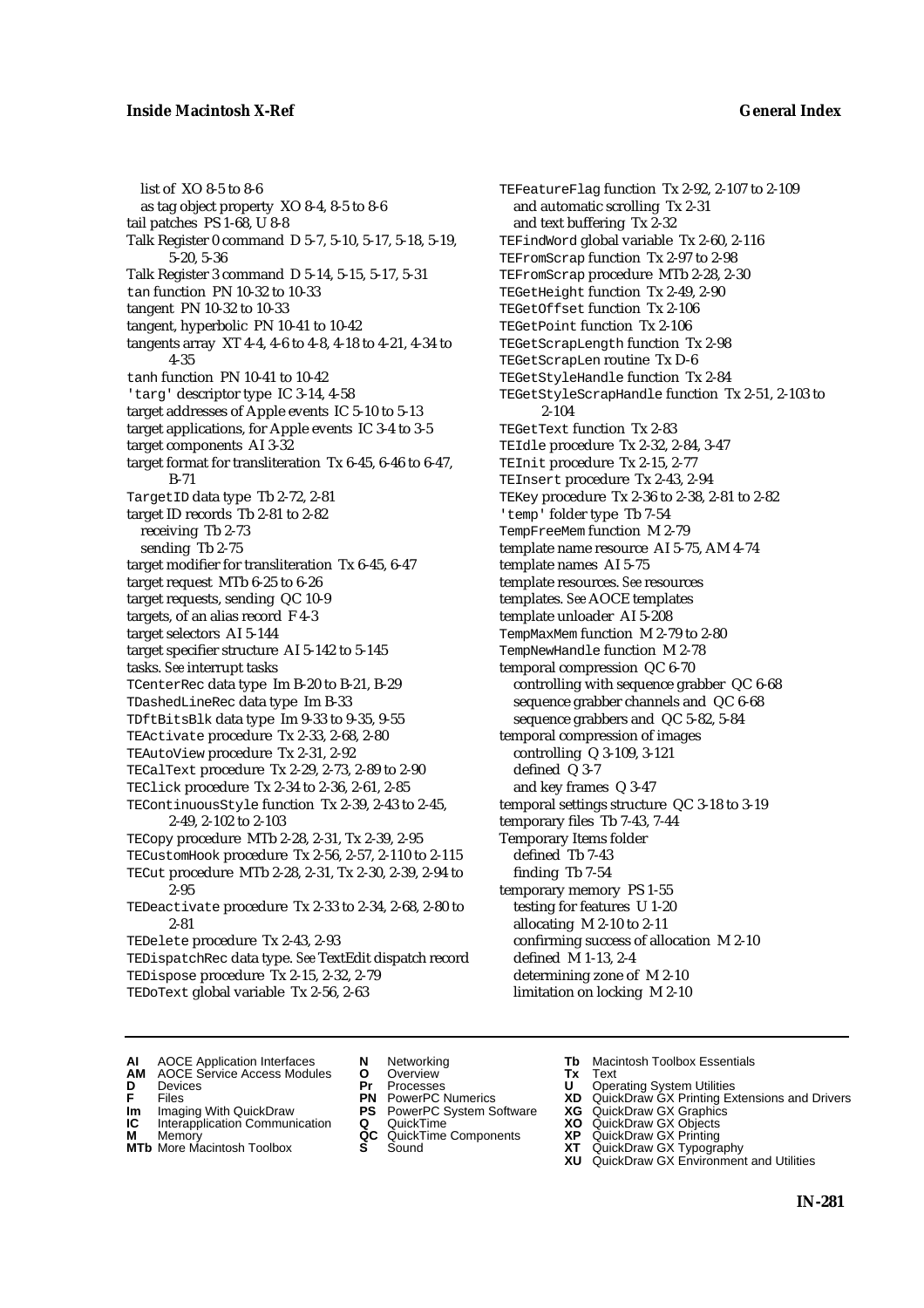operating on blocks M 2-5 optimal usage of M 2-5 release of during application termination M 2-10 routines M 2-77 to 2-80 testing for features of M 2-11 to 2-12 tracking of M 2-10 using as a heap zone M 2-16 TENew function Tx 2-78 to 2-79 TENumStyles function Tx 2-41, 2-105 TEPaste procedure MTb 2-28, 2-31, Tx 2-39, 2-95 to 2-96 TEPinScroll procedure Tx 2-31, 2-91, Tb 5-55 to 5-56 TERecal global variable Tx 2-89 TERec data type. *See* edit records TEReplaceStyle procedure Tx 2-101 Terminal Manager O 19 testing for features U 1-25 TerminateTextService function Tx 7-42, 7-86 to 7-87 terminating applications Pr 2-11 to 2-13, 2-31 terminating the print job XD 3-48 termination routines PS 3-28 and accelerated resources PS 1-38 defined PS 1-30 terminology in applications, recommended IC 2-4 terminology resources, Apple event IC 8-3 to 8-46 and AppleScript IC 7-17 to 7-20 defined IC 7-15 structure of IC 8-8 to 8-13, 8-26 to 8-44 TEScrapHandle function Tx 2-98 TEScroll procedure Tx 2-31, 2-91 TEScrpHandle global variable Tx 2-98 TEScrpLength global variable Tx 2-39, 2-98 TESelView procedure Tx 2-31, 2-92 TESetAlignment procedure Tx 2-87 TESetClickLoop procedure Tx 2-61, 2-117 TESetJust routine Tx D-6 TESetScrapLength procedure Tx 2-99 TESetScrapLen routine Tx D-6 TESetSelect procedure Tx 2-30, 2-52, 2-86 TESetStyleHandle procedure Tx 2-83 TESetStyle procedure Tx 2-43, 2-99 to 2-100 TESetText procedure Tx 2-29, 2-82 TESetWordBreak procedure Tx 2-115 to 2-116 TestControl function Tb 5-93 TestDeviceAttribute function Im 5-11, 5-31 to 5-32 testexception SANE function PN A-7 test images. *See* standard image-compression dialog components

TEStyleInsert procedure Tx 2-43, 2-103 TEStyleNew function Tx 2-15, 2-25, 2-78 TEStylePaste procedure Tx 2-39, 2-96 TEStyleTable data type. *See* style table TEStylInsert routine Tx D-6 TEStylNew routine Tx D-6 TeStylPaste routine Tx D-7 TETextBox procedure Tx 1-17, 2-24, 2-88 to 2-89 TEToScrap function Tx 2-97 TEToScrap procedure MTb 2-28, 2-30 TEUpdate procedure Tb 5-64 to 5-65, Tx 2-88 TEUseStyleScrap procedure Tx 2-51, 2-54, 2-104 to 2-105 text. *See also* text strings AOCE template code resource routines AI 5-164, 5-166 in basic graphics ports Im 2-33 to 2-34 in buttons, checkboxes, and radio buttons Tb 5-18, 5-19, 5-19 to 5-20, 5-25, 6-37 to 6-40, 6-153 centering in a window O 5, 113 in color graphics ports Im 4-53 as content of a letter AI 3-87 conversion into phonemes S 4-32 to 4-33, 4-79 to 4-80 defined XT 1-3 drawing O 5, 101–105 editable, in dialog boxes. *See* editable text items in graphics ports Im 2-13 as glyph shape property XT 4-4 handling Tb 1-14 to 1-15 as layout shape property XT 5-4 low-level routine for drawing Im 3-131 low-level routine for measuring width Im 3-138 setting font of O 104 setting size of O 104 specifying allophones in S 4-33 static, in alert and dialog boxes. *See* static text items as text shape property XT 3-4 as typographic shape property XT 2-6 using as dashes XG 3-80 to 3-81 text alignment. *See* alignment text area XT 1-17 text atoms Q 2-290 text attributes. *See* style text attributes text attributes of typographic shapes XT 6-4, 6-14 to 6-17, 6-25 to 6-34, 6-38, 6-65 to 6-68 TextBegin picture comment Im B-5, B-17 to B-20, B-21 TextBox routine Tx D-7 text buffering Tx 2-108

- **AI** AOCE Application Interfaces **N** Networking **Tb** Macintosh Toolbox Essentials<br> **AM** AOCE Service Access Modules **O** Overview **Tx** Text<br> **D** Devices **Pr** Processes **U** Operating System Utilities
- **AM** AOCE Service Access Modules **O** Overview **Tx** Text
- 
- 
- **Im** Imaging With QuickDraw **PS** PowerPC System Software **XG IC** Interapplication Communication **Q** QuickTime **COVIC**
- **Interapplication Communication <b>Q** QuickTime **XO** Memory **XO** Objects **XP QC** QuickTime Components **XP**
- **MTb** More Macintosh Toolbox **S** Sound **XT** QuickDraw GX Typography
- 
- **D** Devices **Pr** Processes **U** Operating System Utilities
	-
	-
	-
	-
	-
- 
- 
- **F** Files **PN** PowerPC Numerics **XD** QuickDraw GX Printing Extensions and Drivers
	-
	-
- **M** Memory **QC** QuickTime Components **XP** QuickDraw GX Printing
	-
	- **XU** QuickDraw GX Environment and Utilities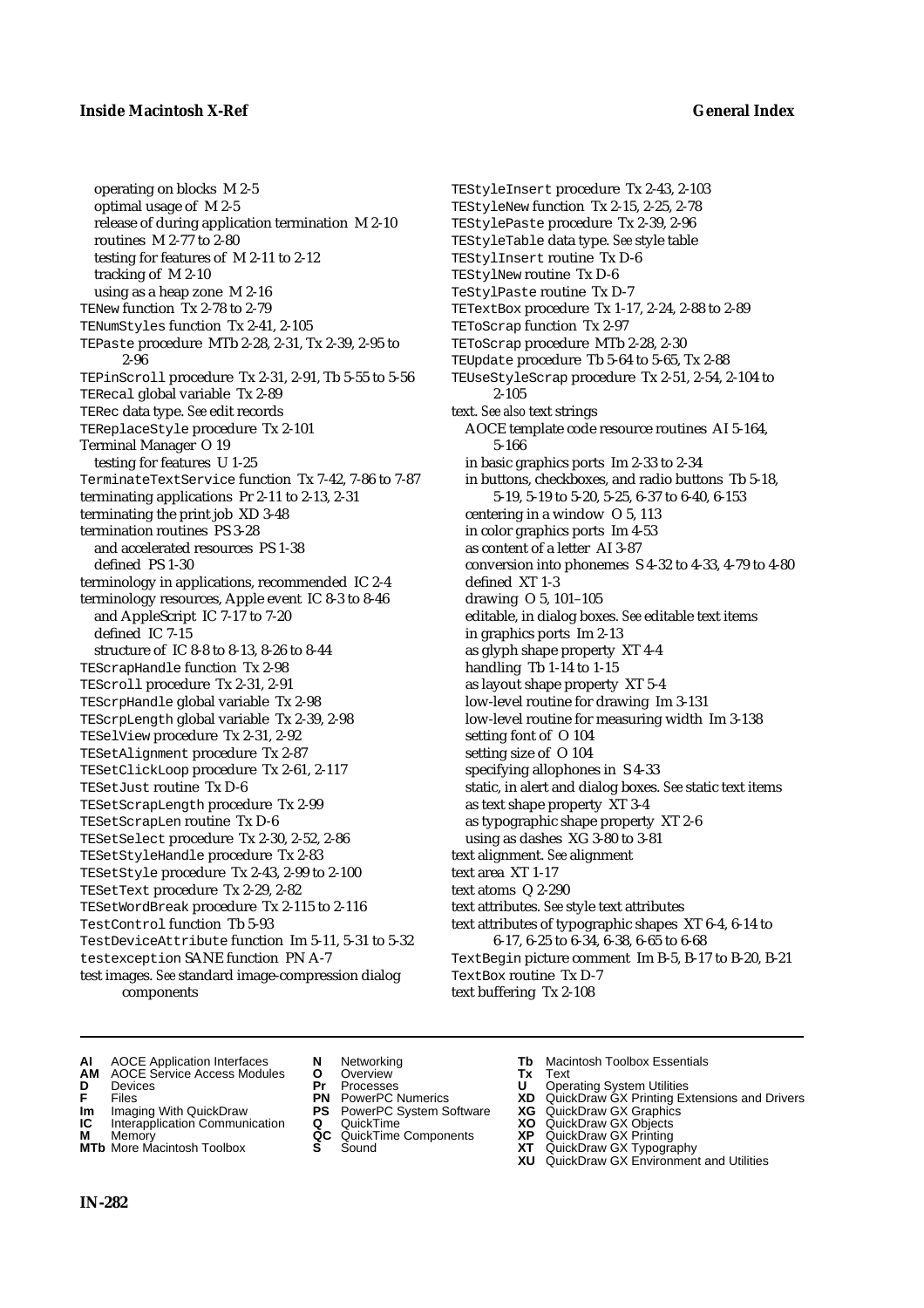in TextEdit Tx 2-14 to 2-15 TextCenter picture comment Im B-5, B-17 to B-18, B-19 to B-21 'TEXT' component subtype value QC 9-7 Text control panel Tx 1-107 to 1-108 text definitions (System Error Handler) U 2-17 to 2-18 TextDescription data type Q 2-291 text description structure Q 2-291 'TEXT' descriptor type IC 4-57 text direction XT 9-13 to 9-21, 9-38 to 9-41. *See also* direction levels; line direction defined XT 1-12 dominant direction XT 9-15 to 9-16 glyph direction XT 9-13 to 9-15, 9-42, 10-33 text display routines, specifying calling conventions of PS 2-32 text-done callback procedures S 4-19, 4-82 to 4-84 text drawing. *See* display of text TextEdit O 10, 102, Tx 1-16 to 1-17, 2-5 to 2-134 and Dialog Manager Tb 6-79 to 6-80 handling text Tb 1-14 to 1-15 and mouse events Tb 2-37 testing for version U 1-25 customizing Tx 2-56 to 2-63, 2-110 to 2-117 data structures in Tx 2-17 to 2-20, 2-64 to 2-76 handling undo Tx 2-55 to 2-56 hook routines, replacing default Tx 2-56 to 2-60 initializing Tx 2-22 to 2-23 and *Macintosh User Interface Guidelines* Tx 2-6 and null events Tx 2-32 to 2-33 null scrap Tx 2-15 private scrap Tx 2-23 restoring existing documents Tx 2-53 to 2-55 routines in Tx 2-76 to 2-117 and Scrap Manager MTb 2-28 to 2-30 synchronizing font with keyboard script Tx 6-69 testing for features Tx 2-23 and Text Utilities routines Tx 2-6 32KB text limit Tx 2-21 versions of Tx 2-23 TextEdit dispatch record Tx 2-17, 2-65 DRAWHook Tx 2-58 HITTESTHook Tx 2-60 TextEdit null scrap Tx 2-15, 2-74 TextEdit private scrap Tx 2-23, 2-77, 2-98 TextEdit style scrap Tx 2-40, 2-74 TextEnd picture comment Im B-5, B-17 to B-18, B-22 text face

as style object property XO 3-5 TextFace procedure Tx 3-20, 3-21, 3-69 to 3-70 text faces XT 6-4, 6-5 to 6-10, 6-17 to 6-25, 6-36, 6-42 to 6-45 'TEXT' file type Tb 7-10 proper use of MTb 7-11 TextFont procedure Tx 3-20, 3-69, O 104 text input. *See* input of text TextIsPostScript picture comment Im B-6, B-41 text job format mode XP 4-36 to 4-37, 4-40 to 4-41. *See also* job format modes text justification. *See* justified text text layout Tx 1-71 to 1-74. *See also* display of text text length, as layout shape property XT 5-4 text manipulation. *See* manipulating text text mask mode. *See* transfer modes text measurements XT 1-8 to 1-10 text media handlers Q 2-290 to 2-301 TextMode procedure Tx 3-20, 3-24, 3-70 to 3-73 TextOrder function Tx 5-11, 5-58 to 5-59 text overview Tx 1-3 to 1-21 text processing modes S 4-42 TextRange data type Tx 7-70 text resources, and help messages MTb 3-24 'TEXT' resource type, and help messages MTb 3-24 text runs XT 1-15, 5-6 to 5-7 'TEXT' scrap format type MTb 2-33 text segments Tx 1-72, 3-11 text service component routines Tx 7-37, 7-40 to 7-44, 7-84 to 7-91 text service components O 14, Tx 1-38, 7-14 to 7-16 activating Tx 7-41, 7-85 Apple events sent by Tx 7-10, 7-25 to 7-36, 7-44 to 7-48, 7-65 to 7-77 closing Tx 7-42, 7-86 to 7-87 confirming input explicitly Tx 7-42, 7-90 constructing and sending an Apple event Tx 7-77 to 7-79 creating a menu Tx 7-38 to 7-39, 7-89 deactivating Tx 7-41, 7-85 to 7-86 defined Tx 7-6 direct calls to Tx 7-36 to 7-37 handling events Tx 7-21 to 7-22, 7-41, 7-87 hiding windows Tx 7-41, 7-86 icon for menu title Tx 7-39 initiating a text service Tx 7-41, 7-84 to 7-85 interactive versus batch Tx 7-16 interface type for Tx 7-15

- **AI** AOCE Application Interfaces **N** Networking **Tb** Macintosh Toolbox Essentials<br> **AM** AOCE Service Access Modules **O** Overview **Tx** Text<br> **D** Devices **Pr** Processes **U** Operating System Utilities
- AOCE Service Access Modules **O** Overview **Tx** Text<br>Devices **Devices Devices Devices**
- -
- **IM** FILES<br> **Im** Imaging With QuickDraw **PS** PowerPC System Software **XG**<br> **IC** Interapplication Communication **Q** QuickTime **XO**
- **IC** Interapplication Communication **Q** QuickTime **XO M** Memory **XO QC** QuickTime Components **XP M** Memory **CONSISTENT CONSISTENT QC** QuickTime Components **XP**<br> **MTb** More Macintosh Toolbox **S** Sound **XT**
- **MTb** More Macintosh Toolbox **S** Sound **XT** QuickDraw GX Typography
- 
- **D** Devices **Pr** Processes **U** Operating System Utilities
	-
	-
	-
	-
- 
- 
- **F** Files **PN** PowerPC Numerics **XD** QuickDraw GX Printing Extensions and Drivers
	-
	-
	-
	- **XU** QuickDraw GX Environment and Utilities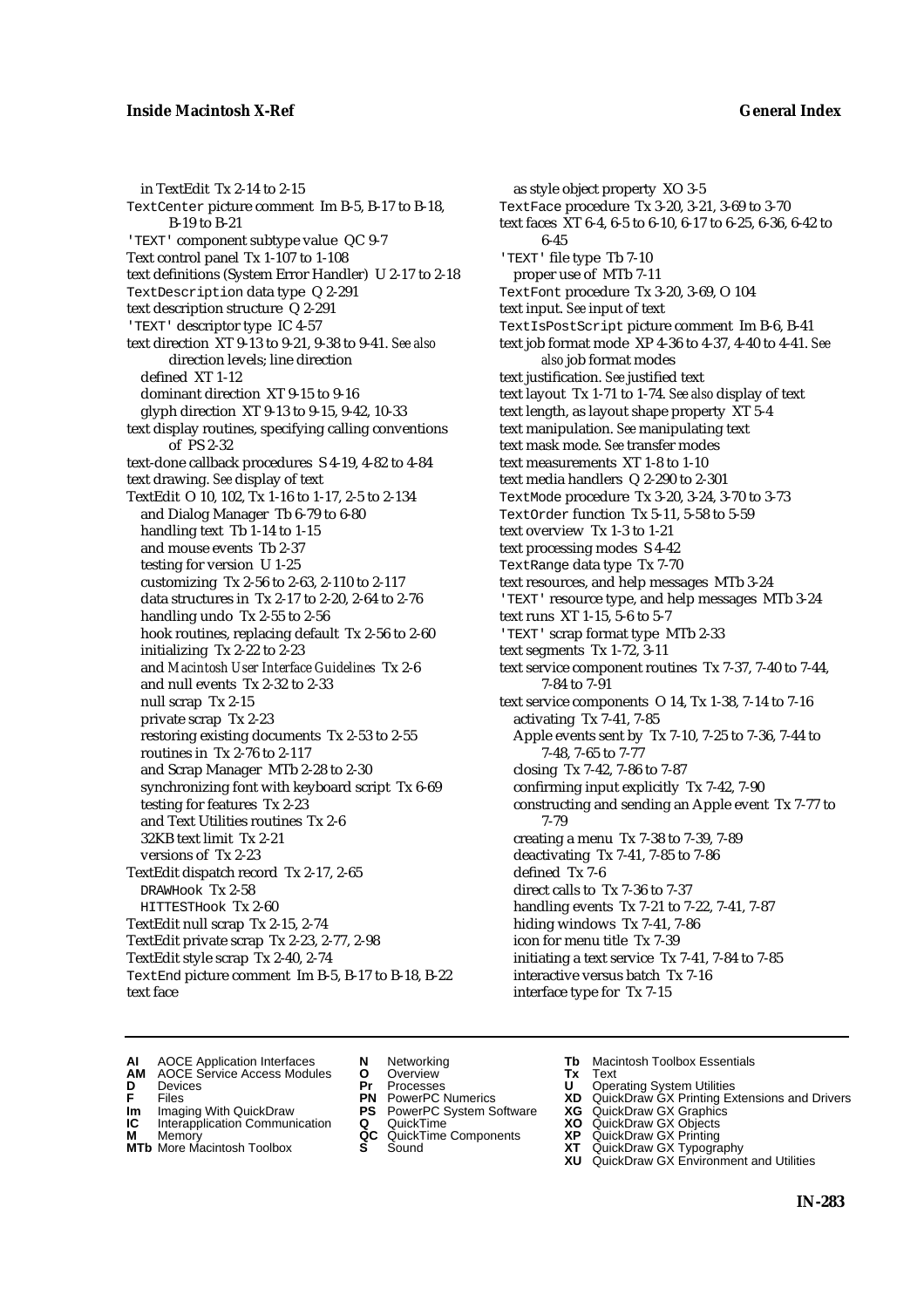### **Inside Macintosh X-Ref General Index**

keyboard icons Tx 7-39 to 7-40 making available to the user Tx 7-20 menu handle disposing Tx 7-39 menu handling Tx 7-22, 7-41, 7-88 opening a floating utility window Tx 7-48, 7-80 to 7-83 requiring an active TSM document Tx 7-53 routines. *See* text service component routines scripts and languages supported by Tx 7-16, 7-25, 7-42 to 7-44, 7-90 to 7-91. *See also* input methods, text services setting the cursor Tx 7-22, 7-41, 7-88 to 7-89 text service component type Tx 7-15 TextServiceEvent function Tx 7-41, 7-87 to 7-88 TextServiceInfo data type Tx 7-59 text service information record Tx 7-59 TextServiceList data type Tx 7-59 text service list record Tx 7-59 TextServiceMenuSelect function Tx 7-41, 7-88 text services Tx 7-6 listing in a menu Tx 7-20 other than input methods Tx 7-20 Text Services Manager O 14, Tx 1-38 to 1-39, 7-9 to 7-107. *See also* client applications; TSM-aware applications; Apple events to client applications; text service component routines application interface to Tx 7-10 component interface to Tx 7-10 floating window service Tx 7-24 high-level routines. *See* Text Services Manager, routines for client applications low-level routines. *See* text service component routines routines for client applications Tx 7-17 to 7-25, 7-48 to 7-65 routines for components Tx 7-44 to 7-48, 7-77 to 7-83 testing for availability Tx 7-17 testing for version U 1-9 text shapes XO 2-10 creating and drawing XT 3-5 to 3-6, 3-8 to 3-10 defined XO 1-11, XT 1-3, 2-3, 3-3 deleting all text of XT 3-7 functions for XT 3-8 to 3-16 geometry of XT 3-3 inserting text into XT 3-7 manipulating geometry of XT 3-10 to 3-15 replacing all text of XT 3-7 replacing some text of XT 3-7

text size XT 6-4, 6-10, 6-46 to 6-48 as style object property XO 3-5 TextSize procedure O 104, Tx 3-20, 3-22, 3-73 to 3-74 text storage XT 1-7 to 1-8. *See also* storage of text text streaming Im 9-82 text strings. *See also* strings defined Tx 1-95, 5-6 delimiting with picture comments Im B-16 to B-17 rotating with picture comments Im B-17 to B-22 TextStyle data type. *See* text style record text style record Tx 2-18, 2-65, 2-76 text styles. *See* styles text style table Tb 6-160, 6-162 to 6-164 32-by-32 pixel (large) icons Tb 7-11, 7-13 TextToPhonemes function S 4-32, 4-79 to 4-80 text-to-speech. *See* Speech Manager Text Utilities O 13, Tx 1-16, 1-38, 5-3 to 5-115 and layout shapes XT 9-37 to 9-38 data structures used with Tx 5-44 to 5-47 and Package Manager U 10-4 routines in for date strings Tx 5-82 to 5-91 for modifying text Tx 5-64 to 5-82 for numeric strings Tx 5-91 to 5-101 for sorting Tx 5-50 to 5-63 for specifying strings Tx 5-47 to 5-50 for strings Tx 5-47 to 5-63 for time strings Tx 5-82 to 5-91 text views. *See also* edit-text views types of AI 5-127 text width XT 9-12 TextWidth function Tx 3-31, 3-39, 3-83 TextWidthHook registers Tx 2-114 text width hook routines, specifying calling conventions of PS 2-31 TFeed data type Im 9-48 TGetRotnBlk data type Im 9-32 to 9-33, 9-56 TGetRslBlk data type Im 9-30 to 9-31, 9-53 to 9-54 TGnlData data type Im 9-52 to 9-53 TheGDevice global variable Im 5-4 thePat opcode Im A-18 thePort global variable Im 2-36 TheZone global variable M 2-80 THINK C calling conventions PS 2-30 'thng' resource type S 5-8 to 5-11, 6-5 to 6-7 for control panel extensions U 5-6 to 5-8 format of MTb 6-80 to 6-85 Rez input for MTb 6-33

- **AI** AOCE Application Interfaces **N** Networking **Tb** Macintosh Toolbox Essentials<br> **AM** AOCE Service Access Modules **O** Overview **Tx** Text<br> **D** Devices **Pr** Processes **U** Operating System Utilities
- **AM** AOCE Service Access Modules **O** Overview **Tx** Text
- 
- 
- **Im** Imaging With QuickDraw **PS** PowerPC System Software **XG IC** Interapplication Communication **Q** QuickTime **COVIC**
- **Interapplication Communication <b>Q** QuickTime **XO** Memory **XO** Memory **XP QC** QuickTime Components **XP**
- **M** Memory **District Acc** QuickTime Components **XP**<br> **MTb** More Macintosh Toolbox **S** Sound **XT**
- 
- **D** Devices **Pr** Processes **U** Operating System Utilities
	-
	-
	-
	-
- 
- 
- **FRICAG CONSISTS IN THE PROCESSES CONSISTS AND CONSIST CONSISTENT CONSISTS CONSISTS PRINTIPLE PROCESSES CONSISTS CON<br>
<b>F**FRICES **PN** POWERPC Numerics **XD** QuickDraw GX Printing Extensions and Drivers<br> **Im** Imaging With Qui
	-
	-
	-
- **MTb** More Macintosh Toolbox **S** Sound **XT** QuickDraw GX Typography
	- **XU** QuickDraw GX Environment and Utilities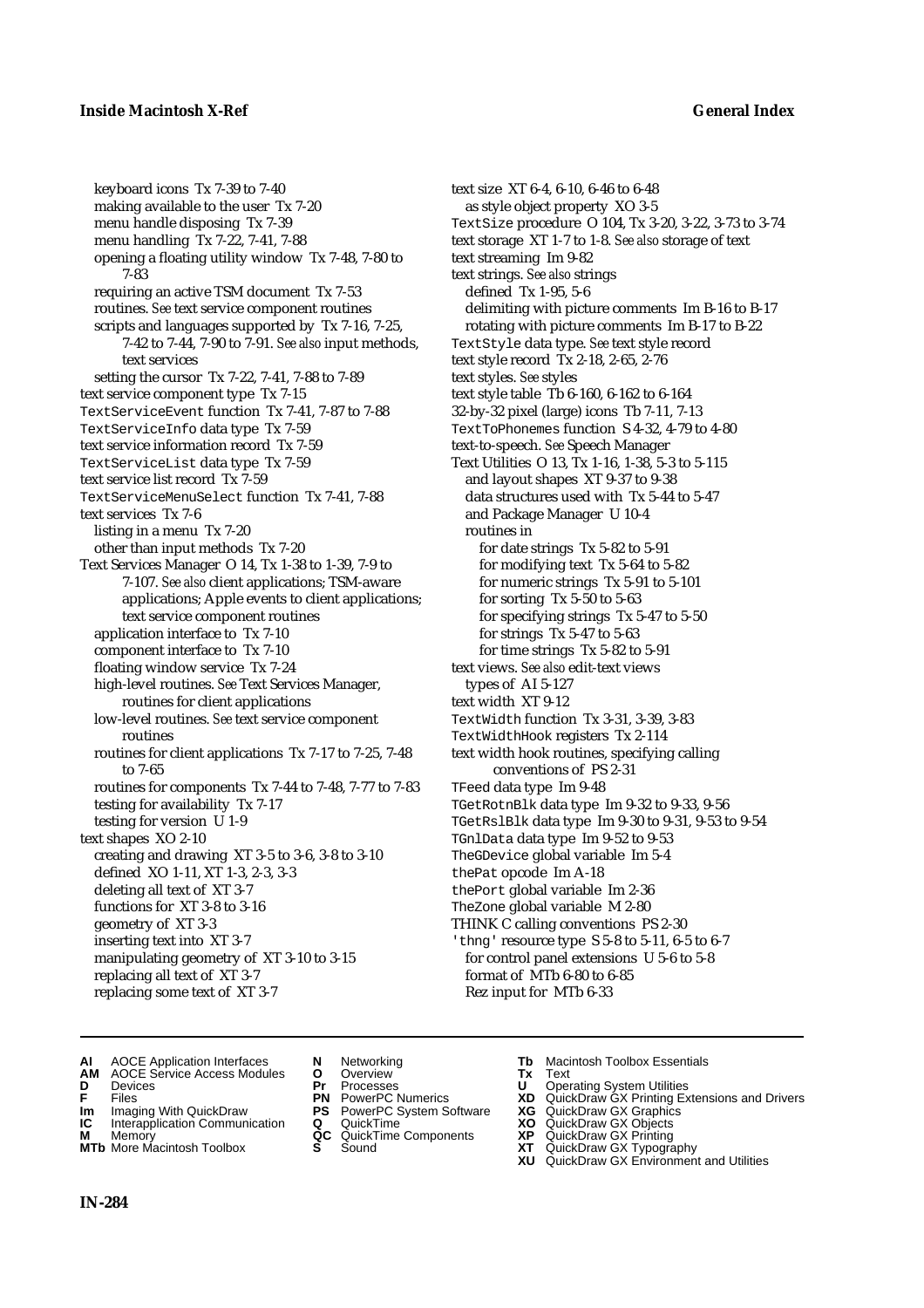## **Inside Macintosh X-Ref General Index**

and translation extensions MTb 7-19 to 7-21 thousands separators Tx B-24 threads package XU 2-17 three-position-thumb scrolling AM 3-25 to 3-26 thumb controls. *See* scroll boxes thumbnails creating Q 3-103 to 3-106 creating from pixel maps Q 3-105 to 3-106 defined Q 2-65 for previewing files Q 2-65 THz data type M 2-20 TIB instructions. *See also* transfer instruction block data type D 3-27 operation codes D 3-27 scAdd D 3-29 scComp D 3-30, 4-7 scInc D 3-28 scLoop D 3-29 to 3-30 scMove D 3-29 scNoInc D 3-28 scNop D 3-30 scStop D 3-30 'tick' component subtype value QC 11-6 TickCount function O 188, Tb 2-112 ticks, used to time system alert sounds S 1-25 Ticks global variable D 6-15, O 31, 188, Tb 2-112 updating of Pr 4-5 tiled highlighting XT 10-15 timbre S 2-8, 2-28, 2-96 timbreCmd command S 2-28, 2-96 time. *See also* time bases callback functions for clock components QC 11-9 to 11-15 current, getting for movie controller component QC 2-57 getting the current U 4-9 to 4-10 getting the current UTC AI 9-52 to 9-54 GMT U 4-18 providing to sequence grabber channel component QC 6-42 required to compress image QC 4-57 setting U 4-10 to 4-12. *See also* Alarm Clock, Date & Time control panel time, image compression, estimating Q 3-69 time, media, determining for a sample Q 2-229 time, movie determining Q 2-187 setting Q 2-185, 2-186

time, track. *See* track time time, units per second Q 2-6 TimeBase data type Q 2-77 time-based data Q 2-5 time bases Q 2-5 to 2-8 adding time values Q 2-333 assigning callback events QC 11-18 assigning to a clock component QC 11-17 and callback events canceling Q 2-339 creating Q 2-336 to 2-337 determining Q 2-340 disposing of Q 2-339 finding by clock component QC 11-20 to 11-21 scheduling Q 2-337 to 2-339 callback functions Q 2-335 to 2-341 clock components and Q 2-318 to 2-320, QC 11-3 clock component support for callback functions QC 11-4 control flags Q 2-330 to 2-331 converting Q 2-334 to 2-335 creating Q 2-316 and current time Q 2-322 to 2-325 defined Q 2-6 disposing of Q 2-316 to 2-317 end times of Q 2-329 executing a callback function QC 11-19 functions Q 2-315 to 2-341 identifiers Q 2-77 looping Q 2-330 to 2-331 offsets Q 2-322 rates of Q 2-326 removing callback events QC 11-20 sequence grabber components, determining QC 5-56 start times of Q 2-328 status information from Q 2-331 to 2-332 time values Q 2-324 to 2-325 video digitizer components, setting for QC 8-8 time bases, master assigning to a movie Q 2-318 assigning to a time base Q 2-320 to 2-321 determining Q 2-321 time coordinate systems Q 2-5 to 2-8, 2-16 TimeDBRA global variable limitations of U 9-9 time delays microseconds Pr 3-5 to 3-6 milliseconds Pr 3-4

- **AI** AOCE Application Interfaces **N** Networking **Tb** Macintosh Toolbox Essentials<br> **AM** AOCE Service Access Modules **O** Overview **Tx** Text<br> **D** Devices **Pr** Processes **U** Operating System Utilities
- AOCE Service Access Modules **O** Overview **Tx** Text<br>Devices **Devices Devices Devices**
- 
- **Im** Files<br> **Im** Imaging With QuickDraw **PS** PowerPC System Software **XG**<br> **IC** Interapplication Communication **Q** QuickTime **XO**
- **IC** Interapplication Communication **Q** QuickTime **XO M** Memory **XO QC** QuickTime Components **XP**
- **M** Memory **District Acc** QuickTime Components **XP**<br> **MTb** More Macintosh Toolbox **S** Sound **XT**
- 
- 
- **D** Devices **Pr** Processes **U** Operating System Utilities
	-
	-
	-
	-
- 
- 
- **F** Files **PN** PowerPC Numerics **XD** QuickDraw GX Printing Extensions and Drivers
	-
	-
	-
- **MTb** More Macintosh Toolbox **S** Sound **XT** QuickDraw GX Typography
	- **XU** QuickDraw GX Environment and Utilities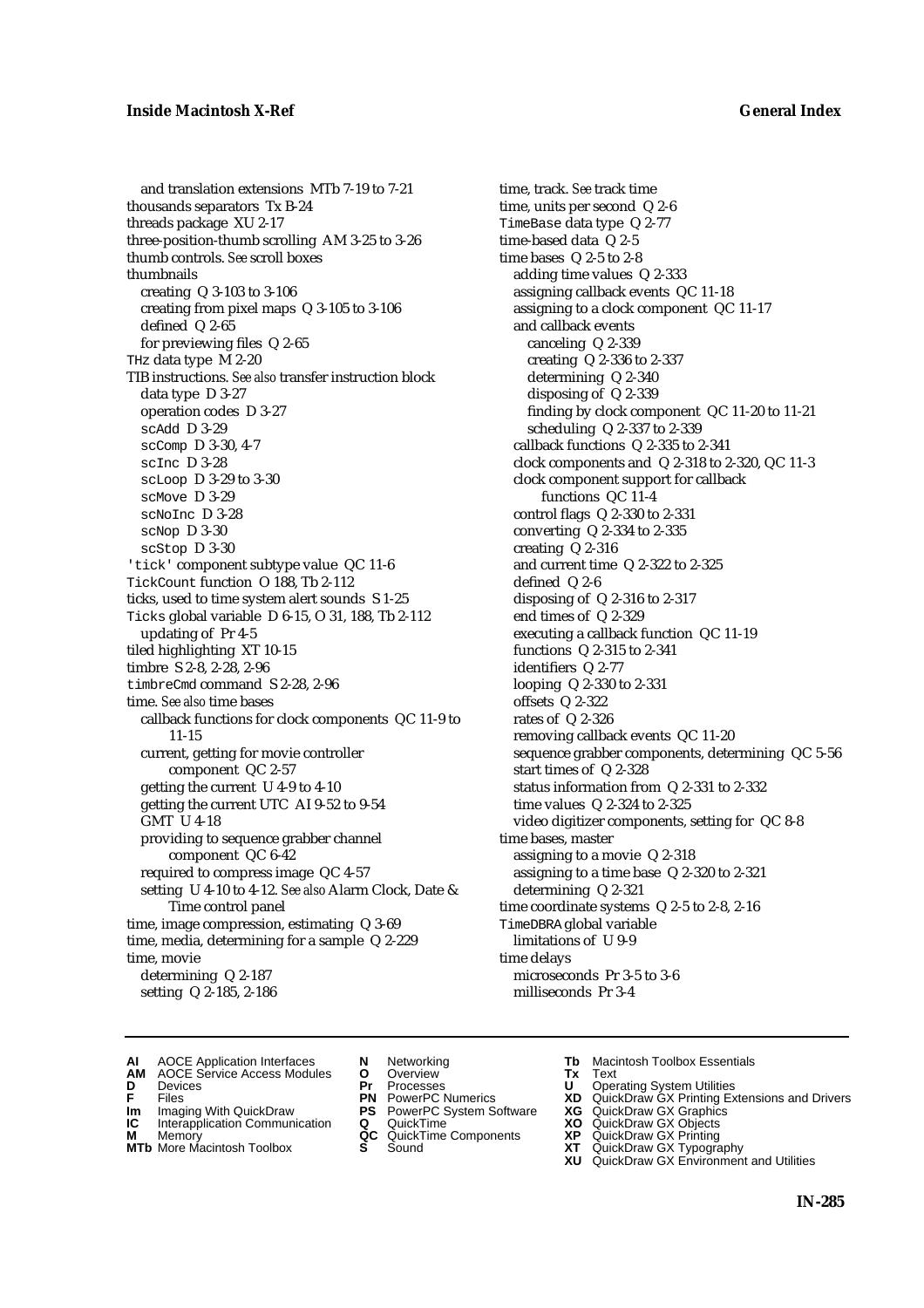time formats Tx 1-96 to 1-97, 5-29 to 5-31, 6-33 to 6-34, B-26 to B-27 Time Manager O 12, Pr 3-3 to 3-26 application-defined routines in Pr 3-22 data structures in Pr 3-17 to 3-18 delays Pr 3-4, 3-5 extended Pr 3-6 to 3-9 original Pr 3-4 to 3-5 and operating-system queues U 6-7 queues. *See* Time Manager queues revised Pr 3-5 to 3-6 routines in Pr 3-18 to 3-22 and synchronizing sounds S 2-31 task records. *See* Time Manager task records tasks. *See* Time Manager tasks testing for version Pr 3-3, 3-4, U 1-25 Time Manager queues Pr 3-5, 3-21 Time Manager task records Pr 3-3 extended Pr 3-5, 3-18 original and revised Pr 3-4, 3-17 Time Manager tasks PS 1-18, 1-60 and the A5 register M 4-16 activating Pr 3-5, 3-10, 3-20 to 3-21 deferred under virtual memory M 3-12 installing Pr 3-5, 3-8, 3-10 to 3-11, 3-18 to 3-20 making notification requests Pr 5-3 periodic Pr 3-13 to 3-14 reactivating Pr 3-5 removing Pr 3-5, 3-21 structure of records Pr 3-4, 3-8, 3-17 to 3-18 using global variables in Pr 3-11 to 3-13 timeouts for interacting with the user IC 4-50 timeouts for reply Apple events IC 4-84 to 4-85, 5-20 to 5-21 timeout value for ATP N 6-7, 6-13, 6-26, 6-36 timer, wakeup. *See* wakeup timer TimeRecord data type Q 2-77 timers for sending and receiving mail AM 2-119 to 2-121 times Q 2-5 to 2-8 adding Q 2-332 to 2-333 converting Q 2-334. *See also* time bases; time scales; time values subtracting Q 2-333 to 2-334 units per second Q 2-6 times (converting) routines for Tx 5-82 to 5-91 from strings Tx 5-31 to 5-33, 5-85

into strings Tx 5-34 to 5-35, 5-89 to 5-91 time scales Q 2-6 to 2-7 converting between Q 2-334 defined Q 2-6, 4-12 for media structures Q 2-195 to 2-196 for media Q 4-18 for movies Q 2-189 to 2-190, 4-12 TimeSCCDB global variable U 9-9 TimeSCSIDB global variable U 9-9 time service AI 9-52 to 9-54 time specification Q 2-77 TimeString procedure Tx 5-34 to 5-35, 5-88, B-22 time structures format Q 2-77 to 2-78 time-to-sample atoms Q 4-6, 4-36 to 4-37 in sample table atoms Q 4-34 tables Q 4-36 to 4-37 time units Q 2-6 time values Q 2-7 to 2-8 converting between time bases Q 2-334 defined Q 2-7 subtracting Q 2-333 time-zone information U 4-7, 4-18 to 4-21 reading U 4-46 to 4-48 setting U 4-46 to 4-48 'timo' keyword IC 3-15 tint and tint color, for a halftone XO 7-16 to 7-17 tint space, for a halftone XO 7-17 tint types, for a halftone XO 7-16 to 7-17, 7-67 tiny result PN 4-5 tip function, creating MTb 3-128, 3-130 to 3-131 tips of help balloons defined MTb 3-9 for help balloons in menus MTb 3-29 specifying in dynamic windows MTb 3-80 specifying in 'hdlg' resources MTb 3-56 specifying in 'hrct' resources MTb 3-67 title bar O 111, Tb 4-5 titles of buttons, checkboxes, and radio buttons Tb 6-37 to 6-40, 6-153 changing, for controls Tb 5-96 determining, for controls Tb 5-104 to 5-105 for modeless and movable modal dialog boxes Tb 6-25 specifying for controls Tb 5-18, 5-19 to 5-20, 5-25, 5-83, 5-85, 5-120, 5-121 'tkhd' atom type Q 4-6 in track atoms Q 4-13

- **AI** AOCE Application Interfaces **N** Networking **Tb** Macintosh Toolbox Essentials<br> **AM** AOCE Service Access Modules **O** Overview **Tx** Text<br> **D** Devices **Pr** Processes **U** Operating System Utilities
- **AM** AOCE Service Access Modules **O** Overview **Tx** Text
- 
- 
- **Im** Imaging With QuickDraw **PS** PowerPC System Software **XG IC** Interapplication Communication **Q** QuickTime **COVIC**
- **Interapplication Communication <b>Q** QuickTime **XO** Memory **XO** Memory **XP QC** QuickTime Components **XP**
- **M** Memory **District Acc** QuickTime Components **XP**<br> **MTb** More Macintosh Toolbox **S** Sound **XT MTb** More Macintosh Toolbox **S** Sound **XT** QuickDraw GX Typography
- 
- **D** Devices **Pr** Processes **U** Operating System Utilities
	-
	-
	-
	- -
- 
- 
- **FRICAG CONSISTS IN THE PROCESSES CONSISTS AND CONSIST CONSISTENT CONSISTS CONSISTS PRINTIPLE PROCESSES CONSISTS CON<br>
<b>F**FRICES **PN** POWERPC Numerics **XD** QuickDraw GX Printing Extensions and Drivers<br> **Im** Imaging With Qui
	-
	-
	-
	-
	- **XU** QuickDraw GX Environment and Utilities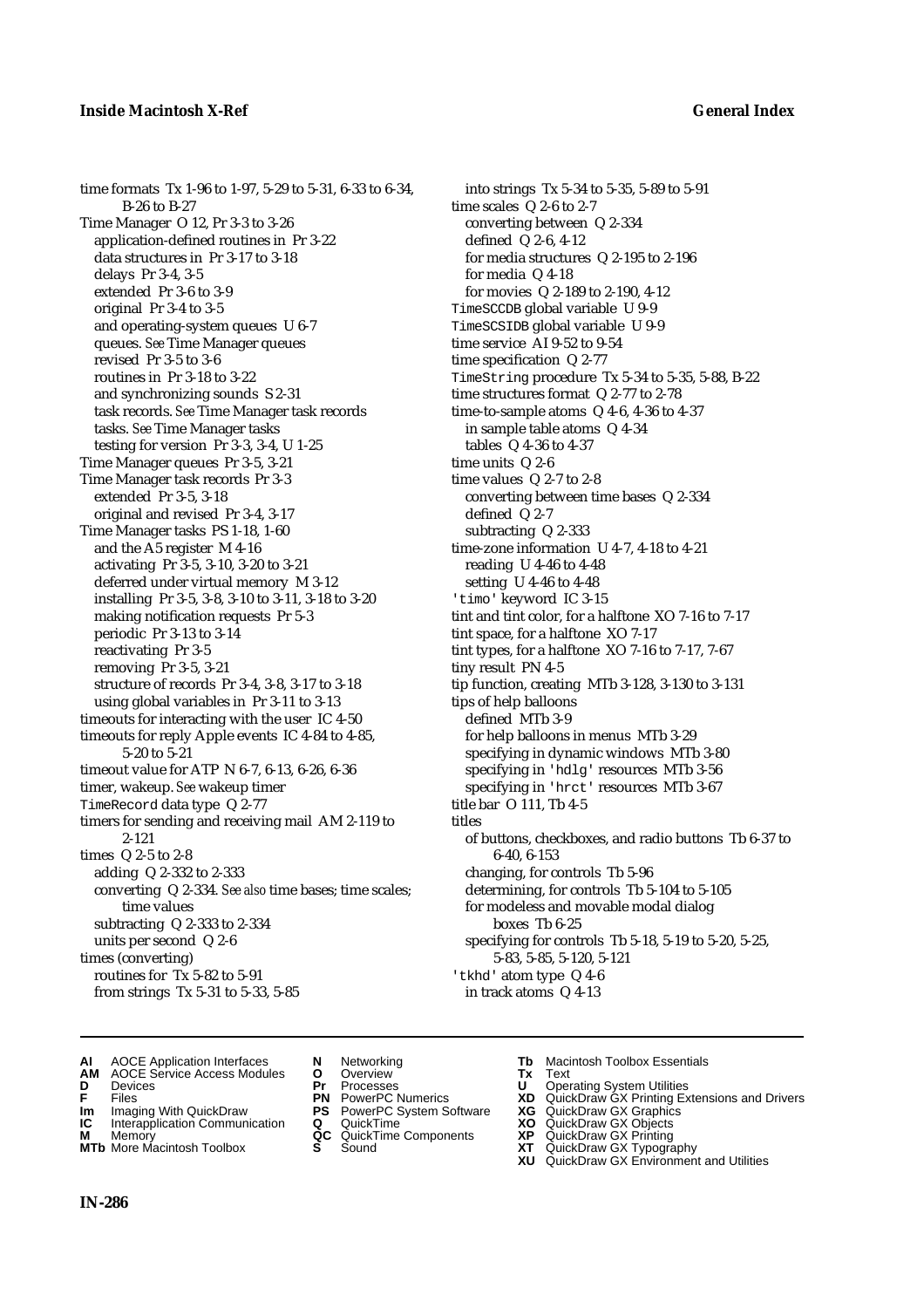TLAP. *See* TokenTalk Link-Access Protocol TLineWidth data type Im B-35 TMTask data type Pr 3-4, 3-8, 3-17, 3-18 TOC. *See* table of contents TOC information structure AI 7-37 To field. *See* Recipients field of a mailer ToggleDate function U 4-42 to 4-44 toggle parameter block U 4-30 to 4-32 TogglePB data type U 4-30 TokenBlock data type Tx 6-74 token block record Tx 6-40, 6-74, 6-93 to 6-94 tokenCenterDot token code Tx 6-61 token disposal functions called by Apple Event Manager IC 6-41, 6-46 defined IC 6-7 marking callback functions and IC 6-54 tokenEllipsis token code Tx 6-61 tokenization Tx 1-99, 6-38 to 6-43, 6-92 to 6-98 alphanumeric tokens Tx 6-42, 6-94 of alternate numerals Tx 6-42 appending results of Tx 6-42, 6-93, 6-96 data structures Tx 6-40, 6-74 to 6-75 defined Tx 6-38 delimiters for literals and comments Tx 6-41, 6-94, 6-96 escape character for delimiters Tx 6-41, 6-94, 6-97 nested comments, support for Tx 6-41, 6-94 string generation Tx 6-42, 6-93, 6-96 token list Tx 6-95 TokenRec data type Tx 6-75, 6-95 token record Tx 6-40, 6-74 to 6-75, 6-95, 6-95 to 6-96 token ring N 1-10, 11-5, 11-20 to 11-22 data structures for N 11-26 to 11-27 driver for N 11-6 and 802.2 packets N 11-3 to 11-5 ENET parameter block for N 11-27 introduced N 1-10 routines for N 11-28 to 11-42 tokens defined Tx 6-38 delimPad token code Tx 6-58 fixed Tx B-54 list of types and codes for Tx 6-58 to 6-61 tokenCenterDot token code Tx 6-61 tokenEllipsis token code Tx 6-61 tokens ('itl4') resource Tx B-5, B-50 to B-58 extension-fetching routine Tx B-54 number parts table Tx 6-34 to 6-35, 6-92, B-55 to B-57

resource ID as script variable Tx 6-14, 6-69, B-19 token-string copy routine Tx 6-42, B-54 and tokenization Tx 6-95 token table Tx B-53 untoken table Tx 6-35 to 6-37, 6-92, B-54 to B-55 whitespace table Tx 6-37, 6-92, B-58 tokens, for Apple event objects defined IC 6-4 defining descriptor types for IC 6-39 to 6-41 object accessor functions and IC 6-28 to 6-29 ranges of text and IC 6-40 token-string copy routine Tx B-54 token strings Tx 6-42 token table Tx B-53 TokenTalk N 10-3 TokenTalk Link-Access Protocol (TLAP) N 1-10 .TOKN0 driver N 11-22 token types. *See* tokens tolerance, for hit-testing XO 1-32, 2-21, 6-13 to-nearest rounding PN 4-3 TONEAREST SANE constant PN A-7 Toolbox Event Manager. *See* Event Manager Toolbox trap dispatch table U 8-5 testing for base address U 1-25 testing for discontiguous half U 1-17 Toolbox traps U 8-14 tools. *See* application extensions TopMapHdl global variable Im 9-39 TopMem function M 2-14, 2-85 to 2-86 TopMenuItem global variable Tb 3-151 top-side bearings of glyphs XT 1-10 totalLoadCmd command S 2-95 total overrides XD 2-12 of printing messages XP 1-13 touching testing shapes for XG 4-18 to 4-21, 4-53 to 4-57, 4-95 to 4-99 toward + rounding. *See* upward rounding toward – rounding. *See* downward rounding toward-zero rounding defined PN 4-3 trunc function PN 9-11 to 9-12 TOWARDZERO SANE constant PN A-7 TPfPgDir structure AI 3-28, AM 2-113 TPolyVerbRec data type Im B-25 to B-26 TPrDlg data type Im 9-50 to 9-51 TPrInfo data type Im 9-46 TPrint data type Im 9-38 to 9-39, 9-44 to 9-46

- **AI** AOCE Application Interfaces **N** Networking **Tb** Macintosh Toolbox Essentials
- **AM** AOCE Service Access Modules **O** Overview **Tx** Text
- **D** Devices **Pr** Processes **U** Operating System Utilities
	-
- **IM** FILES<br> **Im** Imaging With QuickDraw **PS** PowerPC System Software **XG**<br> **IC** Interapplication Communication **Q** QuickTime **XO**
- **IC** Interapplication Communication **Q** QuickTime **XO M** Memory **XP QC** QuickTime Components **XP**
- **M** Memory **CONSISTENT MEMORY AND MEMORY MEMORY AND MEMORY AND MEMORY AND <b>CONSISTENT CONSISTENT** WAS A VIOLENCE CONSISTENT OF A VIOLENCE CONSISTENT OF A VIOLENCE CONSISTENT OF A VIOLENCE CONSISTENT OF A VIOLENCE CONSISTEN
- 
- 
- **F** Files **PN** PowerPC Numerics **XD** QuickDraw GX Printing Extensions and Drivers
	-
	-
	-
- **MTb** More Macintosh Toolbox **S** Sound **XT** QuickDraw GX Typography
	- **XU** QuickDraw GX Environment and Utilities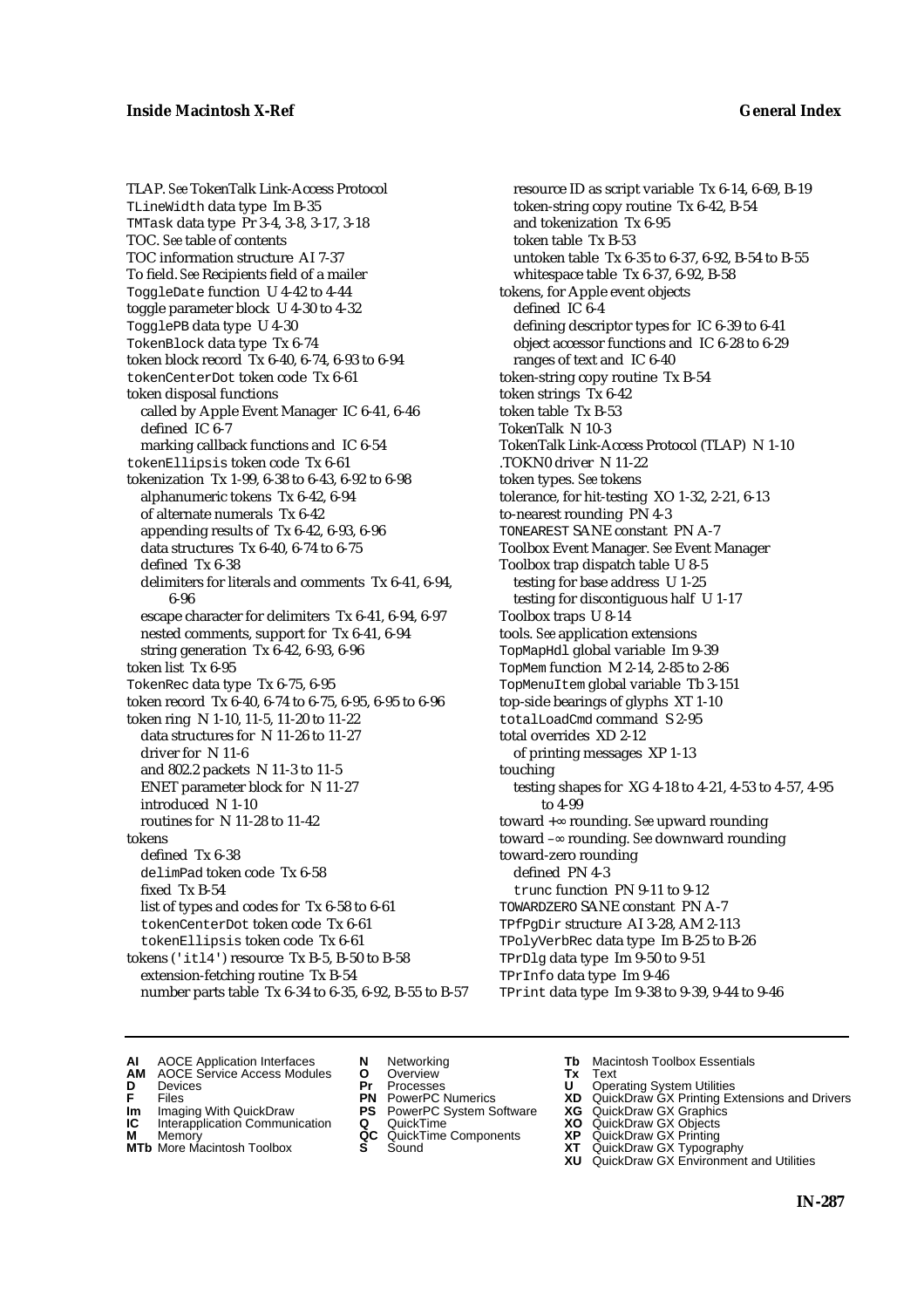### **Inside Macintosh X-Ref General Index**

TPrint records creating Im 9-17 defined Im 9-11 to 9-13 initializing Im 9-59 saving and reading Im 9-17 to 9-18 validating Im 9-60 TPrJob data type Im 9-38 to 9-39, 9-47 to 9-48 'tprl' request type QC 3-15 TPrPort data type Im 9-51 to 9-52 TPrPort records closing Im 9-68 creating Im 9-19, 9-67 drawing into Im 9-24, 9-69 to 9-70 opening Im 9-19, 9-67 TPrStatus data type Im 9-49 TPrStl data type Im 9-48 trace exception errors U 2-8 track atoms Q 4-6 layout of Q 4-13 to 4-14 track atom type. *See* 'trak' atom type track boundary regions Q 2-22 TrackBox function Tb 4-44, 4-101 to 4-102 track clipping regions defined Q 2-22 determining Q 2-179 setting Q 2-178 track clips in track atoms Q 4-13 TrackControl function Tb 5-35 to 5-37, 5-44, 5-53 to 5-55, 5-58, 5-90 to 5-92, 6-78, PS 1-17, 2-21 and pop-up menus Tb 3-56 track coordinate systems Q 2-22 Track data type Q 2-77 track directories, in movie atoms Q 4-10 track duration in edit list tables Q 4-25 in track header atoms Q 4-15 TrackEditState data type Q 2-77 track edit state identifiers Q 2-77 track edit state. *See* undo for tracks TrackGoAway function O 79, 128, Tb 4-44, 4-103 to 4-104 track header atoms Q 4-6, 4-14 to 4-16 track header flags Q 4-15 track height Q 2-22, 2-177, 4-16 track identifiers Q 2-77 track ID number in movie atoms Q 4-12 next value Q 4-12

in track header atoms Q 4-15 tracking of glyphs XT 1-18, 8-5, 8-10 to 8-11, 8-44 to 8-45, 8-59. *See also* kerning tracking the mouse O 79–81 track matte atoms Q 4-6, 4-23 track mattes creating Q 2-73 to 2-75 defined Q 2-22 determining Q 2-180 setting Q 2-179 to 2-180 in track matte atoms Q 4-23 track movie boundary regions defined Q 2-23 for a segment Q 2-167 to 2-168 track rectangles, determining Q 2-177 tracks O 17 adding to a movie Q 2-258 alternate groups of. *See* alternate groups of tracks clipping for display Q 2-179 converting track time to media time Q 2-193 to 2-194 coordinate systems Q 2-22 copying settings of Q 2-267 to 2-268 count Q 2-203 creating Q 2-45 to 2-61, 2-150 to 2-152 creating a media for Q 2-151, 2-153 to 2-154 creation time Q 2-18, 2-219, 2-220 to 2-221 data structures in Q 2-17 to 2-18 deep-mask operations on Q 2-22 defined Q 2-5, 2-12 to 2-13, 2-17 to 2-18 defining parts of a media to use in Q 4-24 deleting segments from Q 2-266 dimensions Q 2-177 display boundary regions of Q 2-166 to 2-168 duration of Q 2-9, 2-10, 2-12, 2-191 to 2-192, QC 10-16 edit states creating Q 2-269 removing Q 2-270 to 2-271 restoring to previous Q 2-270 enabled Q 2-10, 2-147 to 2-148 height of Q 2-22, 2-177 ID Q 2-205 identifiers Q 2-77, 2-203 to 2-204, 2-204 determining Q 2-151 to 2-152, 2-204 for track containing current media QC 10-16 identifying by media characteristics QC 10-28 image height of track rectangle QC 10-17 image width of track rectangle QC 10-17 inserting empty segment into Q 2-264

- **AI** AOCE Application Interfaces **N** Networking **Tb** Macintosh Toolbox Essentials<br> **AM** AOCE Service Access Modules **O** Overview **Tx** Text<br> **D** Devices **Pr** Processes **U** Operating System Utilities
- **AM** AOCE Service Access Modules **O** Overview **Tx** Text
- 
- 
- **Im** Imaging With QuickDraw **PS** PowerPC System Software **XG IC** Interapplication Communication **Q** QuickTime **COVIC**
- **Interapplication Communication <b>Q** QuickTime **XO** Memory **XO** Memory **XP QC** QuickTime Components **XP M** Memory **CONSISTENT CONSIDER**<br> **MTb** More Macintosh Toolbox **S** Sound **S S** State **XP**
- **MTb** More Macintosh Toolbox **S** Sound **XT** QuickDraw GX Typography
- 
- **D** Devices **Pr** Processes **U** Operating System Utilities
	-
	-
	-
	-
- 
- 
- **FRICAG CONSISTS IN THE PROCESSES CONSISTS AND CONSIST CONSISTENT CONSISTS CONSISTS PRINTIPLE PROCESSES CONSISTS CON<br>
<b>F**FRICES **PN** POWERPC Numerics **XD** QuickDraw GX Printing Extensions and Drivers<br> **Im** Imaging With Qui
	-
	-
	-
	-
	- **XU** QuickDraw GX Environment and Utilities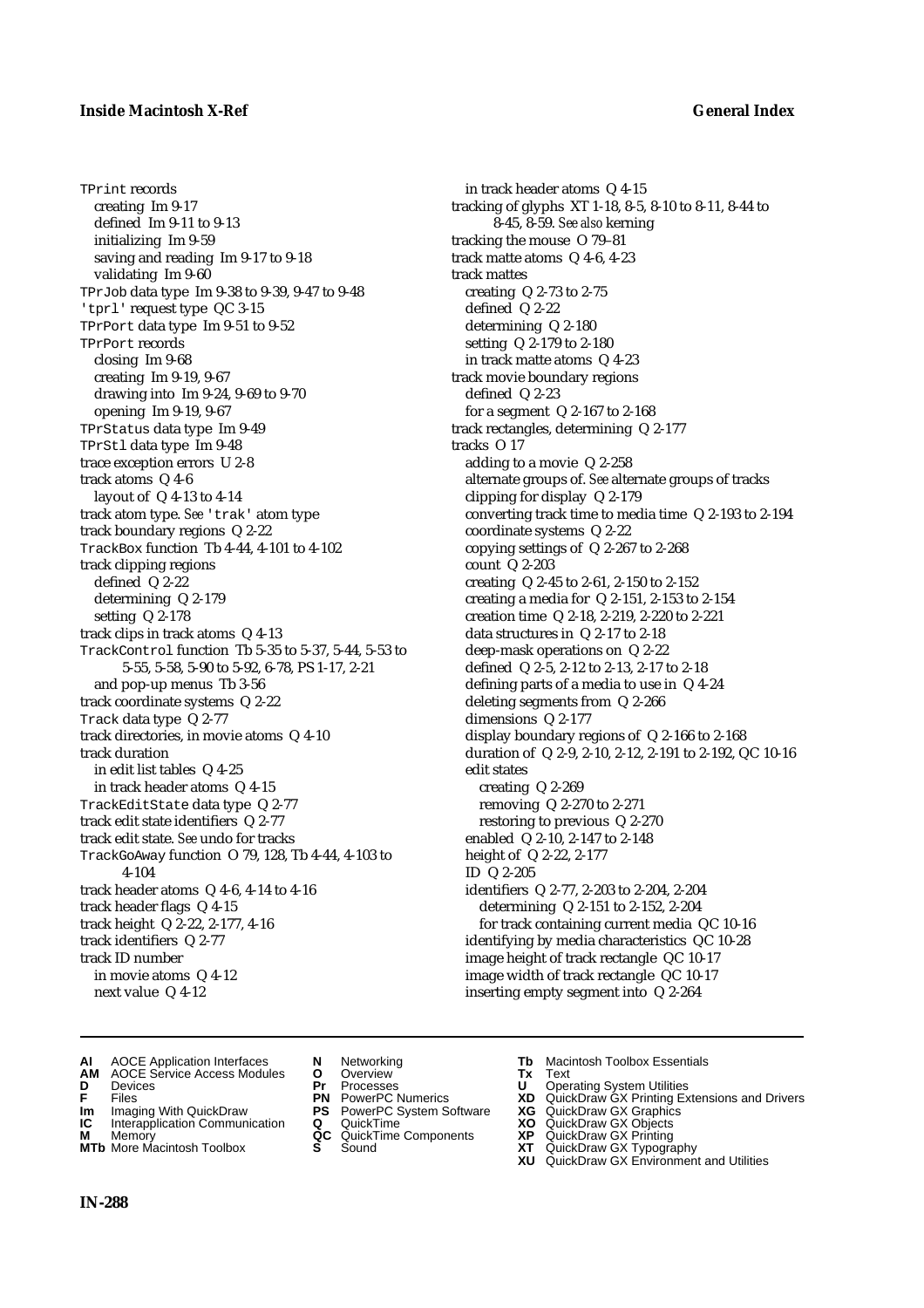inserting media segment into Q 2-265 interesting times, finding Q 2-196, 2-199 to 2-200 in key frames Q 2-196 to 2-200 layers in Q 2-10, 2-24, 2-169, 4-15 loading into memory Q 2-142 locating a specified point Q 2-128 matrices for Q 2-18, 2-23, 2-175, 4-15 matte region for QC 10-17 and media edit lists Q 2-12, 2-18 media handlers for Q 2-284 and media samples in getting Q 2-197, 2-199 groups of Q 2-197, 2-199, 2-201 and media structures creating for Q 2-150 to 2-154 number of samples Q 2-225 to 2-226 removing from Q 2-152, 2-154 size of Q 2-223 to 2-224 for a specific track Q 2-202 to 2-205 modification time Q 2-18, 2-221 movie Q 2-205 movie boundary regions Q 2-23 in a movie poster Q 2-10, 2-115, 2-116 in a movie preview Q 2-10, 2-115 to 2-116 and movies Q 2-12 to 2-13, 2-115 to 2-116 counting tracks in Q 2-203 finding specified track in Q 2-202 to 2-203, 2-205 removing tracks from Q 2-152 offsets for Q 2-193 point, locating in Q 2-124, 2-128 removing media from Q 2-153 to 2-154 from a movie Q 2-152 segment from Q 2-266 scaling segments of Q 2-266 to 2-267 segments adding to media Q 2-250 to 2-251 changing duration of Q 2-266 to 2-267 empty, adding Q 2-264 inserting Q 2-249 to 2-250, 2-262 to 2-263 removing from Q 2-251 setting matrices for Q 2-174 setting mattes for Q 2-179 to 2-180 size of Q 2-224 sound volume Q 2-18, 2-29, 2-151, 2-183 to 2-184 spatial properties Q 2-20 to 2-25 status of Q 2-129 time scale Q 2-12, 2-18

track atoms Q 4-13 to 4-16 transforming Q 2-18, 2-23 to 2-28, 2-175 transforming for display Q 2-23 undo for Q 2-269 usage Q 2-115, 2-116 user data in Q 2-18 width of Q 2-22, 2-151, 2-177 tracks, mattes for. *See* track mattes track settings XT 1-18, 8-10, 8-59 TrackTimeToMediaTime function Q 2-193 to 2-194 track volume Q 4-15 track width Q 2-151, 2-177 defined Q 2-22 in track header atoms Q 4-16 traditional characters XT 8-34 traditional numerals XT 8-36 trailing edges of glyphs Tx 1-68, 1-75, 2-13, 3-49, XT 1-13, 10-16 'trak' atom type Q 4-6, 4-13 in movie atoms Q 4-10 'tran' keyword IC 3-15 transaction-based protocols N 6-3 transaction bitmaps N 6-5 transaction IDs in ATP header N 6-7, 6-9, 6-10, 6-15, 6-40 transactions N 6-3 transaction sequence numbers N 6-7 transcendental functions PN 10-3 to 10-63 assembler PN 14-8 defined PN 1-12 to 1-13, 6-15 SANE PN A-3, A-5 to A-6 Transcendental Functions Package and Package Manager U 10-4 transfer component flags XO 5-35, 5-55 to 5-56 transfer component structure XO 5-8, 5-53 to 5-54 transfer-frame functions QC 6-37 transfer instruction block (TIB) D 3-10, 3-17, 3-21, 3-27 to 3-31 transfer mode flags XO 5-8, 5-35 to 5-36, 5-53 transfer modes O 101, Tx 3-24 to 3-27, 3-70 to 3-73, XO 5-11 to 5-37, 5-44 to 5-50. *See also* arithmetic transfer modes; Boolean transfer modes; pattern modes; source modes; transfer mode structure arithmetic Tx 3-25, 3-72 Bic Tx 3-24, 3-72 color limits for XO 5-27 to 5-33, 5-54 destination XO 5-32, 5-54 result XO 5-32 to 5-33, 5-54

- **AI** AOCE Application Interfaces **N** Networking **Tb** Macintosh Toolbox Essentials<br> **AM** AOCE Service Access Modules **O** Overview **Tx** Text<br> **D** Devices **Pr** Processes **U** Operating System Utilities
	- AOCE Service Access Modules **O** Overview **Tx** Text<br>Devices **Devices Devices Devices**
- 
- 
- 
- 
- **IM** FILES<br> **Im** Imaging With QuickDraw **PS** PowerPC System Software **XG**<br> **IC** Interapplication Communication **Q** QuickTime **XO**
- **IC** Interapplication Communication **Q** QuickTime **XO M** Memory **XO QC** QuickTime Components **XP M** Memory **District Acc** QuickTime Components **XP**<br> **MTb** More Macintosh Toolbox **S** Sound **XT**
- 
- 
- **D** Devices **Pr** Processes **U** Operating System Utilities
	-
	-
	-
	-
- 
- 
- **F** Files **PN** PowerPC Numerics **XD** QuickDraw GX Printing Extensions and Drivers
	-
	-
	-
- **MTb** More Macintosh Toolbox **S** Sound **XT** QuickDraw GX Typography
	- **XU** QuickDraw GX Environment and Utilities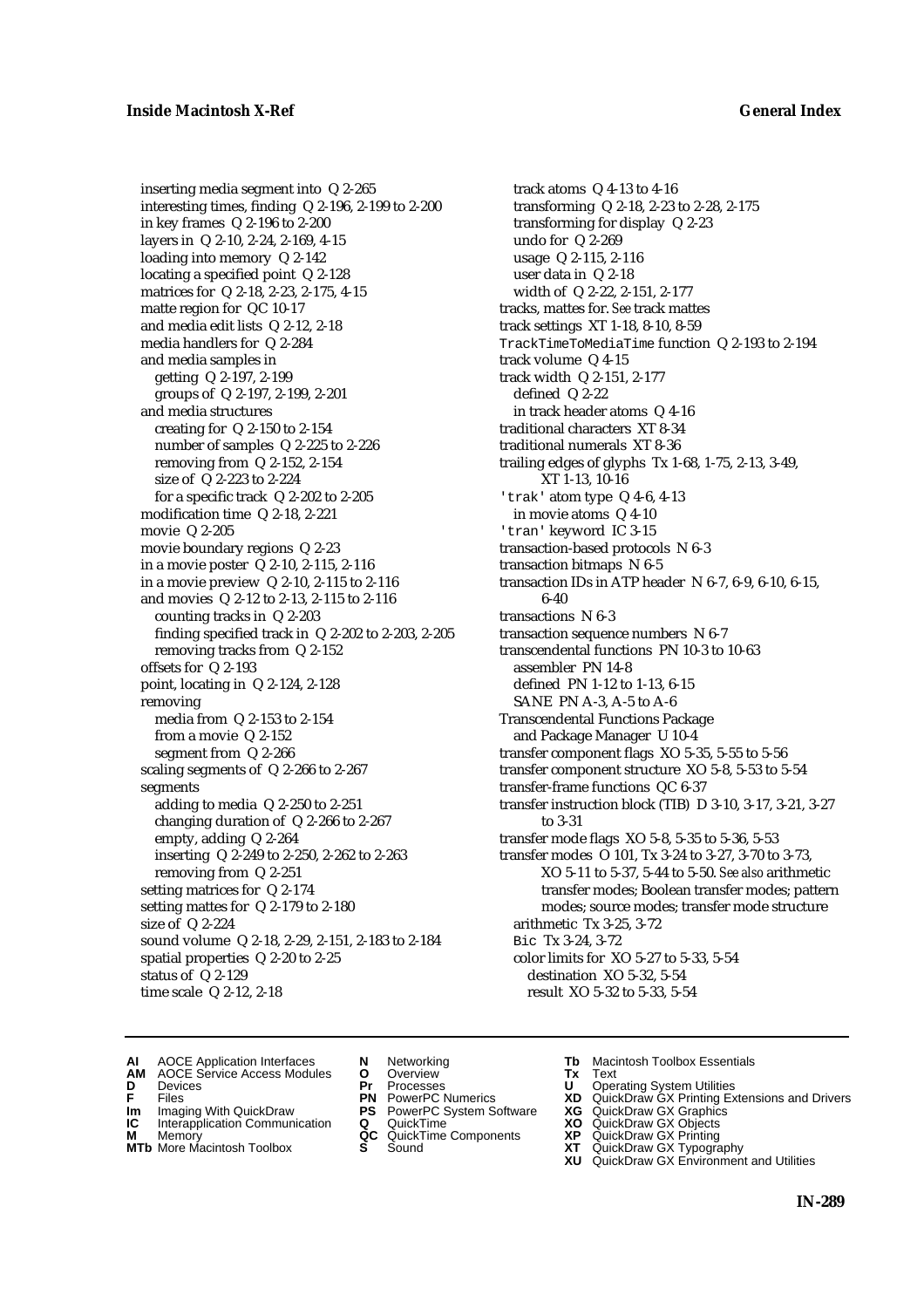source XO 5-31, 5-54 color space for XO 5-25 to 5-27 Copy Tx 3-71 effect on bitmap shapes XG 5-9, 5-32 to 5-34 flags XO 5-34 to 5-36 functions for XO 5-72 to 5-76 getting and setting XO 5-43 grayishTextOr Tx 1-86, 3-26, 3-72 as ink object property XO 5-6, 5-8 to 5-9 matrices in XO 5-33 to 5-34 NotBic Tx 3-72 NotCopy Tx 3-72 NotOr Tx 3-72 NotXor Tx 3-72 opcolors for Q 4-28 Or Tx 3-24, 3-71 and printing XO 5-49 to 5-50 src Tx 3-71 setting for decompressing images Q 3-130 specifying in image decompressor components QC 4-53 summary of operation XO 5-36 to 5-37 text mask Tx 3-26 transparent Tx 3-27, 3-73 types of. *See* component modes and PICT files Tx 3-63 Xor Tx 3-24, 3-72 transfer mode structure XO 5-8 to 5-9, 5-52 to 5-53 transformation matrix Q 2-26 to 2-28 transform clip as transform object property XO 6-6 characteristics of XO 6-7 to 6-9 constructive geometry operations on XO 6-21 to 6-23, 6-48 to 6-53 functions for XO 6-43 to 6-53 getting and setting XO 6-20, 6-43 to 6-48 transform concatenation XG 6-19 to 6-23, 6-44 to 6-45 TransformFixedPoints function Q 2-348 TransformFixedRect function Q 2-349 to 2-350 transforming shapes. *See also* translation operations; scaling operations; rotation operations; skewing operations; perspective operations by altering shape geometry XO 2-17, 6-26 to 6-28, 6-65 to 6-73 by altering transform mapping XO 2-17, 6-23 to 6-26, 6-58 to 6-65

by applying a mapping to the geometry XO 6-72 transform mapping

applying another mapping to XO 6-64 as transform object property XO 6-6 characteristics of XO 6-10 to 6-11 functions for XO 6-53 to 6-65 transform object properties XO 6-6 to 6-14 clip. *See* transform clip default values for XO 6-14, 6-20, 6-38 hit-test parameters. *See* hit-test parameters mapping. *See* transform mapping owner count XO 6-7, 6-19 to 6-20, 6-39 tag list XO 6-7, 6-20, 6-40 to 6-42 view port list. *See* view port list transform objects XO 6-5 to 6-84 as shape object property XO 2-8, 2-30 to 2-31, 2-72 to 2-73 of bitmap shapes XG 5-10 to 5-11 concatenating XG 6-19 to 6-23, 6-44 to 6-45 constants and data types for XO 6-31 to 6-32 copying, comparing, and cloning XO 6-16 to 6-18, 6-35 to 6-38 creating and disposing of XO 6-15 to 6-16, 6-18, 6-33 to 6-35 default XO 6-14 defined XO 1-13, 6-31 functions for XO 6-32 to 6-81 loading and unloading XO 6-18 manipulating properties of XO 6-19 to 6-20, 6-38 to 6-48, 6-54 to 6-58 manipulating the clip of XO 6-48 to 6-53 manipulating the view port list of XO 6-28 to 6-30, 6-73 to 6-77 modifying the mapping of XO 6-23 to 6-26, 6-58 to 6-65 overriding XG 6-8 to 6-15, 6-38 to 6-40 in picture shapes XG 6-38 to 6-40 properties of. *See* transform object properties resetting default properties XO 6-20, 6-38 TransformPoints function Q 2-347 TransformRect function Q 2-348 to 2-349 TransformRgn function Q 2-350 transforms, for Icon Utilities routines constants for MTb 5-37 defined MTb 5-8 transition event handler routines N 10-5, 10-7 to 10-12 transitions N 10-7 to 10-27. *See also* AppleTalk Transition Queue defining your own N 10-27

list of N 10-5

- 
- **AI** AOCE Application Interfaces **N** Networking **Tb** Macintosh Toolbox Essentials<br> **AM** AOCE Service Access Modules **O** Overview **Tx** Text<br> **D** Devices **Pr** Processes **U** Operating System Utilities **AM** AOCE Service Access Modules **O** Overview **Tx** Text
- 
- 
- **Im** Imaging With QuickDraw **PS** PowerPC System Software **XG IC** Interapplication Communication **Q** QuickTime **COVIC**
- **Interapplication Communication <b>Q** QuickTime **XO** Memory **XO** Memory **XP QC** QuickTime Components **XP**
- **M** Memory **District Acc** QuickTime Components **XP**<br> **MTb** More Macintosh Toolbox **S** Sound **XT MTb** More Macintosh Toolbox **S** Sound **XT** QuickDraw GX Typography
- 
- **D** Devices **Pr** Processes **U** Operating System Utilities
	-
	-
	-
	-
- 
- 
- **FRICAG CONSISTS IN THE PROCESSES CONSISTS AND CONSIST CONSISTENT CONSISTS CONSISTS PRINTIPLE PROCESSES CONSISTS CON<br>
<b>F**FRICES **PN** POWERPC Numerics **XD** QuickDraw GX Printing Extensions and Drivers<br> **Im** Imaging With Qui
	-
	-
	-
	-
	- **XU** QuickDraw GX Environment and Utilities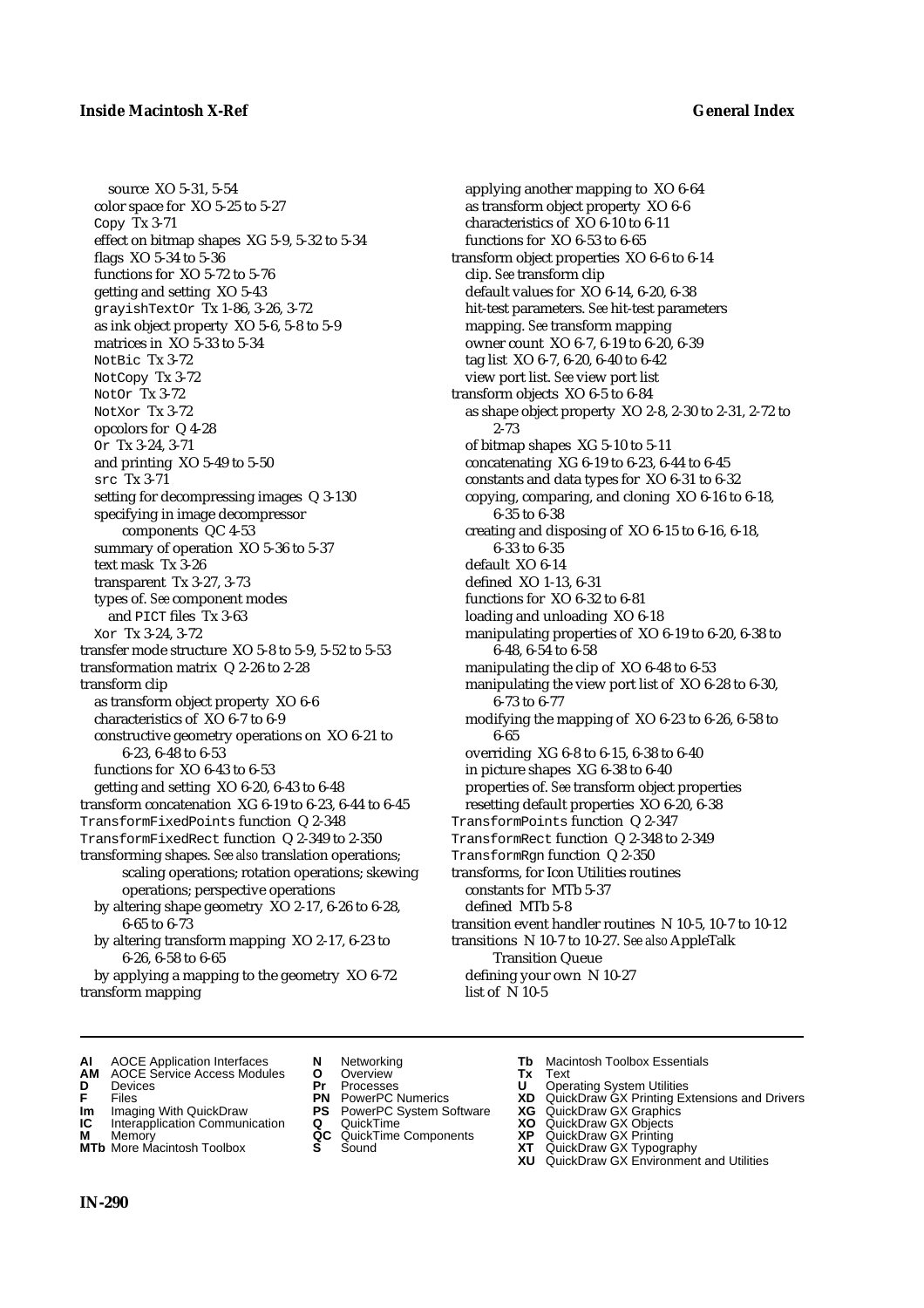and multinodes N 10-24, 12-10 notification of N 10-37 to 10-39 transition vectors PS 1-26 to 1-27 defined PS 1-26, 2-5 and exception handlers PS 4-17 Translate24To32 function M 4-23 to 4-24, 4-28 to 4-29 translated-document information as job collection item XP 3-12 defined XP 3-89 TranslateEntry function MTb 7-24 to 7-26 TranslateFile function MTb 7-18, 7-42 to 7-43 TranslateMatrix function Q 2-344 translating logical to physical addresses M 3-16 to 3-20, 3-31 to 3-33 translation extensions MTb 7-18 to 7-35, 7-46 to 7-62 data types used in MTb 7-46 to 7-50 defined MTb 7-4 opening resource files MTb 7-27 resources in MTb 7-22 to 7-23 routines defined in MTb 7-27 to 7-35, 7-54 to 7-62 routines used in MTb 7-50 to 7-54 runtime environment MTb 7-26 translation file types MTb 7-19 translation groups MTb 7-28 Translation Manager MTb 7-3 to 7-18, 7-36 to 7-46 and Edition Manager MTb 7-12 relation to Macintosh Easy Open MTb 7-4 resources in MTb 7-43 to 7-46 routines in MTb 7-36 to 7-43 and Scrap Manager MTb 2-7, 2-10, 7-11 and Standard File Package MTb 7-11, 7-12 testing for availability MTb 7-12, 7-36, U 1-17 translation of file formats MTb 7-3 to 7-58 explicit MTb 7-17 to 7-19, 7-36 to 7-43 implicit MTb 7-6 to 7-8 translation operations XO 6-10 determining matrices for Q 2-342 and matrices Q 2-27, 2-28 specifying matrices for Q 2-351 using shape geometry XO 6-26 to 6-27, 6-66 to 6-68 using transform mapping XO 6-24, 6-58 to 6-60 translation operations, with a mapping XU 8-13, 8-17 to 8-19, 8-67 to 8-69 translation progress dialog box advertisement in MTb 7-22 displaying MTb 7-35 and implicit translation MTb 7-10 routines for displaying MTb 7-51 to 7-54

shown MTb 7-7 source of types MTb 7-47 updating MTb 7-35 translation systems MTb 7-4 translation tables M 3-17, 3-25 translator. *See* QuickDraw–to–QuickDraw GX translator Transliterate routine Tx D-7 TransliterateText function Tx 5-19, 6-43 to 6-47, 6-98 to 6-100, A-26, A-37, B-70 to B-73 and LowercaseText, UppercaseText Tx 6-47 transliteration Tx 1-99, 6-43 to 6-47, 6-98 to 6-100 across separate script systems Tx 6-99 in Arabic and Hebrew Tx 6-100 defined Tx 6-43 and input methods Tx 6-44 1-byte script systems Tx 6-100 source mask Tx 6-45, 6-46, 6-99, B-71 target format Tx 6-45, 6-46 to 6-47, 6-99, B-71 target modifier Tx 6-45, 6-47 2-byte script systems Tx 6-46 transliteration ('trsl') resource Tx B-5, B-70 to B-73 property flag for preconversion Tx B-71 rule-based format Tx B-72 to B-73 table-based format Tx B-73 transparent mode Im 4-39, 4-40 transport (XPT) D 4-3, 4-5 transported code PN B-3 transport protocols N 7-3 trap dispatcher U 8-12, 8-15 trap dispatch tables O 181, U 8-5 testing for base address U 1-21, 1-25 trap macros U 8-20 to 8-21 Trap Manager U 8-3 to 8-33 getting a trap address U 8-25 to 8-28 patching a trap U 8-6 to 8-8, 8-23 to 8-25 routines U 8-25 to 8-33 setting a trap address U 8-28 to 8-33 trap numbers O 181 trap-on-overflow exception errors U 2-8 trap patches. *See* patches and the A5 register M 4-15 traps selector-based PS 1-68 split PS 1-68 TRAPV instructions U 2-8 Trash, alias type for Tb 7-40 Trash directories

- **AI** AOCE Application Interfaces **N** Networking **The Macintosh Toolbox Essentials**<br> **AM** AOCE Service Access Modules **O** Overview **Tx** Text<br> **D** Devices **Pr** Processes **U** Operating System Utilities
- AOCE Service Access Modules **O** Overview **Tx** Text<br>Devices **Devices Devices Devices D** Devices **Pr** Processes **U** Operating System Utilities

- **IM** FILES<br> **Im** Imaging With QuickDraw **PS** PowerPC System Software **XG**<br> **IC** Interapplication Communication **Q** QuickTime **XO IC** Interapplication Communication **Q** QuickTime **XO M** Memory **XO QC** QuickTime Components **XP**
- **M** Memory **QC** QuickTime Components **XP**<br>**MTb** More Macintosh Toolbox **S** Sound **XT**
- **MTb** More Macintosh Toolbox **S** Sound **XT** QuickDraw GX Typography
- 
- 
- **F** Files **PN** PowerPC Numerics **XD** QuickDraw GX Printing Extensions and Drivers
	-
	-
	-
	- **XU** QuickDraw GX Environment and Utilities
		- **IN-291**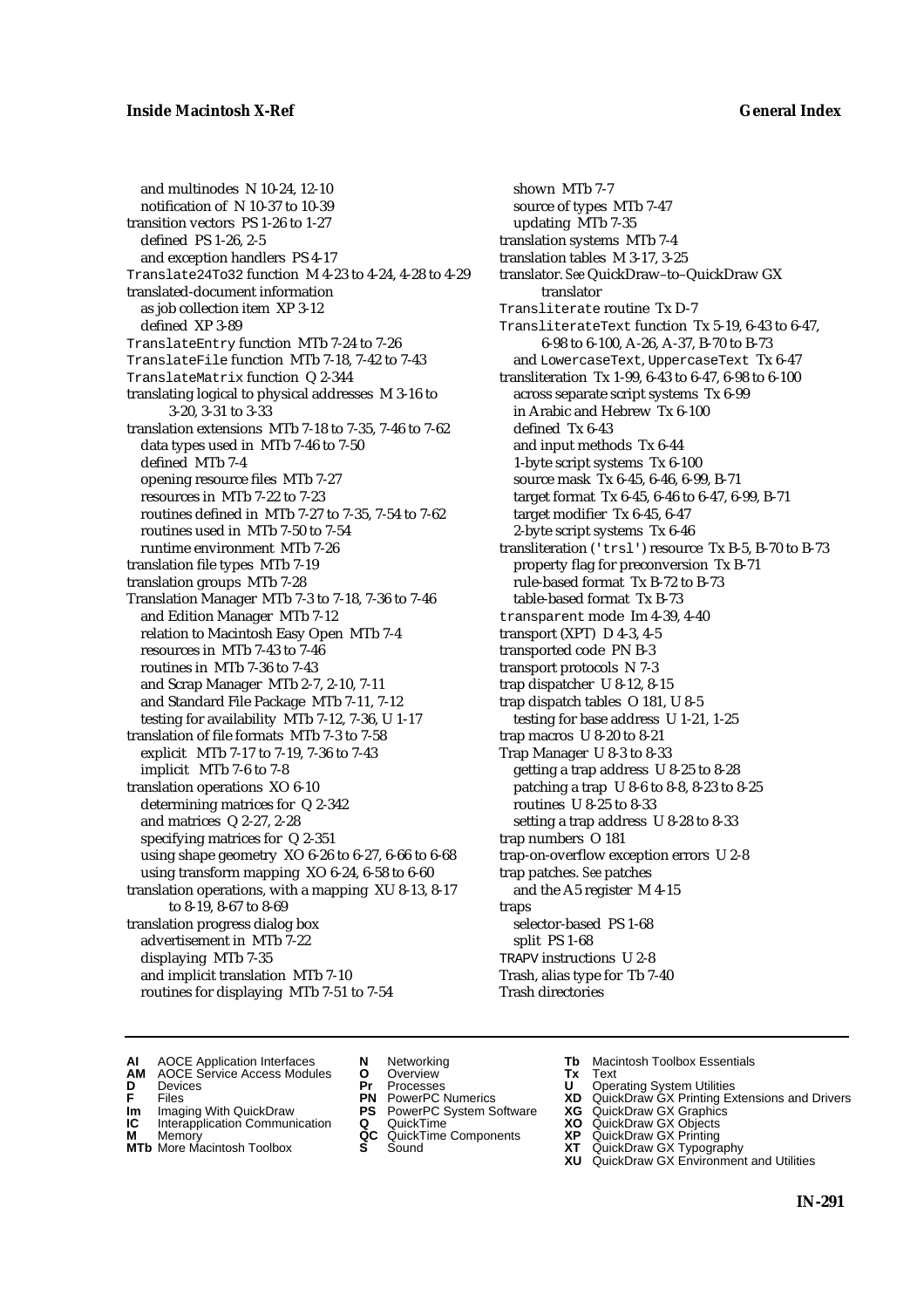appearance to users Tb 7-42 defined Tb 7-44 finding Tb 7-54 tray count ('tray') resource XD 6-25 tray mapping constants XD 5-13, 5-14 tray-mapping information as job collection item XP 3-12 defined XP 3-88 tray mapping types XD 5-13 tray name ('tryn') resource XD 6-25 'tray' resource type XD 6-25 TRCCB record. *See* connection control blocks trigonometric functions PN 10-29 to 10-38 hyperbolic PN 10-39 to 10-46 TrimImage function Q 3-85 to 3-86 trimming compressed PICT files Q 3-102 compressed pictures Q 3-100 PICT files Q 3-101 to 3-102 picture Q 3-98 to 3-100 TripleInt data type Tx 5-46, 5-97 tristimulus values XO 4-16 TRotationRec data type Im B-30 TRSecureParams record N 5-42 to 5-43 'trsh' alias type Tb 7-40 'trsh' folder type Tb 7-54 TRslRec data type Im 9-54 'trsl' resource type. *See* transliteration resource TRslRg data type Im 9-53 'true' descriptor type IC 4-57 true inside of a contour XG 4-9 TrueType fonts Tb 7-37. *See also* fonts; outline fonts testing for availability U 1-18 truncating strings Tx 1-98 to 1-99, 5-19 to 5-21, 5-71 to 5-74 TruncCode data type Tx 5-71 to 5-73 Trunc function PN B-1 trunc function PN 9-11 to 9-12 truncating floating-point to integer PN 4-3, 9-11 to 9-12 TruncString function Tx 5-19, 5-71 to 5-72 TruncText function Tx 5-19, 5-72 to 5-74 'tryn' resource type XD 6-25 TSetRslBlk data type Im 9-31, 9-54 to 9-55 TSM-aware applications. *See also* client applications; TSM documents activating a TSM document Tx 7-20 to 7-21, 7-51 to 7-52 closing Tx 7-24, 7-50

confirming text explicitly Tx 7-23, 7-56 to 7-57 creating a TSM document Tx 7-18 to 7-19, 7-50 to 7-51 deactivating a TSM document Tx 7-20 to 7-21, 7-52 to 7-53 defined Tx 7-9 deleting a TSM document Tx 7-24, 7-53 initializing Tx 7-18, 7-49 requiring an active TSM document Tx 7-53 TSM documents activating Tx 7-20 to 7-21 creating Tx 7-18 to 7-19 deactivating Tx 7-20 to 7-21 defined Tx 7-18 deleting Tx 7-24 TSMEvent function Tx 7-21 to 7-22, 7-42, 7-54 TSMMenuSelect function Tx 7-22, 7-42, 7-55 'ttsd' resource type S 4-91 TTxtPicRecord data type Im B-19 to B-20 tuples N 3-5, 3-21 turning off the computer, methods for Pr 8-6 to 8-7 two-byte characters, support for XT 10-6 TwoIntsMakeALong data type F 2-47 twos-complement sound data encoding Q 2-31 two's complement encoding S 2-11 TxFace opcode Im A-5, A-18 TxFont opcode Im A-5, A-18 TxMode opcode Im A-5, A-18 TxRatio opcode Im A-6, A-19 TxSize opcode Im A-6, A-18 type, determining for a letter in the In tray AI 3-94 type. *See* shape type typeAbsoluteOrdinal descriptor type IC 6-14, 6-76 typeAEList descriptor type IC 4-57 typeAERecord descriptor type IC 4-57 typeAlias descriptor type IC 4-58 typeAppleEvent descriptor type IC 4-57 typeApplSignature descriptor type IC 3-14, 4-58, 5-10 typeAppParameters descriptor type IC 4-58 typeBoolean descriptor type IC 4-57 type casting O 47 typeChar descriptor type IC 4-57 type coercion O 47 typeCompDescriptor descriptor type IC 6-16 typeComp descriptor type IC 4-57 type conversion to curve shapes XG 2-71 to 2-74

- **AI** AOCE Application Interfaces **N** Networking **Tb** Macintosh Toolbox Essentials
- **AM** AOCE Service Access Modules **O** Overview **Tx** Text
- 
- 
- **Im** Imaging With QuickDraw **PS** PowerPC System Software **XG** QuickDraw GX Graphics **Im** Imaging With QuickDraw **PS** PowerPC System Software<br> **IC** Interapplication Communication **Q** QuickTime<br> **M** Memory **GC** QuickTime Components
- 
- **M** Memory **COMPONENTS COMPONENTS COMPONENTS NEWSLA**<br> **M** More Macintosh Toolbox **S** Sound
- 
- 
- 
- 
- -
- -
- 
- **D** Devices **Pr** Processes **U** Operating System Utilities
- **F** Files **PN** PowerPC Numerics **XD** QuickDraw GX Printing Extensions and Drivers
	-
	-
	-
- **MTb** More Macintosh Toolbox **S** Sound **XT** QuickDraw GX Typography
	- **XU** QuickDraw GX Environment and Utilities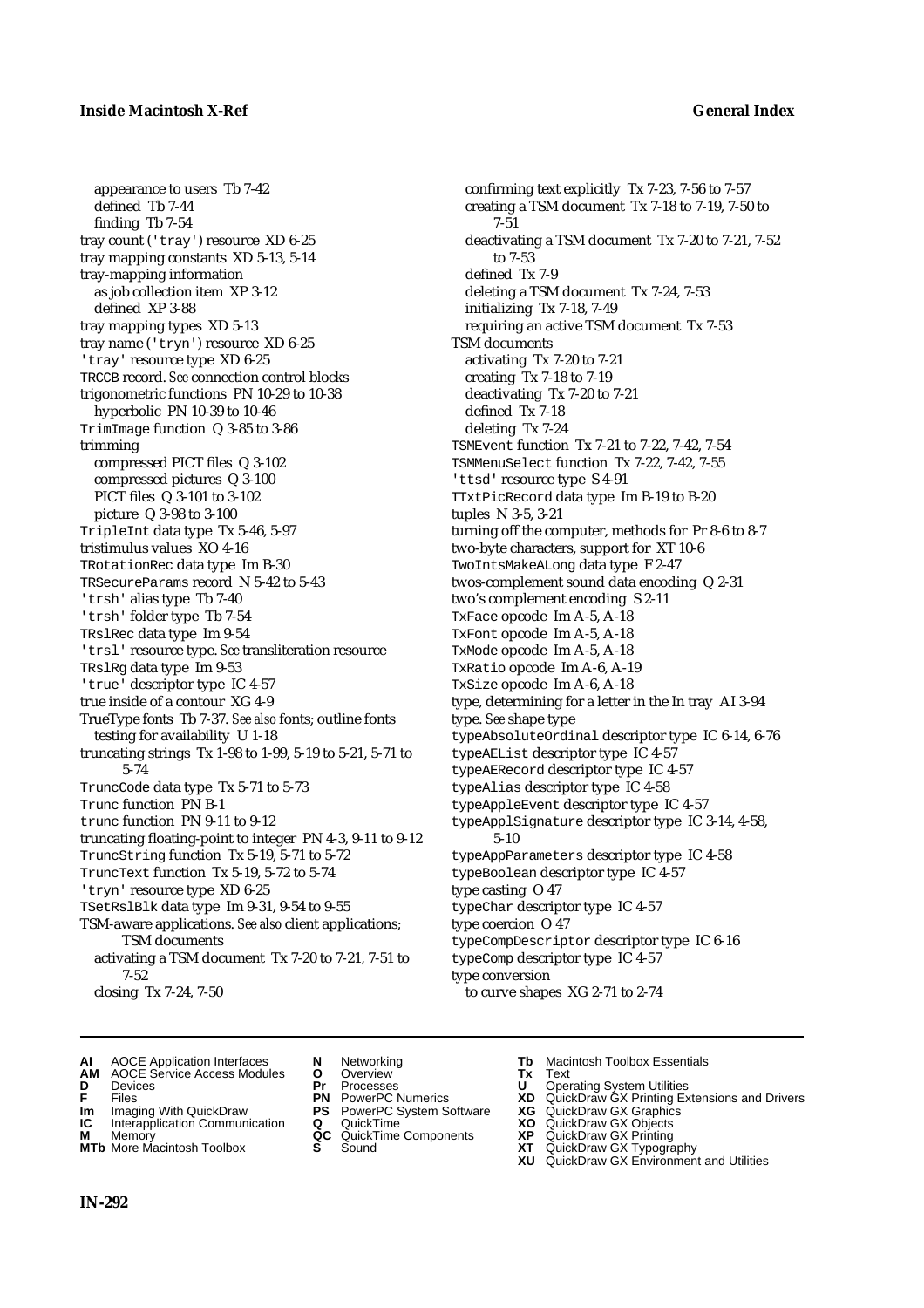defined XG 2-66 to line shapes XG 2-65 to 2-70 to path shapes XG 2-74 to 2-79 to point shapes XG 2-65 to 2-70 to polygon shapes XG 2-74 to 2-79 to rectangle shapes XG 2-65 to 2-70 table summarizing XG 2-101, 2-102 type conversions, AOCE template properties AI 5-188 to 5-192 convert from number AI 5-191 convert from RString AI 5-192 convert to number AI 5-188 convert to RString AI 5-189 on requesting a property value AI 5-214 on setting a property value AI 5-223 typeCurrentContainer descriptor type IC 6-20, 6-76 'type' descriptor type IC 4-58 typeEnumerated descriptor type IC 4-58, 6-76 typeExtended descriptor type IC 4-57 typefaces. *See also* fonts defined Tx 4-7 typeFalse descriptor type IC 4-58 typeFSS descriptor type IC 4-58 typeKeyword descriptor type IC 4-58 typeLogicalDescriptor descriptor type IC 6-17 typeLongFloat descriptor type IC 4-57 typeLongInteger descriptor type IC 4-57 'type' lookup table element AI 5-111 typeMagnitude descriptor type IC 4-57 typeNull descriptor type IC 4-58, 6-10, 9-17 typeObjectBeingExamined descriptor type IC 6-16, 6-68, 6-76 typeObjectSpecifier descriptor type IC 4-22, 6-55 to 6-75, 6-76 typeOSAErrorRange descriptor type IC 10-39 typeOSAGenericStorage descriptor type IC 10-12, 10-14 typeProcessSerialNumber descriptor type IC 3-14, 4-58, 5-10, 5-13 typeProperty descriptor type IC 4-58 typeRangeDescriptor descriptor type IC 6-20 types. *See* data formats TypesBlock data type MTb 7-37 typeSectionH descriptor type IC 4-58 type selection introduced MTb 4-20 supporting MTb 4-45 to 4-48 type-selection threshold MTb 4-45

formula for computing MTb 4-46 typeSessionID descriptor type IC 3-14, 4-58, 5-10 typeShortFloat descriptor type IC 4-57 typeShortInteger descriptor type IC 4-57 types of script systems Tx 1-46 to 1-48 typestyles XT 1-10 to 1-11 typeTargetID descriptor type IC 3-14, 4-58, 5-10 typeTrue descriptor type IC 4-57 typeType descriptor type IC 4-58 type validation XU 4-7 typeWhoseDescriptor descriptor type IC 6-42 to 6-45 typeWhoseRange descriptor type IC 6-44 typeWildCard descriptor type IC 4-10, 4-58, 4-63, 6-26 to 6-27 typographic bounding rectangles XT 2-7, 2-11 typographic extras XT 8-37 typographic features. *See* font features typographic points XT 1-8 typographic shapes. *See also* glyph shapes; layout shapes; text shapes area of XT 2-10 bounding rectangle of XT 2-11 converting to other shape types XT 2-12 to 2-13 converting to primitive form XT 2-12 default characteristics of XT 2-6 to 2-7 defined XO 1-11, XT 2-3 flattening XT 2-15 functions for XT 2-24 to 2-26 geometry of XT 2-6 glyph measurements of XT 2-11, 2-24 inserting into another shape XT 2-14 to 2-15 measuring XT 2-10 shape attributes of XT 2-6 types of XT 2-3 to 2-5 typographic styles XT 6-3 to 6-5 alignment XT 1-17, 6-11 to 6-13, 6-38, 6-48 to 6-51 data structures for XT 6-35 to 6-39 default XT 6-16 encodings. *See* encoding font XT 6-5, 6-39 to 6-42 font variations. *See* font variations functions for XT 6-39 to 6-68 glyph justification overrides array XT 9-25, 9-55, 9-64, 9-78 to 9-83 glyph substitutions XT 8-5, 8-18, 8-51 to 8-53 kerning adjustments XT 8-5, 8-16 to 8-17 priority justification override structure XT 9-25, 9-51, 9-60, 9-63, 9-73 to 9-78

- **AI** AOCE Application Interfaces **N** Networking **The Macintosh Toolbox Essentials**<br> **AM** AOCE Service Access Modules **O** Overview **Tx** Text<br> **D** Devices **Pr** Processes **U** Operating System Utilities
- AOCE Service Access Modules **O** Overview **Tx** Text<br>Devices **Devices Devices Devices**
- 
- 
- **IM** FILES<br> **Im** Imaging With QuickDraw **PS** PowerPC System Software **XG**<br> **IC** Interapplication Communication **Q** QuickTime **XO IC** Interapplication Communication **Q** QuickTime **XO M** Memory **XP QC** QuickTime Components **XP**
- **M** Memory **QC** QuickTime Components **XP**<br>**MTb** More Macintosh Toolbox **S** Sound **XT**
- **MTb** More Macintosh Toolbox **S** Sound **XT** QuickDraw GX Typography
- 
- **D** Devices **Pr** Processes **U** Operating System Utilities
	-
	-
	-
	-
- 
- 
- **F** Files **PN** PowerPC Numerics **XD** QuickDraw GX Printing Extensions and Drivers
	-
	-
	-
	-
	- **XU** QuickDraw GX Environment and Utilities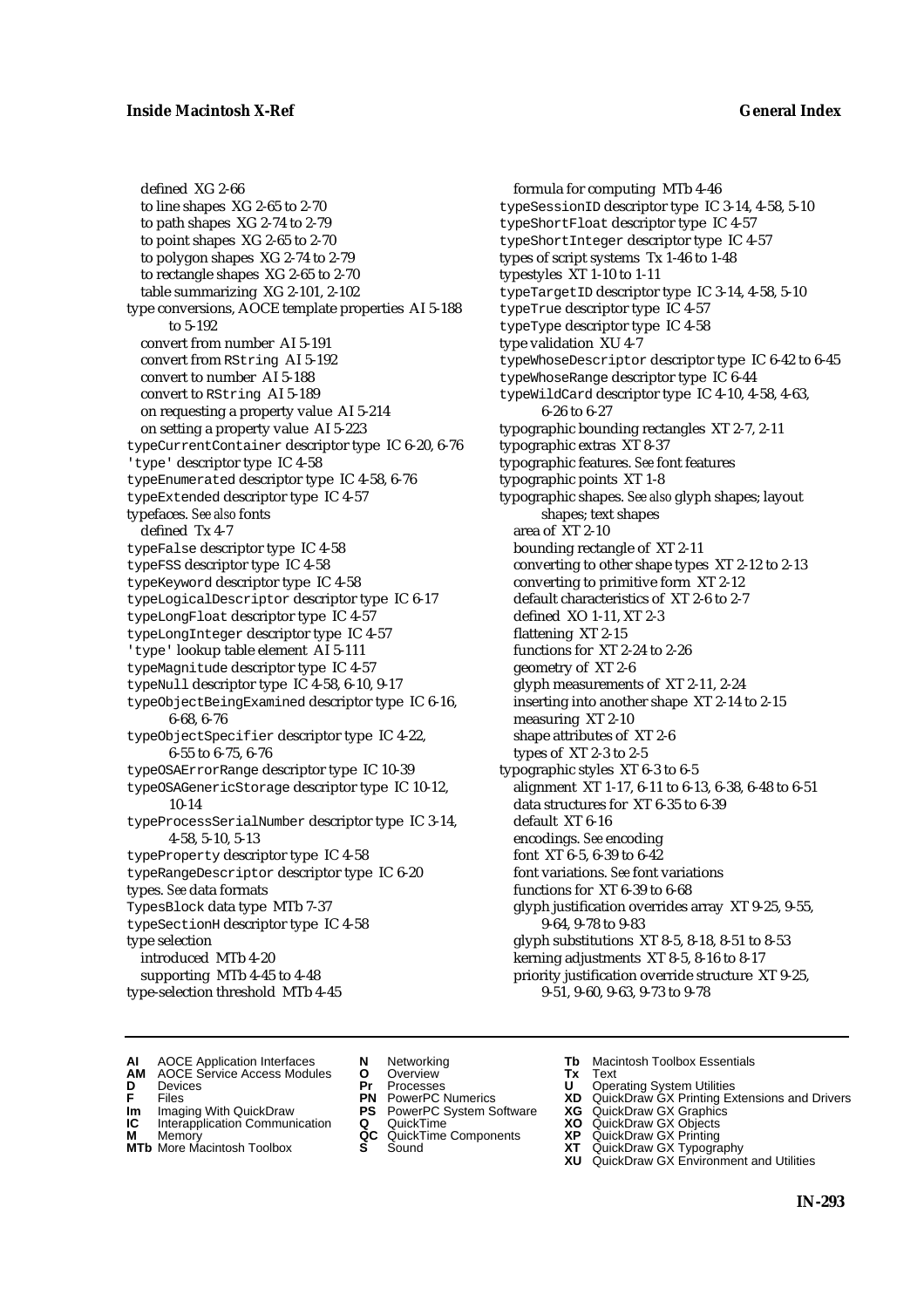run controls XT 8-5 to 8-16, 8-42 to 8-49, 8-57 to 8-59, 8-66 to 8-70 run-features array XT 8-5, 8-65, 8-80 to 8-85

text attributes XT 6-14 to 6-16, 6-25 to 6-34, 6-38, 6-65 to 6-68

text face XT 6-5 to 6-10, 6-17 to 6-25, 6-36, 6-42 to 6-45 text size XT 6-10, 6-46 to 6-48

typography XO 1-5

# U

!<>= (unordered) operator PN 6-4 'udta' atom type Q 4-6, 4-21 in media atoms Q 4-16 in movie atoms Q 4-10 in track atoms Q 4-13 UncaptureComponent function MTb 6-76 uncompressed sound data. *See* decompressed sound data, noncompressed sound data undercolor removal XO 4-14, 4-29 underflow PN 4-5 assembler PN 12-11 conversions PN 5-5, 5-7 gradual PN 2-7 UNDERFLOW SANE constant PN A-7 underflow warnings XU 3-11 Undo command (Edit menu) Tb 3-25, 6-69 Undo command, for mailers AI 3-33, 3-70 undo for movies Q 2-254 to 2-257 undo for tracks Q 2-269 to 2-271 undo operations, and movie controller components QC 2-54 unexpected result warnings XU 3-13 UnflattenCollectionFromHdl function XU 5-98 UnflattenCollection function XU 5-90 unflattened, defined XU 7-5 unflattening XO 1-23, 2-22, 2-39 to 2-42 constants and data types for XO 2-48 to 2-50 functions for XO 2-87 to 2-92 job objects XP 2-30 to 2-32, 2-58 to 2-60, 2-78 print-job flattening function XP 2-32 print-job from handle XP 2-30 to 2-31 UnholdMemory function M 3-15, 3-27 Unicode Tx 1-53, 4-86, A-6 unimplemented core routine errors U 2-9 Unimplemented procedure U 8-6, 8-32

uninterpreted symbols Tx 1-64, 6-53 union operation XG 4-21, 4-62, 4-106, 4-109 UnionRect procedure Im 3-55 UnionRgn procedure Im 3-95 UniqueID function MTb 1-96 Unique1ID function MTb 1-96 to 1-97 unique items attribute XG 6-15 to 6-17, 6-43 to 6-44 unique items in a picture shape XO 2-17 UnitNtryCnt system global variable D 1-8, 1-40 unit number D 1-8 units of measure Tx 1-97, B-27 units per em Tx 4-72, 4-78, 4-80 unit table installing sound input device driver into S 3-13 reserved entries D 1-38 searching D 1-38 structure D 1-8 universal color spaces XO 4-15 to 4-22 universal coordinated time N 5-31. *See also* UTC universal imaging messages XD 3-7, 4-87 to 4-97 universal interface files PS 1-18 to 1-19, 1-57, 1-65, 2-6 to 2-7, 2-15, 2-17 universal print structure XD 4-12 cover page options for XD 4-18 defined XD 4-12 feed modes for XD 4-15 file save types for XD 4-19 paper orientation options for XD 4-16 paper tray selections for XD 4-17 print-head motions for XD 4-18 print options for XD 4-15 print quality modes for XD 4-17 universal procedure pointers PS 1-17 to 1-19, 2-6 to 2-7, 2-37. *See also* routine descriptors and accelerated resources PS 1-37, 2-24 to 2-26 defined PS 2-6 executing code with PS 2-42 to 2-43 and fat patches PS 1-66 and universal interface files PS 2-15 used in stub definition functions PS 1-36 using PS 2-21 to 2-22 universal script extensions. *See* WorldScript I; WorldScript II universal scripts Tx A-25 unlimited gap absorption XT 9-24, 9-55 to 9-57 unloading code fragments PS 3-23 to 3-24 unloading code segments Pr 7-8 UnloadScrap function MTb 2-40, Pr 8-6

- **AI** AOCE Application Interfaces **N** Networking **Tb** Macintosh Toolbox Essentials<br> **AM** AOCE Service Access Modules **O** Overview **Tx** Text<br> **D** Devices **Pr** Processes **U** Operating System Utilities
- **AM** AOCE Service Access Modules **O** Overview **Tx** Text
- 
- 
- **IM** Files<br> **Im** Imaging With QuickDraw **PS** PowerPC System Software **XG**<br> **IC** Interapplication Communication **Q** QuickTime **XO**
- **Interapplication Communication <b>Q** QuickTime **XO** Memory **XO** Memory **XP QC** QuickTime Components **XP M** Memory **CONSISTENT CONSIDER**<br> **MTb** More Macintosh Toolbox **S** Sound **S S** State **XP**
- **MTb** More Macintosh Toolbox **S** Sound **XT** QuickDraw GX Typography
- 
- **D** Devices **Pr** Processes **U** Operating System Utilities
	-
	-
	-
	-
- 
- 
- **F** Files **PN** PowerPC Numerics **XD** QuickDraw GX Printing Extensions and Drivers
	-
	-
	-
	-
	- **XU** QuickDraw GX Environment and Utilities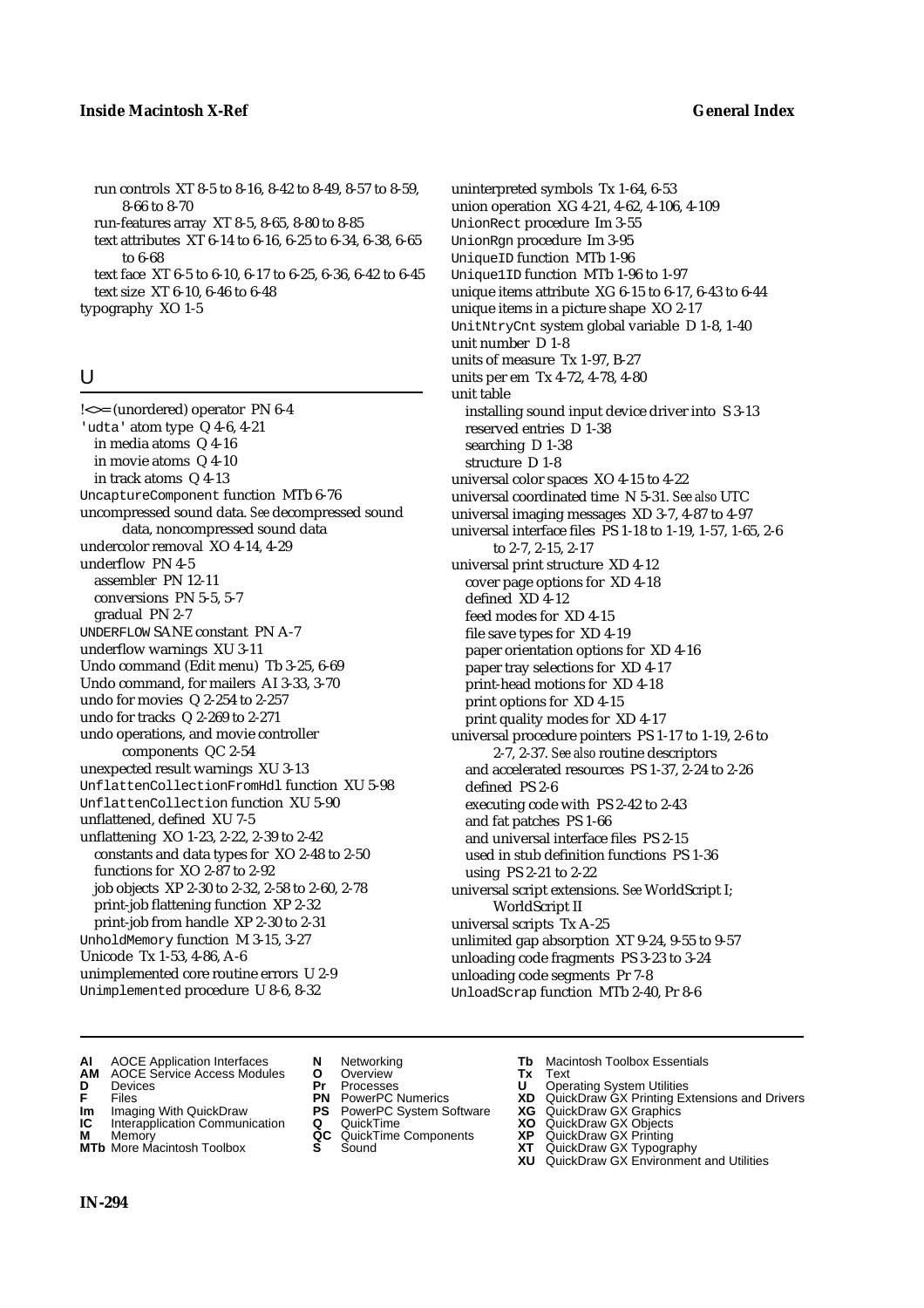UnloadSeg procedure Pr 7-8, 7-10, PS 1-6 \_UnloadSeg trap, flushing instruction cache M 4-10 unlocking color profiles XO 4-49, 4-91 directories F 2-162, 2-178, 2-198 file ranges F 2-212 files F 2-162, 2-178, 2-198 shapes XO 2-17, 2-81 tag objects XO 8-11 to 8-12, 8-22 unlocking physical memory M 3-16, 3-30 to 3-31 debugger routine M 3-38 unlocking relocatable blocks M 1-20 to 1-21, 1-64 to 1-65, 2-46 to 2-47, O 42–43 units information as paper-type collection item XP 3-14 defined XP 3-96 UnlockMemory function M 3-16, 3-30 to 3-31 UnlockPixels procedure Im 6-6, 6-33 to 6-34 unmounting volumes, during shutdown process Pr 8-6 UnmountVol function F 2-132 to 2-133 UnmountVol function, called by ShutDwnPower Pr 8-6 unordered (comparison) assembler PN 12-7 defined PN 6-4 UnpackBits procedure U 3-8, 3-20, 3-35 to 3-36 unpacking AOCE data structures AI 2-5 to 2-10 packed catalog services specifications AI 2-98 PackedDSSpec AI 2-98 PackedPathName AI 2-58 PackedRecordID AI 2-91 packed record identifiers AI 2-91 PackedRLI AI 2-72 record location information AI 2-72 UnregisterComponent function MTb 6-62 unregister request MTb 6-24 to 6-25 UnRegisterSection function IC 2-22, 2-48, 2-77 to 2-78 unsigned fixed-point numbers, multiplying and dividing S 2-149 UnsignedFixMulDiv function S 2-149 unsigned wide record U 4-32 unsolicited connection events. *See* connection events, unsolicited untoken table Tx 6-35 to 6-37, 6-92, B-54 to B-55 UntokenTable data type Tx B-54 to B-55 Up Arrow key MTb 4-48

Update Active Input Area Apple event Tx 7-26 to 7-29, 7-45 to 7-48, 7-68 to 7-72 UpdateAlias function F 4-13, 4-18, Q 2-64 UpdateControls procedure Tb 5-86 to 5-87 UpdateDialog procedure Tb 6-142 to 6-143 update events Tb 4-13 and activate events O 126 in alert boxes Tb 6-82, 6-86 to 6-89 for Catalog-Browsing panels AI 4-47 defined Tb 2-9 in dialog boxes Tb 6-85, 6-86 to 6-89, 6-97 to 6-100 for Find panels AI 4-72 to 4-73 handled by the Help Manager MTb 3-26, 3-81 to 3-82 handling O 123–125, Tb 2-47 to 2-50, 4-48 to 4-50 handling with movie controller component QC 2-59 in lists MTb 4-33 to 4-34 for mailers AI 3-72 in modal dialog boxes O 147 routines for handling Tb 4-106 to 4-107 sending to movie controller components QC 2-17 and Standard File Package routines F 3-29 for windows Tb 4-41 UpdateGWorld function Im 6-9, 6-23 to 6-26 update levels, specifying for an import library PS 3-30 UpdateMovie function Q 2-62 to 2-63, 2-126 to 2-127 UpdateMovieResource function Q 2-61, 2-103 to 2-104 update region defined Tb 4-13 maintaining Tb 4-41 redrawing Tb 4-40 to 4-41 UpdateResFile procedure MTb 1-92 to 1-93 UpdateTranslationProgress function MTb 7-35, 7-52 to 7-54 updating movie display Q 2-62 updating windows, saving memory space for M 1-44 UpdtControl procedure. *See* UpdateControls procedure UpdtDialog procedure. *See* UpdateDialog procedure uppercase characters Tx 1-30. *See also* case; case conversion UppercaseStripDiacritics procedure Tx 5-69 to 5-70, B-39 UppercaseText procedure Tx 5-67 to 5-68, B-39 UpperString procedure Tx 5-64 to 5-65 UpperText routine Tx D-7 UprString routine Tx D-7 U.S. diacritical stripping and case conversion routines Tx A-23

- **AI** AOCE Application Interfaces **N** Networking **Tb** Macintosh Toolbox Essentials<br> **AM** AOCE Service Access Modules **O** Overview **Tx** Text<br> **D** Devices **Pr** Processes **U** Operating System Utilities
- AOCE Service Access Modules **O** Overview **Tx** Text<br>Devices **Devices Devices Devices**
- -
- **IM** FILES<br> **Im** Imaging With QuickDraw **PS** PowerPC System Software **XG**<br> **IC** Interapplication Communication **Q** QuickTime **XO**
- **IC** Interapplication Communication **Q** QuickTime **XO M** Memory **XO QC** QuickTime Components **XP M** Memory **QC** QuickTime Components **XP**<br>**MTb** More Macintosh Toolbox **S** Sound **XT**
- 
- 
- **D** Devices **Pr** Processes **U** Operating System Utilities
	-
	-
	-
	-
- 
- 
- **F** Files **PN** PowerPC Numerics **XD** QuickDraw GX Printing Extensions and Drivers
	-
	-
	-
- **MTb** More Macintosh Toolbox **S** Sound **XT** QuickDraw GX Typography
	- **XU** QuickDraw GX Environment and Utilities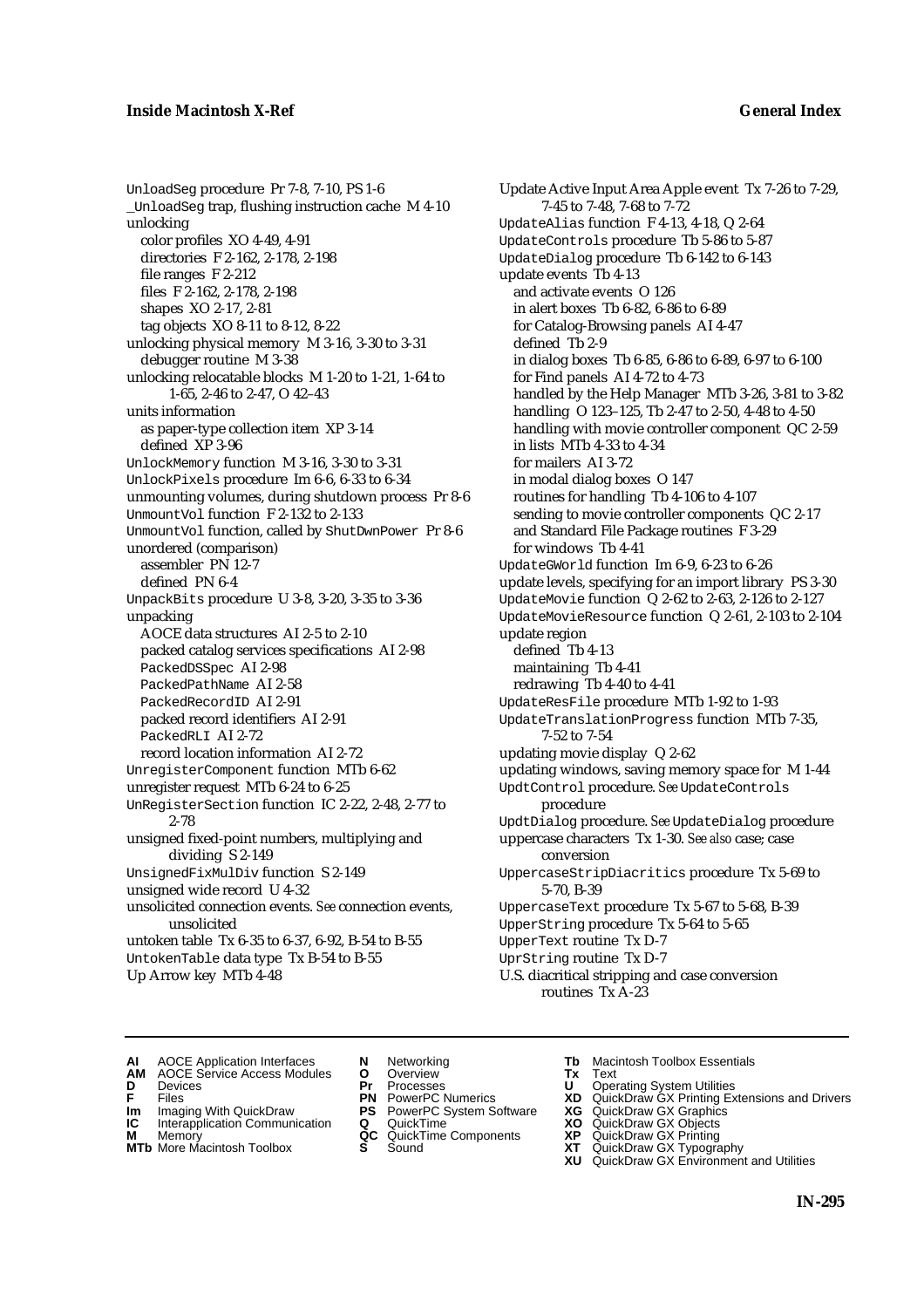upward rounding PN 4-3 ceil function PN 9-6 to 9-7 example PN 8-5 UPWARD SANE constant PN A-7 usage, track determining Q 2-116 setting Q 2-115 UseDictionary function S 4-38, 4-81 to 4-82 useForInput lookup-table flag AI 5-109 useForOutput lookup-table flag AI 5-109 UseInputWindow function Tx 7-24, 7-62 useInSublist lookup-table flag AI 5-109 UseMovieEditState function Q 2-255 to 2-256 user alert conditions XD 3-44 processing loop XD 3-45 resolving conditions XD 3-44 user attributes, of collection objects XU 5-9 user authentication methods F 2-111, 2-222 user-centered design O 71, 79 user comments removing MTb 9-22 retrieving from desktop database MTb 9-16 setting MTb 9-19 to 9-20 user control of script settings Tx 1-107 to 1-112 user data adding text items Q 2-236 to 2-237 in ATP packets N 6-6, 6-7, 6-13, 6-15 counting number of types Q 2-234 determining next data type Q 2-233 to 2-234 finding text items Q 2-237 getting access to media's list Q 2-233 getting access to movie's list Q 2-231 identifiers Q 2-77 items Q 2-230 adding Q 2-235 finding Q 2-235 removing Q 2-236, 2-238 list Q 2-230 in media Q 2-19 in movie atoms Q 4-10 in movies Q 2-17 in track atoms Q 4-14 in tracks Q 2-18 type values Q 2-230 UserData data type Q 2-77 user data items QC 7-7 user data list identifiers Q 2-77

user data lists QC 7-14 user data type values Q 4-21 user-defined atoms Q 4-20 user-defined data atoms Q 4-6, 4-19 to 4-21 layout of Q 4-20 in track atoms Q 4-14 user-defined data atom type. *See* 'udta' atom type user dictionary Tx 1-39, 8-3 U.S. international and keyboard resources Tx A-23 to A-24 U.S. 'KCHR' resource Tx A-19 U.S. sorting routines Tx A-20 to A-22 UseResFile procedure MTb 1-69 to 1-71, O 64 user information resources MTb 1-127 user interaction requesting IC 4-49 to 4-56, 4-81 to 4-84 setting preferences for client application IC 4-45 to 4-47 setting preferences for server application IC 4-48 user interface for initializing and naming a disk F 5-5 to 5-7 for saving and opening files F 3-3 to 3-65 user interface guidelines F 3-12 for animated cursors Im 8-5, 8-13, 8-15 for color cursors Im 8-5 for Control Manager Tb 5-52 to 5-53 for control panels MTb 8-12 to 8-14 for controls Tb 5-5 to 5-13 for cursors Im 8-4 to 8-5 for Dialog Manager Tb 6-8 to 6-12, 6-31 to 6-34, 6-37 to 6-41, 6-42, 6-62 to 6-64 for handling copy and paste MTb 2-6 to 2-8, 2-10 to 2-11 for Help Manager MTb 3-18 to 3-23, 3-37 to 3-38, 3-39 to 3-40, 3-57 to 3-58, 3-70 to 3-71 for highlighting Im 4-44 for icons Tb 7-13, 7-15 for lists MTb 4-4 to 4-21 for monitors extensions MTb 8-49 to 8-51 for Printing Manager Im 9-13 to 9-15 related to CSAMs AM 3-22 to 3-26 for static text items Tb 6-40 to 6-41 for style and job dialog boxes Im 9-5 to 9-8 for windows Tb 4-5 to 4-7, 4-21, 4-30 to 4-32 user interface guidelines, for sound S 1-23 to 1-24 user items O 137 setting up O 139–140 user keys. *See* private keys

- **AI** AOCE Application Interfaces **N** Networking **Tb** Macintosh Toolbox Essentials<br> **AM** AOCE Service Access Modules **O** Overview **Tx** Text<br> **D** Devices **Pr** Processes **U** Operating System Utilities
- **AM** AOCE Service Access Modules **O** Overview **Tx** Text
- 
- 
- **Im** Imaging With QuickDraw **PS** PowerPC System Software **XG IC** Interapplication Communication **Q** QuickTime **COVIC**
- **Interapplication Communication <b>Q** QuickTime **XO** Memory **XO** Memory **XP QC** QuickTime Components **XP**
- **M** Memory **CC** QuickTime Components **XP**<br> **MTb** More Macintosh Toolbox **S** Sound **XT**
- 
- 
- 
- 
- -
	-
- 
- **D** Devices **Pr** Processes **U** Operating System Utilities
- **FRICAG CONSISTS IN THE PROCESSES CONSISTS AND CONSIST CONSISTENT CONSISTS CONSISTS PRINTIPLE PROCESSES CONSISTS CON<br>
<b>F**FRICES **PN** POWERPC Numerics **XD** QuickDraw GX Printing Extensions and Drivers<br> **Im** Imaging With Qui
	-
	-
	-
- **MTb** More Macintosh Toolbox **S** Sound **XT** QuickDraw GX Typography
	- **XU** QuickDraw GX Environment and Utilities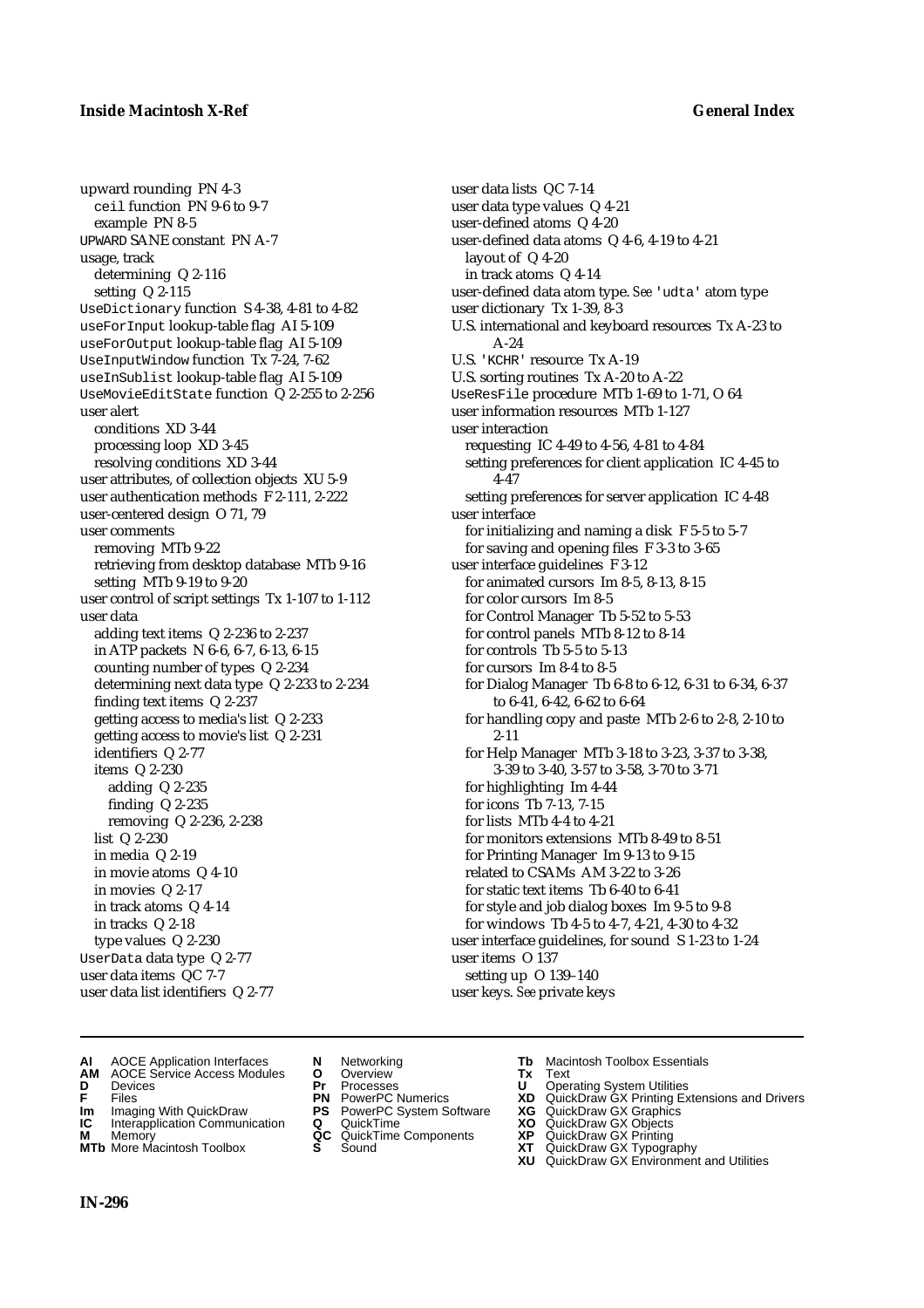user names F 2-223, MTb 1-127 for local identity AI 9-32 user node IDs N 2-7 user-oriented design Tb 1-5 user passwords F 2-112 User record templates AI A-1 to A-3 user routines, ADSP N 5-26, 5-28 Users & Groups control panel IC 11-7 user state of a window Im 5-9, Tb 4-33, 4-53, 4-70 user's key attribute AM 4-69, 4-72 user's record ID attribute AM 4-69, 4-72 USESROUTINEDESCRIPTORS compiler variable PS 2-14, 2-39 useTempMem flag Im 6-13, 6-14, 6-18, 6-20 useTextEditServices flag Tb 2-119 UseTrackEditState function Q 2-270 USP. *See* stack pointer, user UTableBase system global variable D 1-8, 1-40 UTC, getting AI 9-52 to 9-54 UTCOffset data type AI 3-112 UTCTime data type AI 3-112, 7-33 utilities. *See* AOCE Utilities; script utilities; Text Utilities utility GraphicsBug XU 4-7 to 4-8 MacsBug XU 4-7 to 4-8 utility components S 5-6 utility functions. *See* AOCE utility functions

### V

validation all object XU 4-7, 4-20 to 4-21, 4-43 controlling XU 4-15 to 4-20 distinguishing public and internal errors XU 4-22 error analysis XU 4-21 to 4-22 functions XU 4-15 to 4-22, 4-34 to 4-43 internal XU 4-6, 4-15 to 4-20 internal cache XU 4-15 to 4-20 level XU 4-31 to 4-32 public XU 4-6, 4-15 to 4-20 specific object XU 4-7, 4-36 to 4-42 structure XU 4-7, 4-15 to 4-20 type XU 4-15 to 4-20 validation errors XU 3-18 validation functions XU 4-6 to 4-7, 4-15 to 4-22, 4-34 to 4-43

valid byte lanes D 2-13 ValidDate function U 4-45 to 4-46 ValidRect procedure Tb 4-58, 4-108 to 4-109 ValidRgn procedure Tb 4-109 value Q 2-405 value, in HSV space XO 4-12 values, interpreting PN 2-4 to 2-11 variable-length data determining size of XU 5-22 of collection objects XU 5-9 retrieving from a collection item XU 5-33, 5-71, 5-94 variable parameter lists PS 1-72 variable resolution Im 9-11, 9-30 to 9-32 variable types. *See* data formats variation axes XT 1-10, 6-13, 7-10 to 7-11, 7-20, 7-22, 7-54 variation codes for controls, defined Tb 5-14 determining, for controls Tb 5-106 to 5-107 for windows Tb 4-11, 4-112, 4-120 variation codes for help balloons MTb 3-9 to 3-11 VAX H format PN B-2 VBLQueue global variable Pr 4-28 VBLTask data type Pr 4-6 to 4-7, 4-21 to 4-22 VBL task records A0 register Pr 4-12 accessing at interrupt time Pr 4-12 to 4-13 defined Pr 4-6 to 4-7, 4-21 to 4-22 embedding in other records Pr 4-14 VBL tasks PS 1-18, 1-60 to 1-63 and the A5 register M 4-16 accessing global variables Pr 4-13 to 4-16 and application execution Pr 4-8 to 4-10 and process termination Pr 4-9 and virtual memory Pr 4-6 causing system crashes Pr 4-6 deferred under virtual memory M 3-12 defined Pr 4-4 disabled by the Process Manager Pr 4-9 disabling during a suspend event Pr 4-9 enabling during a resume event Pr 4-9 executing immediately Pr 4-7 execution order Pr 4-8 installing Pr 4-5, 4-10 to 4-12, 4-22 to 4-23, 4-24 to 4-25 limitations on Pr 4-6, 4-29 making notification requests Pr 5-3, 5-7 missing vertical retrace interrupts Pr 4-6

- **AI** AOCE Application Interfaces **N** Networking **Tb** Macintosh Toolbox Essentials<br> **AM** AOCE Service Access Modules **O** Overview **Tx** Text<br> **D** Devices **Pr** Processes **U** Operating System Utilities
- AOCE Service Access Modules **O** Overview **Tx** Text<br>Devices **Devices Devices Devices**
- 
- 
- **IM** FILES<br> **Im** Imaging With QuickDraw **PS** PowerPC System Software **XG**<br> **IC** Interapplication Communication **Q** QuickTime **XO**
- **IC** Interapplication Communication **Q** QuickTime **XO M** Memory **XO QC** QuickTime Components **XP M** Memory **QC** QuickTime Components **XP**<br>**MTb** More Macintosh Toolbox **S** Sound **XT**
- **MTb** More Macintosh Toolbox **S** Sound **XT** QuickDraw GX Typography
- 
- **D** Devices **Pr** Processes **U** Operating System Utilities
	-
	-
	-
	-
- 
- 
- **F** Files **PN** PowerPC Numerics **XD** QuickDraw GX Printing Extensions and Drivers
	-
	-
	-
	-
	- **XU** QuickDraw GX Environment and Utilities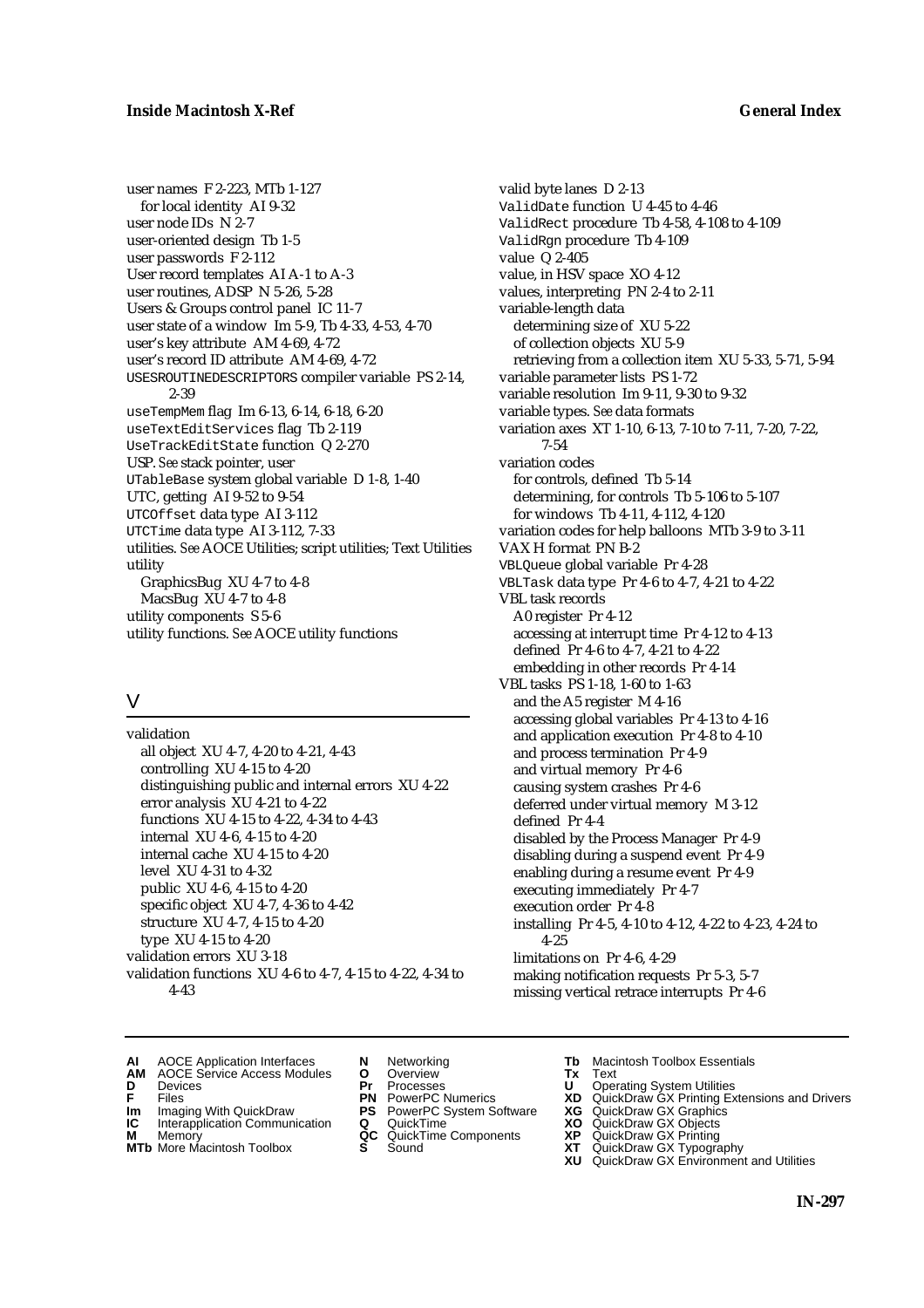persistent defined Pr 4-20 installing Pr 4-20 reenabled by the Process Manager Pr 4-9 reexecuting Pr 4-13 scheduling Pr 1-8 slot-based defined Pr 4-5 installing Pr 4-22 to 4-23 removing Pr 4-23 to 4-24 stopping Pr 4-7 synchronizing with screen Pr 4-6 system-based defined Pr 4-5 installing Pr 4-24 to 4-25 removing Pr 4-25 to 4-26 timing of Pr 4-5 to 4-6 turning off debugging code for Pr 4-29 types of Pr 4-5 to 4-6 VCB data type F 2-78 VCB queues. *See* volume control block queues VCBs. *See* volume control blocks VDAddKeyColor function QC 8-84 to 8-85 VDClearClipRegion function QC 8-90 VDCompressDone function QC 8-48 to 8-49 VDCompressionList data type QC 8-43 to 8-44 VDCompressOneFrameAsync function QC 8-47 VDDone function QC 8-58 VDGetActiveSrcRect function QC 8-27 to 8-28 VDGetBlackLevelValue function QC 8-68 VDGetBrightness function QC 8-74 VDGetClipState function QC 8-92 VDGetCLUTInUse function QC 8-61 to 8-62 VDGetCompressionTypes function QC 8-43 to 8-44 VDGetContrast function QC 8-75 to 8-76 VDGetCurrentFlags function QC 8-19, 8-20, 8-25 to 8-26 VDGetDataRate function QC 8-59 to 8-60 VDGetDigitizerInfo function QC 8-14, 8-19, 8-20, 8-24 to 8-25 VDGetDigitizerRect function QC 8-30 VDGetDMADepths function QC 8-64 to 8-65 VDGetFieldPreference function QC 8-95 VDGetHue function QC 8-71 VDGetImageDescription function QC 8-50 VDGetInputColorSpaceMode function QC 8-63 to 8-64 VDGetInputFormat function QC 8-33

VDGetInput function QC 8-32

VDGetInputGammaRecord function QC 8-79 VDGetInputGammaValue function QC 8-80 to 8-81 VDGetKeyColor function QC 8-83 VDGetKeyColorRange function QC 8-85 VDGetMaskandValue function QC 8-87 to 8-88 VDGetMaskPixMap function QC 8-88 to 8-89 VDGetMaxAuxBuffer function QC 8-41 to 8-42 VDGetMaxSrcRect function QC 8-26 to 8-27 VDGetNextKeyColor function QC 8-86 VDGetNumberOfInputs function QC 8-31 VDGetPlayThruDestination function QC 8-38 to 8-39 VDGetPLLFilterType function QC 8-93 VDGetPreferredTimeScale function QC 8-97 to 8-98 VDGetSaturation function QC 8-72 to 8-73 VDGetSharpness function QC 8-77 VDGetSoundInputDriver function QC 8-96 VDGetVBlankRect function QC 8-28 to 8-29 VDGetVideoDefaults function QC 8-66 to 8-67 VDGetWhiteLevelValue function QC 8-69 to 8-70 VDGrabOneFrameAsync function QC 8-56 to 8-57 VDGrabOneFrame function QC 8-54 VdigBufferRec data type QC 8-23 VdigBufferRecList data type QC 8-22 to 8-23 'vdig' component type value QC 8-11 VDPreflightDestination function QC 8-36 to 8-38 VDPreflightPlayThruGlobalRect function QC 8-40 to 8-41 VDReleaseAsyncBuffers function QC 8-55 VDReleaseCompressBuffer function QC 8-49 VDResetCompressSequence function QC 8-51 VDSetBlackLevelValue function QC 8-67 to 8-68 VDSetBrightness function QC 8-73 VDSetClipRegion function QC 8-90 VDSetClipState function QC 8-91 VDSetCompression function QC 8-45 to 8-46 VDSetCompressionOnOff function QC 8-46 to 8-47 VDSetContrast function QC 8-75 VDSetDigitizerRect function QC 8-29 VDSetDigitizerUserInterrupt function QC 8-95 to 8-96 VDSetFieldPreference function QC 8-94 VDSetFrameRate function QC 8-59 VDSetHue function QC 8-70 VDSetInputColorSpaceMode function QC 8-62 to 8-63 VDSetInput function QC 8-31 VDSetInputGammaRecord function QC 8-78

VDSetInputGammaValue function QC 8-80 VDSetInputStandard function QC 8-33

- **AI** AOCE Application Interfaces **N** Networking **Tb** Macintosh Toolbox Essentials
- **AM** AOCE Service Access Modules **O** Overview **Tx** Text
- 
- 
- **Im** Imaging With QuickDraw **PS** PowerPC System Software **XG IC** Interapplication Communication **Q** QuickTime **COVIC**
- **Interapplication Communication <b>Q** QuickTime **XO** Memory **XO** Memory **XP XP QC** QuickTime Components **XP**
- **M** Memory **DRITIC CONTENTIER MANUS AND MEMORY MEMORY AND MEMORY AREA CONTENTING MANUSICAL MEMORY AND MANUSICAL CONTENTING MANUSICAL MEMORY AND MANUSICAL MEMORY AND MANUSICAL MEMORY OF A PRINTING MANUSICAL MEMORY AND MANUS MTb** More Macintosh Toolbox **S** Sound **XT** QuickDraw GX Typography
- 
- **D** Devices **Pr** Processes **U** Operating System Utilities
	-
	-
	-
	-
- 
- 
- **FRICAG CONSISTS IN THE PROCESSES CONSISTS AND CONSIST CONSISTENT CONSISTS CONSISTS PROCESSES**<br> **F** Files **PN** PowerPC Numerics **XD** QuickDraw GX Printing Extensions and Drivers<br> **Im** Imaging With QuickDraw **PS** PowerPC Sy
	-
	-
	-
	- **XU** QuickDraw GX Environment and Utilities

**IN-298**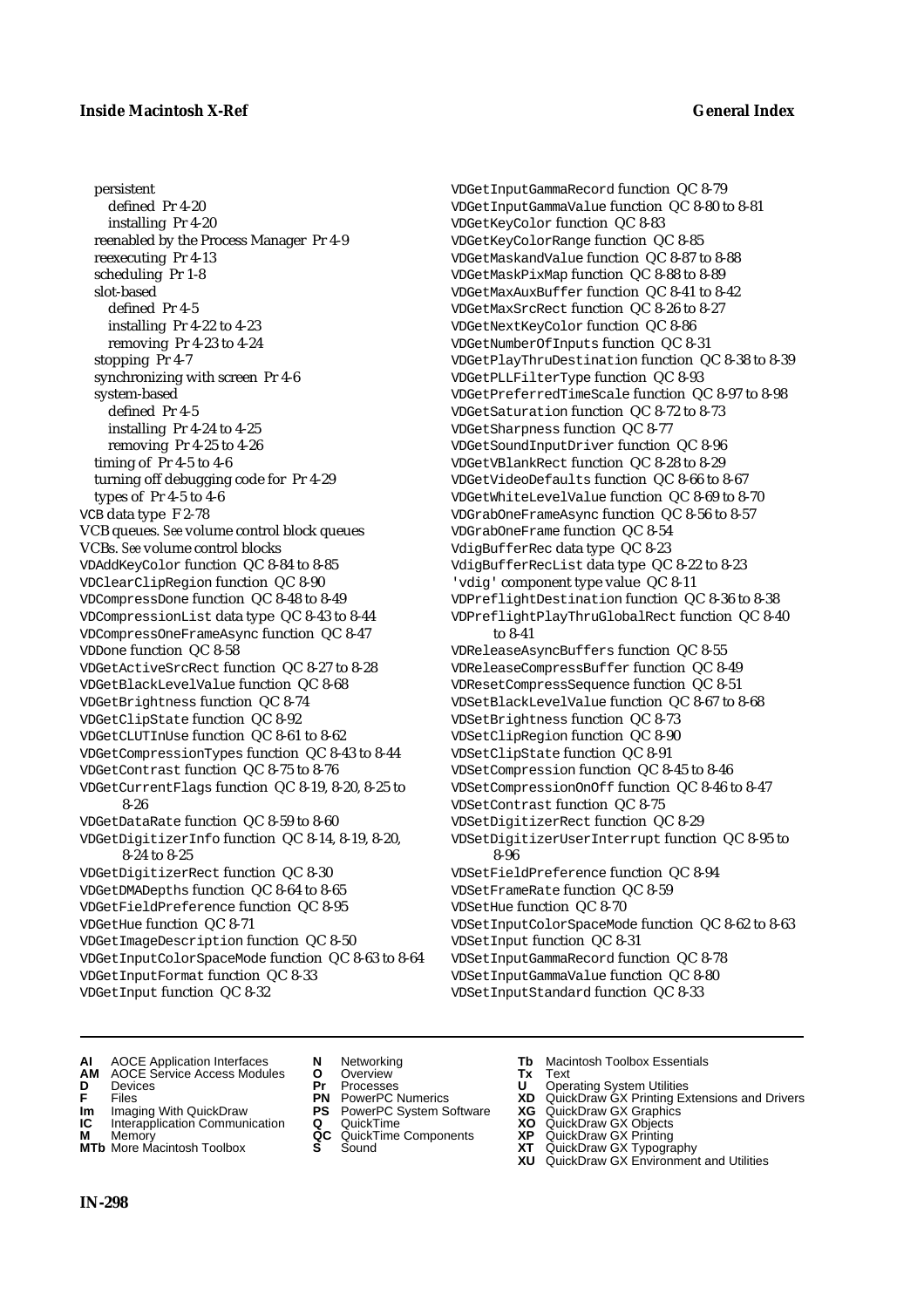VDSetKeyColor function QC 8-82 VDSetKeyColorRange function QC 8-83 to 8-84 VDSetMasterBlendLevel function QC 8-87 VDSetPlayThruDestination function QC 8-35 to 8-36 VDSetPlayThruGlobalRect function QC 8-39 VDSetPlayThruOnOff function QC 8-53 VDSetPLLFilterType function QC 8-93 VDSetSaturation function QC 8-72 VDSetSharpness function QC 8-76 to 8-77 VDSetTimeBase function QC 8-51 VDSetupBuffers function QC 8-54 to 8-55 VDSetWhiteLevelValue function QC 8-69 VDUseThisCLUT function QC 8-61 Vector Base Register (VBR) M 3-22, U 8-11 vector device pen tables XP 4-20 to 4-21, 4-43 to 4-44 vector halftone component structure XD 4-30 vector halftone structure XD 4-30 vector imaging messages XD 3-7, 4-127 to 4-131 vector imaging system XD 1-7 vector imaging system structure XD 4-32 VectorMultiplyDivide function XU 8-55 VectorMultiply function XU 8-29, 8-54 vector operations XU 8-10, 8-29 to 8-30, 8-45, 8-54 to 8-55 vector pen table entry structure XD 4-34, XP 4-21 vector pen table structure XD 4-34, XP 4-21 vector pen units XD 4-35 vector render options XD 4-33 vectors. *See* transition vectors vector shape options XD 4-32 vector shape structure XD 4-31 vector tables Pr 1-10 Venn Diagrammer O 21–24 verbs. *See* selectors verifying formatting of disks F 5-21 vers embedded speech command selector S 4-29 version debugging XU 3-13 non-debugging XU 3-5 to 3-6 of the Dictionary Manager Tx 8-11 of QuickDraw Tx 3-18 regional, of a script system Tx 6-57 to 6-58 of the Script Manager Tx 6-8, 6-11, 6-62 of a script system Tx 6-14, 6-66 of TextEdit Tx 2-23 of the Text Services Manager Tx 7-17 version, Image Compression Manager Q 3-24, 3-62

version 1 format Im 7-5 to 7-6, A-3 to A-4, A-5, A-18 to A-21, A-25 to A-26 version 2 format Im 7-5 to 7-6, 7-39, A-3, A-5 to A-16, A-24 to A-25 version 2 PICT files Q 3-24, 3-102 to 3-103 version attribute in Catalog record AM 4-68 in Combined record AM 4-70 in Mail Service record AM 4-67 in MSAM record AM 4-65 versionCmd command S 2-95 version embedded speech command S 4-29 version information for applications in Finder windows Tb 7-31 in information windows Tb 7-32 in signature resource Tb 7-8 in 'vers' resource Tb 7-31 to 7-32 version number of Message Manager XU 6-8 version number of the Movie Toolbox Q 2-33 version numbers of QuickDraw GX XU 1-4 to 1-5, 1-22 to 1-23 Version opcode Im A-6, A-13 version records S 2-118 version request MTb 6-22 to 6-23 version resources S 2-35, 2-118, Tb 7-31 to 7-32, 7-69 to 7-70, XD 2-34, 6-18 to 6-19 versions of import libraries PS 3-7 to 3-10 of routine descriptor PS 2-38 'vers' resource type Q 2-33, S 2-35, 2-118, Tb 7-31 to 7-32, 7-69 to 7-70, XD 2-34, 6-18 to 6-19 vertical baselines XT 9-5 vertical blanking interrupts Pr 4-4 vertical blanking rectangles defined QC 8-6 and video digitizer component QC 8-29 vertical page-flip information as format collection item XP 3-13 defined XP 3-93 vertical position of glyphs XT 8-32 vertical resolution of compressed images Q 3-51 vertical retrace interrupts Pr 4-4 Vertical Retrace Manager Pr 4-3 to 4-33, PS 1-61 to 1-63, O 12 and Queue Utilities U 6-10, 6-12, 6-15 application-defined routines in Pr 4-28 to 4-30 data structures in Pr 4-21 to 4-22

- **AI** AOCE Application Interfaces **N** Networking **Tb** Macintosh Toolbox Essentials<br> **AM** AOCE Service Access Modules **O** Overview **Tx** Text<br> **D** Devices **Pr** Processes **U** Operating System Utilities
	- AOCE Service Access Modules **O** Overview **Tx** Text<br>Devices **Devices Devices Devices**
- -
- **IM** FILES<br> **Im** Imaging With QuickDraw **PS** PowerPC System Software **XG**<br> **IC** Interapplication Communication **Q** QuickTime **XO IC** Interapplication Communication **Q** QuickTime **XO M** Memory **XO QC** QuickTime Components **XP**
- **M** Memory **QC** QuickTime Components **XP**<br>**MTb** More Macintosh Toolbox **S** Sound **XT**
- **MTb** More Macintosh Toolbox **S** Sound **XT** QuickDraw GX Typography
- 
- **D** Devices **Pr** Processes **U** Operating System Utilities
	-
	-
	-
	-
- 
- 
- **F** Files **PN** PowerPC Numerics **XD** QuickDraw GX Printing Extensions and Drivers
	-
	-
	-
	- **XU** QuickDraw GX Environment and Utilities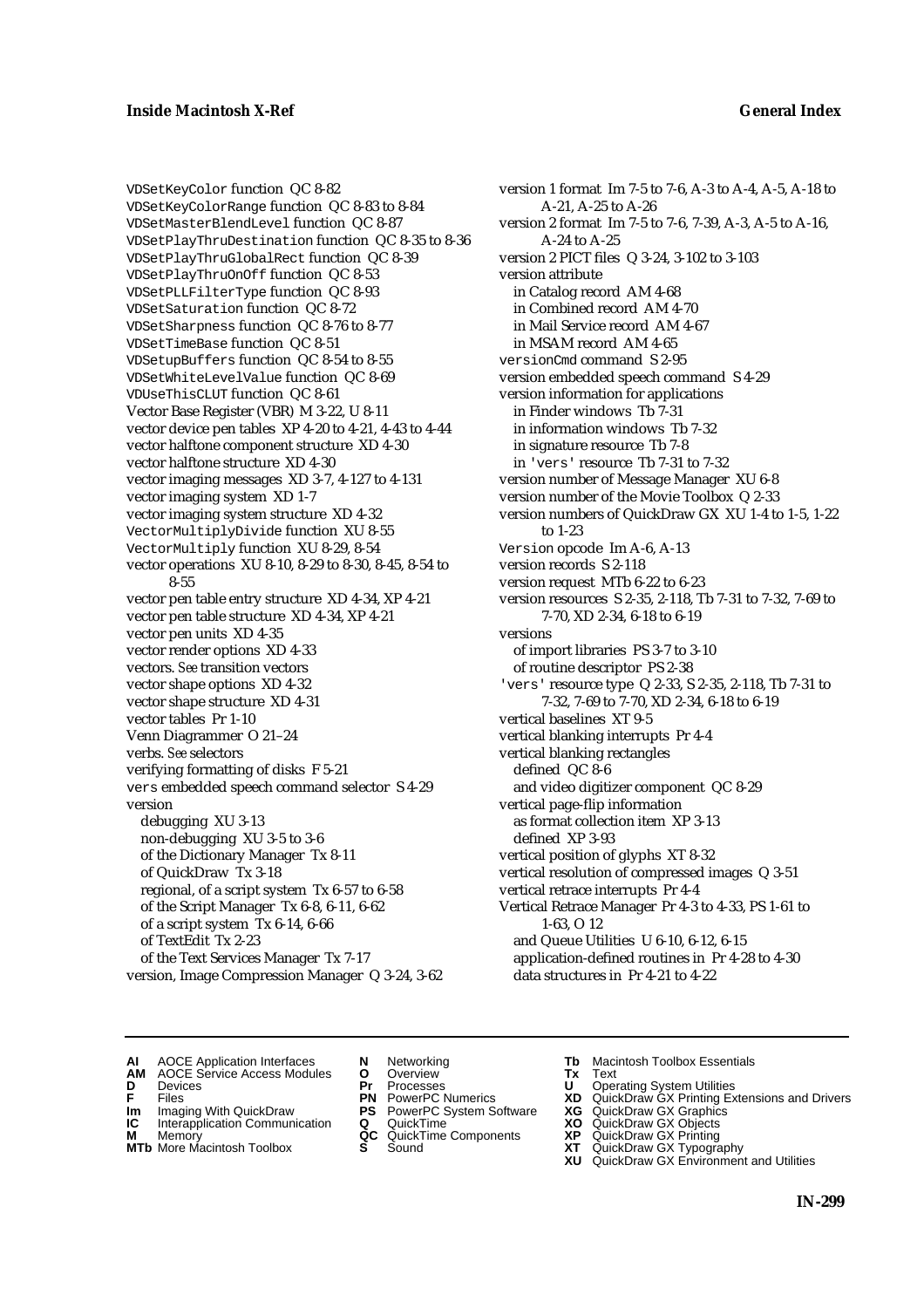determining availability of slot-based routines Pr 4-11 installing VBL tasks Pr 4-5, 4-10 to 4-12, 4-22 to 4-23, 4-24 to 4-25 routines in Pr 4-22 to 4-28 vertical retrace queues defined Pr 4-8 getting headers of Pr 4-28 number of Pr 4-8 vertical substitution of glyphs XT 8-27 vertical text XT 5-7, 6-29, 9-5, 9-13, 9-30 to 9-32 baselines for XT 9-5, 9-8 to 9-10 drawing XT 9-30 to 9-32 VIBs. *See* volume information blocks 'vide' component subtype value QC 6-6 'vide' media type Q 4-19, QC 9-29 video bottleneck functions, setting up QC 5-19 video bottlenecks structures QC 5-100 to 5-101 VideoBottles data type QC 5-100 to 5-101 video cards icons for MTb 8-57 and Monitors control panel MTb 8-10 and sResource data structure MTb 8-57 video channel components. *See* sequence grabber channel components video color spaces XO 4-20 to 4-22 Video Compressor Q 3-10, 3-64 Video Compressor, component type value for QC 5-80, 6-66 video data creating for a new movie Q 2-52 interleaving in a movie Q 2-30, 2-106, 2-108 storing in a movie Q 2-30 video devices Im 1-19 to 1-20, 1-22 to 1-25, 5-3 to 5-37 default on startup. *See* default video device video digitizer components Q 1-7, QC 8-3 to 8-124 accessing from sequence grabbers QC 5-86 active source rectangles QC 8-28 alpha channel devices and QC 8-13 alpha channels QC 8-87 application-defined function in QC 8-98 assigning to a video channel QC 5-85 asynchronous digitization QC 8-47, 8-54, 8-57, 8-58 auxiliary buffers for non-DMA components QC 8-41 black-and-white digitization QC 8-62, 8-63 blend levels channel, determining QC 8-87 master QC 8-87

supported by QC 8-22 blend masks clipping region for QC 8-22 defining QC 8-36, 8-39 pixel map data for QC 8-88 buffer count QC 8-22 buffers for asynchronous digitization releasing QC 8-55 setting up QC 8-54 specifying QC 8-57 capabilities of QC 8-24 capability flags QC 8-14 to 8-19 clipping QC 8-89 to 8-92 alpha channels and QC 8-5, 8-21 clearing regions QC 8-90 disabling QC 8-91 disabling region QC 8-90 enabling QC 8-91 key colors and QC 8-21 mask planes and QC 8-21 no support for QC 8-21 output images QC 8-16 region for destination rectangle QC 8-22 state of QC 8-92 color digitization QC 8-62 color effects and QC 8-80 color filtering transforms and QC 8-78 color lookup tables for QC 8-61 component type values QC 8-11 compressed source devices and QC 8-13 compressed sources QC 8-42 to 8-52 compression parameters, setting QC 8-45 continuous digitization QC 8-53 contrast in analog video QC 8-67, 8-75 counting number of inputs to QC 8-31 creating QC 8-8 to 8-13 minimum support required QC 8-11 current flags QC 8-19, 8-25 data rate, determining QC 8-59 to 8-60 data structures in QC 8-20 to 8-23 defined QC 1-6 destination buffers QC 8-23 destination characteristics of QC 8-34 to 8-42 destination graphics device for QC 8-21 destination height for QC 8-21 destinations, specifying QC 8-7, 8-34 to 8-42 destination width for QC 8-21 digitizer rectangles QC 8-6, 8-37

- **AI** AOCE Application Interfaces **N** Networking **Tb** Macintosh Toolbox Essentials<br> **AM** AOCE Service Access Modules **O** Overview **Tx** Text<br> **D** Devices **Pr** Processes **U** Operating System Utilities
- **AM** AOCE Service Access Modules **O** Overview **Tx** Text
- 
- 
- **Im** Imaging With QuickDraw **PS** PowerPC System Software **XG IC** Interapplication Communication **Q** QuickTime **COVIC**
- **Interapplication Communication <b>Q** QuickTime **XO** Memory **XO** Memory **XP QC** QuickTime Components **XP**
- **M** Memory **DRITIC CONTENTIER MANUS AND MEMORY MEMORY AND MEMORY AREA CONTENTING MANUSICAL MEMORY AND MANUSICAL CONTENTING MANUSICAL MEMORY AND MANUSICAL MEMORY AND MANUSICAL MEMORY OF A PRINTING MANUSICAL MEMORY AND MANUS MTb** More Macintosh Toolbox **S** Sound **XT** QuickDraw GX Typography
- 
- **D** Devices **Pr** Processes **U** Operating System Utilities
	-
	-
	-
	-
- 
- 
- **FRICAG CONSISTS IN THE PROCESSES CONSISTS AND CONSIST CONSISTENT CONSISTS CONSISTS PRINTIPLE PROCESSES CONSISTS CON<br>
<b>F**FRICES **PN** POWERPC Numerics **XD** QuickDraw GX Printing Extensions and Drivers<br> **Im** Imaging With Qui
	-
	-
	-
	-
	- **XU** QuickDraw GX Environment and Utilities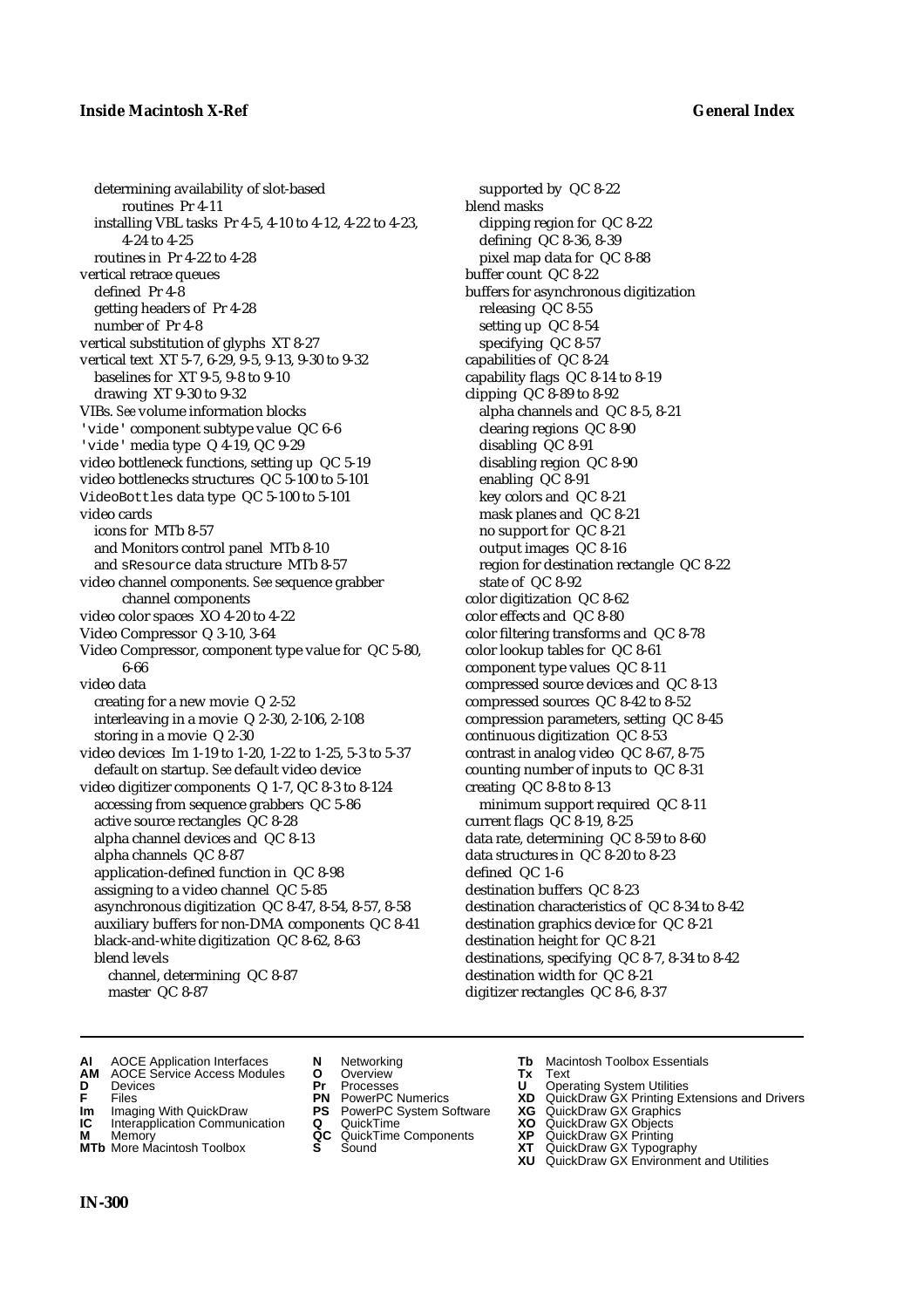digitizing and compressing frame QC 8-47 DMA QC 8-18 even-field preference QC 8-94, 8-95 frame rate, setting QC 8-59 functions in QC 8-23 to 8-98 analog video, controlling QC 8-65 to 8-81 clipping QC 8-89 to 8-92 color, controlling QC 8-60 to 8-65 compressed source devices, controlling QC 8-42 to 8-52 digitization, controlling QC 8-52 to 8-60 getting information about QC 8-24 to 8-26 input sources, selecting QC 8-30 to 8-34 selectively displaying video QC 8-81 to 8-89 source characteristics, setting QC 8-26 to 8-30 utility functions QC 8-92 to 8-98 gamma structures for QC 8-78 to 8-79 gamma values for QC 8-80 idle time needed for display QC 8-18 image description structures, getting QC 8-50 input capabilities QC 8-21 black-and-white input QC 8-15 broadcast input QC 8-15 color input QC 8-15 composite input QC 8-14 genlock support QC 8-14 NTSC input QC 8-14, 8-33 PAL input QC 8-14, 8-33 RGB input QC 8-15 SECAM input QC 8-14, 8-33 signal lock input report QC 8-19 s-video input QC 8-15 VTR input QC 8-15 input sources to QC 8-31 to 8-32 input video format, determining QC 8-33 interface card, slot for QC 8-21 interrupt functions QC 8-95, 8-98 inverse color lookup tables QC 8-18 key color devices and QC 8-13 key colors adding to list QC 8-85 determining QC 8-83 digitizer components QC 8-5 getting from list QC 8-86 range, determining QC 8-86 settings QC 8-82 support QC 8-18 values, setting range of QC 8-83

key frames, inserting into compressed sequences QC 8-51 mask plane devices QC 8-5, 8-21 matrices and QC 8-4, 8-22, 8-36, 8-39 maximum source rectangles QC 8-6, 8-27 multiple buffering QC 8-8, 8-41 notifying sequence grabber of changes to QC 5-86 odd-field preference QC 8-94, 8-95 offscreen digitizing QC 8-7 onscreen digitizing QC 8-7 optional functions for QC 8-12 to 8-13 output capabilities QC 8-21 asynchronous grabs QC 8-18 blending QC 8-18 compressed image data only QC 8-19 compressed-source devices QC 8-18 dithering of output images QC 8-16 drawing images during compression QC 8-19 flipping output images QC 8-17 increasing size QC 8-16 quadrupling size QC 8-16 quartering size QC 8-17 rotating QC 8-17 screen bits, unreadable QC 8-18 shrinking QC 8-16 skewing QC 8-17 stretching QC 8-16 warping QC 8-18 phase-locked loops QC 8-93 pixel depth QC 8-15 to 8-16 request code values QC 8-9 to 8-20 required functions for QC 8-11 saturation QC 8-67, 8-72 selectively displaying video QC 8-81 to 8-89 sharpness in analog video QC 8-67, 8-76, 8-77 single-frame digitization QC 8-7, 8-54, 8-57 sound input driver, getting QC 8-96 source coordinate systems QC 8-6 source video, selecting QC 8-30 to 8-34 source video signal characteristics of QC 8-26 to 8-30 standard used QC 8-28 status flags QC 8-19 status of QC 8-24 time base, setting QC 8-51 time scale, getting preferred QC 8-97 transformation matrix support QC 8-37 types of QC 8-5, 8-21

- **AI** AOCE Application Interfaces **N** Networking **Tb** Macintosh Toolbox Essentials<br> **AM** AOCE Service Access Modules **O** Overview **Tx** Text<br> **D** Devices **Pr** Processes **U** Operating System Utilities
	- AOCE Service Access Modules **O** Overview **Tx** Text<br>Devices **Devices Devices Devices**
- 
- 
- **Im** Imaging With QuickDraw **PS** PowerPC System Software **XG IC** Interapplication Communication **Q** QuickTime **XO IC** Interapplication Communication **Q** QuickTime **XO M** Memory **XO QC** QuickTime Components **XP**
- **M** Memory **QC** QuickTime Components **XP**<br>**MTb** More Macintosh Toolbox **S** Sound **XT**
- **MTb** More Macintosh Toolbox **S** Sound **XT** QuickDraw GX Typography
- 
- 
- 
- 
- 
- 
- 
- 
- **D** Devices **Pr** Processes **U** Operating System Utilities<br> **PR** PowerPC Numerics **XD** QuickDraw GX Printing Ex<br> **PR** PowerPC Numerics **XD** QuickDraw GX Printing Ex **F** Files **PN** PowerPC Numerics **XD** QuickDraw GX Printing Extensions and Drivers<br> **PIP** PowerPC System Software **XG** QuickDraw GX Graphics
	-
	-
	-
	-
	- **XU** QuickDraw GX Environment and Utilities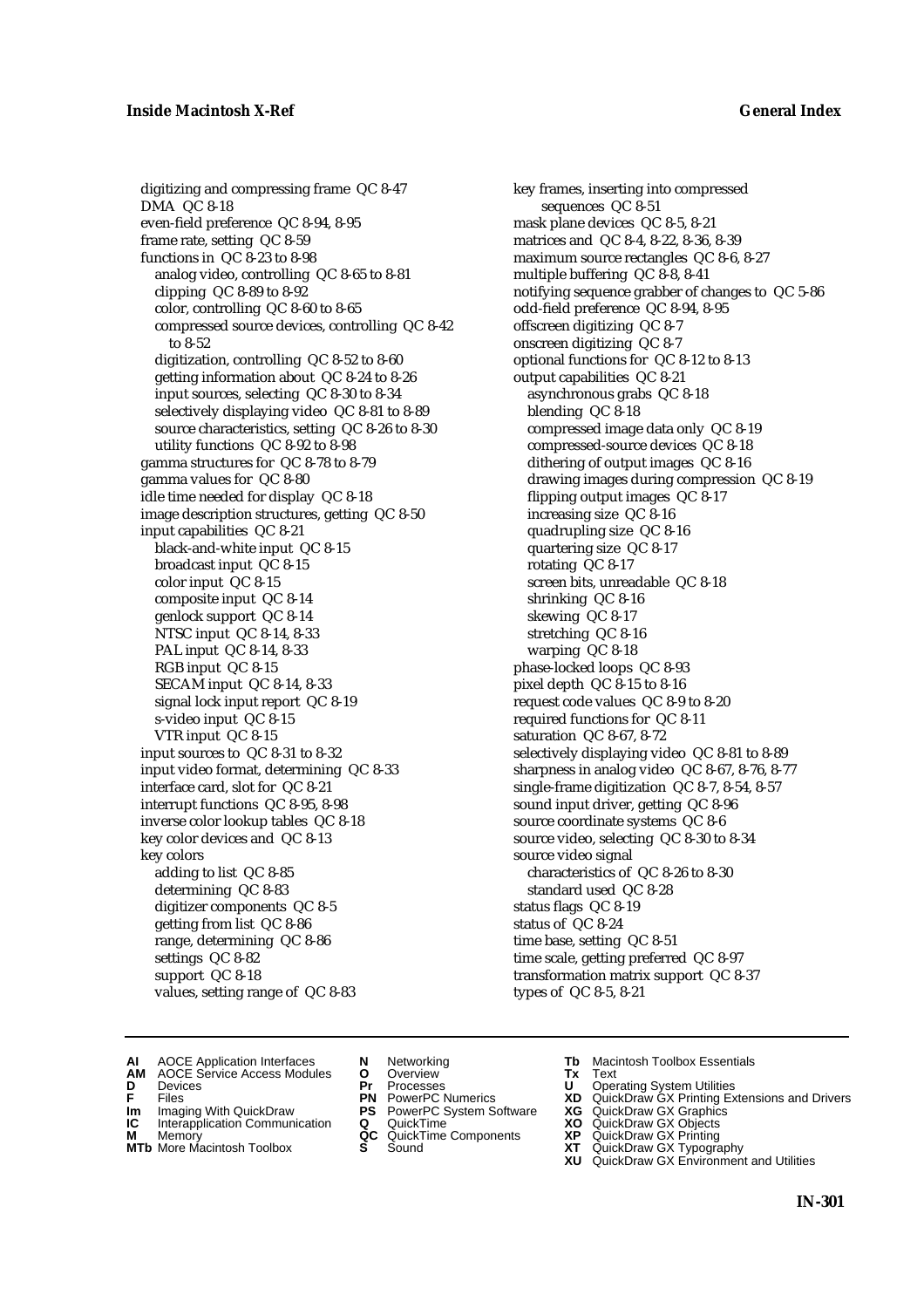video destination buffers QC 8-23 videoFlagNoLeanAhead flag Q 4-28 video media blend color Q 2-287 to 2-288 video media handlers Q 2-287 to 2-288 video media information atoms Q 4-26 to 4-27 video media information header atoms Q 4-6, 4-27 VideoMediaType component subtype QC 5-31, 5-34 video panels creating U 5-8 VideoPanelType constant U 5-8 video samples, adding to a media Q 2-50 to 2-52 video tracks, creating Q 2-48 to 2-49 view device attributes functions for XO 7-110 to 7-111 list of XO 7-27, 7-68 manipulating XO 7-56 as view device property XO 7-25 view device clip functions for XO 7-102 to 7-104 manipulating XO 7-56 to 7-57 as view device property XO 7-25, 7-26 view device mapping functions for XO 7-105 to 7-106 manipulating XO 7-56 to 7-57 for printers XP 4-8 as view device property XO 7-25, 7-26 view device objects XO 7-24 to 7-28, 7-52 to 7-60, 7-97 to 7-121 colors of a shape on XO 7-119 to 7-120 constants and data types for XO 7-68 copying and comparing XO 7-52 to 7-54, 7-100 to 7-102 creating and disposing of XO 7-52 to 7-54, 7-98 to 7-99 default XO 7-28 defined XO 1-13, 1-26, 7-5 to 7-7, 7-68 functions for XO 7-97 to 7-121 and graphics devices XU 1-7, 1-27 to 1-28 halftone angle on XO 7-83 hit-testing a shape on XO 7-60, 7-120 to 7-121 identifying, for a shape XO 7-58, 7-115 to 7-116 identifying, for a view port XO 7-49 to 7-50, 7-94 manipulating properties of XO 7-54 to 7-57, 7-102 to 7-115 measuring a shape in device space XO 7-59 to 7-60, 7-116 to 7-118 and printing XP 1-25 printer usage XP 4-8

properties of. *See* view device properties view device properties XO 7-25 to 7-27, 7-54 to 7-57 attributes. *See* view device attributes bitmap XO 7-25, 7-26 to 7-27, 7-55, 7-107 to 7-108 clip. *See* view device clip default values for XO 7-28 mapping. *See* view device mapping tag list XO 7-25, 7-56, 7-112 to 7-115 view group XO 7-25, 7-55, 7-109 to 7-110 view devices XD 3-25, 5-8 and bitmap shapes XG 5-12 to 5-14, 5-45 to 5-51 counting for a printer XP 4-57 determining printer resolution XP 4-26 to 4-27 manipulating for printer objects XP 4-56, 4-92 as printer object property XP 4-7 retrieving for a printer XP 4-57 selecting for a printer XP 4-58 view group objects XO 7-29 to 7-30, 7-60 to 7-65, 7-121 to 7-126 constants and data types for XO 7-69 creating and disposing of XO 7-61 to 7-62, 7-122 to 7-123 defined XO 1-13, 7-5 to 7-7, 7-69 functions for XO 7-121 to 7-126 measuring a shape in global space XO 7-63 to 7-65, 7-125 to 7-126 offscreen XO 7-29 to 7-30, 7-62 to 7-63 onscreen XO 7-7, 7-29 to 7-30 as view device property XO 7-25, 7-55, 7-109 to 7-110 view devices of XO 7-62, 7-124 to 7-125 as view port property XO 7-9, 7-88 to 7-89 view ports of XO 7-62, 7-123 to 7-124 view lists AI 5-123 to 5-131 and sublist sorting AI 5-128 code resource routine AI 5-166 custom view bounds AI 5-244 custom view reference value AI 5-242 flags AI 5-126 font constants AI 5-127 sample AI 5-130 and sublists AI 5-136 text justification constants AI 5-127 text style constants AI 5-127 view types AI 5-127 to 5-130 View menu AI 5-7 and sublist sorting AI 5-103, 5-104 view port attributes functions for XO 7-89 to 7-90

- **AI** AOCE Application Interfaces **N** Networking **Tb** Macintosh Toolbox Essentials
- **AM** AOCE Service Access Modules **O** Overview **Tx** Text
- 
- 
- **Im** Imaging With QuickDraw **PS** PowerPC System Software **XG IC** Interapplication Communication **Q** QuickTime **COVIC**
- **Interapplication Communication <b>Q** QuickTime **XO** Memory **XO** Memory **XP QC** QuickTime Components **XP M** Memory **Discussed AC** QuickTime Components **XP**<br> **MTb** More Macintosh Toolbox **S** Sound **XT**
- **MTb** More Macintosh Toolbox **S** Sound **XT** QuickDraw GX Typography
- 
- 
- 
- 
- 
- 
- 
- **D** Devices **Pr** Processes **U** Operating System Utilities
- **FRICAG CONSISTS IN THE PROCESSES CONSISTS AND CONSIST CONSISTENT CONSISTS CONSISTS PRINTIPLE PROCESSES CONSISTS CON<br>
<b>F**FRICES **PN** POWERPC Numerics **XD** QuickDraw GX Printing Extensions and Drivers<br> **Im** Imaging With Qui
	-
	-
	-
	-
	- **XU** QuickDraw GX Environment and Utilities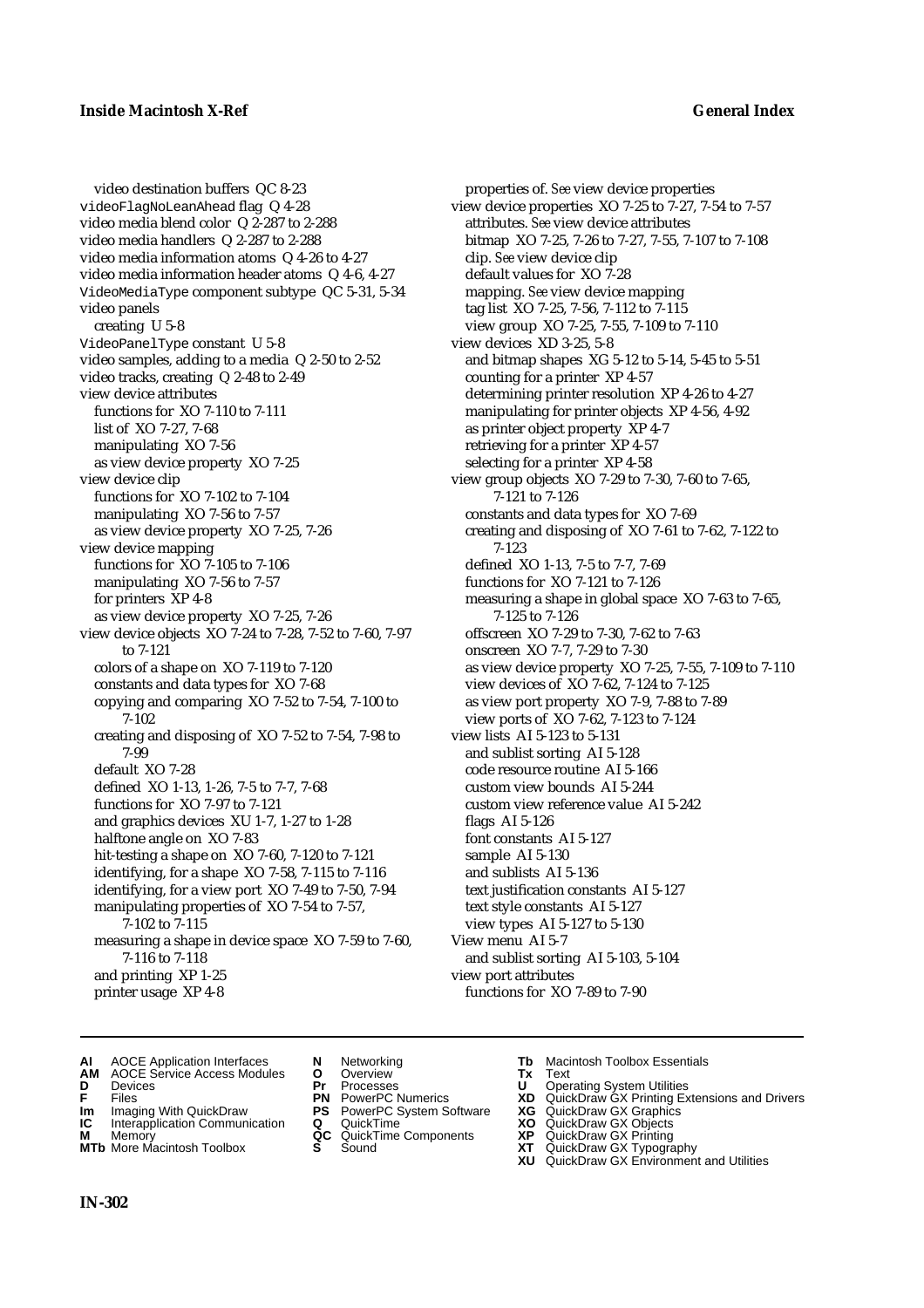### **Inside Macintosh X-Ref General Index**

list of XO 7-20, 7-68 manipulating XO 7-42 to 7-43 as view port property XO 7-9 view port clip functions for XO 7-74 to 7-76 manipulating XO 7-44 to 7-46 as view port property XO 7-8, 7-9 to 7-10 view port list functions for XO 6-73 to 6-77 manipulating XO 6-28 to 6-30 as transform object property XO 6-6, 6-11 view port mapping functions for XO 7-77 to 7-79 manipulating XO 7-44 to 7-45 as view port property XO 7-8, 7-9 to 7-10 view port objects XO 7-7 to 7-23, 7-40 to 7-52, 7-69 to 7-97 and windows XO 7-21 to 7-23 constants and data types for XO 7-65 to 7-68 copying and comparing XO 7-40 to 7-41, 7-72 to 7-74 creating and disposing of XO 7-40 to 7-41, 7-70 to 7-72 default XO 7-20 to 7-21 defined XO 1-13, 1-26, 7-5 to 7-7, 7-65 functions for XO 7-69 to 7-97 getting the global mapping of XO 7-79 halftone angle on a device XO 7-83 hierarchies of XO 7-18 to 7-19, 7-21 to 7-23, 7-46 to 7-47 identifying, for a shape XO 7-50, 7-95 installing a drawing filter in XU 1-9, 1-31 to 1-33, 1-40 to 1-41 manipulating properties of XO 7-42 to 7-46, 7-74 to 7-93 measuring a shape in local space XO 7-51 to 7-52, 7-96 to 7-97 properties of. *See* view port properties scrolling support XO 7-47 to 7-49 view devices of XO 7-49 to 7-50, 7-94 and windows XU 1-6, 1-24 to 1-27 view port objects, and printing XP 1-24 view port properties XO 7-7 to 7-20, 7-42 to 7-46 attributes. *See* view port attributes child view port list. *See* child view port list clip. *See* view port clip default values for XO 7-20 to 7-21 dither. *See* dither halftone. *See* halftones

mapping. *See* view port mapping parent view port. *See* parent view port tag list XO 7-9, 7-91 to 7-93 view group XO 7-9, 7-88 to 7-89 view rectangle Tx 2-16, 2-27 to 2-29, 2-68 viewRect. *See* view rectangle views conditional code resource routine AI 5-166 defined AI 5-26 implementing AI 5-131 to 5-136 sample AI 5-40 to 5-43 custom callback routines AI 5-242 to 5-245 code resource routines AI 5-192 to 5-194 defined AI 5-130 getting bounds AI 5-244 getting reference value AI 5-242 handling mouse-down event AI 5-194 updating AI 5-193 view types AI 5-127 to 5-130 VInstall function Pr 4-5 to 4-6, 4-10 to 4-11, 4-24 to 4-25 introduced Pr 1-11 using instead of SlotVInstall Pr 4-11 virtual bus D 4-8 virtual ID D 4-8 virtual key codes Tx 1-12, 1-87, C-6, C-8 to C-9, Tb 2-40 of Apple Extended Keyboard II, domestic Tb 2-43 of Apple Extended Keyboard II, ISO Tb 2-43 of Apple Keyboard II, ISO Tb 2-42 hardware dependencies Tx C-14 to C-15 for non-ADB keyboards Tx C-15 virtual memory PS 1-53 to 1-55 and AppleShare volumes M 3-5 backing-store file M 4-5 bus-error vectors under M 3-22 CPU data caching M 3-15 debugger routines M 3-34 to 3-40 debugger support for M 3-21 to 3-24 deferring interrupt code execution M 3-12, 3-20 emulator support for PS 1-9 and interrupt tasks Pr 1-12 introduced M 1-15 management routines M 3-25 to 3-33 mapping information, getting M 3-16 to 3-18 and removable disks M 3-5 requirements for running M 3-5

- 
- **AI** AOCE Application Interfaces **N** Networking **Tb** Macintosh Toolbox Essentials<br> **AM** AOCE Service Access Modules **O** Overview **Tx** Text<br> **D** Devices **Pr** Processes **U** Operating System Utilities
- AOCE Service Access Modules **O** Overview **Tx** Text<br>Devices **Devices Devices Devices D** Devices **Pr** Processes **U** Operating System Utilities
- 
- **IM** FILES<br> **Im** Imaging With QuickDraw **PS** PowerPC System Software **XG**<br> **IC** Interapplication Communication **Q** QuickTime **XO**
- **IC** Interapplication Communication **Q** QuickTime **XO M** Memory **XO QC** QuickTime Components **XP**
- **M** Memory **QC** QuickTime Components **XP**<br>**MTb** More Macintosh Toolbox **S** Sound **XT**
- 
- 
- 
- -
	-
- 
- 
- **F** Files **PN** PowerPC Numerics **XD** QuickDraw GX Printing Extensions and Drivers
	-
	-
	-
- **MTb** More Macintosh Toolbox **S** Sound **XT** QuickDraw GX Typography **XU** QuickDraw GX Environment and Utilities
	- **IN-303**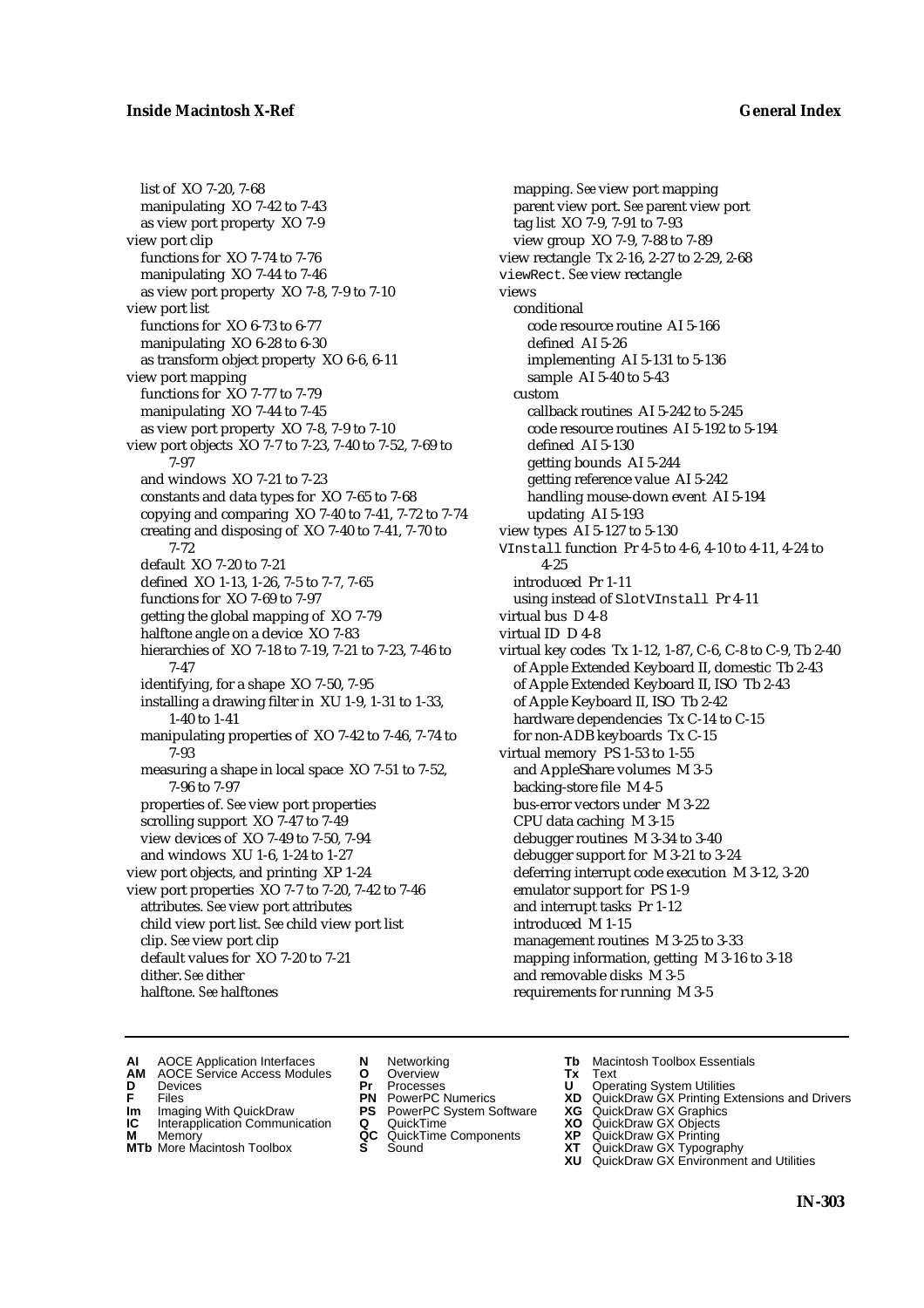and SCSI device drivers D 4-14 setting with the Memory control panel M 4-5 testing for availability M 3-14, U 1-25 and user interrupts M 3-21 Virtual Memory Manager M 3-3 to 3-45, O 12, PS 1-4, 1-53*. See also* virtual memory data structures M 3-24 to 3-25 defined M 3-3 to 3-4 routines M 3-25 to 3-40 virtual queue. *See* virtual *under* message queues viruses, detecting with digital signatures AI 6-3 visibility of movie controllers QC 2-36 VisibleLength function Tx 2-14, 3-89 to 3-90, A-26, A-37 visible region Tb 4-48 visible regions Im 2-11 in basic graphics ports Im 2-32 in color graphics ports Im 4-51 visitor, PowerTalk. *See* alternate user, PowerTalk 'vmhd' atom type Q 4-6, 4-26 to 4-28 VoiceDescription data type S 4-47 voice description records S 4-16, 4-47 to 4-48 VoiceFileInfo data type S 4-48 voice file information records S 4-48 voice resources S 4-89 voices characteristics of S 4-6 to 4-9 counting S 4-14, 4-64 to 4-65 defined S 4-5 to 4-6 getting a description of S 4-14, 4-66 to 4-67 identifying S 4-14, 4-65 to 4-66 installing into sound channels S 2-10, 2-43 to 2-45 synthesized S 1-22 updating information about S 4-66 VoiceSpec data type S 4-46 voice specification records S 4-46 to 4-47, 4-64 volm embedded speech command selector S 4-29 VolMountInfoHeader data type F 2-110 volume, movie current Q 2-29 determining Q 2-182 to 2-183 preferred Q 2-16, 2-29 setting Q 2-132 to 2-133 setting Q 2-151, 2-182 volume, sound determining with movie controller component QC 2-18 setting with movie controller component QC 2-18

volume, track Q 2-18, 2-29 getting Q 2-184 setting Q 2-183 in track atoms Q 4-15 volume. *See also* amplitude; speech volume defined S 2-8 volume attributes buffers F 2-109 volume bitmaps F 2-53, 2-62 volume catalogs, Finder information in Tb 7-32 to 7-34. *See also* catalog files volume characteristics changing defaults F 5-13 to 5-14 reverting back to defaults F 5-14 volumeCmd command S 2-31, 2-96 volume control block queues F 2-78 volume control block records F 2-78 volume control blocks (VCBs) F 1-10, 2-77 to 2-81 volume controls QC 2-5 volume index F 2-31 volume information blocks (VIBs) F 2-59 volume levels, controlling S 2-31 to 2-32, 2-96 to 2-97, 2-139 to 2-142 volume mounting information records F 2-110 volume passwords F 2-112, 2-221 volume reference numbers F 1-10, 2-26 volumes current F 3-32 default F 2-35 to 2-37 defined F 1-6, 2-54 determining if sharable F 2-48 ejected F 2-145 ejecting F 2-141 Finder's desktop database for MTb 9-3 to 9-26, Tb 7-45 flushing buffers F 2-12 free space on F 2-46 to 2-48 HFS F 2-54 to 2-57 identified in FSSpec records F 2-87 identifying in an alias resolution F 4-6 indexed searching F 2-14 mounting F 1-10, 2-11, 2-20, 2-139 to 2-140, 2-219 to 2-222 naming F 1-10, 2-27 offline F 1-11, 2-11, 2-145 online F 2-11, 2-26, 2-145 organization of F 2-52 to 2-57 passwords F 2-112, 2-221 placing offline F 2-26, 2-142

- **AI** AOCE Application Interfaces **N** Networking **Tb** Macintosh Toolbox Essentials
- **AM** AOCE Service Access Modules **O** Overview **Tx** Text
- 
- 
- **Im** Imaging With QuickDraw **PS** PowerPC System Software **XG IC** Interapplication Communication **Q** QuickTime **COVIC**
- **Interapplication Communication <b>Q** QuickTime **XO** Memory **XO** Memory **XP QC** QuickTime Components **XP**
- **M** Memory **Discussed AC** QuickTime Components **XP**<br> **MTb** More Macintosh Toolbox **S** Sound **XT**
- 
- **D** Devices **Pr** Processes **U** Operating System Utilities
	-
	-
	-
	-
	-
- 
- 
- **F** Files **PN** PowerPC Numerics **XD** QuickDraw GX Printing Extensions and Drivers
	-
	-
	-
- **MTb** More Macintosh Toolbox **S** Sound **XT** QuickDraw GX Typography
	- **XU** QuickDraw GX Environment and Utilities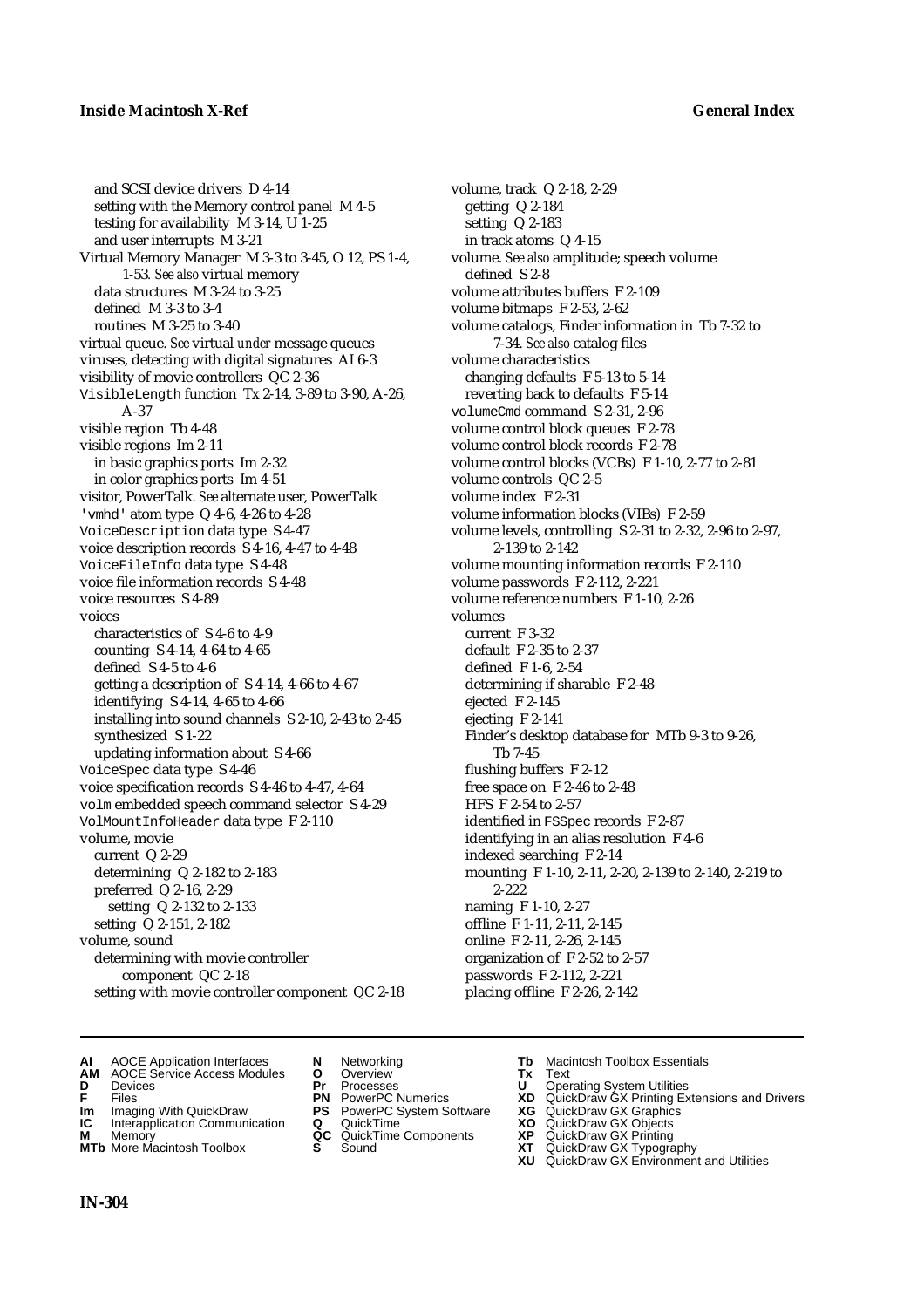recursive searching in F 2-14, 2-43 to 2-44 remote mounting of F 2-20 searching F 2-13 to 2-14, 2-38 to 2-44, 2-204 to 2-206 selecting F 3-10 to 3-12, 3-38 to 3-40 specifying F 2-29 in Standard File Package dialog boxes. *See* current volume unmounting F 2-11, 2-140 to 2-141 unmounting during shutdown process Pr 8-6 Volumes control panel S 6-4 to 6-5 VOX recording S 3-5, 3-25 VOX stopping S 3-5, 3-25 VRemove function Pr 4-7, 4-25 to 4-26 VTR input video QC 8-15

## W

waitCmd command described S 2-94 example of use S 2-29 WaitMouseUp function Tb 2-109 WaitNextEvent function O 75, 78, 123, 167, 173, 181, Pr 1-6 to 1-9, 2-26, 2-27 to 2-28, PS 1-71, Tb 2-85 to 2-88, Tx 2-36 and enumerating messages AM 2-46 introduced Tb 2-22 to 2-24 and multitasking O 170, Tb 2-60 and temporary memory M 2-10 use by the Apple Event Manager IC 5-15 wakeup demands D 6-11 responding to D 6-25 Wakeup event. *See* kMailEPPCWakeup high-level event WakeUpProcess function Pr 1-9, 2-27 to 2-28 and enumerating messages AM 2-46 WakeupTime data type D 6-27 wakeup timer controlling D 6-16 to 6-17, 6-45 to 6-46 reading D 6-45 setting D 6-45 setting and reading D 6-31 to 6-32 use of D 6-13 wakeup time structure D 6-27 'want' keyword IC 6-8 warning handler, application-defined function XU 3-73 warning handlers XU 4-5 warning number summary XU 3-10, 3-25

warnings XU 3-3 to 3-76, 4-5 changing XU 3-35 constants and data types for XU 3-50 to 3-52 defined XO 1-38, XU 3-3 font scaler XU 3-12 functions for XU 3-60 to 3-65 handlers for XO 1-39 ignoring XO 1-39, XU 3-37 to 3-40 invalid data XU 3-26 number summary XU 3-10, 3-25 overflow XU 3-11 parameter out of range XU 3-12 posting XO 1-39 result out of range XU 3-11 storage XU 3-13 underflow XU 3-11 unexpected result XU 3-13 watch cursor, disabling AI 5-200 waveTableCmd command S 2-44, 2-97 wave-table data S 2-8 wave tables S 2-8, 2-44 'wctb' resource type Tb 4-71, 4-127 to 4-129 'WDEF' resources PS 1-36 'WDEF' resource type Tb 4-22, 4-120, 4-127 WDPBRec data type F 2-106 weak imports. *See* soft imports weak types of glyph directionality XT 9-14, 9-15 wedges. *See also* arcs defined Im 1-14 drawing Im 3-26, 3-71 to 3-77 erasing Im 3-76 filling with bit patterns Im 3-75 with pixel patterns Im 4-76 inverting Im 3-77 low-level routine for drawing Im 3-134 painting Im 3-73 to 3-74 white global variable Im 2-36, 3-7 white level values defined QC 8-65 returning current QC 8-69 returning default QC 8-66 setting for video digitizer components QC 8-69 white point XO 4-17 white space Tx 1-25 and justification XT 9-23, 9-46 to 9-47 whitespace table Tx 6-37, 6-92, B-58 whose descriptor records IC 6-42 to 6-45

**AI** AOCE Application Interfaces **N** Networking **Tb** Macintosh Toolbox Essentials<br> **AM** AOCE Service Access Modules **O** Overview **Tx** Text<br> **D** Devices **Pr** Processes **U** Operating System Utilities

AOCE Service Access Modules **O** Overview **Tx** Text<br>Devices **Devices Devices Devices** 

- 
- 
- **IM** FILES<br> **Im** Imaging With QuickDraw **PS** PowerPC System Software **XG**<br> **IC** Interapplication Communication **Q** QuickTime **XO**
- **IC** Interapplication Communication **Q** QuickTime **XO M** Memory **XP QC** QuickTime Components **XP M** Memory **District Acc** QuickTime Components **XP**<br> **MTb** More Macintosh Toolbox **S** Sound **XT**
- **MTb** More Macintosh Toolbox **S** Sound **XT** QuickDraw GX Typography
- 
- **D** Devices **Pr** Processes **U** Operating System Utilities
	-
	-
	-
	-
- 
- 
- **F** Files **PN** PowerPC Numerics **XD** QuickDraw GX Printing Extensions and Drivers
	-
	-
	-
	-
	- **XU** QuickDraw GX Environment and Utilities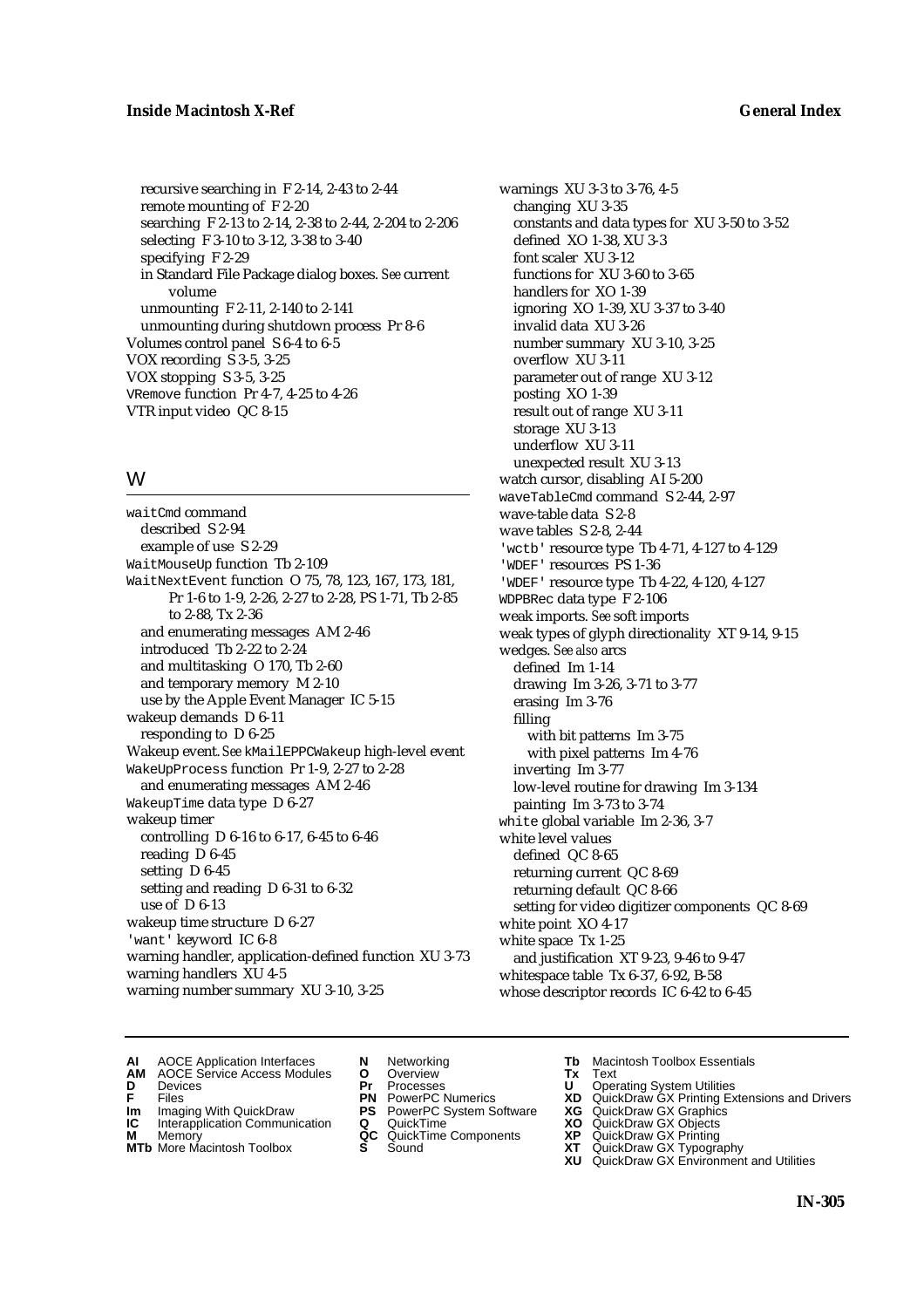whose range descriptor records IC 6-44 WideAdd function XU 8-49 wide character array Tx B-57 wide characters Tx B-57 WideCharArr data type Tx B-57 WideChar data type Tx B-57 WideCompare function XU 8-54 WideDivide function XU 8-31, 8-52 WideMultiply function XU 8-31, 8-51 WideNegate function XU 8-50 widening for efficiency PN 7-3 to 7-4, A-9 WidEntry data type Tx 4-48, 4-99 wide number format XU 8-7 assigning values to XU 8-7 operations on XU 8-10, 8-31 to 8-32, 8-32, 8-49 to 8-54 WideScale function XU 8-32, 8-53 WideShift function XU 8-31, 8-51 WideSquareRoot function XU 8-53 \_WIDEST\_NEED\_EVAL macro PN D-8 widest-need evaluation PN 3-5 to 3-6, D-5 compared to minimum evaluation PN 3-8 to 3-11 examples PN 3-8 to 3-11 wide structure XU 8-35 WideSubtract function XU 8-50 WideWideDivide function XU 8-52 WidTable data type Tx 4-48, 4-99 width advance, of glyph XT 1-9 of a layout shape XT 5-10, 9-10 width, track. *See* track width width delta structure XT 9-26, 9-61 to 9-62 WIDTHHook registers Tx 2-112 width hook routines, specifying calling conventions of PS 2-31 WidthListHand global variable Tx 4-37 width measurement Tx 2-58 width-measuring hook routines, replacing Tx 2-58 to 2-60 width/offset table Tx 4-24, 4-71 defined Tx 4-69 offset to Tx 4-71 width of compressed images Q 3-51 WidthPtr global variable Tx 4-37 WidthTabHandle global variable Tx 4-37 WidthTable data type Tx 4-43

width tables Tx 1-73, 4-68 to 4-71, 4-83. *See also* global width table; width/offset table; glyph-width table wildcards, with NBP entity names N 3-14, 3-31 WinCTab data type Tb 4-71 to 4-72 winding fill XO 2-14 winding-number rule for filling shapes XG 2-14 winding shape fill compared to even-odd shape fill XG 2-13, 2-24 and concentric contours XG 2-54 defined XG 2-14 and overlapping contours XG 2-65 window color table Tb 4-21, 4-71 to 4-73 window definition functions PS 1-36 defined Tb 4-10 writing Tb 4-120 to 4-124 window definition IDs creating windows, used in Tb 4-80, 4-83 to 4-84 defined Tb 4-11 for a dialog box Tb 6-25 and window definition functions Tb 4-120 in window resources Tb 4-26, 4-125 window definition procedures, and the A5 register M 4-15 window frames Tb 4-6, 4-12 to 4-13, 4-121 to 4-122 window frames, help balloons for MTb 3-13 to 3-16, 3-87 to 3-89 window help resources. *See* 'hwin' resource type window list Tb 4-15, 4-74 WindowList global variable Tb 4-74 Window Manager O 6, 9, 10, 109–130, Tb 4-3 to 4-129 application-defined routine for Tb 4-120 to 4-124 and Control Manager Tb 4-14 to 4-15, 5-3 data structures in Tb 4-65 to 4-74 and Dialog Manager Tb 4-13 to 4-14, 6-15 to 6-16 events generated by Tb 2-9 global variables Tb 4-75 and the Movie Toolbox Q 2-62, 2-126 to 2-127 and pictures Im 7-13 port Tb 4-74 and QuickDraw Im 1-7 to 1-8 resources in Tb 4-124 to 4-129 routines in Tb 4-74 to 4-119 initializing Tb 4-74 to 4-75 low-level routines Tb 4-116 to 4-119 window origins changing Tb 5-44 to 5-45, 5-48 to 5-52, Im 2-23 to 2-26, 2-45 to 2-46

- **AI** AOCE Application Interfaces **N** Networking **Tb** Macintosh Toolbox Essentials<br> **AM** AOCE Service Access Modules **O** Overview **Tx** Text<br> **D** Devices **Pr** Processes **U** Operating System Utilities
- **AM** AOCE Service Access Modules **O** Overview **Tx** Text
- 
- 
- **Im** Imaging With QuickDraw **PS** PowerPC System Software **XG IC** Interapplication Communication **Q** QuickTime **COVIC**
- **IC** Interapplication Communication **Q** QuickTime **XO M** Memory **XP C** QuickTime Components **XP M** Memory **CONSISTENT CONSIDER**<br> **MTb** More Macintosh Toolbox **S** Sound **S S** State **XP**
- **MTb** More Macintosh Toolbox **S** Sound **XT** QuickDraw GX Typography
- 
- 
- 
- 
- 
- -
- 
- **D** Devices **Pr** Processes **U** Operating System Utilities
- **FRICAG CONSISTS IN THE PROCESSES CONSISTS AND CONSIST CONSISTENT CONSISTS CONSISTS PROCESSES**<br> **F** Files **PN** PowerPC Numerics **XD** QuickDraw GX Printing Extensions and Drivers<br> **Im** Imaging With QuickDraw **PS** PowerPC Sy
	-
	-
	-
	-
	- **XU** QuickDraw GX Environment and Utilities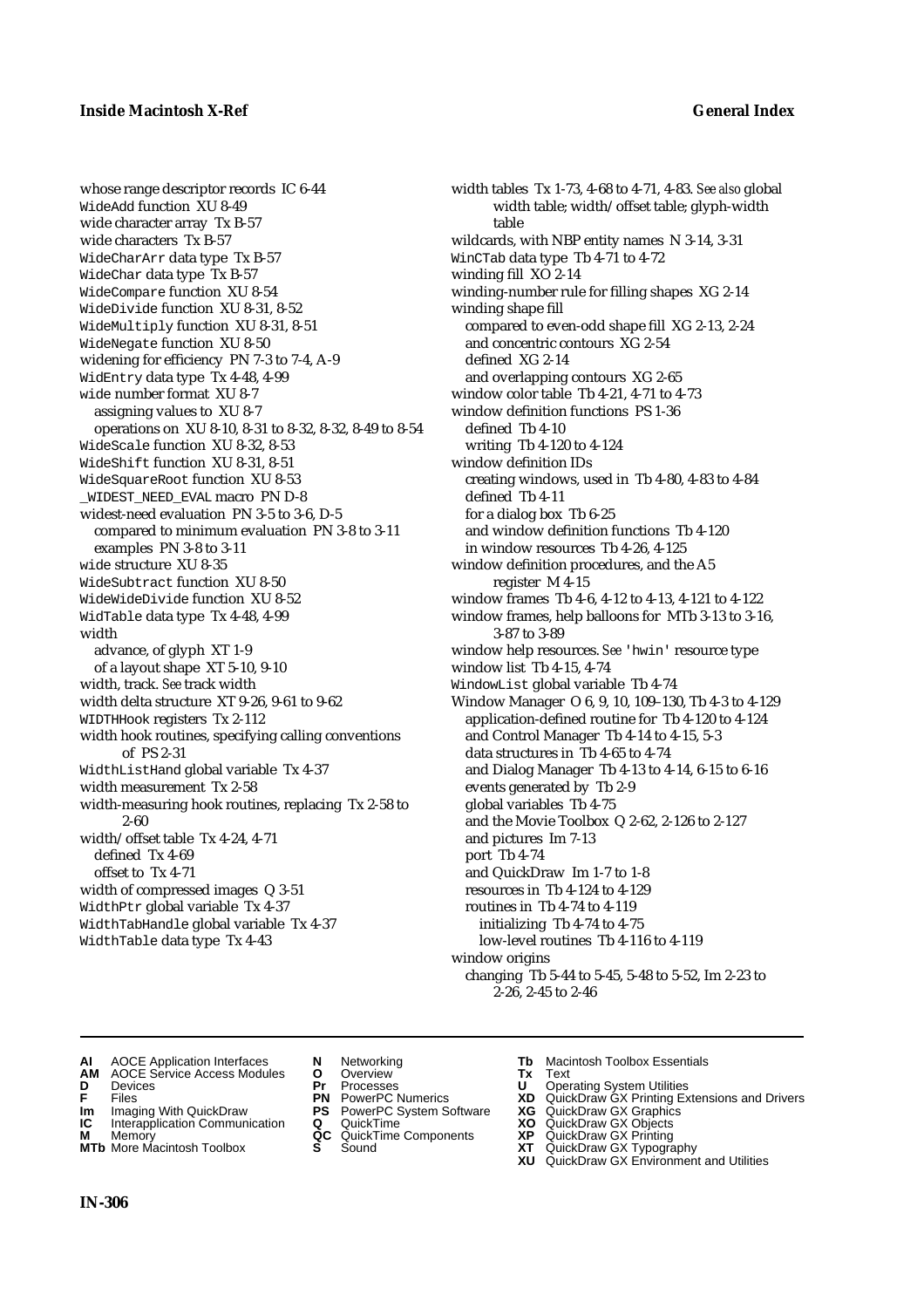defined Tb 5-45, Im 2-20 WindowPeek data type O 113, Tb 4-20, 4-65 window pointer O 5 window positioning constants Tb 4-32 WindowPtr data type O 113, Tb 4-19, 4-65 window record O 5 WindowRecord data type O 112, Tb 4-19, 4-65, 4-69 window records O 112, Tb 4-19 to 4-20, 4-65 to 4-69 reference constant in O 115, 116 window regions Tb 4-12 to 4-13 window resources Tb 4-22, 4-25 to 4-27, 4-124 to 4-127 windows Tb 4-3 to 4-129 activating O 125–127, Tb 4-50 to 4-53 active O 125, Tb 4-6 adding a mailer AI 3-46 alert boxes and dialog boxes deactivating behind Tb 6-64 to 6-66 as types of Tb 6-15 to 6-17 aligning Q 3-142 closing O 128–130, 176, Tb 4-60 to 4-62, 4-103 to 4-106 color in Tb 4-20 to 4-21, 4-71 to 4-74 containing multiple lists MTb 4-20 to 4-21 content region Tb 4-12 controls in Tb 4-14 to 4-15, 5-82 creating O 4, 115–119, Tb 4-25 to 4-30, 4-75 to 4-85 and dialog boxes O 109 deallocating Tb 4-61 to 4-62, 4-104 to 4-106 deactivating O 145 defined Tb 4-4 desk accessory O 114 dialog boxes O 114 displaying Tb 4-86 to 4-91 document O 114 dragging O 121 drawing content region O 124–125, Tb 4-39 to 4-40 events in 119–127, Tb 4-21, 4-22, 4-41 to 4-53 and graphics ports O 113 as graphics ports Im 1-7 to 1-8 grow image Tb 4-57, 4-87 help balloons for MTb 3-13 to 3-16, 3-63 to 3-84, 3-87 to 3-89 hiding Tb 4-62 to 4-64, 4-89 inactive Tb 4-6 to 4-7 information page. *See* custom information page window; information page introduced O 109 maintaining update region of Tb 4-106 to 4-109 managing multiple Tb 4-15 to 4-16, 4-23 to 4-25

manipulating characteristics Tb 4-109 to 4-112 color Tb 4-114 to 4-116 on the desktop Tb 4-112 to 4-114 mouse-down events in O 119–123, Tb 4-42 to 4-45 moving Tb 4-53, 4-94 to 4-99 moving a mailer in AI 3-57 naming Tb 4-85 to 4-86 origin in O 6 parts drawn by the Window Manager Tb 4-12 to 4-13 parts of O 110–112 position of lists in MTb 4-8 positioning O 118, Tb 4-30 to 4-38 preparing for mailer AI 3-123 regions in Tb 4-12 to 4-13 resizing Tb 4-57 to 4-59 responding to activate events in Tb 2-50 to 2-55, 4-50 to 4-53 retrieving information Tb 4-91 to 4-94 scrolling Tb 5-9 to 5-10, 5-43 to 5-70 scrolling through Im 2-20 to 2-26, 2-43 to 2-44 setting title O 118 showing Tb 4-62 to 4-64, 4-88 sizing Tb 4-99 to 4-101 standard state Im 5-10, Tb 4-33, 4-53, 4-70 structure region Tb 4-12 types of O 109, 113–115, Tb 4-8 to 4-10 updating Im 2-24, O 118, 123–125, Tb 2-47 to 2-50, 4-40 to 4-41, 4-48 to 4-50, 5-49 to 5-52, 5-62 to 5-65 user state Im 5-9, Tb 4-33, 4-53, 4-70 and view ports XU 1-6, 1-24 to 1-27 window-manipulation conventions Tb 4-21 window resources, defining Tb 4-25 to 4-27 zooming Im 5-9 to 5-12, Tb 4-53 to 4-56, 4-101 to 4-103 window state data record Tb 4-33, 4-54, 4-70 to 4-71 window types Tb 4-8 to 4-11 'WIND' resource type Tb 4-22, 4-25 to 4-27, 4-124 to 4-127 WITH statement (Pascal), and dangling pointers M 1-29 with-stream kerning XT 8-5, 8-8 to 8-10 with-stream shift XT 8-5, 8-6 to 8-7, 8-42 to 8-44, 8-58 'wndw' request type QC 3-15 word boundaries Tx 1-30 to 1-31, U 3-5. *See also* word-break tables finding. *See* word selection, line breaking offsets to, in offset table Tx 5-44 in TextEdit Tx 2-6, 2-61

- 
- **AI** AOCE Application Interfaces **N** Networking **The Macintosh Toolbox Essentials**<br> **AM** AOCE Service Access Modules **O** Overview **Tx** Text<br> **D** Devices **Pr** Processes **U** Operating System Utilities
	- AOCE Service Access Modules **O** Overview **Tx** Text<br>Devices **Devices Devices Devices**
- 
- 
- **IM** FILES<br> **Im** Imaging With QuickDraw **PS** PowerPC System Software **XG**<br> **IC** Interapplication Communication **Q** QuickTime **XO**
- **IC** Interapplication Communication **Q** QuickTime **XO M** Memory **XO QC** QuickTime Components **XP M** Memory **District Acc** QuickTime Components **XP**<br> **MTb** More Macintosh Toolbox **S** Sound **XT**
- **MTb** More Macintosh Toolbox **S** Sound **XT** QuickDraw GX Typography
- 
- **D** Devices **Pr** Processes **U** Operating System Utilities
	-
	-
	-
	-
- 
- 
- **F** Files **PN** PowerPC Numerics **XD** QuickDraw GX Printing Extensions and Drivers
	-
	-
	-
	-
	- **XU** QuickDraw GX Environment and Utilities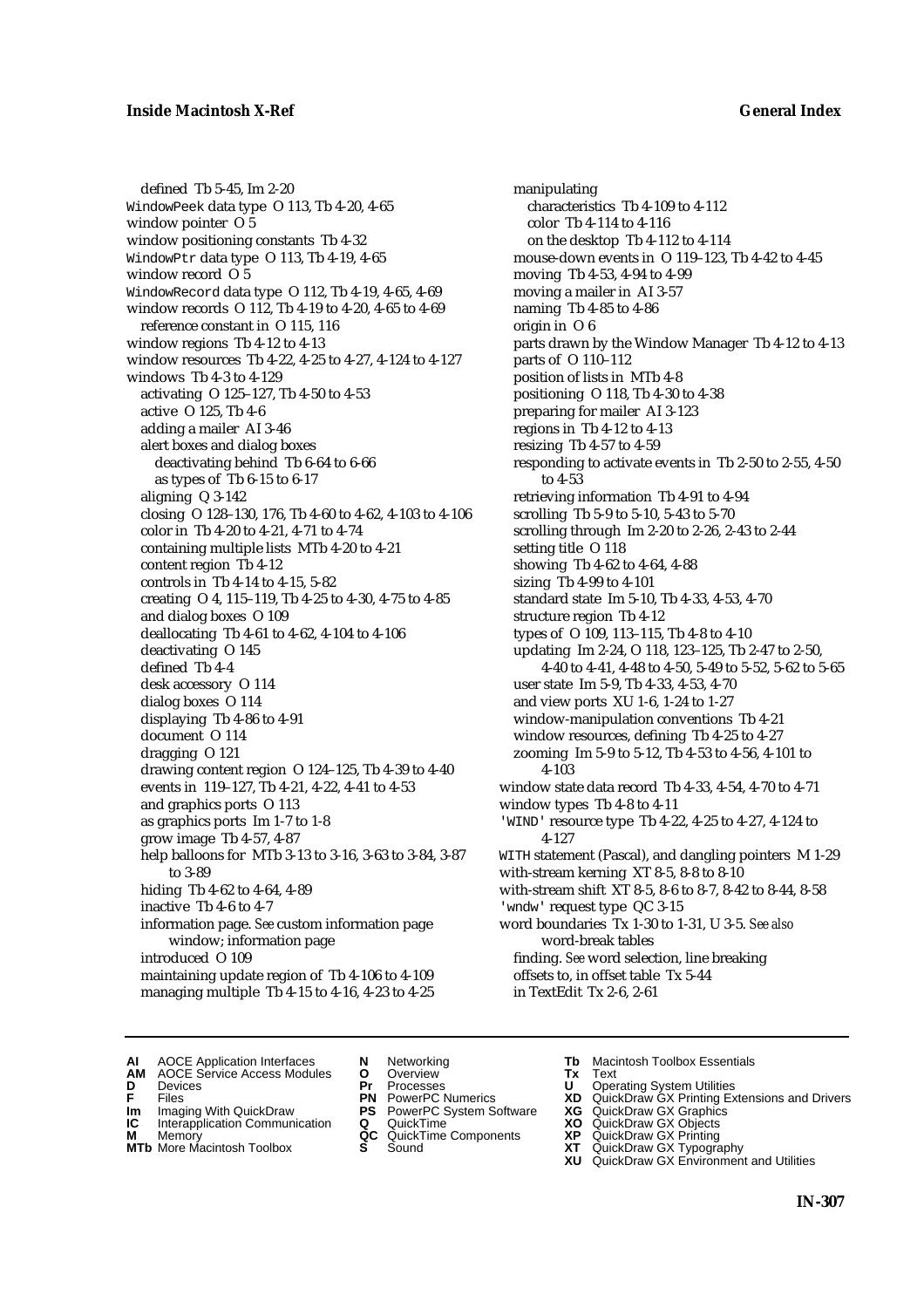word-break routines, and the A5 register M 4-15 word-break tables Tx 6-37, 6-92, B-44 to B-50 word callback procedures described S 4-88 to 4-89 example of S 4-22 'word' lookup table element AI 5-111 word prominence symbols S 4-34 WordRedraw global variable Tx 2-90 words defined U 3-5 extracting from long words U 3-18 word selection Tx 1-99, 5-23, 5-77 to 5-79, 6-37, 6-92 customizing in TextEdit Tx 2-60 to 2-61 word sizes PS xiii, 1-63 word wrap. *See* line breaking workflow application example AI 1-7 working directories F 2-180 to 2-182, 2-201 to 2-204 closing F 2-181 to 2-182, 2-202 to 2-203 defined F 2-26 getting information about F 2-182, 2-203 to 2-204 opening F 2-180 to 2-181, 2-201 to 2-202 working directory control blocks F 2-27 working directory parameter blocks F 2-106 working directory reference numbers F 1-15, 2-26 of System file U 1-14 WorldScript XT 9-37 to 9-38, O 13 WorldScript I Tx 1-40, A-25 to A-35 contextual formatting routines in Tx A-27 dispatching method Tx A-28, A-29 to A-31 file creator for Tx 6-14, 6-71 initialization Tx A-28 to A-29 QuickDraw patches in Tx A-27, A-31 replacing routines in Tx 6-50 to 6-51 script utilities in Tx A-25 to A-26, A-30 table-based script behavior of Tx A-27 testing for Tx 6-69 WorldScript II Tx 1-40, A-36 to A-40 dispatching method Tx A-39 to A-40 file creator for Tx 6-14, 6-71 initialization Tx A-38 script utilities in Tx A-37 table-based script behavior of Tx A-38

testing for Tx 6-69 wrapping text to a contour XG 3-80 to 3-81 wristwatch cursor Im 8-8 to 8-9, Tb 2-63 disabling AI 5-200

write-data structures N 11-22, 11-25 for DDP N 7-12 to 7-13, 7-35, 7-41 to 7-42

for Ethernet N 11-10 to 11-13, 11-26, 11-33 for FDDI N 11-25, 11-26, 11-33 for token ring N 11-22, 11-25, 11-33 for multinodes N 12-14 to 12-15, 12-18, 12-26 WriteEdition function IC 2-27, 2-88 WriteLocation procedure U 4-47 to 4-48 WriteParam function U 7-7 to 7-8, 7-12 to 7-13 WritePartialResource procedure MTb 1-113 to 1-115 write privileges. *See* Make Changes privileges WriteResource procedure MTb 1-93 to 1-94 write-through cache M 4-11 writing data to files F 1-23 to 1-26, 1-45, 2-113 to 2-114, 2-122 to 2-123 writing direction. *See* line direction writing systems Tx 1-7, 1-14 to 1-15, 1-21 to 1-35 defined XT 1-7, 7-7 alignment of text in Tx 1-24 to 1-26 bidirectional Tx 1-24 character reordering in Tx 1-28 to 1-29 character representation in Tx 1-22 to 1-23 contextual forms in Tx 1-26 to 1-29 currency formats of Tx 1-32 to 1-34 date formats of Tx 1-32 to 1-34 defined Tx 1-14, 1-21 diacritical marks in Tx 1-29 justified text Tx 1-24 to 1-26 line direction of Tx 1-23 to 1-24 number formats of Tx 1-32 to 1-34 sorting order for Tx 1-34 styles used in Tx 1-31 to 1-32 uppercase and lowercase characters in Tx 1-30 variations in Tx 1-34 to 1-35 word boundaries and line breaks in Tx 1-30 to 1-31 wrong disk inserted errors U 2-10 wrong type errors XU 3-17 'wsiz' lookup table element AI 5-115 WStateData data type Tb 4-33, 4-54, 4-70 to 4-71 'wstr' lookup table element AI 5-111 'wstr' resource type IC 12-48, 12-91

### X

X2Fix function U 3-45 X2Frac function U 3-46 xCallParam variant record N 4-5

- **AI** AOCE Application Interfaces **N** Networking **Tb** Macintosh Toolbox Essentials<br> **AM** AOCE Service Access Modules **O** Overview **Tx** Text<br> **D** Devices **Pr** Processes **U** Operating System Utilities
- **AM** AOCE Service Access Modules **O** Overview **Tx** Text
- 
- 
- **Im** Imaging With QuickDraw **PS** PowerPC System Software **XG IC** Interapplication Communication **Q** QuickTime **COVIC**
- **Interapplication Communication <b>Q** QuickTime **XO** Memory **XO** Memory **XP QC** QuickTime Components **XP M** Memory **CC** QuickTime Components **XP**<br>**MTb** More Macintosh Toolbox **S** Sound **COX AT**
- **MTb** More Macintosh Toolbox **S** Sound **XT** QuickDraw GX Typography
- 
- 
- 
- 
- 
- 
- 
- **D** Devices **Pr** Processes **U** Operating System Utilities
- **FRICAG CONSISTS IN THE PROCESSES CONSISTS AND CONSIST CONSISTENT CONSISTS CONSISTS PRINTIPLE PROCESSES CONSISTS CON<br>
<b>F**FRICES **PN** POWERPC Numerics **XD** QuickDraw GX Printing Extensions and Drivers<br> **Im** Imaging With Qui
	-
	-
	-
	- **XU** QuickDraw GX Environment and Utilities